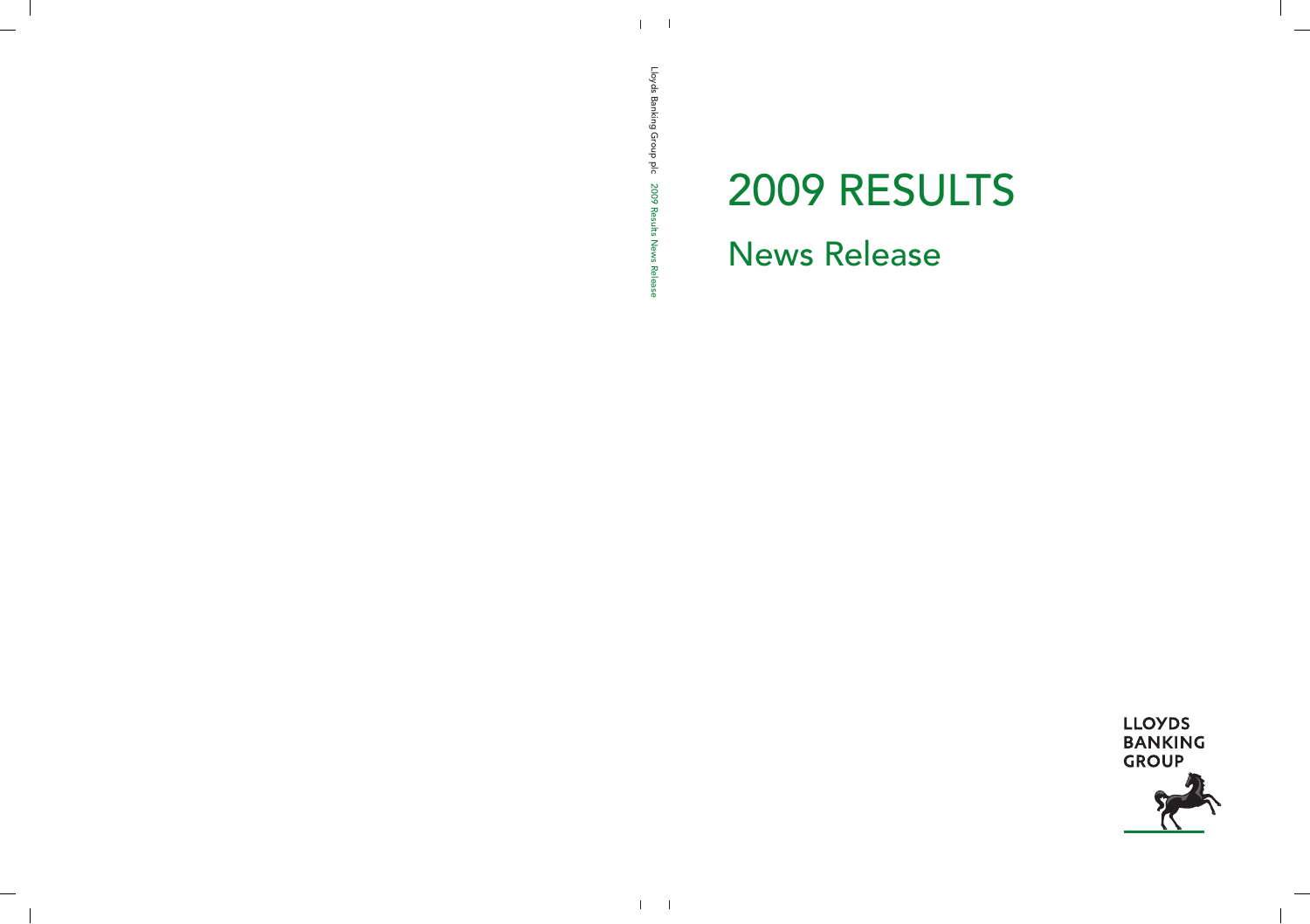# **BASIS OF PRESENTATION**

This report covers the results of Lloyds Banking Group plc (formerly Lloyds TSB Group plc) (the 'Company') together with its subsidiaries (the 'Group') for the year ended 31 December 2009.

## **Statutory basis**

Statutory results are set out on pages 97 to 136. However, the acquisition of HBOS plc on 16 January 2009 has had a significant effect on the comparability of the Group's financial position and results. As a result, comparison on a statutory basis of the 2009 results (which include the results of HBOS from 16 January 2009) with 2008 is of limited benefit.

## **Combined businesses basis**

In order to provide more meaningful and relevant comparatives, the results of the Group and divisions are presented on a 'combined businesses' basis. The key principles adopted in the preparation of the combined businesses basis of reporting are described below.

- In order to reflect the impact of the acquisition, the following adjustments have been made:
	- the 2008 results include the results of HBOS as if it had been acquired on 1 January 2008;
	- the 2009 results assume HBOS had been owned throughout the year;
	- the unwind of acquisition-related fair value adjustments are shown as one line in the 2009 combined businesses income statement and have not been back-dated to 2008; and
	- the gain on acquisition of HBOS and amortisation of purchased intangible assets have been excluded.
- In order to better present the underlying business performance the following items, not related to the acquisition, have also been excluded:
	- the results of BankWest and St. Andrews which were sold in December 2008 and the related loss on disposal;
	- insurance and policyholder interests volatility;
	- integration costs;
	- goodwill impairment; and
	- Government Asset Protection Scheme (GAPS) fee.

The combined businesses balance sheet as at 31 December 2008 aggregates the Lloyds TSB Group and the HBOS Group balance sheets as at 31 December 2008, adjusted for the subsequent recapitalisation in January 2009 and reflects the fair value adjustments applied to the HBOS balance sheet at 16 January 2009.

Unless otherwise stated income statement commentaries throughout this document compare the year ended 31 December 2009 to the year ended 31 December 2008, and the balance sheet analysis compares the Group balance sheet as at 31 December 2009 to the combined businesses balance sheet as at 31 December 2008.

# **FORWARD LOOKING STATEMENTS**

This announcement contains forward looking statements with respect to the business, strategy and plans of the Lloyds Banking Group, its current goals and expectations relating to its future financial condition and performance. Statements that are not historical facts, including statements about the Group's or the Group management's beliefs and expectations, are forward looking statements. By their nature, forward looking statements involve risk and uncertainty because they relate to events and depend on circumstances that will occur in the future. The Group's actual future results may differ materially from the results expressed or implied in these forward looking statements as a result of a variety of factors, including, without limitation, UK domestic and global economic and business conditions, the ability to derive cost savings and other benefits, as well as the ability to mitigate exposures from the acquisition and integration of HBOS, risks concerning borrower credit quality, market related trends and developments, changing demographic trends, changes in customer preferences, changes to regulation, the policies and actions of Governmental and regulatory authorities in the UK or jurisdictions outside the UK, including other European countries and the US, exposure to regulatory scrutiny, legal proceedings or complaints, competition and other factors. Please refer to the rights issue prospectus issued by Lloyds Banking Group plc on 3 November 2009 for a discussion of such factors together with examples of forward looking statements. The forward looking statements contained in this announcement are made as at the date of this announcement, and the Group undertakes no obligation to update any of its forward looking statements.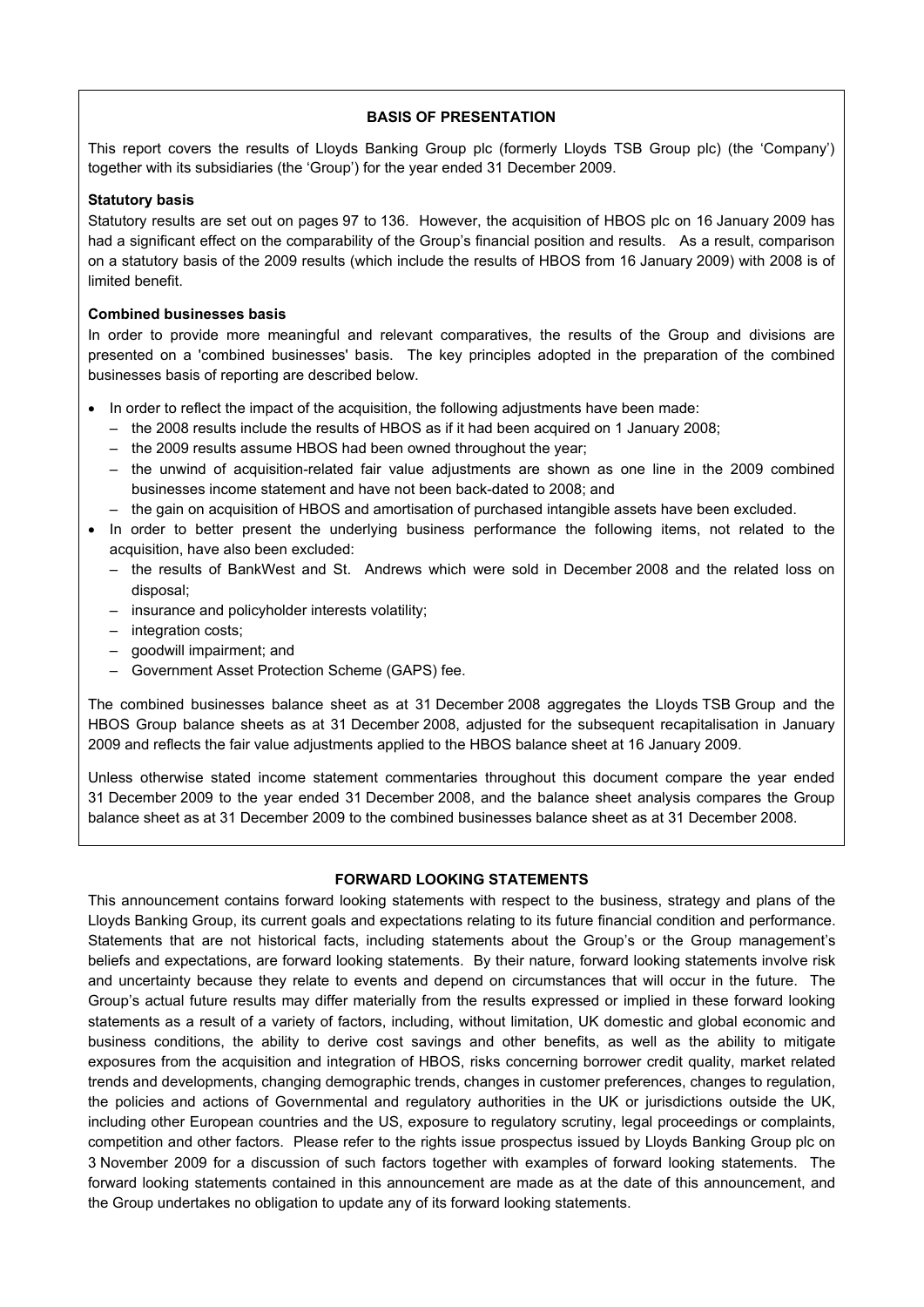# **CONTENTS**

|                                                                                                   | Page           |
|---------------------------------------------------------------------------------------------------|----------------|
| Key highlights                                                                                    | 1              |
| Summary of results                                                                                | $\overline{2}$ |
| Group Chief Executive's statement                                                                 | 3              |
| <b>Combined businesses information</b>                                                            | 7              |
| Combined businesses consolidated income statement                                                 | 8              |
| Reconciliation of combined businesses loss before tax to statutory profit before tax for the year | 8              |
| Combined businesses profit (loss) analysis by division                                            | 9              |
| Combined businesses results by half-year                                                          | 10             |
| Half-year profit (loss) analysis by division                                                      | 10             |
| Combined businesses summarised consolidated balance sheet                                         | 11             |
| Group Finance Director's review of financial performance and outlook                              | 12             |
| Combined businesses segmental analysis                                                            | 18             |
| Divisional performance                                                                            |                |
| Retail                                                                                            | 20             |
| Wholesale                                                                                         | 27             |
| Wealth and International                                                                          | 36             |
| Insurance                                                                                         | 43             |
| <b>Group Operations</b>                                                                           | 51             |
| Central items                                                                                     | 53             |
| Additional information on a combined businesses basis                                             | 54             |
| Basis of preparation of combined businesses information                                           | 55             |
| Banking net interest margin                                                                       | 58             |
| Integration costs and benefits                                                                    | 59             |
| Impairment charge                                                                                 | 62             |
| Loans and advances to customers                                                                   | 62             |
| Credit market exposures                                                                           | 63             |
| Volatility                                                                                        | 66             |
| Life, Pensions and Investments funds under management                                             | 68             |
| Number of employees                                                                               | 68             |
| <b>Risk management</b>                                                                            | 69             |
| Risk management approach                                                                          | 70             |
| Principal risks and uncertainties                                                                 | 71             |
| <b>Statutory information</b>                                                                      | 97             |
| Primary statements                                                                                |                |
| Consolidated income statement                                                                     | 98             |
| Consolidated statement of comprehensive income                                                    | 99             |
| Consolidated balance sheet                                                                        | 100            |
| Consolidated statement of changes in equity                                                       | 102            |
| Consolidated cash flow statement                                                                  | 103            |
| <b>Notes</b>                                                                                      | 104            |
| <b>Supplementary information</b>                                                                  |                |
| Supplementary European Embedded Value (EEV) disclosures                                           | 137            |
| Contacts                                                                                          | 142            |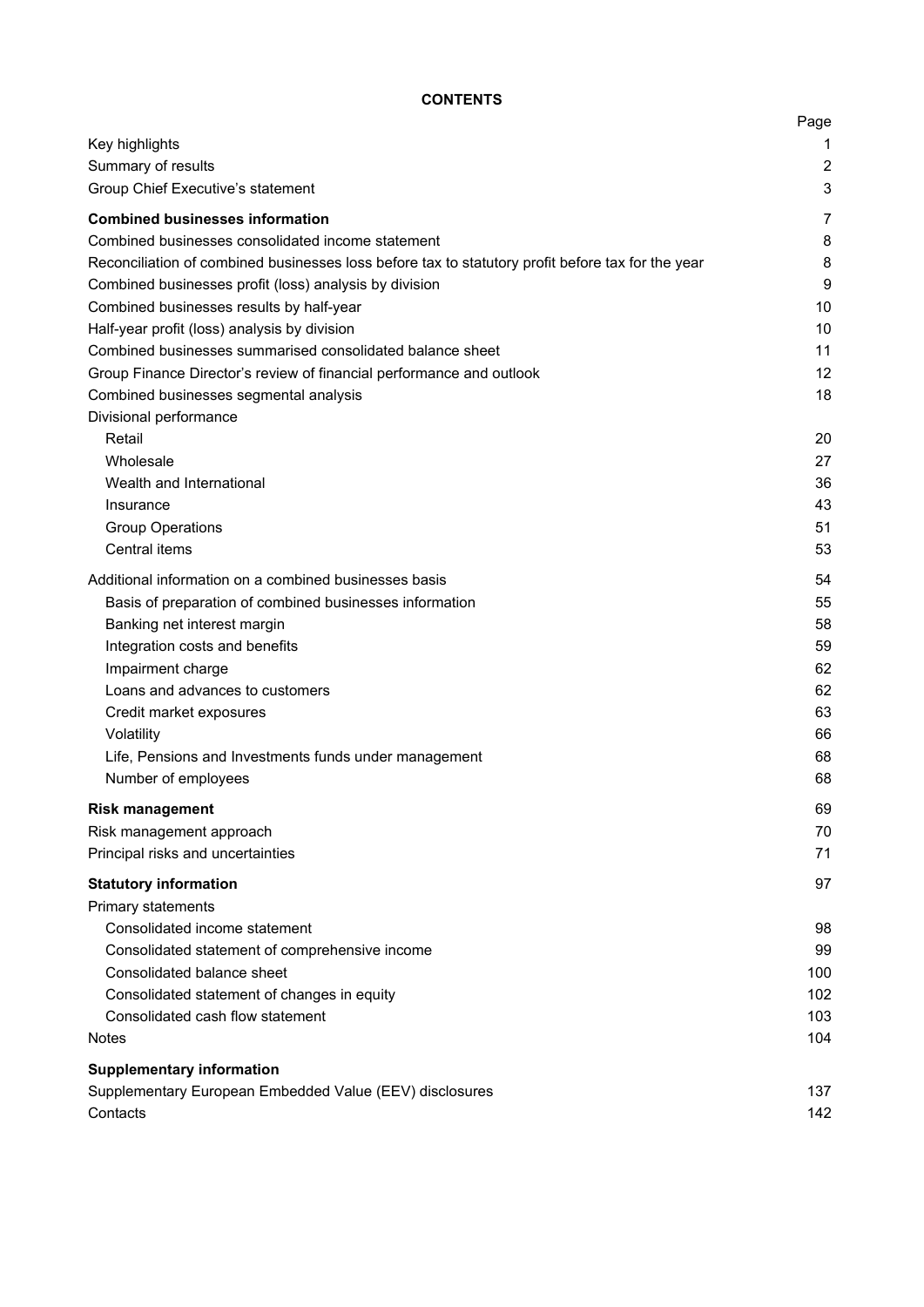# **KEY HIGHLIGHTS**

'2009 was a year of significant achievement in shaping the Group. We have established positive trends in margin, cost and impairments and are well positioned. We are building strong earnings momentum and expect our performance to improve significantly in 2010 and beyond.'

> J Eric Daniels Group Chief Executive

- **Statutory profit before tax of £1,042 million** (2008: £760 million) includes an £11,173 million acquisitionrelated negative goodwill credit.
- **Combined businesses loss of £6,300 million for the year** (2008: £6,713 million loss).
- **Resilient core businesses performance** despite year-on-year margin pressure and weak economy. £35 billion of gross new mortgage lending, approximately 100,000 new commercial accounts.
- **Total income, net of insurance claims, increased by 12 per cent to £23,964 million** due to the absence of £3.4 billion of mark to market losses on the Group's treasury asset portfolio and gains of £1.5 billion on capital transactions, which were partly offset by significant year-on-year margin pressures.
- **Banking net interest margin improved** to 1.83 per cent in the second half of the year, compared to 1.72 per cent in the first half.
- **Integration ahead of schedule and cost synergies target increased to £2 billion run-rate by the end of 2011**. Total cost synergies of £534 million have been realised during the year. Annualised run-rate savings totalled £766 million at the year end.
- **Total impairments significantly higher at £23,988 million for 2009. Second half impairments were 21 per cent lower than in the first half of 2009.** We expect to see a similar pace of half yearly improvement throughout 2010, with further substantial reductions in 2011 and beyond.
- **Robust capital position and strengthened funding profile.** Core tier one capital at 8.1 per cent following the successful capital raising in December 2009. Wholesale funding maturing in more than one year increased from 44 per cent to 50 per cent.
- **Outlook: economy showing signs of stabilisation, with weak upturn expected in 2010.** Significant improvement in the performance of our continuing businesses expected in 2010.
- **Medium-term goals reflect economic outlook and significant opportunity to leverage relationship-led model across enlarged business base.** High single-digit income growth from our continuing businesses targeted within two years. Continued reduction in cost:income ratio. Further run-off of around £140 billion of assets to reduce the balance sheet in the medium term and allow for investment in core relationship businesses.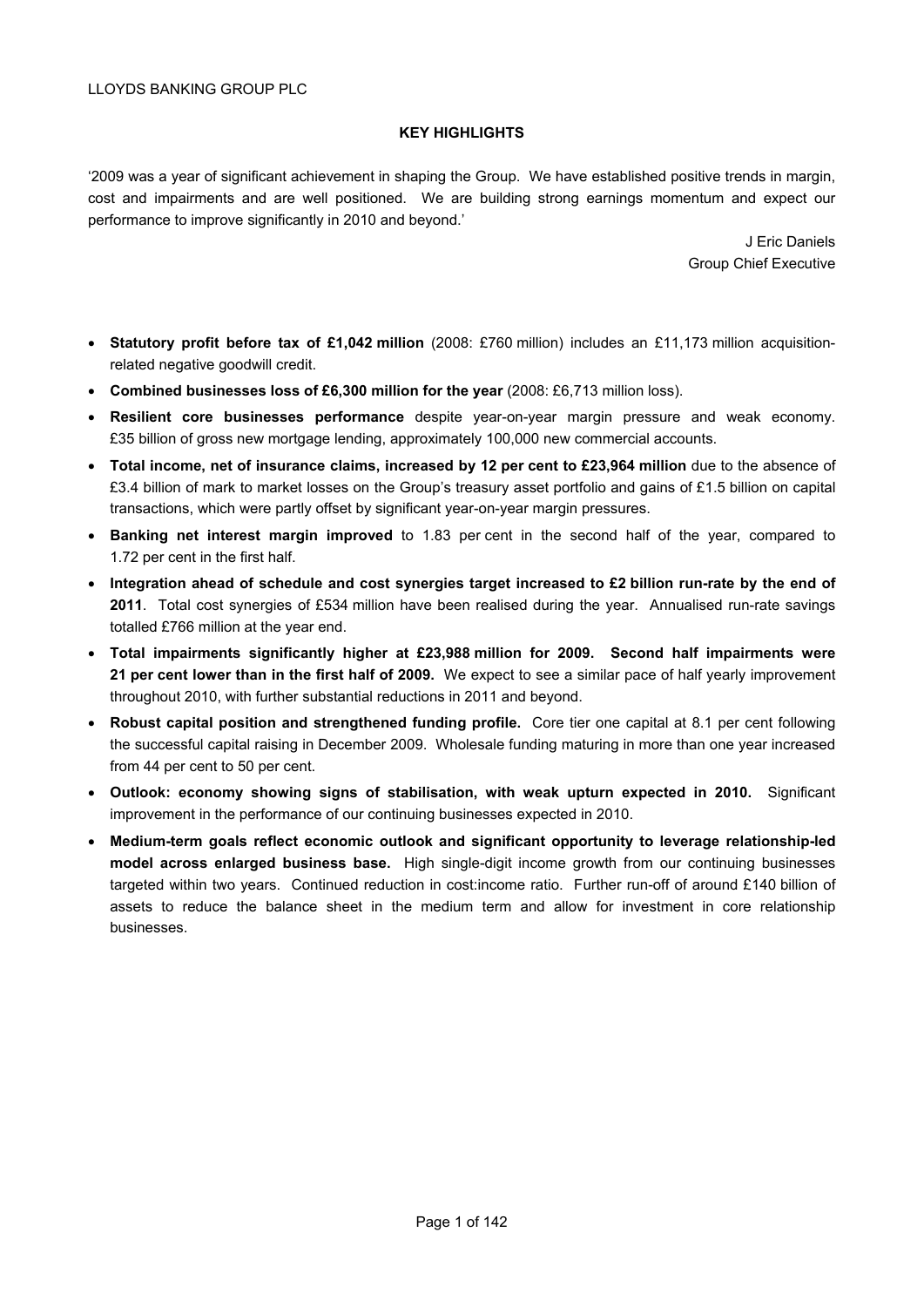# **SUMMARY OF RESULTS**

| <b>Results</b>                                            | 2009<br>£m             | 2008<br>£m     |             |
|-----------------------------------------------------------|------------------------|----------------|-------------|
|                                                           |                        |                |             |
| <b>Statutory</b><br>Total income, net of insurance claims | 23,278                 | 9,868          |             |
| Total operating expenses                                  | (15,984)               | (6, 100)       |             |
| Trading surplus                                           | 7,294                  | 3,768          |             |
| Impairment                                                | (16, 673)              | (3,012)        |             |
| Gains on acquisition                                      | 11,173                 |                |             |
| Profit before tax                                         | 1,042                  | 760            |             |
| Profit attributable to equity shareholders                | 2,827                  | 772            |             |
| Earnings per share                                        | 7.5p                   | 6.7p           |             |
| <b>Combined businesses basis</b>                          |                        |                | Change      |
| (note 1, page 55)                                         |                        |                | %           |
| Total income, net of insurance claims                     | 23,964                 | 21,355         | 12          |
| Banking net interest margin                               | 1.77%                  | 2.01%          |             |
| Operating expenses                                        | (11,609)               | (12, 236)      | 5           |
| Trading surplus                                           | 12,355                 | 9,119          | 35          |
| Impairment                                                | (23, 988)              | (14, 880)      | (61)        |
| Loss before tax                                           | (6, 300)               | (6, 713)       | 6           |
|                                                           | As at<br><b>31 Dec</b> | As at          |             |
| <b>Capital and balance sheet</b>                          | 2009                   | 31 Dec<br>2008 |             |
| <b>Statutory</b>                                          |                        |                |             |
| Loans and advances to customers                           | £627.0bn               | £240.3bn       |             |
| Customer deposits                                         | £406.7bn               | £170.9bn       |             |
| Net assets per ordinary share                             | 68p                    | 155p           |             |
| Core tier 1 capital ratio                                 | 8.1%                   | 5.6%           |             |
| Tier 1 capital ratio                                      | 9.6%                   | 8.0%           |             |
| Total capital ratio                                       | 12.4%                  | 11.2%          |             |
| Leverage ratio                                            | 18 times               | 27 times       |             |
| <b>Combined businesses basis</b>                          |                        |                | Change<br>% |
| Loans and advances to customers                           | £627.0bn               | £677.2bn       | (7)         |
| Customer deposits                                         | £406.7bn               | £409.2bn       | (1)         |

Risk-weighted assets **£493.3bn** £498.5bn *(1)*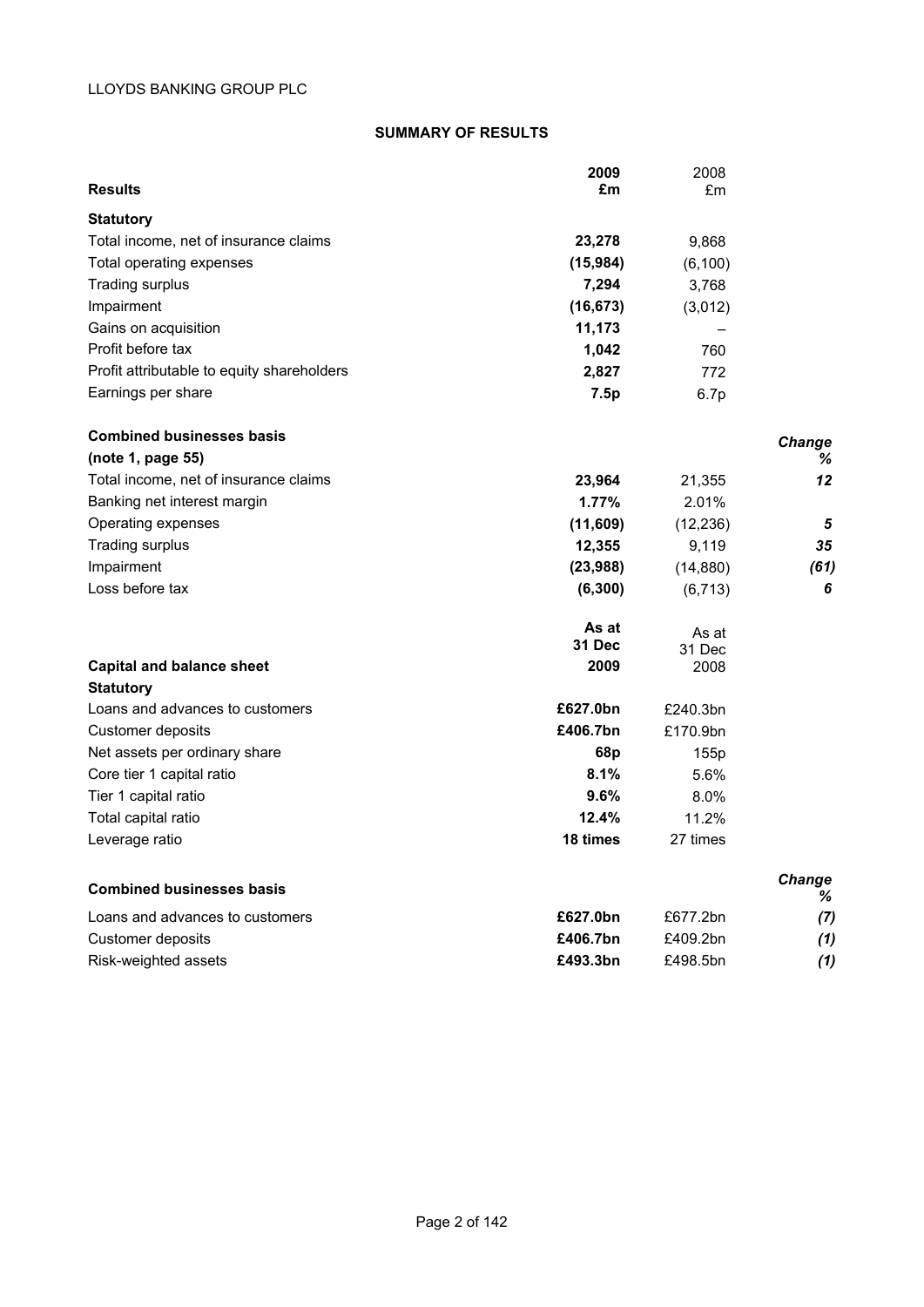#### **GROUP CHIEF EXECUTIVE'S STATEMENT**

## **Summary**

2009 was another challenging year for the financial services industry, both in the UK and around the world, reflecting a continuation of many of the issues that arose in 2008. During the year, the UK experienced its sharpest contraction in gross domestic product (GDP) for many decades, with a sharp fall in the value of commercial property alongside rising company failures and higher unemployment levels. Despite the tough market conditions, our core businesses have performed well.

Our significant achievements in 2009 will shape the future of the Lloyds Banking Group. We strengthened our franchise, attracting new customers and building deeper relationships. We have made excellent progress with the integration of HBOS, which we acquired in January 2009. The Group's capital is robust and our funding profile was strengthened considerably during the period.

The management team implemented a number of programmes that have resulted in positive trends in margins, costs and impairments. Given the momentum we have already developed in these areas, and with the stabilising economy, we believe the Group is well positioned to deliver a strong financial performance in the coming years.

We believe we have substantial additional growth opportunities from continuing to develop our business model and applying it across the broader franchise. As we realise the potential, it will enable us to further improve our growth trajectory in the coming years.

Although we are forecasting a slow, below trend, economic recovery, the Group is successfully addressing the near term challenges and is well positioned to deliver value for our customers and shareholders. As a result, the financial performance of the Group's continuing businesses is expected to improve significantly in 2010 and beyond.

#### **Results overview**

On a statutory basis, the Group delivered a profit before tax of £1.0 billion for 2009. This result includes an £11.2 billion negative goodwill gain associated with the purchase of HBOS, given we acquired the business at half book value in anticipation of the likely losses resulting from their troubled asset portfolios.

On a combined businesses basis, the Group reported a £6.3 billion loss for the year, compared to a £6.7 billion loss in 2008. Our total income rose 12 per cent, whilst costs fell 5 per cent. The higher income and lower costs drove a substantial uplift in the trading surplus, which increased by 35 per cent, and our cost:income ratio improved to 48.4 per cent. As guided last August, there was a significant increase in impairments, which rose to £24.0 billion from £14.9 billion in 2008, principally due to the HBOS portfolios and their high level of exposure to commercial property.

## **Resilient core business performance**

Total income, net of insurance claims, was up 12 per cent on prior year, helped by lower write-downs on treasury assets and the profits from debt swaps. These gains more than offset the year-on-year decline in margins, which suffered from the impact of very low base rates and increased funding costs as we lengthened our maturity profile.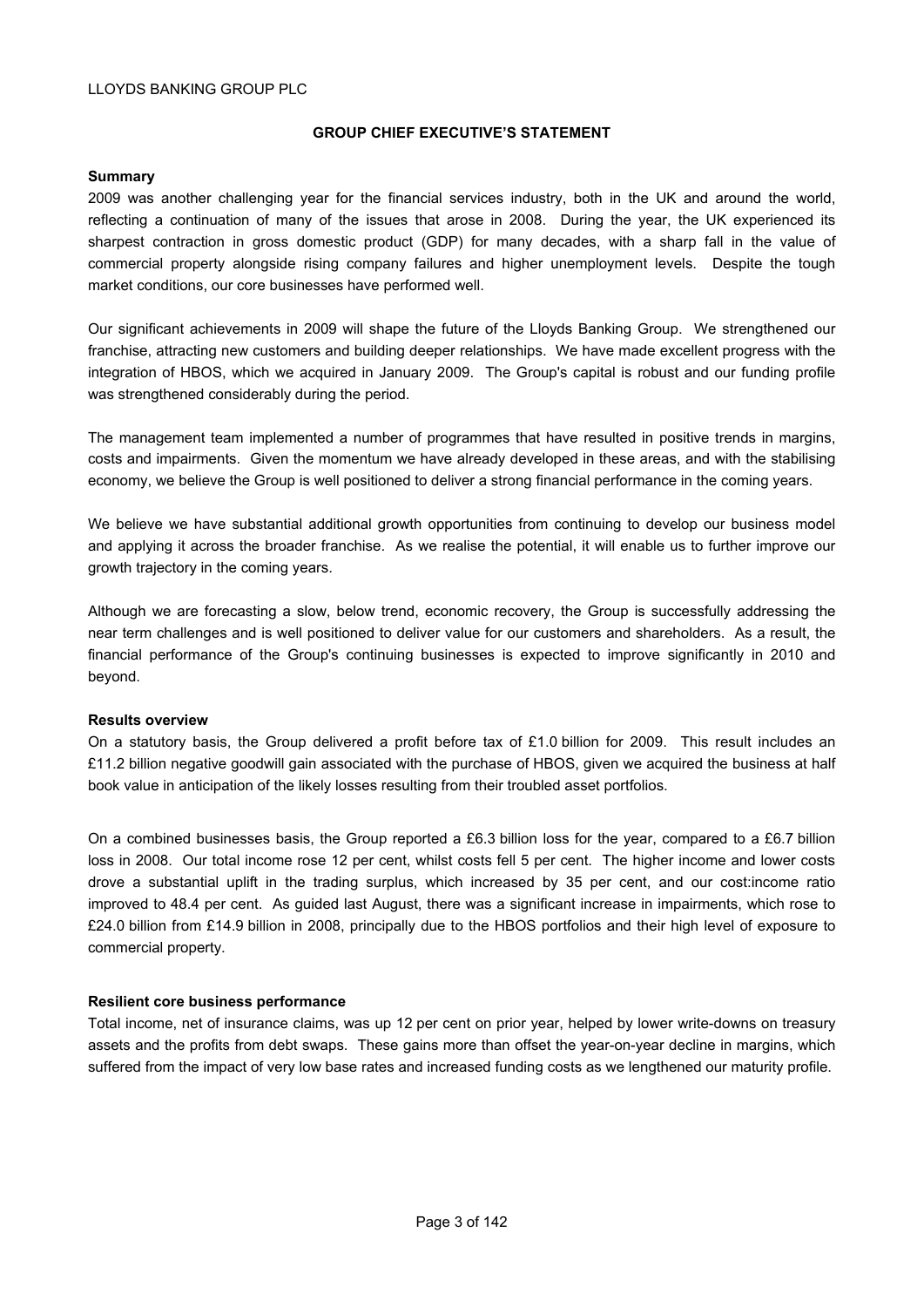The continued development of our customer franchises has enabled us to offset the impact of the weak economy. In Retail, we opened nearly 2 million current accounts and nearly 5 million new savings accounts, which are important drivers for future profitable growth. We delivered an equally good performance in the Wholesale Division. In our Commercial business, we opened 100,000 new accounts and achieved a 23 per cent share of start-up businesses, and in Corporate we saw a 49 per cent improvement in cross-sales income from Lloyds TSB customers. Wealth and International, our new division, made a very encouraging start in 2009 with a strong growth in the number of relationship clients and a 13 per cent growth in the number of UK private banking customers. In Insurance, despite the more difficult market conditions, we made good progress in key product areas such as OEICs and life assurance protection.

With over 30 million customers we understand the financial hardships that many households and businesses are experiencing as a result of the recent economic decline in the UK. We are committed to helping our customers in these challenging times, which is reflective of our relationship based approach. In Retail we maintained strong levels of mortgage lending, with £35 billion of gross new lending, and helped thousands of our customers to buy new homes. In Wholesale we have provided approximately £10 billion of committed gross lending to small and medium-sized enterprises and approximately £25 billion to Corporate customers. We are acutely aware of the importance of supporting households and businesses as we exit the recession, and we will remain just as focused on this in 2010 as we were in 2009.

Our asset margin improved during 2009, although the upturn came earlier than we had expected. We are pricing assets to appropriately reflect risk and our funding costs, and the net interest margin recovered somewhat in the second half. The key drivers influencing our margin in 2010 will be asset pricing, a possible increase in the base rate and the cost of wholesale funding. We expect to be able to achieve a margin of 2 per cent this year, and to be on an upward trajectory after that.

We envisage minimal medium-term impact on our margin from the cost of wholesale funding, as we reduce our absolute wholesale funding requirement. Additionally, whilst we anticipate that a high proportion of our existing Government and Central Bank funding will not have to be re-financed, we believe we can replace the residual portion at a cost that is similar to that which we are paying for these facilities at present.

# **Cost synergy target increased**

Costs fell by 5 per cent in the year. We have made great strides in delivering the integration of Lloyds TSB and HBOS, one of the largest financial services mergers ever undertaken. We exited the year with a cost synergy run-rate of £766 million. The key programmes we have put in place are: rationalising our businesses to eliminate areas of duplication; leveraging our procurement skills and re-aligning our property requirements. Given we have now achieved half of our cost run-rate target, we have raised our guidance and are now targeting annual run-rate cost synergies of £2 billion by the end of 2011.

## **Impairments expected to reduce significantly in the coming years**

Impairments in the year were £24.0 billion, which is reflective of the problem HBOS portfolios, in particular, their over concentration in commercial real estate. When we released our half-year Results, we said that total Group impairments would peak in that half, and the full-year numbers confirm that guidance.

The Lloyds TSB conservative approach to risk management has been implemented across the Group, and is making a difference. All new lending is within the Group's risk appetite and the existing portfolios are being managed to Group standards. Looking forward, we expect to see a similar pace of half-yearly improvement throughout 2010, with further substantial reductions in 2011, and beyond. We expect reductions in all three customer divisions, although we remain cautious on the Irish portfolios, given the uncertain economic outlook.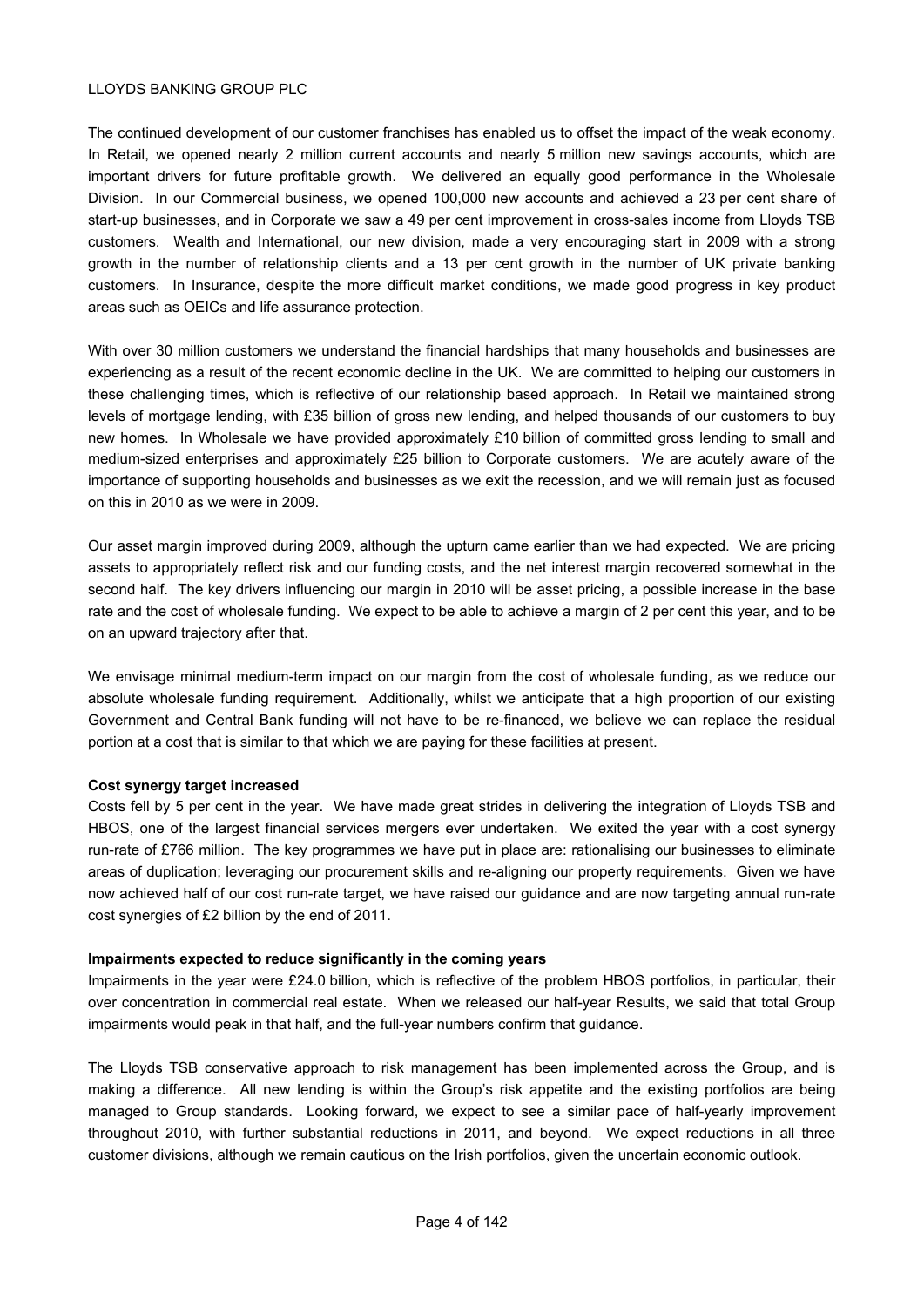# **Robust capital position**

Following our recent successful capital raise, the Group's year-end core tier one ratio was 8.1 per cent and it rose by a further 30 basis points in February 2010. This reflects a number of successful actions during the year which included the £4 billion ordinary share placing and compensatory open offer in June, and the £22.5 billion equity raising and liability management exercises announced in November.

# **Funding and liquidity strengthened**

A number of steps were taken in the year, to extend the Group's wholesale funding maturity and to further improve our liquidity profile. The Group's loan to deposit ratio improved and over 50 per cent of the wholesale funding had a maturity of over one year (2008: 44 per cent). We had also established an £88 billion liquidity buffer at the end of 2009. In addition, the Group continued to widen its diverse range of funding sources and had already achieved a significant amount of its expected term funding issuance for 2010 by the end of January.

# **Delivering sustainable value through the cycle**

The Group's aim is to be recognised as the UK's best financial services business and to deliver sustainable value through the cycle for our customers and shareholders. The principal element of the Group's strategy remains the focus on building deep, long-lasting customer relationships in all its franchises. We continue to support this with a focus on driving down costs and maintaining effective capital management disciplines, within a strong, conservative, risk management framework.

The Group aims to:

- Deliver high single-digit income growth from our continuing businesses within the next two years.
- Deliver annual reductions in our cost: income ratio of 2 per cent over the next few years.
- Run off non-relationship assets to reduce the size of its balance sheet, providing the capacity to re-invest in growing our relationship businesses.

## **State aid**

During 2009, the Group was required to work with HM Treasury to submit a restructuring plan to the European Commission in the context of a state aid review. During the last few months of 2009, the final terms of the restructuring plan were agreed by the European Commission College of Commissioners. The Board approved the restructuring plan and is confident that it will not have a materially negative impact on the Group.

## **Economic outlook**

The economic performance last year was worse than most expected, with a 4.8 per cent decline in GDP. Looking forward, we remain cautious but realistic. Our view is that the risk of a severe further downturn in 2010 is lower than a few months ago and we continue to forecast growth in GDP of 1.8 per cent for 2010, with a similar trend in 2011. Against that backdrop, we expect property prices will be broadly flat in 2010 and we remain on the cautious side of the range of market expectations. We anticipate that company failures will peak this year, but do not expect them to reach the heights seen in the last recession due to much lower corporate debt servicing costs. We believe unemployment will also peak in 2010, but at a lower level than seen in the last recession.

Our financial outlook and guidance are based on a range of economic scenarios. Having stressed our portfolios, we are confident of our capital position and the expectation of improving financial performance, albeit the growth would be slower in coming through if there were a second economic downturn, or a weaker than expected economic recovery.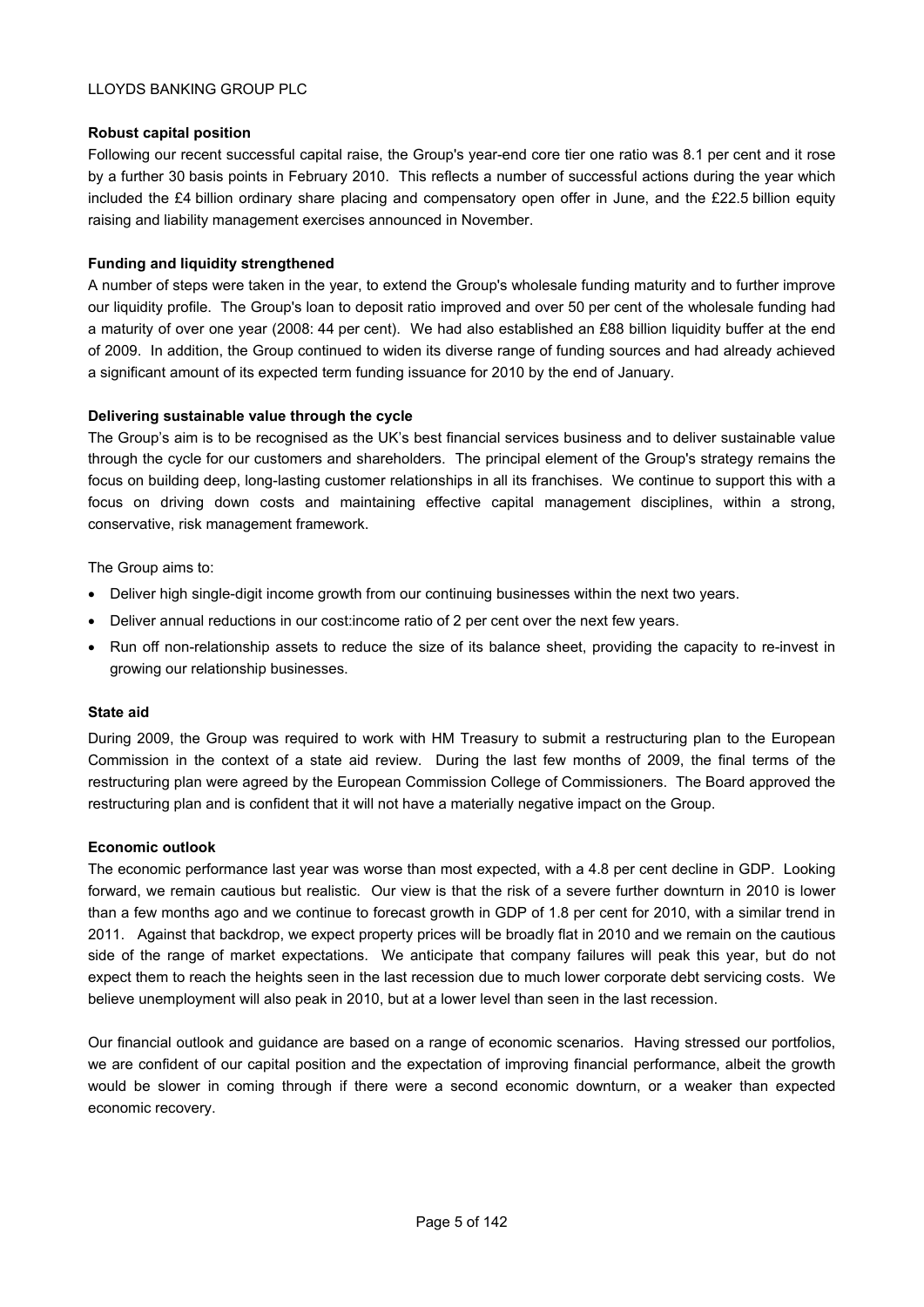## **Business outlook**

2009 was a year of substantial achievement, in which we shaped the Group to enable us to deliver the growth potential of the enlarged franchise. We achieved this whilst maintaining good momentum in the core business, and as a result the Group is now in a strong position.

We have established positive trends in margin, costs and impairments. The management actions we have already taken in these areas, combined with the underlying business momentum, point towards significantly improved financial performance in the coming years.

We also believe there are significant opportunities for additional growth, potentially amounting to hundreds of millions of pounds in revenues. Over the last five years Lloyds TSB has delivered accelerating growth by focusing on acquiring, deepening and broadening customer relationships. We can see significant opportunity from sustaining this trend in the legacy Lloyds TSB franchise, and extending the model across the enlarged Group. As we realise this potential, we will add to our growth trajectory.

# **Our people**

The last twelve months have been very challenging for all of our staff, across the Group. The external environment has been difficult but our staff have continued to serve and support our customers superbly, while delivering one of the largest banking mergers in history. I, along with all the members of the Board, am very proud of their achievements this last year, and their performance underpins my confidence in our ability to deliver in the coming years.

J Eric Daniels *Group Chief Executive*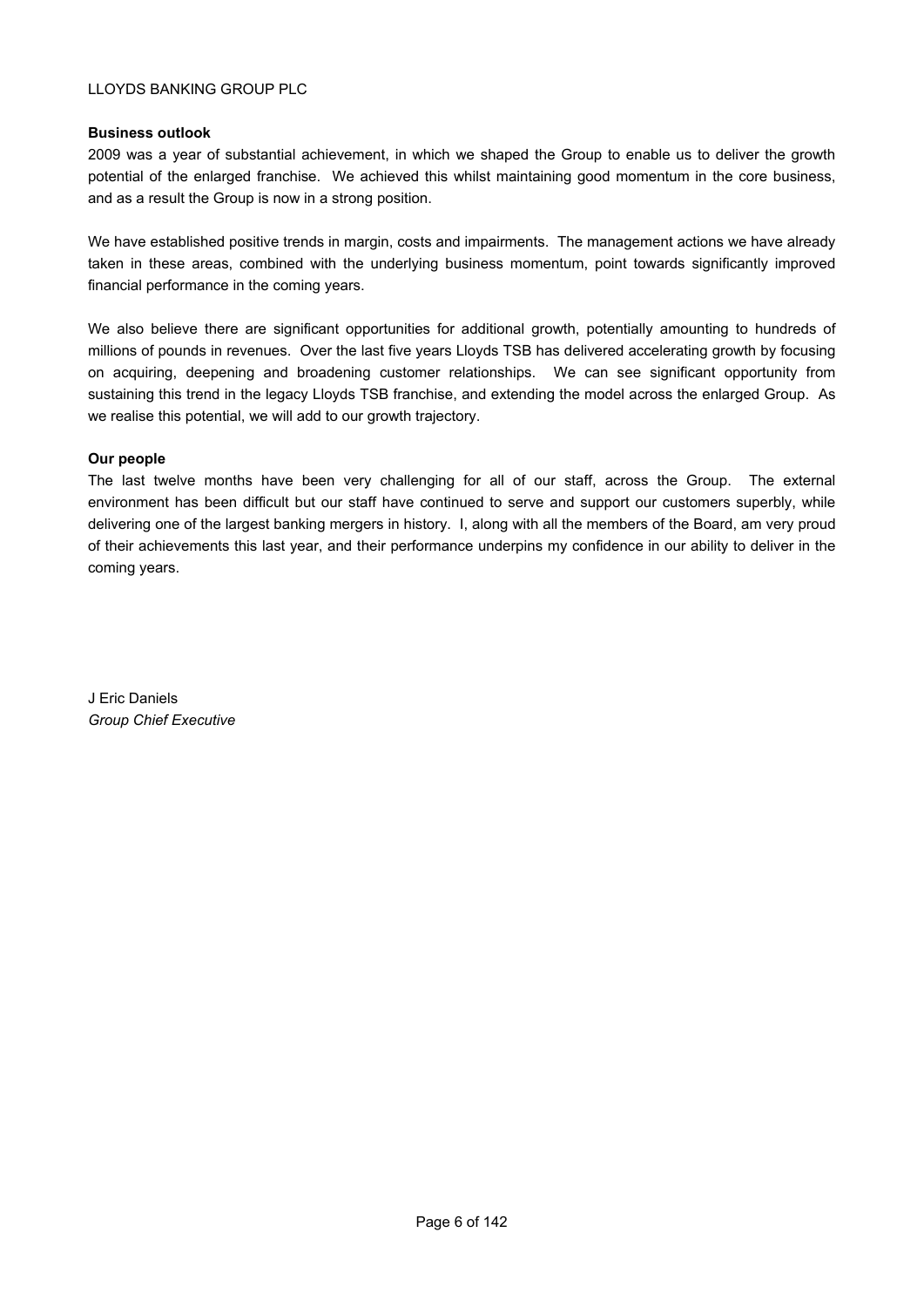# **COMBINED BUSINESSES INFORMATION**

The analysis and commentary that is set out on pages 8 to 68 is presented on a combined businesses basis. The basis of preparation of the combined businesses results is set out on pages 55 to 57.

|                                                                                                   | Page |
|---------------------------------------------------------------------------------------------------|------|
| Combined businesses consolidated income statement                                                 | 8    |
| Reconciliation of combined businesses loss before tax to statutory profit before tax for the year | 8    |
| Combined businesses profit (loss) analysis by division                                            | 9    |
| Combined businesses results by half-year                                                          | 10   |
| Half-year profit (loss) analysis by division                                                      | 10   |
| Combined businesses summarised consolidated balance sheet                                         | 11   |
| Group Finance Director's review of financial performance and outlook                              | 12   |
| Combined businesses segmental analysis                                                            | 18   |
| Divisional performance                                                                            |      |
| Retail                                                                                            | 20   |
| Wholesale                                                                                         | 27   |
| Wealth and International                                                                          | 36   |
| Insurance                                                                                         | 43   |
| <b>Group Operations</b>                                                                           | 51   |
| Central items                                                                                     | 53   |
| Additional information on a combined business basis                                               | 54   |
| Basis of preparation of combined business information                                             | 55   |
| Banking net interest margin                                                                       | 58   |
| Integration costs and benefits                                                                    | 59   |
| Impairment charge                                                                                 | 62   |
| Loans and advances to customers                                                                   | 62   |
| Credit market exposures                                                                           | 63   |
| Volatility                                                                                        | 66   |
| Life, Pensions and Investments funds under management                                             | 68   |
| Number of employees                                                                               | 68   |
|                                                                                                   |      |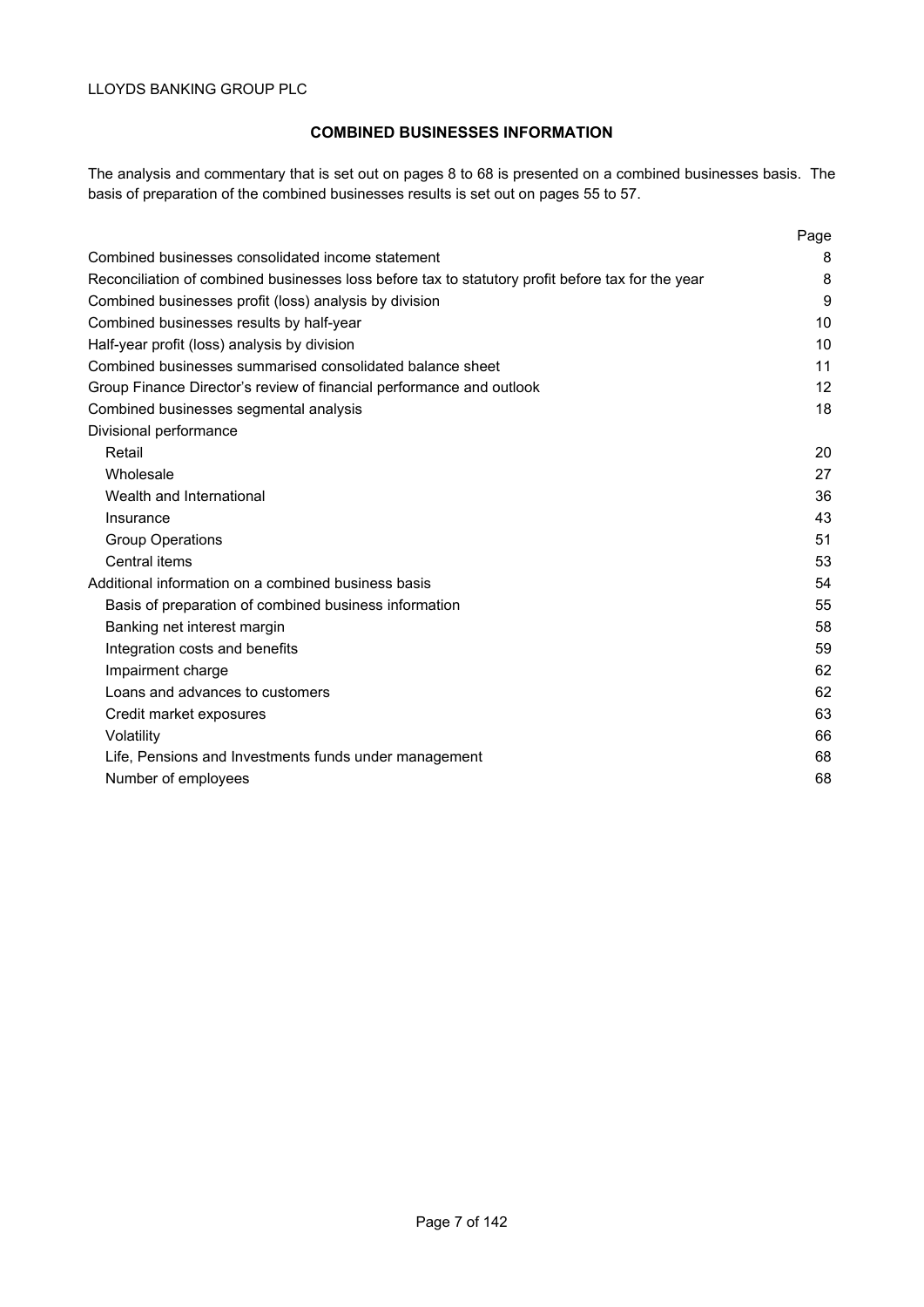| <b>COMBINED BUSINESSES CONSOLIDATED INCOME STATEMENT</b> |
|----------------------------------------------------------|
|----------------------------------------------------------|

| 2009      | 2008      |
|-----------|-----------|
| £ million | £ million |
| 12,726    | 14,903    |
| 11,875    | 6,933     |
| 24,601    | 21,836    |
| (637)     | (481)     |
| 23,964    | 21,355    |
| (11,609)  | (12, 236) |
| 12,355    | 9.119     |
| (23,988)  | (14, 880) |
| (767)     | (952)     |
| (12, 400) | (6, 713)  |
| 6,100     |           |
| (6, 300)  | (6, 713)  |
|           |           |

The basis of preparation of the combined businesses income statement is set out on page 55.

# **RECONCILIATION OF COMBINED BUSINESSES LOSS BEFORE TAX TO STATUTORY PROFIT BEFORE TAX FOR THE YEAR**

|                                                               | 2009      | 2008      |
|---------------------------------------------------------------|-----------|-----------|
|                                                               | £ million | £ million |
| Loss before tax - combined businesses                         | (6, 300)  | (6, 713)  |
| Integration costs                                             | (1,096)   |           |
| Volatility (page 66, note 7)                                  | 478       | (2, 349)  |
| GAPS fee                                                      | (2,500)   |           |
| Negative goodwill credit                                      | 11.173    |           |
| Amortisation of purchased intangibles and goodwill impairment | (993)     | (258)     |
| Pre-acquisition results of HBOS plc                           | 280       | 10,825    |
| Insurance grossing adjustment                                 |           | 10        |
| Results of BankWest and St. Andrews                           |           | 90        |
| Loss on disposal of businesses                                |           | (845)     |
| Profit before tax - statutory                                 | 1,042     | 760       |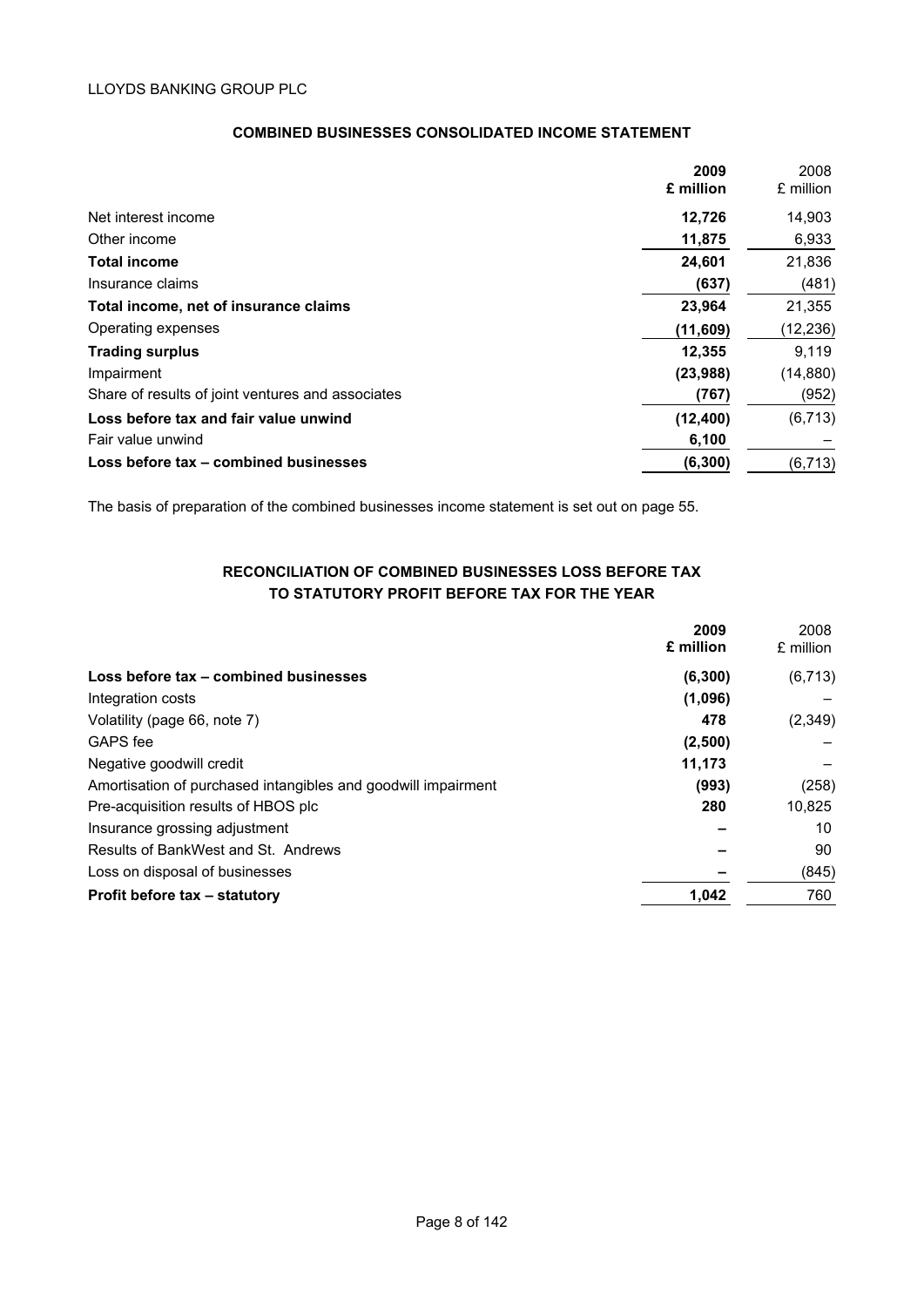# **COMBINED BUSINESSES PROFIT (LOSS) ANALYSIS BY DIVISION**

|                                     | 2009<br>£ million | 2008<br>£ million |
|-------------------------------------|-------------------|-------------------|
| Retail                              | 1,382             | 2,542             |
| Wholesale                           | (4, 703)          | (10, 479)         |
| Wealth and International            | (2, 356)          | 277               |
| Insurance                           | 975               | 1,540             |
| Group Operations and Central items: |                   |                   |
| <b>Group Operations</b>             | (149)             | (76)              |

| Central items   | (1.449)  | (517)    |
|-----------------|----------|----------|
|                 | (1,598)  | (593)    |
| Loss before tax | (6, 300) | (6, 713) |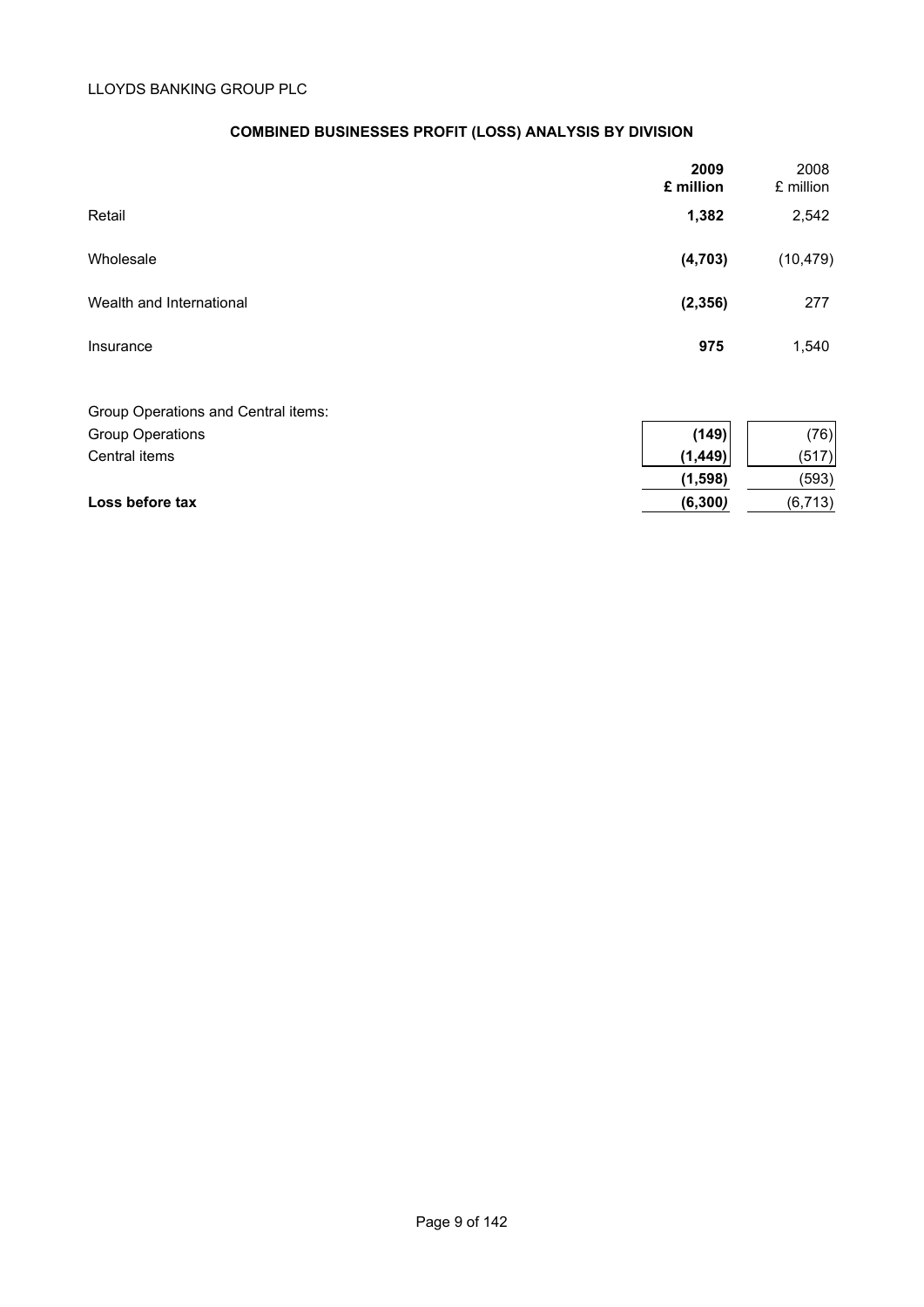# **COMBINED BUSINESSES RESULTS BY HALF-YEAR**

|                                                   | 2009<br>2009                  |
|---------------------------------------------------|-------------------------------|
|                                                   | <b>First</b><br><b>Second</b> |
| half-year                                         | half-year                     |
| £ million                                         | £ million                     |
| Net interest income                               | 6,284<br>6,442                |
| Other income                                      | 5,791<br>6,084                |
| <b>Total income</b>                               | 12,368<br>12,233              |
| Insurance claims                                  | (294)<br>(343)                |
| Total income, net of insurance claims             | 11,939<br>12,025              |
| Operating expenses                                | (5,891)<br>(5,718)            |
| <b>Trading surplus</b>                            | 6,134<br>6,221                |
| Impairment                                        | (10, 589)<br>(13, 399)        |
| Share of results of joint ventures and associates | (260)<br>(507)                |
| Loss before tax and fair value unwind             | (4, 715)<br>(7,685)           |
| Fair value unwind                                 | 3,728<br>2,372                |
| Loss before tax - combined businesses             | (3,957)<br>(2, 343)           |

# **HALF-YEAR PROFIT (LOSS) ANALYSIS BY DIVISION**

|                          | 2009<br><b>First</b><br>half-year<br>£ million | 2009<br><b>Second</b><br>half-year<br>£ million |
|--------------------------|------------------------------------------------|-------------------------------------------------|
| Retail                   | 360                                            | 1,022                                           |
| Wholesale                | (3, 208)                                       | (1, 495)                                        |
| Wealth and International | (342)                                          | (2,014)                                         |
| Insurance                | 397                                            | 578                                             |

| Group Operations and Central items    |          |          |
|---------------------------------------|----------|----------|
| <b>Group Operations</b>               | (55)     | (94)     |
| Central items                         | (1, 109) | (340)    |
|                                       | (1, 164) | (434)    |
| Loss before tax                       | (3,957)  | (2, 343) |
| Banking net interest margin           | 1.72%    | $1.83\%$ |
| Impairment as a % of average advances | 3.47%    | $3.02\%$ |
|                                       |          |          |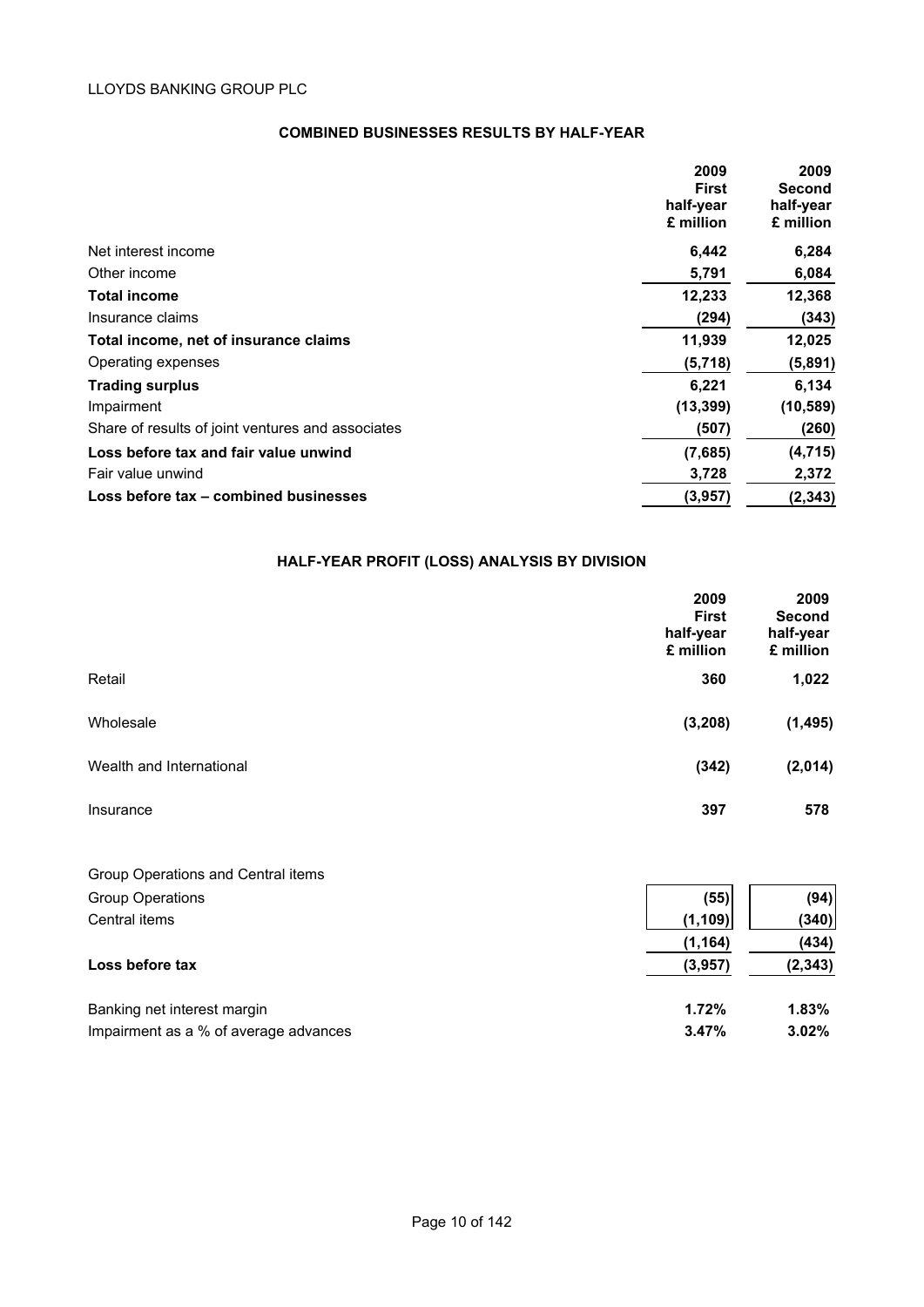# **COMBINED BUSINESSES SUMMARISED CONSOLIDATED BALANCE SHEET**

| £ million                                                                                                      | As at<br><b>31 Dec</b><br>2009 | 200 As at<br>31 Dec<br>$2008^{(1)}$<br>£ million |
|----------------------------------------------------------------------------------------------------------------|--------------------------------|--------------------------------------------------|
| <b>Assets</b>                                                                                                  |                                |                                                  |
| Cash and balances at central banks                                                                             | 38,994                         | 7,510                                            |
| Derivatives, trading and other financial assets at fair value through profit or loss<br>Loans and receivables: | 199,939                        | 213,529                                          |
| Loans and advances to customers                                                                                | 626,969                        | 677,246                                          |
| Loans and advances to banks                                                                                    | 35,361                         | 63,519                                           |
| Debt securities                                                                                                | 32,652                         | 42,058                                           |
|                                                                                                                | 694,982                        | 782,823                                          |
| Available-for-sale financial assets                                                                            | 46,602                         | 76,141                                           |
| Investment properties                                                                                          | 4,757                          | 5,676                                            |
| Value of in-force business                                                                                     | 6,685                          | 5,738                                            |
| Goodwill and other intangible assets                                                                           | 6,103                          | 7,330                                            |
| Tangible fixed assets                                                                                          | 9,224                          | 8,651                                            |
| Other assets                                                                                                   | 19,969                         | 19,320                                           |
| <b>Total assets</b><br>1,027,255                                                                               |                                | 1,126,718                                        |
| <b>Liabilities</b>                                                                                             |                                |                                                  |
| Deposits from banks                                                                                            | 82,452                         | 155,074                                          |
| <b>Customer deposits</b>                                                                                       | 406,741                        | 409,162                                          |
| Derivatives, trading and other financial liabilities at fair value through profit or loss                      | 68,756                         | 90,765                                           |
| Debt securities in issue                                                                                       | 233,502                        | 249,665                                          |
| Insurance liabilities                                                                                          | 77,261                         | 71,768                                           |
| Liabilities arising from non-participating investment contracts                                                | 46,348                         | 43,313                                           |
| Other liabilities                                                                                              | 32,581                         | 26,380                                           |
| Retirement benefit obligations                                                                                 | 780                            | 2,755                                            |
| Subordinated liabilities                                                                                       | 34,727                         | 42,183                                           |
| <b>Total liabilities</b>                                                                                       | 983,148                        | 1,091,065                                        |
| <b>Net assets</b>                                                                                              | 44,107                         | 35,653                                           |

 $(1)$  Adjusted to reflect the completion of the assessment of the fair value of the identifiable net assets of the HBOS Group acquired.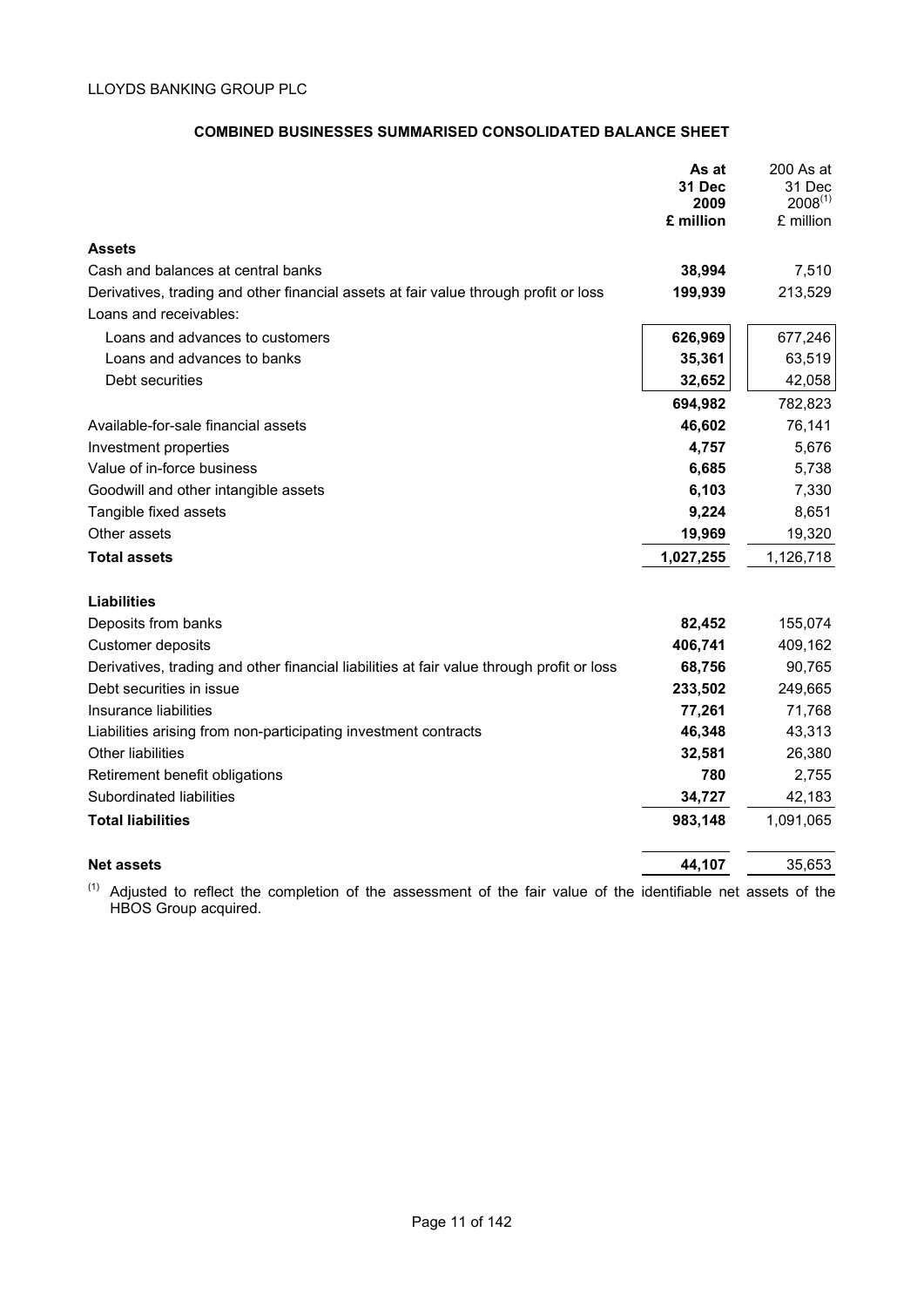# **GROUP FINANCE DIRECTOR'S REVIEW OF FINANCIAL PERFORMANCE AND OUTLOOK**

During 2009 the Group delivered a resilient trading performance against the backdrop of a marked slowdown in the UK economic environment and continued challenges in financial markets. In addition, the Group has made excellent progress in the integration of HBOS plc following its acquisition on 16 January 2009. Statutory profit before tax in 2009 was £1,042 million, compared to £760 million in 2008, largely reflecting the impact of a £11,173 million credit to the income statement from the gain arising on the HBOS acquisition (negative goodwill) which offset the significant increase in impairments during the year. Profit attributable to equity shareholders was £2,827 million and earnings per share totalled 7.5p.

To enable meaningful comparisons to be made with 2008, the income statement and balance sheet commentaries below are on a combined businesses basis (see 'basis of presentation'). Certain commentaries also exclude the unwind of fair value adjustments.

On a combined businesses basis, the Group reported a loss before tax in 2009 of £6,300 million, compared to a loss before tax of £6,713 million in 2008. Whilst the Group delivered resilient revenues, lower costs and a strong trading surplus performance, up 35 per cent to £12,355 million, profits were adversely impacted by significantly higher impairment losses which increased by £9,108 million to £23,988 million.

## **A resilient revenue performance**

The Group delivered a resilient revenue performance in 2009 given significant year-on-year margin pressures. Total income, net of insurance claims, was 12 per cent higher at £23,964 million, supported by a good performance in Wholesale largely as a result of the absence of last year's £3.4 billion impact of market dislocation, more favourable interest and currency rate environments, good transaction volumes in capital markets and strong flows of client driven derivative transactions at improved spreads. Income also includes £1.5 billion gains on a number of liability management transactions.

In Retail, lower levels of income from payment protection insurance, reflecting the impact of the decision in January 2009 to move to a monthly premium product and lower loan volumes, the impact of falling interest rates on deposit margins and higher overall funding costs from wholesale money markets have led to retail banking revenues being 13 per cent lower than in 2008. Whilst lending markets have remained generally subdued throughout the industry, the Group has maintained a 24 per cent share of gross mortgage lending. Unsecured lending balances were slightly lower, reflecting lower customer demand and tightened credit criteria. During the year, we have continued to build our current account and savings customer franchises in what remains a competitive market for customer deposits.

New business sales in our life assurance and pensions businesses were 26 per cent lower than last year, reflecting the extremely challenging market conditions which led to a general market-wide slowdown in the sale of life, pensions and investments products. Sales of OEICs and life assurance protection products remain good.

In Wealth and International, income was 6 per cent lower reflecting the impact of deposit margin pressure and falls in global stock markets in the first half of 2009.

Total assets decreased by 9 per cent to £1,027 billion, with a 7 per cent decrease in loans and advances to customers reflecting the impact of reductions in non-relationship lending portfolios. Customer deposits decreased by 1 per cent to £407 billion, as growth in Retail was offset by the planned reduction in higher interest paying term deposits elsewhere.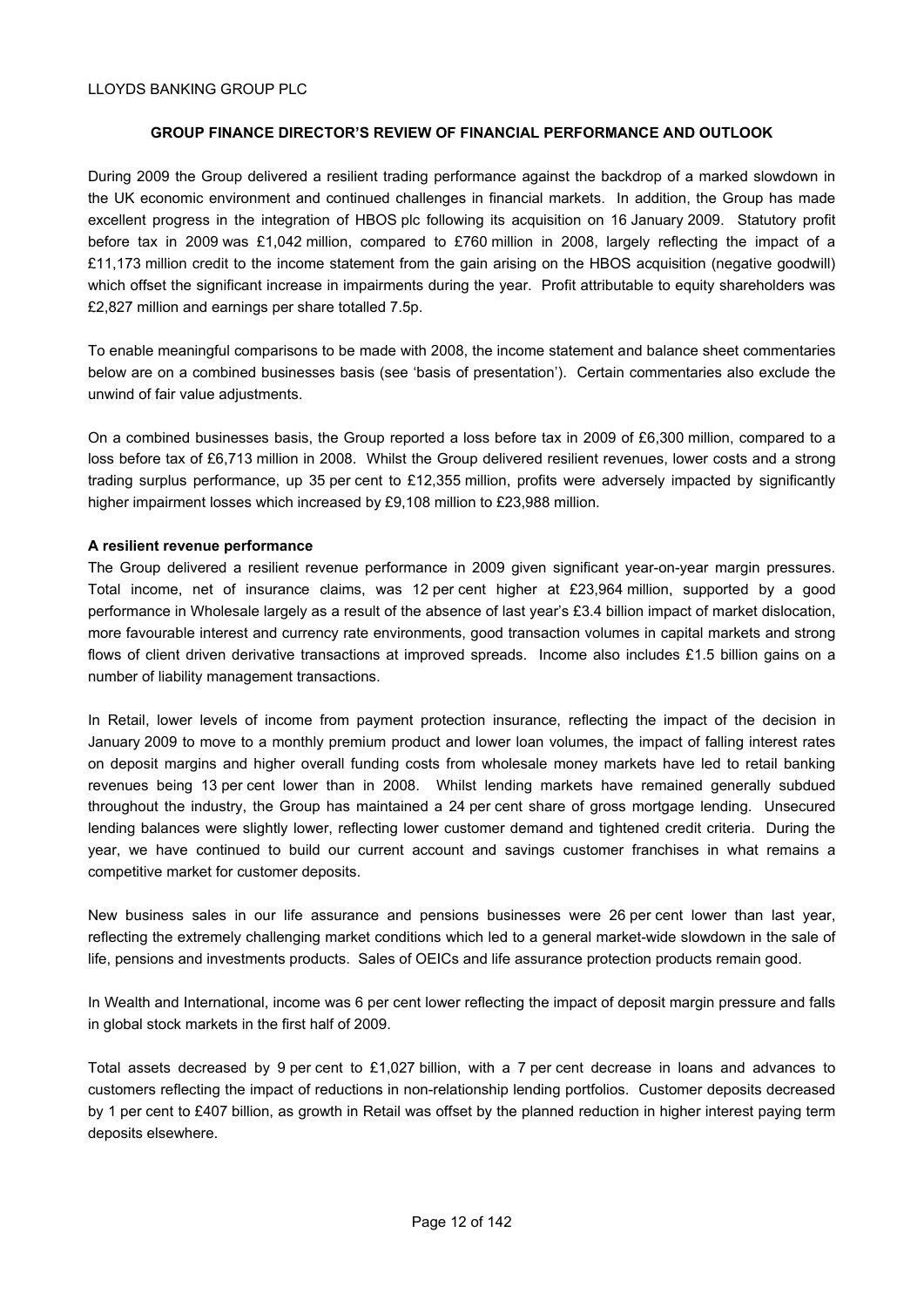Year-on-year Group net interest income decreased by £2,177 million, or 15 per cent, to £12,726 million. The net interest margin from our banking businesses was 24 basis points lower at 1.77 per cent, as higher asset pricing was more than offset by the impact of lower deposit margins, reflecting the impact of falling base rates, and higher funding costs, which included the impact of the Group extending its wholesale funding maturity profile. During the second half of 2009 however, the impact of asset pricing more than offset the impact of lower base rates and higher funding costs and the margin increased to 1.83 per cent, compared to 1.72 per cent in the first half of the year. The net interest margin is expected to increase in 2010 to approximately 2 per cent, with further improvements expected in the margin in subsequent years reflecting the impact of continued improvements in asset pricing, moderate base rate rises and greater stability in wholesale funding markets. This margin outlook reflects our core economic assumptions for the medium term and includes the impact of the Group's asset reduction programme and the assumed costs of refinancing as wholesale funding matures. Other income, net of insurance claims, increased by £4,786 million, or 74 per cent, to £11,238 million, largely reflecting the absence of last year's investment write-downs, and the gains on liability management transactions.

# **Strong cost management delivering benefits**

The Group has an excellent track record in managing its cost base, and has continued to deliver a strong cost performance. During 2009, operating expenses decreased by 5 per cent to £11,609 million, as integration related savings have started to be captured and lower operating lease depreciation offset inflation linked growth and investment in our continuing businesses. Over the last twelve months, the total number of roles has reduced by over 11,500 as the Group has started to achieve its targeted cost synergy savings.

In addition, we have already made significant progress in capturing savings from areas such as procurement and, overall, £534 million of cost synergy savings have already been realised, which represent annual run-rate savings of over £760 million. As a result of the integration programme being ahead of schedule, the Group has increased its commitment to deliver cost synergies and other operating efficiencies to achieve run-rate savings of £2.0 billion per annum by the end of 2011. One-off integration costs over this period are expected to total approximately 1.55 times the revised targeted cost synergies. The Group also expects to continue to improve its core cost:income ratio by in excess of 2 percentage points per annum during this period, with further improvements thereafter as we seek to optimise the ratio over the medium term.

## **Impairment levels higher but expected to have peaked**

During 2009 we have experienced a significant rise in impairment levels in the Group's lending portfolios. This largely represents falls in the value of commercial real estate and the impact of the economic deterioration during the year, including the effects of rising unemployment and reduced corporate cash flows, although the effects of some of these issues started to reduce in the second half of the year. This increase in impairment levels was however partially offset by the accelerated unwind of credit related fair value adjustments taken at the time of the HBOS acquisition totalling over £7 billion. The impairment charge in the second half of 2009 was 21 per cent lower than in the first half of the year, reflecting the peak of overall impairments in the first half.

In Retail, impairment losses increased by £532 million, or 14 per cent, to £4,227 million, particularly reflecting increases in UK unemployment during 2009 on the unsecured charge, which was partly offset by a lower secured impairment charge as house prices stabilised. Compared to 2009, we expect to see a reduction in the Retail impairment charge in 2010 with further improvements thereafter as the UK economic environment improves and house prices continue to stabilise.

The Wholesale charge for impairment losses increased significantly by £5,289 million to £15,683 million, reflecting, in particular, the year-on-year decline in commercial property valuations and reduced levels of corporate cash flows. In particular, the real estate related lending exposures in the legacy HBOS portfolios were more sensitive to the downturn in the economic environment.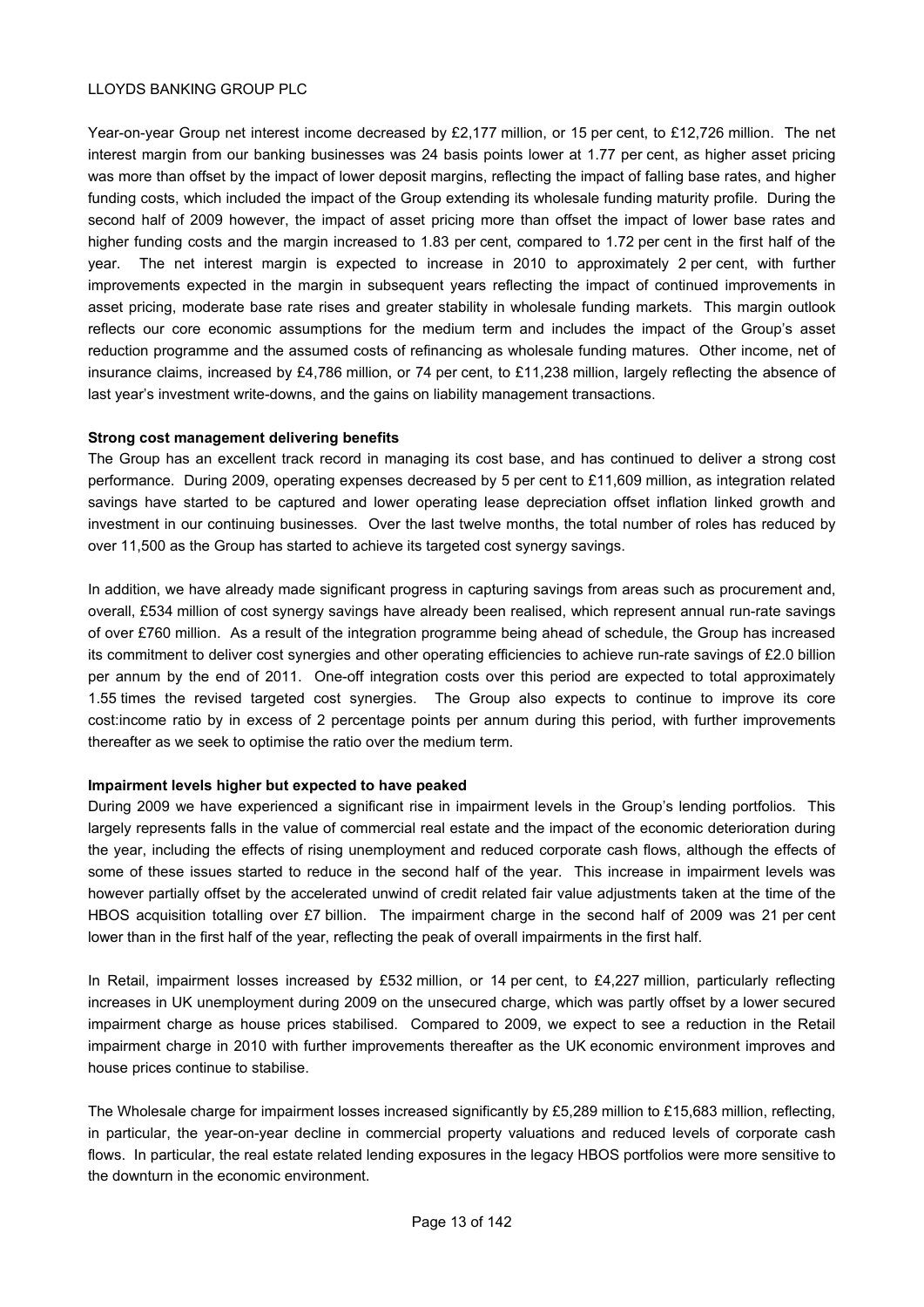We continue to believe that the overall Wholesale impairment charge peaked in the first half of 2009 and we have seen a significant reduction in the Wholesale impairment charge in the second half of 2009. Further significant reductions are expected in 2010 and beyond, assuming current economic expectations. We have spent a significant amount of time analysing and addressing the issues in the legacy HBOS portfolios, with the greatest attention paid to the over concentration in real estate related lending and those portfolios that fall outside the Lloyds TSB risk appetite. As a result of our portfolio review, which applied prudent assumptions to real estate asset expectations, and with the deterioration in the economy translating into lower commercial property valuations, we took prudent and material impairment charges especially in the first half of the year.

In our Wealth and International business the impairment charge rose by £3,347 million to £4,078 million, reflecting significant provisions against our Irish (£1,793 million) and Australian (£508 million) commercial real estate portfolios. We continue to have ongoing concerns with regard to the outlook for the Irish economy although we expect 2009 to have been the peak for the International impairment charge.

Overall, impairment losses increased by £9,108 million to £23,988 million. Impairment losses on loans and advances to customers expressed as a percentage of average lending was 3.25 per cent, compared to 1.81 per cent in 2008. Impaired loans and advances increased by £27,529 million to £58,833 million and now represent 8.9 per cent of total loans and advances to customers, up from 4.4 per cent at 31 December 2008.

At the Group level, we are confident that the overall impairment charge peaked during 2009. Although we would normally expect that impairments would peak one to two years after the low point of a recession, given the significant Wholesale charge during the year, predominantly driven by the HBOS property and property related portfolios and HBOS (UK and US) corporate portfolios, we believe that the charge in 2010 will be significantly lower than the 2009 charge. The impairment charge in the second half of 2009 was 21 per cent lower than that in the first half of the year. Given our current economic outlook, we expect to see a similar pace of half-yearly improvement throughout 2010, with further substantial reductions in 2011 and beyond.

## **Acquisition related balance sheet adjustments**

Fair value adjustments reflected in the calculation of the net assets acquired totalled £1,241 million (note 7, page 114). Negative adjustments in respect of tangible net assets totalled £2,107 million principally reflecting the write-down of HBOS's retail and corporate lending portfolios offset by gains on the valuation of HBOS's own debt. Intangible assets totalling £4,650 million have been recognised, largely reflecting the value of HBOS's relationship with its retail customer base and the value of its brands. Other acquisition related balance sheet adjustments include the elimination of HBOS's available-for-sale and cash flow hedging reserves which totalled £6,439 million.

As a result of these adjustments, the Group expects some £3.3 billion, net, to unwind positively through the Group's income statement over the medium to long term. During 2009, the Group's income statement reflected gains of £6.1 billion. In 2010, we currently expect a further benefit of some £2.5 billion. Thereafter, over the medium term, smaller benefits are expected to accrue.

# **Gain on acquisition of HBOS**

Following the acquisition of HBOS in January 2009, the Group has recognised a gain of £11,173 million in respect of negative goodwill. This arises because the consideration paid to acquire HBOS, in January 2009, was considerably less than the fair value of the net assets acquired reflecting the unique circumstances surrounding the transaction (note 7, page 113).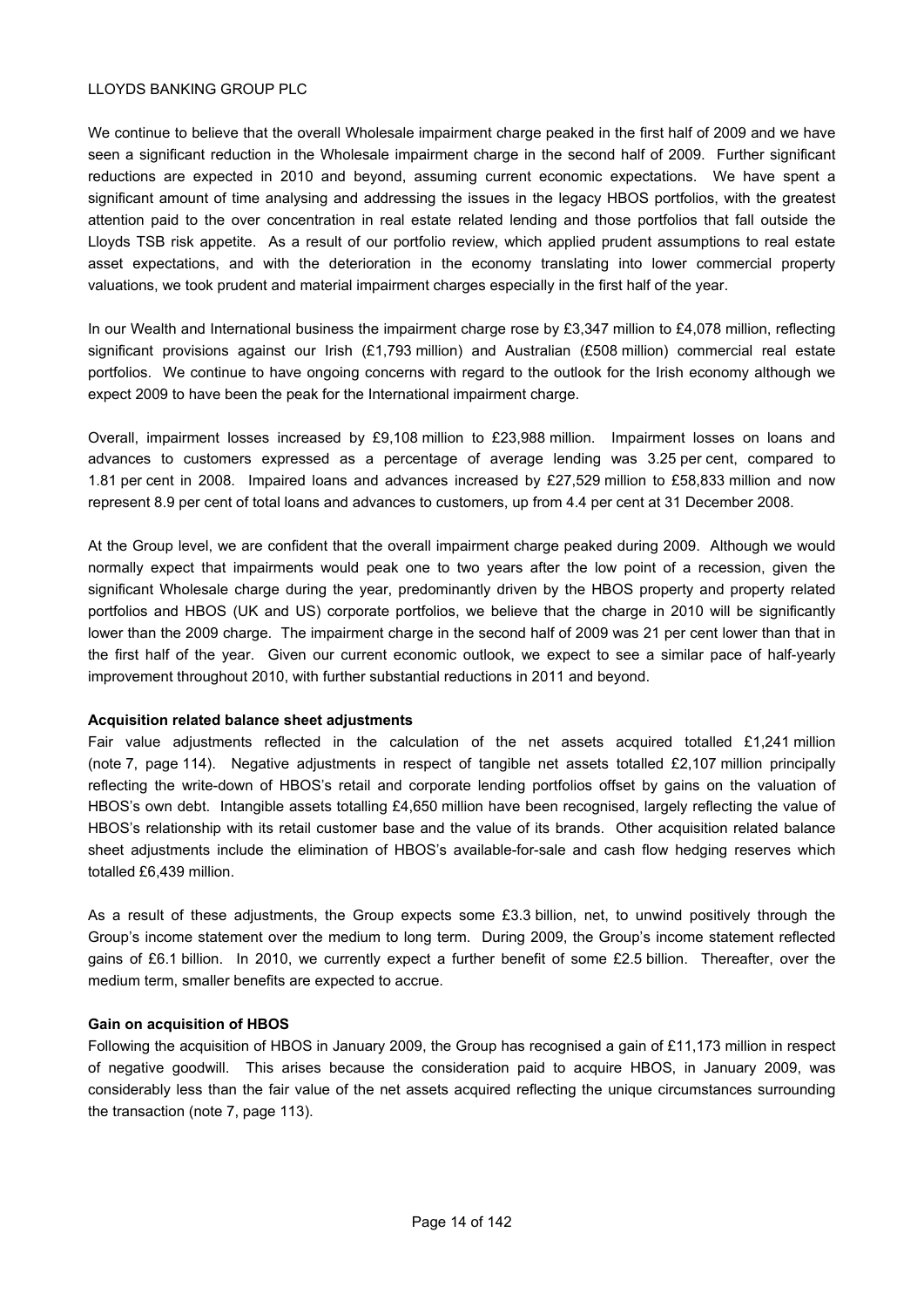# **Volatility**

A large proportion of the investments held by the Group's insurance businesses is invested in assets which are expected to be held on a long-term basis and which are inherently subject to short-term investment market fluctuations. Whilst it is expected that these investments will provide enhanced returns over the longer term, the short-term impact of investment market volatility can be significant. In 2009, higher equity market returns compared to our long-term assumption have contributed to positive insurance and policyholder volatility totalling £478 million.

# **Taxation**

The Group's 2009 income statement includes a tax credit of £1,911 million. This primarily reflects a tax credit relating to the Group's reported loss and a policyholder interests related tax charge offsetting in full the credit for policyholder interests included in the Group's profit before tax (note 8, page 115).

The UK government has published draft legislation which, when enacted, will introduce a bank payroll tax of 50 per cent applicable to discretionary bonuses and other amounts over £25,000 awarded to bank employees in the period 9 December 2009 to 5 April 2010. The legislation has yet to be finalised and there remain significant uncertainties over aspects of its detailed application and the Group continues to assess its ultimate liability in respect of all of its schemes. However, in accordance with the requirements of IAS 19 'Employee Benefits' the Group has provided in full for the estimated cost of the bank payroll tax; the amount is not significant.

# **Robust capital ratios**

At the end of December 2009, the Group's capital ratios, following the Group's successful capital raising in December 2009, increased significantly with a total capital ratio on a Basel II basis of 12.4 per cent, a tier 1 ratio of 9.6 per cent and a core tier 1 ratio of 8.1 per cent (note 26, page 129). These capital ratios were further enhanced by the issuance on 18 February 2010 of £1.5 billion equity, as part of the capital raising programme announced in November 2009, which further increased the core tier 1 capital ratio by 30 basis points to an adjusted 8.4 per cent. During 2009, risk-weighted assets decreased by 1 per cent to £493.3 billion, as the reduction in balance sheet assets was partly offset by the procyclical impact of the weaker economic environment. Over the next few years we expect to see further reductions in risk-weighted assets as a result of both balance sheet asset reductions and a positive procyclical impact from the expected improvement in the UK economic environment.

Following the introduction of a prescribed stress test by the Financial Services Authority in January 2009, the Group undertook a significant exercise which stress tested the Group's capital base to withstand the impact of a significant economic deterioration in the UK, resulting in a requirement to increase the Group's capital position. As a result of this increased capital requirement, in March 2009, in what was clearly a difficult external market, the Group announced its intention to participate in the Government Asset Protection Scheme (GAPS). This would have enabled the Group to substantially strengthen its capital position to meet the newly increased regulatory capital requirements, and reduce the risk profile of the enlarged Group's balance sheet.

In June 2009, the Group successfully completed a £4 billion Placing and Compensatory Open Offer with the proceeds being used to redeem the £4 billion of preference shares held by HM Treasury. The redemption of the HM Treasury preference shares removed the annual cost of the preference share dividends of £480 million and improves the Group's cash flow generation.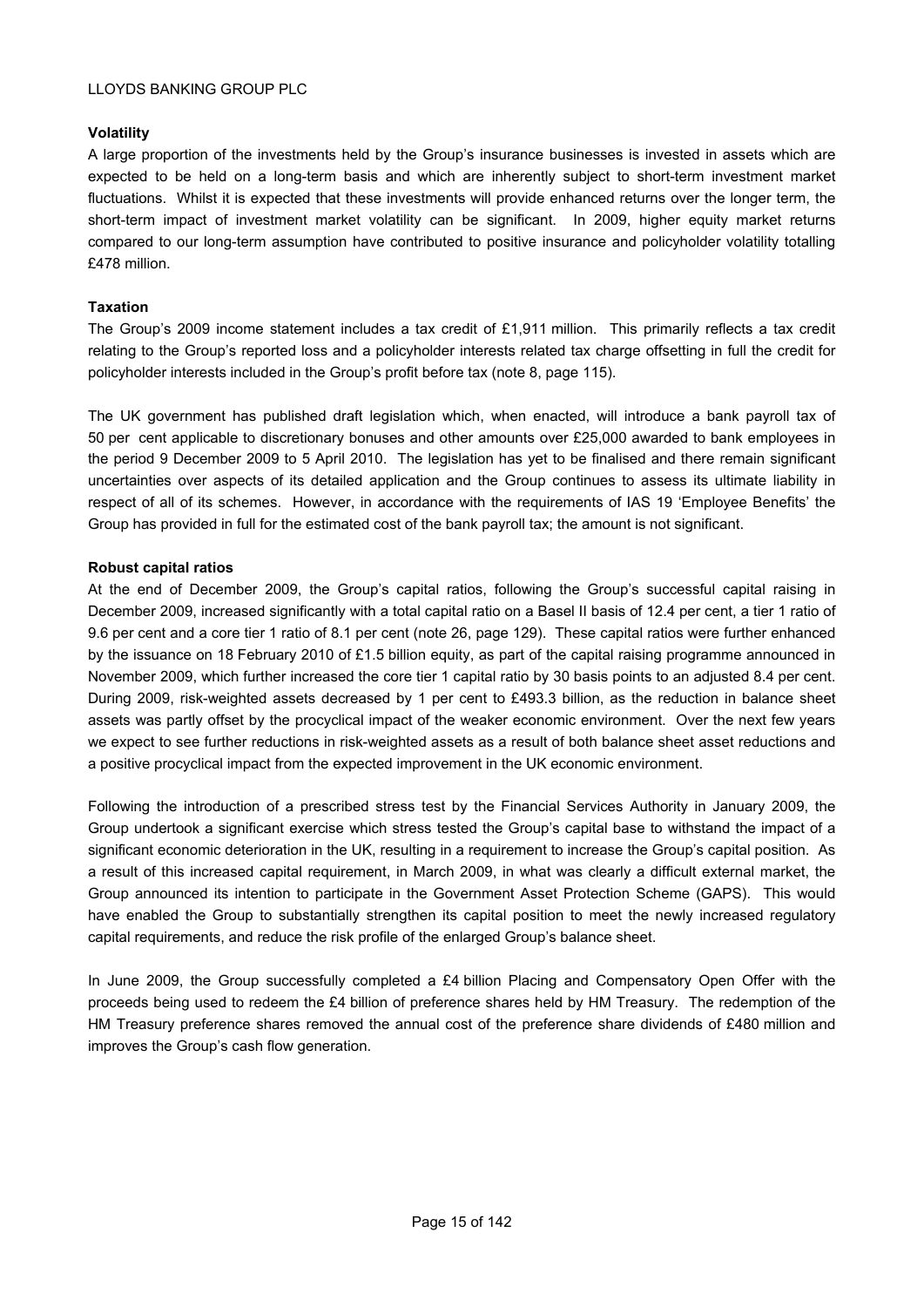On 3 November 2009 the Group announced further proposals to meet its current and long-term capital requirements by way of a £13.5 billion rights issue and the generation of at least £7.5 billion (subsequently increased to £9 billion) core tier 1 and/or contingent core tier 1 capital through a number of debt exchange offers. In doing so the Group announced that it would not participate in GAPS. This reflected the more positive economic environment than the conditions prevailing in March 2009 when the Group announced its intention to participate in GAPS. As a result of the highly successful conclusion of this transaction, reflecting the strong support received from shareholders and investors, the Group is now in a robust capital position. We note the various recently issued regulatory capital consultation papers and impact studies and will continue to work with our regulators to ensure this robust capital position is maintained as the ongoing capital requirements for banks continue to change.

In addition, during 2009, the Group completed a number of balance sheet liability management transactions that have generated significant core tier 1 capital by redeeming certain securities at a discount to their balance sheet carrying value. A substantial number of note holders have accepted the various offers made and, as a result, the Group has generated a pre-tax profit from these transactions of approximately £1.5 billion.

# **Rightsizing the balance sheet**

In the Group's Interim Results announcement in August 2009, we set out our strategy to reduce assets associated with non-relationship lending and investments, including business which is outside our current risk appetite, by some £200 billion by the end of 2014. It is our intention to manage these assets for value and, given the current economic climate, our primary focus will be on running these assets down over time. During 2009, the Group's total balance sheet assets reduced by £100 billion of which £60 billion related to the portfolios of assets in run-off (£15 billion customer assets; £30 billion treasury assets; £15 billion impairment). We expect to achieve a further reduction in such assets of approximately £140 billion over the next few years. The impact of running down these portfolios is not expected to have a significant impact on the Group's financial performance over the medium term.

The balance sheet reduction over time will provide the Group with increased optionality and flexibility from the resultant releases in both funding and capital. These benefits have been incorporated into the Group's overall business plans, which include actions to increase retail and corporate deposits over time. Together these actions will reduce the proportion of the Group's funding that is derived from wholesale markets and eliminate our use of government and central bank sponsored funding facilities, whilst providing capacity for core relationship business growth.

# **A strong liquidity and funding position**

The recent extended turbulence in global capital markets has been a severe examination of the banking system's capacity to absorb sudden significant changes in the funding and liquidity environment, and individual institutions have faced varying, but significant, degrees of stress. The Group has a strong liquidity position which is supported by our robust and stable customer deposit base. The Group continues to benefit from a diversity of funding sources, which have recently been enhanced by the establishment of a US Medium Term Note programme, and a second regulated covered bond programme. The Group's wholesale funding base has proved to be resilient, supporting the Group's balance sheet with a reduced dependence on short-term funding. During the year the Group has also significantly increased its holdings of liquid assets from £104.5 billion to £150.8 billion. In addition, the Group has improved the quality of its liquid asset portfolio by increasing its cash at central banks and Government debt securities, and reducing its holdings of eligible bank debt securities.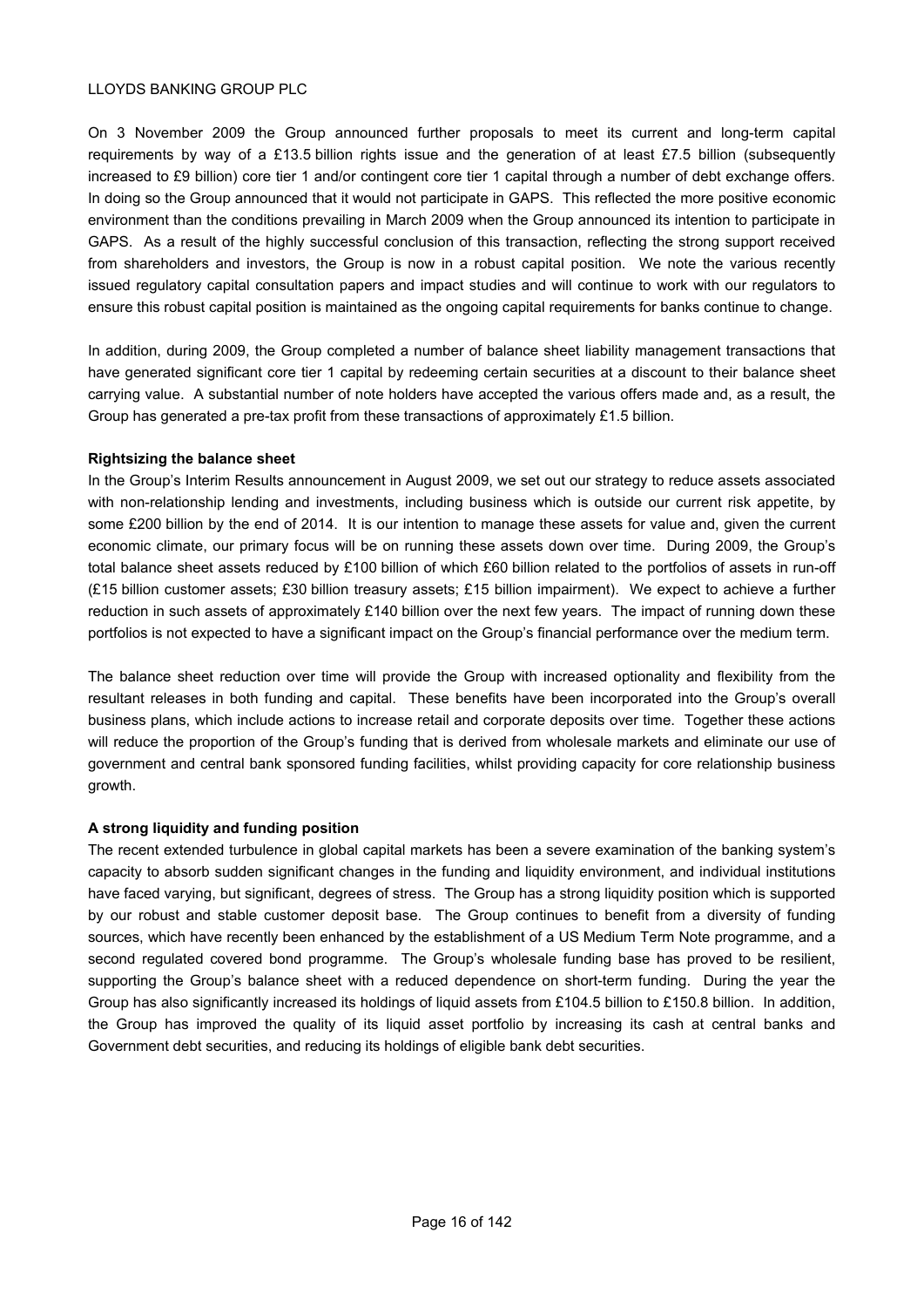During 2009, the Group has extended the maturity profile of wholesale funding, such that, at 31 December 2009, 50 per cent of wholesale funding had a maturity date greater than one year (31 December 2008: 44 per cent). Over time, and as we see improvements in the capacity of wholesale funding markets, we expect to maintain the amount of the Group's wholesale borrowings with a maturity date greater than one year in excess of 40 per cent which we consider to be an appropriate and sustainable long-term proportion. However, in this regard we note recent regulatory consultation papers relating to liquidity requirements which, if put into practice, could require banks to manage their liquidity risk differently.

Increases in customer deposits and the reduction in assets set out above, mean that we expect to see a slow but steady improvement in the Group's loan to deposit ratio. The Group does not set a target for this ratio, which we believe does not reflect either the quality of lending or the term of deposits held, but would expect to see it return to legacy Lloyds TSB levels of approximately 140 per cent over the next few years. During 2009 the ratio, excluding repos, improved to 169 per cent.

Relative to the size of its balance sheet, the Group does not have significant senior term funding issuance requirements. Over the next 3 years the Group expects its public capital and senior funding issuance to total in the range of £20 billion to £25 billion per annum. We have made good progress on our 2010 term funding issuance plans following the issuance in December 2009 of US\$2 billion tier 1 securities and in January 2010 the Group issued US\$5 billion senior unsecured debt, and executed a £2.5 billion Residential Mortgage-Backed Securities (RMBS) transaction which included the first public US\$ tranche of RMBS by a UK issuer since 2008.

At 31 December 2009, the Group's overall funding support from Governmental and Central Bank sources totalled £157 billion, with a significant proportion (predominantly Special Liquidity Scheme (SLS) and Credit Guarantee Scheme (CGS) funding) maturing over the course of the next two years. The Group's balance sheet reduction plans will avoid the necessity to refinance much of this funding. The current cost to the Group of participating in these schemes is currently approximately 50 basis points over LIBOR for the SLS and approximately 130 basis points over LIBOR for CGS. Overall, based on expected spreads and balance sheet mix, we believe the increased cost of wholesale funding over the next few years is expected to negatively impact the Group's net interest margin by less than 10 basis points, and this cost is expected to be more than offset by the impact of improved product pricing.

# **Summary**

The deterioration in the UK economic environment, particularly in the first half of 2009, created an extremely challenging operating background against which to integrate two large banking organisations. As expected, against this backdrop, the significant increase in corporate impairments has led the Group to report a loss before the credit for negative goodwill arising on the acquisition of HBOS. The Group has a strong risk management culture and is well-placed to manage through the near-term challenges and benefit from what we expect to be a slow but steady UK economic recovery during 2010 and beyond.

Our revenue performance has been resilient and we are already beginning to deliver improving interest margins, which we expect to improve further over the next few years. We have an excellent track record in cost management, with a unique opportunity to capture significant acquisition related synergies over the next few years. We believe the Group's overall impairment charge has now peaked, with a significant reduction expected in 2010. We have a robust capital and funding position. Overall, therefore, based on our current economic outlook, we expect to deliver a significantly improving combined businesses financial performance in 2010, with strong medium-term prospects thereafter.

Tim Tookey *Group Finance Director*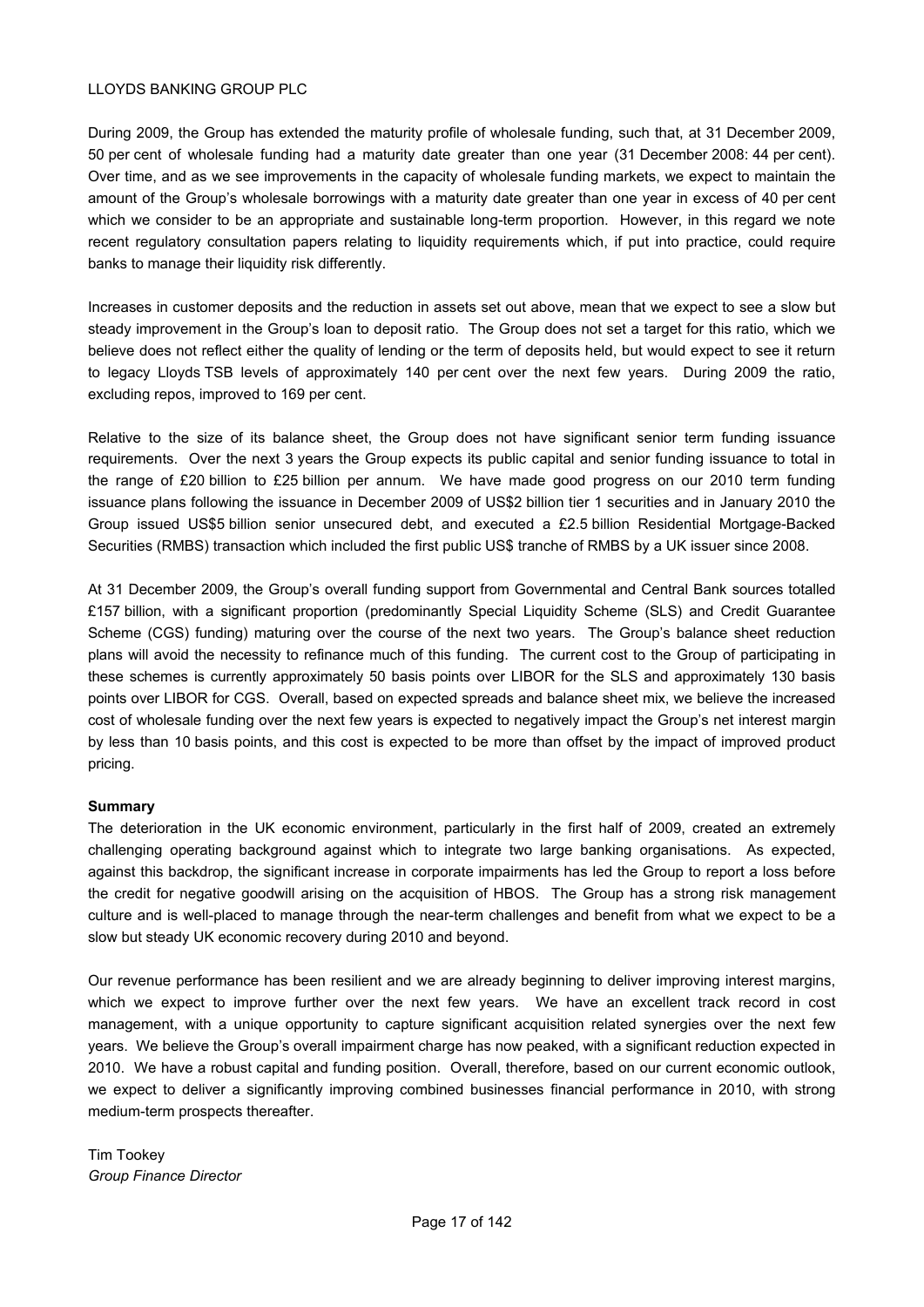# **COMBINED BUSINESSES SEGMENTAL ANALYSIS**

|                                                   |              |                 |                 |                        | Group<br><b>Operations</b><br>and |             |
|---------------------------------------------------|--------------|-----------------|-----------------|------------------------|-----------------------------------|-------------|
|                                                   |              |                 | Wealth          |                        | Central                           |             |
| 2009                                              | Retail<br>£m | Wholesale<br>£m | and Int'l<br>£m | <b>Insurance</b><br>£m | items<br>£m                       | Group<br>£m |
| Net interest income                               | 7,970        | 4,710           | 1,217           | (287)                  | (884)                             | 12,726      |
| Other income                                      | 1,804        | 4,199           | 1,128           | 2,944                  | 1,800                             | 11,875      |
| <b>Total income</b>                               | 9,774        | 8,909           | 2,345           | 2,657                  | 916                               | 24,601      |
| Insurance claims                                  |              |                 |                 | (637)                  |                                   | (637)       |
| Total income, net of insurance<br>claims          | 9,774        | 8,909           | 2,345           | 2,020                  | 916                               | 23,964      |
| Operating expenses                                | (4, 566)     | (4, 106)        | (1, 544)        | (974)                  | (419)                             | (11, 609)   |
| <b>Trading surplus</b>                            | 5,208        | 4,803           | 801             | 1,046                  | 497                               | 12,355      |
| Impairment<br>Share of results of joint ventures  | (4, 227)     | (15, 683)       | (4,078)         |                        |                                   | (23, 988)   |
| and associates                                    | (6)          | (720)           | (21)            | (22)                   | $\mathbf 2$                       | (767)       |
| Profit (loss) before tax and fair<br>value unwind | 975          | (11,600)        | (3, 298)        | 1,024                  | 499                               | (12, 400)   |
| Fair value unwind $(1)$                           | 407          | 6,897           | 942             | (49)                   | (2,097)                           | 6,100       |
| Profit (loss) before tax                          | 1,382        | (4, 703)        | (2, 356)        | 975                    | (1, 598)                          | (6, 300)    |
|                                                   |              |                 |                 |                        |                                   |             |
| Banking net interest margin <sup>(2)</sup>        | 1.97%        | 1.52%           | 1.71%           |                        |                                   | 1.77%       |
| Cost:income ratio<br>Impairment as a % of         | 46.7%        | 46.1%           | 65.8%           | 48.2%                  |                                   | 48.4%       |
| average advances <sup>(3)</sup>                   | 1.11%        | 5.92%           | 6.04%           |                        |                                   | 3.25%       |
| Key balance sheet and<br>other items              |              |                 |                 |                        |                                   |             |
| 31 December 2009                                  | £bn          | £bn             | £bn             | £bn                    | £bn                               | £bn         |
| Loans and advances to customers                   | 371.1        | 191.8           | 63.5            |                        | 0.6                               | 627.0       |
| Customer deposits                                 | 224.1        | 153.4           | 29.0            |                        | 0.2                               | 406.7       |
| Risk-weighted assets                              | 128.6        | 286.0           | 63.2            | 1.1                    | 14.4                              | 493.3       |

 $(1)$  Fair value unwind represents the impact on the consolidated and divisional income statements of the acquisition related balance sheet adjustments. These adjustments principally reflect the application of market based credit spreads to HBOS's lending portfolios and own debt. The net fair value unwind in 2009 is mainly attributable to a reduction in the impairment charge of £6,859 million, as losses reflected in the opening balance sheet valuation of the lending portfolios have been incurred, offset by a charge to net interest income of £2,166 million as the value of HBOS's own debt accretes to par.

 $(2)$  The calculation basis for banking net interest margins is set out in note 2 on page 58.

(3) Impairment on loans and advances to customers divided by average loans and advances to customers, excluding reverse repo transactions, gross of allowance for impairment losses.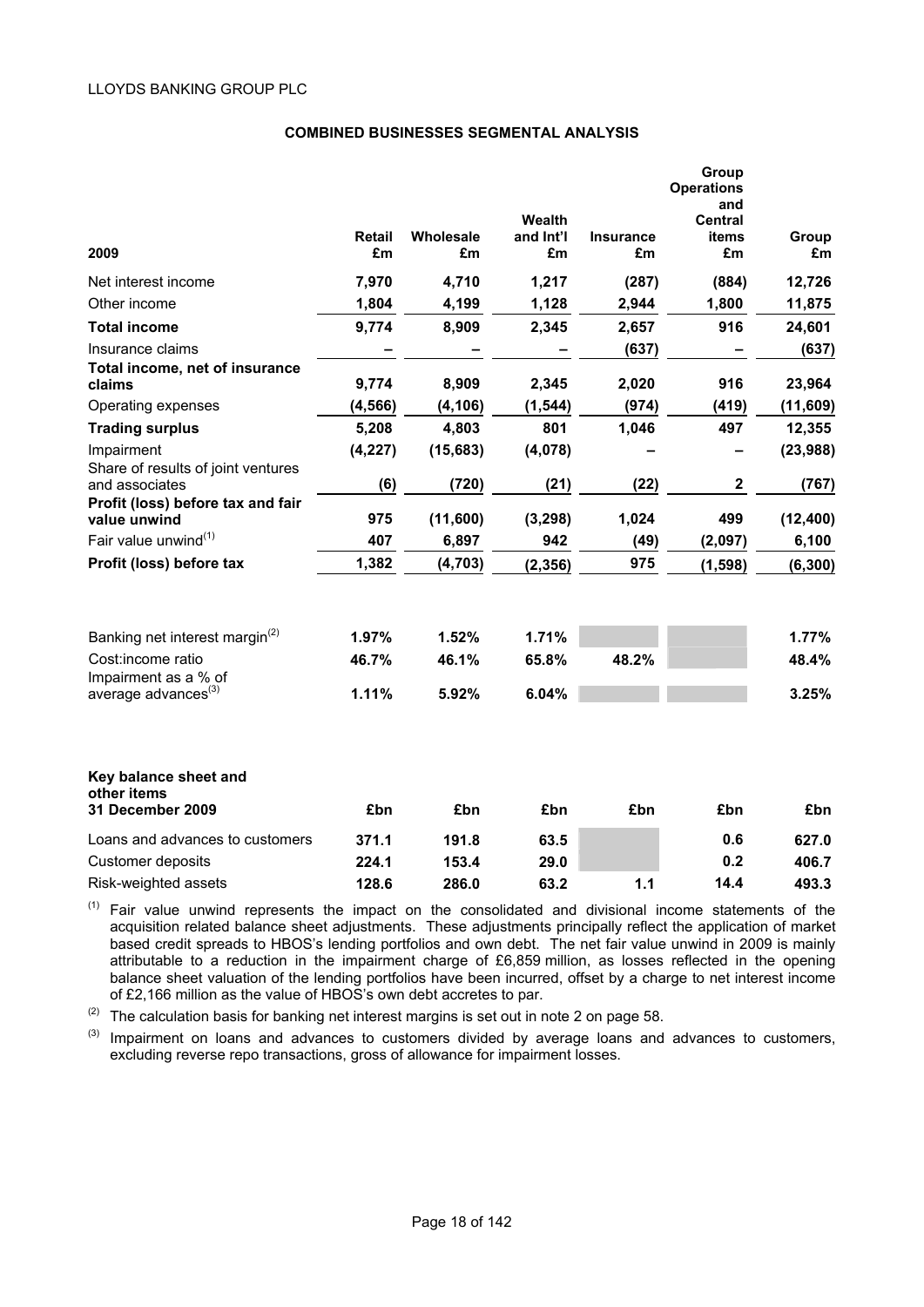# **COMBINED BUSINESSES SEGMENTAL ANALYSIS** (continued)

|                                                  | Retail  | Wholesale | Wealth<br>and Int'l | Insurance      | Group<br>Operations<br>and<br>Central<br>items | Group           |
|--------------------------------------------------|---------|-----------|---------------------|----------------|------------------------------------------------|-----------------|
| 2008                                             | £m      | £m        | £m                  | £m             | £m                                             | £m              |
| Net interest income                              | 8,454   | 5,752     | 1,314               | (345)          | (272)                                          | 14,903          |
| Other income                                     | 2,739   | (302)     | 1,191               | 3,493          | (188)                                          | 6,933           |
| <b>Total income</b>                              | 11,193  | 5,450     | 2,505               | 3,148          | (460)                                          | 21,836          |
| Insurance claims                                 |         |           |                     | (481)          |                                                | (481)           |
| Total income, net of insurance<br>claims         | 11,193  | 5,450     | 2,505               | 2,667          | (460)                                          | 21,355          |
| Operating expenses                               | (4,963) | (4, 591)  | (1, 476)            | (1, 129)       | (77)                                           | (12, 236)       |
| <b>Trading surplus</b>                           | 6,230   | 859       | 1,029               | 1,538          | (537)                                          | 9,119           |
| Impairment<br>Share of results of joint ventures | (3,695) | (10, 394) | (731)               |                | (60)                                           | (14, 880)       |
| and associates                                   | 7       | (944)     | (21)                | $\overline{2}$ | 4                                              | (952)           |
| Profit (loss) before tax                         | 2,542   | (10, 479) | 277                 | 1,540          | (593)                                          | (6, 713)        |
| Banking net interest margin                      | 2.15%   | 1.85%     | 2.06%               |                |                                                | 2.01%           |
| Cost:income ratio<br>Impairment as a % of        | 44.3%   | 84.2%     | 58.9%               | 42.3%          |                                                | 57.3%           |
| average advances                                 | 0.97%   | 3.32%     | 1.05%               |                |                                                | 1.81%           |
| Key balance sheet and<br>other items             |         |           |                     |                |                                                |                 |
| 31 December 2008                                 | £bn     | £bn       | £bn                 | £bn            | £bn                                            | £ <sub>bn</sub> |
| Loans and advances to customers                  | 377.1   | 234.6     | 64.6                |                | 0.9                                            | 677.2           |
| Customer deposits                                | 216.3   | 157.9     | 34.1                |                | 0.9                                            | 409.2           |
| Risk-weighted assets                             | 118.9   | 311.0     | 61.2                | 0.7            | 6.7                                            | 498.5           |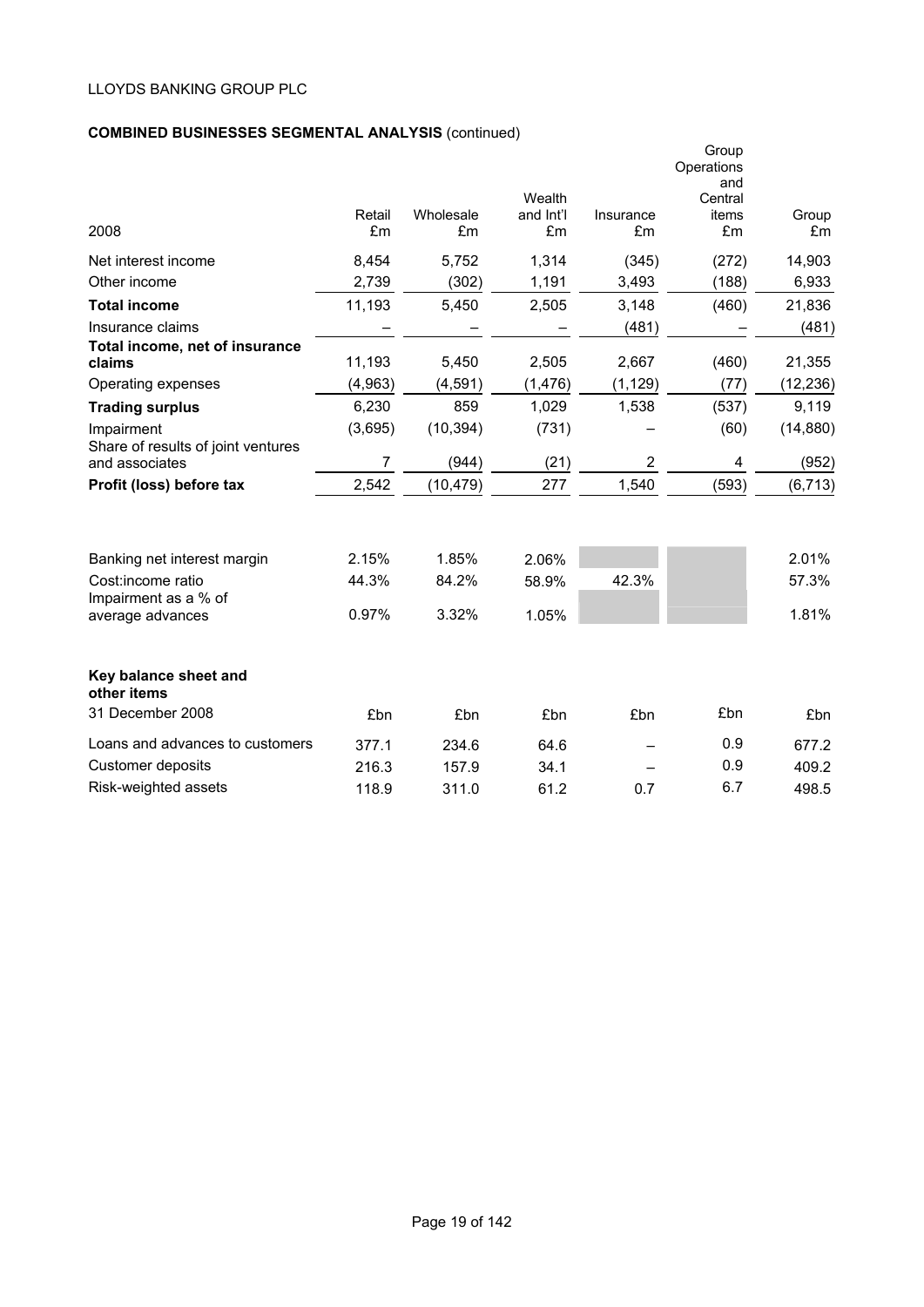# **DIVISIONAL PERFORMANCE**

# **RETAIL**

|                                                   | 2009<br>£m                     | 2008<br>£m                     | <b>Change</b><br>% |
|---------------------------------------------------|--------------------------------|--------------------------------|--------------------|
| Net interest income                               | 7,970                          | 8,454                          | (6)                |
| Other income                                      | 1,804                          | 2,739                          | (34)               |
| Total income                                      | 9,774                          | 11,193                         | (13)               |
| Operating expenses                                | (4, 566)                       | (4,963)                        | 8                  |
| Trading surplus                                   | 5,208                          | 6,230                          | (16)               |
| Impairment                                        | (4,227)                        | (3,695)                        | (14)               |
| Share of results of joint ventures and associates | (6)                            | $\overline{7}$                 |                    |
| Profit before tax and fair value unwind           | 975                            | 2,542                          | (62)               |
| Fair value unwind                                 | 407                            |                                |                    |
| <b>Profit before tax</b>                          | 1,382                          | 2,542                          | (46)               |
| Banking net interest margin                       | 1.97%                          | 2.15%                          |                    |
| Cost:income ratio                                 | 46.7%                          | 44.3%                          |                    |
| Impairment losses as a % of average advances      | 1.11%                          | 0.97%                          |                    |
| Number of employees (full-time equivalent)        | 53,384                         | 59,939                         |                    |
|                                                   | As at<br>31 Dec<br>2009<br>£bn | As at<br>31 Dec<br>2008<br>£bn | Change<br>%        |
| Loans and advances to customers                   | 371.1                          | 377.1                          | (2)                |
| <b>Customer deposits</b>                          |                                |                                |                    |
| Savings                                           | 185.6                          | 182.7                          | $\boldsymbol{2}$   |
| Current accounts                                  | 38.5                           | 33.6                           | 15                 |

| Current accounts            | 38.5  | 33.6  | 15 |
|-----------------------------|-------|-------|----|
|                             | 224.1 | 216.3 |    |
| <b>Risk-weighted assets</b> | 128.6 | 118.9 | 8  |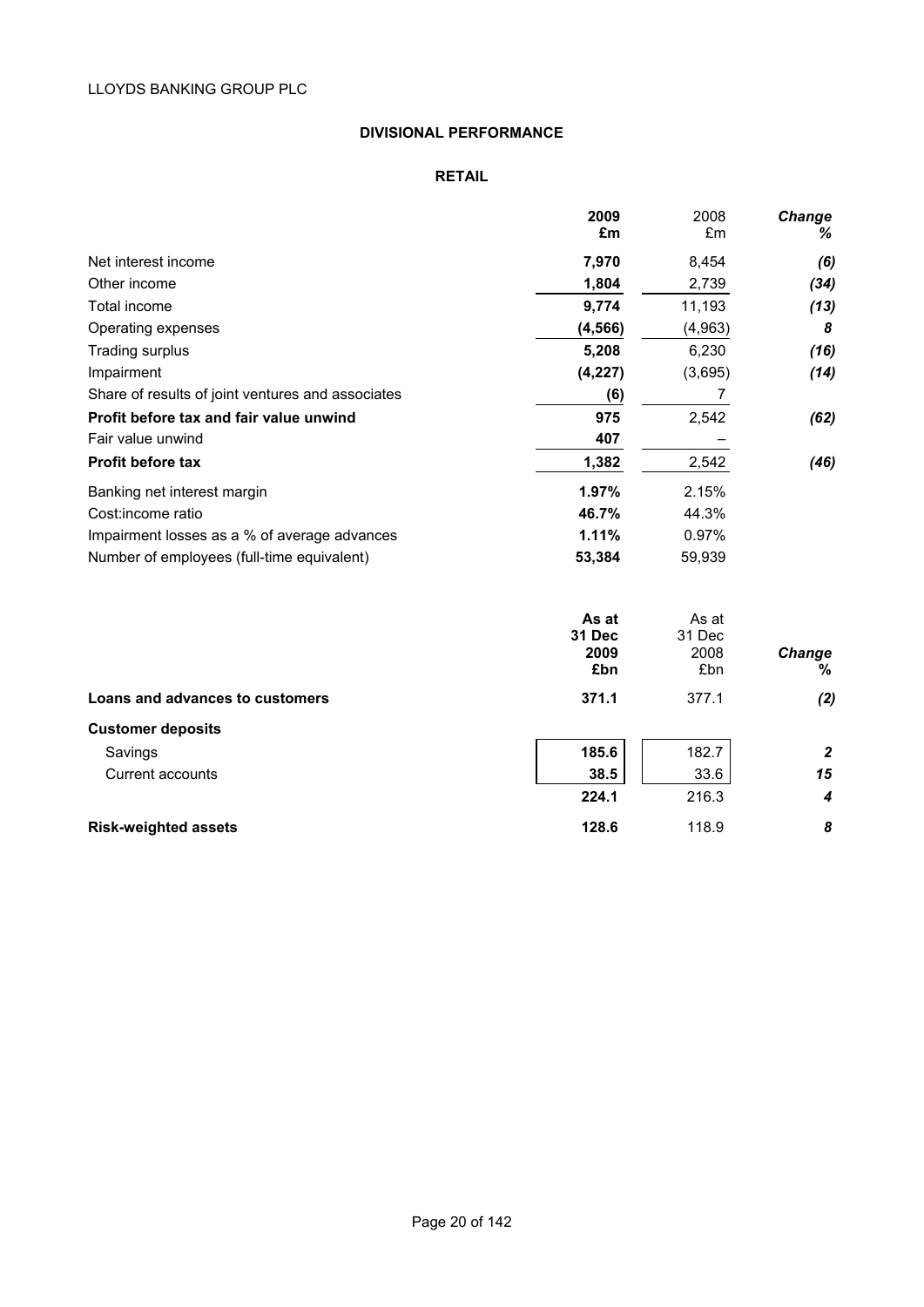# **RETAIL** (continued)

# **Key highlights**

- **Profit before tax and fair value unwind amounted to £975 million,** a decrease of £1,567 million on 2008 primarily due to lower income and higher levels of impairment, partly offset by a decrease in operating expenses.
- **Net interest income has decreased by 6 per cent to £7,970 million.** The banking net interest margin decline of 18 basis points reflected higher wholesale funding costs and lower deposit margins in the low base rate environment, partly offset by higher asset pricing, the benefits from which improved the margin in the second half of the year.
- Other operating income has decreased by 34 per cent to £1,804 million, primarily due to lower payment protection income and non-recurring one-off income in 2008.
- **Strong cost management delivering benefits.** Operating expenses decreased by 8 per cent primarily due to tight cost control, cost savings achieved from the integration programme and lower Financial Services Compensation Scheme charges.
- Impairment losses have increased by 14 per cent to £4,227 million, reflecting the effect of increased UK unemployment during 2009 on the unsecured charge, partly offset by a lower secured impairment charge as house prices stabilised.
- **Continued good new lending quality,** reflecting continued strong credit criteria with the average loan-to-value ratio on new mortgage lending at 59 per cent, compared to 63 per cent for 2008.
- **Good progress was made in integrating the Lloyds TSB and HBOS retail businesses.** New management structures have been implemented across Retail and continuing good progress has been made in streamlining, simplifying and integrating back office processes. Retail's integration synergies of £124 million for 2009 were ahead of expectations.
- **Loans and advances to customers have decreased by 2 per cent,** reflecting the impact of customers reducing their personal indebtedness and not taking on new financial commitments.
- **Customer deposits have increased by 4 per cent,** despite the high level of term deposits maturing in the period. The growth in deposits accelerated in the second half of 2009, increasing by £5.6 billion, or 3 per cent.
- **Good momentum in the business into the second half,** with a positive trend in income growth in 2009, tight cost control, good progress being made on integration, and impairment losses peaking.

# **Business overview**

Retail is the largest retail bank in the UK and the leading provider of current accounts, savings, personal loans, credit cards and mortgages. With its strong stable of brands including Lloyds TSB, Halifax, Bank of Scotland, Birmingham Midshires and Cheltenham & Gloucester, it serves over 30 million customers through one of the largest branch and fee free ATM networks in the UK.

Retail has approximately 22 million current account customers and provides social banking to over 4 million people through basic banking or social banking accounts. It is also the largest provider of personal loans in the UK, as well as being the UK's leading credit card issuer. Retail provides one in four residential mortgages making it the leading UK mortgage lender as well as being a major provider of home finance for the first time buyer. Retail is the largest savings provider in the UK, with over 21 million savers. It is also a major general insurance and bancassurance distributor, selling a wide range of long-term savings, investment and general insurance products.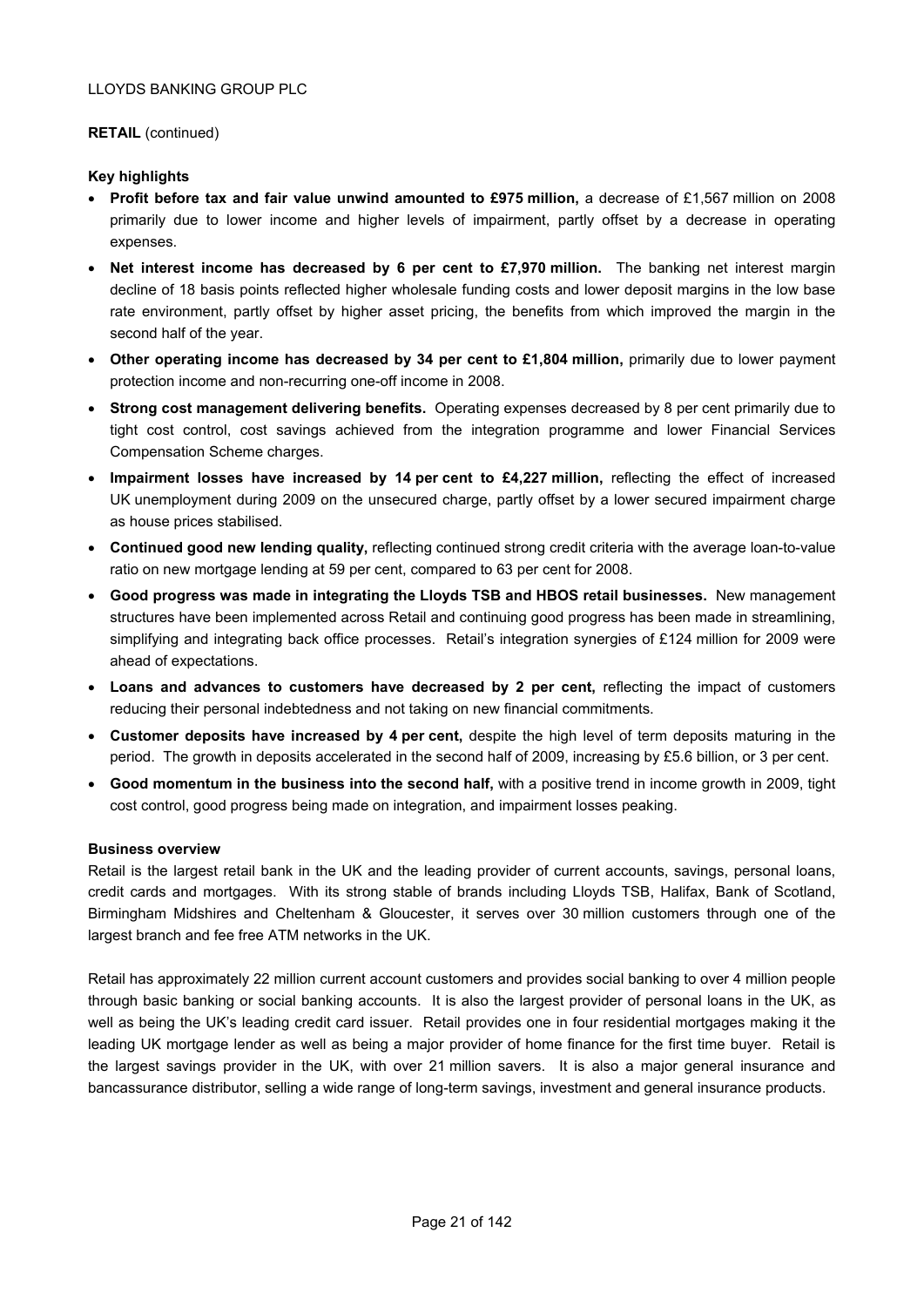# **RETAIL** (continued)

# **Strategic vision**

Retail's strategic goal is to be recognised by its customers as the UK's best and most recommended bank. It will achieve this by building deep and enduring customer relationships which deliver real value to customers. Supporting this strategy are a strong stable of brands which provide unparalleled customer reach and choice; deep customer insight based on the strength of the customer franchise; and highly efficient and effective low cost processes as a result of business scale. Real customer understanding and lower cost processes will enable further investment in the products and services that Retail customers want. Last, but not least, investment in effective tools and processes will allow Retail colleagues to focus on meeting customer needs. This strategy will be delivered within clearly defined and prudent risk parameters.

# **Progress against strategic initiatives**

# *Integration*

The immediate priority of the business has been to plan and successfully deliver the integration of the retail activities of Lloyds TSB and HBOS. Good progress has been made in 2009. Organisational structures have been aligned to establish a single management team across Retail. The management of the sales force is now consistent across both heritages. The different mortgage operating models have been integrated and simplified and the number of mortgage operational sites reduced. In Direct Channels the multi-skilling of advisors has commenced enabling advisors to answer both banking and savings calls. Retail has sold Halifax Estate Agencies as part of ongoing initiatives to focus on its core business. Retail is on track to deliver its annualised cost savings target of £378 million for 2011.

# *Deep and enduring customer relationships*

A key goal of Retail is to build deeper and enduring relationships with customers and, in particular to help its customers build a more secure financial future. Retail has continued to maintain momentum in its key businesses and is making good progress in implementing its relationship strategy. In 2009 the number of customers with their main current account with Retail (those paying in more than £1,000 a month) increased by 4 per cent. In addition, almost 5 million new savings accounts and almost 2 million new current accounts were opened.

New accounts opened in Lloyds TSB in 2009 were broadly in line with 2008 despite the difficult market, with lower mortgage sales being offset by a particularly strong performance in savings. Sales in the Halifax and Bank of Scotland networks have shown an improving trend in the second half of the year. The pilot of the Lloyds TSB leads system in Halifax and Bank of Scotland in the second half resulted in a significant sales uplift. This will be rolled out to the whole network in 2010.

To support Retail customers, who are encountering financial difficulties, a cross-channel support programme has been launched. Lloyds TSB branches and telephone units have at least one trained Financial Health Specialist providing customers with budgeting and money management advice. In the Halifax and Bank of Scotland businesses, customers have a dedicated telephone support line with trained specialists able to guide them through financial difficulties. Support is also available for all customers online and through a specially developed brochure. For those customers requiring more intensive help, assistance is provided through dedicated support units where tailored repayment programmes can be agreed. Customers are actively supported and referred to free money advice agencies where they have multiple credit facilities that require restructuring.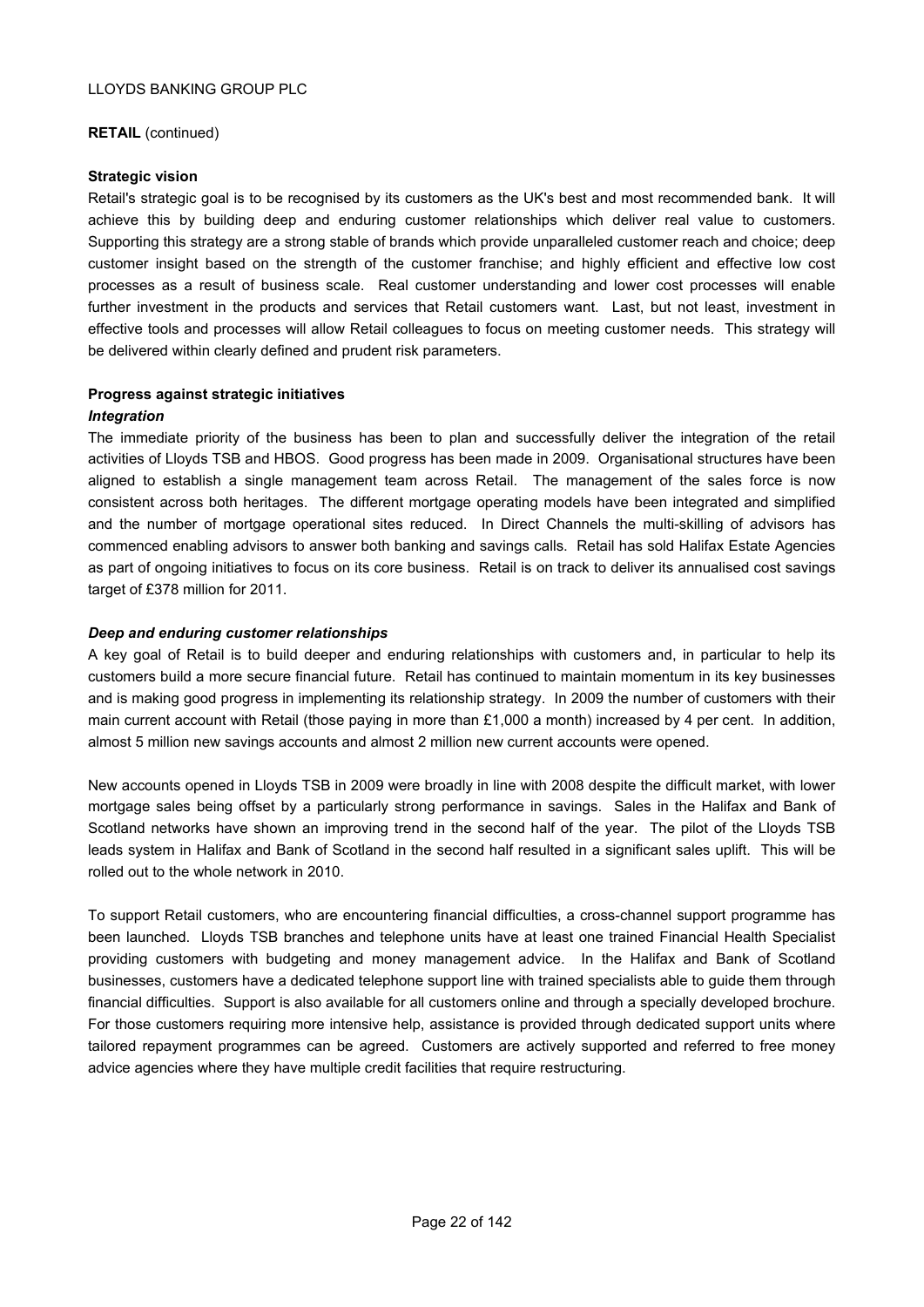# **RETAIL** (continued)

# *Creating products and services that customers value*

The introduction of the new Reward current account by Halifax and Bank of Scotland was well received by customers. Halifax and Bank of Scotland have taken the lead in the market and moved the majority of their customers to a new and simpler overdraft charging structure. In addition, they have also launched the new Visa contactless debit card. Another innovative product launched in 2009 was the Lloyds TSB 'Lend a Hand' mortgage. This allows first time buyers access to interest rates usually available to those with a 25 per cent deposit by linking the product to funds in a savings account provided by family or friends. As well as providing a return for savers, this product supports growth in the important first time buyers market. In addition, Lloyds TSB launched its new monthly saver with an interest rate of 5 per cent for 12 months.

In Lloyds TSB the role of the bank manager is being re-defined, backed by a marketing campaign, with the focus on traditional customer service and advice, building relationships with the customer within a modern banking environment. Retail also continues to lead the market in the provision of mobile banking services which assist customers in monitoring their bank accounts by providing access through their mobile phone.

# *Improving productivity and continually improving customer service*

Productivity in both branch networks has increased during 2009. The Lloyds TSB network has continued to realise the benefits of the investments made in 2008 in developing branch staff as well as increasing the number of branches opening on a Saturday. Consequently in 2009, sales of personal core banking products by personal bankers increased by 20 per cent. Productivity in the Halifax branch network has grown steadily, with the introduction of the Lloyds TSB leads system to support the more effective cross-selling of products. The sharing of best practice with the Halifax financial advisors has seen their number of monthly sales of protection products increase by over 200 per cent during 2009.

Following a period of strong growth in the use of internet banking, a significant percentage of Retail's customer enquiries and transactions now occur online. There are 6.8 million active users of Retail internet services logging on 52 million times a month. There has been an 18 per cent growth in online account transfers and online payments to third parties. In addition, customers are making increasing use of electronic statements, with more than 6 million accounts now having statements delivered electronically rather than in paper format.

## **Financial performance**

Profit before tax and fair value unwind decreased by £1,567 million to £975 million. This decrease was driven by higher impairment losses and lower income, partly offset by a reduction in operating expenses.

Retail's banking net interest margin decreased by 18 basis points to 1.97 per cent reflecting higher wholesale funding costs and reduced margins on savings products due to the low base rate environment, partly offset by higher asset pricing which led to a stronger margin in the second half of 2009.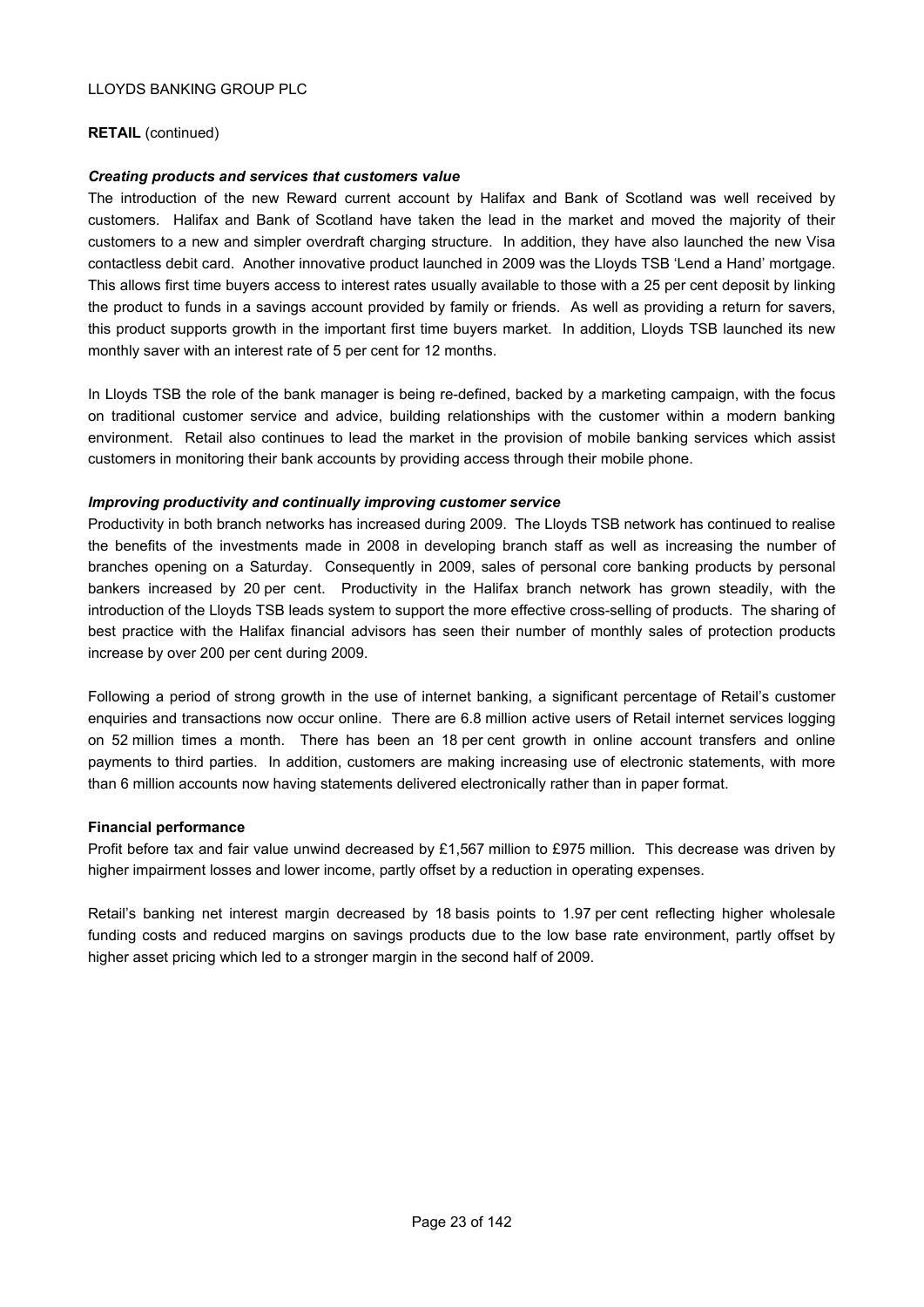# **RETAIL** (continued)

Total income has decreased by £1,419 million, or 13 per cent, to £9,774 million, reflecting the impact on margins referred to above, lower payment protection income and non-recurring one-off income in 2008. Total income is analysed as follows:

|                         | 2009<br>£m | 2008<br>£m | <b>Change</b><br>% |
|-------------------------|------------|------------|--------------------|
| Mortgages and Savings   | 3,667      | 5.009      | (27)               |
| <b>Consumer Banking</b> | 6.107      | 6.184      | (1)                |
| Total income            | 9,774      | 11,193     | (13)               |

Total income in Mortgages and Savings has decreased by 27 per cent. The reduction in Mortgage income reflected increased wholesale money market funding costs, which was partly offset by higher asset pricing. Lower income in Savings was the result of margin pressures arising from lower base rates and the competitive environment, the impact of which was partly offset by higher customer deposits.

Consumer Banking (current accounts and unsecured lending) income was broadly unchanged in 2009 compared to 2008. As previously reported, on 1 January 2009 Retail introduced a monthly premium payment protection product and ceased selling single premium products. This new product offers customers the benefit of monthly payments whilst retaining the product's valuable benefits and has been well received by both customers and the market. Income from this product is recognised over the life of the loan rather than all being recognised in the first year. This reduction in income, together with the effect of lower loan volumes, was broadly offset by a strong performance across the rest of Consumer Banking, including benefits from asset re-pricing.

Lending to customers in 2009 has fallen by 2 per cent reflecting the impact of customers reducing their personal indebtedness and not taking on new financial commitments in the current difficult economic environment. Riskweighted assets increased by 8 per cent reflecting the impact of the weak economic environment on credit quality.

Retail continued to make good progress in building its mortgage business in a contracting market by focusing on the prime mortgage market, particularly through its network rather than intermediaries, whilst maintaining a prudent approach to risk. Gross new mortgage lending totalled £35 billion during 2009, representing a market share of 24 per cent. Retail has maintained its strong commitment to the housing market and first time buyers, with more than 60 per cent of new lending in 2009 being for house purchase rather than for re-mortgage. In March 2009, the Group committed to increase its planned gross lending to homebuyers by £3 billion in the following 12 months – Retail is on track to deliver this commitment. The average loan-to-value ratio at the end of 2009 was 54.8 per cent compared with 54.9 per cent at the end of 2008, whilst the average loan-to-value ratio on new residential lending in 2009 was 59.3 per cent compared with 63.1 per cent in 2008. Retail continued to be an industry leader in its support for shared equity and share ownership schemes. Specialist lending balances (self certified and sub-prime) decreased slowly following the decision, at the start of the year, to withdraw from this market. New buy to let lending remained broadly flat at 13 per cent of total mortgage lending; however, redemptions in this book were low. Buy to let mortgage balances have increased by £2.9 billion in the year. Retail continued to carefully assess the risks of such lending and as a result the average loan-to-value on new lending in the buy to let portfolio has fallen to 65.6 per cent at the end of 2009 compared to 73.1 per cent at the end of 2008.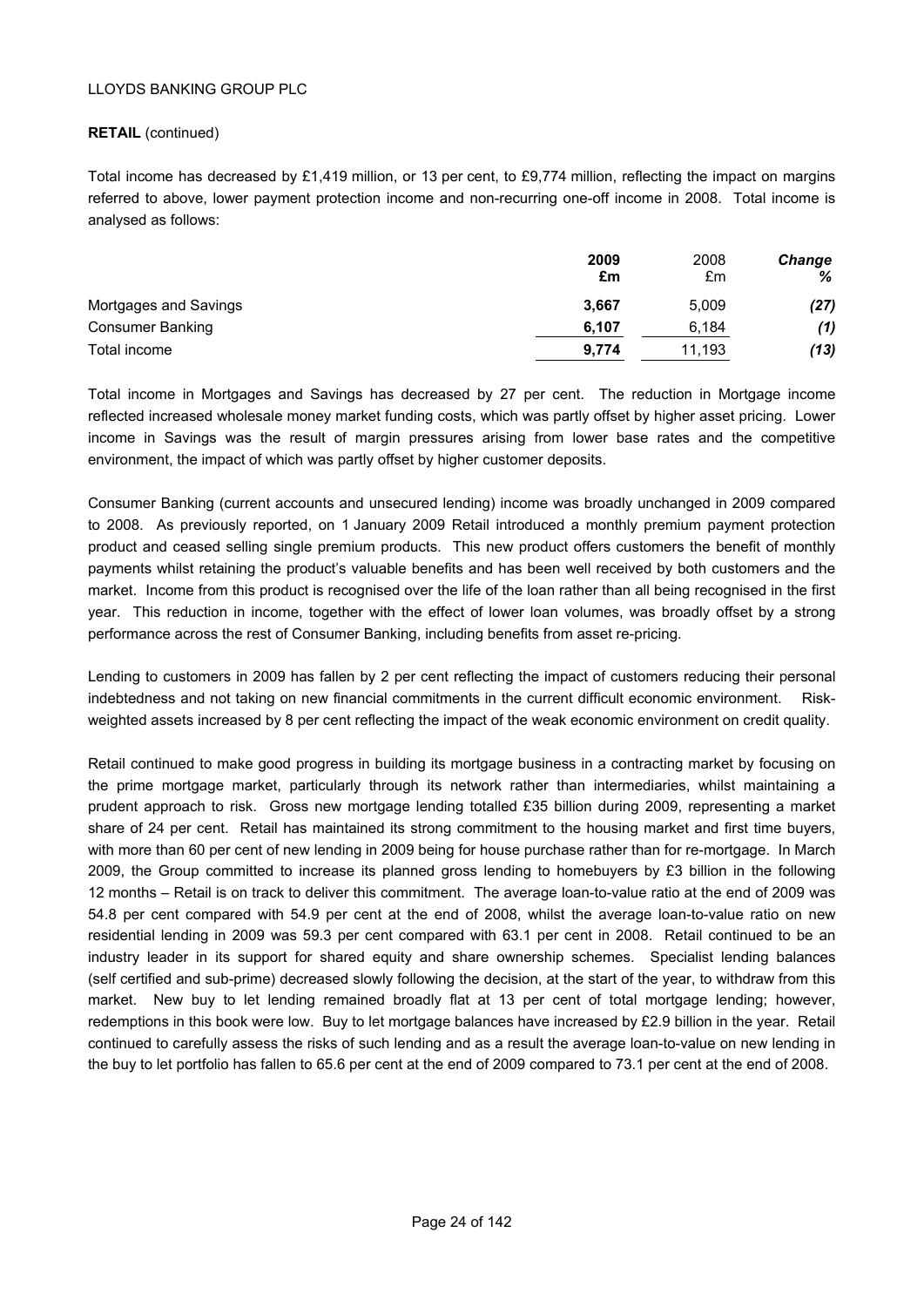# **RETAIL** (continued)

Customer deposits have increased by 4 per cent over the last twelve months despite the high level of term deposits maturing during the period, as a result of Halifax and Bank of Scotland deposit gathering activities in the first half of 2008. Deposit growth accelerated through 2009 reversing the trend of declining deposit balances in the second half of 2008. Deposit growth in the second half of 2009 was particularly strong at £5.6 billion, or 3 per cent. Current account balances have increased by 15 per cent in the year resulting from growth in the number of current accounts and the low interest rate environment.

Operating expenses decreased by £397 million, or 8 per cent, to £4,566 million driven primarily by strong cost control, cost savings resulting from integrating the two businesses and the benefit of a lower Financial Services Compensation Scheme levy. The reduction in operating expenses resulting from integrating the Lloyds TSB and HBOS retail businesses was delivered through streamlining management structures, consolidating the number of mortgage operational sites, integrating and simplifying the mortgage operating model, procurement savings from the rationalisation of suppliers and property savings through the consolidation of sites.

Impairment losses on loans and advances have increased by £532 million, or 14 per cent, to £4,227 million in 2009. Impairment losses as a percentage of average advances were 1.11 per cent in 2009 compared to 0.97 per cent in 2008. Higher unemployment and the weak economy drove a significant increase in unsecured impairments which was partly offset by a lower secured impairment charge as house prices stabilised. Unsecured impairment losses are sensitive to economic conditions, particularly unemployment levels; consequently the 2009 impairment charge increased by £1,038 million to £3,438 million. The stabilisation of the housing market, in combination with lower interest rates and prudent risk management, has resulted in the secured impairment charge decreasing in 2009 by £506 million to £789 million. Total impaired loans, as a percentage of closing advances to customers, decreased during the second half of the year to 2.9 per cent compared to 3.0 per cent at 30 June 2009 and 2.6 per cent at 31 December 2008.

Arrears levels in the secured portfolios were higher than 2008 but improved in the second half of 2009, and remained below the industry average. The percentage of mortgage cases more than three months in arrears increased to 2.3 per cent at 31 December 2009 compared to 1.8 per cent as at 31 December 2008. The stock of repossessed properties reduced by 32 per cent to 2,720 properties compared to 4,011 properties at the end of 2008 and, as a proportion of total accounts, remains lower than the industry average. Currently, average proceeds from the sale of repossessed properties are in excess of average valuations assumed in Retail's provisioning models.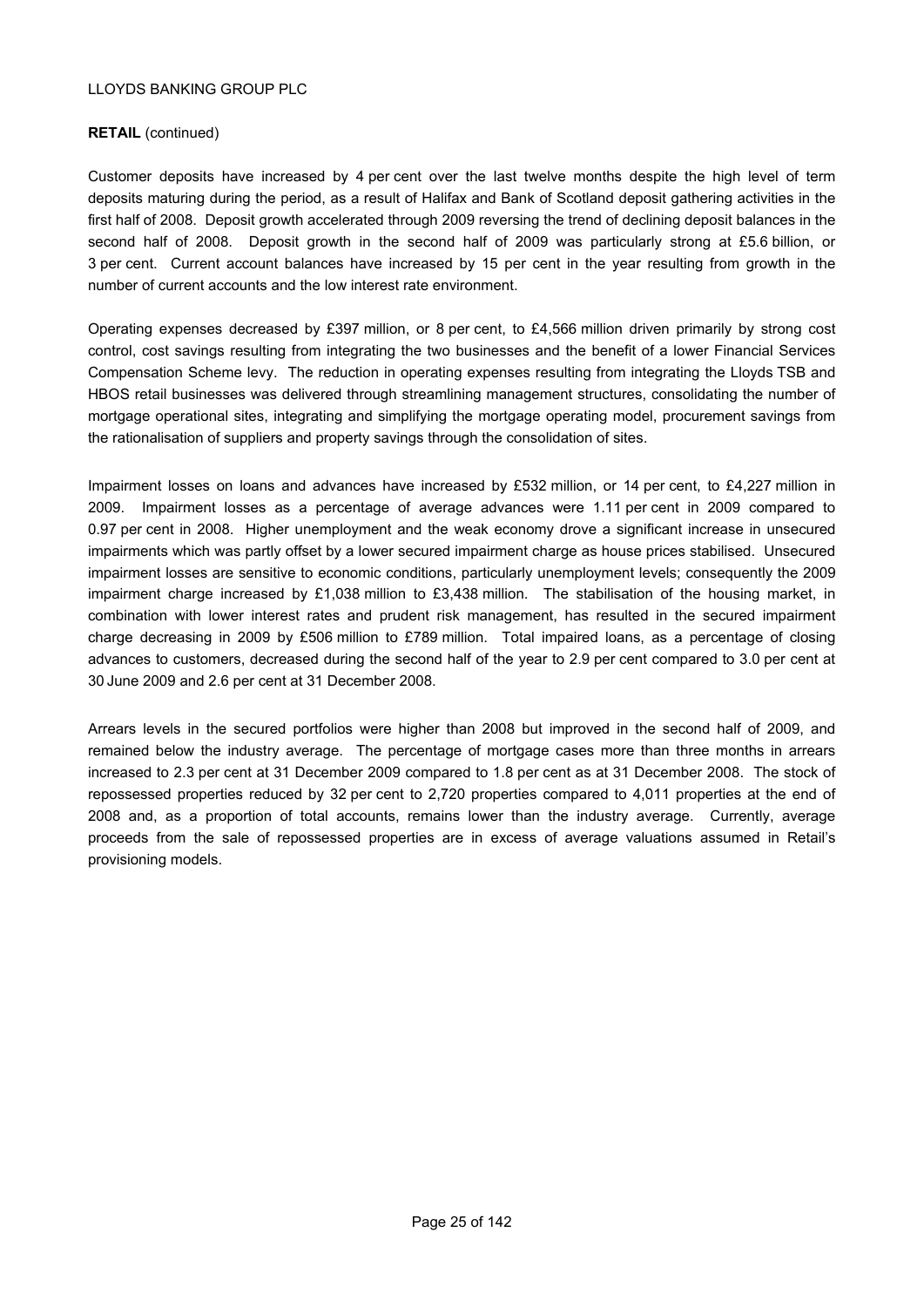# **RETAIL** (continued)

The level of impaired loans in the unsecured lending portfolio, as at 31 December 2009, totalled £3.8 billion, or 11.9 per cent of closing advances (after writing off £2.1 billion of loans provided against in earlier years). This compared with £5.4 billion, or 14.7 per cent of closing advances at 31 December 2008; however, on an equivalent basis (adjusting for the £2.1 billion write-off in 2009) impaired loans at 31 December 2008 totalled £3.3 billion, or 8.9 per cent of advances. The underlying increase in impaired loans which occurred in the first half of 2009 reflected the weak economy, particularly rising unemployment. During 2009 a number of actions have been taken which improved delinquency rates on new business.

Compared to 2009, Retail expects to see a reduction in its impairment charge in 2010 as house prices continue to stabilise, with further improvements thereafter as the UK economic environment improves.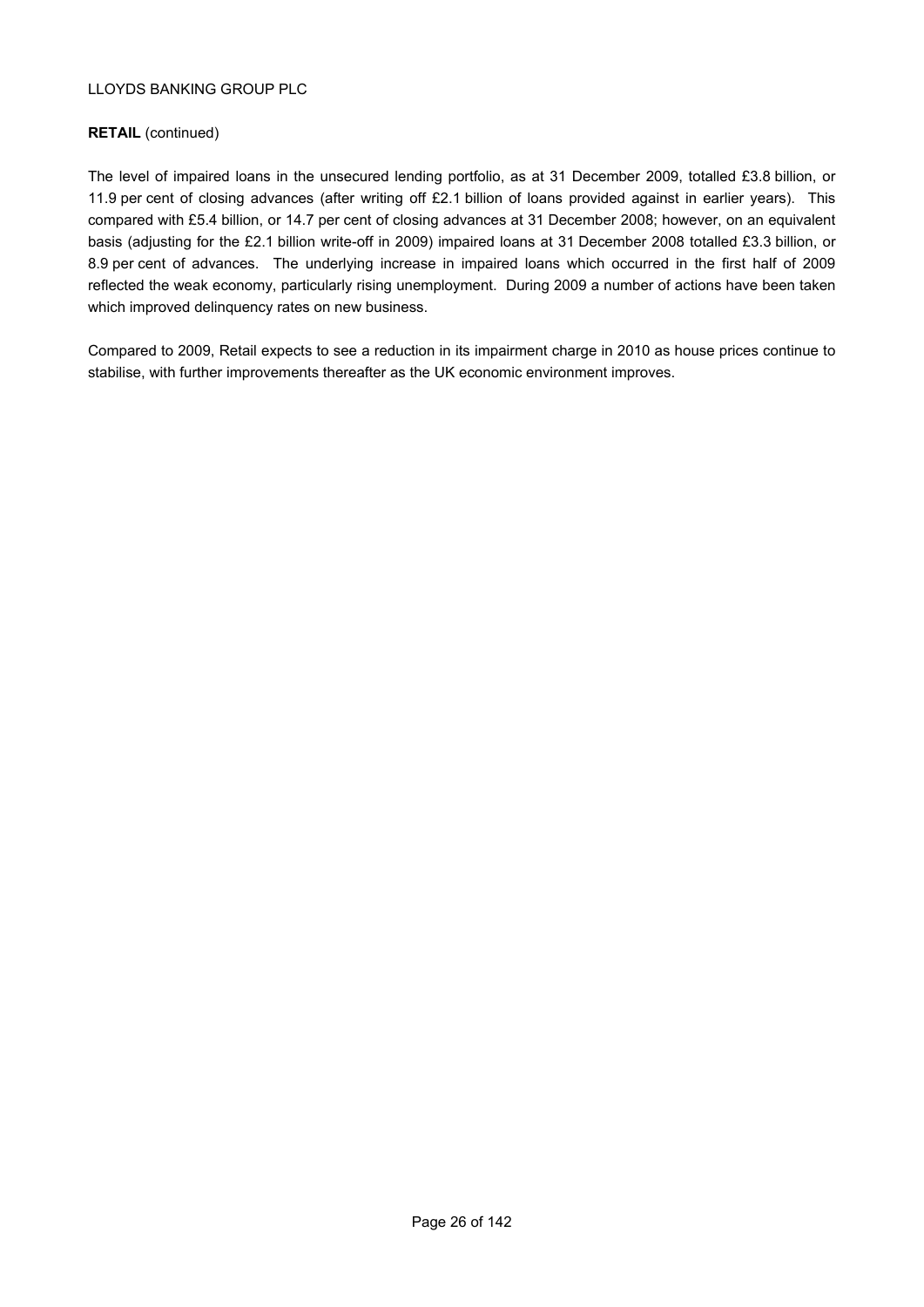# **WHOLESALE**

|                                                   | 2009            | 2008            | Change        |
|---------------------------------------------------|-----------------|-----------------|---------------|
|                                                   | £m              | £m              | ℅             |
| Net interest income                               | 4,710           | 5,752           | (18)          |
| Other income                                      | 4,199           | (302)           |               |
| Total income                                      | 8,909           | 5,450           | 63            |
| Operating expenses                                | (4, 106)        | (4, 591)        | 11            |
| <b>Trading surplus</b>                            | 4,803           | 859             |               |
| Impairment                                        | (15,683)        | (10, 394)       | (51)          |
| Share of results of joint ventures and associates | (720)           | (944)           | 24            |
| Loss before tax and fair value unwind             | (11,600)        | (10, 479)       | (11)          |
| Fair value unwind                                 | 6,897           |                 |               |
| Loss before tax                                   | (4, 703)        | (10, 479)       | 55            |
| <b>Corporate Markets</b>                          | (11, 736)       | (10, 509)       | (12)          |
| <b>Treasury and Trading</b>                       | 595             | 273             |               |
| <b>Asset Finance</b>                              | (459)           | (243)           | (89)          |
| Loss before tax and fair value unwind             | (11,600)        | (10, 479)       | (11)          |
| Banking net interest margin                       | 1.52%           | 1.85%           |               |
| Cost:income ratio                                 | 46.1%           | 84.2%           |               |
| Impairment losses as a % of average advances      | 5.92%           | 3.32%           |               |
| Number of employees (full-time equivalent)        | 18,699          | 21,472          |               |
|                                                   | As at<br>31 Dec | As at<br>31 Dec |               |
|                                                   | 2009            | 2008            | <b>Change</b> |
| Key balance sheet and other items                 | £bn             | £bn             | ℅             |
| Loans and receivables:                            |                 |                 |               |
| Loans and advances to customers                   | 191.8           | 234.6           | (18)          |
| Loans and advances to banks                       | 18.9            | 37.0            | (49)          |
| Debt securities                                   | 31.7            | 40.5            | (22)          |
| Available-for-sale financial assets               | 36.9            | 74.1            | (50)          |
| Customer deposits <sup>(1)</sup>                  | 153.4           | 157.9           | $(3)$         |
| Risk-weighted assets                              | 286.0           | 311.0           | (8)           |

(1) Of which repos represent £35.5 billion (2008: £18.1 billion)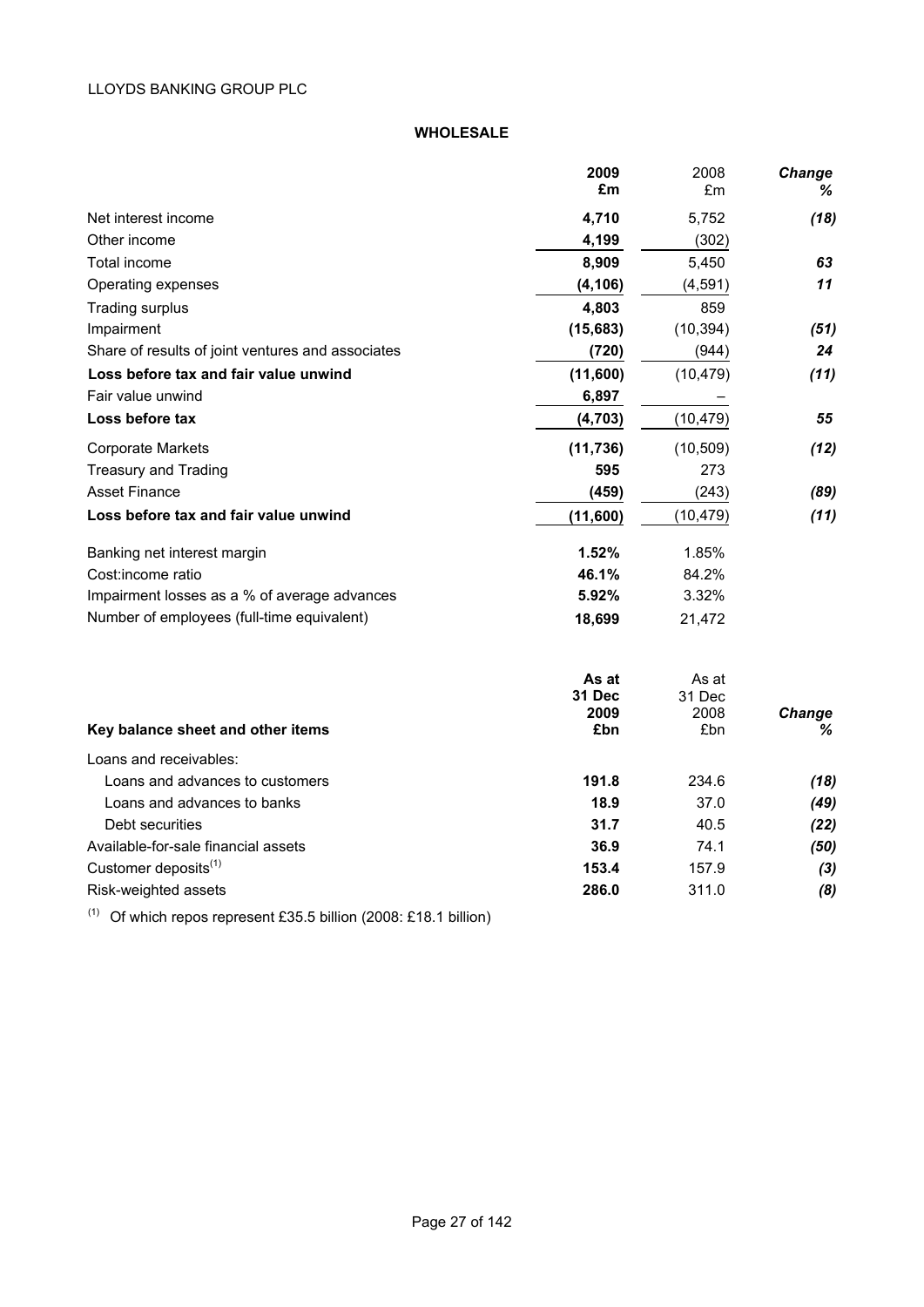# **WHOLESALE** (continued)

# **Key highlights**

- **Loss before tax and fair value unwind amounted to £11,600 million,** an increase of £1,121 million on 2008 due to higher levels of impairment, partly offset by an increase in other operating income and a decrease in operating expenses.
- **Total income has increased by 63 per cent to £8,909 million,** particularly reflecting the lower impact of market dislocation and continued strength in sales and trading activity.
- **Net interest income has decreased by 18 per cent to £4,710 million.** The banking net interest margin decline of 33 basis points since prior year reflected higher wholesale funding costs partly offset by higher asset pricing. Margins fell in the first half of the year but have stabilised in the second half of 2009.
- **Strong cost management delivering benefits,** excluding the cost of settlement of certain historic US dollar payments practices incurred in 2008, total operating expenses decreased by 7 per cent, reflecting reduced levels of operating lease business and cost savings achieved from the integration programme, partly offset by increased investment in Wholesale's customer focused business support functions.
- **Impairment losses amounted to £15,683 million**, compared to £10,394 million in 2008, reflecting the continued weak economic climate and the application of Lloyds Banking Group prudent impairment assumptions, primarily in HBOS Corporate Real Estate and HBOS (UK and US) Corporate businesses. Total impairment losses are expected to have peaked in the first half of 2009, with a significant reduction in the impairment charge delivered in the second half of 2009 of 39 per cent.
- **Cross-selling from deepening relationships has increased by 26 per cent, reflecting increased product** competencies and opportunities through a single sales force on the combined customer base.
- **Balance sheet reductions,** reflect active de-risking of the balance sheet by either selling down or reducing holdings in debt securities and available-for-sale positions, deleveraging by customers in Wholesale's strategic segments and the impact of impairments and foreign exchange movements.
- **Good progress was made in integrating the Lloyds TSB and HBOS wholesale businesses.** Wholesale's integration synergies for 2009 were ahead of expectations.

## **Business overview**

The Wholesale division serves in excess of a million businesses, ranging from start-ups and small enterprises to global corporations, with a range of propositions fully segmented according to customer need. The enlarged division, following the acquisition of HBOS, comprises Corporate Markets, Treasury and Trading and Asset Finance.

Corporate Markets comprises Corporate, Commercial, Corporate Real Estate, Specialist Finance and Wholesale Markets. Corporate, Commercial and Corporate Real Estate provide relationship-based banking, risk management and advisory services to corporate and commercial customers principally in the UK. Relationships with customers with an annual turnover greater than £15 million are managed within Corporate, and commercial property-based relationships (including hotel, property-based leisure and construction) are generally managed within the Corporate Real Estate business. Commercial provides financial services to business customers ranging from new start-ups to those with a turnover of up to £15 million and invoice discounting and factoring services to a broader range of customers. Specialist Finance includes the acquisition finance and private equity businesses; all new business is being written under the brands of Lloyds Acquisition Finance or Lloyds Development Capital. Wholesale Markets provides risk management solutions, specialised lending, capital markets advisory and multi-product financing solutions to its customers, whilst managing the Group's own portfolio of structured credit investments and treasury assets.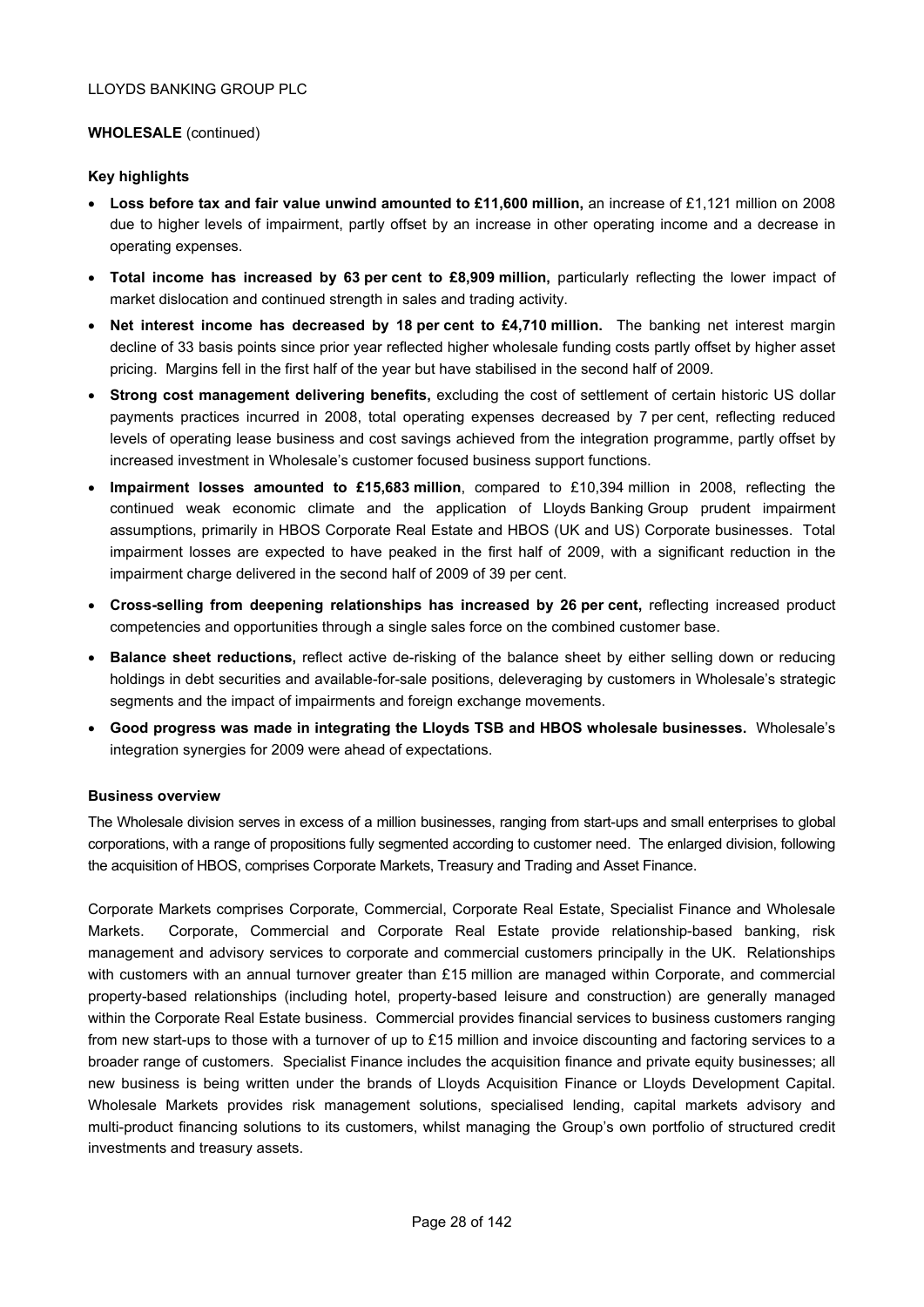# **WHOLESALE** (continued)

Treasury and Trading's role is to provide access to financial markets in order to meet the Group's balance sheet management requirements, and provides trading infrastructure to support execution of customer-driven risk management transactions, whilst operating within a well controlled and conservative risk appetite.

Asset Finance consists of a number of leasing and speciality lending businesses including Contract Hire (Lex, Autolease and Hill Hire), Specialist Assets and Consumer Finance (Black Horse Motor and Personal Finance).

# **Strategic vision**

Wholesale's strategic goal is to be recognised as the UK's leading, 'through-the-cycle', relationship-focused wholesale bank. The mission is to deepen and retain recurring, multi-product customer relationships building on deep insight into customer needs to provide a broad range of banking, risk management and capital market products.

# **Progress against strategic initiatives**

# *Supporting customers through the cycle*

Wholesale has provided approximately £35 billion of committed gross lending to the Corporate and Small and Medium Enterprises (SME) sector during 2009 and recruited approximately 100,000 new commercial accounts. Additionally, Wholesale has expanded its product capability in Wholesale Markets to allow customers to diversify their funding by accessing wider sources of capital markets liquidity, and to manage their interest rate and currency risks in an uncertain operating environment.

For customers who have been adversely impacted by the recession, Wholesale has continued to expand its dedicated Business Support Units across its Corporate and Commercial, Corporate Real Estate and Specialist Finance business areas. Business Support Units offer solutions to customers including providing finance to maintain cash flow and capital restructuring where appropriate. By focusing on effective customer turnaround during turbulent times, Wholesale is deepening relationships and retaining loyal customers.

Wholesale's 'through-the-cycle' commitment to businesses is also supported by other key initiatives such as the SME Business Charter that expects by 2012 to help a further 300,000 people start in business and to stage at least 200 customer seminars a year to help them develop their businesses and to provide additional finance for growth. The Charter ensures that customer interest rates are transparent and reflect the cost of funds and risk in lending to Wholesale's small business customers. In the fourth quarter of 2009, Commercial held a series of regional customer events aimed at helping customers plan for the upturn by providing practical guidance and maximising networking opportunities through bringing local business communities together.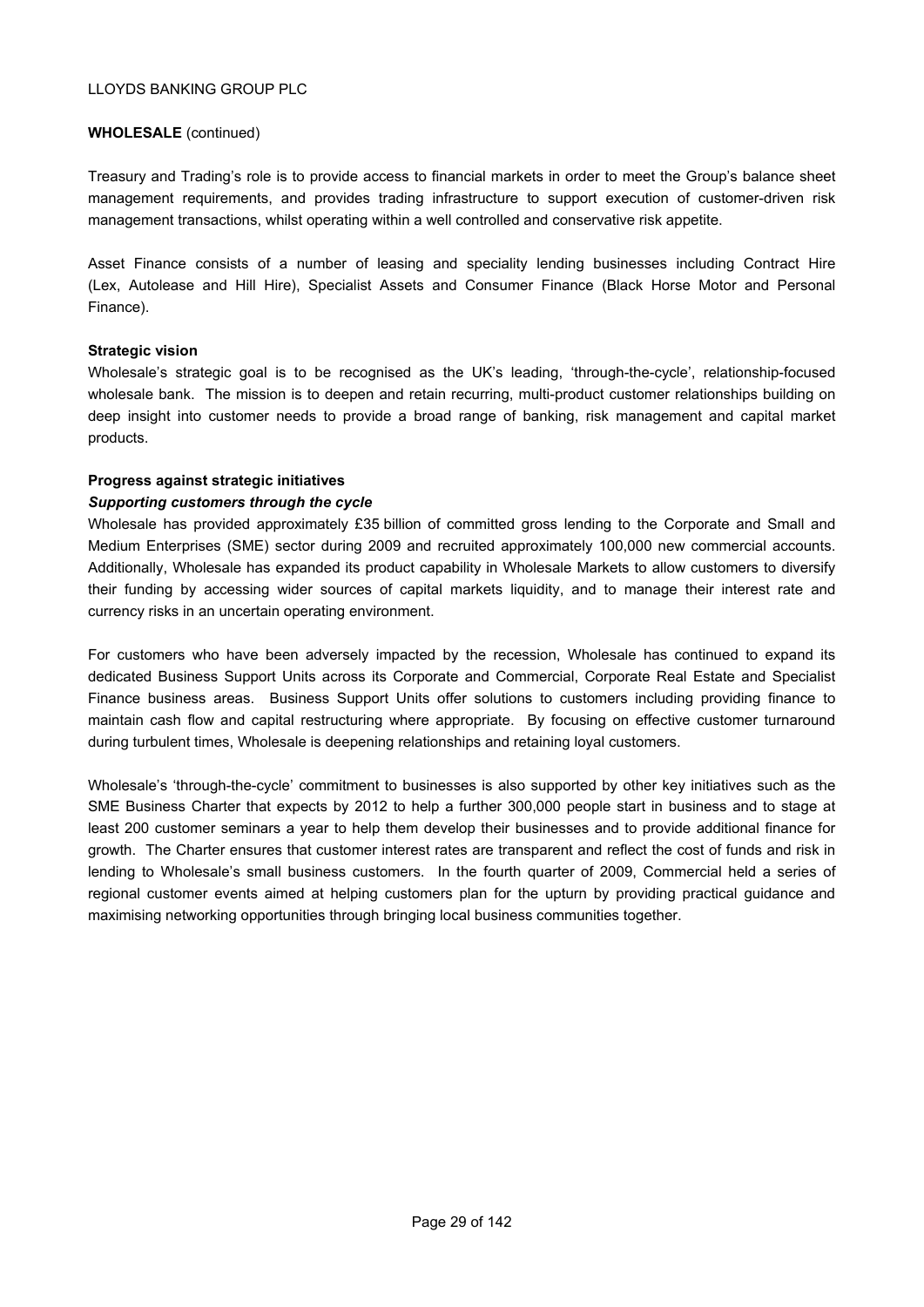## **WHOLESALE** (continued)

## *Integrating the businesses*

The Corporate and Commercial businesses have made substantial progress in building on the strengths of both heritages to provide a single relationship face to its strategic customer segments. Risk management processes within all the former HBOS businesses have been brought into line with the more conservative appetite of the Group. The balance sheet capacity of Wholesale Markets has been better aligned with the needs of customers by reducing exposure to assets not specifically required to support its strategic customer segments. The treasury activities of both heritages have been brought under one Treasury and Trading business so that Wholesale is able to provide a single, consistent face to the market. Consolidation and rationalisation of Asset Finance businesses continues, bringing together consumer finance businesses under the Black Horse brand and further centralisation of its sales channel and merging the market-leading Lex and Autolease contract hire businesses.

Wholesale's integration programme is making good progress and synergies for the year are ahead of expectations. The initial planning and organisational design stage has been completed, and the Wholesale Operating Model has been defined. All major systems platform decisions have been made and the first product migrations have been completed. The focus for 2010 is on planning and execution of additional product migrations and strengthening risk systems. Wholesale is on track to deliver its annualised cost savings target by 2011.

# *Prioritising businesses*

Wholesale is investing in product and service capability in businesses where it believes it can grow in a capital and liquidity efficient manner, build competitive customer propositions drawing on its existing strengths, and thereby increase the breadth and depth of trusted customer relationships. Wholesale is building this capability within a prudent risk framework.

In order to build capacity for this investment, Wholesale has systematically reviewed its assets, portfolios and businesses to identify those that are not consistent with its relationship-focused strategic vision. Wholesale aims to maximise near-term returns in these businesses, whilst exploring options for divestment during the next three to five years. These comprise approximately £160 billion of Wholesale's total assets and form part of its commitment under the State Aid restructuring plan.

## **Financial performance**

Loss before tax and fair value unwind increased by £1,121 million to £11,600 million. This increase was driven by increased impairment losses reflecting the continued weak economic climate and the application of prudent Lloyds Banking Group impairment assumptions, primarily in HBOS Corporate Real Estate and HBOS (UK and US) Corporate businesses, partly offset by an increase in other operating income and a decrease in operating expenses.

Total income increased by £3,459 million, or 63 per cent, to £8,909 million driven by a large increase in other income. Prior year income was significantly lower due to the effect of the market dislocation which resulted in investment valuation write-downs in Wholesale Markets, which were not repeated in the current year. Excluding these amounts total income decreased by 4 per cent as strong performances in Wholesale Markets and Treasury and Trading due to a more favourable interest rate environment, good transaction volumes in capital markets and strong flows of client-driven derivative transactions at improved spreads were more than offset by higher funding costs.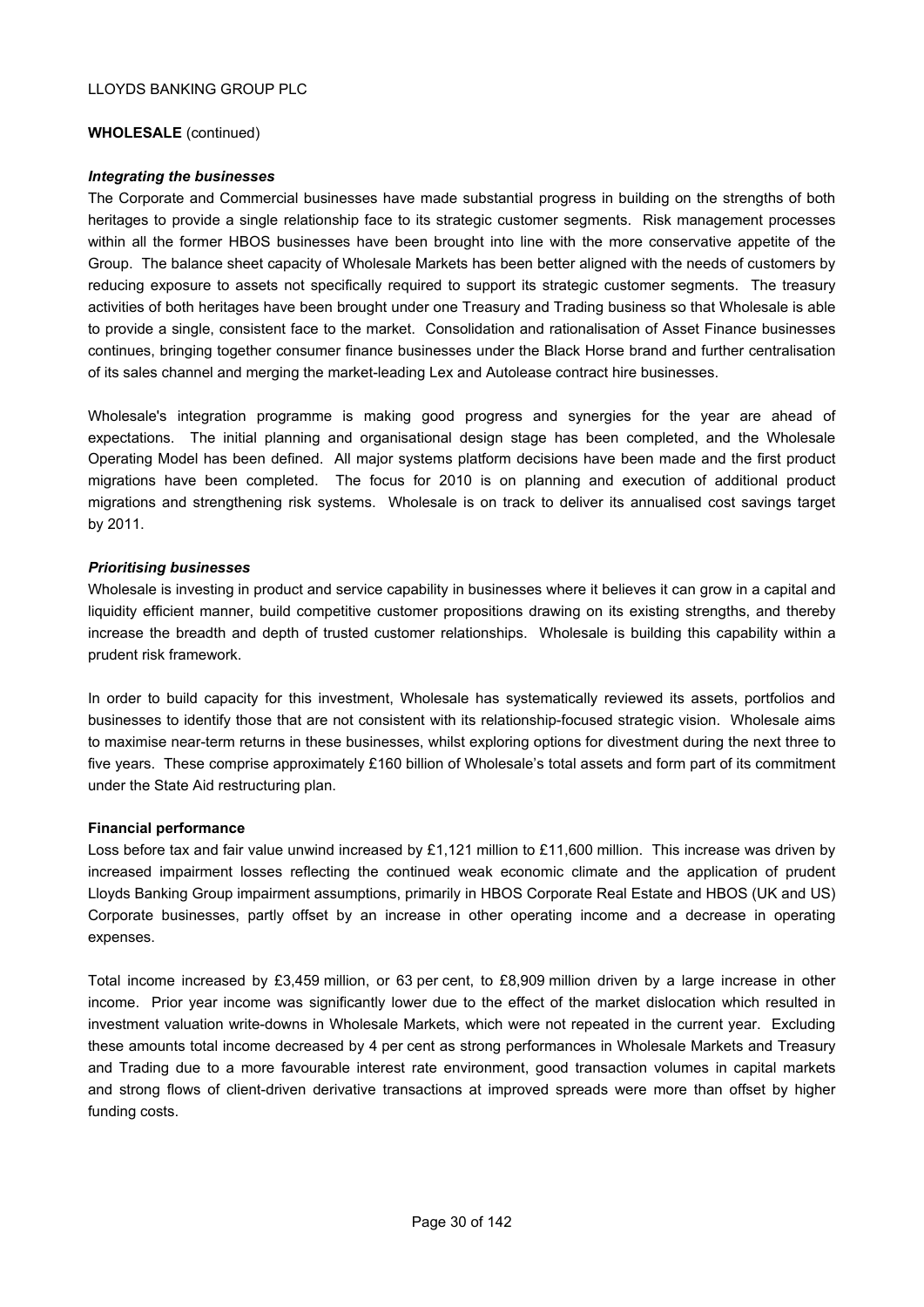# **WHOLESALE** (continued)

Operating expenses decreased by £485 million, or 11 per cent, to £4,106 million. Excluding the cost of settlement of certain historic US dollar payments practices, expenses decreased by 7 per cent primarily as a result of reduced levels of operating lease business in Asset Finance and a continued focus on cost management including cost savings attributable to the integration programme.

Impairment losses have increased by £5,289 million to £15,683 million in 2009. Impairment losses for loans and advances as a percentage of average loans and advances to customers were 5.92 per cent in 2009 compared to 3.32 per cent in 2008. Higher levels of failures, and application of prudent Lloyds Banking Group provisioning policy, notably in HBOS Corporate Real Estate and HBOS Corporate (UK and US) transactions, drove a significant increase in impairments in these portfolios. However, total impairment losses are expected to have peaked in the first half of 2009, amounting to £9,738 million, compared to £5,945 million in the second half, a reduction of 39 per cent.

Following detailed in depth reviews of all higher risk portfolios, especially HBOS, Wholesale has applied appropriate assumptions, particularly on HBOS Corporate Real Estate lending which resulted in prudent and significant impairment charges in 2009. As a result, Wholesale is expecting total impairments in 2010 to be significantly lower than 2009 in line with the Group's base economic assumptions. Wholesale expects the volume of underlying impairments from traditional trading and manufacturing businesses to increase in 2010, as the full impact of economic conditions filters into business insolvencies and asset values. This is a factor of a typical lag effect as the economy passes through the recession, and reflects guidance provided in the first half of the year. However, the effects of this are expected to be significantly less than the benefit of lower absolute impairments from the HBOS Corporate Real Estate and HBOS (UK and US) Corporate portfolios.

The share of losses from joint ventures and associates reduced by £224 million to a loss of £720 million. There were less write-offs in 2009 as the majority of the book is now valued at nil, with a remaining portfolio conservative carrying value of approximately £190 million.

Balance sheet reductions reflect active de-risking of the balance sheet by either selling down or reducing holdings in debt securities and available-for-sale positions, deleveraging by customers in Wholesale's strategic segments and the impact of impairments and foreign exchange movements. Credit markets rallied in the second half of 2009 which brought back some strategic buyers for asset-backed securities (ABS) and allowed Wholesale to sell £3.5 billion notional of non-core ABS positions.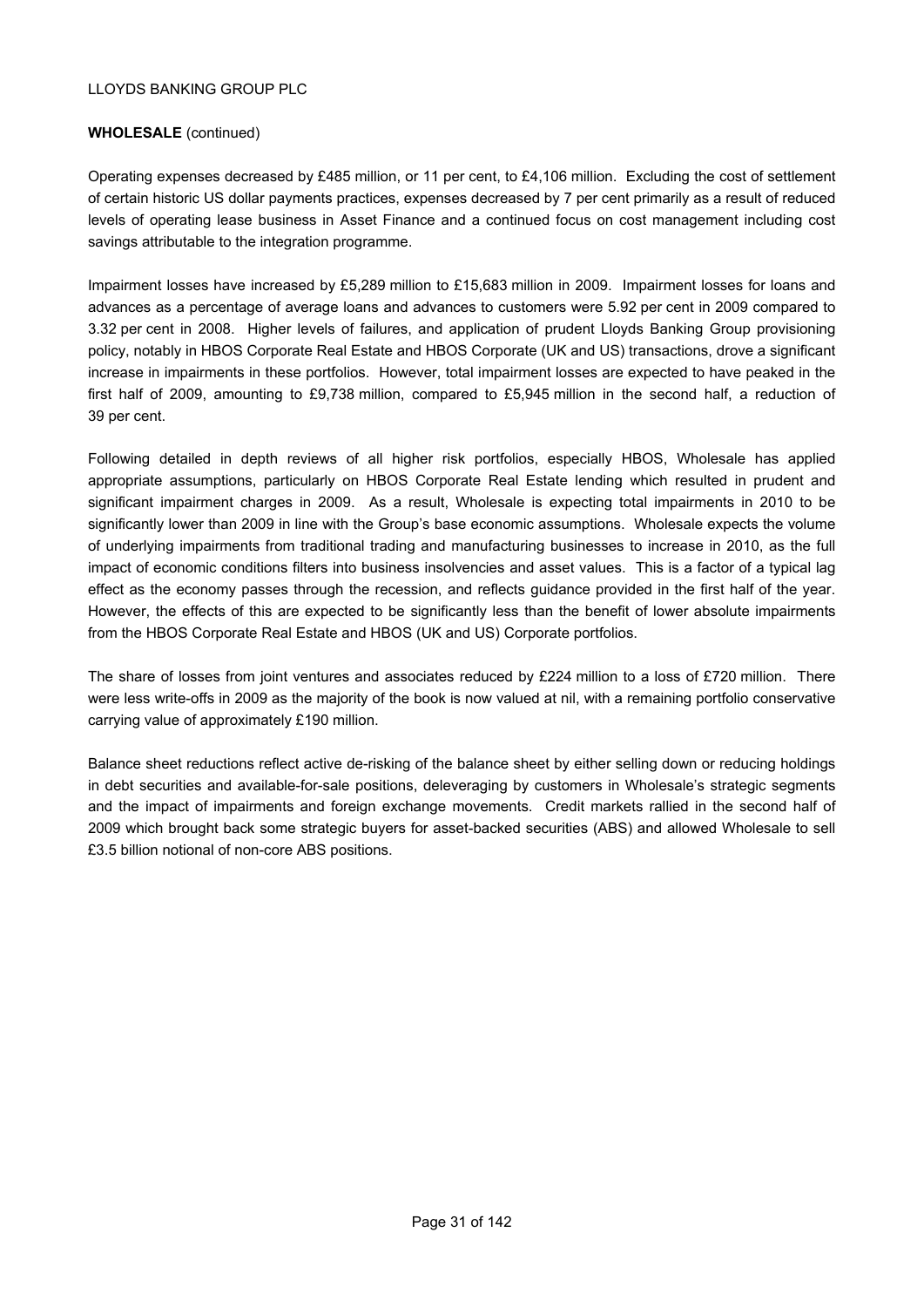# **WHOLESALE** (continued)

# **Financial performance by business units Corporate Markets**

|                                                   | 2009<br>£m    | 2008<br>£m  | Change<br>%        |
|---------------------------------------------------|---------------|-------------|--------------------|
| Net interest income                               | 3,756         | 4,693       | (20)               |
| Other income                                      | 2,541         | (1,780)     |                    |
| Total income                                      | 6,297         | 2,913       |                    |
| Operating expenses                                | (2, 461)      | (2, 583)    | 5                  |
| Trading surplus                                   | 3,836         | 330         |                    |
| Impairment                                        | (14, 855)     | (9,896)     | (50)               |
| Share of results of joint ventures and associates | (717)         | (943)       | 24                 |
| Loss before tax and fair value unwind             | (11, 736)     | (10, 509)   | (12)               |
| Cost: income ratio                                | 39.1%         | 88.7%       |                    |
| Impairment losses as a % of average advances      | 6.09%         | 3.78%       |                    |
|                                                   | As at         | As at       |                    |
|                                                   | <b>31 Dec</b> | 31 Dec      |                    |
| Key balance sheet items                           | 2009<br>£bn   | 2008<br>£bn | <b>Change</b><br>℅ |
| Loans and receivables:                            |               |             |                    |
| Loans and advances to customers                   | 177.7         | 216.4       | (18)               |
| Loans and advances to banks                       | 4.5           | 9.3         | (52)               |
| Debt securities                                   | 31.7          | 40.5        | (22)               |
| Available-for-sale financial assets               | 32.1          | 38.3        | (16)               |
| Customer deposits <sup>(1)</sup>                  | 89.7          | 96.6        | (7)                |
| Risk-weighted assets                              | 263.8         | 284.7       | (7)                |

 $(1)$  Of which repos represent £35.5 billion (2008: £18.1 billion)

Loss before tax and fair value unwind increased by £1,227 million to £11,736 million, due to an increase in impairment losses, partly offset by an increase in other income.

Total income increased by £3,384 million to £6,297 million as a result of the significantly reduced impact from market dislocation and the absence of investment write downs in 2009. Performance in key income drivers across Commercial Banking, Corporate Banking, Wholesale Markets and Corporate Real Estate are further discussed below.

Commercial Banking net interest income decreased due to the lower base rate environment which impacted margins on some current account and savings products, and other operating income decreased slightly, primarily reflecting lower customer transactions and activity in their businesses, as a consequence of the depressed economic environment.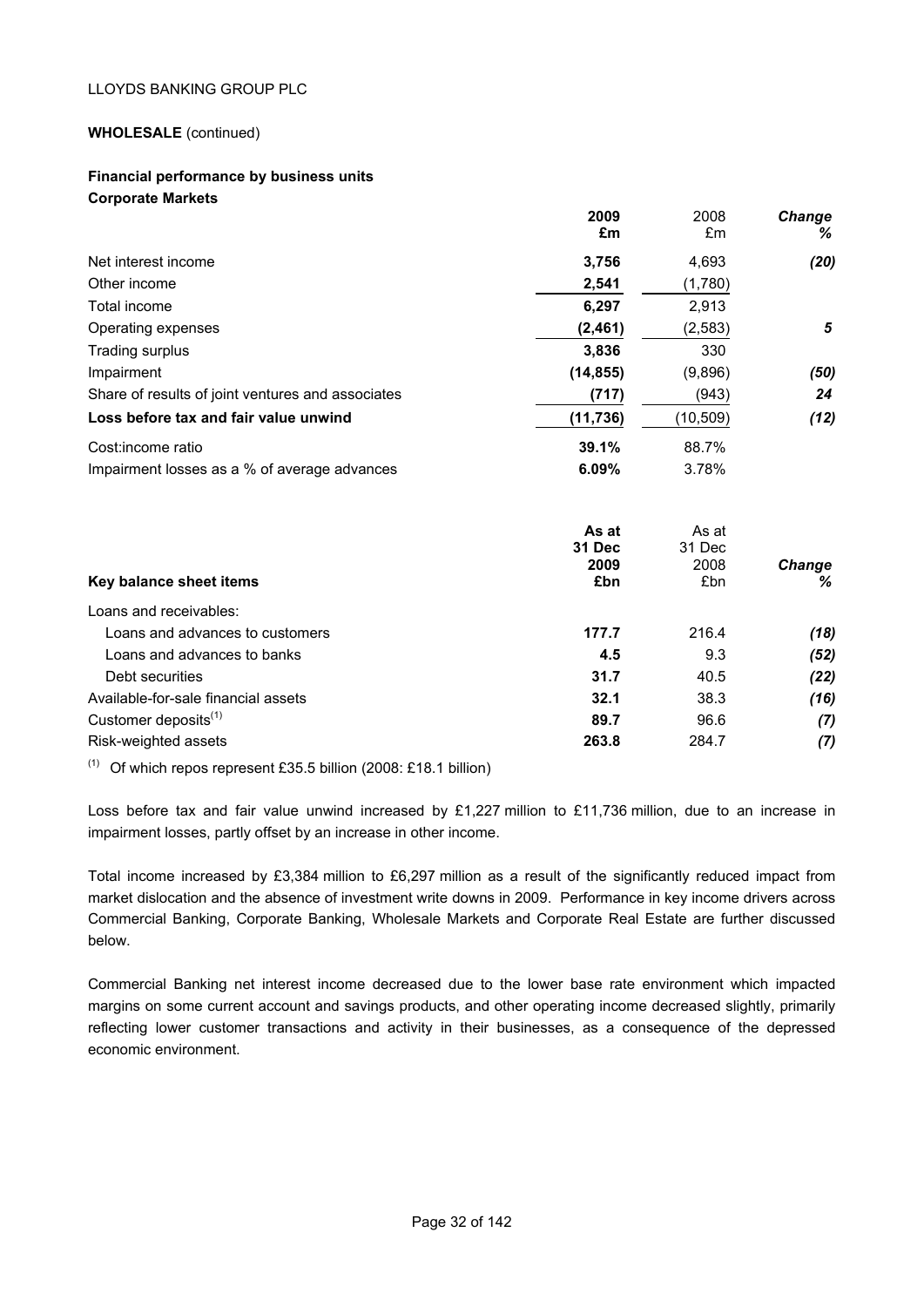# **WHOLESALE** (continued)

Corporate Banking net interest income increased marginally as re-pricing reflected changing risk profiles and higher liquidity costs; however, this was mostly offset by higher funding costs. Average transaction volumes were maintained year on year; however lending showed a decline through 2009 as customers actively deleveraged their balance sheets, aligned with a suppressed appetite for new borrowing in the current economic environment. Other operating income increased by approximately 18 per cent reflecting improved upfront fees, exit fees and commitment commissions.

Wholesale Markets net interest income was approximately 34 per cent lower primarily reflecting the higher cost of funding. Other operating income increased by £4,472 million, primarily due to the absence of prior year investment write downs associated with the dislocated markets and some valuation recoveries in 2009.

Corporate Real Estate net interest income decreased overall due to the increased funding costs and falling levels of income from impaired assets, partly offset by increased margins from asset re-pricing.

Operating expenses decreased by £122 million, or 5 per cent to £2,461 million, as a result of continued focused cost management. After excluding the cost incurred in 2008 on settlement of certain historic US dollar payments practices, operating expenses increased by 2 per cent, with integration savings offset by increased investment in Wholesale's customer focused business support functions, which now employ approximately 1,000 people.

Impairment losses increased by £4,959 million to £14,855 million, due to increased levels of impairments across all areas of Corporate Markets, notably in the HBOS Corporate Real Estate and the HBOS (UK and US) Corporate portfolio. The significant increase in impairments in 2009 was against the backdrop of weaker economic conditions, application of Lloyds Banking Group prudent valuation assumptions, portfolio concentration in property lending, material single name exposures, poorly structured lending agreements and aggressive loan-to-value positions at origination in the legacy HBOS portfolios. However, impairment losses of £9,334 million in the first half of 2009 fell significantly in the second half to £5,521 million, a reduction of 41 per cent.

In 2009, Wholesale has spent a significant amount of time continuing to analyse and address the issues in the legacy HBOS portfolios, with the greatest attention paid to over concentrations in real estate, individual entrepreneurial cases and those other portfolios that fall outside the legacy Lloyds TSB credit risk appetite. As a result, and in particular, Wholesale has applied appropriate assumptions about real estate asset expectations and with the deterioration in the economic conditions translating into lower commercial property valuations, has taken prudent and significant impairment charges. Whilst a recent improvement in property valuations has been noted, this has had a limited impact on the property development portfolio.

The share of losses from joint ventures and associates of £717 million, reduced by £226 million. There were less write-offs in 2009 as the majority of the book is now valued at nil with a remaining portfolio conservative carrying value of approximately £180 million.

Loans and advances to customers decreased by £38.7 billion to £177.7 billion as an estimated £20 billion of total lending drawdowns in the year was more than offset by scheduled amortisations and repayments and the impact of customers deleveraging their balance sheets by using alternative forms of funding. The decrease was also driven by the transfer of a £7 billion European loan portfolio to Wealth and International, significant impairment losses in 2009 and foreign exchange movements, partially offset by the unwind of fair value adjustments booked on acquisition of HBOS.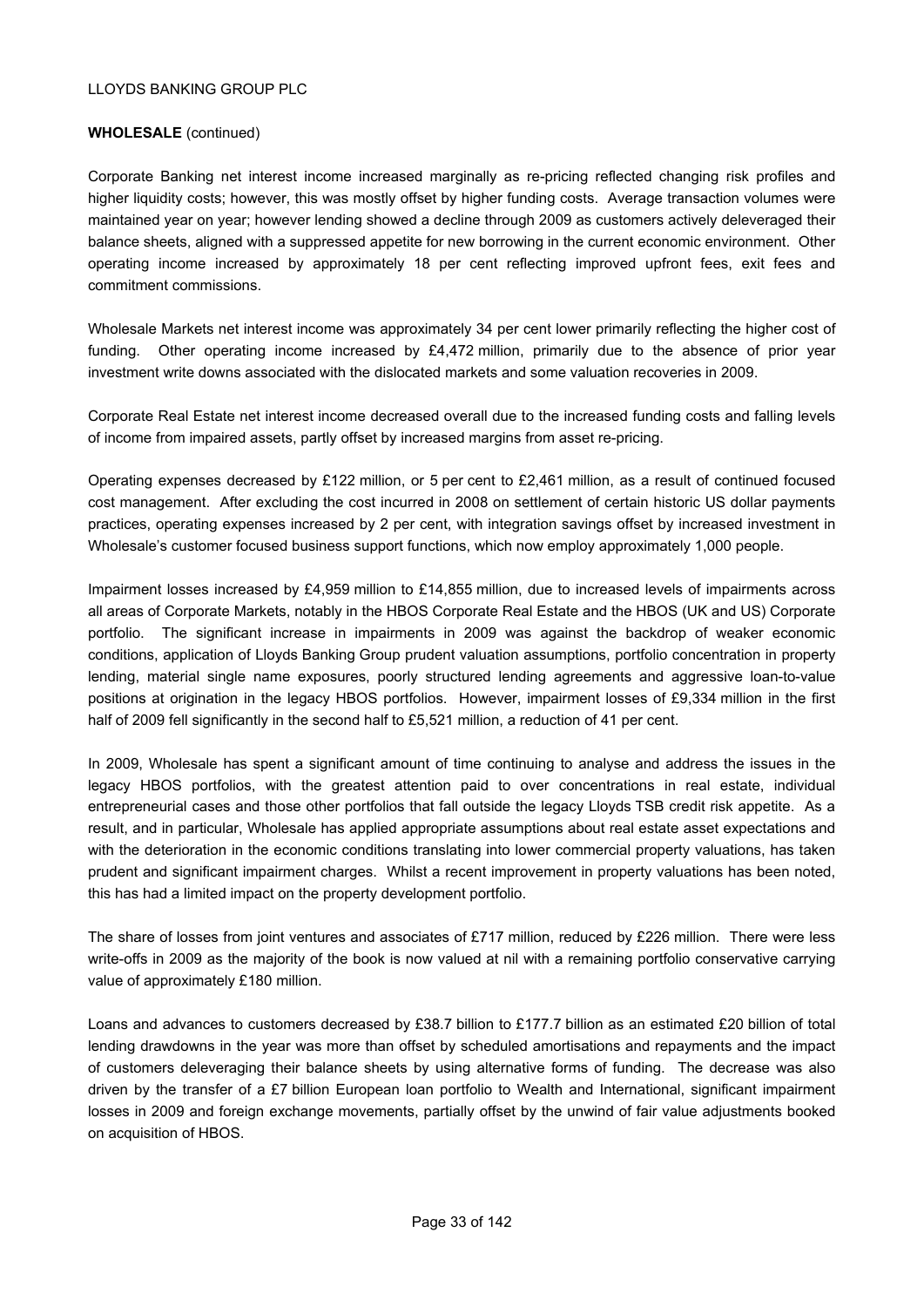# **WHOLESALE** (continued)

Debt securities and available for sale financial assets balances reduced by £15.0 billion as Corporate Markets de-risked the balance sheet by either selling down or not replenishing total holdings after amortisations or maturities.

# **Treasury and Trading**

|                                         | 2009<br>£m | 2008<br>£m | <b>Change</b><br>% |
|-----------------------------------------|------------|------------|--------------------|
| Net interest income                     | 544        | 746        | (27)               |
| Other income                            | 238        | (193)      |                    |
| Total income                            | 782        | 553        | 41                 |
| Operating expenses                      | (187)      | (188)      | 1                  |
| Trading surplus                         | 595        | 365        | 63                 |
| Impairment                              |            | (92)       |                    |
| Profit before tax and fair value unwind | 595        | 273        |                    |
| Cost: income ratio                      | 23.9%      | 34.0%      |                    |

| Key balance sheet and other items   | As at<br><b>31 Dec</b><br>2009<br>£bn | As at<br>31 Dec<br>2008<br>£bn | <b>Change</b><br>℅ |
|-------------------------------------|---------------------------------------|--------------------------------|--------------------|
| Loans and receivables:              |                                       |                                |                    |
| Loans and advances to customers     | 2.5                                   | 4.8                            | (48)               |
| Loans and advances to banks         | 14.4                                  | 27.7                           | (48)               |
| Available-for-sale financial assets | 4.8                                   | 35.8                           | (87)               |
| Customer deposits                   | 63.7                                  | 61.3                           | 4                  |
| Risk-weighted assets                | 8.4                                   | 11.6                           | (28)               |

Profit before tax and fair value unwind increased by £322 million to £595 million.

Income performance benefited from strong customer demand for interest rate and foreign exchange products, market volatility and both internal and external demand for Treasury's pricing and risk management service, albeit at more moderate levels in the second half of 2009. Trading flows are managed with the overriding aim of providing a service to customers, whilst maintaining Treasury and Trading's conservative risk appetite.

Operating expenses reduced by £1 million to £187 million reflecting a continued focus on cost management and cost savings achieved through integration.

Impairment losses of £92 million in 2008 reflected the impact of a number of high profile financial services company failures in the second half of 2008.

The reduction in available-for-sale financial assets is a result of the decision to sell the majority of these assets, which were held for liquidity purposes, and increase deposits with the Bank of England, thereby improving the quality of the liquid asset portfolio.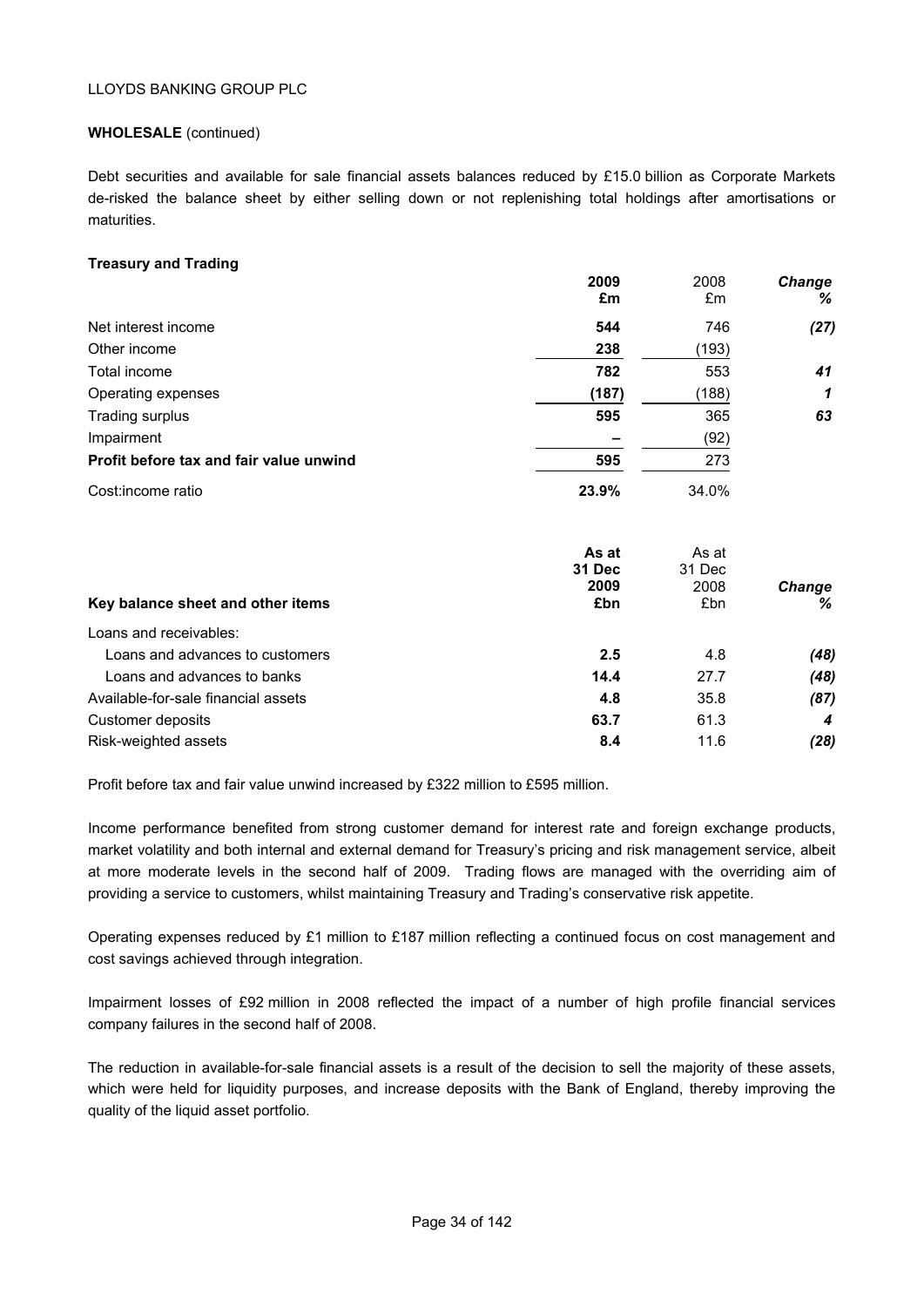# **WHOLESALE** (continued)

#### **Asset Finance**

|                                                   | 2009<br>£m  | 2008<br>£m  | Change<br>%        |
|---------------------------------------------------|-------------|-------------|--------------------|
| Net interest income                               | 410         | 313         | 31                 |
| Other income                                      | 1,420       | 1,671       | (15)               |
| Total income                                      | 1,830       | 1,984       | (8)                |
| Operating expenses                                | (1, 458)    | (1,820)     | 20                 |
| Trading surplus                                   | 372         | 164         |                    |
| Impairment                                        | (828)       | (406)       |                    |
| Share of results of joint ventures and associates | (3)         | (1)         |                    |
| Loss before tax and fair value unwind             | (459)       | (243)       | (89)               |
| Cost: income ratio                                | 79.7%       | 91.7%       |                    |
| Impairment losses as a % of average advances      | 5.86%       | 2.53%       |                    |
|                                                   | As at       | As at       |                    |
|                                                   | 31 Dec      | 31 Dec      |                    |
| Key balance sheet and other items                 | 2009<br>£bn | 2008<br>£bn | <b>Change</b><br>℅ |
| Loans and advances to customers                   | 11.6        | 13.4        | (13)               |

Operating lease assets **3.4** 3.9 *(13)* Risk-weighted assets **13.8** 14.7 *(6)*

Loss before tax and fair value unwind increased by £216 million to £459 million due to higher impairment losses, partially offset by a decrease in operating expenses.

Total income decreased by £154 million, or 8 per cent, to £1,830 million from lower business volumes on assets held under operating leases, lower insurance income in the Personal Finance business due to the move to a monthly premium product as well as reduced new business volumes. This was offset in part by margin improvement across the consumer finance businesses.

Operating expenses decreased by £362 million, or 20 per cent, to £1,458 million, reflecting the impact of lower business volumes reducing depreciation charges on assets held under operating lease, year on year improvement in used car values and cost savings achieved from integration.

Impairment losses increased by £422 million to £828 million, reflecting increases in impairment in both the retail and non-retail consumer finance businesses. In retail consumer finance, impairment increases reflected both the increase in the number of customers going into arrears and changes in the expected recovery rates on the defaulted second lien portfolio resulting from house price deflation, which has now stabilised. The business has also seen a significant increase in the number of corporate failures within its non-retail books which have also caused an increase in the impairment charge.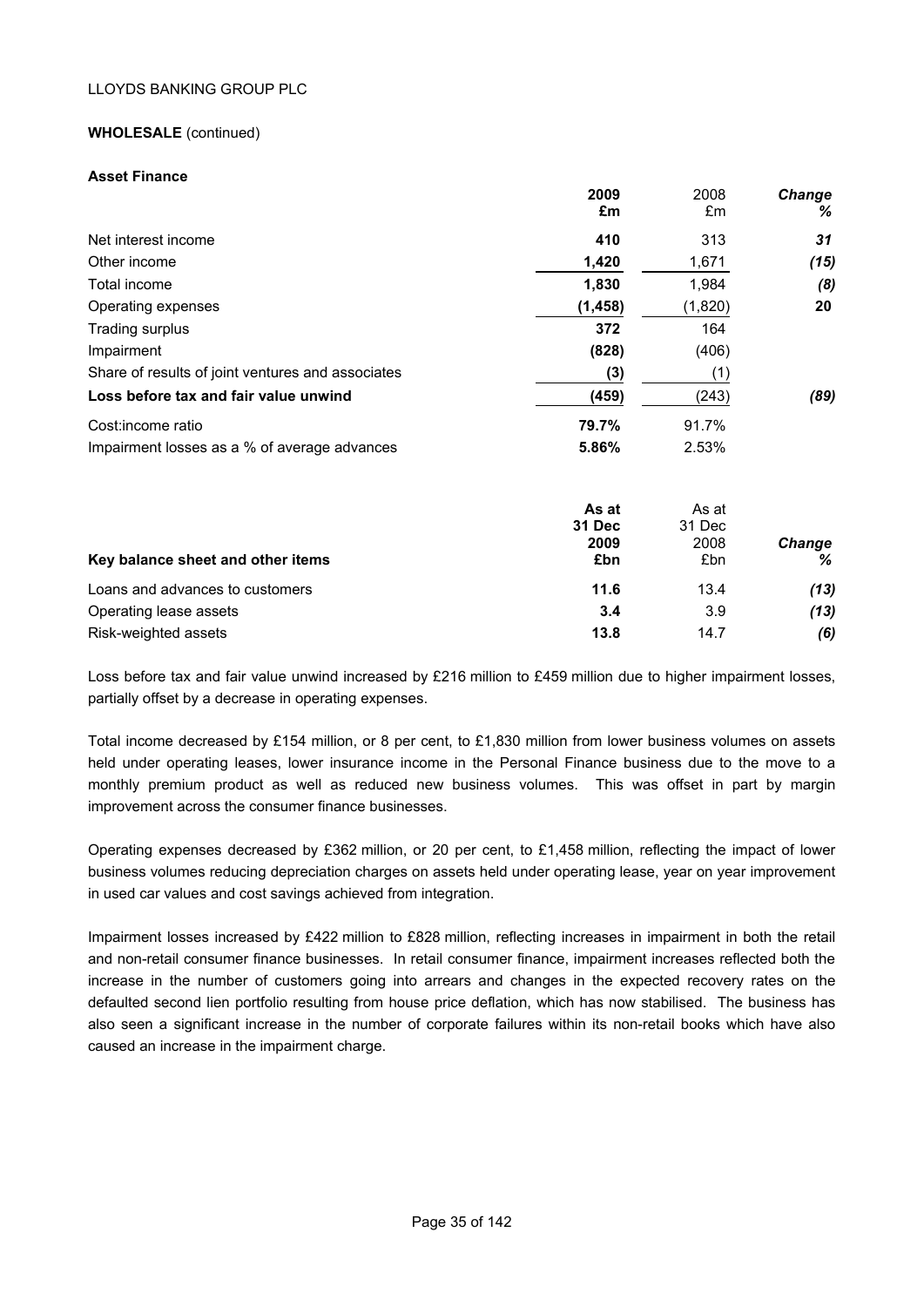# **WEALTH AND INTERNATIONAL**

|                                                   | 2009        | 2008        | <b>Change</b>      |
|---------------------------------------------------|-------------|-------------|--------------------|
|                                                   | £m          | £m          | %                  |
| Net interest income                               | 1,217       | 1,314       | (7)                |
| Other income                                      | 1,128       | 1,191       | (5)                |
| <b>Total Income</b>                               | 2,345       | 2,505       | (6)                |
| Operating expenses                                | (1, 544)    | (1, 476)    | (5)                |
| Trading surplus                                   | 801         | 1,029       | (22)               |
| Impairment                                        | (4,078)     | (731)       |                    |
| Share of results of joint ventures and associates | (21)        | (21)        |                    |
| Profit (loss) before tax and fair value unwind    | (3, 298)    | 277         |                    |
| Fair value unwind                                 | 942         |             |                    |
| Profit (loss) before tax                          | (2, 356)    | 277         |                    |
| Wealth                                            | 198         | 369         |                    |
| International                                     | (3, 496)    | (92)        |                    |
| Profit (loss) before tax and fair value unwind    | (3, 298)    | 277         |                    |
| Banking net interest margin                       | 1.71%       | 2.06%       |                    |
| Cost:income ratio                                 | 65.8%       | 58.9%       |                    |
| Impairment losses as a % of average advances      | 6.04%       | 1.05%       |                    |
| Number of employees (full-time equivalent)        | 10,503      | 10,805      |                    |
|                                                   | As at       | As at       |                    |
|                                                   | 31 Dec      | 31 Dec      |                    |
| Key balance sheet and other items                 | 2009<br>£bn | 2008<br>£bn | <b>Change</b><br>% |
| Loans and advances to customers                   | 63.5        | 64.6        | (2)                |
| <b>Customer deposits</b>                          | 29.0        | 34.1        | (15)               |
| Risk-weighted assets                              | 63.2        | 61.2        | 3                  |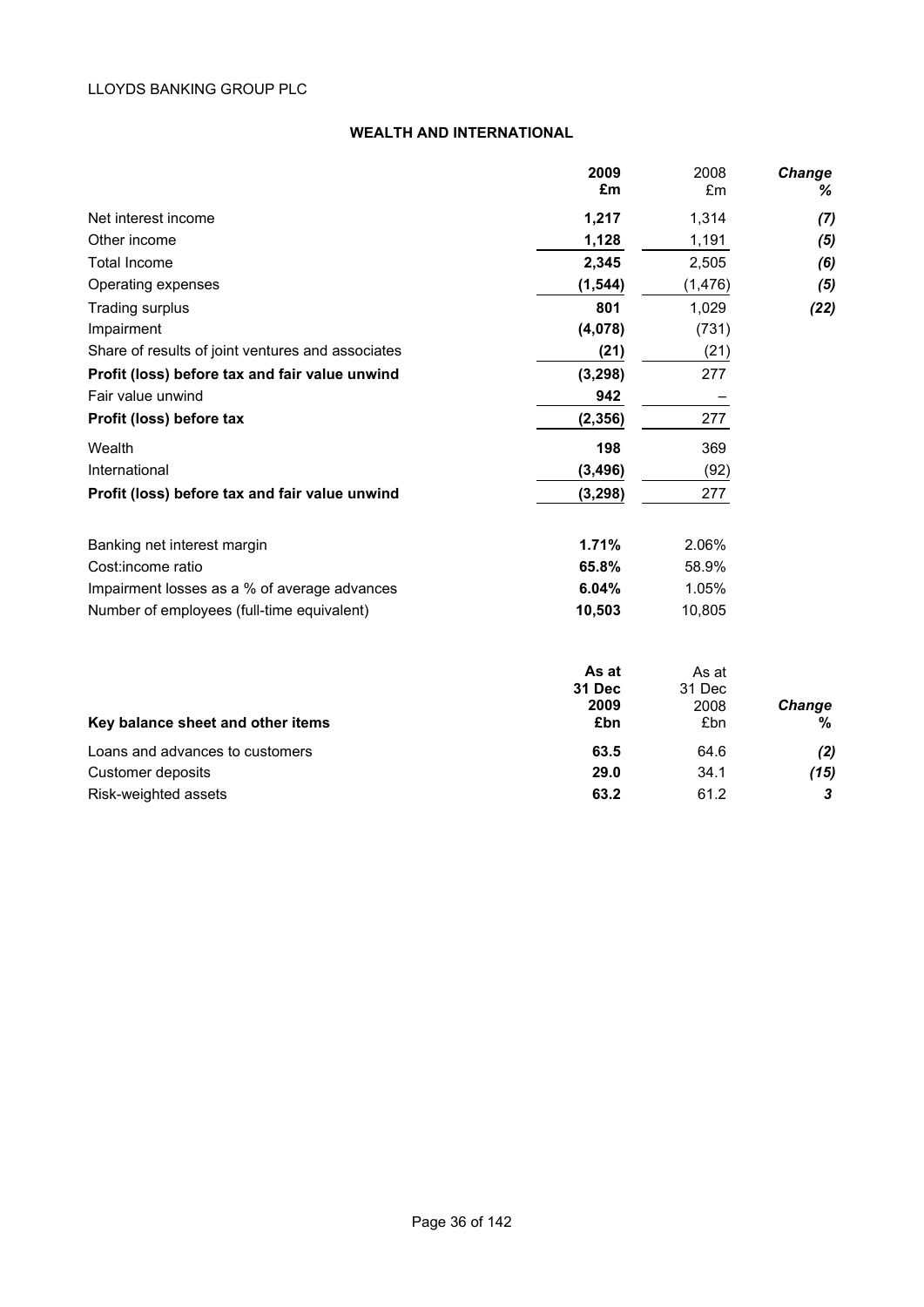# **WEALTH AND INTERNATIONAL (continued)**

# **Key highlights**

- **Loss before tax and fair value unwind amounted to £3,298 million,** compared to a profit of £277 million in 2008 due to higher levels of impairment.
- **Total income has decreased by 6 per cent to £2,345 million, reflecting lower net interest margins, and the** impact of lower global stock markets particularly in the first half of the year, partly offset by favourable foreign exchange movements.
- Net interest income has decreased by 7 per cent to £1.217 million, the banking net interest margin decline of 35 basis points reflects higher wholesale funding costs and lower deposit margins in the low base rate environment, partly offset by the impact of strong portfolio management in International, leading to an underlying gross asset reduction of 7 per cent, and higher asset pricing leading to higher margins.
- **Targeted cost management has delivered benefits,** excluding the impact of foreign exchange movements and additional costs associated with transitional services in the Australian business, underlying costs were slightly lower than 2008 due to cost savings achieved from integration partly offset by investments into higher growth areas and business support functions.
- **Impairment losses amounted to £4,078 million,** compared to £731 million in 2008, reflecting the significant deterioration in the credit risk environment in Ireland and Australia. The impairment charge for Wealth and International is expected to have peaked in 2009, although the economic conditions in Ireland continue to be monitored closely.
- **Good progress was made in integrating the Lloyds TSB and HBOS Wealth and international businesses,** Wealth and International's integration synergies for 2009 were ahead of expectations.
- **Loans and advances to customers have decreased by 2 per cent to £63.5 billion,** primarily due to net repayments and increased impairment provisions in the International businesses offset by the transfer of a £7 billion European loan portfolio from Wholesale division.
- **Customer deposits have decreased by 15 per cent to £29.0 billion,** primarily due to outflows in Ireland reflecting aggressive pricing from competitors who have also benefited from the Irish Government deposit guarantee.

#### **Business overview**

Wealth and International is a new division formed in 2009 to give increased focus and momentum to the private banking and asset management businesses and to closely co-ordinate the management of the Group's international businesses.

The Wealth business comprises private banking, wealth and asset management business in the UK and overseas. The key operations are UK and International Private Banking, which operate under the Lloyds TSB and Bank of Scotland brands, the Channel Islands and Isle of Man offshore businesses, the expatriates business and the Asset Management business which, following the completion of the sale of Insight Investment, is now consolidated within Scottish Widows Investment Partnership. In addition the Group holds a 60 per cent stake in St James's Place plc and a 55 per cent stake in Invista Real Estate, respectively the UK's largest independent listed wealth manager and real estate fund management group.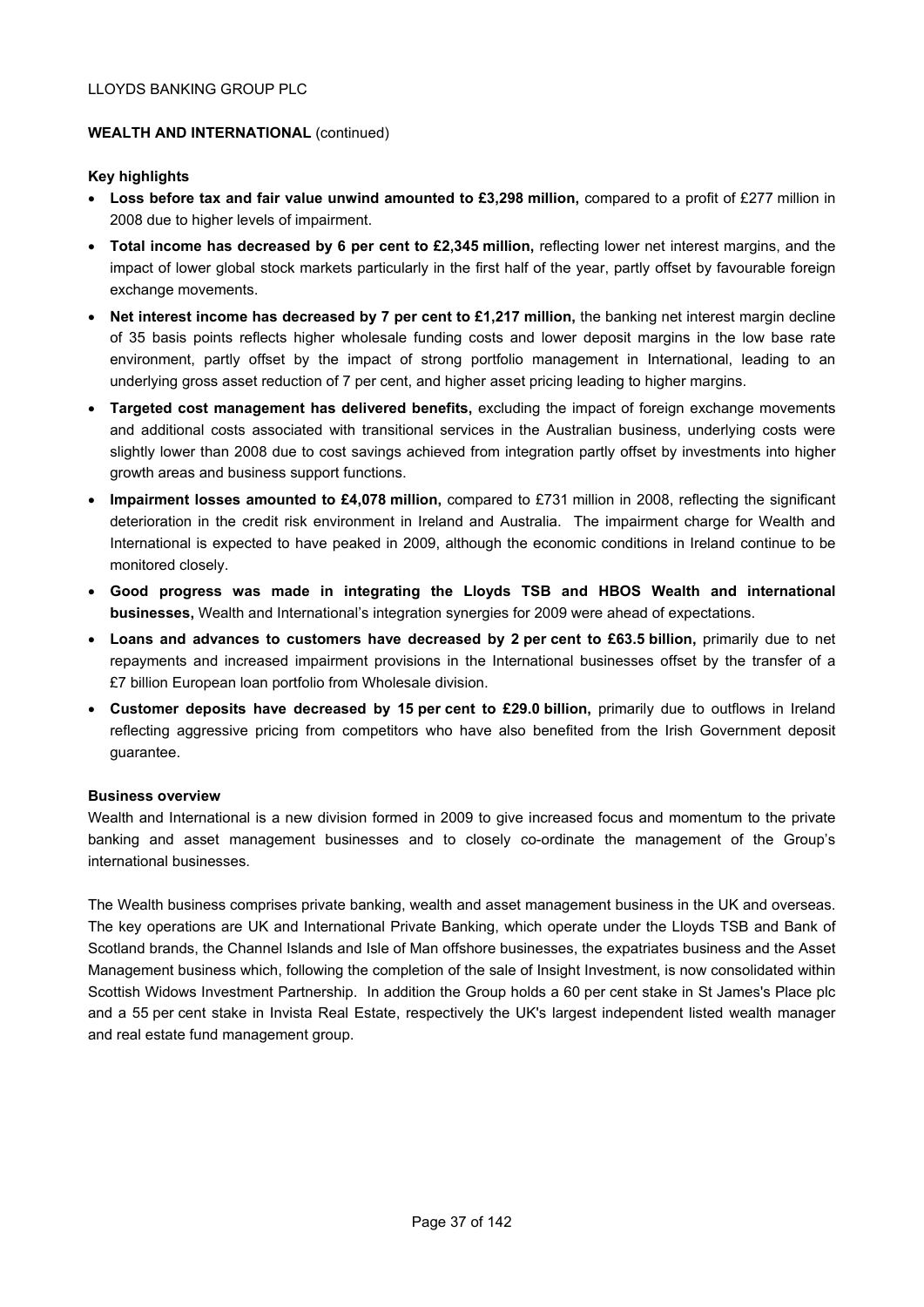# **WEALTH AND INTERNATIONAL (continued)**

The International business comprises the Group's other international banking businesses outside the UK, with the exception of corporate business in North America which is managed through the Group's Wholesale division. These largely comprise corporate, commercial and asset finance businesses in Australia, Ireland and Continental Europe and retail businesses in Ireland, Germany and the Netherlands.

# **Strategic vision**

Wealth represents a key growth opportunity for the Group and, through deepening the relationships with existing Group clients alongside targeted external customer acquisition, Wealth's goal is to be recognised as the trusted adviser to expatriate and private banking clients both in the UK and selected international markets. Wealth's initial focus in the UK will be to increase the penetration of its offering into the Group's existing customer base by referring wealthier customers to its private banking businesses where their wider financial needs can be more effectively met. Outside the UK Wealth will be building on the strengths of its brand portfolio and existing expatriate, offshore and international private banking propositions.

Wealth also represents an opportunity to diversify income growth to less capital intensive businesses and, following an initial outflow of price sensitive deposits in 2009, contribute valuable relationship based customer deposits to improve the Group's funding profile.

In the International businesses, the priority is to maximise value in the short to medium term. International's immediate focus is close management of the lending portfolio, particularly in the Irish business, embedding the Group's risk management policies and procedures and repricing assets where appropriate. At the same time International will be delivering operational efficiencies, reshaping the business models and rightsizing the balance sheet to reflect the ongoing environment.

#### **Progress against strategic initiatives**

# *Deep and enduring customer relationships*

In Wealth, the focus has been on driving additional income growth from the Group's affluent and high net worth client base through more effective use of the opportunities afforded by the Retail and Wholesale franchises to cross sell Wealth products to these customers. The total number of Wealth relationship clients increased by 8 per cent to approximately 300,000 at the end of 2009, including a 13 per cent increase within UK Wealth. Net new inflows of funds under management in the year were £7 billion.

#### *Maximising value in the short to medium term*

In International, the focus is on managing the impaired asset portfolio with redeployment of resource from front line activity and the wider Group to manage arrears and collections. The business is responding to the challenging environment through strong portfolio management and repricing assets as opportunities arise.

# *Integration*

Wealth and International is making good progress with the integration of its Wealth operations, including private banking and in particular its asset management businesses. The internal funds management business of Insight Investment has now been transferred to Scottish Widows Investment Partnership pushing it into the top five largest UK active asset managers, with funds under management of £142 billion. Wealth and International is on track to deliver its annualised cost savings target by 2011.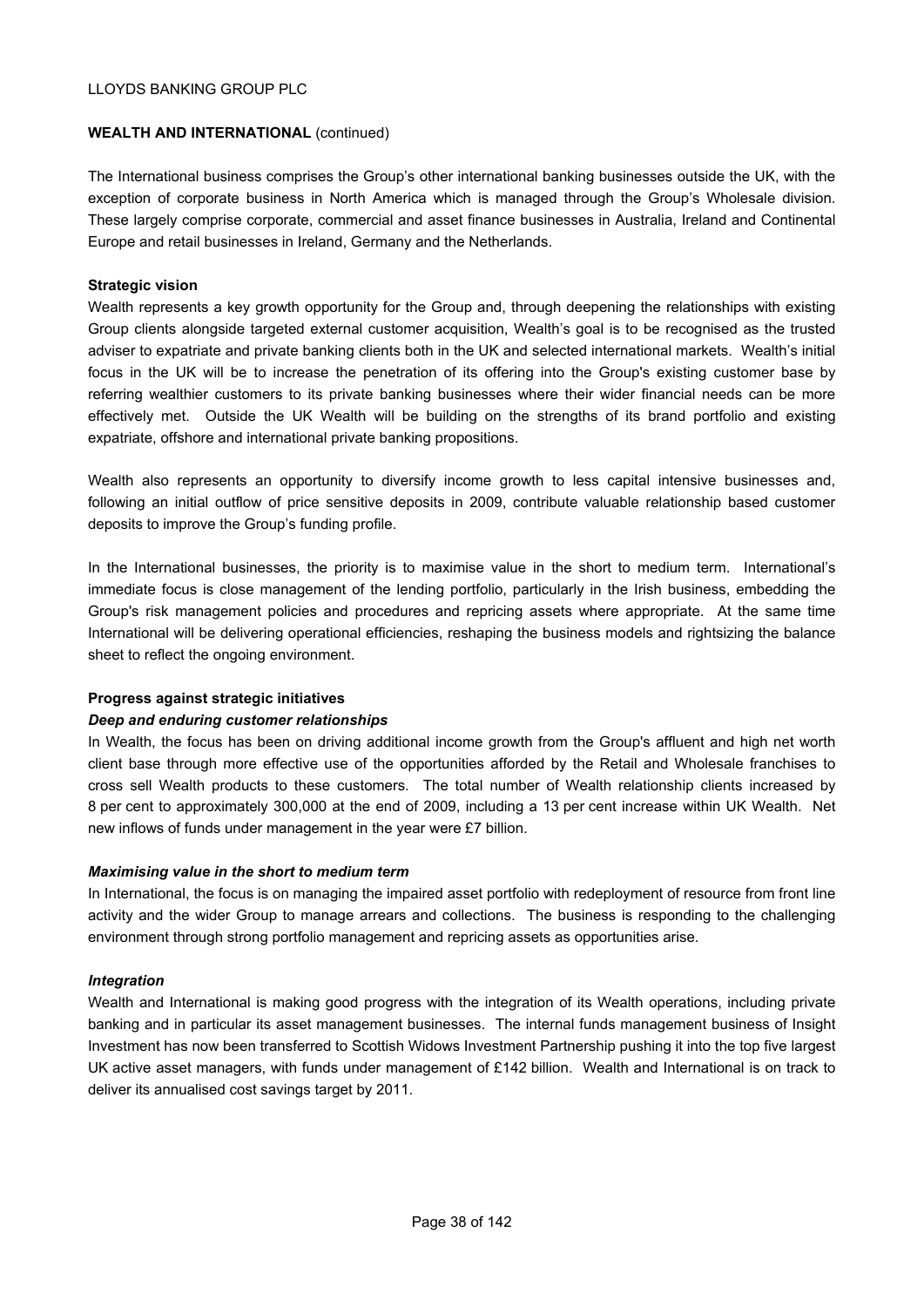# **WEALTH AND INTERNATIONAL** (continued)

On 9 February 2010 the Group announced its intention to reshape the Irish business to reflect the continuing difficult economic environment and secure a viable future. The Group intends to close both the Halifax retail business in the Republic of Ireland and the Bank of Scotland (Ireland) intermediary business and refocus the Irish business on its established strengths and long standing ICC Bank heritage of corporate and commercial banking. The resulting closure of 44 Halifax retail branches and the majority of the associated job losses are planned to take place by the end of July 2010.

# **Financial performance by business unit**

| Wealth                                            |                 |                 |               |
|---------------------------------------------------|-----------------|-----------------|---------------|
|                                                   | 2009            | 2008            | <b>Change</b> |
|                                                   | £m              | £m              | ℅             |
| Net interest income                               | 383             | 445             | (14)          |
| Other income                                      | 1,003           | 1,096           | (8)           |
| <b>Total Income</b>                               | 1,386           | 1,541           | (10)          |
| Operating expenses                                | (1, 119)        | (1, 130)        | 1             |
| Trading surplus                                   | 267             | 411             | (35)          |
| Impairment                                        | (71)            | (23)            |               |
| Share of results of joint ventures and associates | $\mathbf{2}$    | (19)            |               |
| Profit before tax and fair value unwind           | 198             | 369             | (46)          |
| Cost: income ratio                                | 80.7%           | 73.3%           |               |
| Impairment losses as a % of average advances      | 0.70%           | 0.22%           |               |
|                                                   | As at<br>31 Dec | As at<br>31 Dec |               |
|                                                   | 2009            | 2008            | <b>Change</b> |
| Key balance sheet and other items                 | £bn             | £bn             | %             |
| Loans and advances to customers                   | 9.2             | 10.4            | (12)          |
| Customer deposits                                 | 23.2            | 26.7            | (13)          |
| Risk-weighted assets                              | 10.0            | 11.6            | (14)          |

Profit before tax and fair value unwind decreased by 46 per cent to £198 million primarily due to lower income.

Total income decreased by £155 million, or 10 per cent, to £1,386 million. Net interest income decreased by £62 million, or 14 per cent, to £383 million reflecting margin compression driven by reducing base rates and a very competitive deposit market which led to an outflow in deposits of £3.5 billion. Other income decreased by £93 million, or 8 per cent, to £1,003 million driven by falls in global stock markets particularly in the first half of 2009, impacting sales volumes and fee income across all Wealth businesses.

Operating expenses decreased by £11 million to £1,119 million driven by cost savings from integration, particularly in the Asset Management business, offset by investments to increase distribution capacity in Private Banking to support future growth plans and the negative impact of foreign exchange movements, principally arising from the stronger Euro.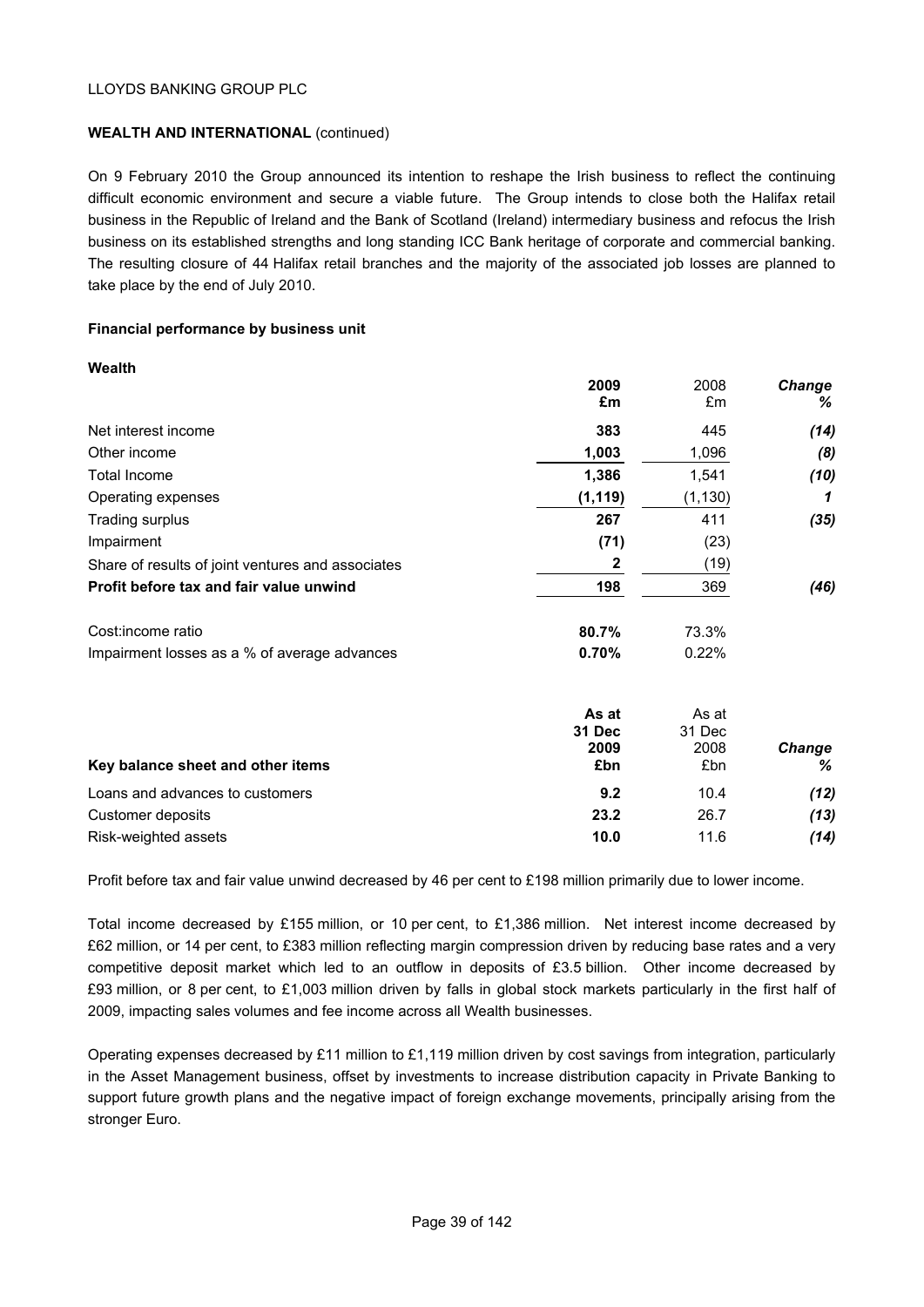# **WEALTH AND INTERNATIONAL** (continued)

Impairment losses have increased by £48 million to £71 million, reflecting the impact of the economic environment on the UK Private Banking and Expatriate lending portfolios.

The Wealth results include total income of £66 million and operating expenses of approximately £65 million relating to the external fund management business of Insight Investment which was sold in November 2009. No material gain or loss arose on the disposal.

| <b>Funds under management</b>                             | 2009<br>£bn | 2008<br>£bn |
|-----------------------------------------------------------|-------------|-------------|
| SWIP and Insight:                                         |             |             |
|                                                           |             |             |
| Internal                                                  | 111.7       | 95.0        |
| External                                                  | 30.0        | 107.2       |
|                                                           | 141.7       | 202.2       |
| Other Wealth:                                             |             |             |
| St James's Place                                          | 21.4        | 16.3        |
| Invista                                                   | 5.4         | 6.3         |
| Other (including Private Banking)                         | 15.6        | 20.1        |
| Closing funds under management                            | 184.1       | 244.9       |
|                                                           |             |             |
| Opening funds under management                            | 244.9       | 253.0       |
| Inflows:                                                  |             |             |
| SWIP and Insight<br>$-$ internal                          | 7.1         | 8.4         |
| - external                                                | 33.1        | 31.3        |
| Other                                                     | 4.1         | 5.5         |
|                                                           | 44.3        | 45.2        |
| Outflows:                                                 |             |             |
| SWIP and Insight<br>$-$ internal                          | (6.8)       | (11.9)      |
| - external                                                | (26.4)      | (15.9)      |
| Other                                                     | (4.0)       | (3.2)       |
|                                                           | (37.2)      | (31.0)      |
| Investment return, expenses and commission                | 16.4        | (22.3)      |
| Net operating increase (decrease) in funds <sup>(1)</sup> | 23.5        | (8.1)       |
| Sale of Insight                                           | (84.3)      |             |
| <b>Closing funds under management</b>                     | 184.1       | 244.9       |

(1) The movement in funds under management includes movements in respect of Insight's external fund management business up to disposal on 2 November 2009. All Funds which will continue to be managed by SWIP post-transition are included within closing funds under management.

Excluding the impact of the sale of Insight Investment's external fund management business, funds under management are £23.5 billion higher than December 2008 due to strong inflows and a broad recovery in equity values in the second half of 2009.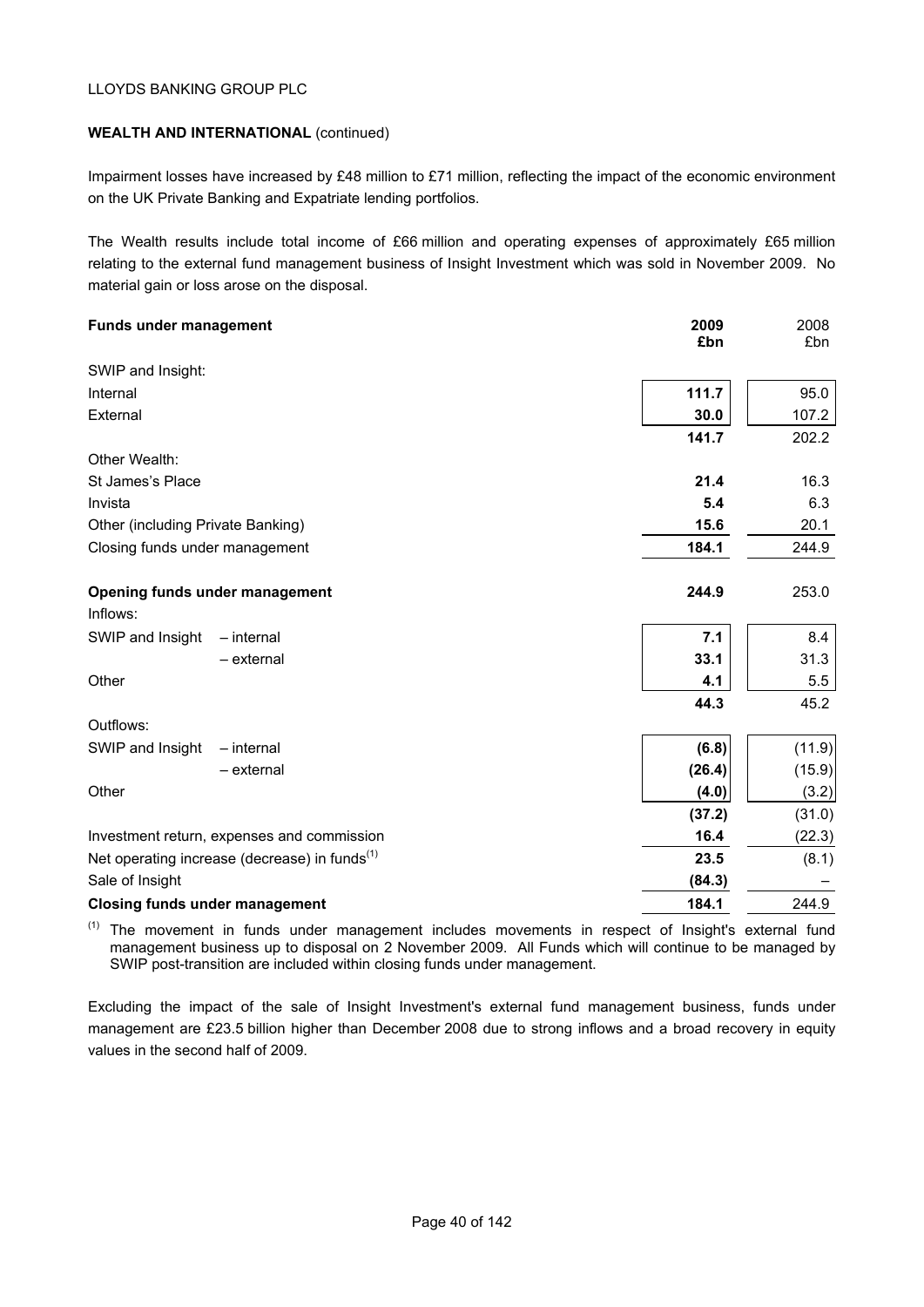# **WEALTH AND INTERNATIONAL** (continued)

| International                                     | 2009<br>£m           | 2008<br>£m | <b>Change</b><br>% |
|---------------------------------------------------|----------------------|------------|--------------------|
| Net interest income                               | 834                  | 869        | (4)                |
| Other income                                      | 125                  | 95         | 32                 |
| Total Income                                      | 959                  | 964        | (1)                |
| Operating expenses                                | (425)                | (346)      | (23)               |
| Trading surplus                                   | 534                  | 618        | (14)               |
| Impairment                                        | (4,007)              | (708)      |                    |
| Share of results of joint ventures and associates | (23)                 | (2)        |                    |
| Loss before tax and fair value unwind             | (3, 496)             | (92)       |                    |
| Cost: income ratio                                | 44.3%                | 35.9%      |                    |
| Impairment losses as a % of average advances      | 6.99%                | 1.18%      |                    |
|                                                   | As at                | As at      |                    |
|                                                   | $24$ D <sub>22</sub> | $24$ Dee   |                    |

|                                   | <b>31 Dec</b> | 31 Dec |               |  |
|-----------------------------------|---------------|--------|---------------|--|
|                                   | 2009          | 2008   | <b>Change</b> |  |
| Key balance sheet and other items | £bn           | £bn    | %             |  |
| Loans and advances to customers   | 54.3          | 54.2   |               |  |
| Customer deposits                 | 5.8           | 7.4    | (22)          |  |
| Risk-weighted assets              | 53.2          | 49.6   |               |  |

Loss before tax and fair value unwind increased by £3,404 million to £3,496 million due to an increase in impairment losses, reflecting the significant deterioration in the credit risk environment, particularly in relation to commercial real estate lending in Ireland and Australia, and concentrations in sectors most impacted by the downturn in Australia such as printing, media and transport.

Excluding favourable foreign exchange movements of approximately £120 million, total income fell by 13 per cent to £959 million reflecting higher wholesale funding costs, the impact on net interest income of the increase in impaired assets and a very competitive deposit market, partly offset by improved customer lending margins.

Excluding adverse foreign exchange movements of approximately £40 million, operating expenses increased by 10 per cent to £425 million driven by additional costs associated with the transitional services following the disposal by HBOS of BankWest and St. Andrews Australia in December 2008, the development of International's deposit taking operation in Germany and increased risk management resources to manage impaired asset portfolios in Ireland and Australia.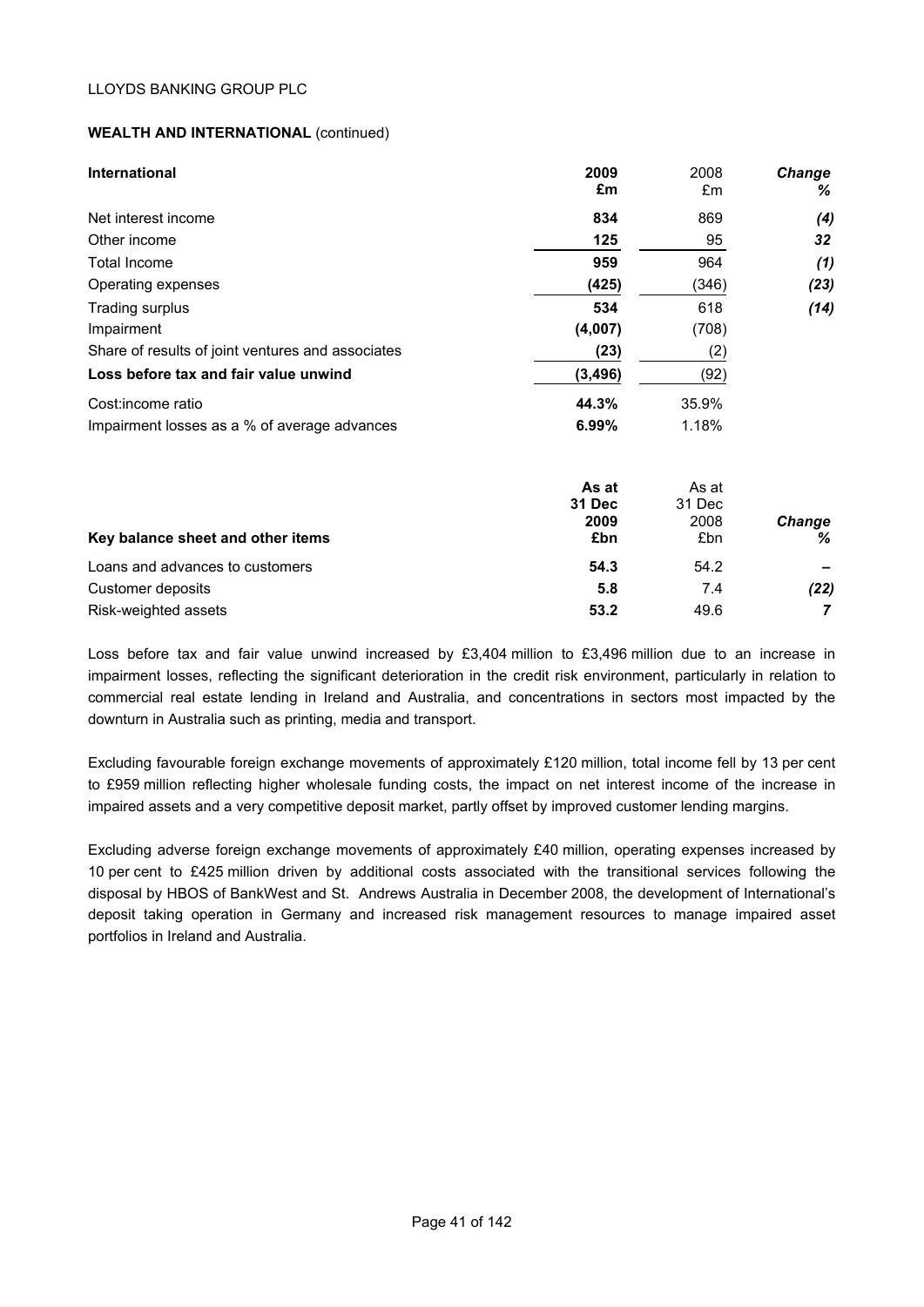# **WEALTH AND INTERNATIONAL** (continued)

Impairment losses and loans and advances to customers are summarised by key geography in the following table.

|                           | <b>Impairment losses</b> |            | <b>Loans and advances</b>             |                                |
|---------------------------|--------------------------|------------|---------------------------------------|--------------------------------|
|                           | 2009<br>£m               | 2008<br>£m | As at<br><b>31 Dec</b><br>2009<br>£bn | As at<br>31 Dec<br>2008<br>£bn |
| Ireland                   | 2,949                    | 526        | 24.9                                  | 29.6                           |
| Australia                 | 849                      | 164        | 13.0                                  | 12.3                           |
| <b>Wholesale Europe</b>   | 129                      | 9          | 8.6                                   | 3.5                            |
| Latin America/Middle East | 69                       | 2          | 0.6                                   | 1.0                            |
| <b>Netherlands</b>        | 11                       |            | 7.2                                   | 7.8                            |
|                           | 4,007                    | 708        | 54.3                                  | 54.2                           |

Impairment losses have increased by £3,299 million to £4,007 million. Of the total impairment losses £2,949 million arose in Ireland which experienced a significant deterioration in asset values driven by the collapse in liquidity and severe decline in the property sector which saw commercial real estate values fall by over 50 per cent and house prices by over 25 per cent from their peak. A further £849 million of the total impairment losses arose in Australia driven by concentrations in property and in other sectors such as media, printing and transport which have been hardest hit by the downturn. Business Support Units have been established in both Ireland and Australia, supplemented by a divisional sanctioning process, to provide independent divisional oversight and control of the portfolios.

Loans and advances to customers include the transfer of a £7 billion European loan portfolio from Wholesale division in the second half year. The impact of this is offset by net repayments across all businesses and higher impairment provisions.

Customer deposits fell by 22 per cent to £5.8 billion, principally in Ireland reflecting aggressive pricing from competitors who have also benefited from the Irish Government deposit guarantee. This was partly offset by a strong performance in Bank of Scotland Germany, which raised over €1 billion of deposits since its launch in January 2009.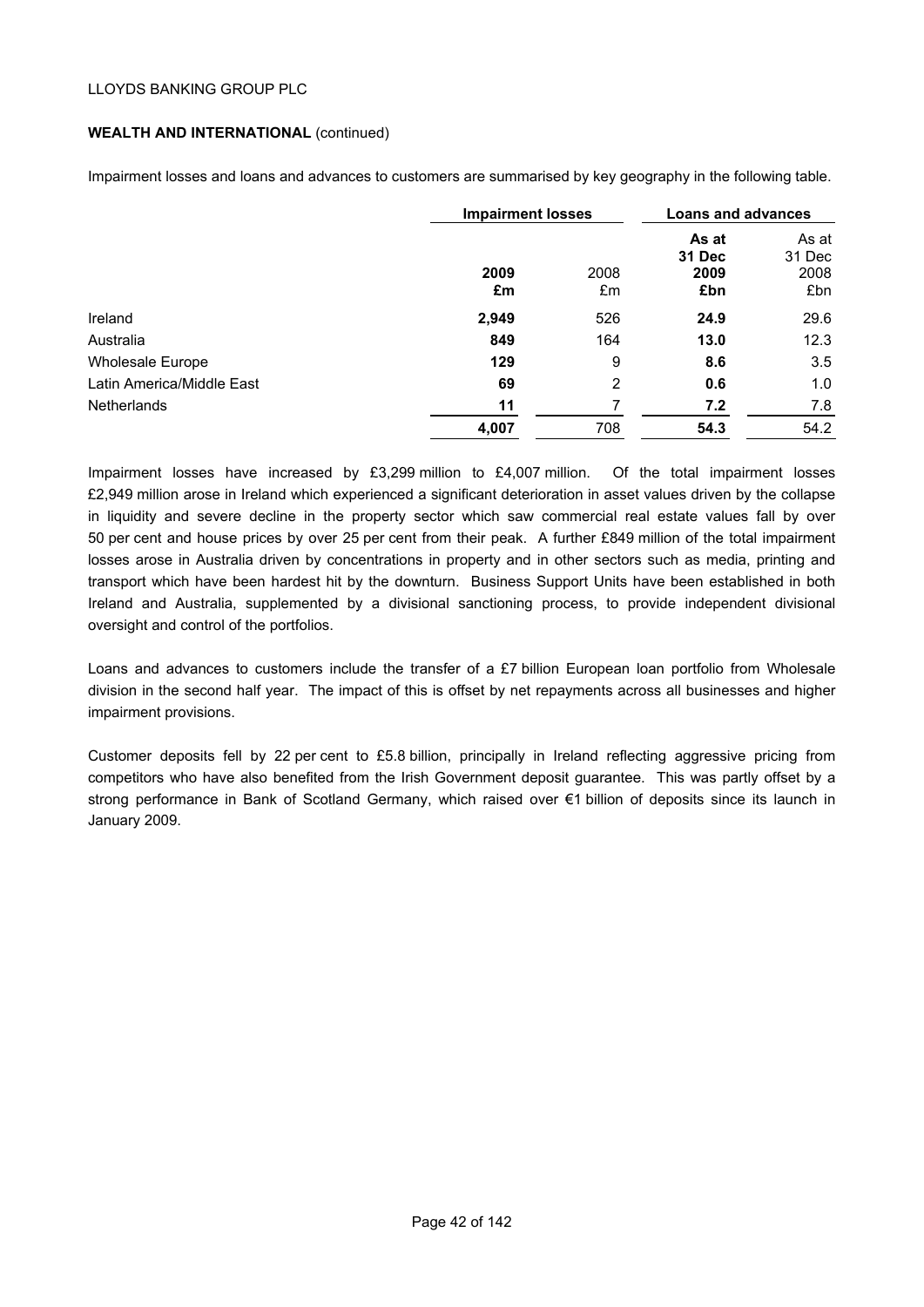# **INSURANCE**

|                                                             |                     | 2009<br>£m | 2008<br>£m | Change<br>% |
|-------------------------------------------------------------|---------------------|------------|------------|-------------|
| Net interest income                                         |                     | (287)      | (345)      | 17          |
| Other income                                                |                     | 2,944      | 3,493      | (16)        |
| Total income                                                |                     | 2,657      | 3,148      | (16)        |
| Insurance claims                                            |                     | (637)      | (481)      | (32)        |
| Total income, net of insurance claims                       |                     | 2,020      | 2,667      | (24)        |
| Operating expenses                                          |                     | (974)      | (1, 129)   | 14          |
| Share of results of joint ventures and associates           |                     | (22)       | 2          |             |
| Profit before tax and fair value unwind                     |                     | 1,024      | 1,540      | (34)        |
| Fair value unwind                                           |                     | (49)       |            |             |
| <b>Profit before tax</b>                                    |                     | 975        | 1,540      | (37)        |
| Profit before tax and fair value unwind<br>by business unit |                     |            |            |             |
| Life, Pensions and Investments                              | - UK business       | 617        | 826        | (25)        |
|                                                             | - European business | 75         | 149        | (50)        |
| General Insurance                                           |                     | 367        | 537        | (32)        |
| Other $(1)$                                                 |                     | (35)       | 28         |             |
| Profit before tax and fair value unwind                     |                     | 1,024      | 1,540      | (34)        |
| EEV new business margin                                     |                     | 2.5%       | 3.1%       |             |
| Number of employees (full-time equivalent)                  |                     | 10,569     | 11,625     |             |

 $(1)$  Includes certain divisional costs and income not allocated to business units, as well as the division's share of results of joint ventures and associates.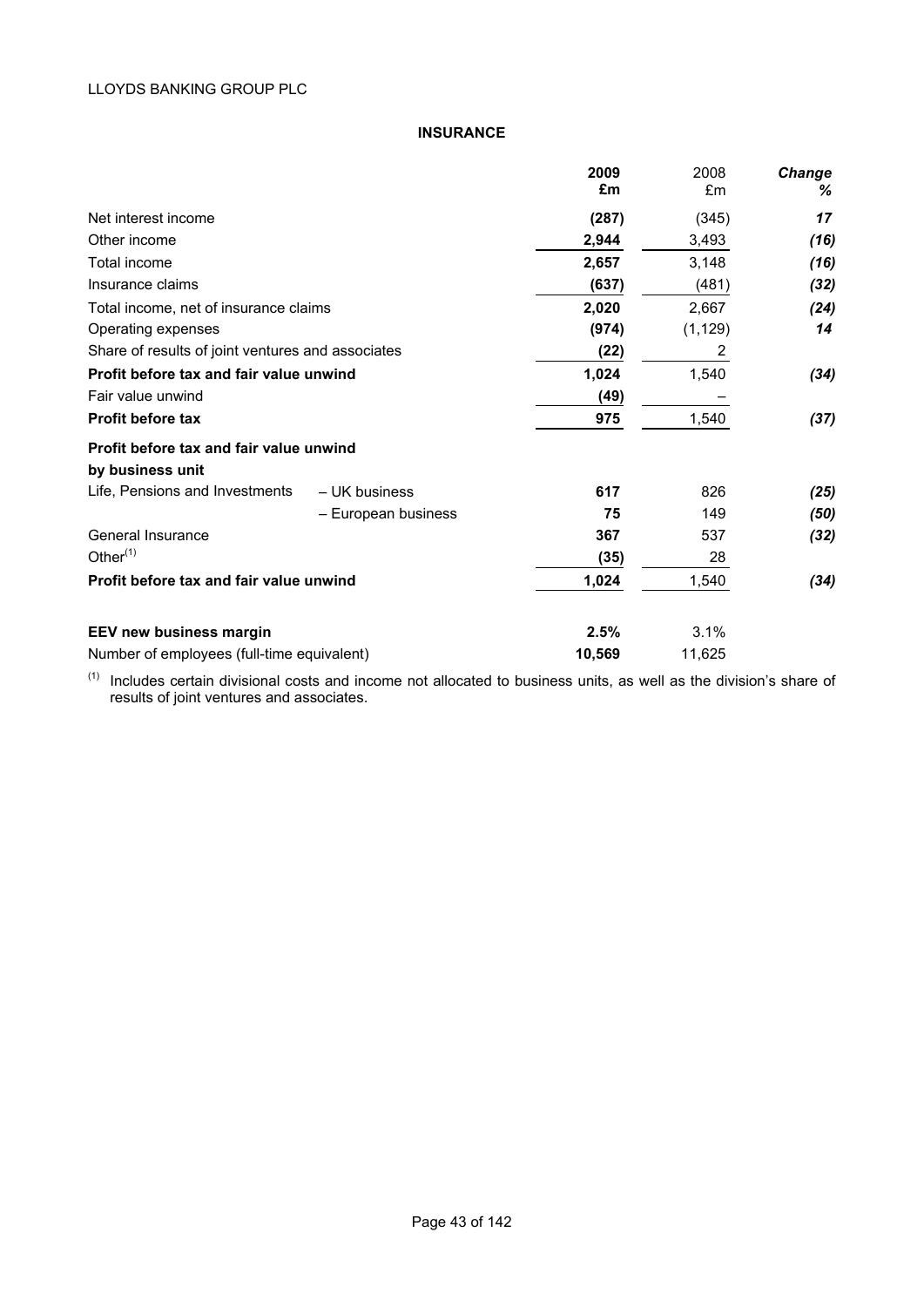# **INSURANCE** (continued)

# **Key highlights**

- **Profit before tax and fair value unwind amounted to £1,024 million,** a decrease of £516 million on 2008, resulting from a reduction in income and an increase in claims, due to factors including demanding market conditions, partly offset by a decrease in operating expenses.
- **Total income net of insurance claims has decreased by £647 million to £2,020 million,** due to the non-recurrence of £334 million of HBOS legacy one-off benefits, a £156 million increase in insurance claims and the impact of challenging economic conditions driving lower sales and returns, partially offset by significantly lower charges for policyholder lapses.
- **Life, Pensions and Investments UK sales of £12,973 million (PVNBP) reduced by 26 per cent**. In addition to the general contraction in the market, sales were significantly impacted as the intermediary sales forces were integrated and a number of HBOS legacy products with poor returns were withdrawn. These factors led to sales through the intermediary channel reducing by 35 per cent. Bancassurance sales, excluding payment protection, were resilient given the challenging market conditions with a reduction of 11 per cent from 2008. Sales of OEIC products delivered strong growth of 12 per cent.
- **Life, Pensions and Investments EEV new business margin for the year was 2.5 per cent. The margin for**  the second half of 2009 increased to 2.6 per cent from 2.4 per cent in the first half, reflecting strong cost control and increased focus on the profitability of the combined product range.
- **Life, Pensions and Investments Europe profits have decreased by 50 per cent to £75 million**, due to lower new business levels arising from the significant downturn in the German market and lower expected return.
- **General Insurance profits have decreased by 32 per cent to £367 million,** due to a £156 million increase in claims, primarily unemployment related, lower investment returns and the market wide move to monthly premium payment protection business.
- **Strong cost management delivering benefits.** Operating expenses have decreased by £155 million to £974 million mainly due to continued focus on cost management and delivering integration synergies. Underlying operating expenses reduced by 8 per cent allowing for certain reclassifications and non-recurring items.
- **Good progress was made in integrating the legacy Lloyds TSB and HBOS Insurance businesses.**  Insurance division integration synergies of £55 million for 2009 were ahead of expectations.
- **Increase in funds under management to £122 billion,** primarily as a result of improved investment markets during 2009.
- **The capital position of the two life insurance groups within the Division remains robust with increases in Insurance Group Directive (IGD) capital surpluses.**
- **On 11 February 2010 the Division disposed of its joint venture investment in esure.**

#### **Business overview**

The Insurance division consists of three business units:

# **Life, Pensions and Investments UK**

The UK Life, Pensions and Investments business is the leading bancassurance provider in the UK and has one of the largest intermediary sales forces in the industry. The business includes Scottish Widows which, for a number of years, has been a subsidiary of the Lloyds TSB Group and the provider of long-term savings and investment products distributed through all channels of that group. Following the acquisition of HBOS, the Life, Pensions and Investments business also includes business written through the intermediary and bancassurance channels under the Clerical Medical and Halifax brands respectively.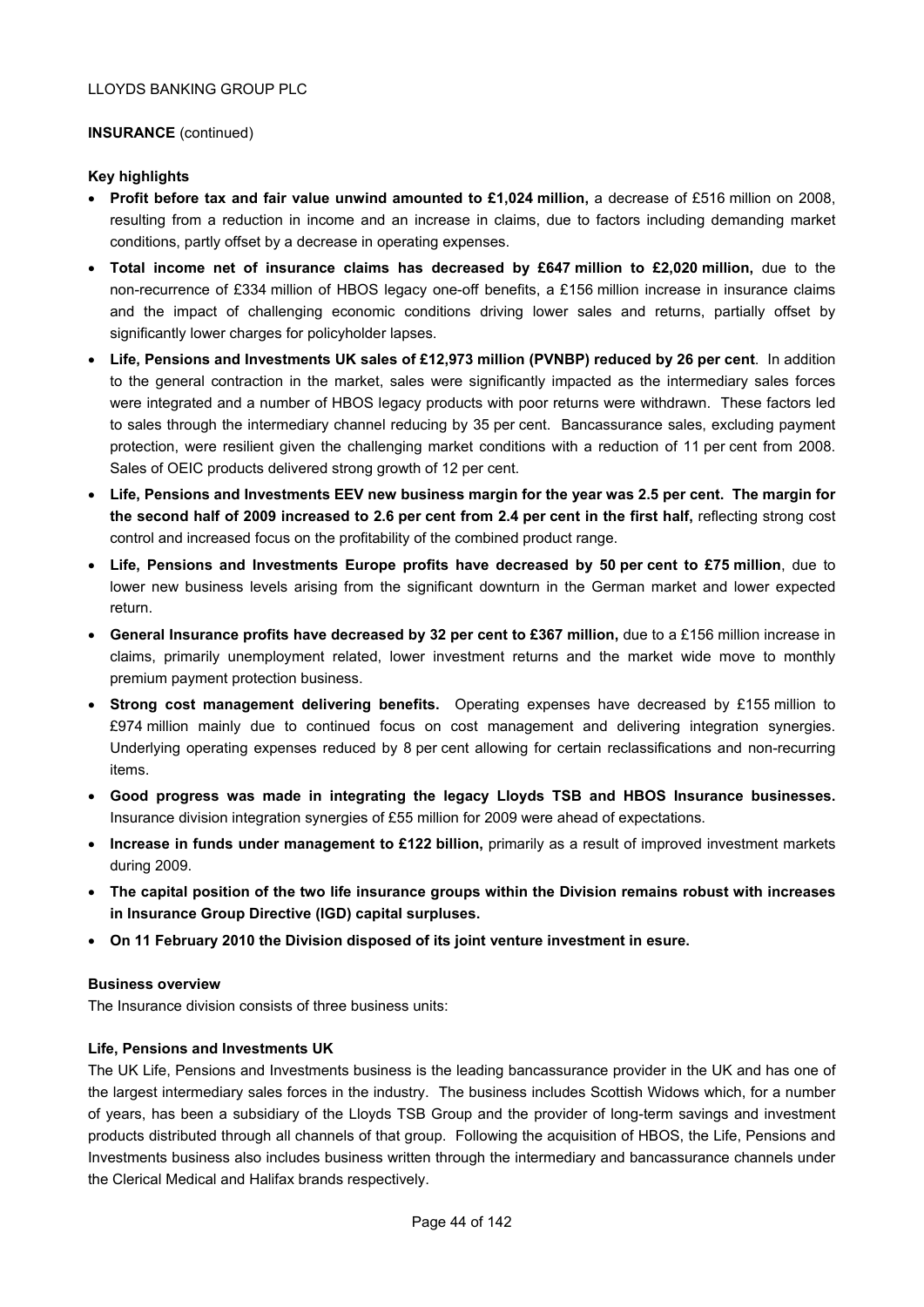# **INSURANCE** (continued)

# **Life, Pensions and Investments Europe**

The European Life, Pensions and Investments business distributes products primarily in the German market under the Heidelberger Leben and Clerical Medical brands. The business unit was included within the International division of the former HBOS group.

#### **General Insurance**

The combined General Insurance business is a leading distributor of home and payment protection insurance in the UK, with products sold through the branch network, direct channels and strategic corporate partners. The business is one of the largest underwriters of personal insurance business in the UK and also has significant brokerage operations for personal and commercial insurances. It operates primarily under the Lloyds TSB, Halifax and Bank of Scotland brands.

#### **Strategic vision**

The Insurance division's strategic vision is to be recognised as the best insurance business by its customers, staff and shareholders. The Division has set itself four strategic objectives to achieve its vision of being the best Insurance business in the UK:

- complete the integration of its market leading businesses,
- continue to strengthen its leading brands and grow sales profitably in its targeted markets,
- enhance the capital and operational efficiency of existing and future business, and
- leverage Lloyds Banking Group strengths in distribution and asset management.

#### **Progress against strategic initiatives**

#### **Integrating the businesses**

The integration of the legacy Life, Pensions and Investments businesses and the legacy General Insurance businesses have progressed well with the 2009 synergy benefits of £55 million significantly exceeding initial expectations. This has been achieved by aligning management structures, moving to a consistent operating model in each business, reducing the number of servicing sites in Life, Pensions and Investments and removing duplicated support functions across both legacies. The full year impact of integration activities already completed and the benefit of planned synergies is expected to lead to further cost reductions in future.

#### **Sustainable profitable growth**

Delivering profitable new business growth remains a key area of focus for the Division. The intermediary sales forces of Scottish Widows and Clerical Medical were combined under the Scottish Widows brand on 1 July 2009 and work is well progressed in developing an integrated bancassurance proposition, planned to be launched mid 2010. The combined business will seek to build on the strengths inherent in each of the legacies and will use the financial return and capital disciplines employed by Scottish Widows. During the year certain legacy HBOS products were withdrawn and replaced by higher returning Scottish Widows products. This change in product offering, in keeping with the divisions strategic objectives, enhances the customer proposition, improves capital efficiency and increases shareholder return.

In General Insurance, growth in home insurance sales continued along with a resilient underwriting performance in 2009. Despite adverse weather claims in the year, the underwriting performance of the home book remained strong with a claims ratio of 36 per cent.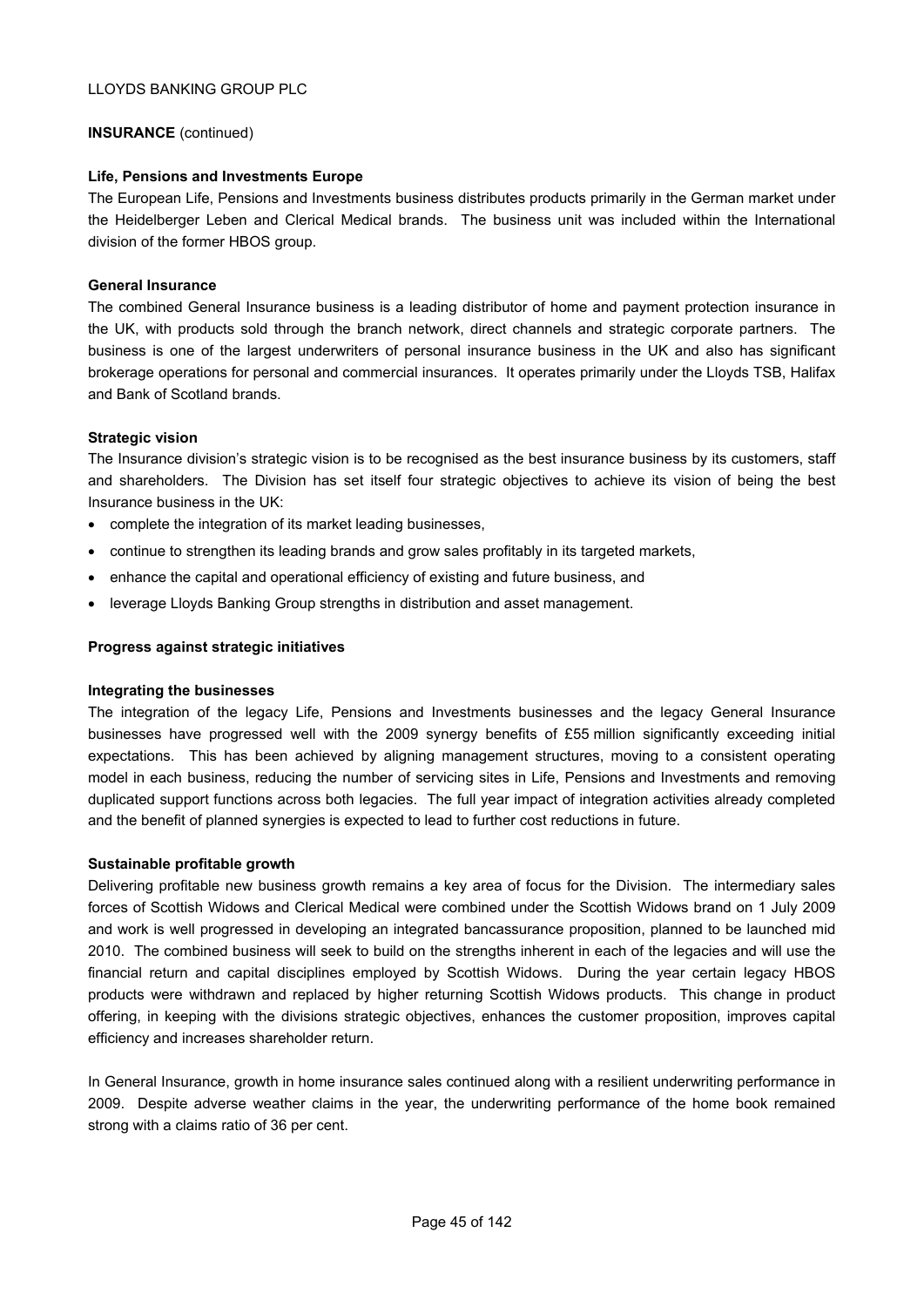## **INSURANCE** (continued)

# **Operational and capital efficiency**

The Insurance division continues to focus on cost reduction, with underlying costs decreasing by 8 per cent after allowing for the allocation of Lloyds TSB Insurance (LTSBI) claims handling expenses to claims rather than expenses in 2009 and the non-recurrence of certain 2008 HBOS marketing costs. Another major factor has been a reduction in staff numbers. The synergy savings and additional operational efficiencies have been achieved without compromising the quality of customer service with customer satisfaction scores remaining robust across the businesses.

Improving capital efficiency remained a key priority throughout 2009. At a product level, initiatives focused on improving return on capital for example by continuing to move away from products with initial commission and changes in product design which allow for capital to be recovered more quickly. Capital efficiency was further enhanced through the repurchase of £0.6 billion of Clerical Medical's subordinated capital. In 2009, dividends totalling £0.5 billion were paid by companies in the Insurance division to the Group and a number of hedging initiatives were completed with the aim of managing capital and profit volatility.

# **Leveraging distribution and asset management**

For Life, Pensions and Investments work is well progressed in developing an integrated bancassurance proposition, planned to be launched mid 2010. In conjunction with Scottish Widows Investment Partnership, during 2009 Life, Pensions and Investments UK also made good progress in further developing its OEIC proposition, leading to strong sales of its new capital protected fund OEIC.

In General Insurance, Home insurance total gross written premiums through the bancassurance network increased by 5 per cent. Home retention rates for both brands in the retail business improved in the second half of the year as a result of a combination of an improving market and a customer loyalty programme.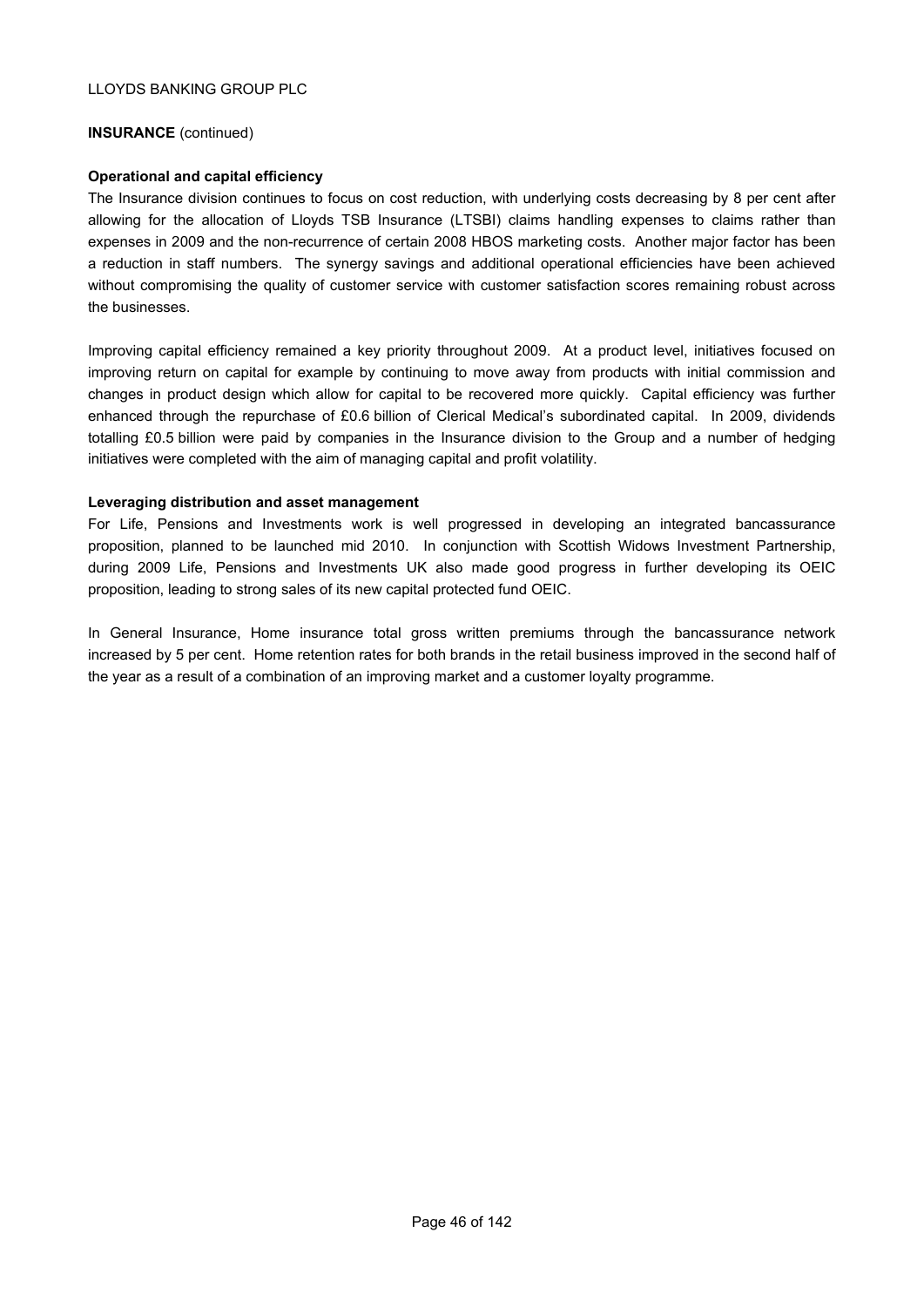# **INSURANCE** (continued)

# **Life, Pensions and Investments**

**UK business**

|                                             |                                        | 2009  | 2008  | Change |
|---------------------------------------------|----------------------------------------|-------|-------|--------|
|                                             |                                        | £m    | £m    | ℅      |
| Net interest income                         |                                        | (273) | (282) | 3      |
| Other income                                |                                        | 1,474 | 1,758 | (16)   |
| Total income                                |                                        | 1,201 | 1,476 | (19)   |
| Operating expenses                          |                                        | (584) | (650) | 10     |
| Profit before tax and fair value unwind     |                                        | 617   | 826   | (25)   |
| Profit before tax analysis                  |                                        |       |       |        |
| New business profit                         | $-$ insurance business <sup>(1)</sup>  | 328   | 465   | (29)   |
|                                             | $-$ investment business <sup>(1)</sup> | (196) | (247) | 21     |
| Total new business profit                   |                                        | 132   | 218   | (39)   |
| Existing business profit                    |                                        | 483   | 534   | (10)   |
| Expected return on shareholders' net assets |                                        | 2     | 74    | (97)   |
| Profit before tax and fair value unwind     |                                        | 617   | 826   | (25)   |
| EEV new business margin (UK)                |                                        | 2.6%  | 3.0%  |        |

 $(1)$  As required under IFRS, products are split between insurance and investment contracts depending on the level of insurance risk contained. For insurance contracts, the new business profit includes the net present value of profits expected to emerge over the lifetime of the contract, including profits anticipated in periods after the year of sale; for investment contracts the figure reflects the profit in the year of sale only, after allowing for the deferral of initial income and expenses. Consequently the recognition of profit for investment contracts is deferred relative to insurance contracts.

Profit before tax and fair value unwind decreased by £209 million. New business profit was significantly impacted by the general contraction in the life, savings and investments market but the reduction also reflects the integration of the intermediary sales forces and the withdrawal of a number of legacy HBOS products with poor returns. The EEV new business margin (UK) fell to 2.6 per cent in 2009 largely due to the transitional basis of commission payable on legacy HBOS products through the bancassurance channel. However, the UK margin increased to 2.7 per cent in the second half of 2009 from 2.5 per cent in the first reflecting strong cost control and increased focus on the profitability of the combined product range. The margin in respect of Scottish Widows products increased to 3.5 per cent in 2009 from 3.2 per cent in 2008.

Existing business profit has reduced by 10 per cent. The figure includes a reduction in expected return, reflecting lower asset values resulting from adverse investment markets in 2008, a lower assumed rate of return and the non-recurrence of one-off benefits in HBOS of £211 million relating to a move to a more market consistent basis of embedded value and enhancements to the bond proposition. Those impacts have been partly offset by a significant reduction in charges for policyholder lapses in 2009. The customer loyalty programmes have proved to be increasingly successful during 2009 but given the potential volatility of behaviour caused by turbulent markets an appropriately prudent approach has been taken in the assessment of future trends.

Expected returns on shareholders net assets were impacted both by a lower assumed rate of return and reduced asset values as a result of severe market falls in 2008.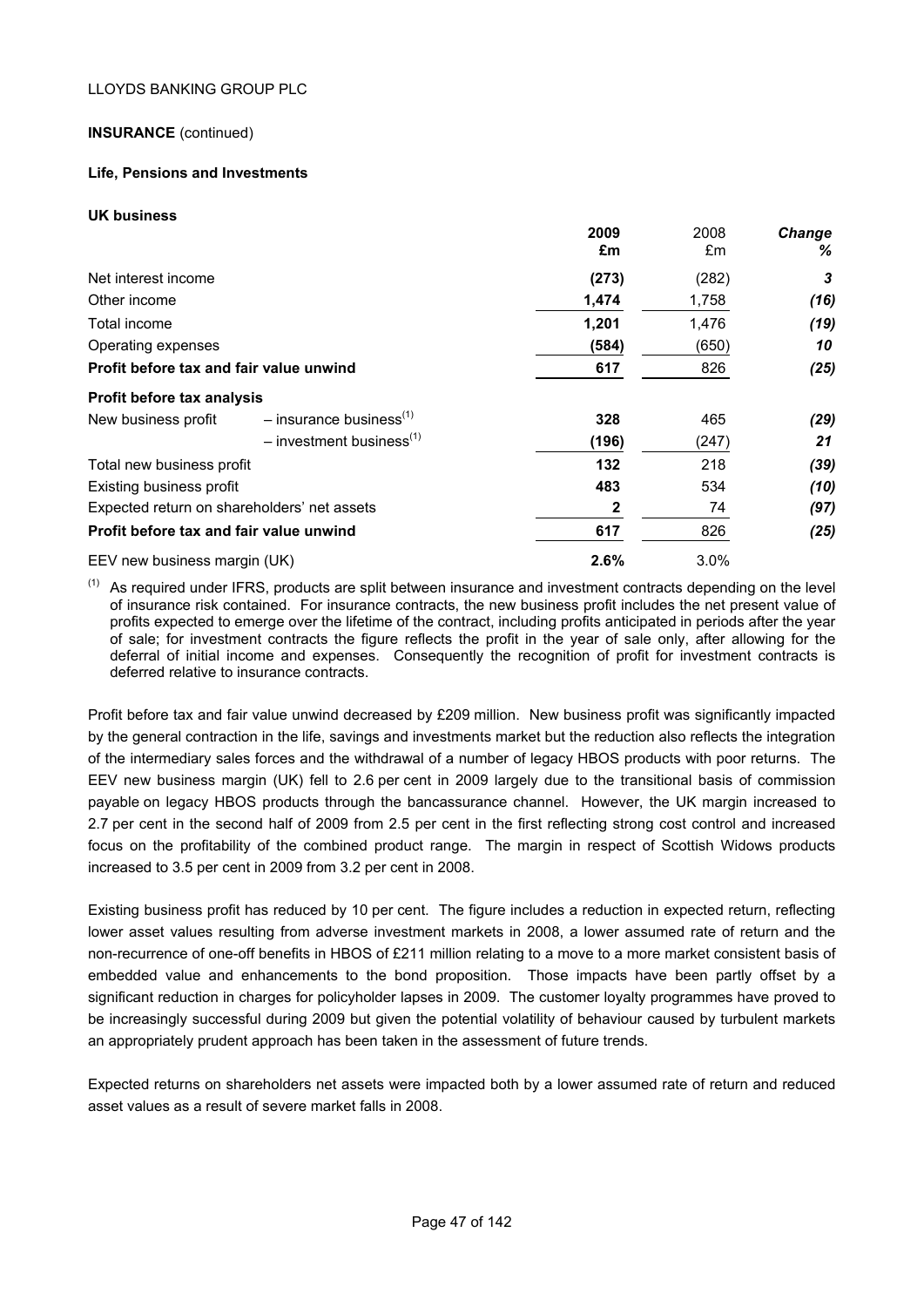# **INSURANCE** (continued)

The capital positions of the UK life insurance companies within the Insurance division remain robust. As at 31 December 2009, the estimated Insurance Groups Directive (IGD) capital surplus for the Scottish Widows Insurance group was £1.3 billion, with additional surplus within the Long Term fund of an estimated £1.1 billion, and the estimated IGD capital surplus for the HBOS Insurance group was £1.6 billion. The IGD capital surpluses include £0.5 billion and £0.1 billion respectively of assets in the Long Term Fund, as allowed by the FSA in December 2009, not previously recognised in the calculation of IGD capital.

#### **European business**

Profit before tax decreased by 50 per cent to £75 million. New business profits reduced by £32 million driven by lower sales, reflecting economic and market conditions. Existing business profits decreased, primarily due to lower expected returns. In 2008, as a result of moving to a more market consistent basis of embedded value in HBOS, a one-off benefit of £123 million arose. The impact of this was largely offset by a significant reduction in charges for policyholder lapses in 2009.

#### **New business**

An analysis of the present value of new business premiums for business written by the Insurance division, split between the UK and European Life, Pensions and Investments Businesses is given below:

|                                         | <b>UK</b><br>£m | <b>Europe</b><br>£m | 2009<br><b>Total</b><br>£m | <b>UK</b><br>£m | Europe<br>£m | 2008<br>Total<br>£m | Change<br>% |
|-----------------------------------------|-----------------|---------------------|----------------------------|-----------------|--------------|---------------------|-------------|
| Protection                              | 519             | 49                  | 568                        | 492             | 51           | 543                 | 5           |
| Payment protection<br>Savings and       | 153             |                     | 153                        | 679             |              | 679                 | (77)        |
| investments                             | 2,689           | 312                 | 3,001                      | 4,149           | 372          | 4,521               | (34)        |
| Individual pensions<br>Corporate and    | 2,275           | 185                 | 2,460                      | 4,216           | 306          | 4,522               | (46)        |
| other pensions                          | 2,600           |                     | 2,600                      | 2,940           |              | 2,940               | (12)        |
| Retirement income<br>Managed fund       | 887             |                     | 887                        | 1,451           |              | 1,451               | (39)        |
| business                                | 146             |                     | 146                        | 216             |              | 216                 | (32)        |
| Life and pensions                       | 9,269           | 546                 | 9,815                      | 14,143          | 729          | 14,872              | (34)        |
| <b>OEICs</b>                            | 3,704           |                     | 3,704                      | 3,303           |              | 3,303               | 12          |
| <b>Total</b>                            | 12,973          | 546                 | 13,519                     | 17,446          | 729          | 18,175              | (26)        |
| Analysis by channel<br>Bancassurance ex |                 |                     |                            |                 |              |                     |             |
| payment protection                      | 6,844           |                     | 6,844                      | 7,677           |              | 7,677               | (11)        |
| Payment protection                      | 153             |                     | 153                        | 679             |              | 679                 | (77)        |
| <b>Bancassurance</b>                    | 6,997           |                     | 6,997                      | 8,356           |              | 8,356               | (16)        |
| Intermediary                            | 5,639           | 546                 | 6,185                      | 8,704           | 729          | 9,433               | (34)        |
| <b>Direct</b>                           | 337             |                     | 337                        | 386             |              | 386                 | (13)        |

**Total 12,973 546 13,519** 17,446 729 18,175 *(26)*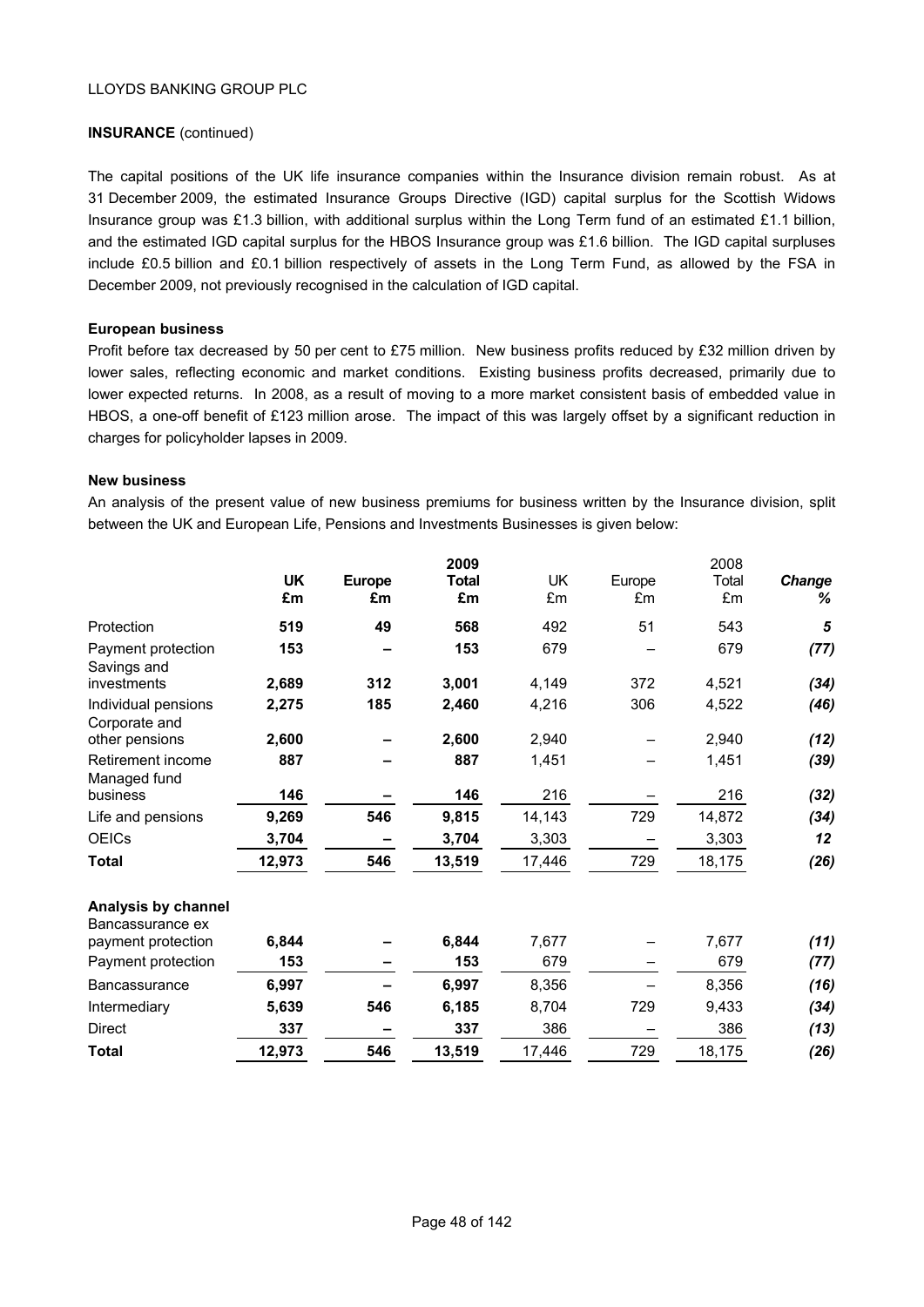# **INSURANCE** (continued)

The present value of new business premiums reduced by 26 per cent, reflecting both a general contraction in the UK and European markets as well as the re-positioning of the UK intermediary product range. Sales through the intermediary channel were significantly impacted as the UK intermediary sales forces were integrated and a number of legacy HBOS products with poor returns were withdrawn. As a result, sales in the intermediary channel reduced by 34 per cent. Sales through the bancassurance channel, excluding payment protection, continued to perform relatively robustly with a reduction of 11 per cent. This includes Scottish Widows sales through the bancassurance network which showed good growth of 18 per cent. Sales of OEIC products were strong with an increase of 12 per cent in 2009.

|                                                         | 2009  | 2008  | <b>Change</b> |
|---------------------------------------------------------|-------|-------|---------------|
| <b>General Insurance</b>                                | £m    | £m    | %             |
| Home insurance                                          |       |       |               |
| Underwriting income (net of reinsurance)                | 897   | 885   | 1             |
| Commission receivable                                   | 71    | 50    | 42            |
| Commission payable                                      | (94)  | (70)  | (34)          |
|                                                         | 874   | 865   | 1             |
| <b>Payment protection insurance</b>                     |       |       |               |
| Underwriting income (net of reinsurance)                | 731   | 860   | (15)          |
| Commission receivable                                   | 13    | 428   | (97)          |
| Commission payable                                      | (395) | (923) | 57            |
|                                                         | 349   | 365   | (4)           |
| Other                                                   |       |       |               |
| Underwriting income (net of reinsurance)                | 8     | 20    | (60)          |
| Commission receivable                                   | 69    | 71    | $(3)$         |
| Commission payable                                      | (28)  | (36)  | 22            |
| Other (including investment income)                     | (6)   | 93    |               |
|                                                         | 43    | 148   | (71)          |
| Net operating income                                    | 1,266 | 1,378 | (8)           |
| Claims paid on insurance contracts (net of reinsurance) | (637) | (481) | (32)          |
| Operating income, net of claims                         | 629   | 897   | (30)          |
| Operating expenses                                      | (262) | (360) | 27            |
| <b>Profit before tax</b>                                | 367   | 537   | (32)          |
| Claims ratio                                            | 35%   | 25%   |               |
| Combined ratio                                          | 83%   | 76%   |               |

Profit before tax and fair value unwind from General Insurance decreased by £170 million to £367 million.

Claims were £156 million higher than 2008, primarily due to higher payment protection insurance claims related to unemployment. This also reflects the reclassification of LTSBI Claims Handling expenses into claims paid in 2009. Whilst property claims were impacted by flooding and freeze claims in the final quarter of the year, benefits from ongoing investments in claims processes continue to be realised.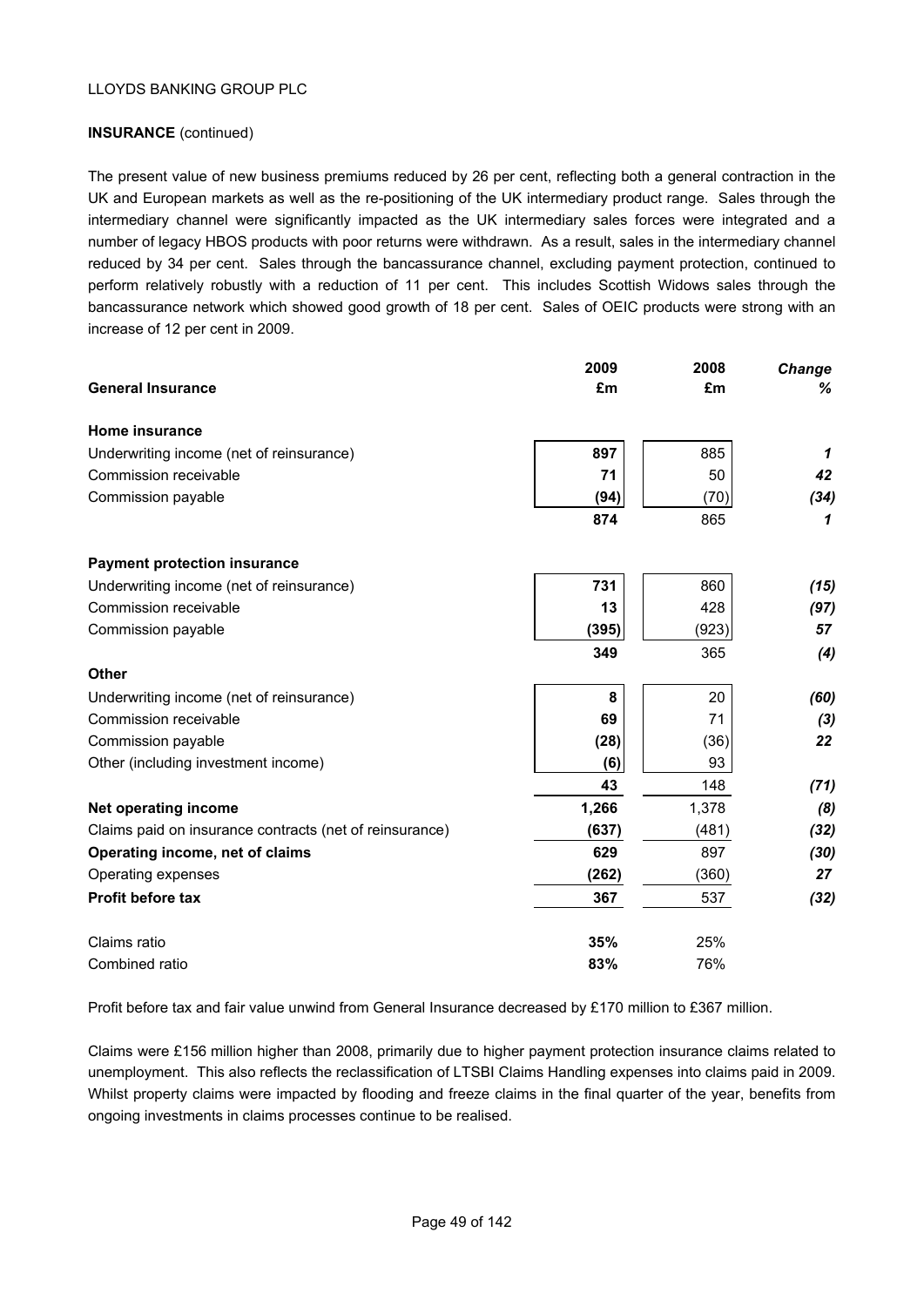# **INSURANCE** (continued)

Against the background of a particularly competitive market in which the general insurance business has a leading position, home insurance income generated modest growth of 1 per cent to £874 million. Payment protection insurance income decreased by £16 million, or 4 per cent, to £349 million as a result of the market wide move to monthly premiums on payment protection, partly offset by lower distribution commission payable to the Retail division.

Other income has reduced, primarily reflecting lower interest rates and the allocation of certain charges.

Operating expenses decreased by £98 million, or 27 per cent, to £262 million. Adjusting for the reclassification of claims handling expenses into claims paid and non-recurring marketing spend in 2008, costs improved by 10 per cent year on year, reflecting continued focus on cost management and cost savings achieved through the integration.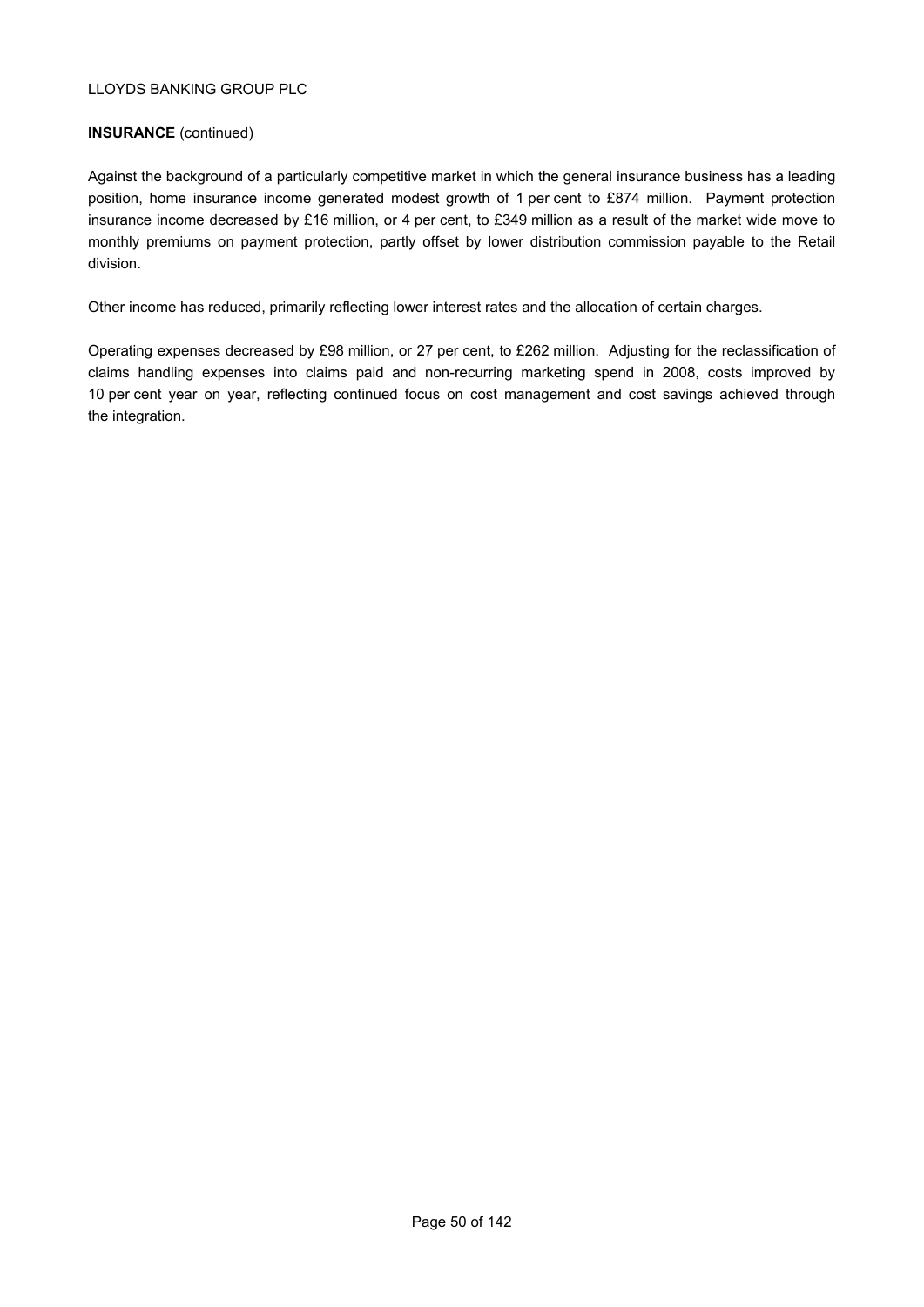### **GROUP OPERATIONS**

|                                                   | 2009     | $2008^{(1)}$ | <b>Change</b>  |
|---------------------------------------------------|----------|--------------|----------------|
|                                                   | £m       | £m           | %              |
| Net interest income                               | (69)     | (59)         | (17)           |
| Other income                                      | 20       | 35           | (43)           |
| <b>Total Income</b>                               | (49)     | (24)         |                |
| Direct costs:                                     |          |              |                |
| Information technology                            | (1, 265) | (1, 347)     | 6              |
| Operations                                        | (555)    | (542)        | (2)            |
| Property                                          | (979)    | (1,019)      | 4              |
| Procurement                                       | (166)    | (159)        | (4)            |
| Support functions                                 | (101)    | (89)         | (13)           |
|                                                   | (3,066)  | (3, 156)     | 3              |
| Result before recharges to divisions              | (3, 115) | (3, 180)     | $\overline{2}$ |
| Total net recharges to divisions                  | 2,941    | 3,100        | (5)            |
| Share of results of joint ventures and associates | 3        | 4            | (25)           |
| Loss before tax and fair value unwind             | (171)    | (76)         |                |
| Fair value unwind                                 | 22       |              |                |
| Loss before tax                                   | (149)    | (76)         | (96)           |

 $(1)$  2008 comparative figures have been amended to reflect the impact of centralising operations across the Group as part of the integration programme. To ensure a fair comparison of 2009 performance, 2008 direct costs have been increased with an equivalent offsetting increase in recharges to divisions.

#### **Financial performance**

Group Operations' direct costs decreased by 3 per cent or £90 million in the year to £3,066 million due the impact of integration synergies (note 3 on page 59) and a continued focus on cost management.

Analysed by business function, IT costs decreased by £82 million, or 6 per cent, to £1,265 million, driven by the early realisation of synergy savings due to the consolidation of IT operations across the Group in addition to lower investment spend as project activity was rationalised and replaced by integration activity. Within Operations, costs were broadly flat, increasing by only £13 million to £555 million. Activity during 2009 has focused on centralising and then rationalising the Group's operational activities. A great deal of centralisation activity occurred in the second half of the year which resulted in increased spend within the division compared to the first half of the year but in doing so significant efficiencies have been realised which will become evident in the 2010 run-rate. In addition increased recruitment in the Collections and Recoveries business meant that the Group was able to offer pro-active assistance to customers in financial difficulty thereby helping to minimise the impact of impairment losses on the Retail, Wholesale and Wealth and International divisions.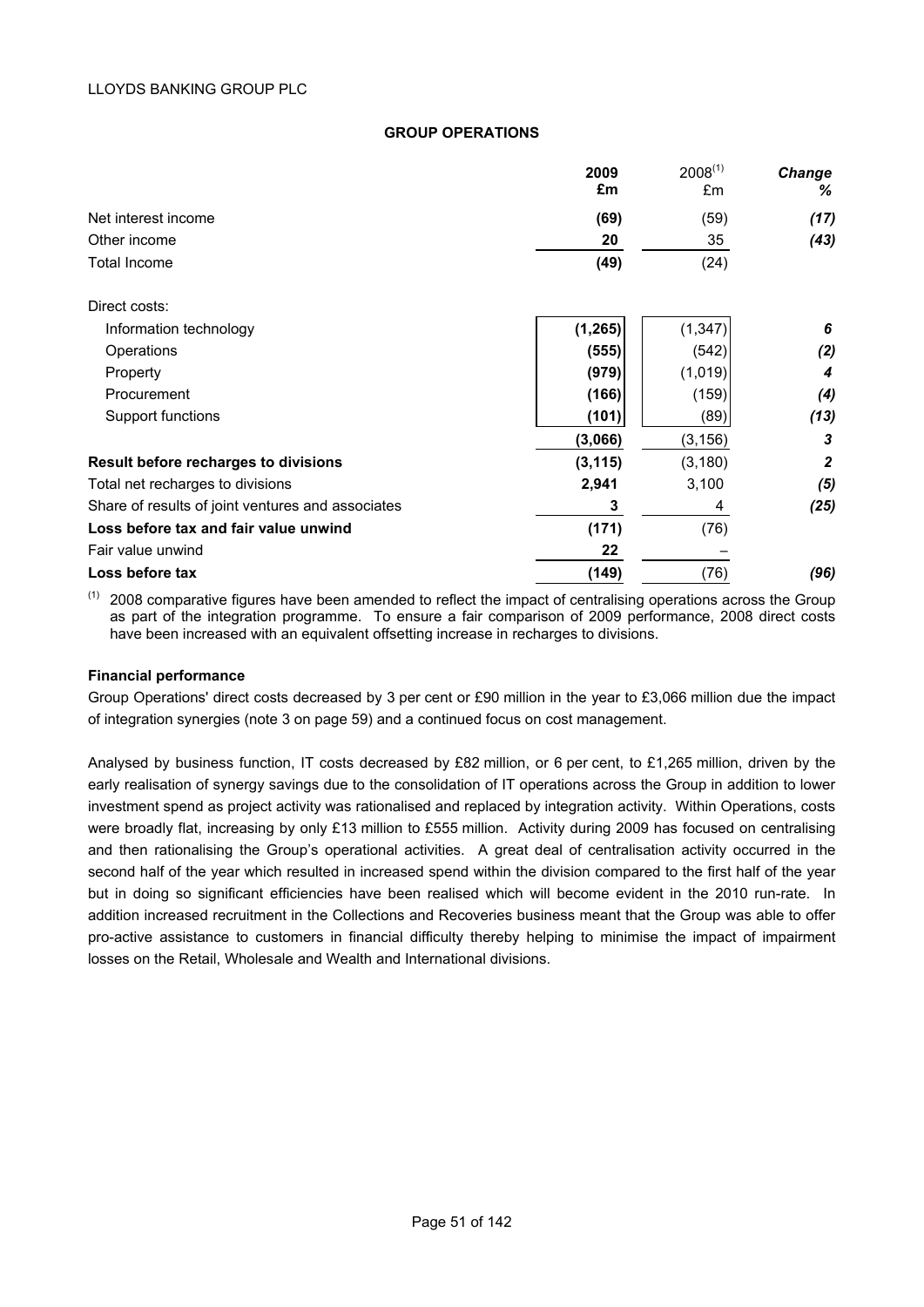# **GROUP OPERATIONS** (continued)

Property costs have decreased by £40 million, or 4 per cent, to £979 million primarily due to the realisation of synergy savings as a result of the integration and the consolidation of premises (which has been achieved at a faster rate than originally anticipated). Procurement costs have increased by £7 million, or 4 per cent, to £166 million due to an £11 million charge in respect of joint ventures.

Group Operations' support function costs have increased by £12 million, or 13 per cent, to £101 million, primarily driven by costs of £15 million relating to investments to further improve payments filtering and ensuring that the demands of increased regulation are met. Underlying support function costs have remained flat compared to 2008.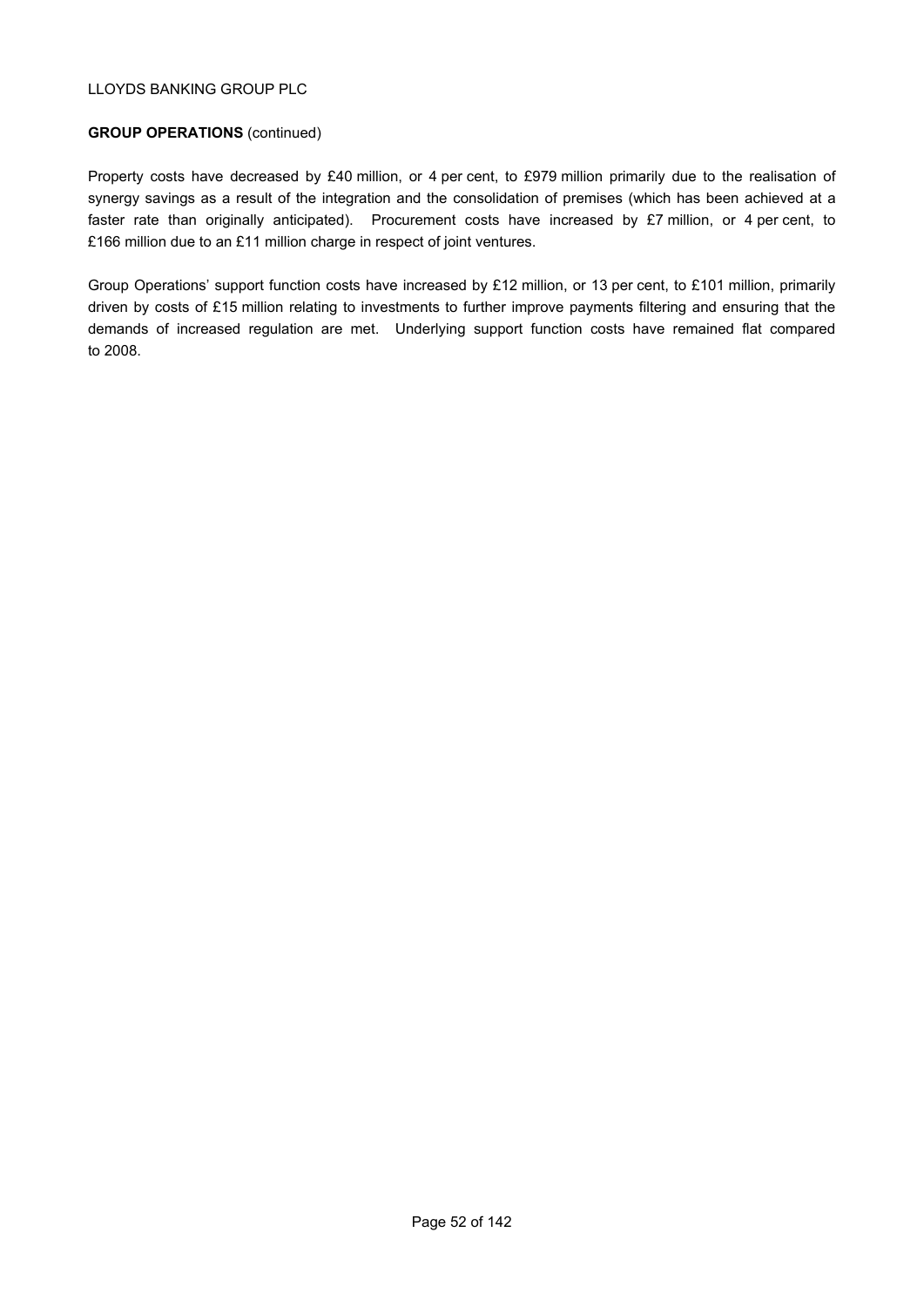#### **CENTRAL ITEMS**

|                                                   | 2009     | 2008  |
|---------------------------------------------------|----------|-------|
|                                                   | £m       | £m    |
| Net interest income                               | (815)    | (213) |
| Other income                                      | 1,780    | (223) |
| Total income                                      | 965      | (436) |
| Operating expenses                                | (294)    | (21)  |
| Trading surplus (deficit)                         | 671      | (457) |
| Impairment                                        |          | (60)  |
| Share of results of joint ventures and associates | (1)      |       |
| Profit (loss) before tax and fair value unwind    | 670      | (517) |
| Fair value unwind                                 | (2, 119) |       |
| Loss before tax                                   | (1, 449) | (517) |

Central items includes certain income and expenditure not recharged to the divisions including the costs of certain central and head office functions and hedge ineffectiveness.

Central items profit before tax and fair value unwind amounted to £670 million, compared to a loss of £517 million in 2008. Total income increased by £1,401 million to £965 million primarily as a result of gains arising when the Group exchanged certain existing subordinated debt securities for new securities. These exchanges resulted in a gain on extinguishment of the existing liability of £1,498 million (of which £1,468 million is reflected in Central items), being the difference between the carrying amount of the security extinguished and the fair value of the new security together with related fees and costs (note 4, page 109).

Operating expenses increased by £273 million to £294 million due to higher professional fees and other costs associated with a number of group wide projects including GAPS and an increase in the amounts of pension costs held centrally.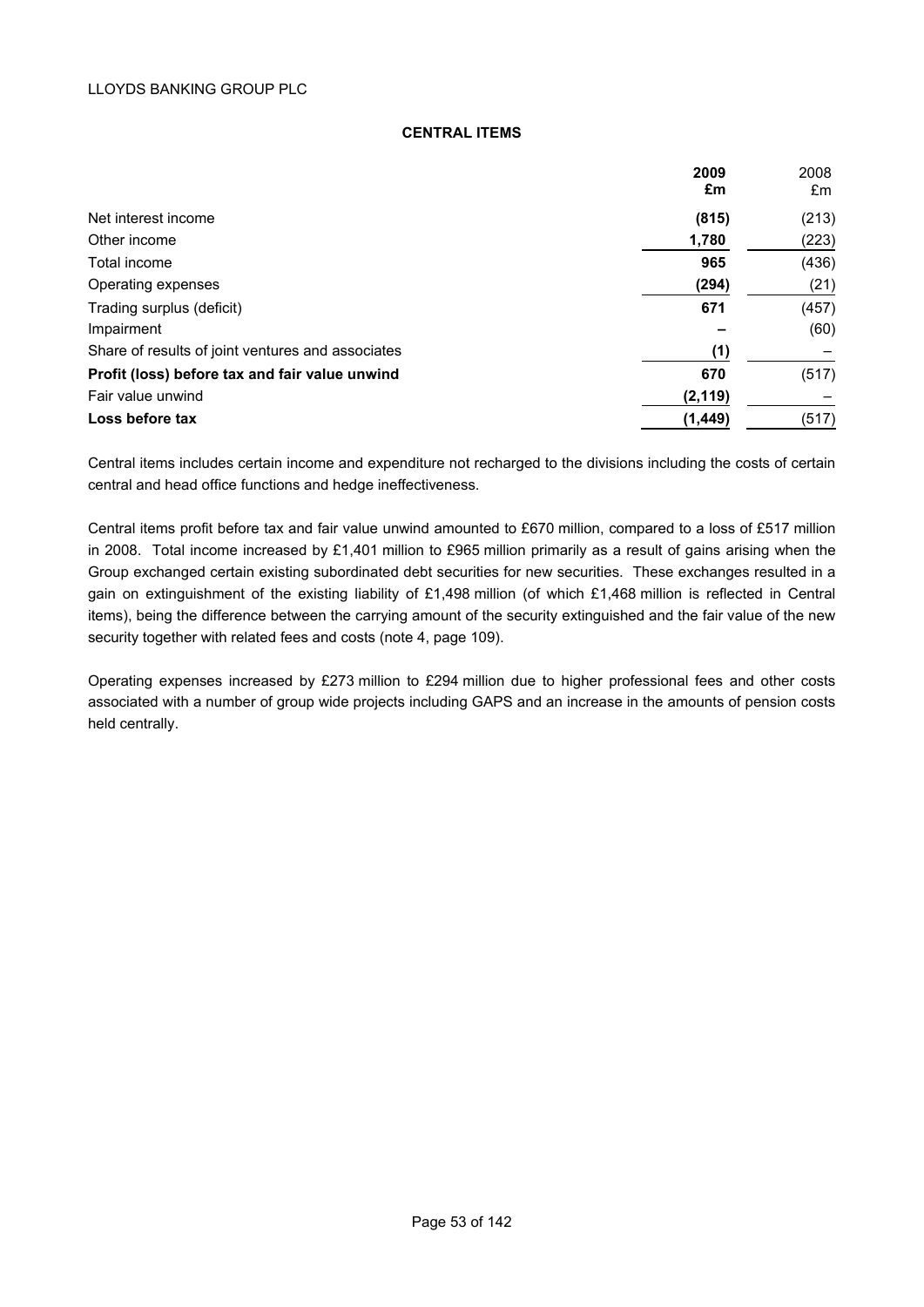# **ADDITIONAL INFORMATION ON A COMBINED BUSINESSES BASIS**

|              |                                                         | Page |
|--------------|---------------------------------------------------------|------|
| $\mathbf{1}$ | Basis of preparation of combined businesses information | 55   |
| 2            | Banking net interest margin                             | 58   |
| 3            | Integration costs and benefits                          | 59   |
| 4            | Impairment charge                                       | 62   |
| 5            | Loans and advances to customers                         | 62   |
| 6            | Credit market exposures                                 | 63   |
| 7            | Volatility                                              | 66   |
| 8            | Life, Pensions and Investments funds under management   | 68   |
| 9            | Number of employees                                     | 68   |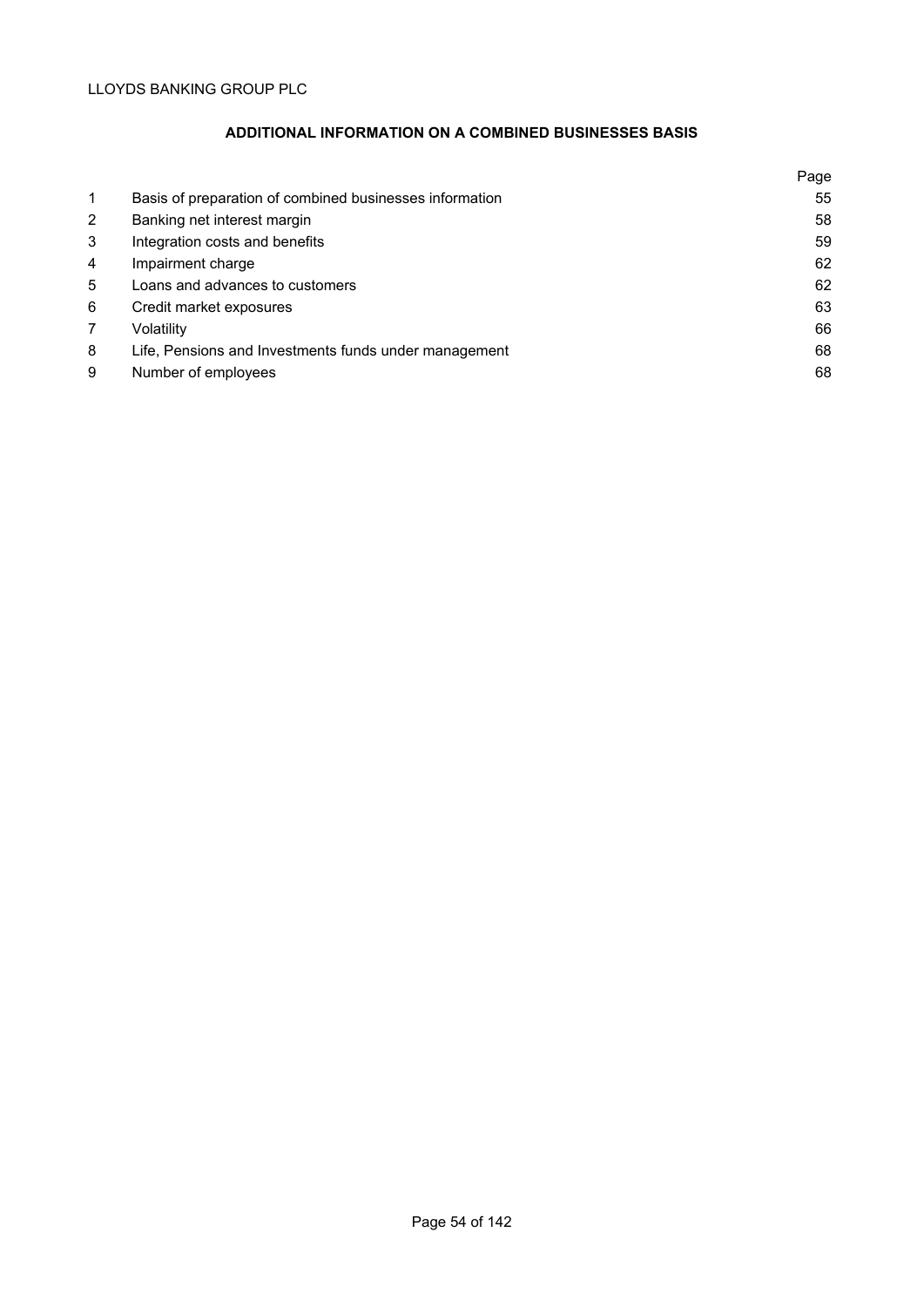# **1. Basis of preparation of combined businesses information**

Following the acquisition of HBOS plc on 16 January 2009, comparisons of results on a statutory basis are of limited benefit as the 2009 statutory results include the results of HBOS from 16 January 2009, together with the effects of the unwind of fair value adjustments made to the HBOS balance sheet on acquisition, and the 2008 statutory results do not include any results of HBOS. In order to provide more meaningful and relevant comparatives, the results of the Group and divisions are presented on a 'combined businesses' basis. The key principles adopted in the preparation of the combined businesses basis of reporting are described below.

- In order to reflect the impact of the acquisition, the following adjustments have been made:
	- the 2008 results include the results of HBOS as if it had been acquired on 1 January 2008;
	- the 2009 results assume HBOS had been owned throughout the year;
	- the unwind of acquisition-related fair value adjustments are shown as one line in the 2009 combined businesses income statement and have not been back-dated to 2008; and
	- the gain on acquisition of HBOS and amortisation of purchased intangible assets have been excluded.
- In order to present better the underlying business performance the following items, not related to the acquisition, have also been excluded:
	- the results of BankWest and St. Andrews, sold in December 2008, and the related loss on disposal;
	- insurance and policyholder interests volatility;
	- integration costs;
	- goodwill impairment; and
	- GAPS fee.

Comparisons with the 31 December 2009 statutory balance sheet are made with the combined businesses balance sheet as at 31 December 2008, which aggregates the Lloyds TSB Group and the HBOS Group balance sheets as at 31 December 2008, adjusted for the subsequent recapitalisation in January 2009 and reflects the fair value adjustments applied to the HBOS balance sheet as at 16 January 2009.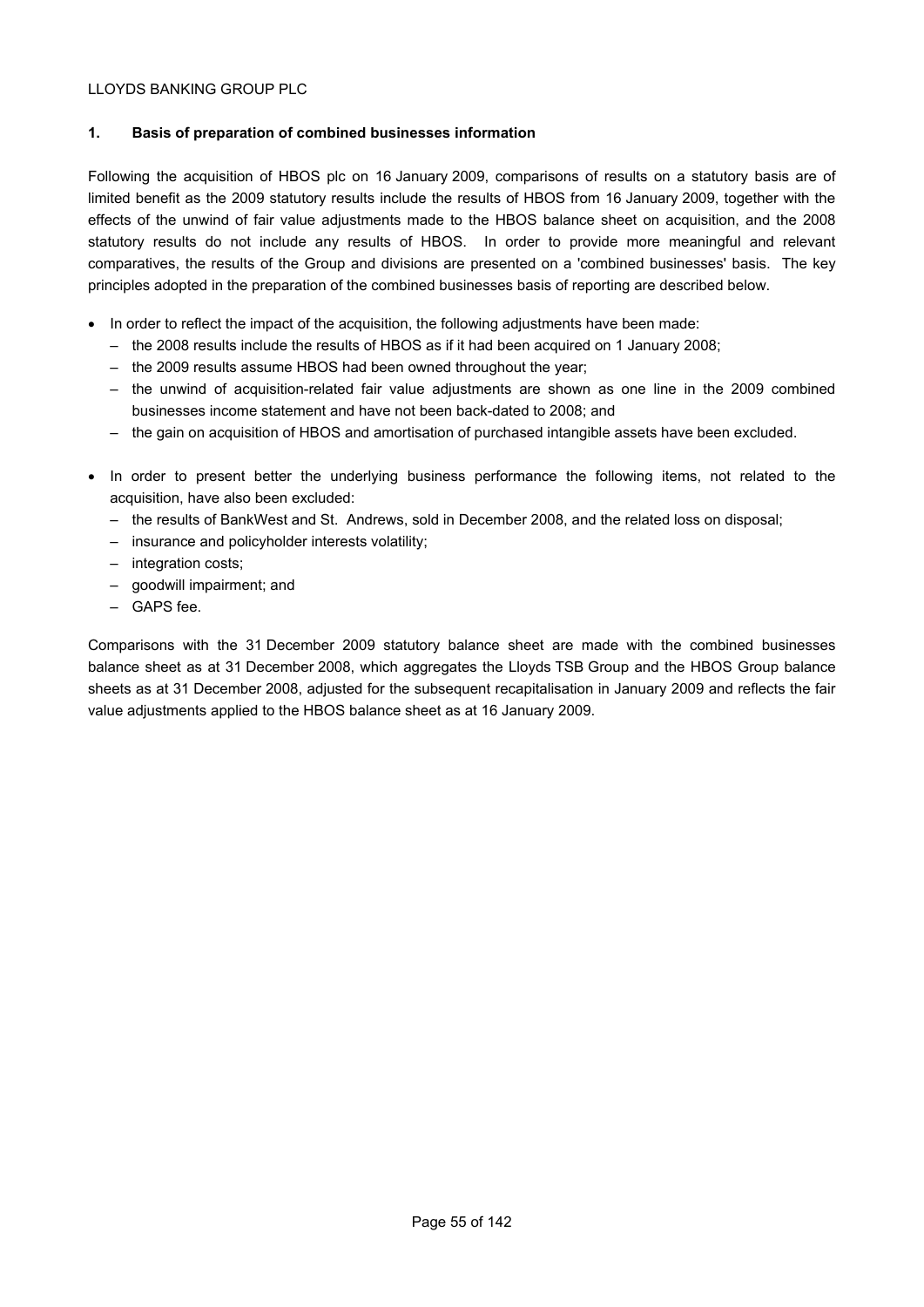# **1. Basis of preparation of combined businesses information** (continued)

The tables below set out a reconciliation from the published statutory results to the combined businesses results:

|                                                      |                          |                                 |                                       | Removal of:             |                                    |                                   |                                     |
|------------------------------------------------------|--------------------------|---------------------------------|---------------------------------------|-------------------------|------------------------------------|-----------------------------------|-------------------------------------|
|                                                      | Lloyds                   | Pre-                            | <b>GAPS</b> fee<br>and                |                         |                                    |                                   |                                     |
|                                                      | <b>Banking</b>           | acquisition                     | acquisition                           |                         |                                    |                                   |                                     |
| 2009                                                 | Group<br>statutory<br>£m | results of<br><b>HBOS</b><br>£m | related<br>items <sup>(1)</sup><br>£m | <b>Volatility</b><br>£m | <b>Insurance</b><br>gross up<br>£m | <b>Fair value</b><br>unwind<br>£m | <b>Combined</b><br>businesses<br>£m |
| Net interest income                                  | 9,026                    | 243                             |                                       | 11                      | 1,280                              | 2,166                             | 12,726                              |
| Other income                                         | 36,271                   | (1, 123)                        |                                       | (479)                   | (21, 659)                          | (1, 135)                          | 11,875                              |
| <b>Total income</b>                                  | 45,297                   | (880)                           |                                       | (468)                   | (20, 379)                          | 1,031                             | 24,601                              |
| Insurance claims                                     | (22,019)                 | 1,349                           |                                       |                         | 20,318                             | (285)                             | (637)                               |
| Total income, net of<br>insurance claims             | 23,278                   | 469                             |                                       | (468)                   | (61)                               | 746                               | 23,964                              |
| Operating expenses                                   | (15,984)                 | (293)                           | 4,589                                 |                         | 61                                 | 18                                | (11, 609)                           |
| <b>Trading surplus (deficit)</b>                     | 7,294                    | 176                             | 4,589                                 | (468)                   |                                    | 764                               | 12,355                              |
| Impairment                                           | (16, 673)                | (456)                           |                                       |                         |                                    | (6, 859)                          | (23, 988)                           |
| Share of results of joint<br>ventures and associates | (752)                    |                                 |                                       | (10)                    |                                    | (5)                               | (767)                               |
| Gain on acquisition                                  | 11,173                   |                                 | (11, 173)                             |                         |                                    |                                   |                                     |
| Fair value unwind                                    |                          |                                 |                                       |                         |                                    | 6,100                             | 6,100                               |
| Profit (loss) before tax                             | 1,042                    | (280)                           | (6, 584)                              | (478)                   |                                    |                                   | (6, 300)                            |
|                                                      |                          |                                 |                                       |                         |                                    |                                   |                                     |

(1) Includes the GAPS fee, gain on acquisition, integration costs, amortisation of purchased intangibles and goodwill impairment.

|                                                         |                                        |                          |                        |                   | Removal of: |                                                  |                       |                        |
|---------------------------------------------------------|----------------------------------------|--------------------------|------------------------|-------------------|-------------|--------------------------------------------------|-----------------------|------------------------|
|                                                         |                                        |                          |                        |                   |             | Amort-<br>isation of<br>purchased<br>intangibles |                       |                        |
|                                                         | Lloyds                                 |                          |                        | <b>BankWest</b>   |             | and                                              |                       |                        |
| 2008                                                    | <b>TSB</b><br>statutory <sup>(1)</sup> | <b>HBOS</b><br>statutory | Reclass-<br>ifications | and<br>St.Andrews | Volatility  | goodwill<br>impairment                           | Insurance<br>gross up | Combined<br>businesses |
|                                                         | £m                                     | £m                       | £m                     | £m                | £m          | £m                                               | £m                    | £m                     |
| Net interest income                                     | 7,718                                  | 8,171                    | 1,906                  | (524)             | (9)         |                                                  | (2,359)               | 14,903                 |
| Other income                                            | (709)                                  | (4, 559)                 | (234)                  | (148)             | 2,358       |                                                  | 10,225                | 6,933                  |
| Total income                                            | 7,009                                  | 3,612                    | 1,672                  | (672)             | 2,349       |                                                  | 7,866                 | 21,836                 |
| Insurance claims                                        | 2,859                                  | 6,192                    | (1,570)                |                   |             |                                                  | (7, 962)              | (481)                  |
| Total income, net of<br>insurance claims                | 9,868                                  | 9,804                    | 102                    | (672)             | 2,349       |                                                  | (96)                  | 21,355                 |
| Operating expenses                                      | (6, 100)                               | (6,880)                  |                        | 400               |             | 258                                              | 86                    | (12, 236)              |
| Trading surplus                                         | 3,768                                  | 2,924                    | 102                    | (272)             | 2,349       | 258                                              | (10)                  | 9,119                  |
| Impairment<br>Share of results of<br>joint ventures and | (3,012)                                | (12,050)                 |                        | 182               |             |                                                  |                       | (14, 880)              |
| associates<br>Non-operating                             | 4                                      | (956)                    |                        |                   |             |                                                  |                       | (952)                  |
| income                                                  |                                        | (743)                    | (102)                  | 845               |             |                                                  |                       |                        |
| Profit (loss)<br>before tax                             | 760                                    | (10, 825)                |                        | 755               | 2,349       | 258                                              | (10)                  | (6, 713)               |

(1) Restated for the impact of IFRS 2 (Revised)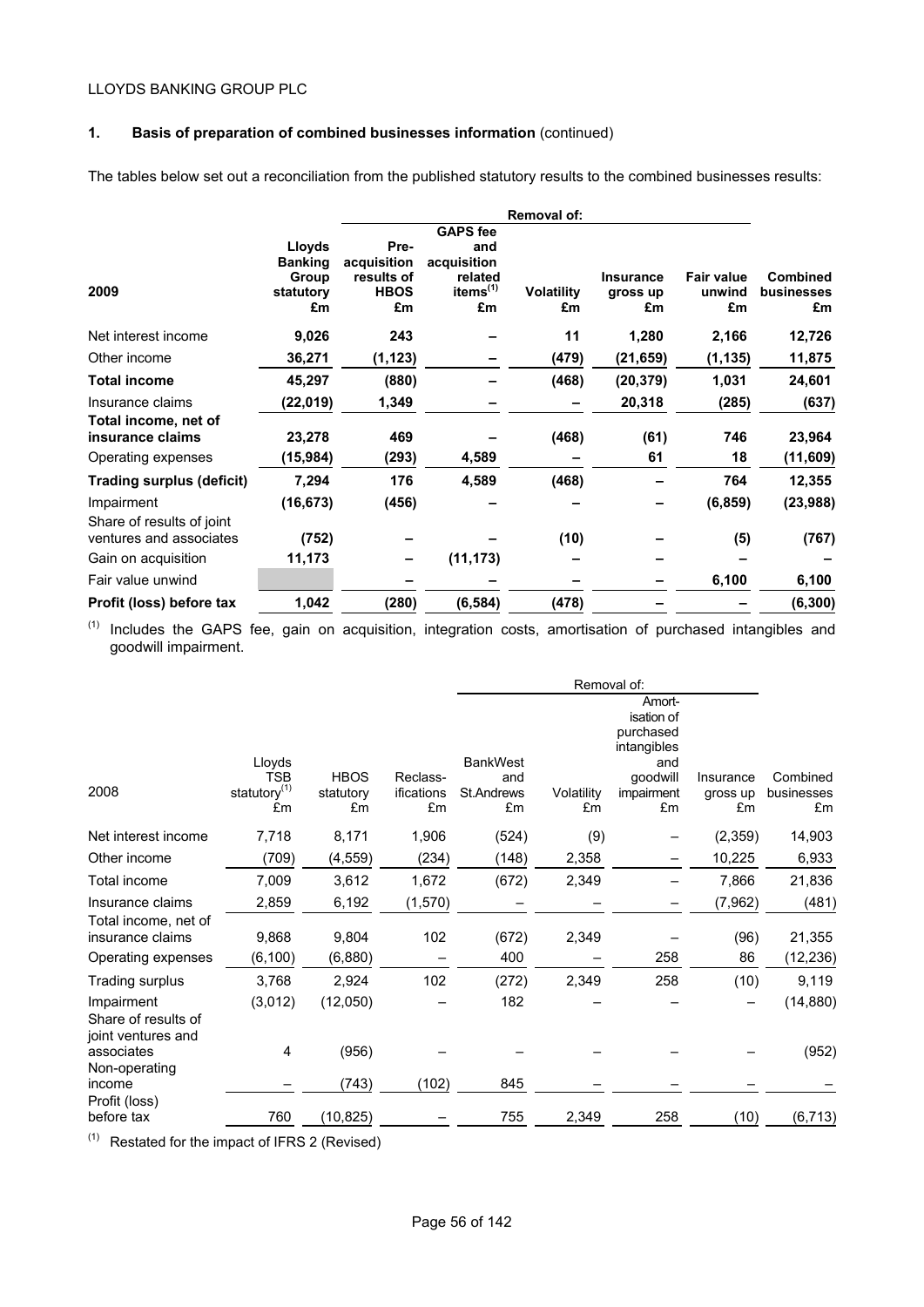# **1. Basis of preparation of combined businesses information** (continued)

| As at<br>31 December 2008<br><b>Assets</b>                                                                                    | Lloyds<br><b>TSB</b><br>statutory<br>£m | <b>HBOS</b><br>£m | Reclass-<br>ifications<br>£m | Lloyds TSB<br>and HBOS<br>share<br>£m | Fair value<br>issues adjustments adjustments<br>£m | Consolid-<br>ation<br>£m | Combined<br>businesses<br>£m |
|-------------------------------------------------------------------------------------------------------------------------------|-----------------------------------------|-------------------|------------------------------|---------------------------------------|----------------------------------------------------|--------------------------|------------------------------|
| Cash and balances at<br>central banks<br>Derivative, trading and<br>other financial assets at                                 | 5,008                                   | 2,502             |                              |                                       |                                                    |                          | 7,510                        |
| fair value through profit<br>or loss<br>Loans and receivables:                                                                | 73,948                                  | 74,381            | 67,120                       |                                       | (808)                                              | (1, 112)                 | 213,529                      |
| Loans and advances to<br>customers<br>Loans and advances to                                                                   | 240,344                                 | 435,223           | 15,198                       |                                       | (13, 512)                                          | (7)                      | 677,246                      |
| banks                                                                                                                         | 38,733                                  | 17,645            | (849)                        | 16,770                                | 43                                                 | (8, 823)                 | 63,519                       |
| Debt securities                                                                                                               | 4,416                                   |                   | 39,053                       |                                       | (1, 411)                                           |                          | 42,058                       |
|                                                                                                                               | 283,493                                 | 452,868           | 53,402                       | 16,770                                | (14, 880)                                          | (8,830)                  | 782,823                      |
| Available-for-sale<br>financial assets                                                                                        | 55,707                                  |                   | 28,048                       |                                       |                                                    | (7,614)                  | 76,141                       |
| Investment securities                                                                                                         |                                         | 133,372           | (133, 372)                   |                                       |                                                    |                          |                              |
| Investment property<br>Goodwill and other                                                                                     | 2,631                                   | 3,045             |                              |                                       |                                                    |                          | 5,676                        |
| intangibles                                                                                                                   | 4,346                                   | 5,367             | (300)                        |                                       | 5,211                                              | (1, 556)                 | 13,068                       |
| Tangible fixed assets                                                                                                         | 2,965                                   | 5,400             | 300                          |                                       | (14)                                               |                          | 8,651                        |
| Other assets                                                                                                                  | 7,935                                   | 12,982            |                              |                                       | (1,484)                                            | (113)                    | 19,320                       |
| <b>Total assets</b>                                                                                                           | 436,033                                 | 689,917           | 15,198                       | 16,770                                | (11, 975)                                          | (19, 225)                | 1,126,718                    |
| <b>Liabilities</b>                                                                                                            |                                         |                   |                              |                                       |                                                    |                          |                              |
| Deposits from banks                                                                                                           | 66,514                                  | 97,150            |                              |                                       | 109                                                | (8,699)                  | 155,074                      |
| Customer deposits<br>Derivative financial<br>liabilities, trading and<br>other financial liabilities<br>at fair value through | 170,938                                 | 222,251           | 15,198                       |                                       | 835                                                | (60)                     | 409,162                      |
| profit or loss                                                                                                                | 33,646                                  | 57,756            |                              |                                       |                                                    | (637)                    | 90,765                       |
| Debt securities in issue                                                                                                      | 75,710                                  | 188,448           |                              |                                       | (6, 247)                                           | (8, 246)                 | 249,665                      |
| Insurance liabilities<br>Liabilities arising from<br>non-participating                                                        | 34,062                                  | 31,263            | 6,161                        |                                       | 282                                                |                          | 71,768                       |
| investment contracts                                                                                                          | 14,243                                  | 39,482            | (10, 425)                    |                                       | 13                                                 |                          | 43,313                       |
| Other liabilities<br>Retirement benefit                                                                                       | 12,194                                  | 9,797             | 4,264                        |                                       | 152                                                | (27)                     | 26,380                       |
| obligations                                                                                                                   | 1,771                                   | 152               |                              |                                       | 832                                                |                          | 2,755                        |
| Subordinated liabilities                                                                                                      | 17,256                                  | 30,119            |                              | 4,000                                 | (9, 192)                                           |                          | 42,183                       |
| <b>Total liabilities</b>                                                                                                      | 426,334                                 | 676,418           | 15,198                       | 4,000                                 | (13, 216)                                          | (17, 669)                | 1,091,065                    |
| Net assets                                                                                                                    | 9,699                                   | 13,499            |                              | 12,770                                | 1,241                                              | (1, 556)                 | 35,653                       |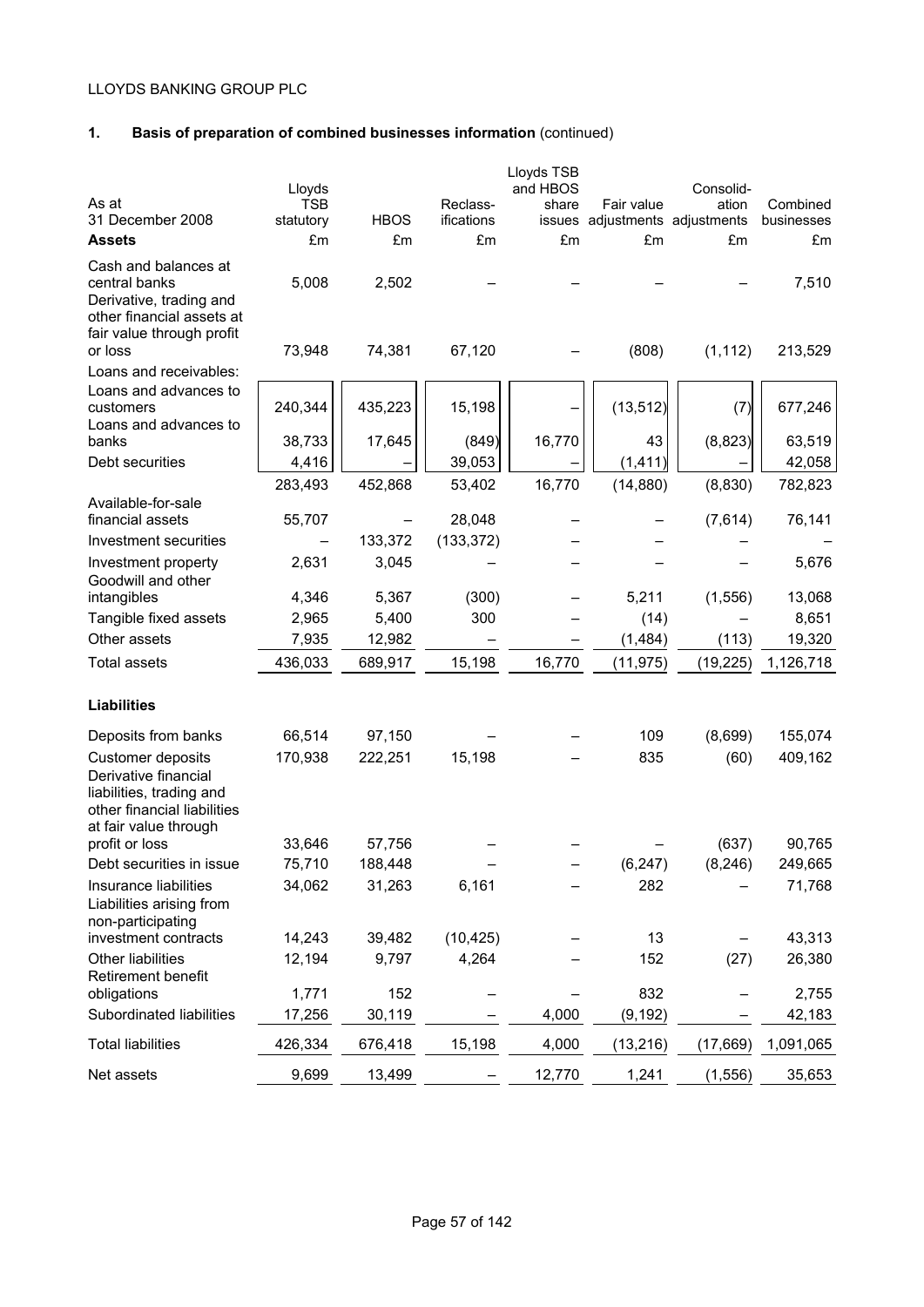# **2. Banking net interest margin**

|                                                          | 2009<br>£m | 2008<br>£m |
|----------------------------------------------------------|------------|------------|
| <b>Banking net interest margin</b>                       |            |            |
| Banking net interest income                              | 11.953     | 13,183     |
|                                                          |            |            |
| Average interest-earning assets, excluding reverse repos | 674.246    | 655,989    |
| Banking net interest margin                              | 1.77%      | 2.01%      |

# **Banking net interest income**

The Group's net interest income includes certain amounts attributable to policyholders, in addition to the interest earnings on shareholders' funds held in the Group's insurance businesses. In addition, the Group's net interest income is significantly affected by the accounting treatment of a number of products predominately in Wholesale division where either the funding costs or the related revenues are recognised within other income. In order to enhance comparability in the Group's banking net interest margin, these items have been excluded in determining net interest income and average interest earning assets.

A reconciliation of banking net interest income to Group net interest income follows:

|                                                     | 2009<br>£m | 2008     |
|-----------------------------------------------------|------------|----------|
|                                                     |            | £m       |
| Banking net interest income – combined businesses   | 11,953     | 13,183   |
| Wholesale – Treasury and Trading and other products | 823        | 1,729    |
| Insurance division                                  | (287)      | (345)    |
| Other non-product income                            | 237        | 336      |
| Group net interest income - combined businesses     | 12,726     | 14,903   |
| Fair value unwind                                   | (2, 166)   |          |
| Insurance gross up                                  | (1,280)    | 2,359    |
| Volatility                                          | (11)       | 9        |
| Pre-acquisition results of HBOS plc                 | (243)      | (8, 171) |
| Results of BankWest and St. Andrews                 |            | 524      |
| Reclassifications                                   |            | (1,906)  |
| Group net interest income – statutory               | 9,026      | 7,718    |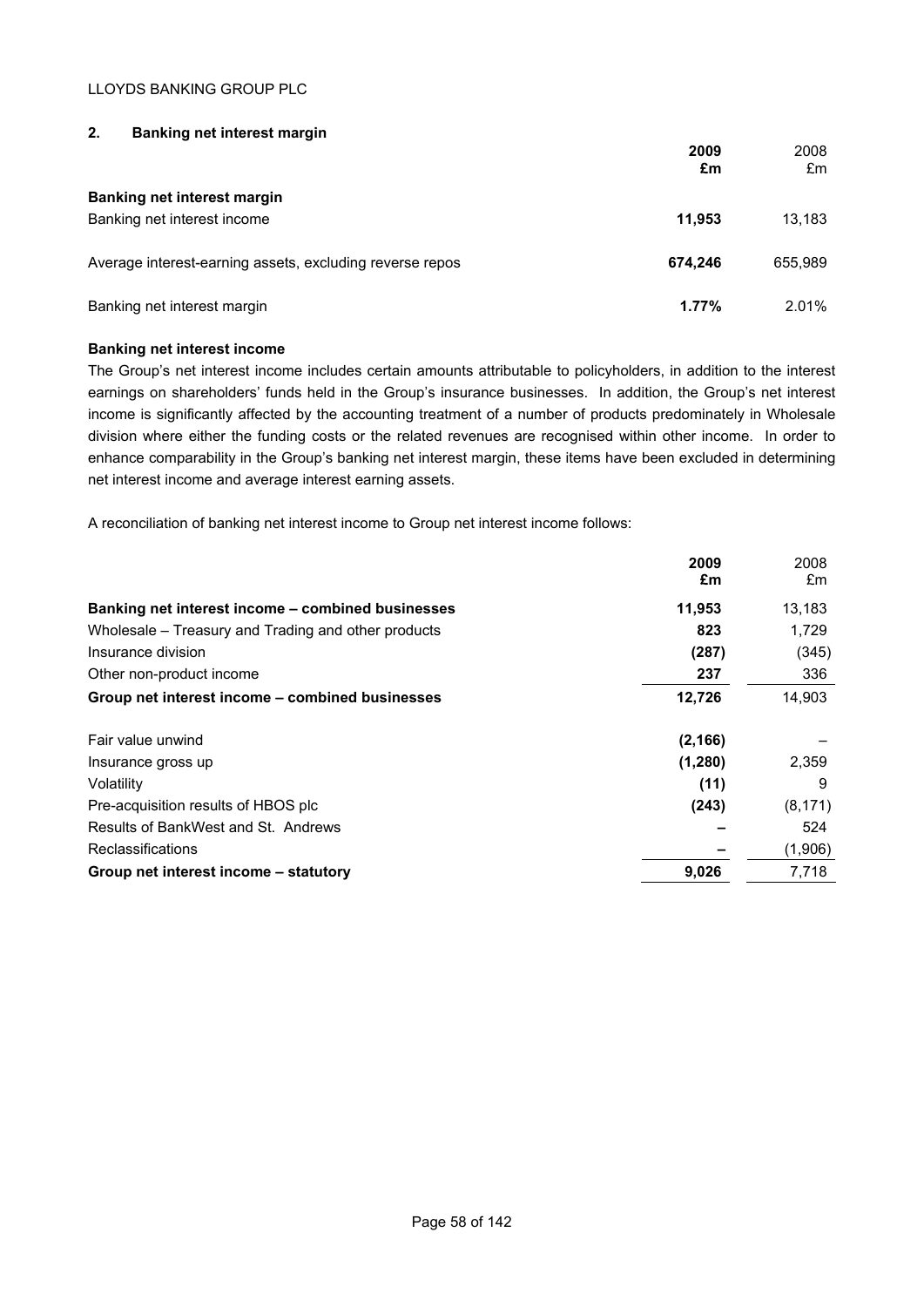# **3. Integration costs and benefits**

Annualised cost savings from synergies and other operating efficiencies of £2 billion are now targeted by the end of 2011, an increase from the previously forecast cost savings in excess of £1.5 billion. The increase arises in the main from further efficiency gains leading to role reductions and, to a lesser extent, property and procurement benefits which are now more certain following the application of the Lloyds TSB approach to HBOS.

Total cost reductions from synergies of £534 million are ahead of the target of £450 million. They are analysed by division in the table below and included in the Group's combined businesses basis loss before tax for the year to 31 December 2009. These benefits relate primarily to reductions in staff numbers and procurement savings.

One-off integration costs of £1,096 million were incurred in the year which have been excluded from the combined businesses basis loss before tax. The integration costs relate to severance, IT and business costs of implementation. The severance provisions are for over 15,000 role reductions announced in the year, of which more than 11,500 relate to 2009, the balance being delivered in 2010. The overwhelming majority of role reductions in 2009 were achieved through re-deployment, natural turnover and voluntary redundancy.

The Group's policy is to use natural turnover and to redeploy people wherever possible to retain their expertise and knowledge within the Group. Where it is necessary for colleagues to leave the company, this is achieved by offering voluntary severance and by making less use of contractors and agency colleagues. Compulsory redundancies are a last resort.

|                            | <b>Savings realised</b><br>year to<br>31 Dec<br>2009 |
|----------------------------|------------------------------------------------------|
| <b>By division</b>         | £m                                                   |
| Retail                     | 124                                                  |
| Wholesale                  | 86                                                   |
| Wealth and International   | 28                                                   |
| Insurance                  | 55                                                   |
| <b>Group Operations</b>    | 221                                                  |
| Central items              | 20                                                   |
| Total                      | 534                                                  |
| By expenditure type        |                                                      |
| People                     | 263                                                  |
| Procurement <sup>(1)</sup> | 126                                                  |
| IT                         | 57                                                   |
| Property                   | 11                                                   |
| Other                      | 77                                                   |
| Total                      | 534                                                  |

 $(1)$  Procurement benefits totalling £174 million were achieved, split £126 million against the ongoing cost base and £48 million within the £1,096 million Integration costs.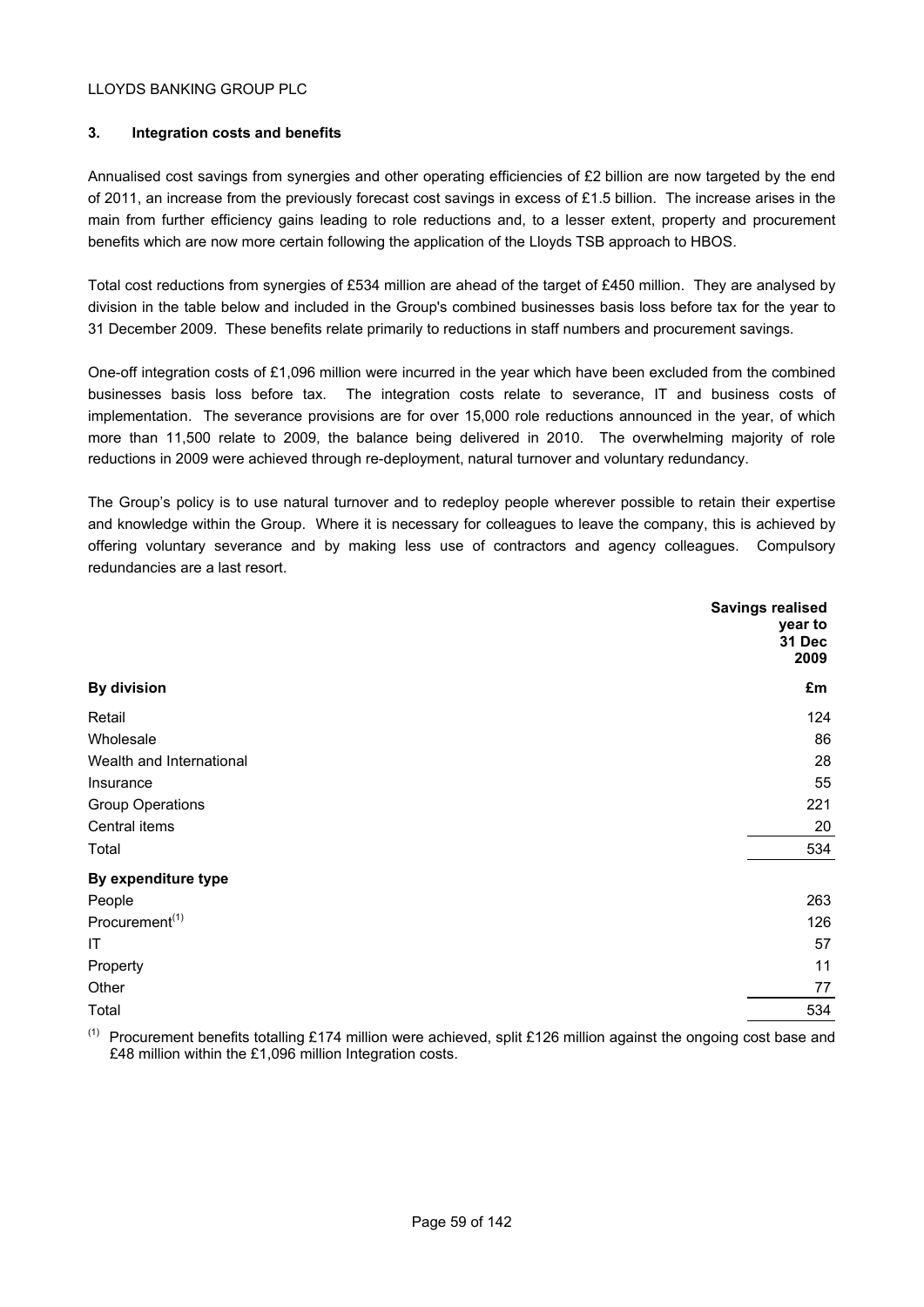# **3. Integration costs and benefits** (continued)

Over the last year, the Group has mobilised its integration programme, building systems integration plans whilst delivering financial benefits and making good progress towards creating a truly integrated organisation.

For example, the Group has published proposals to harmonise employee terms and conditions across the Group, launched a single Group Intranet to improve communication and ease contact between colleagues and enhanced the IT infrastructure to allow colleagues full connectivity at the Group's buildings. A single consistent framework of risk policies is in place, comprising 71 detailed risk policies applicable across the combined Group.

Savings to date have been driven largely from role reductions resulting from deployment of the new Group organisation design adopting the Lloyds TSB approach. The overwhelming majority of role reductions in 2009 were achieved through re-deployment, natural turnover and voluntary redundancy. Only a small proportion left via compulsory redundancy. In addition the Group has ceased occupancy of 83 properties during 2009, well ahead of the start of year target of 50.

Procurement benefits in 2009 have also been significant at £174 million with approximately £1.5 billion of spend having gone through e-auctions and the Group has in parallel reviewed and consolidated key supplier contracts with over 90 per cent of spend now being through its top 1,000 suppliers.

The Group has progressed well through the IT design and is now focused on building and delivering an integrated technical infrastructure. Preparations for system integration and data migration are in full flight with the scale up of IT equipment to handle increased volumes. Detailed plans are in place, along with testing requirements that are fully commensurate with an integration of this scale.

In the circular to shareholders regarding the acquisition of HBOS, it was stated that annual cost savings of £1.5 billion (run-rate) were expected to be achieved by the end of 2011 at a cost of approximately 140 per cent. The Group is now expecting £2 billion of savings at an implementation cost to synergy ratio of around 155 per cent. The increase in the ratio of implementation costs to annualised cost savings has been driven principally by a recognition of the relative complexity of the HBOS systems and processes.

The synergies achieved in the year of £534 million include a number of one-off savings, which have been excluded from the sustainable run-rate benefits. There has also been an increase in the rate of savings in the year resulting in a sustainable run-rate benefit of £766 million. The target run-rate of £750 million announced in November 2009 has therefore been surpassed, a key factor in determining the increase to the overall run-rate target to £2 billion.

With the programme now well underway and ahead of its financial targets, the Group is confident of delivering the new target, which is analysed below by division.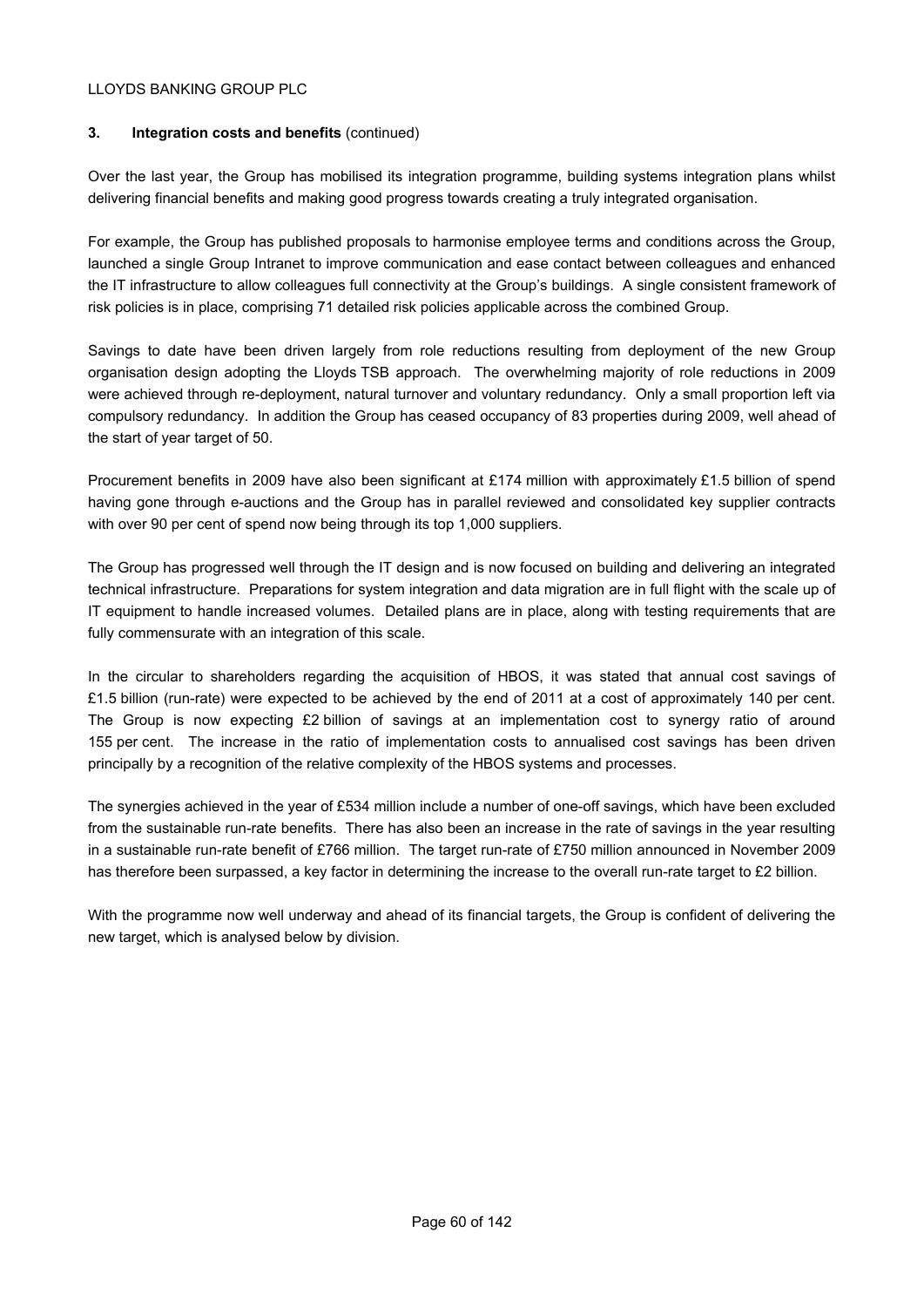# **3. Integration costs and benefits** (continued)

|                          | 2009     |                | 2011          |              |
|--------------------------|----------|----------------|---------------|--------------|
|                          |          |                | Allocation of |              |
|                          |          | <b>Current</b> | Group         | Current view |
|                          |          | view           | Operations    | by market    |
|                          | Synergy  | of synergy     | target to     | facing       |
|                          | run-rate | targets        | divisions     | division     |
|                          | £m       | £m             | £m            | £m           |
| Retail                   | 157      | 378            | 489           | 867          |
| Wholesale                | 157      | 282            | 250           | 532          |
| Wealth and International | 115      | 213            | 29            | 242          |
| Insurance                | 99       | 162            | 77            | 239          |
| <b>Group Operations</b>  | 209      | 907            | (907)         |              |
| Central items            | 29       | 58             | 62            | 120          |
| Total                    | 766      | 2,000          |               | 2,000        |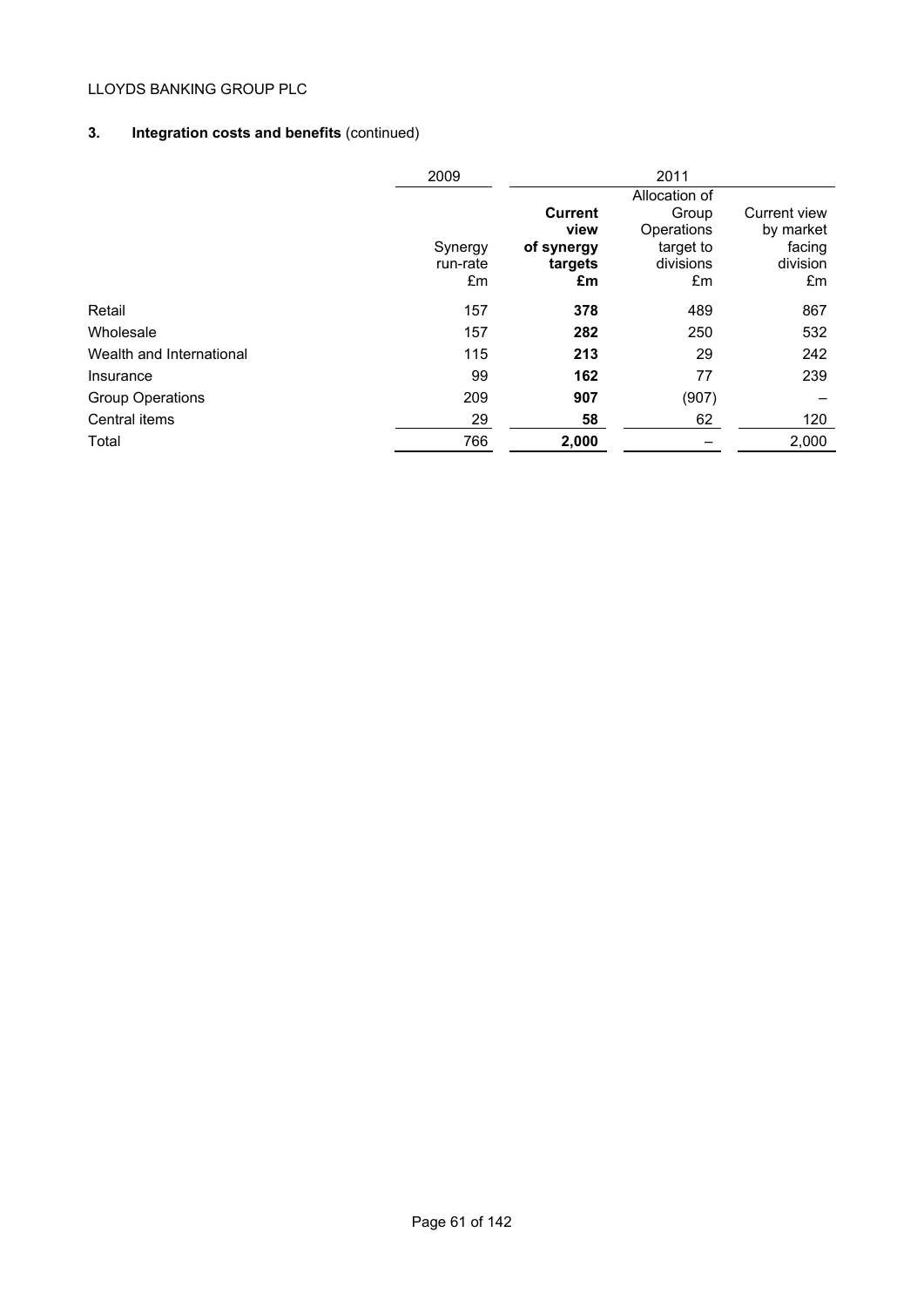# **4. Impairment charge**

|                                                                                                        | 2009   | 2008   |
|--------------------------------------------------------------------------------------------------------|--------|--------|
|                                                                                                        | £m     | Em     |
| Retail:                                                                                                |        |        |
| Secured                                                                                                | 789    | 1,295  |
| Unsecured                                                                                              | 3,432  | 2,400  |
|                                                                                                        | 4,221  | 3,695  |
| Wholesale                                                                                              | 14,031 | 7,869  |
| Wealth and International                                                                               | 4,058  | 695    |
| Total impairment losses on loans and advances to customers                                             | 22,310 | 12,259 |
| Loans and advances to banks                                                                            | (3)    | 135    |
| Debt securities classified as loans and receivables                                                    | 992    | 1,080  |
| Available-for-sale financial assets                                                                    | 646    | 1,400  |
| Other credit risk provisions                                                                           | 43     | 6      |
| <b>Total impairment charge</b>                                                                         | 23,988 | 14,880 |
| Charge for impairment losses on loans and advances to customers as % of<br>average lending:<br>Retail: |        |        |
| Secured                                                                                                | 0.23%  | 0.38%  |
| Unsecured                                                                                              | 9.94%  | 6.65%  |
|                                                                                                        | 1.11%  | 0.97%  |
| Wholesale                                                                                              | 5.92%  | 3.32%  |
| Wealth and International                                                                               | 6.04%  | 1.05%  |
| <b>Total</b>                                                                                           | 3.25%  | 1.81%  |
| Loans and advances to customers<br>5.                                                                  | 2009   | 2008   |

|                                                       | ZUUJ<br>£m | ∠∪∪o<br>£m |
|-------------------------------------------------------|------------|------------|
| Agriculture, forestry and fishing                     | 5,229      | 4,823      |
| Energy and water supply                               | 3,198      | 3,488      |
| Manufacturing                                         | 15,520     | 19,493     |
| Construction                                          | 13,507     | 14,472     |
| Transport, distribution and hotels                    | 33,747     | 37,328     |
| Postal and communications                             | 2,282      | 2,018      |
| Property companies                                    | 88,255     | 87,125     |
| Financial, business and other services                | 69,241     | 88,508     |
| Personal – mortgages                                  | 367,831    | 378,287    |
| - other                                               | 43,177     | 49,172     |
| Lease financing and hire purchase                     | 18,017     | 20,196     |
|                                                       | 660,004    | 704,910    |
| Allowance for impairment losses on loans and advances | (25,988)   | (14, 152)  |
| Fair value adjustments                                | (7,047)    | (13, 512)  |
| Total loans and advances to customers                 | 626,969    | 677,246    |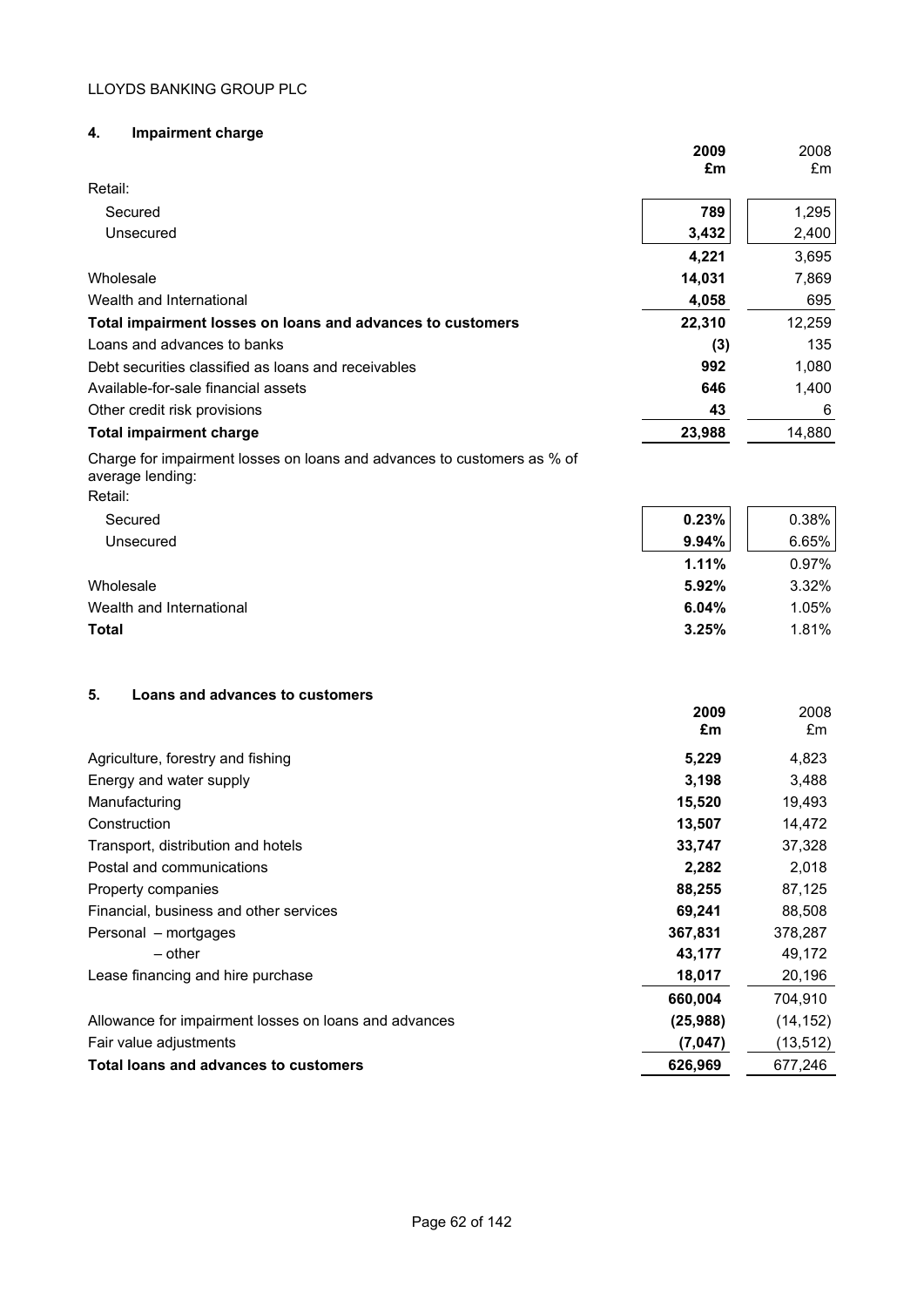# **6. Credit market exposures**

The table below summarises the Group's exposure to asset-backed securities.

|                                                                                 |                          |                | <b>Fair value</b> |            |            |
|---------------------------------------------------------------------------------|--------------------------|----------------|-------------------|------------|------------|
|                                                                                 |                          |                | through           | <b>Net</b> | <b>Net</b> |
|                                                                                 | Loans and                | Available-     | profit            | exposure   | exposure   |
|                                                                                 | <b>receivables</b><br>£m | for-sale<br>£m | or loss<br>£m     | 2009<br>£m | 2008<br>£m |
|                                                                                 |                          |                |                   |            |            |
| Mortgage-backed securities                                                      |                          |                |                   |            |            |
| US residential mortgage-backed securities<br>Non-US residential mortgage-backed | 4,826                    |                |                   | 4,826      | 7,376      |
| securities                                                                      | 6,078                    | 3,577          |                   | 9,655      | 12,452     |
| Commercial mortgage-backed securities                                           | 2,561                    | 1,176          |                   | 3,737      | 4,642      |
|                                                                                 | 13,465                   | 4,753          |                   | 18,218     | 24,470     |
| <b>Collateralised debt obligations</b>                                          |                          |                |                   |            |            |
| Corporate                                                                       | 86                       |                |                   | 86         | 1,411      |
| Commercial real estate                                                          | 509                      |                |                   | 509        | 636        |
| Other                                                                           | 151                      | 45             |                   | 196        | 271        |
| Collateralised loan obligations                                                 | 4,006                    | 1,739          |                   | 5,745      | 5,774      |
|                                                                                 | 4,752                    | 1,784          |                   | 6,536      | 8,092      |
| <b>Personal sector</b>                                                          |                          |                |                   |            |            |
| Auto Ioans                                                                      | 1,006                    | 724            |                   | 1,730      | 2,416      |
| Credit cards                                                                    | 2,938                    | 782            |                   | 3,720      | 4,620      |
| Personal loans                                                                  | 769                      | 230            |                   | 999        | 1,096      |
|                                                                                 | 4,713                    | 1,736          |                   | 6,449      | 8,132      |
| <b>Federal family education loan progress</b>                                   |                          |                |                   |            |            |
| student loans                                                                   | 5,938                    | 3,306          |                   | 9,244      | 9,950      |
|                                                                                 |                          |                |                   |            |            |
| Other asset-backed securities                                                   | 400                      | 783            |                   | 1,183      | 1,726      |
| Total uncovered asset-backed securities                                         | 29,268                   | 12,362         |                   | 41,630     | 52,370     |
|                                                                                 |                          |                |                   |            |            |
| Negative basis <sup>(1)</sup>                                                   |                          | 59             | 1,174             | 1,233      | 3,313      |
|                                                                                 | 29,268                   | 12,421         | 1,174             | 42,863     | 55,683     |
|                                                                                 |                          |                |                   |            |            |
| Direct                                                                          | 19,386                   | 7,039          | 1,174             | 27,599     | 32,226     |
| Conduits                                                                        | 9,882                    | 5,382          |                   | 15,264     | 23,457     |
| <b>Total Wholesale asset-backed securities</b>                                  | 29,268                   | 12,421         | 1,174             | 42,863     | 55,683     |
| Other asset-backed securities                                                   | 1,191                    |                | 2,236             | 3,427      | 1,433      |
| <b>Total asset-backed securities</b>                                            | 30,459                   | 12,421         | 3,410             | 46,290     | 57,116     |

 $(1)$  Negative basis means bonds held with separate matching credit default swap (CDS) protection.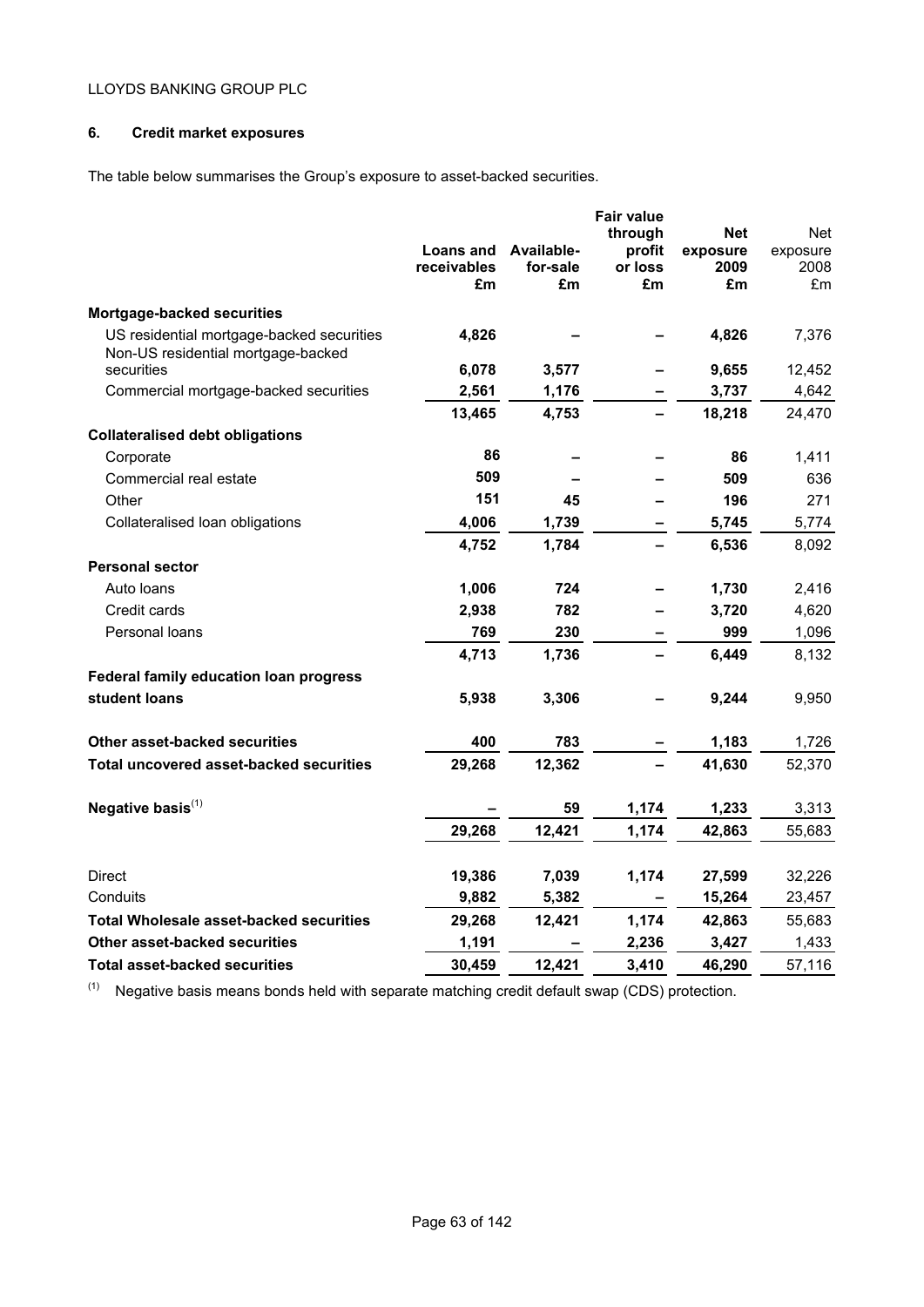# **6. Credit market exposures** (continued)

| <b>Asset class</b> | <b>Pre-2005</b><br>£m | 2005<br>£m | 2006<br>£m | 2007<br>£m | <b>Net</b><br>exposure<br>2009<br>£m | <b>Net</b><br>exposure<br>2008<br>£m |
|--------------------|-----------------------|------------|------------|------------|--------------------------------------|--------------------------------------|
| Prime              | 274                   | 282        | 196        | 107        | 859                                  | 1,895                                |
| Alt-A              | 125                   | 806        | 1,525      | 1,511      | 3,967                                | 5,404                                |
| Sub-prime          | -                     | -          | -          | -          | -                                    | 77                                   |
| Total              | 399                   | 1,088      | 1,721      | 1,618      | 4,826                                | 7,376                                |

The table below sets out the Wholesale division's net exposure to US RMBS by vintage.

# **Exposures to monolines**

During the year all direct exposure to sub-investment grade monolines on CDS contracts was written down to zero, leaving limited exposure to monoline insurers as set out below.

|                      |                       | <b>Credit default swaps</b>                 |                       | <b>Wrapped loans and</b><br>receivables     | <b>Wrapped bonds</b>  |                                             |
|----------------------|-----------------------|---------------------------------------------|-----------------------|---------------------------------------------|-----------------------|---------------------------------------------|
| <b>Monoline</b>      | <b>Notional</b><br>£m | <b>Net</b><br>exposure <sup>(1)</sup><br>£m | <b>Notional</b><br>£m | <b>Net</b><br>exposure <sup>(2)</sup><br>£m | <b>Notional</b><br>£m | <b>Net</b><br>exposure <sup>(2)</sup><br>£m |
| Investment grade     | 1.030                 | 75                                          | 401                   | 260                                         | 156                   | 101                                         |
| Sub-investment grade |                       |                                             |                       |                                             | 234                   | 8                                           |
|                      | 1,030                 | 75                                          | 401                   | 260                                         | 390                   | 109                                         |

(1) The exposure to monolines arising from negative basis trades is calculated as the mark to market of the CDS protection purchased from the monoline after credit valuation adjustments.

 $(2)$  The exposure to monolines on wrapped loans and receivables and bonds is the internal assessment of amounts that will be recovered on interest and principal shortfalls.

In addition, the Group has £2,703 million of monoline wrapped bonds and £791 million of monoline liquidity commitments on which the Group currently places no reliance on the guarantor.

#### **Structured Investment Vehicles**

The Group has no residual exposure to Structured Investment Vehicles' capital notes.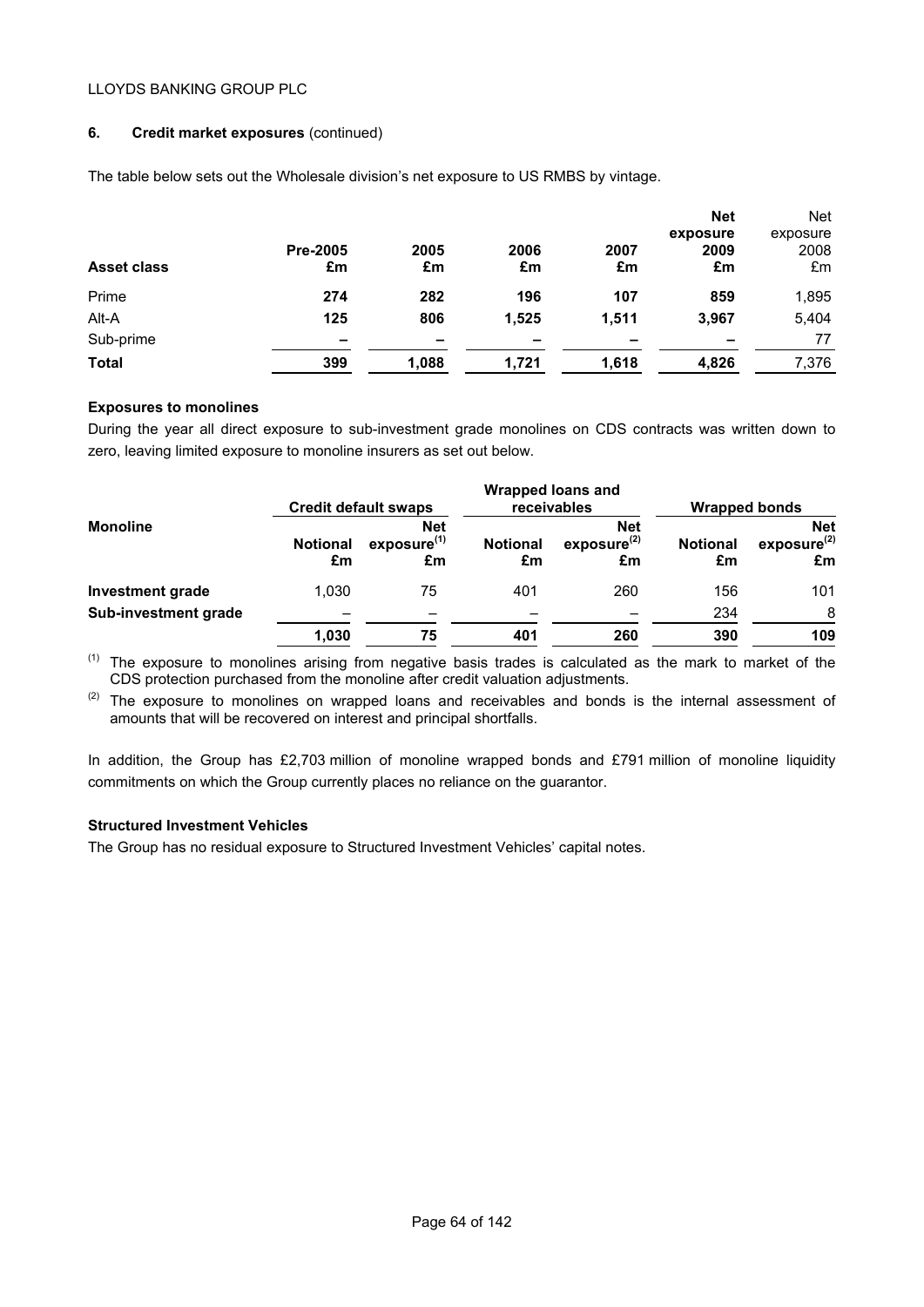# **6. Credit market exposures** (continued)

# **Credit ratings**

An analysis of external credit ratings as at 31 December 2009 of the Wholesale division ABS portfolio by asset class is provided below. These ratings are based on the lowest of Moody's, Standard & Poor's and Fitch.

|                                           | <b>Net</b>               |                          |                          |                          |                          |                 |                | <b>Below</b> |
|-------------------------------------------|--------------------------|--------------------------|--------------------------|--------------------------|--------------------------|-----------------|----------------|--------------|
| <b>Asset class</b>                        | exposure<br>£m           | AAA<br>£m                | AA<br>£m                 | A<br>£m                  | <b>BBB</b><br>£m         | <b>BB</b><br>£m | в<br>£m        | в<br>£m      |
| Mortgage-backed<br>securities             |                          |                          |                          |                          |                          |                 |                |              |
| <b>US RMBS</b>                            |                          |                          |                          |                          |                          |                 |                |              |
| Prime                                     | 859                      | 435                      | 245                      | 42                       | 16                       | 22              | 31             | 68           |
| Alt-A                                     | 3,967                    | 2,819                    | 729                      | 286                      | 102                      | 27              | $\overline{2}$ | $\mathbf{2}$ |
| Sub prime                                 | $\overline{\phantom{0}}$ | $\overline{\phantom{0}}$ | $\overline{\phantom{0}}$ | $\overline{\phantom{a}}$ | -                        | -               | ۰              |              |
|                                           | 4,826                    | 3,254                    | 974                      | 328                      | 118                      | 49              | 33             | 70           |
| Non-US RMBS                               | 9,655                    | 8,742                    | 862                      | 48                       | 3                        | -               |                |              |
| <b>CMBS</b>                               | 3,737                    | 1,067                    | 1,325                    | 476                      | 755                      | 58              | -              | 56           |
|                                           | 18,218                   | 13,063                   | 3,161                    | 852                      | 876                      | 107             | 33             | 126          |
| <b>Collateralised debt</b><br>obligations |                          |                          |                          |                          |                          |                 |                |              |
| Corporate<br>Commercial real              | 86                       | 24                       | 45                       | 6                        |                          | 11              |                |              |
| estate                                    | 509                      | 99                       | 158                      | 159                      | 33                       | 45              | 15             |              |
| Other                                     | 196                      |                          | 130                      |                          |                          |                 | 10             | 56           |
| CLO                                       | 5,745                    | 2,200                    | 2,206                    | 963                      | 111                      | 239             | 18             | $\bf8$       |
|                                           | 6,536                    | 2,323                    | 2,539                    | 1,128                    | 144                      | 295             | 43             | 64           |
| <b>Personal sector</b>                    |                          |                          |                          |                          |                          |                 |                |              |
| Auto Ioans                                | 1,730                    | 1,430                    | 24                       | 74                       | 10                       | 192             |                |              |
| Credit cards                              | 3,720                    | 3,606                    | 114                      | -                        | $\overline{\phantom{0}}$ |                 |                |              |
| Personal loans                            | 999                      | 789                      | 56                       | 154                      | -                        | -               |                |              |
|                                           | 6,449                    | 5,825                    | 194                      | 228                      | 10                       | 192             |                |              |
| <b>FFELP</b><br><b>Student loans</b>      | 9,244                    | 9,152                    | 92                       |                          |                          |                 |                |              |
| Other asset-backed<br>securities          | 1,183                    | 297                      | 1                        | 492                      | 246                      | 131             | 16             |              |
| Negative basis $(1)$                      |                          |                          |                          |                          |                          |                 |                |              |
| <b>Monolines</b>                          | 970                      | 376                      | 379                      | 215                      |                          |                 |                |              |
| <b>Banks</b>                              | 263                      | 50                       | 9                        |                          |                          |                 |                | 204          |
|                                           | 1,233                    | 426                      | 388                      | 215                      |                          |                 |                | 204          |
| Total as at<br>31 Dec 2009                | 42,863                   | 31,086                   | 6,375                    | 2,915                    | 1,276                    | 725             | 92             | 394          |
| Total as at                               |                          |                          |                          |                          |                          |                 |                |              |
| 31 Dec 2008                               | 55,683                   | 48,890                   | 2,339                    | 1,503                    | 1,393                    | 278             | 111            | 1,169        |

 $(1)$  The external credit rating is based on the bond ignoring the benefit of the CDS.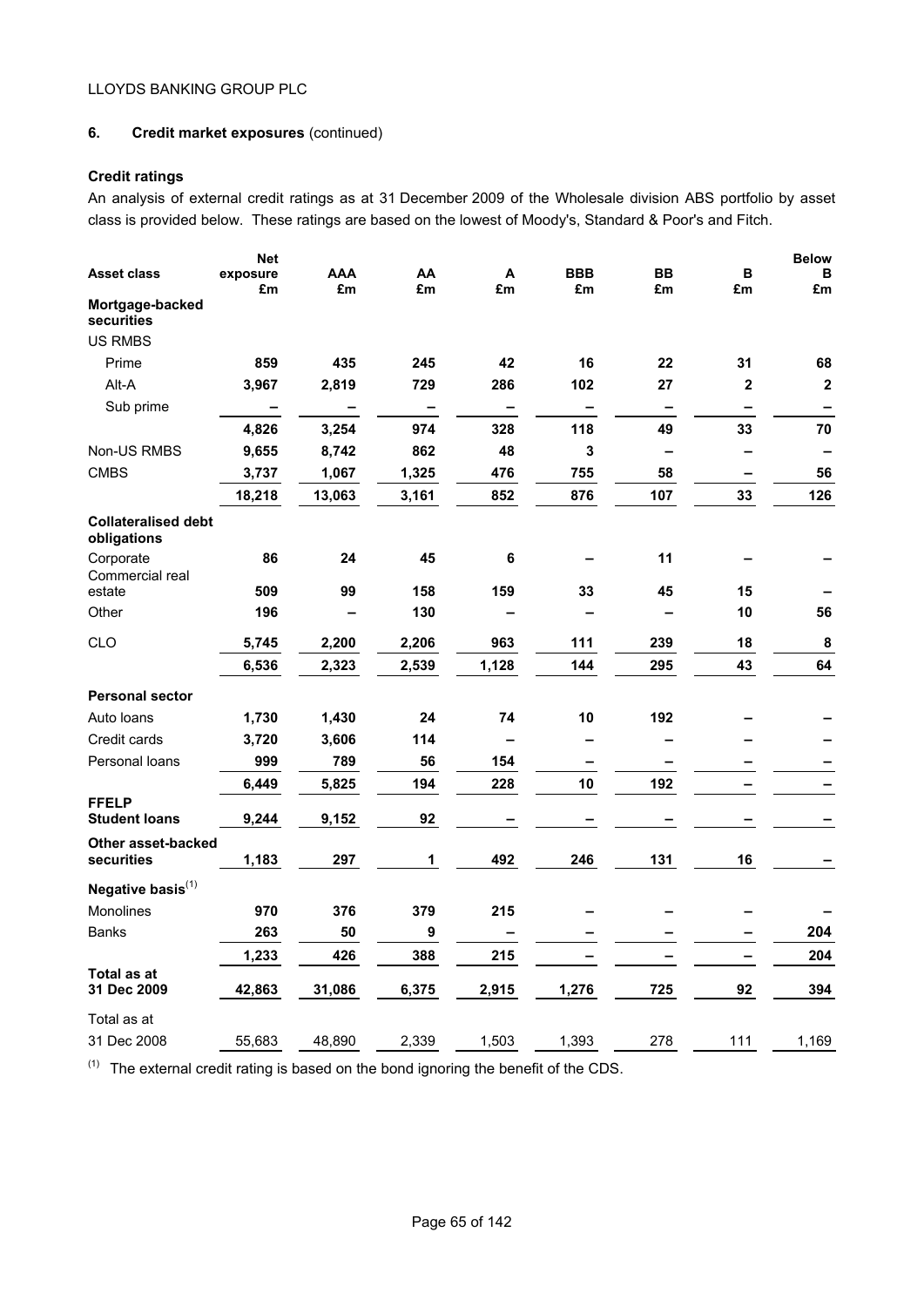# **7. Volatility**

The Group's statutory profit before tax is significantly affected by two items that impact the underlying financial performance of the Group, namely insurance volatility, caused by movements in financial markets, and policyholder interests volatility, which primarily reflects the gross up of policyholder tax included in the Group tax charge.

During 2009, the Group's statutory profit before tax included positive insurance and policyholder interests volatility of £478 million compared to negative volatility of £2,349 million in 2008 primarily reflecting the more favourable financial markets in 2009.

Volatility comprises the following:

|                                   | 2009<br>£m | 2008<br>£m |
|-----------------------------------|------------|------------|
| Insurance volatility              | 237        | (1, 425)   |
| Policyholder interests volatility | 298        | (924)      |
| <b>Total volatility</b>           | 535        | (2,349)    |
| Group hedge costs                 | (57)       |            |
| <b>Total</b>                      | 478        | (2, 349)   |

# **Insurance volatility**

The Group's insurance businesses have liability products that are supported by substantial holdings of investments, including equities, property and fixed interest investments, all of which are subject to variations in their value. The value of the liabilities does not move exactly in line with changes in the value of the investments, yet IFRS requires that the changes in both the value of the liabilities and investments be reflected within the income statement. As these investments are substantial and movements in their value can have a significant impact on the profitability of the Group, management believes that it is appropriate to disclose the division's results on the basis of an expected return in addition to results based on the actual return.

The expected sterling investment returns used to determine the normalised profit of the business, which are based on prevailing market rates and published research into historical investment return differentials, are set out below:

| United Kingdom (Sterling)                                      | 2010<br>% | 2009<br>% | 2008<br>$\%$ |
|----------------------------------------------------------------|-----------|-----------|--------------|
| Gilt yields (gross)                                            | 4.45      | 3.74      | 4.55         |
| Equity returns (gross)                                         | 7.45      | 6.74      | 7.55         |
| Dividend yield                                                 | 3.00      | 3.00      | 3.00         |
| Property return (gross)                                        | 7.45      | 6.74      | 7.55         |
| Corporate bonds in unit linked and with-profit funds (gross)   | 5.05      | 4.34      | 5.15         |
| Fixed interest investments backing annuity liabilities (gross) | 5.30      | 5.72      | 5.52         |

The impact on the results due to the actual return on these investments differing from the expected return (based upon economic assumptions made at the beginning of the year) is included within insurance volatility. Changes in market variables also affect the realistic valuation of the guarantees and options embedded within the With Profits Funds, the value of the in-force business and the value of shareholders' funds.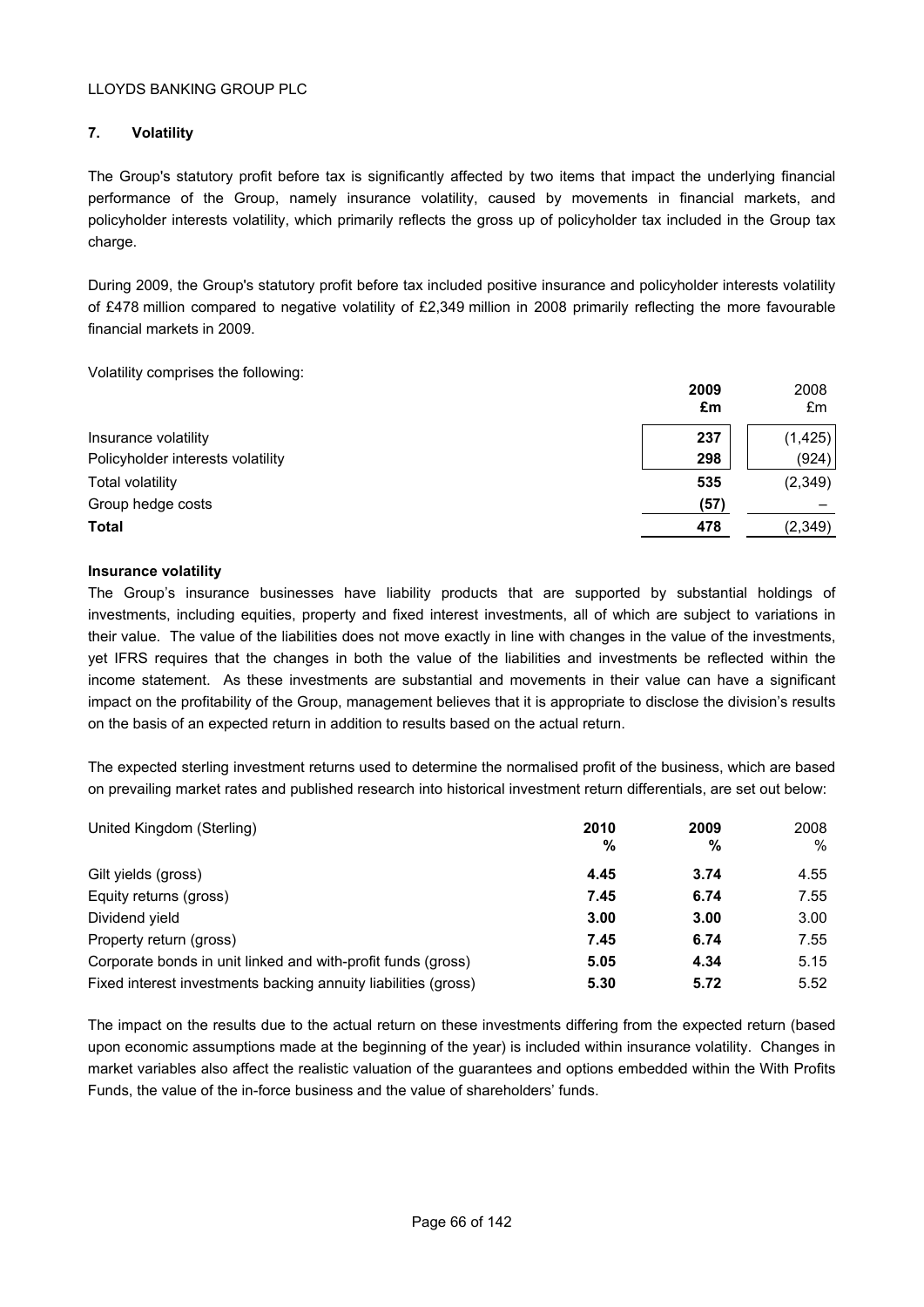# **7. Volatility** (continued)

The liabilities in respect of the Group's annuity business are matched by a portfolio of fixed interest securities, which includes a large proportion of corporate bonds. In accordance with the approach adopted in 2008, the value of in-force business for the annuity business has been calculated after taking into account an estimate of the market premium for illiquidity in respect of these corporate bond holdings. The illiquidity premium is estimated to have reduced to 75 basis points as at 31 December 2009 (31 December 2008: 154 basis points) which has offset the gains on assets backing the annuity liabilities reducing the volatility of the results. Overall, the positive volatility in 2009 in the Insurance division of £237 million, reflected a partial recovery in financial markets. During 2009, equities have recovered by 22 per cent and corporate bond spreads have narrowed, offset by a reduction in gilts reflecting an increase in yields and a reduction in property values of 6.6 per cent. This contrasts with 2008 where a 33 per cent reduction in equities was the main driver of the £1,425 million negative volatility in 2008.

#### **Hedge costs**

To protect against further deterioration in equity market conditions, and the consequent negative impact on the value of business in force on the Group balance sheet, the Group purchased put option contracts. The charge booked for 2009 was £57 million. These options expired on 15 January 2010.

# **Policyholder interests volatility**

The application of accounting standards results in the introduction of other sources of significant volatility into the pre-tax profits of the life and pensions business. In order to provide a clearer representation of the performance of the business, and consistent with the way in which it is managed, equalisation adjustments are made to remove this volatility from underlying profits. The effect of these adjustments is separately disclosed as policyholder interests volatility; there is no impact upon profit attributable to equity shareholders over the long term.

The most significant of these additional sources of volatility is policyholder tax. Accounting standards require that tax on policyholder investment returns should be included in the Group's tax charge rather than being offset against the related income. The impact is, therefore, to either increase or decrease profit before tax with a corresponding change in the tax charge. Over the longer term the charges levied to policyholders to cover policyholder tax on investment returns and the related tax provisions are expected to offset. In practice timing and measurement differences exist between provisions for tax and charges made to policyholders. Consistent with the normalised approach taken in respect of insurance volatility, differences in the expected levels of the policyholder tax provision and policyholder charges are adjusted through policyholder interests volatility. Other sources of volatility include the minorities' share of the profits earned by investment vehicles which are not wholly owned by the long-term assurance funds.

During the year ended 31 December 2009, the statutory profit before tax in both the Insurance and Wealth and International divisions included credits to other income which relate to the policyholder interests volatility charge of £298 million (2008: policyholder interests volatility charge of £924 million). The market recovery in 2009 increased policyholder tax liabilities and led to a policyholder tax charge of £346 million during the year in the Group's tax charge. This was partly offset by a credit of £48 million relating to differences in the expected levels of policyholder tax provisions and charges. This compares to 2008 when substantial policyholder tax losses were generated as a result of the fall in property, bond and equity values.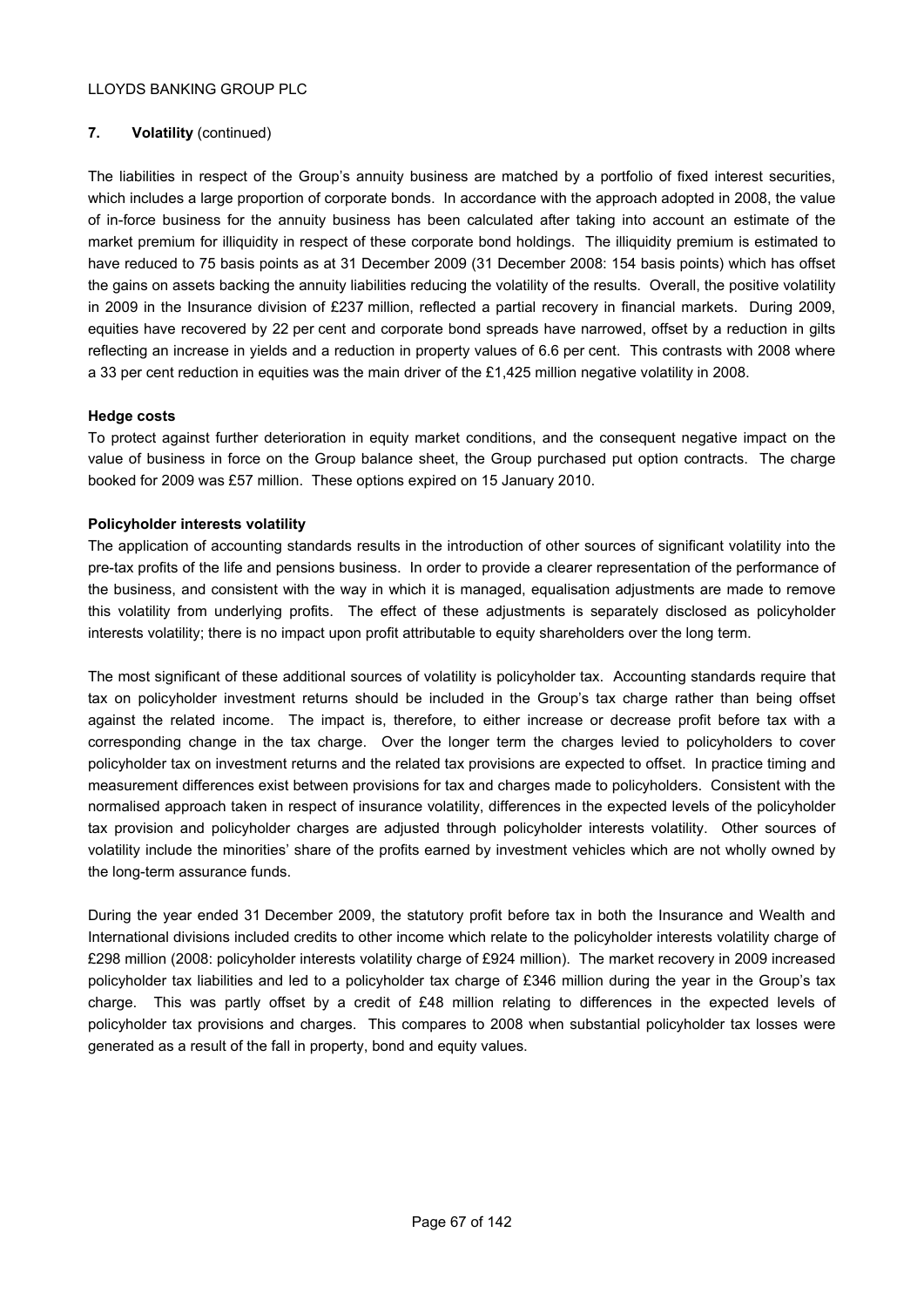# **8. Life, Pensions and Investments funds under management**

The life insurance companies' funds within the Insurance division are predominantly managed by Scottish Widows Investment Partnership which is part of the Wealth and International division.

|                                                  | 2009<br>£bn | 2008<br>£bn |
|--------------------------------------------------|-------------|-------------|
| Opening funds under management                   | 113.7       | 135.6       |
| <b>UK business</b>                               |             |             |
| Premiums                                         | 12.2        | 17.1        |
| Claims                                           | (6.4)       | (7.6)       |
| Surrenders                                       | (6.8)       | (11.3)      |
| Transfers related to the sale of Insight         | (3.3)       |             |
| Net outflow of business                          | (4.3)       | (1.8)       |
| Investment return, expenses and commission       | 12.3        | (18.6)      |
| Net movement                                     | 8.0         | (20.4)      |
| <b>European business</b>                         |             |             |
| Net movement                                     | 0.6         | (0.7)       |
| Dividends and capital repatriation               | (0.2)       | (0.8)       |
| <b>Closing funds under management</b>            | 122.1       | 113.7       |
| <b>Managed by SWIP</b>                           | 102.4       | 101.0       |
| <b>Managed by third parties</b>                  | 19.7        | 12.7        |
| <b>Closing funds under management</b>            | 122.1       | 113.7       |
| 9.<br>Number of employees (full-time equivalent) |             |             |
|                                                  | 2009        | 2008        |
| Retail                                           | 53,384      | 59,939      |
| Wholesale                                        | 18,699      | 21,472      |
| Wealth and International                         | 10,503      | 10,805      |
| Insurance                                        | 10,569      | 11,625      |
| <b>Group Operations</b>                          | 18,874      | 19,980      |
| Central items                                    | 2,367       | 2,389       |
|                                                  | 114,396     | 126,210     |
| Agency staff (full-time equivalent)              | (7, 252)    | (5, 384)    |
| Total number of employees (full-time equivalent) | 107,144     | 120,826     |

The analysis of staff numbers as at 31 December 2008 has been revised to reflect the organisational changes.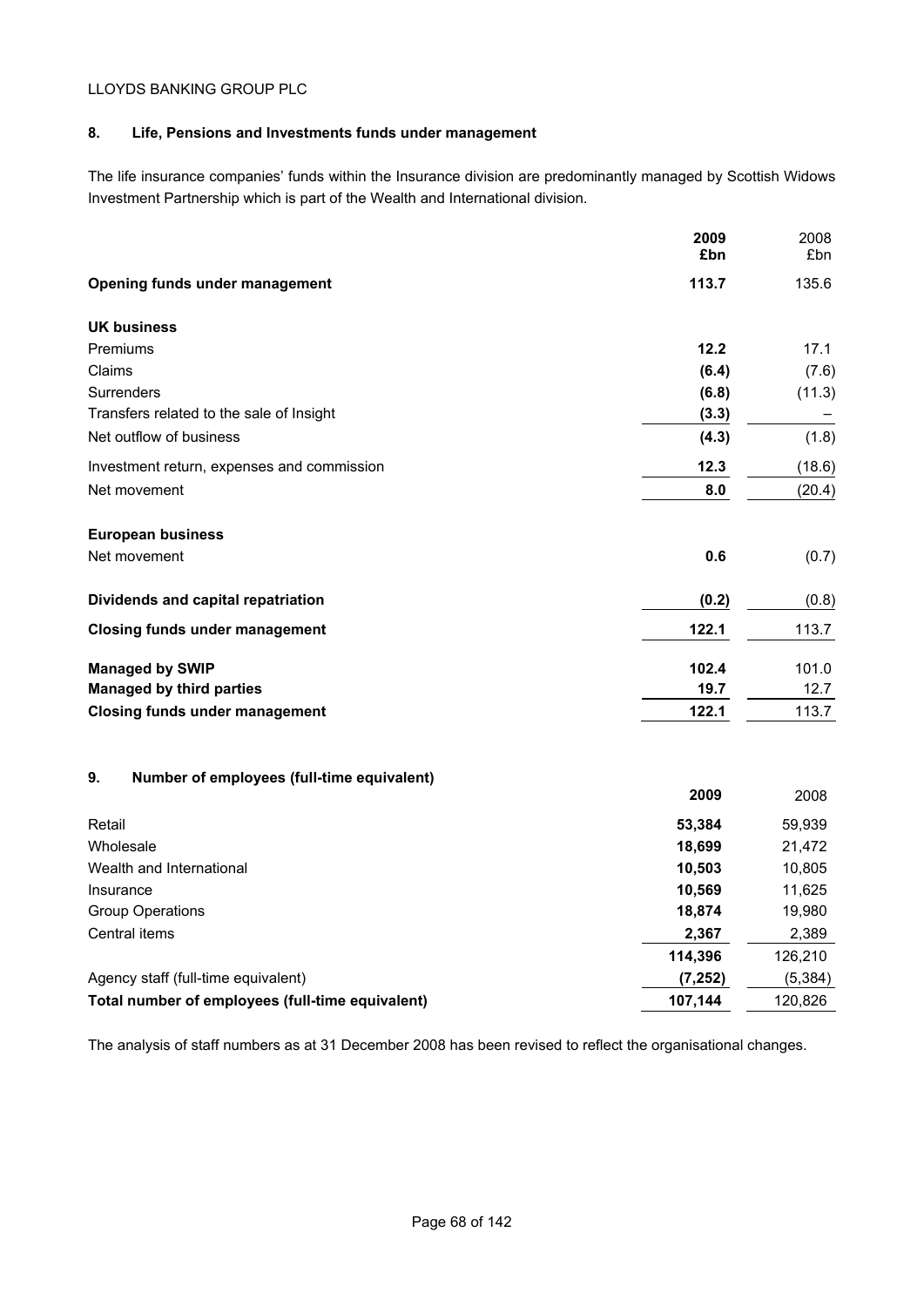# **RISK MANAGEMENT**

|                                   | Page |
|-----------------------------------|------|
| Risk management approach          | 70   |
| Principal risks and uncertainties | 71   |
| Economy                           | 71   |
| Regulatory risk                   | 72   |
| State aid                         | 72   |
| Credit risk                       | 74   |
| Liquidity and funding             | 91   |
| People                            | 95   |
| Customer treatment                | 95   |
| Integration                       | 96   |

The numbers in this section have been presented on a combined businesses basis.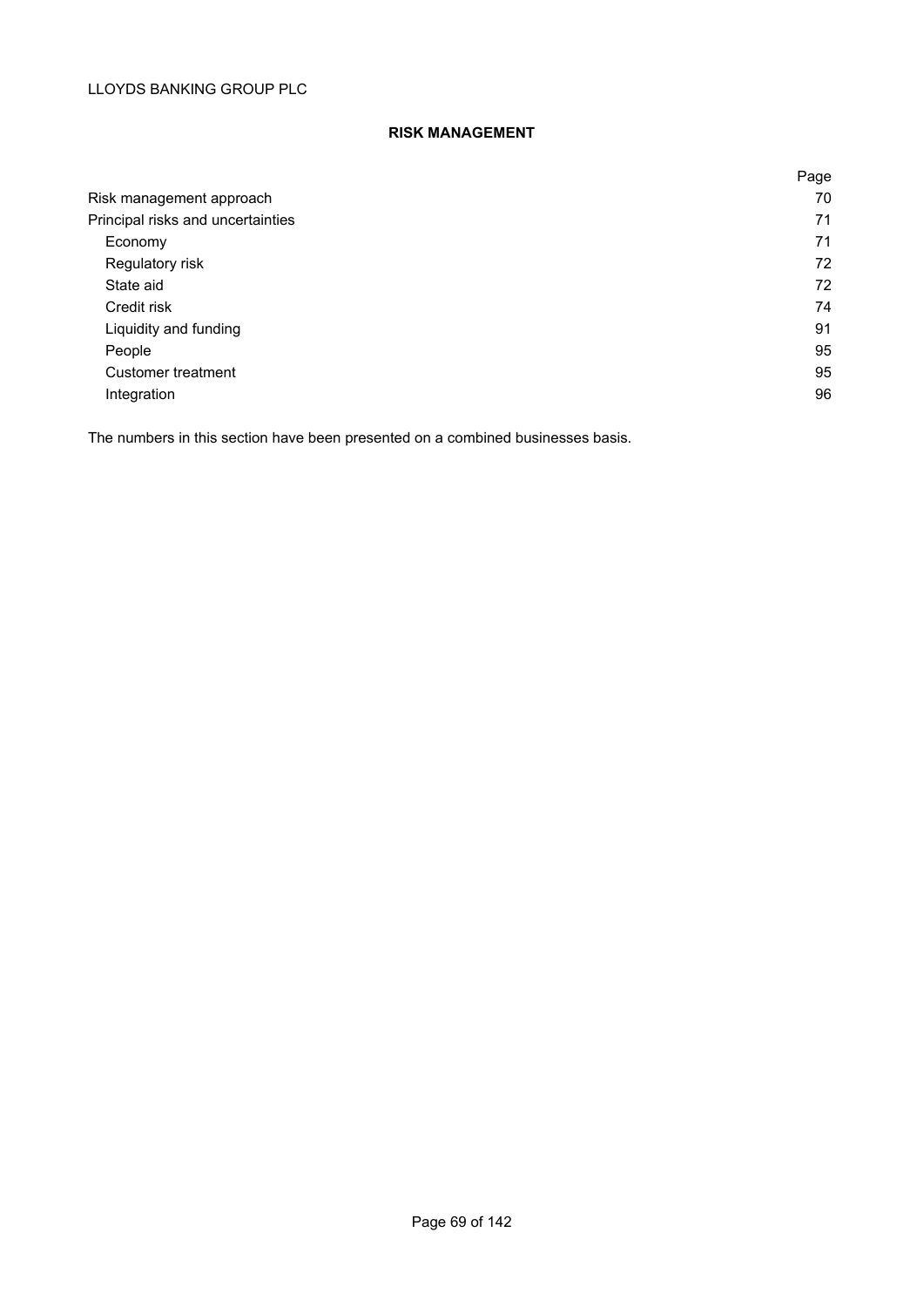#### **RISK MANAGEMENT APPROACH**

The Group's approach to risk is founded on robust corporate governance practices and a strong risk management culture which guides the way all employees approach their work, the way they behave and the decisions they make. The board takes the lead by establishing the 'tone at the top' and approving professional standards and corporate values for itself, senior management and other colleagues. The board ensures that senior management implements strategic policies and procedures designed to promote professional behaviour and integrity. The board also ensures that senior management implements risk policies and risk appetites that either limit, or where appropriate, prohibit activities, relationships, and situations, that could diminish the quality of corporate governance. All colleagues including the group chief executive are assessed against a balanced scorecard that explicitly addresses their risk performance.

This board level engagement, coupled with the direct involvement of senior management in group-wide risk issues at group executive committee level, ensures that issues are escalated on a timely basis and appropriate remediation plans are put in place. The interaction of the executive and non-executive governance structures relies upon a culture of transparency and openness that is encouraged by senior management. Key decisions are always taken by more than one person.

The Group uses an enterprise-wide risk management framework for the identification, assessment, measurement and management of risk. It seeks to maximise value for shareholders over time by aligning risk management with the corporate strategy, assessing the impact of emerging risks from legislation, new technologies or the market, and developing risk tolerances and mitigating strategies. The framework seeks to: strengthen the Group's ability to identify and assess risks, aggregate group-wide risks and define the corporate risk appetite, develop solutions for reducing or transferring risk, and where appropriate, exploit risks to gain competitive advantage, thereby seeking to increase shareholder value.

The Group has a conservative business model embodied by a risk culture founded on prudence and accountability, where everyone understands that they are accountable for the risks they take and that the needs of customers are paramount. The focus has been and remains on building and sustaining long-term relationships with customers, through good and bad economic times.

The Group follows a through the economic cycle, relationship based, business model with robust risk management processes, appropriate appetites and experienced staff in place. These robust policies and procedures define chosen target market and risk acceptance criteria. These have been, and will continue to be, tightened and fine tuned as appropriate and include the use of early warning indicators to help anticipate future areas of concern and allow us to take early and proactive mitigating actions.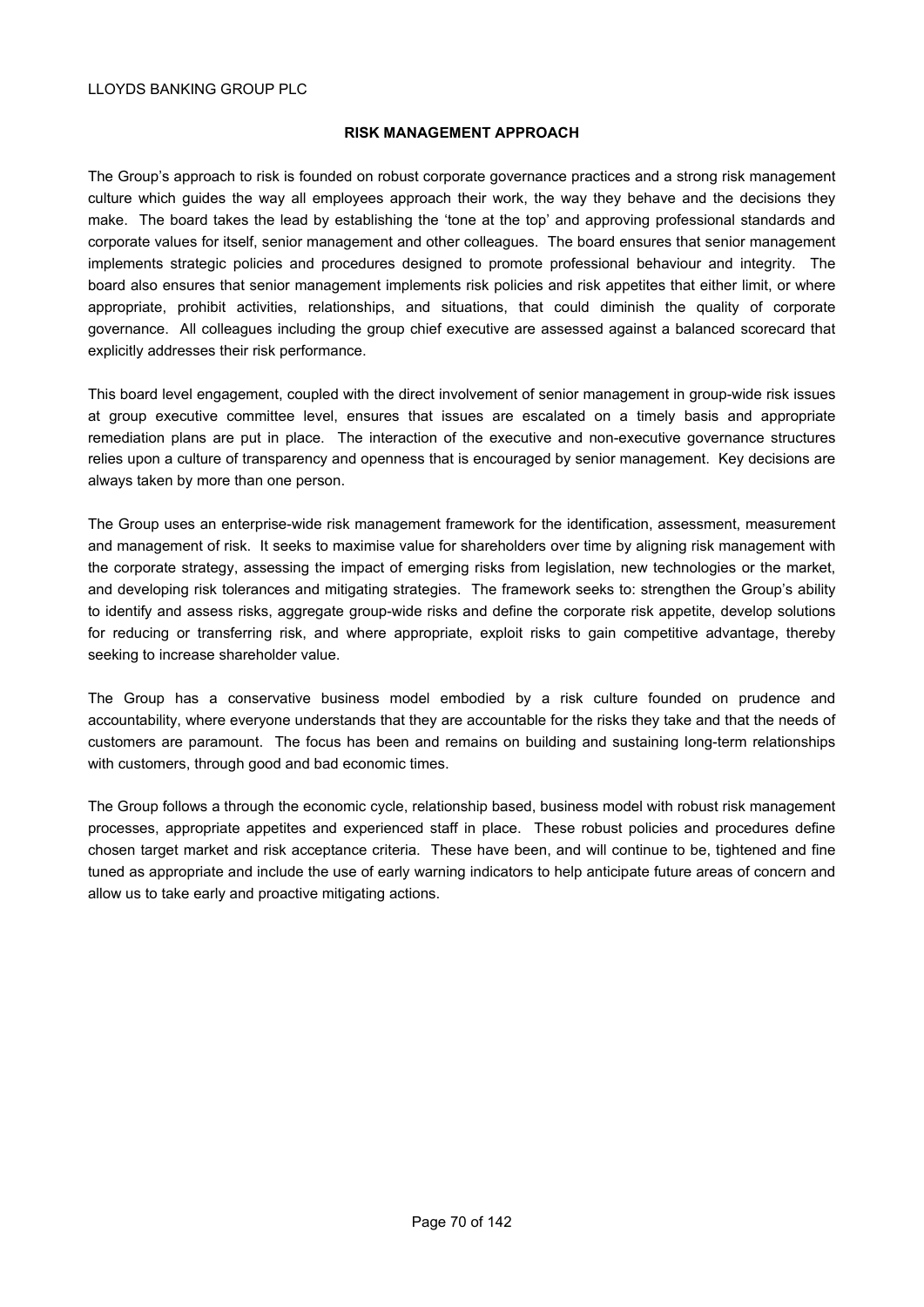#### **PRINCIPAL RISKS AND UNCERTAINTIES**

#### **Economy**

2009 has been an extremely challenging year in terms of economic developments. UK gross domestic product (GDP) growth was towards the bottom end of the Group's, and the market's, range of expectations. In response, official interest rates have fallen to their lowest level since the Bank of England was founded. Interest rates elsewhere have also fallen to extremely low levels. However, perhaps partly in response to such low interest rates, other economic indicators have not turned out to be quite as bad as the Group had feared.

Companies entered this downturn in better shape generally than the last recession, and seem to have taken timely action to cut investment, stocks and working hours. Helped by very low interest rates, the aggregate financial position of the corporate sector has remained relatively stable, undoubtedly helping to limit failure rates and probably also helping to limit the rise in unemployment – the biggest single cause of job losses in most recessions is business failure. However, whilst there have been some recent positive economic indicators, there is potential for rising unemployment and further corporate insolvencies to put pressure on impairments in the short term. The Group expects to see the volume of impairments from traditional trading/manufacturing businesses increase in 2010, as the full impact of these economic conditions filters into business insolvencies and asset values. This is a factor of the lag effect as the economy passes through the recession.

House prices have also held up better than almost all forecasts – including those of Lloyds Banking Group – with the Halifax house price index ending the year higher than twelve months earlier and other indices showing a similar picture. Having fallen sharply in late 2008 and early 2009, commercial property capital values have stabilised recently, primarily prime properties. The consensus forecast is for modest growth in capital values this year and next, even as rental values decline further. In the case of Wholesale, cash flows and property price movements are a major driver of both retail and wholesale impairments. This is a reason why the Group believes that, given our current economic outlook, the impairment charge in 2010 will be significantly lower than the 2009 charge.

Compared to other economies, the UK recession has been in the middle of the pack in terms of severity. A total peak to trough fall in UK GDP of 6.1 per cent compares unfavourably with falls of 3.8 per cent in the USA and 4.6 per cent in Spain, but more favourably with 6.7 per cent in Germany, 8.4 per cent in Japan and 10.8 per cent in Ireland. Ireland, along with Greece, Portugal and Spain has experienced widening spreads on sovereign debt, and a sharp pick-up in the costs of insuring against government default, as markets have become concerned about sharply higher government deficits, strong growth in public debt and even the possibility of exit from the eurozone. The Irish government has so far shown a credible policy response and has already taken action to cut public-sector wages and restore competitiveness. Nevertheless, we expect Irish GDP growth to remain negative, year-on-year, in 2010 before a more sustained recovery begins in 2011. Spain is also likely to lag behind a global recovery which we assume will result in 3.2 per cent global GDP growth in 2010.

The Group's central scenario is for modest UK recovery in 2010 – our projection of 1.8 per cent growth in GDP is close to the consensus. But alternative scenarios remain possible. The Bank of England's most likely outcome, as published in the February 2010 Inflation Report, is for a somewhat faster recovery during 2010. However, the risks around that most likely outcome are skewed towards the downside.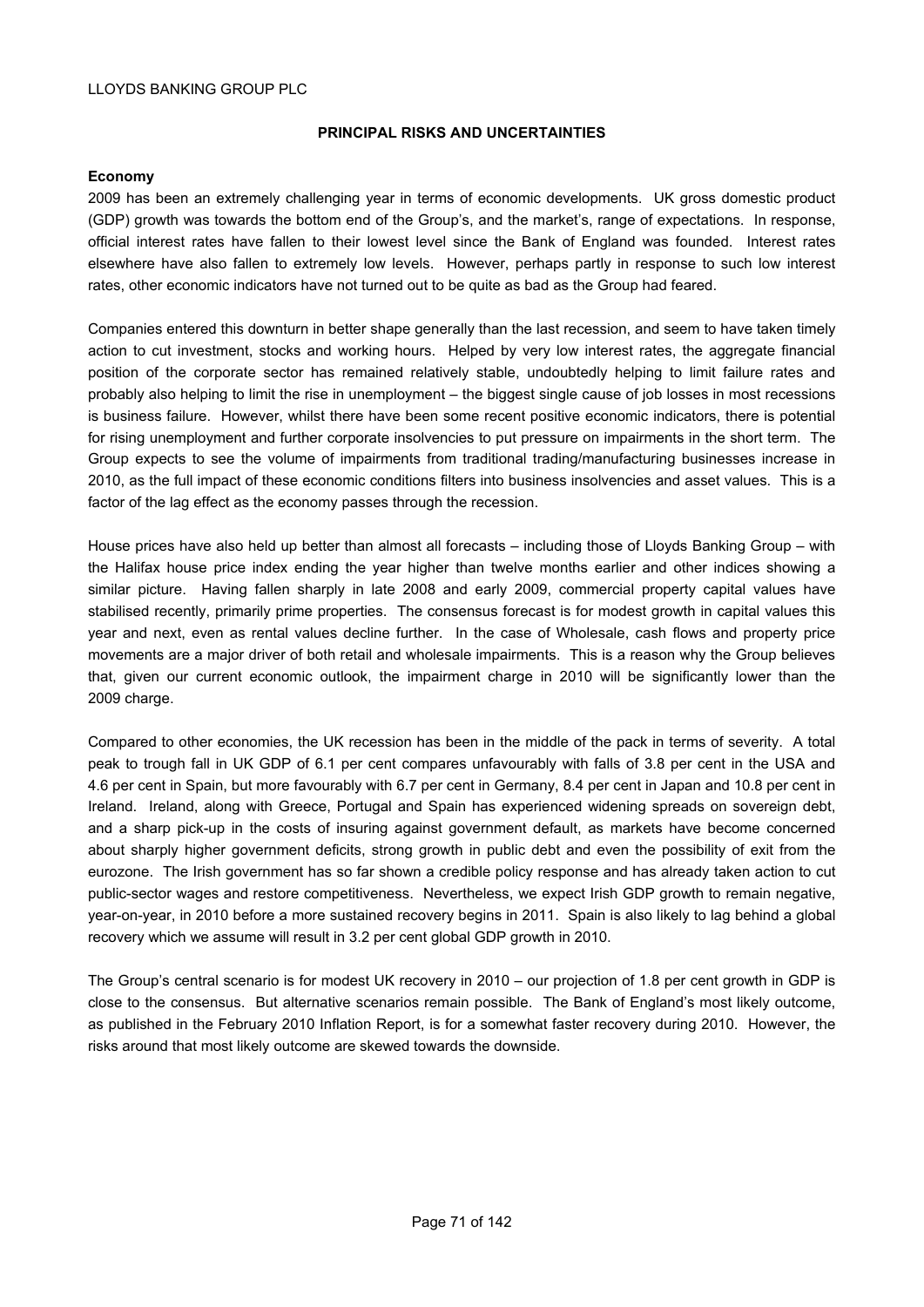#### **PRINCIPAL RISKS AND UNCERTAINTIES** (continued)

It is possible that the economy will dip again if hit by some new shock – and what might start as a temporary setback to recovery could have longer lasting effects if it damages consumer, business or financial market confidence. In addition to higher impairments as a result of more client defaults, a key risk in Wholesale is the impact this may have on tenant default and refinance risk in the Group's property and property related investment portfolios. Furthermore, uncertainties remain about how the economy will respond as and when the Bank of England begins to reverse quantitative easing and restore interest rates to more normal levels, and the Government begins to take action to reduce its large fiscal deficit. The fiscal position also implies some uncertainty about the UK's future sovereign rating, and downgrades elsewhere in Europe might increase speculation about the UK's rating. A downgrade would raise borrowing costs, not only for the government but also for other UK borrowers, and would be likely therefore to slow economic recovery.

#### **Regulatory risk**

The industry is currently subject to a wide range of international and UK consultations on proposals to change the regulatory requirements. For example the Basel Committee on Banking Supervision has issued proposals with respect to capital and liquidity requirements for banks ('Strengthening the resilience of the banking sector' and 'International framework for liquidity risk measurement, standards and monitoring') and draft proposals have also been issued by the EU for new capital requirements for insurers ('Solvency II'). In the UK we have seen the Turner review and more recently proposals have been issued for governance, recovery and resolution ('Living Wills') arrangements and also, potentially conduct of business requirements, which could have significant implications for past business as well as future product offerings for customers. There is a high level of uncertainty both as to the financial outcome in terms of specific requirements and the speed of implementation in the UK and internationally.

The Group is currently assessing the impacts of these regulatory proposals, and will participate in the consultation and calibration processes to be undertaken by the various regulatory bodies during 2010. The Group currently meets and exceeds its regulatory capital and liquidity requirements and expects to continue to do so. However, the FSA could impose more stringent capital and liquidity requirements, and/or introduce new ratios and/or change the manner in which it applies existing requirements to recapitalise banks, including those within the Group. Any one or combination of these events could result in the Group being forced to raise further capital or to divest assets.

The Group has made good preparations for the FSA's new liquidity regime (ILAS) and is ready to meet the reporting implications later in the year.

Lloyds Banking Group's policy is to maintain high levels of compliance with regulatory requirements and it will organise its business to maintain this level of compliance as the requirements become clearer, being mindful of maintaining an appropriate balance between risk and reward.

#### **State aid**

The Group is subject to European State Aid obligations as a result of the aid it received from HM Treasury. In November 2009 the College of Commissioners approved the Group's restructuring plan, which is designed to address any competition distortions arising from the benefits of State Aid. The Group agreed with HM Treasury in the deed relating to its withdrawal from GAPS that it will comply with the terms of the European Commission's decision. This has placed a number of requirements on the Group including the disposal of certain portions of its business over the course of the next four years, including in particular the disposal of some parts of its retail banking business. This will require the Group to work closely with EU and UK authorities to demonstrate that it is complying with the terms of the European Commission's decision.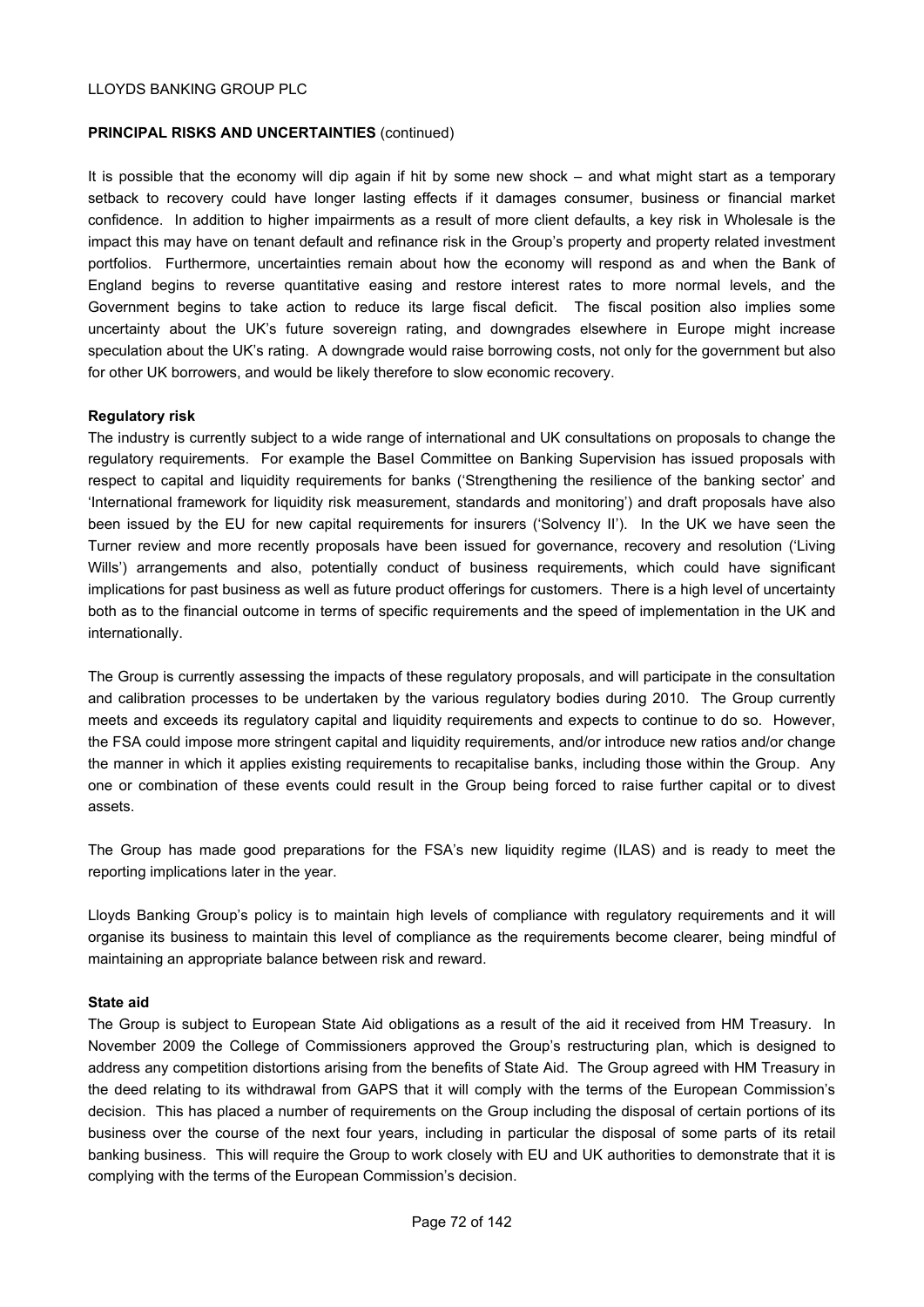### **PRINCIPAL RISKS AND UNCERTAINTIES** (continued)

HM Treasury currently holds approximately 41.3 per cent of the Group's ordinary share capital. There is a risk that this shareholding could in future be used to seek to exercise influence over the affairs or strategic business plans of the Group, particularly if other Government priorities or HM Treasury's interests as a major shareholder in other financial institutions do not align with their interests purely as a shareholder in the Group.

United Kingdom Financial Investments (UKFI) has been appointed manager of HM Treasury's shareholding and the framework document between UKFI and HM Treasury states that UKFI will manage the UK financial institutions in which HM Treasury holds an interest 'on a commercial basis and will not intervene in day-to-day management decisions of the Investee Companies (as defined therein)'. This document also makes it clear that such institutions will continue to be separate economic units with independent powers of decision and 'will continue to have their own independent boards and management teams, determining their own strategies and commercial policies including business plans and budgets'.

In addition, the Group has made a number of undertakings to HM Treasury associated with the State Aid it has received, including the provision of additional lending to certain mortgage and business sectors, and other matters relating for instance to corporate governance and staff remuneration. These commitments could limit the operational flexibility of the Group or lead HM Treasury to seek to influence the strategy of the Group in other ways.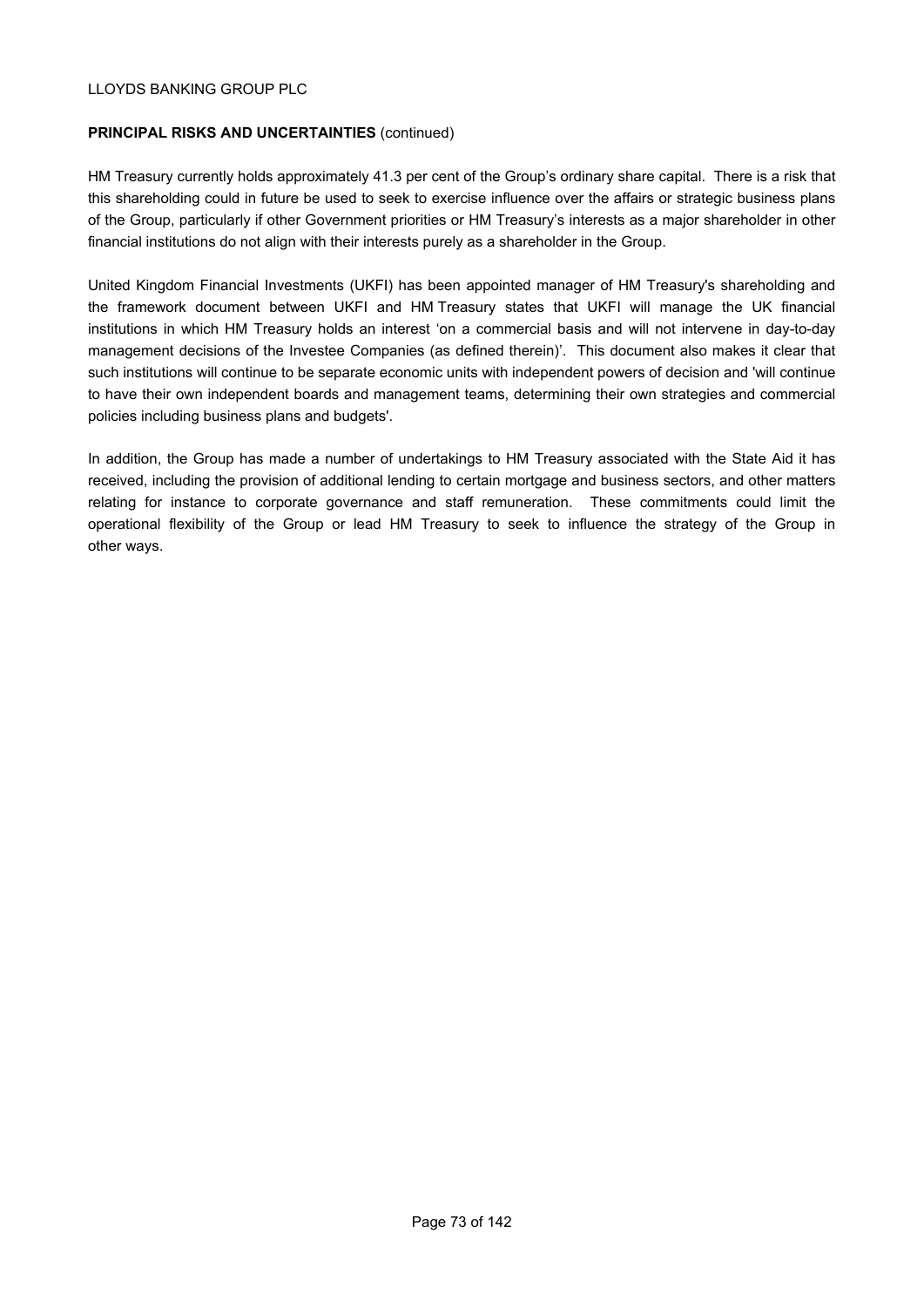## **Credit risk**

#### **Credit risk approach**

The Group has largely adopted the heritage Lloyds TSB credit risk approach, including governance structure, sanctioning processes and risk appetite controls and framework. Integrated, prudent through the cycle credit policies and procedures have mostly all been established and implemented across the Group, supported by robust early warning indicators and triggers.

Following a prioritised appointment process, an integrated credit risk management structure is in place throughout the Group, using the most experienced and skilled resources from both heritages. Substantial work has been undertaken to analyse portfolios and where necessary the Group has taken actions to manage effectively its exposure through the economic downturn. These actions have included revised credit criteria for key products and a withdrawal from those business sectors that are outside of the Group's risk appetite.

The Group has formed a group level Credit Risk Assurance function with experienced credit professionals from both heritages. Together with Divisional Risk senior management, this team has carried out an independent riskbased review of the high risk wholesale and retail books. Nearly £150 billion of high risk heritage wholesale assets, primarily HBOS commercial real estate and corporate exposures, have been reviewed by the team. This has required a detailed file by file review of the original credit application, subsequent management papers and an understanding of the supporting collateral. In addition, portfolio level analysis and investigation, together with statistically robust sampling of accounts, have been carried out for over £300 billion of retail assets. These comprehensive reviews have greatly enhanced the Group's knowledge and understanding of the legacy portfolios and have enabled the Group to assess and manage these exposures confidently and effectively.

To support corporate customers that encounter difficulties during the current economic downturn the Group has continued to expand its dedicated Business Support Unit (BSU) model. Teams have been strengthened in both Wholesale and Wealth and International to deal with the rise in work loads experienced during the year as the recessionary conditions took hold both in the UK and overseas. In Wholesale three teams have been created to cover Corporate Real Estate, Corporate and Commercial, and Specialist Finance customers experiencing difficulties. In Wealth and International a team has been created in Ireland and Australia. Under this model, relationship management passes early and fully to BSU; because the BSU specialists receive the customers at an earlier stage in the process they have more time to develop effective solutions. The strategy is to work alongside management teams and key stakeholders to turnaround businesses in distress and re-establish these as viable entities. Where a turnaround is not feasible, exposure is minimised through a combination of appropriate asset sales, restructuring and work out strategies.

To support UK Retail customers who are encountering financial difficulties the Group has launched a crosschannel support programme. Lloyds TSB branches and telephony units have at least one trained Financial Health Specialist providing customers with budgeting and money management advice. In the Group's Halifax and Bank of Scotland businesses, customers have a dedicated telephone support line with trained specialists able to guide them through any financial difficulties. Support is also available for all customers online, and via a specially developed support brochure. For those customers requiring more intensive help, assistance is provided through dedicated support units where tailored repayment programmes can be agreed. Customers are actively supported and referred to free money advice agencies where they have multiple credit facilities that require restructuring.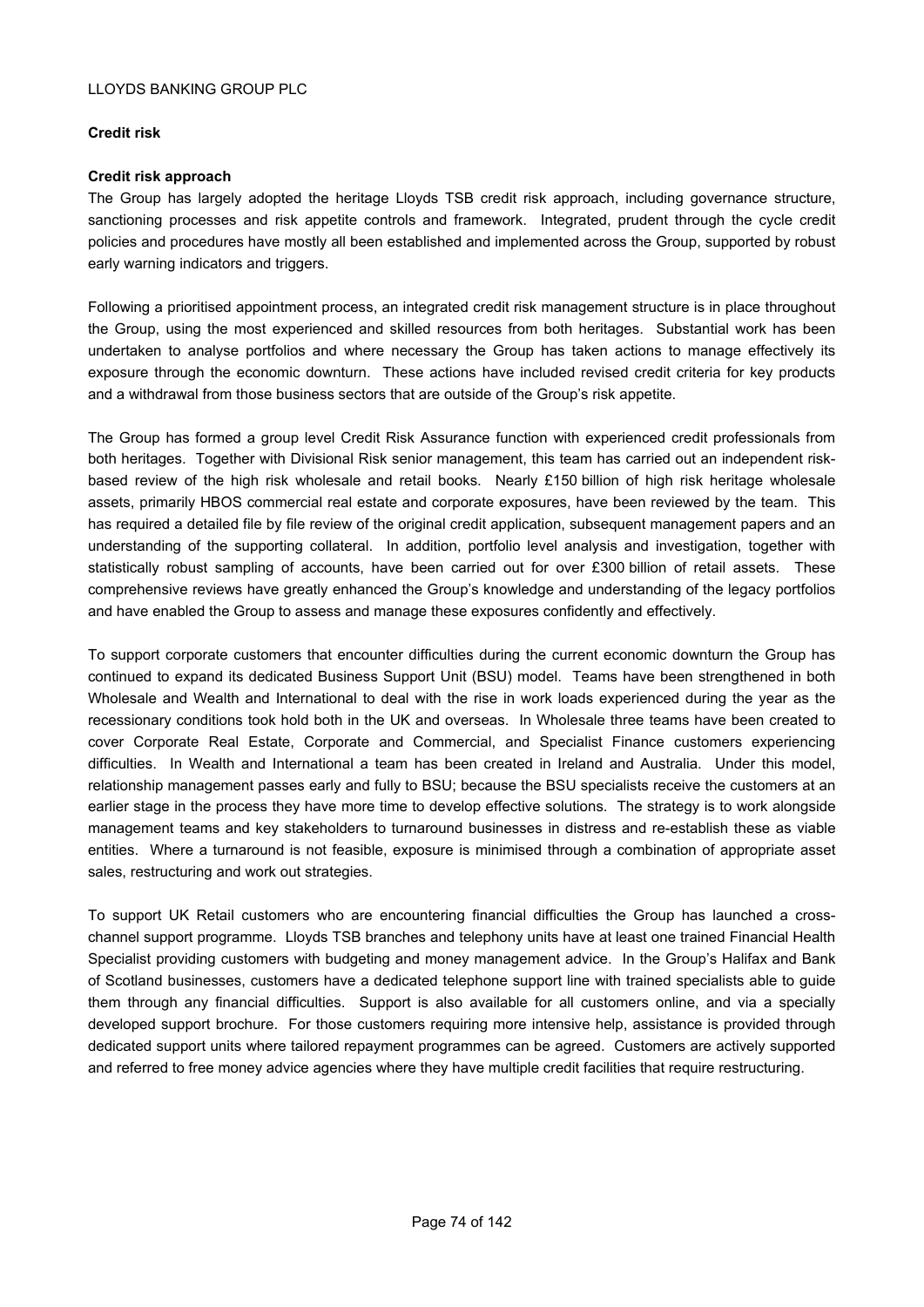## **Credit risk approach** (continued)

Within Collections and Recoveries the sharing of best practice and alignment of policies across the Group has helped to drive more effective customer outcomes and achieve operational efficiencies. We have strengthened resources in Collections and Recoveries to help customers in distress by offering advice and access to a wider range of options such as short-term repayment plans or the government backed Homeowners' Mortgage Support and Mortgage Rescue schemes. A core element of our relationship management approach is to contact customers showing signs of financial distress, discussing with them their circumstances and offering solutions to prevent their accounts falling into arrears. This year, nearly a quarter of a million customers have been contacted who were not yet in arrears.

#### **Credit risk – Group**

#### **Key highlights**

- As a result of the significant impairments taken in the first half of 2009 following in-depth reviews of the Group's high risk portfolios and a more favourable macroeconomic environment in the second half of 2009, the Group's total impairment charge levels have reduced in the second half of the year.
- Whilst the path of the economic recovery remains uncertain, the Group continues to expect the 2010 charge to be significantly lower than the total 2009 charge.
- The Group has largely adopted the heritage Lloyds TSB's credit risk approach and is implementing prudent, through-the cycle credit policies and procedures across the Group.
- The Group has expanded its Business Support Unit (BSU) model and strengthened the resources within Collections and Recoveries to support the more timely engagement with customers experiencing difficulties and drive more effective customer outcomes.

The Group's total impairment losses increased by £9,108 million to £23,988 million in 2009. Impairment losses for loans and advances as a percentage of average gross loans and advances to customers increased to 3.25 per cent from 1.81 per cent in 2008. This was principally due to the material deterioration in UK economic conditions in 2009. The rapid economic and asset value declines, together with aggressive lending polices in the heritage HBOS business, caused wholesale impairment losses to increase substantially during 2009. This was especially so in the HBOS Corporate Real Estate portfolio which has been particularly vulnerable to the deterioration in asset values, as well as the HBOS (UK and US) Corporate portfolios.

The Group's gross loans and advances to customers, before impairment provisions and fair value adjustments, decreased by £44.9 billion to £660.0 billion. The reduction in gross advances was primarily driven by the alignment of heritage risk appetites in Retail, a reduction in wholesale lending in Corporate Markets and a reduction in Wealth and International before allowing for a transfer of £7 billion of advances from the Wholesale Division to Wealth and International during the year in respect of the European loan portfolio.

Total impaired loans increased by £27,529 million to £58,833 million at 31 December 2009 and as a percentage of closing loans and advances to customers increased to 8.9 per cent from 4.4 per cent at 31 December 2008, driven by the deterioration in the economic environment, and in particular by declines in commercial real estate values and higher unemployment. The Group's coverage ratio (impairment provisions as a percentage of impaired loans) has decreased to 44.2 per cent from 45.2 per cent in 2008. Whilst the ratio has increased within Wholesale and Wealth and International, the overall fall is due to the write-off of unsecured loans and advances within Retail that had been provided against in earlier years, as reported at the half year. The Group believes it has adequate coverage.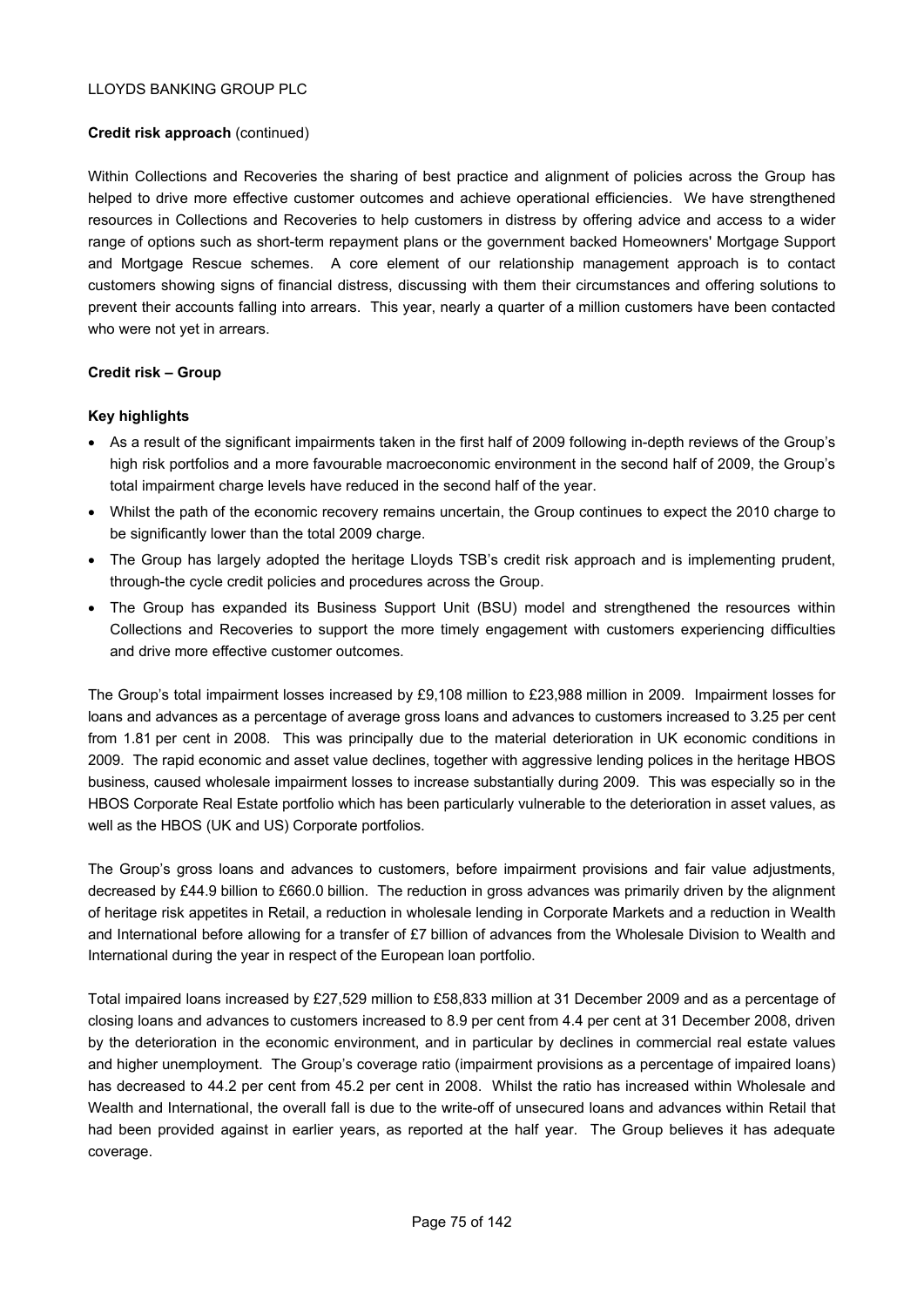### **Credit risk – Group** (continued)

The Group remains cautious about a number of downside risks, including a renewed macro-economic deterioration in the UK and Ireland. However, based on its latest economic assumptions, the Group expects a significantly lower impairment charge in 2010 compared to 2009.

| As at 31 December 2009   | <b>Advances</b><br>£m | Impaired<br>loans<br>£m | Impaired<br>loans<br>as a % of<br>closing<br>advances<br>% | Impairment<br>$provisions$ <sup><math>(1)</math></sup><br>£m | Impairment<br>provisions<br>as a % of<br>impaired<br>loans<br>% |
|--------------------------|-----------------------|-------------------------|------------------------------------------------------------|--------------------------------------------------------------|-----------------------------------------------------------------|
| Retail                   | 378,005               | 11,015                  | 2.9                                                        | 3,806                                                        | 34.6                                                            |
| Wholesale                | 210,934               | 35,114                  | 16.6                                                       | 17,179                                                       | 48.9                                                            |
| Wealth and International | 69,402                | 12,704                  | 18.3                                                       | 5,003                                                        | 39.4                                                            |
| Hedging and other items  | 1,663                 |                         |                                                            |                                                              |                                                                 |
|                          | 660,004               | 58,833                  | 8.9                                                        | 25,988                                                       | 44.2                                                            |
| Impairment provisions    | (25, 988)             |                         |                                                            |                                                              |                                                                 |
| Fair value adjustments   | (7,047)               |                         |                                                            |                                                              |                                                                 |
| <b>Total Group</b>       | 626,969               |                         |                                                            |                                                              |                                                                 |
| As at 31 December 2008   |                       |                         |                                                            |                                                              |                                                                 |
| Retail                   | 386,007               | 10,106                  | 2.6                                                        | 4,842                                                        | 47.9                                                            |
| Wholesale                | 247,138               | 18,470                  | 7.5                                                        | 8,263                                                        | 44.7                                                            |
| Wealth and International | 67,481                | 2,728                   | 4.0                                                        | 1,047                                                        | 38.4                                                            |
| Hedging and other items  | 4,284                 |                         |                                                            |                                                              |                                                                 |
|                          | 704,910               | 31,304                  | 4.4                                                        | 14,152                                                       | 45.2                                                            |
| Impairment provisions    | (14, 152)             |                         |                                                            |                                                              |                                                                 |
| Fair value adjustments   | (13, 512)             |                         |                                                            |                                                              |                                                                 |
| <b>Total Group</b>       | 677,246               |                         |                                                            |                                                              |                                                                 |

 $(1)$  Impairment provisions include collective unimpaired provisions.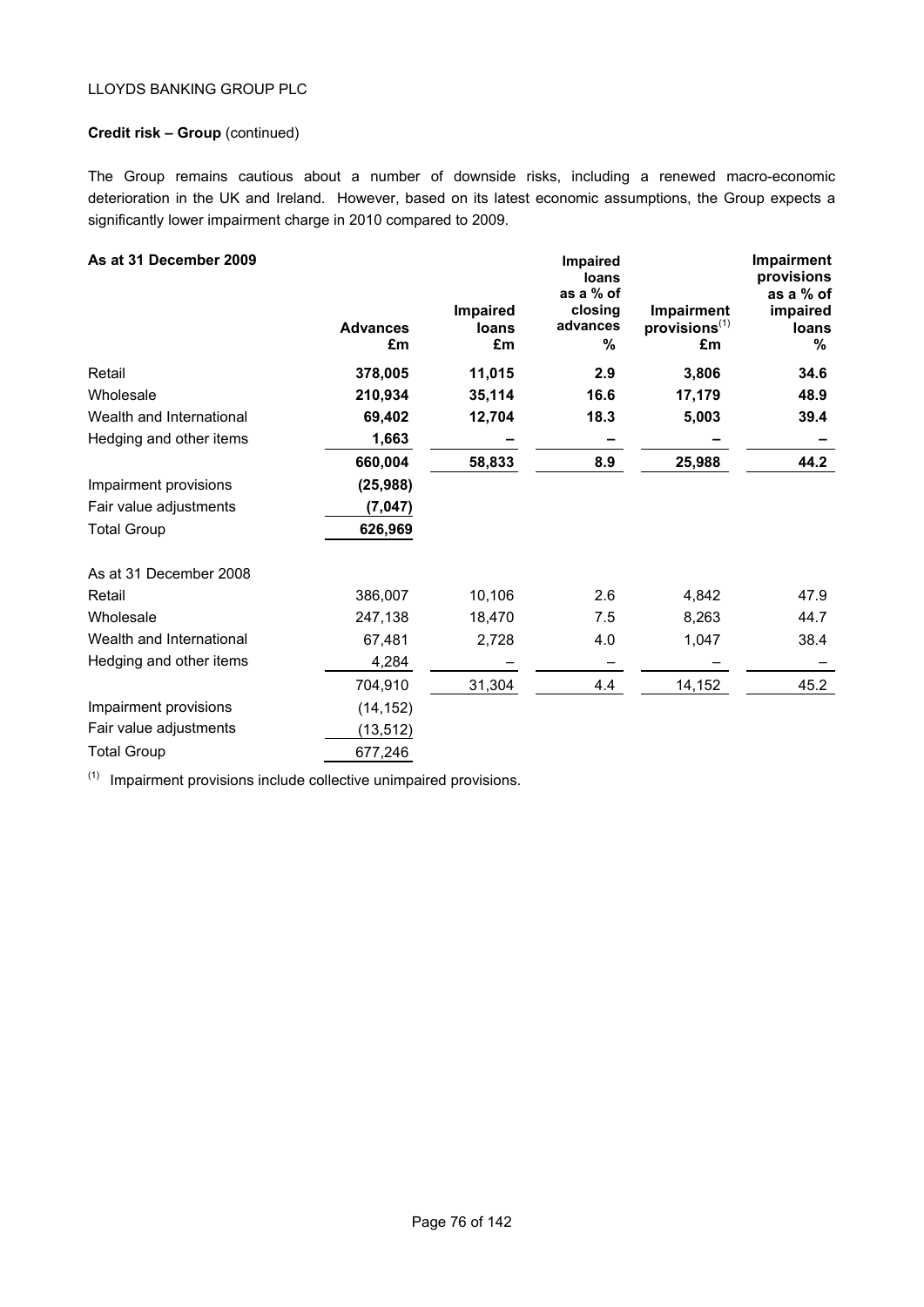## **Credit risk – Retail**

## **Key highlights**

- Impairment losses have increased by 14 per cent to £4,227 million particularly reflecting the impact of increases in unemployment during 2009 on the unsecured charge, partly offset by a lower secured impairment charge as the housing market stabilised.
- New lending quality has remained strong, with lower arrears evident.
- Average loan-to-value on new mortgage lending has reduced to 59.3 per cent, compared to 63.1 per cent during 2008.
- Management actions taken, coupled with more favourable recent economic trends, have reduced overall volumes of customers entering Collections in the second half of the year.
- The path of economic recovery in the UK remains uncertain; however, based on current trends, Retail expects impairment losses in 2010 to be lower than 2009.

Retail impairment losses increased by £532 million to £4,227 million in 2009, driven primarily by deteriorating economic conditions in the latter part of 2008 and the first half of 2009. Impairment losses were lower in the second half of 2009, compared to the first half, driven by lower secured impairment losses. The improvement in secured impairment losses reflected increases in UK house prices, slowing unemployment growth, better affordability with lower interest rates and management actions. Impairment losses for loans and advances as a percentage of average loans and advances to customers, increased to 1.11 per cent from 0.97 per cent in 2008.

Retail's gross loans and advances to customers have reduced by £8.0 billion to £378.0 billion, as a result of management actions to align heritage risk appetites with a focus on lending to lower risk segments, such as unsecured franchise customers, and the write-off of £2.1 billion of unsecured loans and advances which had been provided against in earlier years, as reported at the half year.

Total impaired loans increased by £909 million to £11,015 million at 31 December 2009 and as a percentage of closing advances to customers, increased to 2.9 per cent from 2.6 per cent at 31 December 2008. This is lower than the £11,394 million reported at 30 June 2009, as there has been a gradual improvement in the second half of the year in secured loans, with unsecured lending remaining stable.

The Group is cautious about a number of potential downside risks, including lagged effects of high unemployment, a potential for recent house price increases to reverse, the challenges to affordability if interest rates were to rise ahead of real wage growth and other potential pressures on future affordability. However, based on its latest economic assumptions, the Group's expectation is for recent trends to continue and for Retail to report a lower impairment charge in 2010 compared to 2009.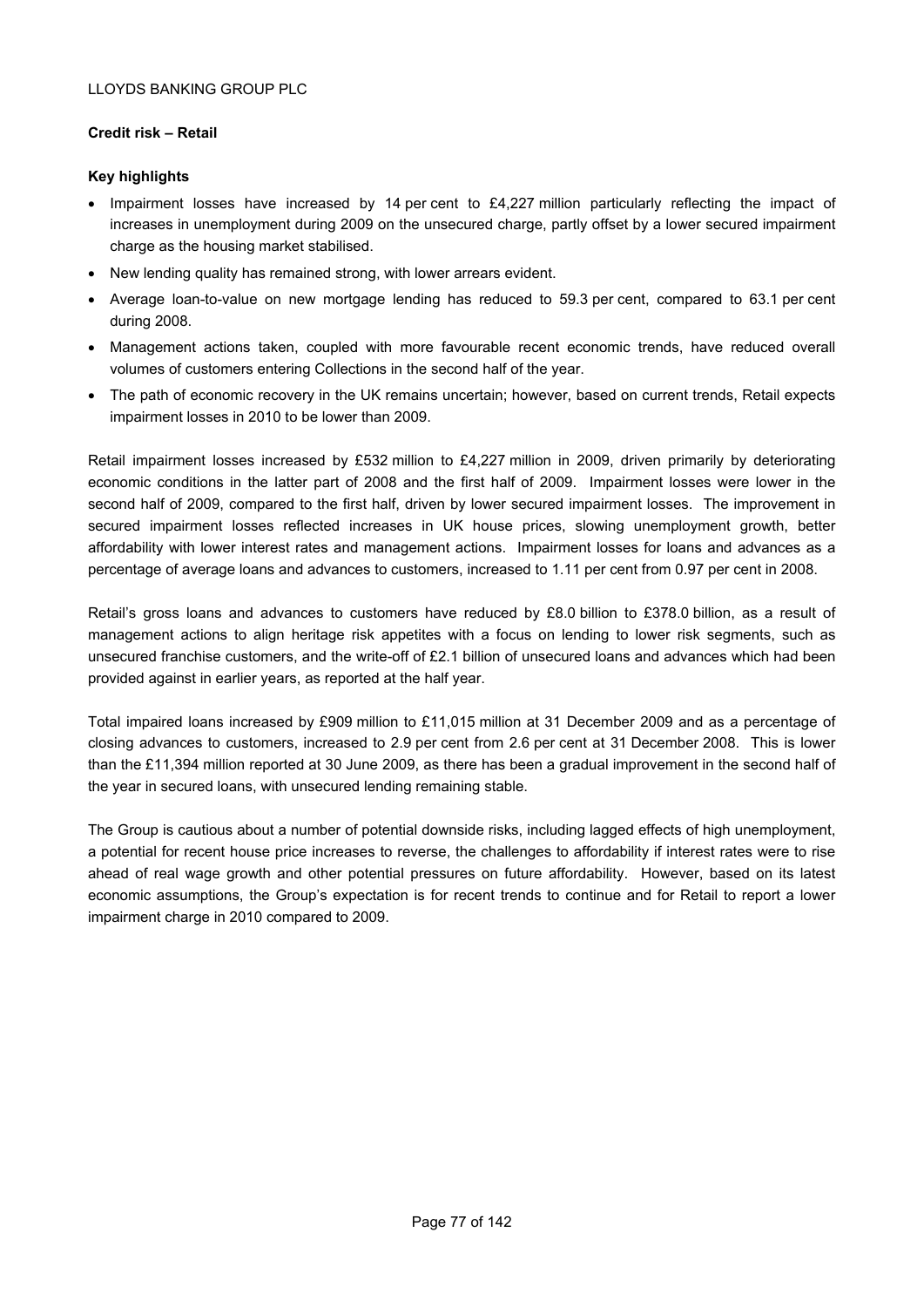## **Credit risk – Retail** (continued)

| As at 31 December 2009      | <b>Advances</b><br>£m | Impaired<br>loans<br>£m | Impaired<br>loans as<br>$a\%$ of<br>closing<br>advances<br>%  | Impairment<br>provisions <sup>(1)</sup><br>£m | <b>Impairment</b><br>provisions<br>as a % of<br>impaired<br>loans<br>% |
|-----------------------------|-----------------------|-------------------------|---------------------------------------------------------------|-----------------------------------------------|------------------------------------------------------------------------|
| Secured                     | 345,900               | 7,196                   | 2.1                                                           | 1,693                                         | 23.5                                                                   |
| Unsecured $(2)$             | 32,105                | 3,819                   | 11.9                                                          | 2,113                                         | 55.3                                                                   |
| Total gross lending         | 378,005               | 11,015                  | 2.9                                                           | 3,806                                         | 34.6                                                                   |
| Impairment provisions       | (3,806)               |                         |                                                               |                                               |                                                                        |
| Fair value adjustments      | (3, 141)              |                         |                                                               |                                               |                                                                        |
| <b>Total Retail lending</b> | 371,058               |                         |                                                               |                                               |                                                                        |
| As at 31 December 2008      | Advances<br>£m        | Impaired<br>loans<br>£m | Impaired<br>loans as<br>a % of<br>closing<br>advances<br>$\%$ | Impairment<br>provisions <sup>(1)</sup><br>£m | Impairment<br>provisions<br>as a % of<br>impaired<br>loans<br>%        |
| Secured                     | 349,646               | 4,756                   | 1.4                                                           | 1,403                                         | 29.5                                                                   |
| Unsecured $(2)$             | 36,361                | 5,350                   | 14.7                                                          | 3,439                                         | 64.3                                                                   |
| Total gross lending         | 386,007               | 10,106                  | 2.6                                                           | 4,842                                         | 47.9                                                                   |
| Impairment provisions       | (4, 842)              |                         |                                                               |                                               |                                                                        |
| Fair value adjustments      | (4,088)               |                         |                                                               |                                               |                                                                        |
| <b>Total Retail lending</b> | 377,077               |                         |                                                               |                                               |                                                                        |

 $(1)$  Impairment provisions include collective unimpaired provisions.

(2) The reduction in unsecured advances and impairment provisions reflects the write-off of £2.1 billion of unsecured loans and advances to customers which had been provided against in prior years.

|                                                 | As at<br>31 Dec 2009<br>£m | As at<br>31 Dec 2008<br>£m |
|-------------------------------------------------|----------------------------|----------------------------|
| Secured                                         |                            |                            |
| Mainstream                                      | 270,069                    | 274,237                    |
| Buy to let                                      | 44,236                     | 41,364                     |
| Specialist                                      | 31,595                     | 34,045                     |
|                                                 | 345,900                    | 349,646                    |
| Unsecured                                       |                            |                            |
| Credit cards                                    | 12,301                     | 13,802                     |
| Personal loans                                  | 16,940                     | 18,102                     |
| Bank accounts                                   | 2,629                      | 2,788                      |
| Others, including joint ventures <sup>(1)</sup> | 235                        | 1,669                      |
|                                                 | 32,105                     | 36,361                     |
| <b>Total Retail gross lending</b>               | 378,005                    | 386,007                    |

 $(1)$  Following the Group's acquisition of the shares it did not already own in the joint venture with AA, unsecured lending by that entity is now reported in 'Personal Loans' and 'Credit Cards' headings, previously these balances were included in 'Others'.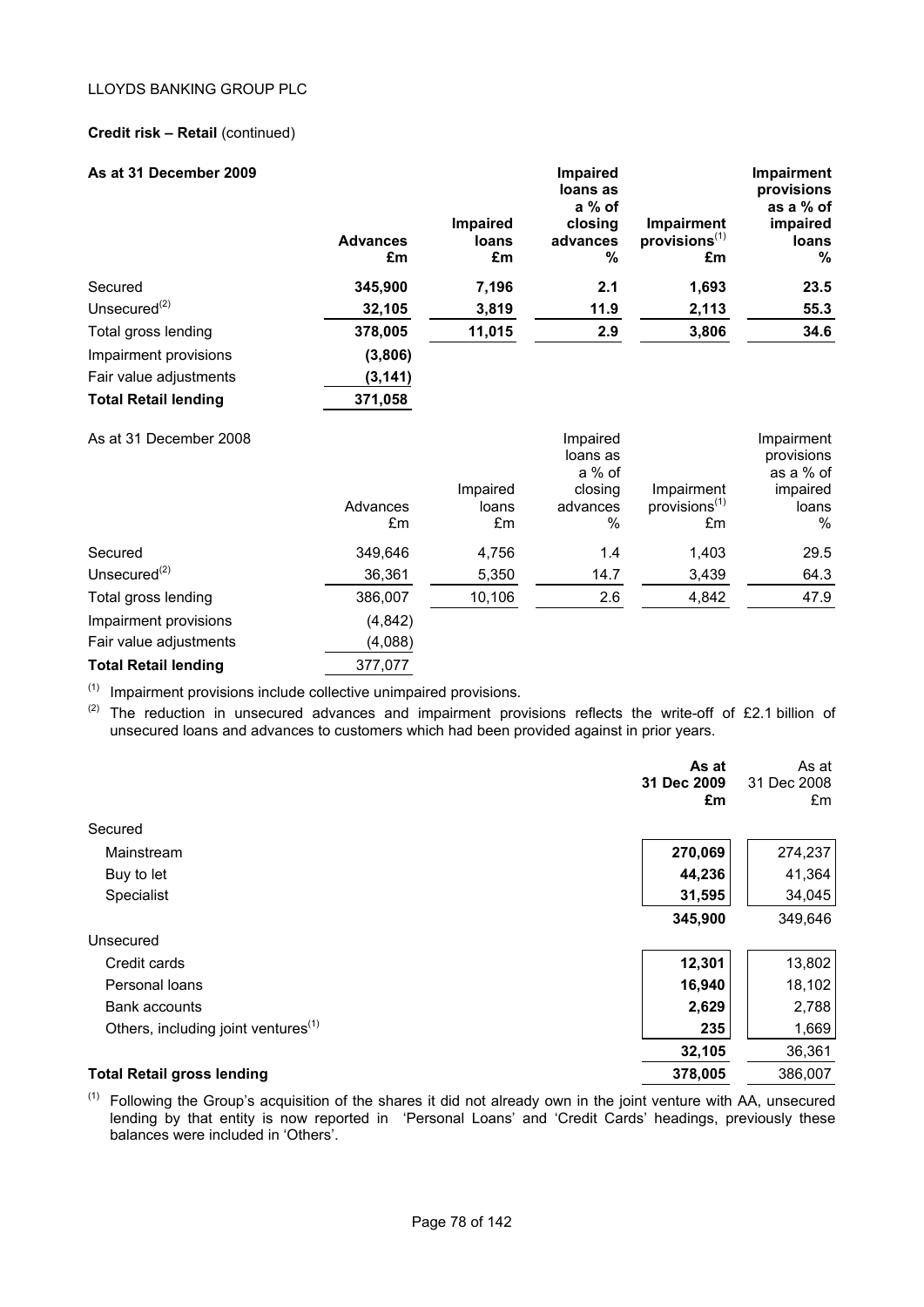## **Credit risk – Retail** (continued)

#### **Secured**

The UK mortgage market for both house purchase and re-mortgaging slowed considerably in 2009, with gross market lending falling to £143 billion from £254 billion in 2008. The re-mortgage market is the main contributor to this fall, as reductions in base rate have brought the interest rate on standard variable mortgages to below new business rates across the industry, thereby reducing the incentive for borrowers to re-mortgage.

Gross new mortgage lending by Retail in 2009 was £35 billion compared to £78 billion for 2008, representing a market share of gross new lending of 24 per cent compared with 31 per cent in 2008. Overall, mortgage balances outstanding at 31 December 2009 were £345.9 billion, a reduction of £3.7 billion in the year.

In March 2009, the Group committed to increasing its planned gross lending to homebuyers by £3 billion in the following 12 months. The lending provided under this commitment continues to adhere to the Group's risk appetite. The Group's risk appetite is consistent with the criteria that had proved to be a prudent and successful approach for Lloyds TSB.

Secured impairment losses were £789 million in 2009, a reduction of £506 million compared with 2008. The main drivers of the reduction are internal activities (risk and collections policies) and better than anticipated external factors (interest rates, house prices and unemployment). The combination of these factors has resulted in a reduction in impaired loans in the second half of the year. As a percentage of average gross loans and advances to customers, secured impairment losses decreased to 0.23 per cent in 2009 from 0.38 per cent in 2008.

Management actions taken have resulted in new lending quality improving to pre-recessionary levels, with fewer customers now going into arrears. Specialist lending is now closed to new business and this book is in run-off.

Although impaired loans in the year increased to £7,196 million, Retail has seen a steady reduction in the second half of the year from £7,612 million at 30 June 2009. Impaired secured loans, as a percentage of closing advances, increased to 2.1 per cent at 31 December 2009 from 1.4 per cent in 2008.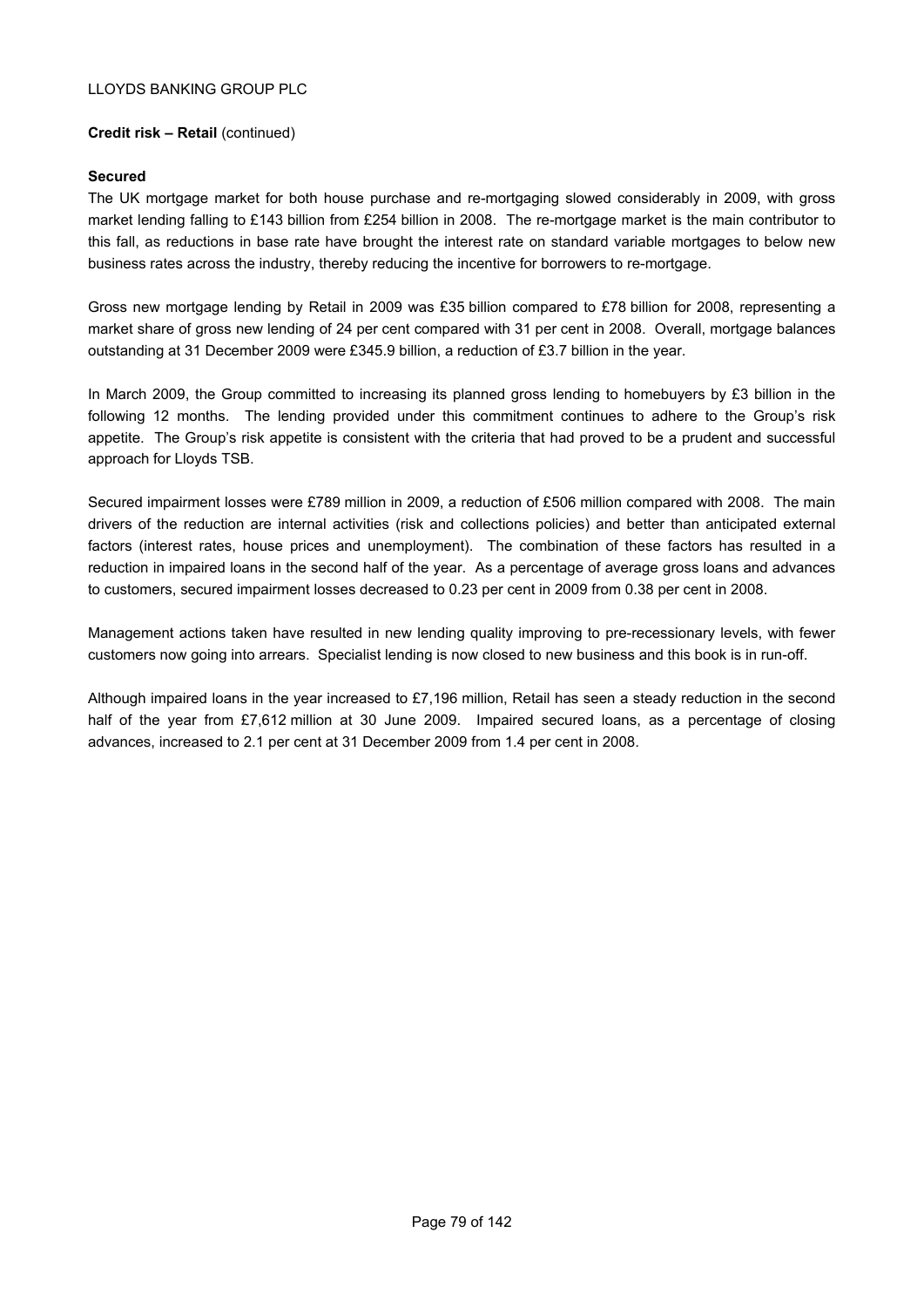## **Credit risk – Retail** (continued)

The percentage of mortgage cases greater than three months in arrears (excluding possessions) increased to 2.3 per cent at 31 December 2009 compared to 1.8 per cent at 31 December 2008. Based on the most recent published figures by the Council of Mortgage Lenders, the Group is performing marginally better than the industry average.

#### **Arrears**

Greater than three months in arrears

|              |        |                 |        |                |                     | Total mortgage |            |  |
|--------------|--------|-----------------|--------|----------------|---------------------|----------------|------------|--|
|              |        | accounts %      |        |                | Value of debt $(1)$ |                | balances % |  |
| 31 Dec       | 31 Dec | 31 Dec          | 31 Dec | <b>31 Dec</b>  | 31 Dec              | <b>31 Dec</b>  | 31 Dec     |  |
| 2009         | 2008   | 2009            | 2008   | 2009           | 2008                | 2009           | 2008       |  |
| <b>Cases</b> | Cases  | %               | $\%$   | £m             | £m                  | %              | %          |  |
| 57.837       | 46,543 | 2.1             | 1.5    | 6.407          | 4,796               | 2.4            | 1.7        |  |
| 7,557        | 6,950  | 1.9             | 2.0    | 1.159          | 1,053               | 2.6            | 2.5        |  |
| 13,848       | 12,634 | 6.6             | 5.6    | 2,498          | 2,342               | 7.9            | 6.9        |  |
| 79,242       | 66,127 | 2.3             | 1.8    | 10,064         | 8,191               | 2.9            | 2.3        |  |
|              |        | Number of cases |        | Total mortgage |                     |                |            |  |

 $(1)$  Value of debt represents total book value of mortgages in arrears but not in possession.

Provisions held against secured assets appropriately reflect the risk of further losses from events that have already occurred. This includes adequate allowance for losses yet to emerge on accounts currently on repayment plans or benefiting from the very low interest rate environment.

The possessions stock has fallen by 32 per cent in 2009, from 4,011 to 2,720 properties. Currently, average proceeds from the sale of repossessed properties are in excess of average valuations assumed in Retail's provisioning models.

The average loan-to-value ratio (LTV) for new mortgages and further advances written in 2009 was 59.3 per cent compared to 63.1 per cent in 2008. The average indexed loan-to-value ratio on the mortgage portfolio was 54.8 per cent compared to 54.9 per cent in 2008 and 13.0 per cent of the mortgage portfolio had an indexed loan-to-value ratio in excess of 100 per cent (£44.8 billion), compared to 16.2 per cent (£56.8 billion) in 2008.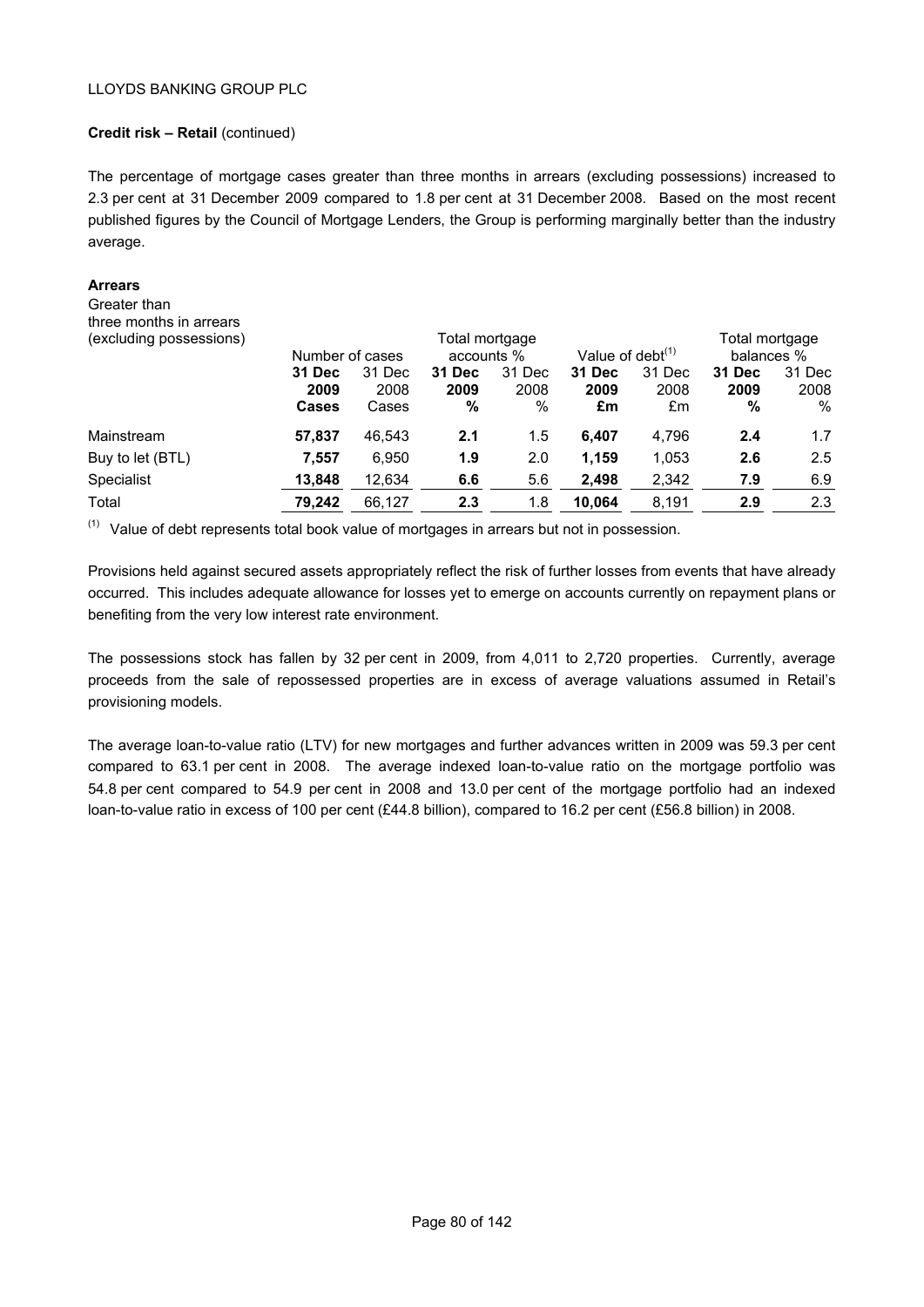# **Credit risk – Retail** (continued)

The tables below show LTVs across the principal mortgage portfolios.

| As at 31 December 2009                                                     | <b>Mainstream</b><br>% | Buy to let<br>% | Specialist <sup>(1)</sup><br>% | <b>Total</b><br>%      |
|----------------------------------------------------------------------------|------------------------|-----------------|--------------------------------|------------------------|
| Less than 60%                                                              | 34.4                   | 12.0            | 14.3                           | 29.7                   |
| 60% to 70%                                                                 | 11.9                   | 11.3            | 9.7                            | 11.6                   |
| 70% to 80%                                                                 | 15.2                   | 20.2            | 17.0                           | 16.0                   |
| 80% to 90%                                                                 | 14.3                   | 19.1            | 21.5                           | 15.6                   |
| 90% to 100%                                                                | 12.2                   | 21.4            | 20.3                           | 14.1                   |
| Greater than 100%                                                          | 12.0                   | 16.0            | 17.2                           | 13.0                   |
| Total                                                                      | 100.0                  | 100.0           | 100.0                          | 100.0                  |
| Average loan-to-value:                                                     |                        |                 |                                |                        |
| Stock of residential mortgages                                             | 51.0                   | 75.2            | 72.3                           | 54.8                   |
| New residential lending                                                    | 58.3                   | 65.6            | 73.7                           | 59.3                   |
| Impaired mortgages                                                         | 71.1                   | 91.5            | 85.6                           | 76.5                   |
| (1)<br>Specialist lending is now closed to new business and is in run-off. |                        |                 |                                |                        |
| As at 31 December 2008                                                     | Mainstream             | Buy to let      | Specialist                     | Total<br>$\mathsf{A}'$ |

|                                | $\%$  | %     | $\%$  | %     |
|--------------------------------|-------|-------|-------|-------|
| Less than $60\%$               | 34.3  | 11.1  | 14.8  | 29.6  |
| 60% to 70%                     | 10.7  | 9.6   | 9.4   | 10.5  |
| 70% to 80%                     | 12.7  | 15.6  | 15.7  | 13.3  |
| 80% to 90%                     | 13.6  | 20.3  | 21.4  | 15.2  |
| 90% to 100%                    | 13.5  | 22.1  | 20.8  | 15.2  |
| Greater than 100%              | 15.2  | 21.3  | 17.9  | 16.2  |
| Total                          | 100.0 | 100.0 | 100.0 | 100.0 |
| Average loan-to-value:         |       |       |       |       |
| Stock of residential mortgages | 52.2  | 77.0  | 71.7  | 54.9  |
| New residential lending        | 60.7  | 73.1  | 73.1  | 63.1  |
| Impaired mortgages             | 67.3  | 89.9  | 85.6  | 74.1  |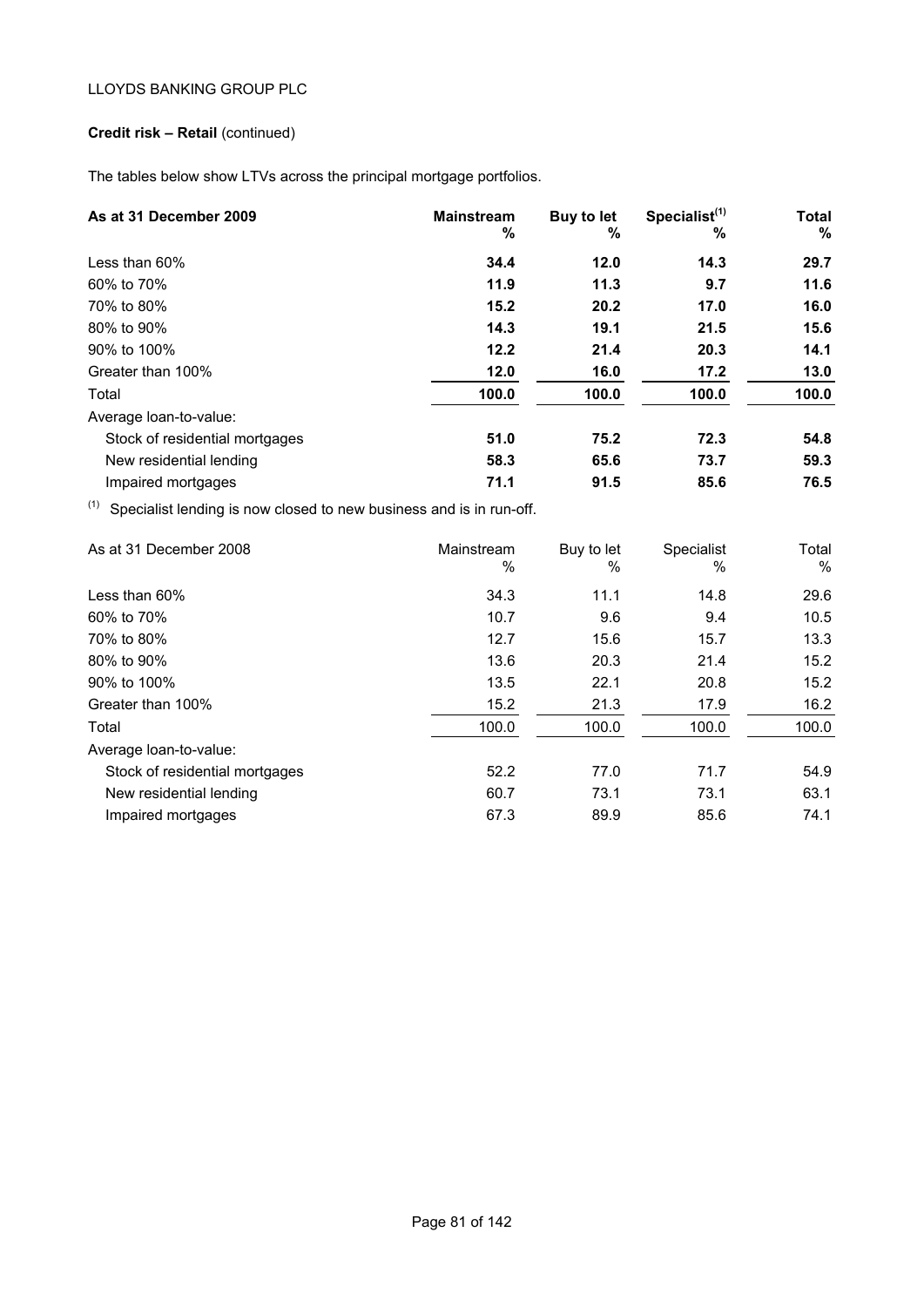## **Credit risk – Retail** (continued)

#### **Unsecured**

Consumer Banking has aligned risk appetite across the business to focus on lending to its existing customers. Personal loan balances outstanding at 31 December 2009 were £16.9 billion (31 December 2008: £18.1 billion), the reduction reflected lower demand, a tightening of lending criteria and the write-off of unsecured loans and advances which had been provided against in earlier years, as reported at the half year.

In credit cards, Retail's combined brands are market leaders in terms of new credit card issuance. Credit card balances outstanding at 31 December 2009 were £12.3 billion (31 December 2008: £13.8 billion). In addition, the Group was the leading UK debit card issuer in 2009.

The impairment charge for unsecured lending was £3,438 million in 2009, an increase of £1,038 million on 2008 which reflects the higher unemployment levels seen in the year. Consistent with the Group's statements at the half year, Retail's impairment losses on unsecured lending were higher in the second half of the year, largely driven by standardisation of the treatment for concessionary repayment plans; if this charge was excluded, impairment losses were stable.

In the second half of 2009 there were signs of improved underlying performance in all portfolios; management actions reduced the delinquency rates on new business. If current trends continue, Retail believes impairment losses in 2010 will be lower than in 2009.

Total impaired unsecured loans were £3.8 billion (31 December 2008: £5.4 billion) and represented 11.9 per cent of closing advances compared to 14.7 per cent at 31 December 2008. Provisions as a percentage of impaired loans decreased to 55.3 per cent (31 December 2008: 64.3 per cent). The reduction in both the level of impaired loans and the impairment provisions coverage reflected the write-off of £2.1 billion of unsecured loans which had been provided against in the prior years, as reported at the half year.

*Personal loans*: Impaired personal loans decreased to 10.5 per cent of closing advances (31 December 2008: 11.6 per cent) and provisions, as a percentage of closing advances, decreased to 5.9 per cent (31 December 2008: 7.0 per cent).

*Credit cards*: Impaired credit cards advances were 13.6 per cent of closing advances (31 December 2008: 20.2 per cent) and provisions, as a percentage of closing advances, decreased to 7.1 per cent (31 December 2008: 13.6 per cent).

*Bank accounts*: Impaired loans decreased to 13.6 per cent of closing advances (31 December 2008: 17.0 per cent) and provisions, as a percentage of closing advances, decreased to 8.9 per cent (31 December 2008: 10.6 per cent).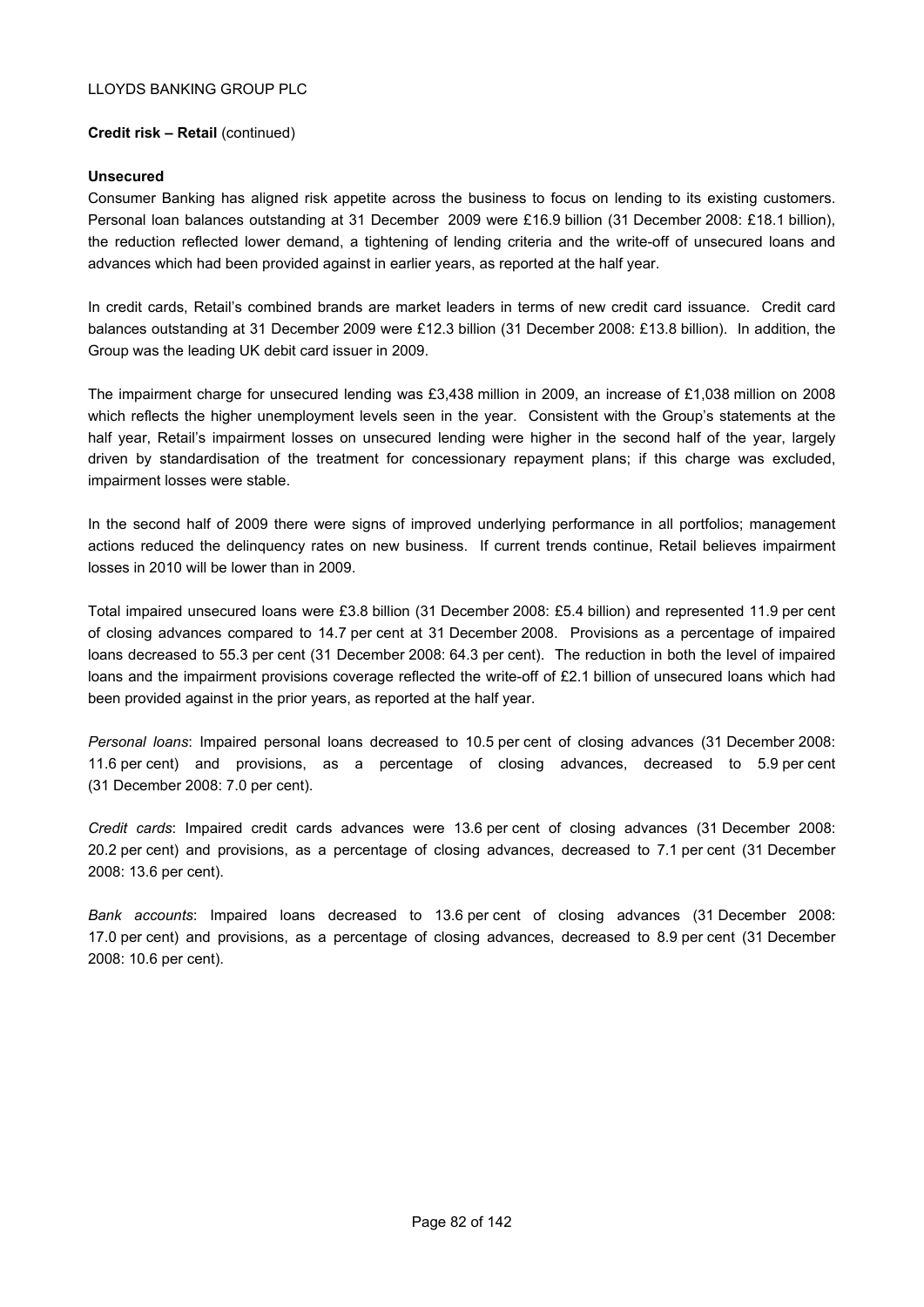## **Credit risk – Wholesale**

## **Key highlights**

- Established robust credit risk control framework and risk appetite largely based on Lloyds TSB's approach, and rolled out across Wholesale. Divisional Risk continue to undertake robust and continuous oversight and challenge to the business.
- Significant resources deployed into the Business Support Units focused on key asset classes.
- As a result of significant impairments taken in the first half of 2009, notably in HBOS Corporate Real Estate and HBOS (UK and US) Corporate portfolios, the Group expects this to represent the peak of total impairments given the Group's economic assumptions. However, the Group expects the volume of underlying impairments from traditional trading and manufacturing businesses to increase in 2010, as the full impact of economic conditions filters into business insolvencies and asset values. This is a factor of a typical lag effect as the economy passes through the recession. However, the effects of this negative trend should be significantly less than the benefit of lower absolute impairments from the HBOS Corporate Real Estate and HBOS (UK and US) Corporate portfolios.
- Volume of individual cases passing into Business Support Units continued to rise in second half of 2009.
- The Group remains cautious about the extent of corporate recovery in 2010.

Wholesale Division impairment losses increased by £5,289 million to £15,683 million in 2009. Impairment losses for loans and advances as a percentage of average loans and advances to customers increased to 5.92 per cent in 2009 from 3.32 per cent in 2008. Higher levels of failures, notably in HBOS Corporate Real Estate and real estate related transactions, and the HBOS (UK and US) Corporate portfolio, drove a significant increase in impairments. However, impairment losses reduced significantly in the second half of 2009, amounting to £5,945 million, compared to £9,738 million in the first half, a reduction of £3,793 million, or 39 per cent.

Wholesale's gross loans and advances to customers have decreased by £36.2 billion to £210.9 billion. Since the date of acquisition, all business originated in Wholesale has been evaluated in accordance with the risk appetite and credit control criteria that had proved to be a prudent and successful approach for Lloyds TSB. Early assessment of HBOS portfolios identified those areas where there was close alignment with the Lloyds TSB heritage, those which could continue to be supported once the more restrictive appetite and policy were aligned, and those where it was clear that there would be limited appetite to lend. As agreed with the UK government, the Group's lending commitment is also subject to, and considered in the light of, the Group's risk appetite and credit control criteria.

Total impaired loans increased by £16,644 million to £35,114 million at 31 December 2009. Impaired loans as a percentage of closing advances was 16.6 per cent as at 31 December 2009 compared with 7.5 per cent as at 31 December 2008, with impairment provisions as a percentage of impaired loans increasing to 48.9 per cent as at 31 December 2009 from 44.7 per cent as at 31 December 2008. Detailed reviews of vulnerable portfolios have largely been completed and, where appropriate, remedial risk mitigating actions are underway. The HBOS heritage portfolios are now considered to be appropriately impaired in accordance with the Group's methodology, against the Group's economic assumptions, and this is reflected in the impairment charge for the year and the first half in particular. The position has stabilised during the second half with a lower rate of impairment compared to the first half.

The Lloyds TSB approach to credit risk management, with a focus on ensuring its risk appetite and credit policies reflect a prudent through the cycle approach to lending, impairment assessment and review is being embedded across the enlarged Wholesale division and remains a key focus in 2010.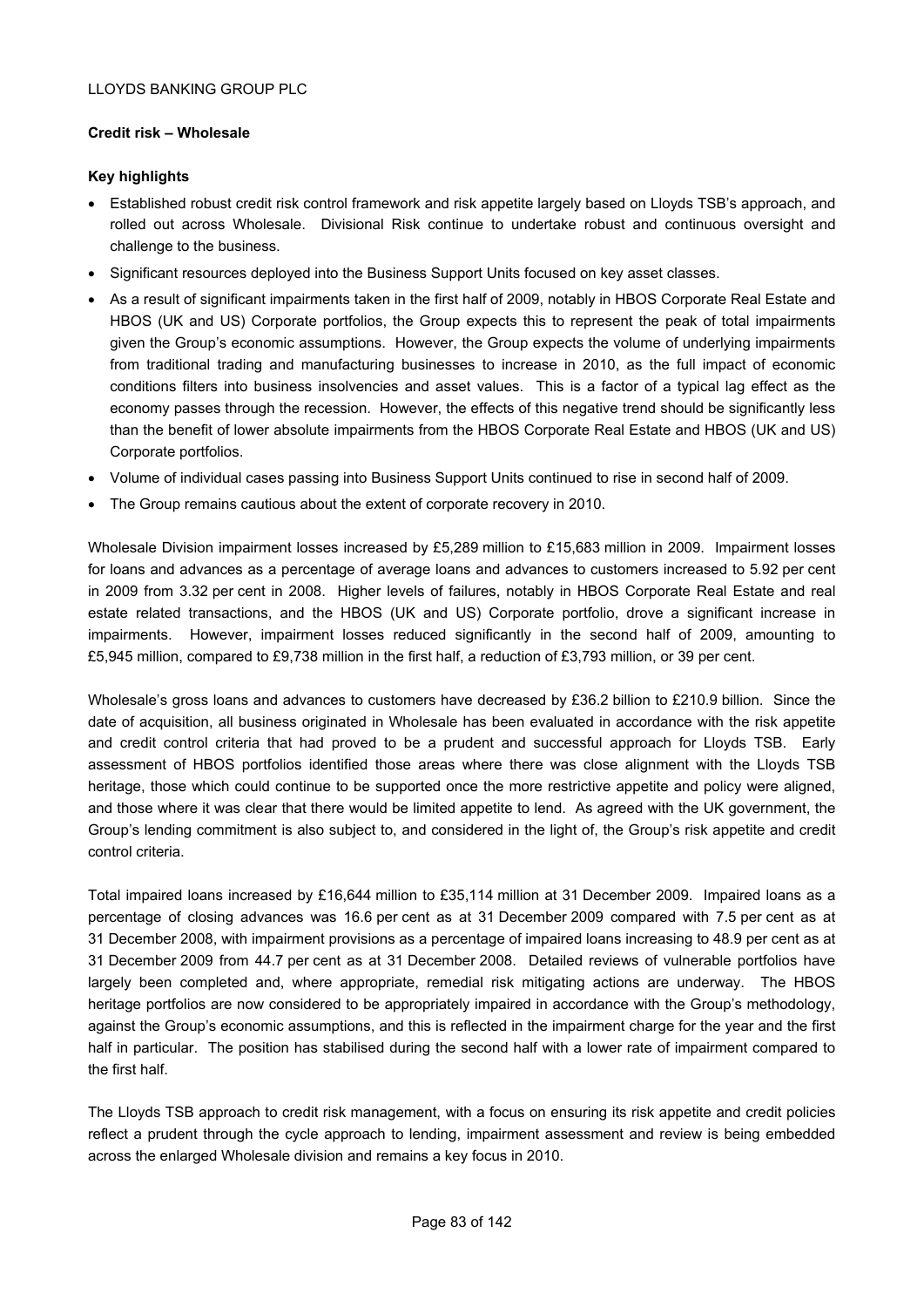## **Credit risk – Wholesale** (continued)

| As at 31 December 2009           | <b>Advances</b><br>£m | Impaired<br>loans<br>£m | <b>Impaired</b><br>loans as a<br>$%$ of<br>closing<br>advances<br>% | Impairment<br>provisions <sup>(1)</sup><br>£m | Impairment<br>provisions<br>as a % of<br>impaired<br><b>loans</b><br>% |
|----------------------------------|-----------------------|-------------------------|---------------------------------------------------------------------|-----------------------------------------------|------------------------------------------------------------------------|
| <b>Corporate Markets</b>         |                       |                         |                                                                     |                                               |                                                                        |
| Corporate                        | 67,293                | 7,930                   | 11.8                                                                | 3,933                                         | 49.6                                                                   |
| Commercial                       | 26,551                | 2,597                   | 9.8                                                                 | 972                                           | 37.4                                                                   |
| <b>Real Estate</b>               | 55,490                | 18,016                  | 32.5                                                                | 8,791                                         | 48.8                                                                   |
| <b>Specialist Finance</b>        | 16,088                | 2,956                   | 18.4                                                                | 1,621                                         | 54.8                                                                   |
| <b>Wholesale Markets</b>         | 31,286                | 1,646                   | 5.3                                                                 | 631                                           | 38.3                                                                   |
| <b>Total Corporate Markets</b>   | 196,708               | 33,145                  | 16.8                                                                | 15,948                                        | 48.1                                                                   |
| <b>Treasury and Trading</b>      | 1,394                 |                         |                                                                     |                                               |                                                                        |
| <b>Asset Finance</b>             | 12,832                | 1,969                   | 15.3                                                                | 1,231                                         | 62.5                                                                   |
| <b>Total Wholesale</b>           | 210,934               | 35,114                  | 16.6                                                                | 17,179                                        | 48.9                                                                   |
| Reverse repos                    | 1,108                 |                         |                                                                     |                                               |                                                                        |
| Impairment provisions            | (17, 179)             |                         |                                                                     |                                               |                                                                        |
| Fair value adjustments           | (3,055)               |                         |                                                                     |                                               |                                                                        |
| Total loans and advances         | 191,808               |                         |                                                                     |                                               |                                                                        |
| As at 31 December 2008           | Advances              | Impaired<br>loans       | Impaired<br>loans as a<br>% of<br>closing<br>advances               | Impairment<br>provisions <sup>(1)</sup>       | Impairment<br>provisions<br>as a % of<br>impaired<br>loans             |
|                                  | £m                    | £m                      | $\%$                                                                | £m                                            | $\%$                                                                   |
| Corporate Markets <sup>(2)</sup> |                       |                         |                                                                     |                                               |                                                                        |
| Corporate                        | 81,482                | 2,615                   | 3.2                                                                 | 1,736                                         | 66.4                                                                   |
| Commercial                       | 26,785                | 1,759                   | 6.6                                                                 | 597                                           | 33.9                                                                   |
| <b>Real Estate</b>               | 59,481                | 9,536                   | 16.0                                                                | 3,318                                         | 34.8                                                                   |
| <b>Specialist Finance</b>        | 26,816                | 2,049                   | 7.6                                                                 | 1,271                                         | 62.0                                                                   |
| <b>Wholesale Markets</b>         | 35,652                | 1,114                   | 3.1                                                                 | 475                                           | 42.6                                                                   |
| <b>Total Corporate Markets</b>   | 230,216               | 17,073                  | 7.4                                                                 | 7,397                                         | 43.3                                                                   |
| <b>Treasury and Trading</b>      | 2,775                 |                         |                                                                     |                                               |                                                                        |
| <b>Asset Finance</b>             | 14,147                | 1,397                   | 9.9                                                                 | 866                                           | 62.0                                                                   |
| <b>Total Wholesale</b>           | 247,138               | 18,470                  | 7.5                                                                 | 8,263                                         | 44.7                                                                   |
| Reverse repos                    | 3,230                 |                         |                                                                     |                                               |                                                                        |
| Impairment provisions            |                       |                         |                                                                     |                                               |                                                                        |
|                                  | (8, 263)              |                         |                                                                     |                                               |                                                                        |
| Fair value adjustments           | (7, 543)              |                         |                                                                     |                                               |                                                                        |

 $(1)$  Impairment provisions include collective unimpaired provisions.

 $(2)$  As part of the process of allocating assets to the new management structure, the legacy HBOS portfolios have been resegmented and the 2008 comparative numbers are presented on an organisational basis consistent with 2009.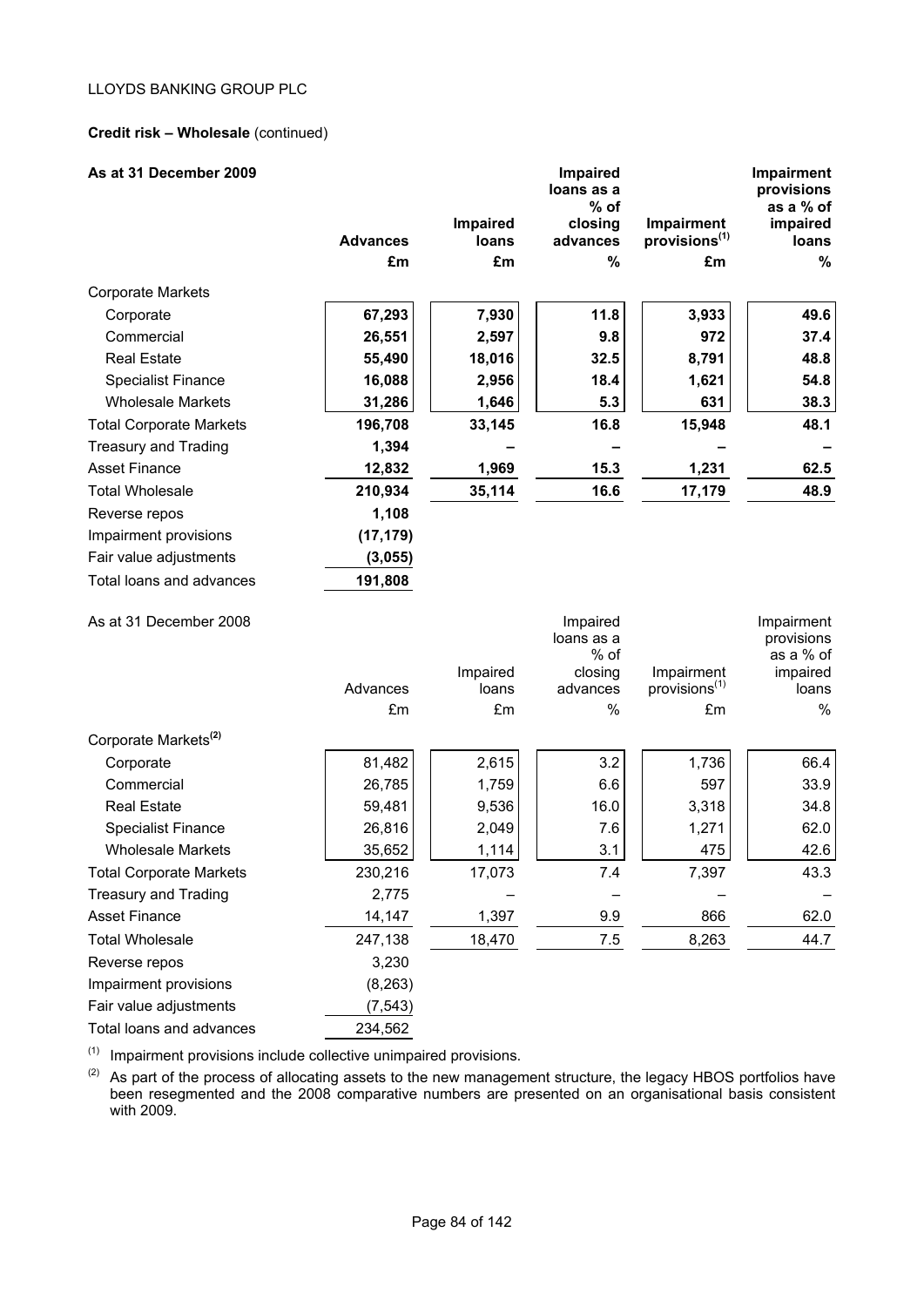### **Credit risk – Wholesale** (continued)

## **Corporate**

The Corporate (UK and US) portfolios felt the impact of the adverse economic environment in the first half of 2009 but this has stabilised during the second half with a lower rate of impairments raised against the portfolio and a slower rate of new cases being transferred into Business Support Units. A higher volume of impaired cases is expected in 2010 as the lag from the UK recession bites. This impact is expected to be biased toward the mid size franchise, of which the HBOS heritage portfolio is characterised by high levels of obligor concentration to riskier counterparties many with a property related component, thereby impacting the level of the impairment charge in 2009. The significant level of impairments taken in 2009 in the HBOS corporate business is not expected to be repeated.

As part of its funding, liquidity and general hedging requirements Lloyds Banking Group maintains relationships with many major financial institutions throughout the world. Credit quality in general is improving in the sector, helped significantly by the support mechanisms established by Governments, Central Banks and regulators. This is reflected in the firmer trend in market prices now quoted for bank debt. Some economies continue to experience difficulties, either through low growth or high borrowing levels, and banking sectors in these countries remain under strain.

The position in North America has stabilised with a lower rate of impairments in the second half of 2009. The Group retains some material single obligor concentrations on weaker credits. Concentrations remain in gaming, residential real estate and to some poorer sub prime non-bank financial institutions loan originators. Although the portfolio is appropriately impaired, a weakening in some of the Group's gaming exposures could well result in the need for further impairment provisions during 2010.

#### **Commercial**

Impairment has been marginally higher than originally expected this year, reflecting the harsher economic conditions that the Group's customers have experienced. The Group continues to refine its risk management and forecasting tools to reflect the economic environment and further increase control, monitoring and support of customers. In addition, the roll out of a combined Lloyds TSB and Bank of Scotland credit policy and risk strategy will benefit the business going forward, and the Group's prudent through the cycle lending policies will ensure that asset quality remains appropriately robust.

Portfolio metrics and stress testing analysis suggest continued material impairments through the short to medium term, as expected at this stage of the economic cycle. Over time, impairment losses as a percentage of advances are expected to trend towards more normalised levels reflective of the historic performance of the Lloyds TSB heritage portfolio. However, in line with past experience, the impairment improvement is expected to show some lag behind the upturn in the economy.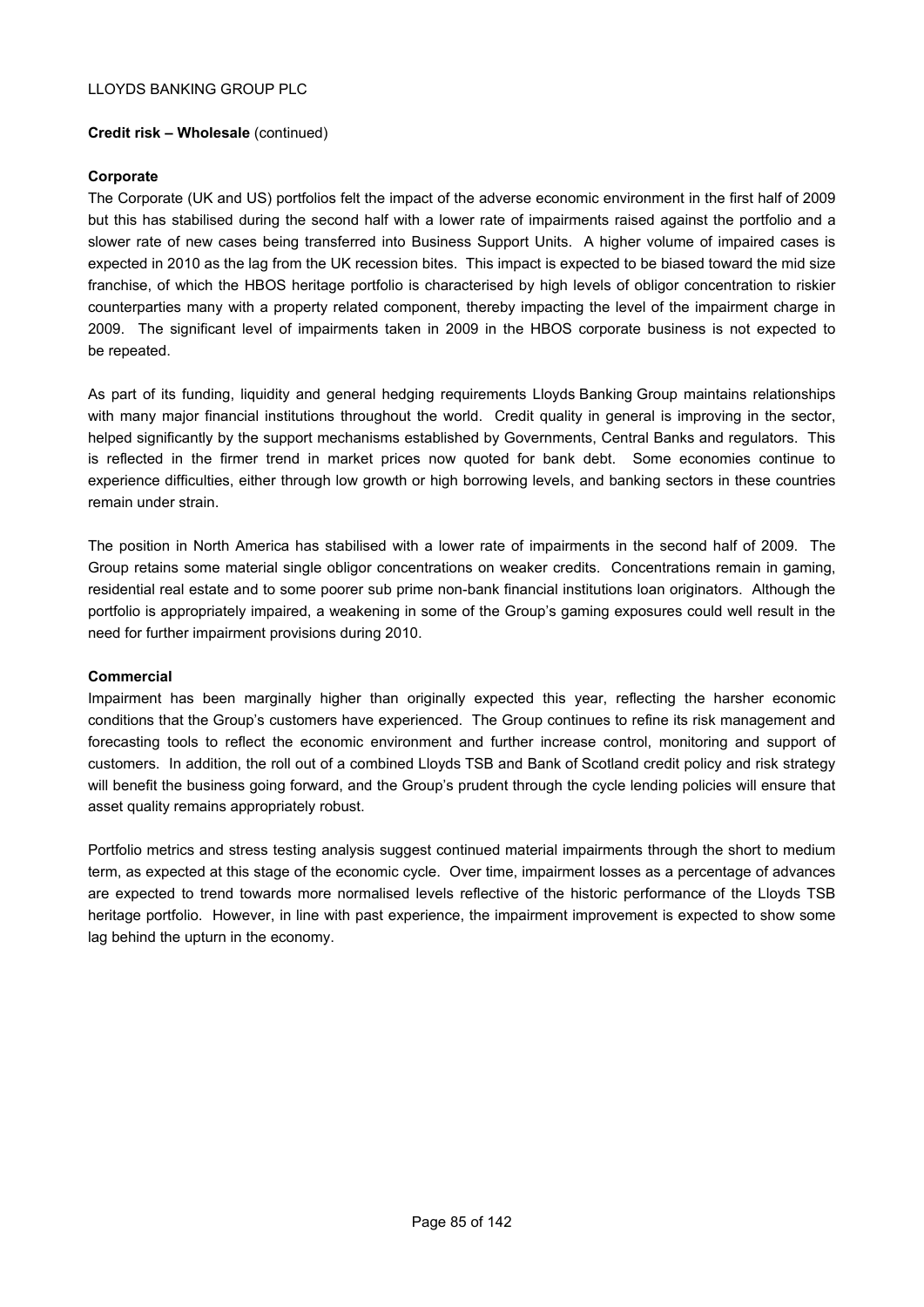#### **Credit risk – Wholesale** (continued)

#### **Corporate Real Estate**

The Corporate Real Estate portfolio has endured a significant level of stress as a consequence of the unprecedented scale and pace of deterioration in the property sector coupled with the previous aggressive lending appetite in the heritage HBOS business. Whilst the Group remains cautious, the current outlook for the property sector is now a little more positive with higher levels of equity being raised, yields stabilising and negative rental growth abating. However, a sustained recovery is not predicted until 2011. Against this backdrop, Corporate Real Estate is focusing its attention on improving the risk profile of the existing portfolio and applying conservative and prudent lending policies in relation to new business. Clearly the management of the distressed portfolio is key not only to mitigating loss but also for Lloyds Banking Group as a significant player within the property sector to ensure that the strategies adopted do not adversely impact on a market that remains fragile. The Group's Business Support Unit is making great progress in the achievement of these balanced objectives with a substantial number of restructurings undertaken over the last six months.

On the property investment side there are signs of recovery in capital values but this is most evident at the prime end of the commercial market. The key concern remains the potential for an increasing level of tenant defaults against a backdrop of already depressed capital values and a continuing lack of liquidity in the market. Sustainability of cash flow has been key to the relative resilience seen in the investment market to date but a significant rise in tenant defaults would impact adversely on debt service capability and could lead to increased impairments beyond those forecast, based on the Group's current economic assumptions.

Wholesale has invested heavily in implementing the required infrastructure to deal with the stress which has been experienced in the portfolio to date and is satisfied that impairment levels are prudent, with the impairment charge for the second half reducing from the peak evidenced in the first half. Refinancing risk is an emerging issue with significant maturities due in the next few years. Against the Group's economic assumptions, 2010 is expected to continue to be difficult. However the Group has made significant strides during 2009 in putting in place robust and prudent lending policies and processes with the expectation that, in tandem with a market which is evidencing signs of recovery, Wholesale will see an improving risk profile across the portfolio together with continued reduction in impairments.

#### **Wholesale Markets**

Wholesale Markets encompasses the securitisation conduits (Cancara, Grampian and Landale), a portfolio of Structured Credit Investments and Structured Corporate Finance (which covers shipping, rail, aviation, corporate asset finance and infrastructure finance). Global shipping markets, especially the dry bulk and container sectors, experienced considerable pressure during 2009, leading to higher impairment levels; while the Group expects continued sector pressure in 2010, it has forecast a lower rate of new problem cases.

2009 has seen a significant reduction in the size of the Treasury Assets portfolio, both in terms of notional exposure and Risk Weighted Assets. In addition, the potential for volatility within the portfolio has been significantly reduced. As financial market conditions have improved, write-downs of investment securities have eased. Although both Lloyds TSB and HBOS heritage portfolios contain US residential mortgage-backed securities, which are exposed to a greater risk of further impairment, it is believed that previous write-downs and acquisition fair value adjustments for HBOS Treasury Assets remain adequate to cover the losses the Group expects to incur on these portfolios.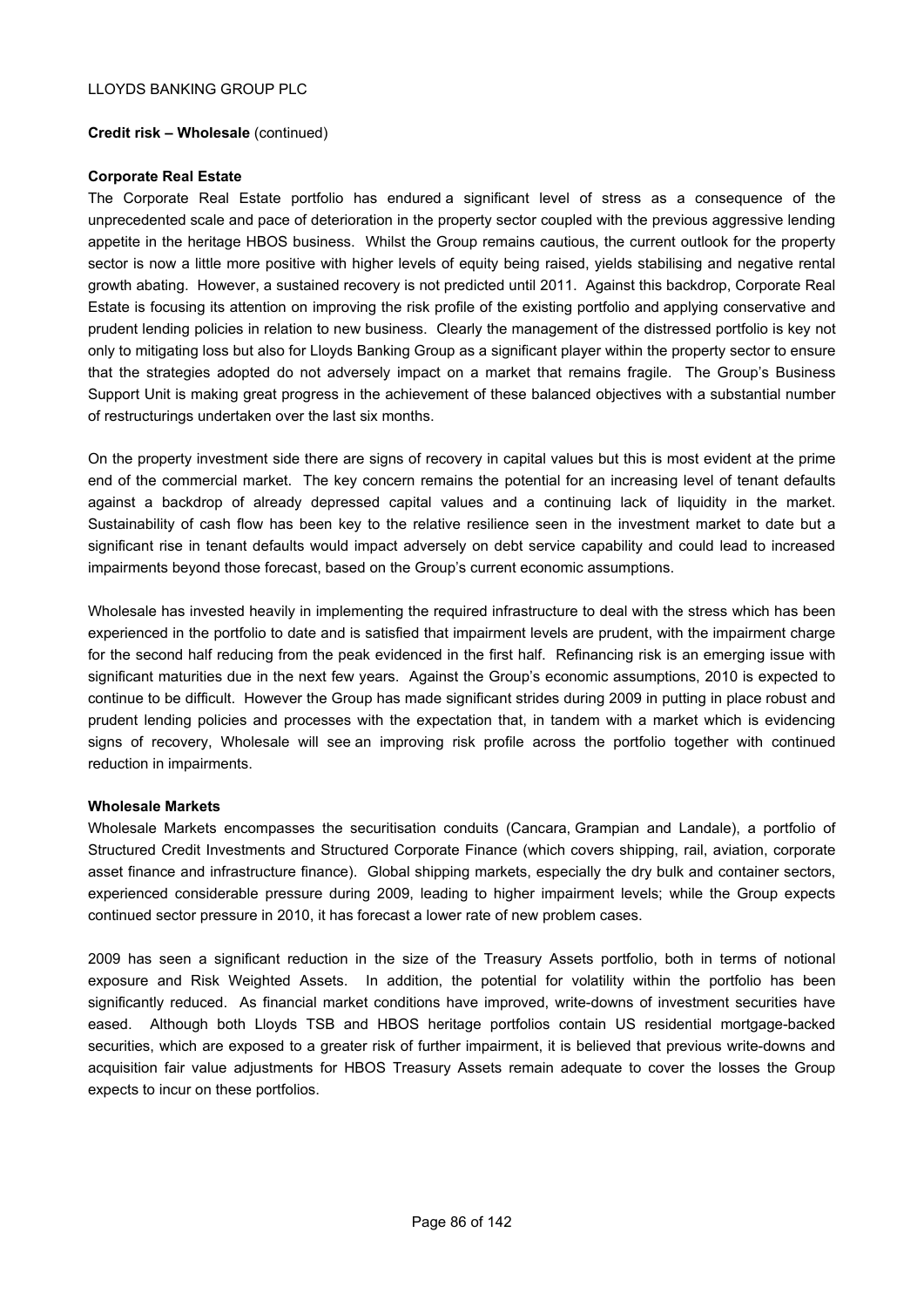#### **Credit risk – Wholesale** (continued)

#### **Specialist Finance**

Specialised Finance comprises Acquisition Finance and Corporate Equity.

*Acquisition Finance* – The Acquisition Finance (leveraged) portfolio has been impacted significantly by the economic environment, with a relatively high proportion of deals being restructured, and higher impairment levels seen than in same period in 2008. The rate of new problem loans abated in the second half of 2009.

*Corporate Equity* – The risk capital (assets representing 'Equity Risk' including ordinary equity, preference shares and institutional stock) portfolio comprises the Lloyds TSB heritage Lloyds Development Capital (LDC) business, a small Project Finance business, and the HBOS heritage Integrated Finance Investments, Joint Ventures and Fund Investments businesses. Excluding LDC and Project Finance, the remaining Risk Capital businesses are not considered as continuing businesses to Lloyds Banking Group and as a result are being managed for value. As a result, excluding LDC and Project Finance, there will be no 'new' investments in the portfolios and they will reduce over time as existing investments are exited.

During the first half of 2009, as a result of significant market volatility, the value of the portfolio reduced materially. In the second half of the year, the main share indices have evidenced an upward movement and this has largely offset continued pressure on earnings across the investment portfolio, together contributing to a relatively flat position across the total portfolio. While some positive signs are evident, value recovery going forward continues to be treated with caution.

#### **Treasury and Trading**

Treasury and Trading acts as the link between the wholesale markets and the Group's balance sheet management activities and provides pricing and risk management solutions to both internal and external clients. The majority of Treasury and Trading's funding and risk management activity is transacted with investment grade counterparties and much of it is on a secured basis, such as Repo. Derivative transactions with wholesale counterparties are typically collateralised under CSAs.

#### **Asset Finance**

The credit quality profile across the heritage Lloyds TSB Asset Finance (AF) non-retail portfolios has remained broadly stable over the last 12 months. In line with the wider economic difficulties and rise in corporate failures, there has been a rise in the number of cases requiring Business Support management although the level of defaults is no greater than in 2008. However, there has been an increased level of default in the heritage HBOS AF non-retail portfolios with the need for higher impairment charges during 2009, particularly in the daily / flexi rental end of the Fleet Operator sector and marine sector.

The AF retail portfolio has come under significant stress in 2009 in line with the broader difficult economic conditions. The rise in the impairments and expected loss has been driven by a combination of increased unemployment, falling house prices and fall in motor values, although these have stabilised in 2009 following a large fall in 2008. Retail second lien secured lending has been impacted by a combination of stressed factors including the fall in house prices, since the loans were provided reducing the equity in the property, the restriction in the retail credit market limiting the ability to refinance and an increase in the number of defaults due to the stressed economy resulting in larger than anticipated increases in impairments.

For both the AF retail and non-retail portfolios the outlook for 2010 remains cautious although the Group expects impairment levels to reduce compared to 2009.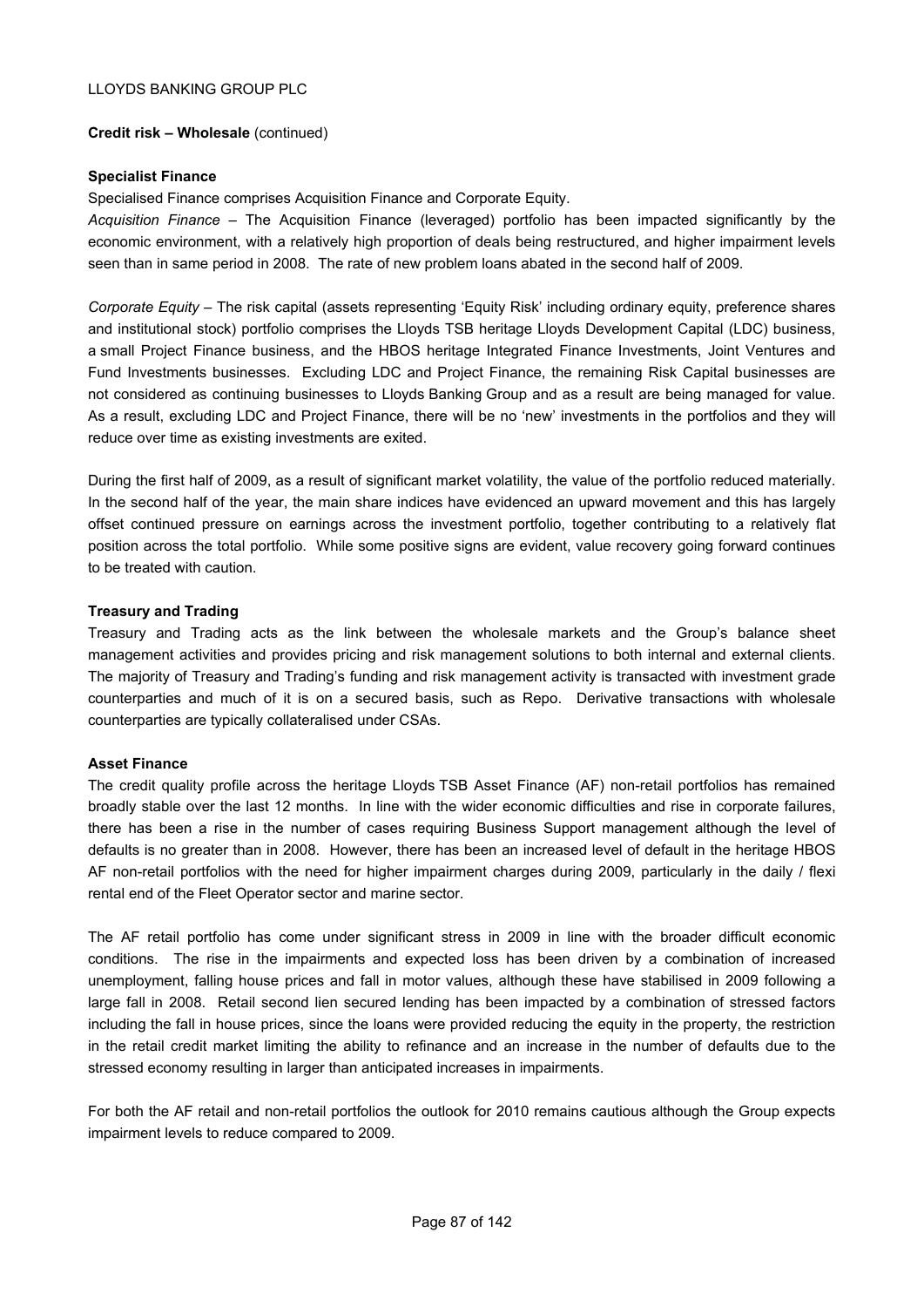## **Credit risk – Wealth and International**

## **Key highlights**

- Creation of credit risk teams and the establishment of Business Support Units in Ireland and Australia supported by divisional Business Support Unit sanctioning in the UK.
- Impairment charges considered to have peaked in Wealth and International in 2009 given the Group's economic assumptions although uncertainty remains over Ireland and the impact of the continued economic decline on Bank of Scotland (Ireland) impairment levels.
- Tightening of Risk Appetite following divisional and Business Unit reviews and independent Group Credit Risk Assurance reviews of all material heritage HBOS portfolios.

Wealth and International's impairment losses have increased by £3,347 million to £4,078 million in 2009. The result was primarily driven by a severe deterioration in economic conditions in the Irish economy and to a lesser extent the Australian economy. Impairment losses for loans and advances as a percentage of average gross loans and advances to customers increased to 6.04 per cent from 1.05 per cent in 2008. Included within the total impairment charge was £2,949 million related to Ireland, £849 million related to Australia with a further £129 million arising in Wholesale Europe. The impairment charge for Wealth and International is expected to have peaked in 2009, although the Group continues to monitor economic conditions in the eurozone and Ireland in particular.

Wealth and International's gross loans and advances to customers increased by £1.9 billion to £69.4 billion following the transfer of a £7 billion European loan portfolio from Wholesale division offset by repayments in most portfolios.

Total impaired loans increased by £9,976 million to £12,704 million at 31 December 2009. As a percentage of gross loans and advances to customers impaired loans increased to 18.3 per cent from 4.0 per cent at 31 December 2008. This increase was driven by deteriorating economic conditions, particularly in Ireland, as well as the impact of the downturn on property loans and advances, in both Ireland and Australia, and concentrations in other sectors most impacted by the downturn, such as printing, media and transport.

The division has established Credit Risk Policies which have been rolled out across all of the businesses with local policies being fully aligned. Reviews of risk appetite were undertaken throughout 2009 which have re-emphasised management's commitment to maximising value from existing lending portfolios, seeking to reduce sector concentrations and move to 'Trusted Advisor' status thereby maximising income from selected clients.

In order to manage impaired loans effectively, Business Support Units have been established in Ireland and Australia with divisional oversight provided by the Business Support Unit Sanctioning area. Reviews of Collections and Recoveries capability across the retail businesses have been undertaken to optimise processes and enhance capability.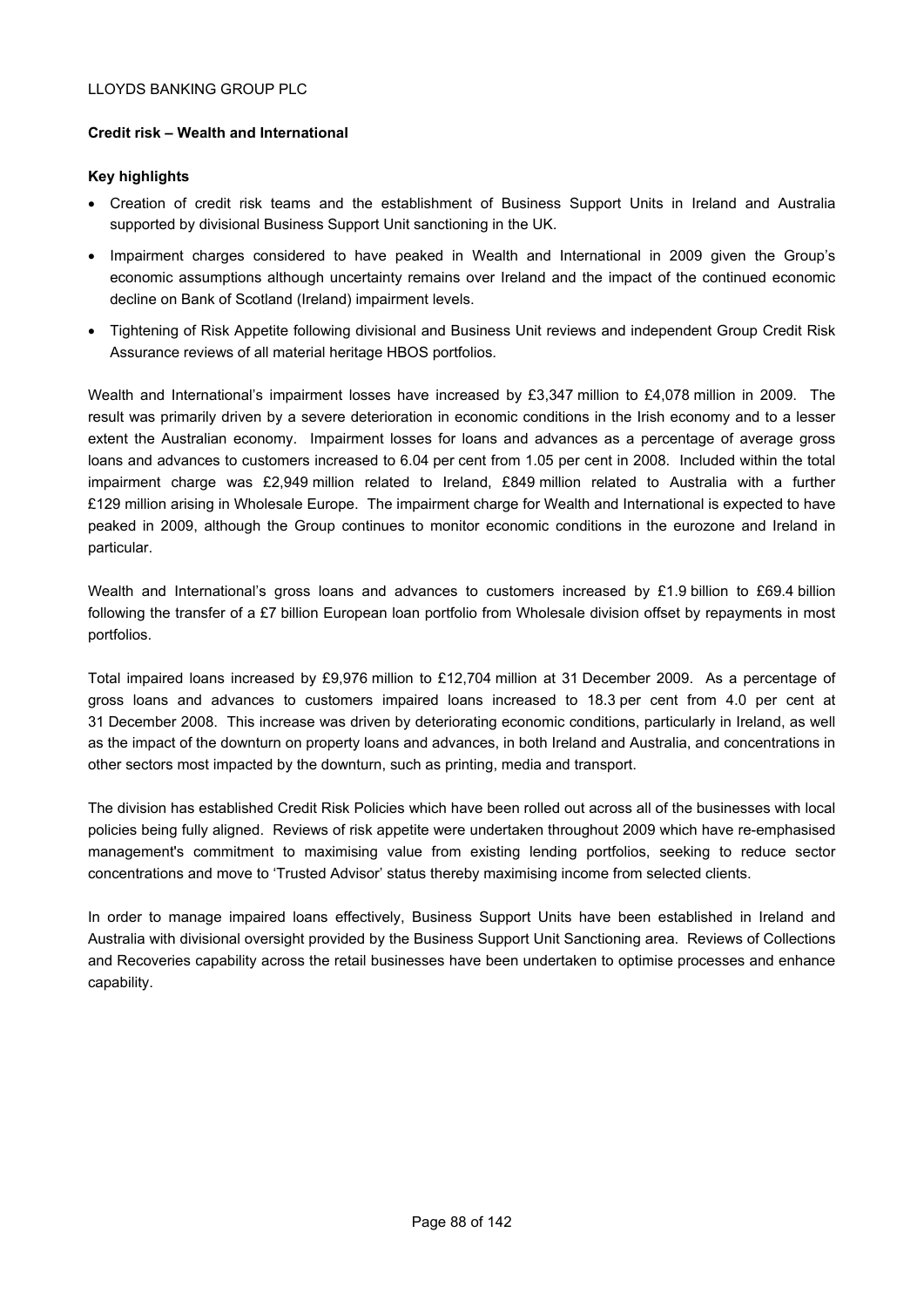## **Credit risk – Wealth and International** (continued)

The tables below highlight the International credit exposure in Ireland and Australia which represent approximately 60 per cent of the division's lending assets. As at December 2009 37 per cent of customer advances in Wealth and International division relate to personal lending, including mortgages. Loans to individuals are by their nature well diversified amongst a wide range of borrowers. Wholesale assets comprise 63 per cent of assets with a good spread of risk outwith the property sector. Wealth and International are seeking to reduce property concentrations to rebalance the lending portfolio, with Commercial Real Estate lending currently comprising 31 per cent of the total portfolio.

| As at 31 December 2009   | <b>Advances</b><br>£m | Impaired<br>loans<br>£m | Impaired<br>loans<br>as a % of<br>closing<br>advances<br>% | Impairment<br>provisions <sup>(1)</sup><br>£m | Impairment<br>provisions<br>as a % of<br>impaired<br>loans<br>% |
|--------------------------|-----------------------|-------------------------|------------------------------------------------------------|-----------------------------------------------|-----------------------------------------------------------------|
| Wealth                   | 9,523                 | 281                     | 3.0                                                        | 100                                           | 35.6                                                            |
| International            |                       |                         |                                                            |                                               |                                                                 |
| Ireland                  | 29,104                | 9,712                   | 33.4                                                       | 3,601                                         | 37.1                                                            |
| Australia                | 14,057                | 2,030                   | 14.4                                                       | 966                                           | 47.6                                                            |
| Other                    | 16,718                | 681                     | 4.1                                                        | 336                                           | 49.3                                                            |
|                          | 59,879                | 12,423                  | 20.7                                                       | 4,903                                         | 39.5                                                            |
| Wealth and International | 69,402                | 12,704                  | 18.3                                                       | 5,003                                         | 39.4                                                            |
| Impairment provisions    | (5,003)               |                         |                                                            |                                               |                                                                 |
| Fair value adjustments   | (851)                 |                         |                                                            |                                               |                                                                 |
| Total                    | 63,548                |                         |                                                            |                                               |                                                                 |

| As at 31 December 2008 | Advances<br>£m | Impaired<br>loans<br>£m | Impaired<br>loans<br>as a % of<br>closing<br>advances<br>% | Impairment<br>provisions <sup>(1)</sup><br>£m | Impairment<br>provisions<br>as a % of<br>impaired<br>loans<br>$\%$ |
|------------------------|----------------|-------------------------|------------------------------------------------------------|-----------------------------------------------|--------------------------------------------------------------------|
| Wealth                 | 10,485         | 205                     | 2.0                                                        | 70                                            | 34.1                                                               |
| International          |                |                         |                                                            |                                               |                                                                    |
| Ireland                | 31,359         | 1,775                   | 5.7                                                        | 682                                           | 38.4                                                               |
| Australia              | 13,055         | 685                     | 5.2                                                        | 256                                           | 37.4                                                               |
| Other                  | 12,582         | 63                      | 0.5                                                        | 39                                            | 61.9                                                               |
|                        | 56,996         | 2,523                   | 4.4                                                        | 977                                           | 38.7                                                               |
|                        | 67,481         | 2,728                   | 4.0                                                        | 1,047                                         | 38.4                                                               |
| Impairment provisions  | (1,047)        |                         |                                                            |                                               |                                                                    |
| Fair value adjustments | (1,881)        |                         |                                                            |                                               |                                                                    |
| Total                  | 64,553         |                         |                                                            |                                               |                                                                    |

**(1)** Impairment provisions include collective unimpaired provisions.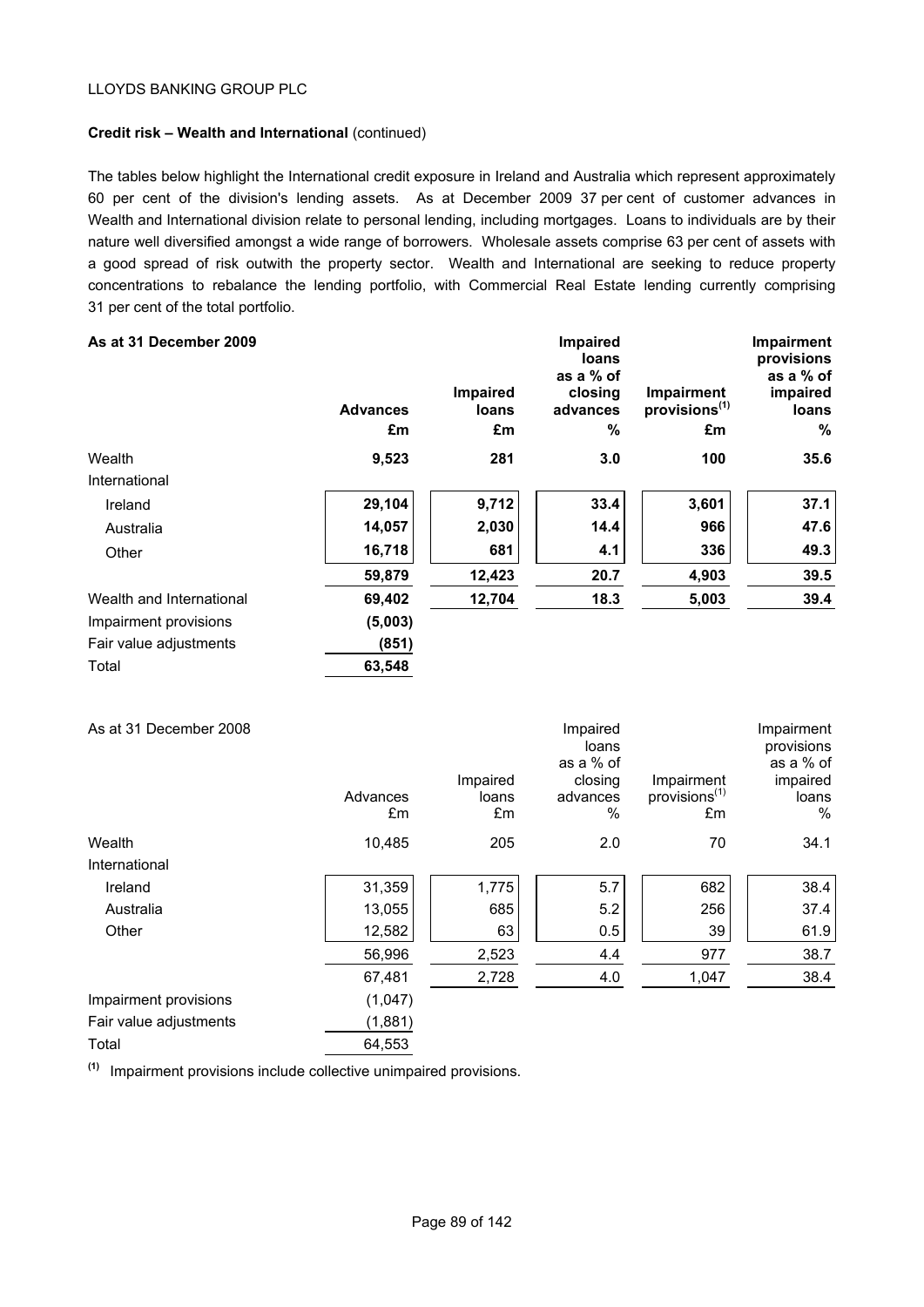#### **Credit risk – Wealth and International** (continued)

| Analysis of Gross Loans and<br><b>Advances by Asset Class</b><br>31 December 2009 | <b>Ireland</b><br>£bn | <b>Australia</b><br>£bn | Other<br>£bn | <b>Total</b><br>£bn |
|-----------------------------------------------------------------------------------|-----------------------|-------------------------|--------------|---------------------|
| <b>Commercial Real Estate</b>                                                     | 11.7                  | 6.3                     | 3.6          | 21.6                |
| Corporate                                                                         | 9.1                   | 6.1                     | 6.8          | 22.0                |
| Sub total                                                                         | 20.8                  | 12.4                    | 10.4         | 43.6                |
| Mortgages                                                                         | 7.8                   |                         | 13.3         | 21.1                |
| Other retail                                                                      | 0.5                   | 1.7                     | 2.5          | 4.7                 |
| Sub total                                                                         | 8.3                   | 1.7                     | 15.8         | 25.8                |
| <b>Total loans and advances</b>                                                   | 29.1                  | 14.1                    | 26.2         | 69.4                |

#### **Wealth**

Impairment losses within Wealth have increased to £71 million for 2009 (June 2009 £26 million) primarily reflecting difficult economic conditions in Spain as well as the impact of the economic downturn on the UK Private Banking and 'Expatriates' businesses.

#### **Ireland**

The total impairment charge for Ireland is £2,949 million, of which £2,929 million relates to loans and advances and the remaining £20 million is in respect of equity. Impairment losses for loans and advances in Ireland represent 9.9 per cent of average gross loans and advances to customers, which has increased from 3.4 per cent at the half year. The most significant contributor to impairment losses in Ireland is the Commercial Retail Estate portfolios which make up 61 per cent of losses, representing 15.3 per cent of average Commercial Real Estate advances. As a percentage of Commercial Real Estate assets that have an impairment allowance, total provision coverage amounts to 47 per cent. With limited new business being written and very low levels of roll-off driven by a lack of liquidity in the commercial property market, overall exposures in local currency remain almost static. The severe economic downturn has significantly influenced performance with commercial property prices falling approximately 55 per cent from their peak, house prices falling approximately 31 per cent from their peak and unemployment levels currently at 12.5 per cent.

## **Australia**

Impairment losses in Australia amount to £849 million, representing 6.2 per cent of average advances as compared with 3.1 per cent as at June 2009. The Australian economy has fared better than many others and did not formally enter recession. However, high sector concentrations in Property and in other sectors hardest hit by the economic downturn (Printing, Transport and Media) have resulted in increased impairment losses in 2009.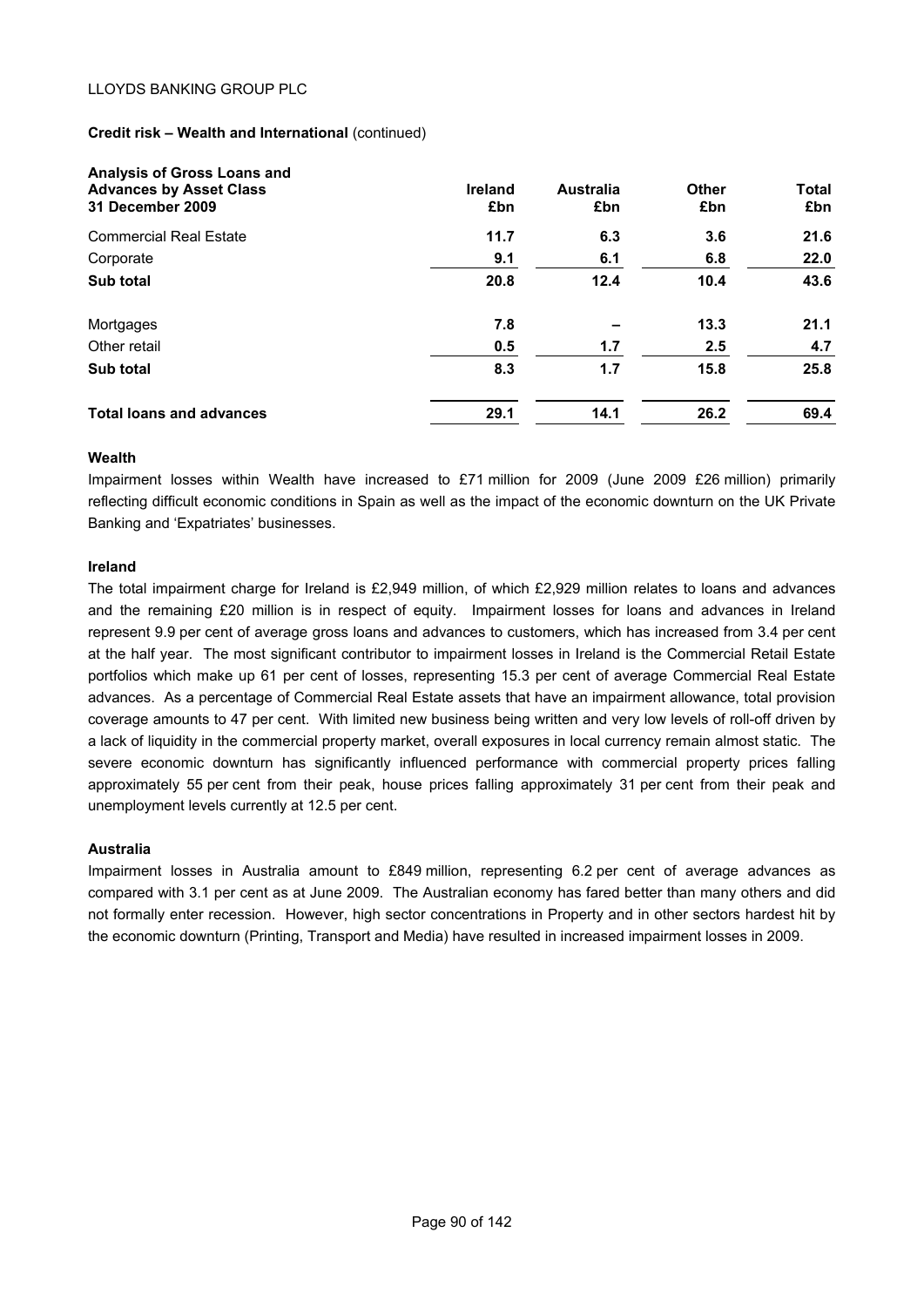## **Liquidity and funding**

## **Liquidity and funding approach**

The Group has adopted the heritage Lloyds TSB liquidity and funding approach which involves reduced risk appetite and increasing the diversity of funding sources, supported by extensive analysis of funding needs and strong governance.

Short-term liquidity is considered from both a business as usual and stress perspective, whilst long-term funding plans are drawn up to manage the Group's strategic balance sheet structure. The Group's funding and liquidity position is underpinned by its significant retail deposit base and supported by resilient funding from the wholesale markets, with a reduced dependence on short-term funding.

In keeping with the Group's strategy of right sizing the balance sheet, total funding requirement has reduced by £73 billion. During the year the Group has reduced its dependency on the repo market whilst also reducing its wholesale funding requirements. Additionally, there has been a managed reduction in certain types of non-bank deposits, in particular certain aggressively priced corporate deposits which were sourced from HBOS customers during the crisis in the second half of 2008. Actions taken to right-size the balance sheet have reduced the portion of the Group's funding that is derived from wholesale markets.

**As at** 

As at

#### **Group balance sheet**

|                                           | As at   | as at        |        |
|-------------------------------------------|---------|--------------|--------|
|                                           | 31 Dec  | 31 Dec       | 2009   |
|                                           | 2009    | $2008^{(1)}$ | change |
|                                           | £bn     | £bn          | ℅      |
| <b>Assets</b>                             |         |              |        |
| Loans and advances to customers           | 627.0   | 677.2        | (7.4)  |
| Wholesale assets <sup>(2)</sup>           | 153.6   | 189.2        | (18.8) |
| <b>Banking assets</b>                     | 780.6   | 866.4        | (9.9)  |
| <b>Total assets</b>                       | 1,027.3 | 1,126.7      | (8.8)  |
| <b>Liabilities</b>                        |         |              |        |
| Non-bank deposits <sup>(3)</sup>          | 371.2   | 381.0        | (2.6)  |
| Wholesale funding                         | 325.5   | 342.9        | (5.1)  |
| Repo                                      | 63.1    | 116.9        | (46.0) |
| <b>Total equity</b>                       | 44.1    | 35.7         | 23.5   |
| Total funding                             | 803.9   | 876.5        | (8.3)  |
| Total liabilities and shareholders equity | 1,027.3 | 1,126.7      | (8.8)  |
|                                           |         |              |        |

 $(1)$  Adjusted to reflect the completion of the assessment of fair value of the identifiable net assets of the HBOS Group.

(2) Wholesale assets comprise balances arising from banking businesses and includes cash and balances at central banks, loans and advances to banks, debt securities and available-for-sale financial assets.

(3) Non-bank deposits comprise balances arising from banking businesses and consists of customer deposits.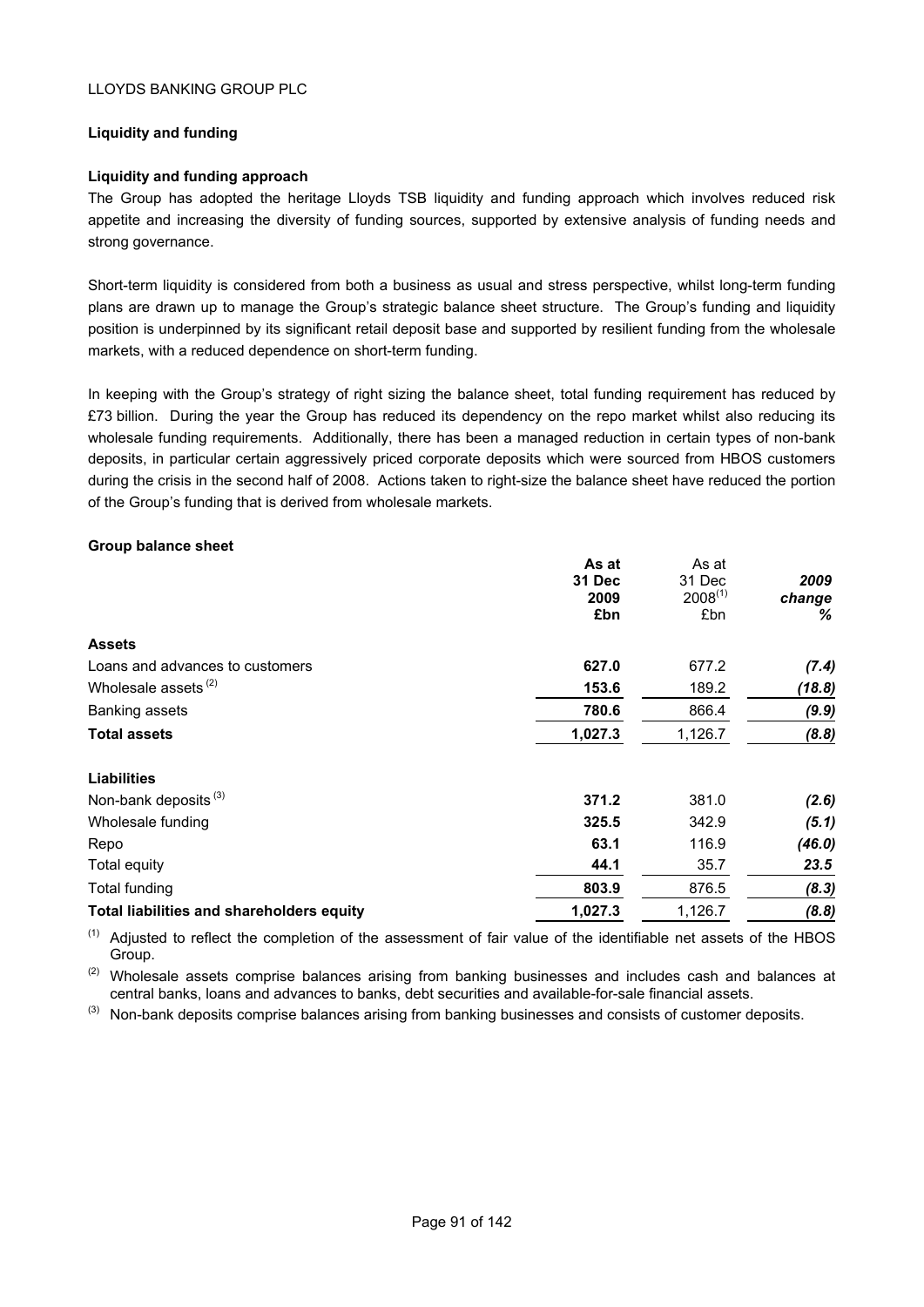## **Liquidity and funding** (continued)

During 2009, the Group has seen a stabilisation in the customer deposit base, in marked contrast to the volatility observed by parts of the heritage HBOS businesses in the second half of 2008. The customer loan to deposit ratio improved slightly to 169 per cent compared with 177 per cent at the previous year end. The challenge facing the Group over the medium term is to continue to access the term funding markets, and for the Group to continue to reduce its utilisation of government sponsored funding schemes. The combination of a clear focus on right-sizing the balance sheet, developing the Group's retail liability base, and strategically accessing the capital markets will enable the Group to continue to strengthen its funding base.

The global upheaval in the financial markets that occurred during 2008 has abated during the latter part of 2009. The steps taken in 2008 by HM Treasury, through the introduction of the Government Credit Guarantee (CGS) for senior funding and other facilities including the Special Liquidity Scheme (SLS) have together continued to provide assurance of liquidity support to the banking markets. Notwithstanding the improvement in market liquidity during 2009, the Group continues to be reliant upon these facilities in order to maintain its wholesale funding position. At 31 December 2009, the Group's overall support from government and central bank sponsored funding facilities totalled £157 billion, with a significant portion maturing over the course of the next two years. The Group's balance sheet reduction plans will avoid the necessity to refinance much of this funding.

The Group has been able to take advantage of the improved market sentiment, by extending the duration of its money market funding, and by successfully accessing the term debt markets in unguaranteed format and through the issuance of Permanent RMBS. The reduction in the volume of money market funding has contributed to an improvement in the Group's term funding ratio (wholesale funding with a remaining life of over one year) which has improved to 50 per cent at 31 December 2009 from 44 per cent at the previous year end.

The key dependencies on successfully funding the Group's balance sheet include the continued functioning of the money and capital markets at their current levels; successful right-sizing of the Group's balance sheet; the continuation of HM Treasury facilities in accordance with the terms agreed; limited further deterioration in the UK's and the Group's credit rating and no significant or sudden withdrawal of deposits resulting in increased reliance on money markets or UK Government support schemes. A return to the extreme market conditions of 2008 would place a strain on the Group's ability to meet its financial commitments.

|                                               | As at<br><b>31 Dec</b><br>2009 | As at<br><b>31 Dec</b><br>2009 | As at<br>31 Dec<br>2008 | As at<br>31 Dec<br>2008 |
|-----------------------------------------------|--------------------------------|--------------------------------|-------------------------|-------------------------|
|                                               | £bn                            | $\%$                           | £bn                     | $\%$                    |
| <b>Bank deposits</b>                          | 48.6                           | 7.0                            | 54.9                    | 7.6                     |
| Debt securities in issue:                     |                                |                                |                         |                         |
| Certificates of deposit                       | 50.9                           | 7.3                            | 77.5                    | 10.7                    |
| Medium term notes                             | 89.7                           | 12.9                           | 63.5                    | 8.8                     |
| Covered bonds                                 | 28.1                           | 4.0                            | 29.1                    | 4.0                     |
| Commercial paper                              | 35.0                           | 5.0                            | 28.9                    | 4.0                     |
| Securitisation                                | 35.8                           | 5.1                            | 43.6                    | 6.0                     |
|                                               | 239.5                          | 34.3                           | 242.6                   | 33.5                    |
| Subordinated debt                             | 37.4                           | 5.4                            | 45.4                    | 6.3                     |
| Total wholesale (excluding non-bank deposits) | 325.5                          | 46.7                           | 342.9                   | 47.4                    |
| Customer deposits                             | 371.2                          | 53.3                           | 381.0                   | 52.6                    |
| Total Group funding $(1)$                     | 696.7                          | 100.0                          | 723.9                   | 100.0                   |
| $(4)$ $-$<br>______                           |                                |                                |                         |                         |

(1) Excluding repos and total equity.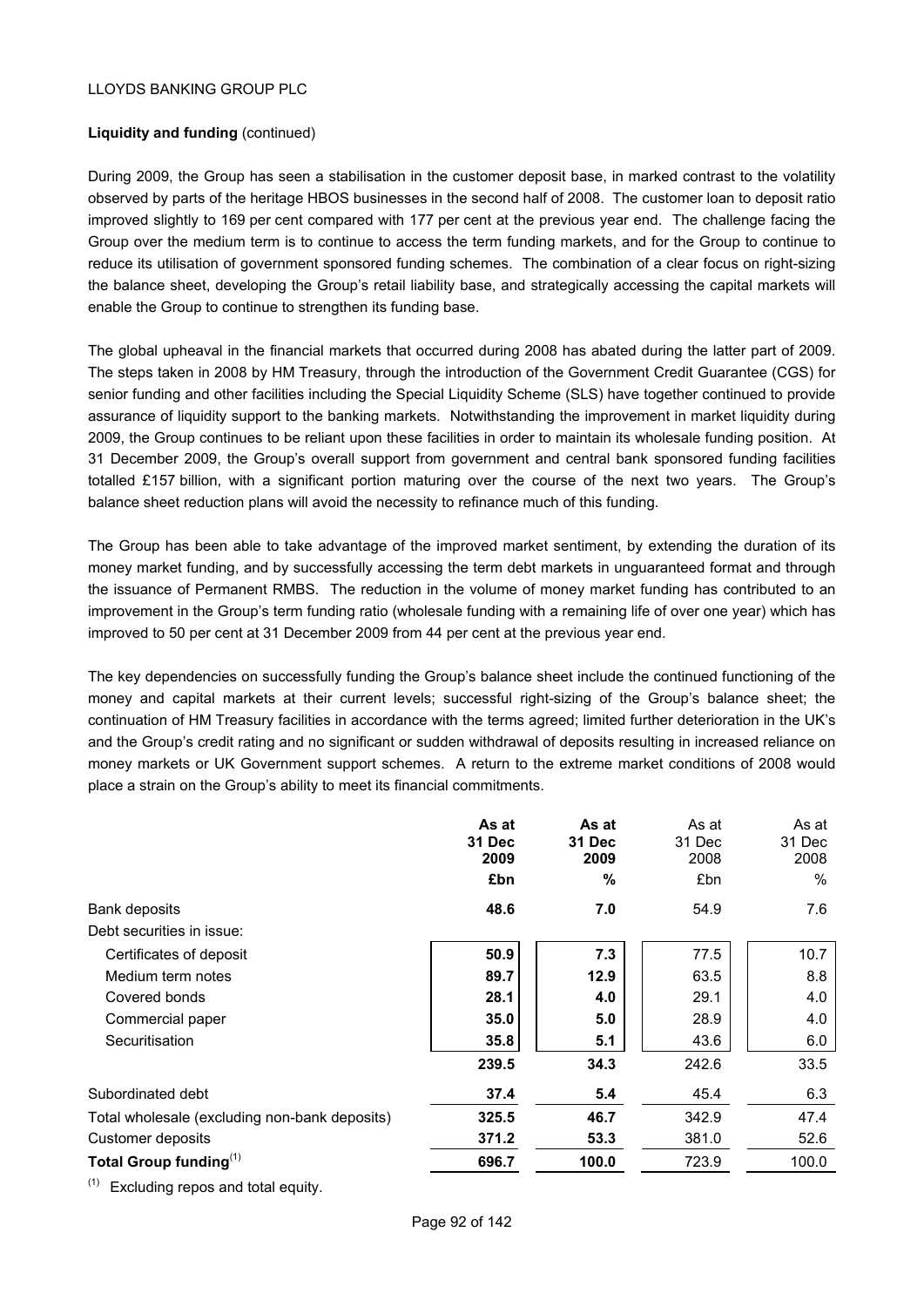## **Liquidity and funding** (continued)

## **Term funding**

Lloyds Banking Group has continued to extend the term of its wholesale funding. The following significant capital markets transactions were undertaken in 2009:

- £13.5 billion rights issue
- €5 billion public senior unguaranteed debt
- £4 billion public RMBS
- US\$2 billion tier 1 capital securities

Lloyds Banking Group will continue to access the term capital markets, and has already successfully executed benchmark transactions in January 2010:

- US\$5 billion equivalent of public senior term funding
- £2.5 billion equivalent of public RMBS

The Group had limited access to the term capital markets for large periods of 2009 due to highly market sensitive on-going negotiations around the Government Asset Protection Scheme and market recapitalisation.

Total wholesale funding is analysed by residual maturity as follows:

|                                | As at<br><b>31 Dec</b><br>2009 | As at<br>31 Dec<br>2009 | As at<br>31 Dec<br>2008 | As at<br>31 Dec<br>2008 |
|--------------------------------|--------------------------------|-------------------------|-------------------------|-------------------------|
|                                | £bn                            | $\%$                    | £bn                     | $\%$                    |
| Less than one year             | 161.8                          | 49.7                    | 192.3                   | 56.1                    |
| One to two years               | 48.8                           | 15.0                    | 29.8                    | 8.7                     |
| Two to five years              | 68.7                           | 21.1                    | 62.2                    | 18.1                    |
| More than five years           | 46.2                           | 14.2                    | 58.6                    | 17.1                    |
| <b>Total wholesale funding</b> | 325.5                          | 100.0                   | 342.9                   | 100.0                   |

During the period the Group has changed the definition of wholesale to align with that used by other international market participants to include interbank deposits, debt securities in issue and subordinated debt within this category.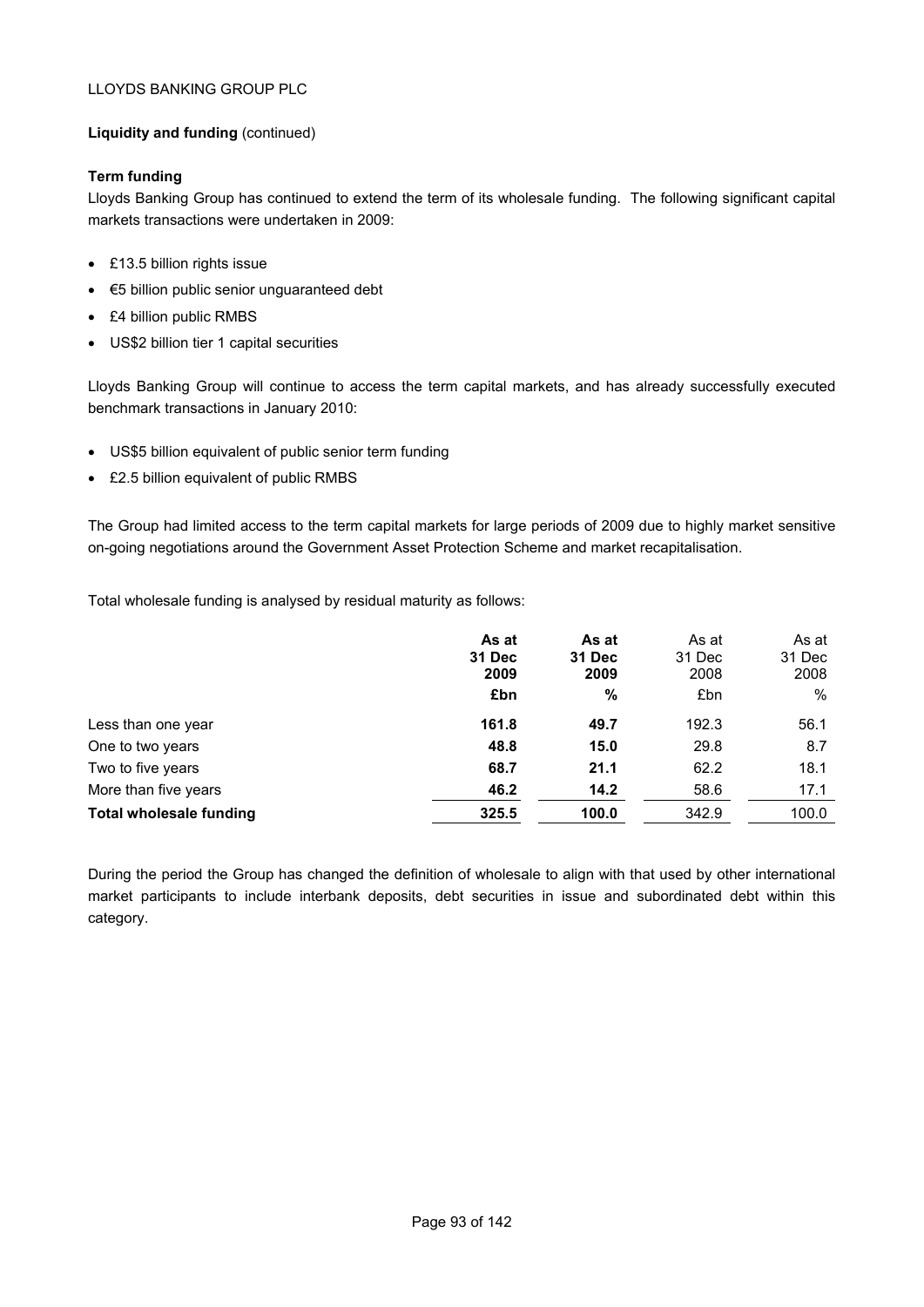### **Liquidity and funding** (continued)

The table below illustrates the Group's holding of highly liquid unencumbered assets. This liquidity is available for deployment at immediate notice and is a key component of the Group's liquidity management process.

### **Table of eligible collateral**

| As at  | As at  |
|--------|--------|
| 31 Dec | 31 Dec |
| 2009   | 2008   |
| £bn    | £bn    |
| 88.4   | 46.2   |
| 62.4   | 58.3   |
| 150.8  | 104.5  |
|        |        |

<sup>(1)</sup> Primary liquidity is defined as FSA eligible liquid assets (UK Gilts, US Treasuries, Euro AAA government debt; unencumbered cash balances held at Central banks).

<sup>(2)</sup> Secondary liquidity comprises a diversified pool of highly rated unencumbered collateral (including retained issuance).

The Group is aware that the regulatory liquidity landscape is subject to potential change and is actively participating in the industry wide consultation process.

The following tables reconcile figures reported at page 92.

|                          |                                               |                          | As at 31 December 2009                                  |                                |  |  |  |
|--------------------------|-----------------------------------------------|--------------------------|---------------------------------------------------------|--------------------------------|--|--|--|
|                          | Included in<br>funding<br>analysis<br>(above) | <b>Repos</b>             | <b>Fair value</b><br>and other<br>accounting<br>methods | <b>Balance</b><br><b>Sheet</b> |  |  |  |
|                          | £bn                                           | £bn                      | £bn                                                     | £bn                            |  |  |  |
| Bank deposits            | 48.6                                          | 27.6                     | 6.3                                                     | 82.5                           |  |  |  |
| Debt securities in issue | 239.5                                         | -                        | (6.0)                                                   | 233.5                          |  |  |  |
| Subordinated debt        | 37.4                                          | $\overline{\phantom{a}}$ | (2.7)                                                   | 34.7                           |  |  |  |
| Total wholesale funding  | 325.5                                         | 27.6                     |                                                         |                                |  |  |  |
| Customer deposits        | 371.2                                         | 35.5                     |                                                         | 406.7                          |  |  |  |
| Total                    | 696.7                                         | 63.1                     |                                                         |                                |  |  |  |

|                          |             |       | As at 31 December 2008 |            |  |
|--------------------------|-------------|-------|------------------------|------------|--|
|                          | Included in |       | Fair value             | Combined   |  |
|                          | funding     |       | and other              | businesses |  |
|                          | analysis    |       | accounting             | balance    |  |
|                          | (above)     | Repos | methods                | sheet      |  |
|                          | £bn         | £bn   | £bn                    | £bn        |  |
| Bank deposits            | 54.9        | 95.8  | 4.4                    | 155.1      |  |
| Debt securities in issue | 242.6       | 3.0   | 4.1                    | 249.7      |  |
| Subordinated debt        | 45.4        |       | (3.2)                  | 42.2       |  |
| Total wholesale funding  | 342.9       | 98.8  |                        |            |  |
| Customer deposits        | 381.0       | 18.1  | 10.1                   | 409.2      |  |
| Total                    | 723.9       | 116.9 |                        |            |  |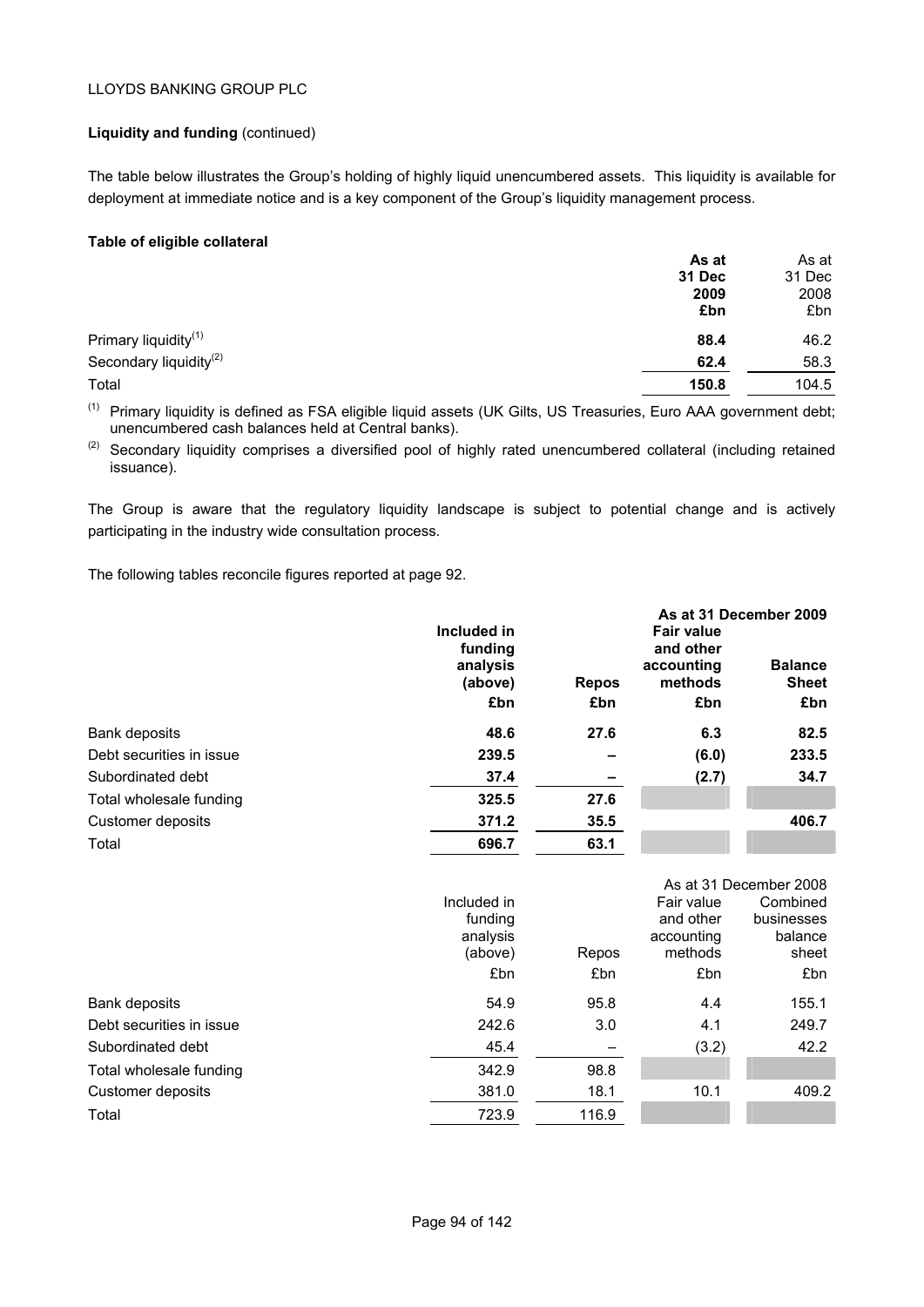## **People**

The delivery of Lloyds Banking Group's objectives is underpinned by the ability to attract, retain and develop the best talent in the industry. The challenges to the people agenda have never been greater with increased regulatory and public interest in remuneration practices, the effects of the Government shareholding and the impacts of integration. Lloyds Banking Group welcomes the regulation of remuneration provided there is an international consensus and will comply with the FSA code. The Group has successfully managed the initial stages of integration, working at pace to establish control by defining and implementing the new organisational structures and continues to proactively manage the relationship with colleagues during this period of change. The Group has policies, procedures and governance arrangements in place to ensure the effective management of people risk as the Group integrates and grow its business.

The Group has published proposals to harmonise employee terms and conditions across the Group and is consulting with the various representative unions. The Group actively manages its relationships with unions, but is aware of the danger of industrial action, business disruption and reputational impact arising from union behaviour and communications. People risk is closely monitored as a key risk indicator, as well as being subject to oversight by the Board.

## **Customer treatment**

Customer treatment and how the Group manages its customer relationships affects all aspects of Lloyds Banking Group's operations and is closely aligned with achievement of Lloyds Banking Group's strategic aim – to create deep long lasting relationships with its customers. There is currently a high level of scrutiny regarding the treatment of customers by financial institutions from the press, politicians and regulatory bodies.

The OFT's investigation and legal test case in respect of unarranged overdraft charges on personal current accounts concluded in 2009, for further details see note 27 (Legal and regulatory matters). The OFT is however continuing to discuss its concerns in relation to the personal current account market with the banks, consumer groups and other organisations under the auspices of its Market Study into personal current accounts. In October 2009, the OFT published voluntary initiatives agreed with the industry and consumer groups to improve transparency of the costs and benefits of personal current accounts and improvements to the switching process. The OFT aims to report on progress in respect of further changes it believes are required to make the market work in the best interest of bank customers by the end of March 2010.

The Group regularly reviews its product range to ensure that it meets regulatory requirements and is competitive in the market place. Treating Customers Fairly remains the key principle underpinning the FSA's consumer protection objective. An additional challenge for Lloyds Banking Group is ensuring the fair treatment of customers during integration of the two heritage businesses. As a result the customer relationship management risks posed by integration are carefully considered through the integration governance process in place. If Lloyds Banking Group is unable to demonstrate the fair treatment of its customers there is the risk of increased complaints from customers, the potential for regulatory action (which could include reviews of past business and/or the payment of fines and compensation) and adverse media coverage (leading to reputational damage in the marketplace). The Group has policies, procedures and governance arrangements in place to facilitate the fair treatment of customers.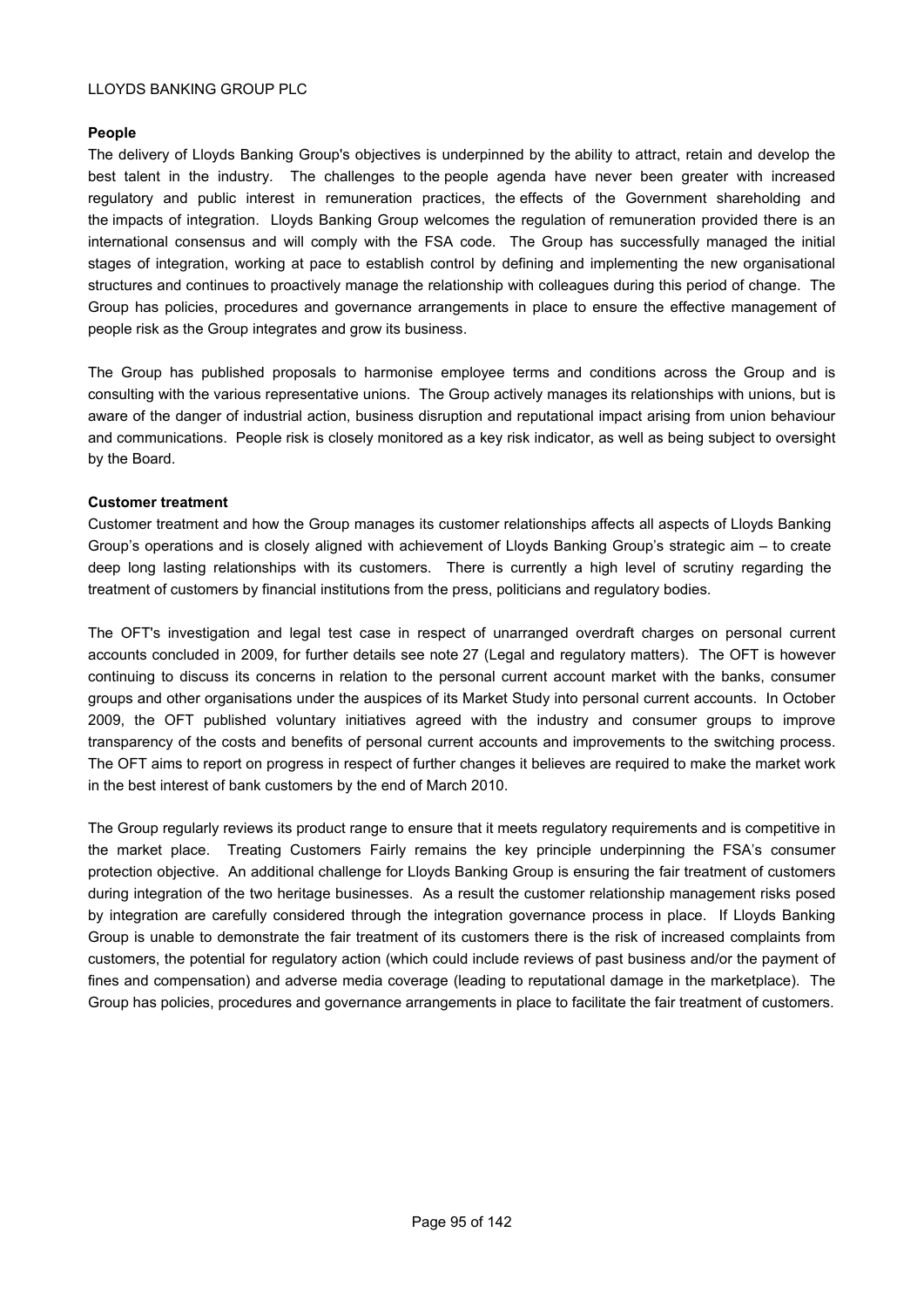## **Integration**

The integration of the two legacy organisations presents one of the largest integration challenges that has been seen in the UK financial services industry. There is a risk that the Group may fail to realise the business growth opportunities, revenue benefits, cost synergies, operational efficiencies and other benefits anticipated from the acquisition of HBOS plc by Lloyds TSB Group plc, or may incur unanticipated costs and losses associated as a result. As a consequence, the Group results may suffer as a result of operational, financial management and other integration risks. The risk of failure to deliver synergy benefits or to meet publicly stated targets could potentially result in a loss of shareholder or market confidence with negative perceptions of the Group's integration strategy. As the Group goes through the integration process there is a danger of losing key staff potentially impacting upon integration plans.

The Group has created an Integration Executive Board, chaired by the Group Operations Director, to oversee the integration process. The Group is now one year into the integration programme and has a fully developed and functioning governance framework to manage these risks, with clear understanding of the dependencies and phased deliverables through to 2012. The programme is ahead of plan.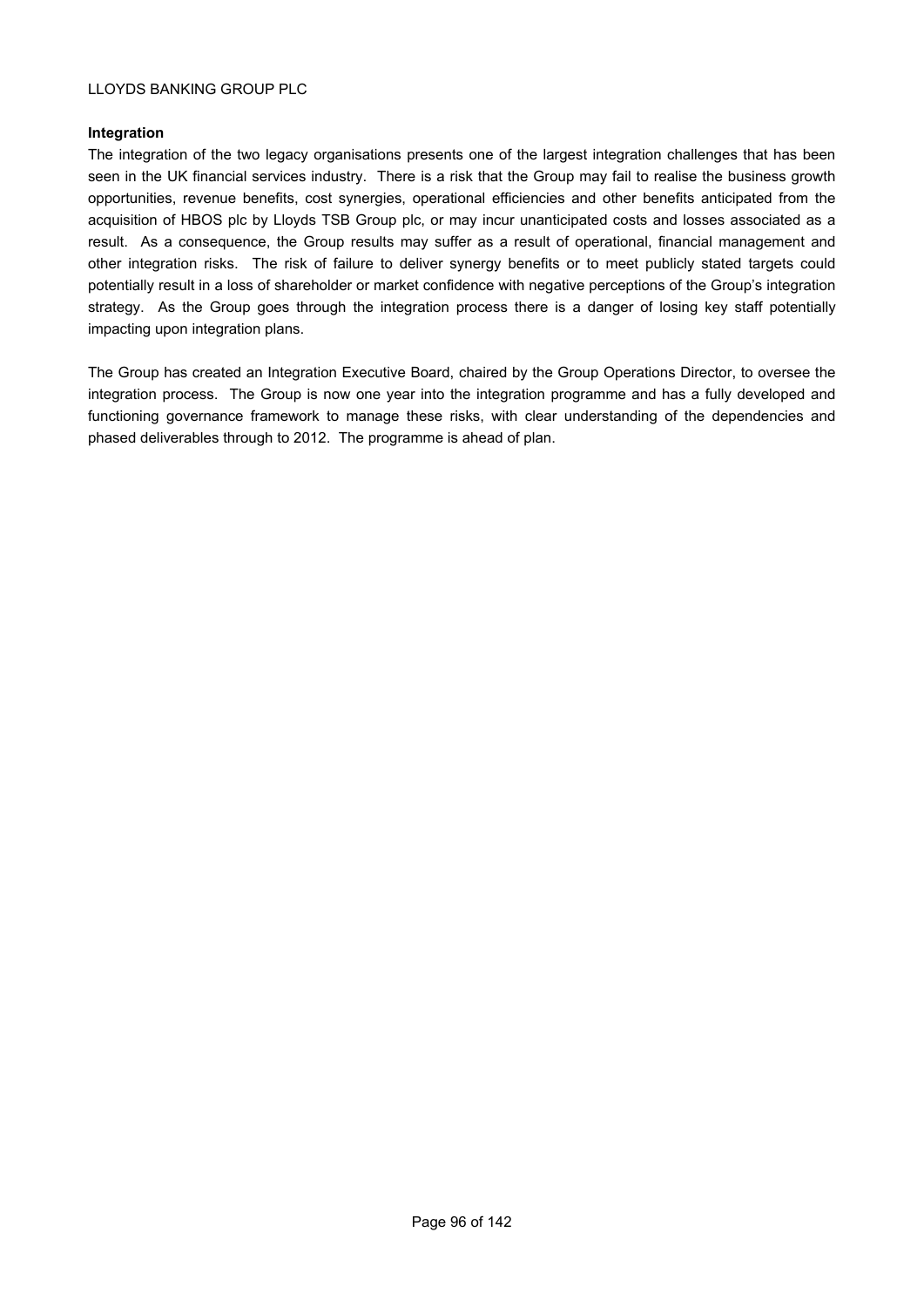## **STATUTORY INFORMATION**

|              |                                                                          | Page |
|--------------|--------------------------------------------------------------------------|------|
|              | Primary statements                                                       |      |
|              | Consolidated income statement                                            | 98   |
|              | Consolidated statement of comprehensive income                           | 99   |
|              | Consolidated balance sheet                                               | 100  |
|              | Consolidated statement of changes in equity                              | 102  |
|              | Consolidated cash flow statement                                         | 103  |
| <b>Notes</b> |                                                                          |      |
| 1            | Accounting policies and presentation                                     | 104  |
| 2            | Critical accounting estimates and judgements                             | 105  |
| 3            | Segmental analysis                                                       | 106  |
| 4            | Other income                                                             | 109  |
| 5            | Operating expenses                                                       | 111  |
| 6            | Impairment                                                               | 112  |
| 7            | Gain on acquisition                                                      | 113  |
| 8            | Taxation                                                                 | 115  |
| 9            | Earnings per share                                                       | 116  |
| 10           | Trading and other assets designated at fair value through profit or loss | 117  |
| 11           | Derivative financial instruments                                         | 117  |
| 12           | Loans and advances to customers                                          | 118  |
| 13           | Allowance for impairment losses on loans and receivables                 | 118  |
| 14           | Securitisations and covered bonds                                        | 119  |
| 15           | Special purpose entities                                                 | 121  |
| 16           | Debt securities classified as loans and receivables                      | 122  |
| 17           | Available-for-sale assets financial assets                               | 122  |
| 18           | Customer deposits                                                        | 122  |
| 19           | Debt securities in issue                                                 | 123  |
| 20           | Retirement benefit obligations                                           | 123  |
| 21           | Subordinated liabilities                                                 | 124  |
| 22           | Share capital                                                            | 124  |
| 23           | Reserves                                                                 | 126  |
| 24           | Fair values of financial assets and liabilities                          | 127  |
| 25           | Contingent liabilities and commitments                                   | 128  |
| 26           | Capital ratios                                                           | 129  |
| 27           | Legal and regulatory matters                                             | 131  |
| 28           | Related party transactions                                               | 133  |
| 29           | Events after the balance sheet date                                      | 136  |
| 30           | Other information                                                        | 136  |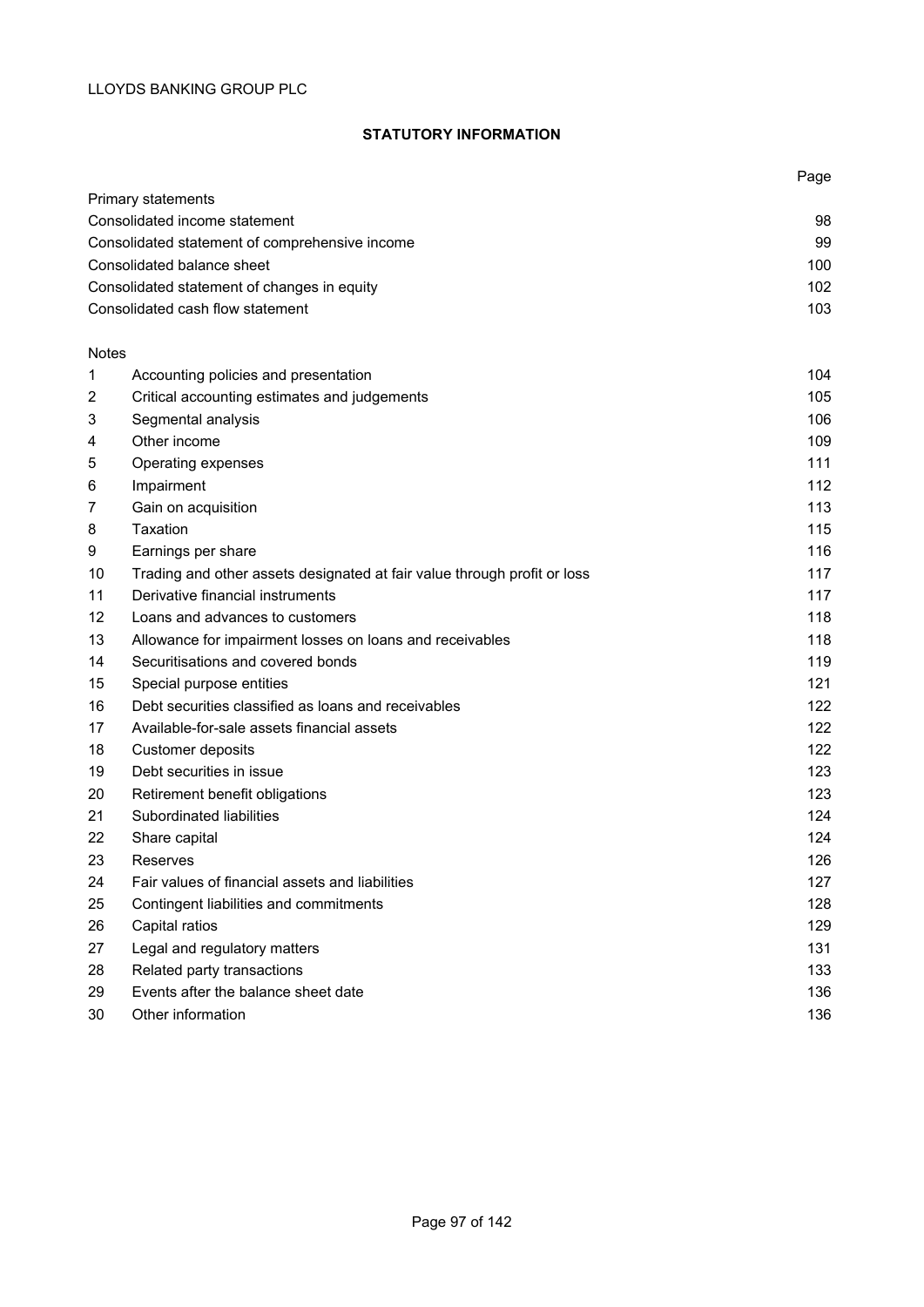## **CONSOLIDATED INCOME STATEMENT**

|                                                   | <b>Note</b>    | 2009<br>£ million | $2008^{(1)}$<br>£ million |
|---------------------------------------------------|----------------|-------------------|---------------------------|
| Interest and similar income                       |                | 28,238            | 17,569                    |
| Interest and similar expense                      |                | (19, 212)         | (9, 851)                  |
| Net interest income                               |                | 9,026             | 7,718                     |
| Fee and commission income                         |                | 4,254             | 3,231                     |
| Fee and commission expense                        |                | (1, 517)          | (694)                     |
| Net fee and commission income                     |                | 2,737             | 2,537                     |
| Net trading income                                |                | 19,098            | (9, 186)                  |
| Insurance premium income                          |                | 8,946             | 5,412                     |
| Other operating income                            |                | 5,490             | 528                       |
| <b>Other income</b>                               | 4              | 36,271            | (709)                     |
| <b>Total income</b>                               |                | 45,297            | 7,009                     |
| Insurance claims                                  |                | (22, 019)         | 2,859                     |
| Total income, net of insurance claims             |                | 23,278            | 9,868                     |
| Government Asset Protection Scheme fee            | 28             | (2,500)           |                           |
| Other operating expenses                          |                | (13, 484)         | (6, 100)                  |
| Total operating expenses                          | 5              | (15,984)          | (6, 100)                  |
| <b>Trading surplus</b>                            |                | 7,294             | 3,768                     |
| Impairment                                        | $\,6$          | (16, 673)         | (3,012)                   |
| Share of results of joint ventures and associates |                | (752)             | 4                         |
| Gain on acquisition                               | $\overline{7}$ | 11,173            |                           |
| <b>Profit before tax</b>                          |                | 1,042             | 760                       |
| Taxation                                          | 8              | 1,911             | 38                        |
| Profit for the year                               |                | 2,953             | 798                       |
| Profit attributable to minority interests         |                | 126               | 26                        |
| Profit attributable to equity shareholders        |                | 2,827             | 772                       |
| Profit for the year                               |                | 2,953             | 798                       |
| <b>Basic earnings per share</b>                   | 9              | 7.5p              | 6.7p                      |
| Diluted earnings per share                        | 9              | 7.5p              | 6.6p                      |
| Dividend per share for the year                   |                |                   | 11.4p                     |
| Dividend for the year                             |                |                   | £648m                     |

 $(1)$  Restated for IFRS2 (revised). See note 1 on page 104.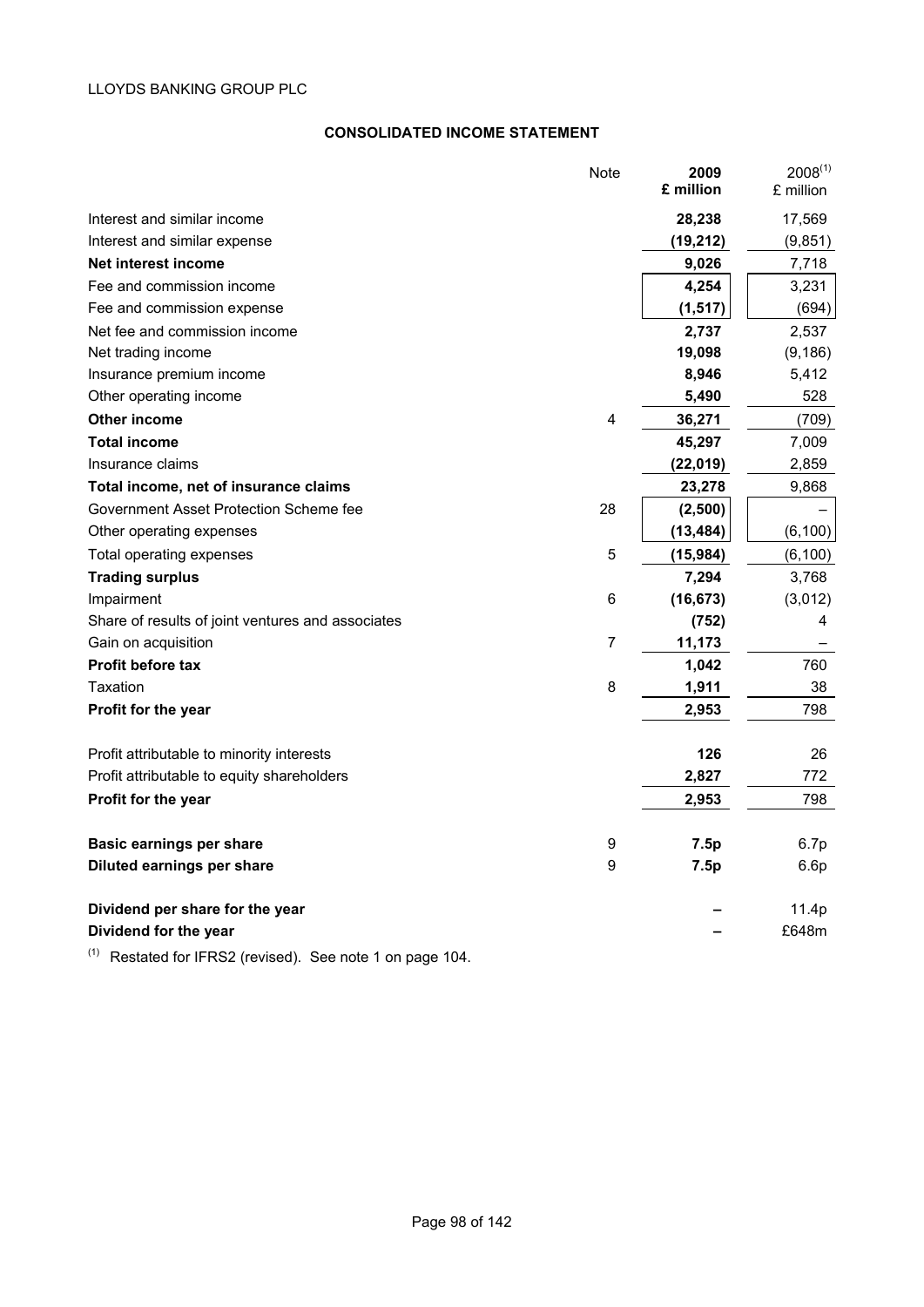# **CONSOLIDATED STATEMENT OF COMPREHENSIVE INCOME**

|                                                                                                    | 2009<br>£ million | $2008^{(1)}$<br>£ million |
|----------------------------------------------------------------------------------------------------|-------------------|---------------------------|
| Profit for the year                                                                                | 2,953             | 798                       |
| Other comprehensive income:                                                                        |                   |                           |
| Movements in revaluation reserve in respect of available-for-sale<br>financial assets, net of tax: |                   |                           |
| Change in fair value                                                                               | 1,936             | (2,031)                   |
| Transferred to income statement in respect of disposals                                            | (74)              | (19)                      |
| Transferred from the income statement in respect of impairment                                     | 453               | 102                       |
| Other transfers to income statement                                                                | (67)              | (66)                      |
|                                                                                                    | 2,248             | (2,014)                   |
| Movement in cash flow hedging reserve, net of tax:                                                 |                   |                           |
| Effective portion of changes in fair value taken to other comprehensive income                     | (382)             | (24)                      |
| Net gains transferred to the income statement                                                      | 92                | 12                        |
|                                                                                                    | (290)             | (12)                      |
| Currency translation differences, net of tax                                                       | (219)             | (362)                     |
| Other comprehensive income for the year, net of tax                                                | 1,739             | (2,388)                   |
| Total comprehensive income for the year                                                            | 4,692             | (1,590)                   |
| Total comprehensive income attributable to minority interests                                      | 107               | 54                        |
| Total comprehensive income attributable to equity shareholders                                     | 4,585             | (1,644)                   |
| Total comprehensive income for the year                                                            | 4,692             | (1,590)                   |

 $(1)$  Restated for IFRS 2 (Revised). See note 1 on page 104.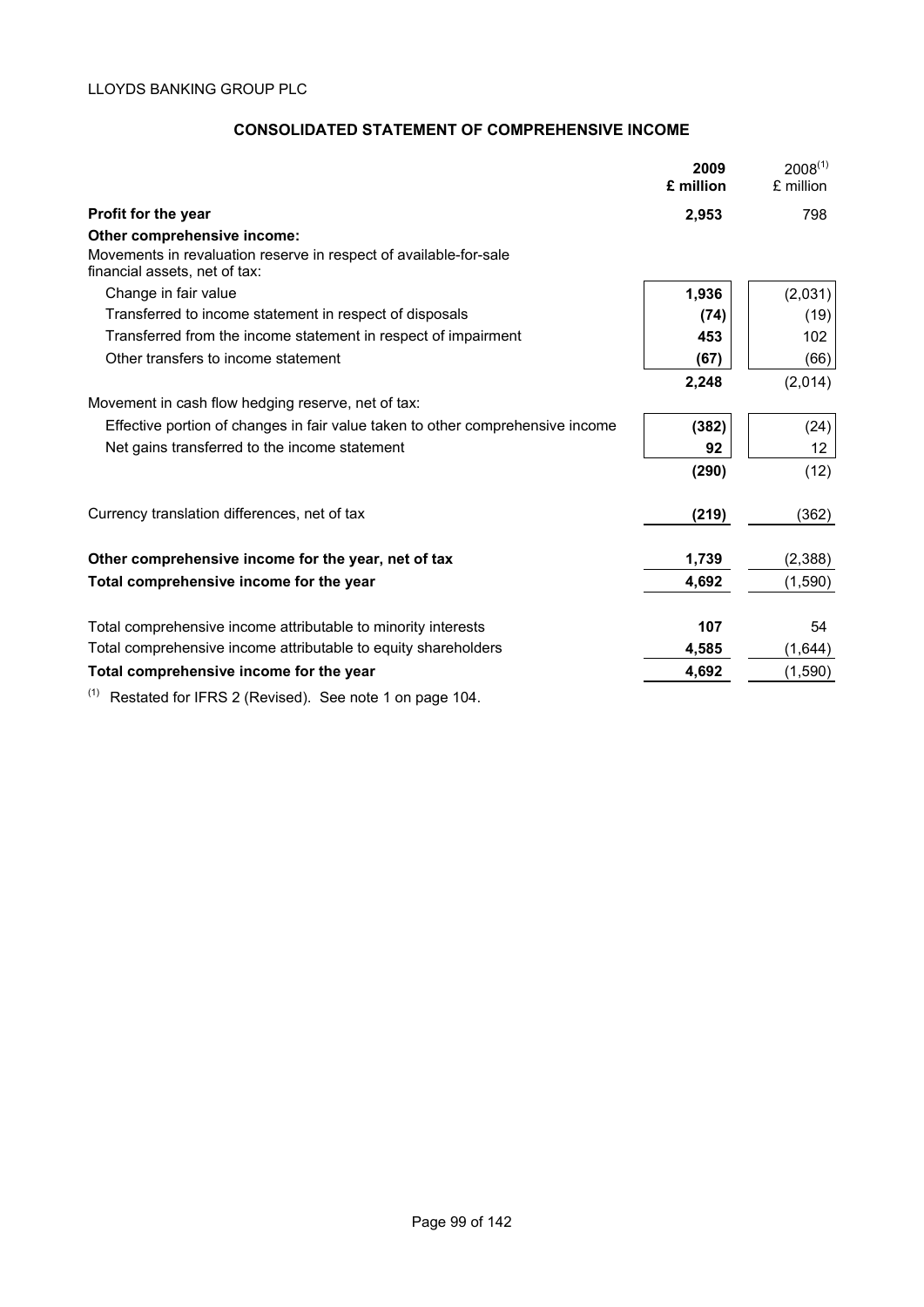## **CONSOLIDATED BALANCE SHEET**

| <b>Assets</b>                                                           | <b>Note</b> | As at<br>31 December<br>2009<br>£ million | As at<br>31 December<br>2008<br>£ million |
|-------------------------------------------------------------------------|-------------|-------------------------------------------|-------------------------------------------|
| Cash and balances at central banks                                      |             | 38,994                                    | 5,008                                     |
| Items in course of collection from banks                                |             | 1,579                                     | 946                                       |
| Trading and other financial assets at fair value through profit or loss | 10          | 150,011                                   | 45,064                                    |
| Derivative financial instruments                                        | 11          | 49,928                                    | 28,884                                    |
| Loans and receivables:                                                  |             |                                           |                                           |
| Loans and advances to customers                                         | 12          | 626,969                                   | 240,344                                   |
| Loans and advances to banks                                             |             | 35,361                                    | 38,733                                    |
| Debt securities                                                         | 16          | 32,652                                    | 4,416                                     |
|                                                                         |             | 694.982                                   | 283,493                                   |
| Available-for-sale financial assets                                     | 17          | 46,602                                    | 55,707                                    |
| Investment properties                                                   |             | 4,757                                     | 2,631                                     |
| Investments in joint ventures and associates                            |             | 479                                       | 55                                        |
| Goodwill                                                                |             | 2,016                                     | 2,256                                     |
| Value of in-force business                                              |             | 6,685                                     | 1,893                                     |
| Other intangible assets                                                 |             | 4,087                                     | 197                                       |
| Tangible fixed assets                                                   |             | 9,224                                     | 2,965                                     |
| Current tax recoverable                                                 |             | 680                                       | 300                                       |
| Deferred tax assets                                                     |             | 5,006                                     | 833                                       |
| Other assets                                                            |             | 12,225                                    | 5,801                                     |
| <b>Total assets</b>                                                     |             | 1,027,255                                 | 436,033                                   |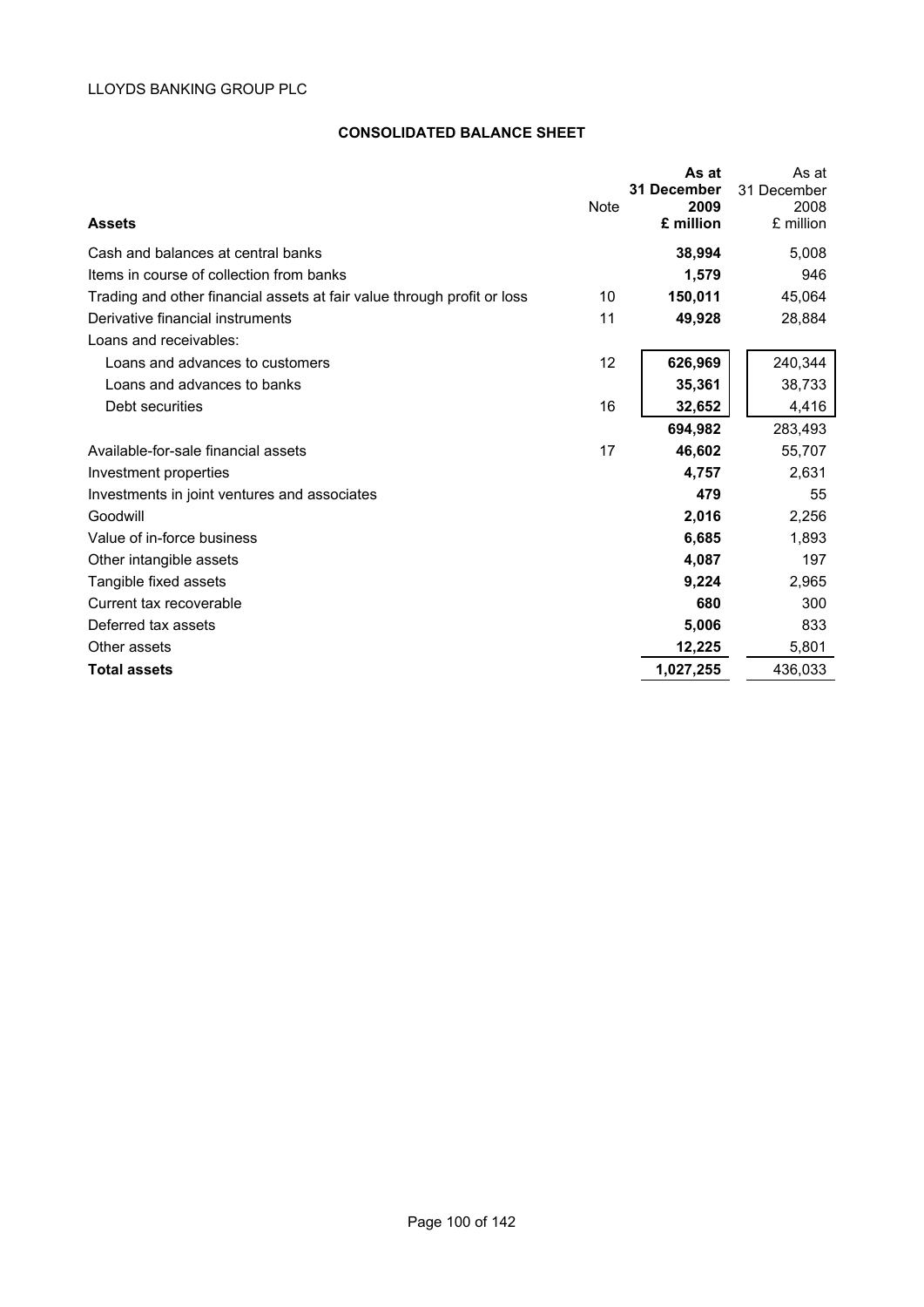## **CONSOLIDATED BALANCE SHEET**

| <b>Equity and liabilities</b>                                           | <b>Note</b> | As at<br>31 December<br>2009<br>£ million | As at<br>31 December<br>2008<br>£ million |
|-------------------------------------------------------------------------|-------------|-------------------------------------------|-------------------------------------------|
| Deposits from banks                                                     |             | 82,452                                    | 66,514                                    |
| <b>Customer deposits</b>                                                | 18          | 406,741                                   | 170,938                                   |
| Items in course of transmission to banks                                |             | 1,037                                     | 508                                       |
| Trading and other financial liabilities at fair value through profit or |             |                                           |                                           |
| loss                                                                    |             | 28,271                                    | 6,754                                     |
| Derivative financial instruments                                        | 11          | 40,485                                    | 26,892                                    |
| Notes in circulation                                                    |             | 981                                       |                                           |
| Debt securities in issue                                                | 19          | 233,502                                   | 75,710                                    |
| Liabilities arising from insurance contracts and                        |             |                                           |                                           |
| participating investment contracts                                      |             | 76,179                                    | 33,792                                    |
| Liabilities arising from non-participating investment contracts         |             | 46,348                                    | 14,243                                    |
| Unallocated surplus within insurance businesses                         |             | 1,082                                     | 270                                       |
| <b>Other liabilities</b>                                                |             | 29,320                                    | 11,456                                    |
| Retirement benefit obligations                                          | 20          | 780                                       | 1,771                                     |
| Current tax liabilities                                                 |             | 51                                        |                                           |
| Deferred tax liabilities                                                |             | 209                                       |                                           |
| Other provisions                                                        |             | 983                                       | 230                                       |
| Subordinated liabilities                                                | 21          | 34,727                                    | 17,256                                    |
| <b>Total liabilities</b>                                                |             | 983,148                                   | 426,334                                   |
| <b>Equity</b>                                                           |             |                                           |                                           |
| Share capital                                                           | 22          | 10,472                                    | 1,513                                     |
| Share premium account                                                   | 23          | 14,472                                    | 2,096                                     |
| Other reserves                                                          | 23          | 7,086                                     | (2, 476)                                  |
| Retained profits                                                        | 23          | 11,248                                    | 8,260                                     |
| Shareholders' equity                                                    |             | 43,278                                    | 9,393                                     |
| Minority interests                                                      |             | 829                                       | 306                                       |
| <b>Total equity</b>                                                     |             | 44,107                                    | 9,699                                     |
| <b>Total equity and liabilities</b>                                     |             | 1,027,255                                 | 436,033                                   |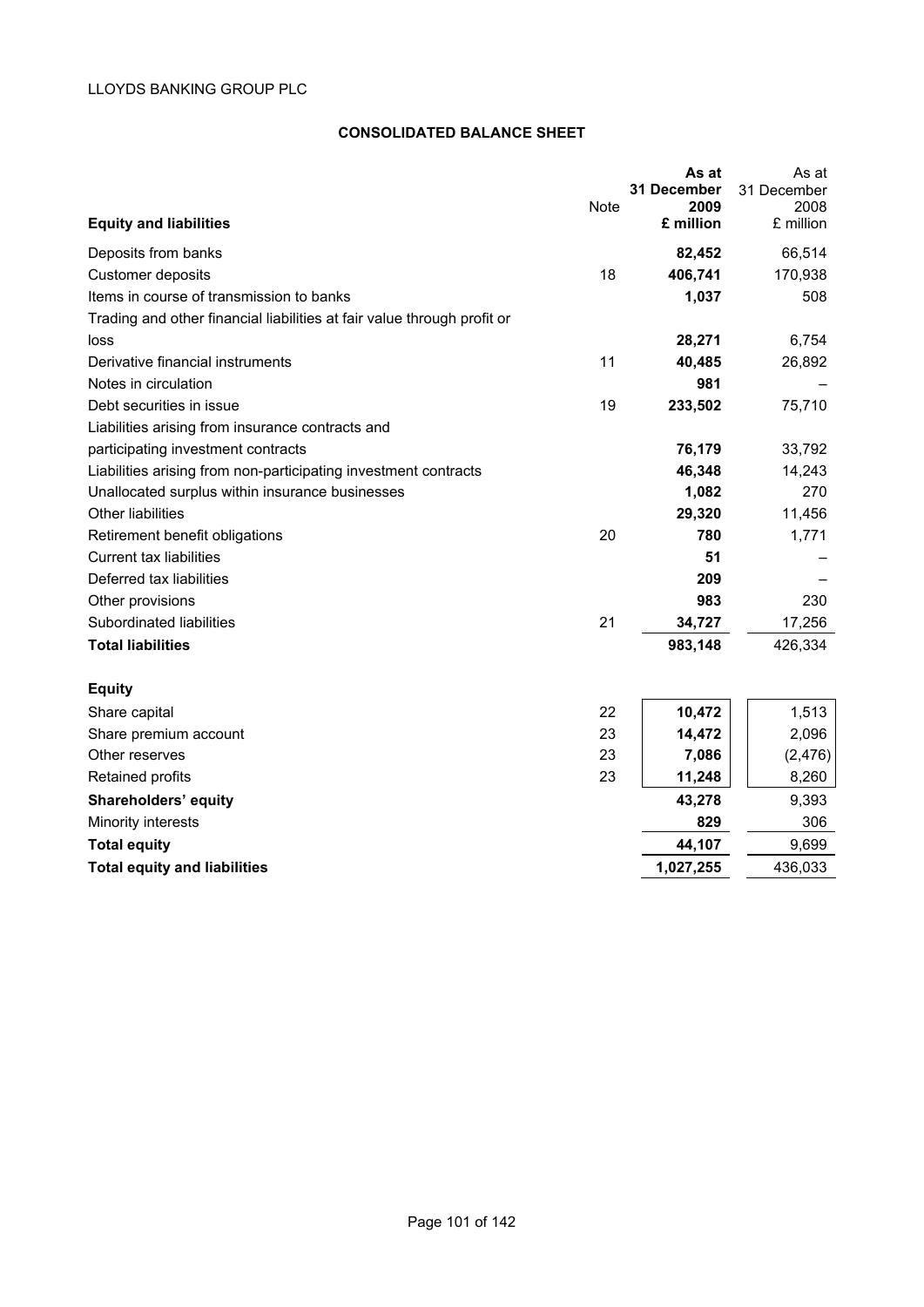# **CONSOLIDATED STATEMENT OF CHANGES IN EQUITY**

|                                    | Attributable to equity shareholders |           |                 |             |           |             |
|------------------------------------|-------------------------------------|-----------|-----------------|-------------|-----------|-------------|
|                                    | Share                               |           |                 |             |           |             |
|                                    | capital<br>and                      | Other     | Retained        |             | Minority  |             |
|                                    | premium                             | reserves  | $profits^{(1)}$ | Total $(1)$ | interests | Total $(1)$ |
|                                    | £ million                           | £ million | £ million       | £ million   | £ million | £ million   |
| <b>Balance at 1 January 2008</b>   | 2,730                               | (60)      | 9,471           | 12,141      | 284       | 12,425      |
| Total comprehensive income         |                                     | (2, 416)  | 772             | (1,644)     | 54        | (1,590)     |
| <b>Dividends</b>                   |                                     |           | (2,042)         | (2,042)     | (29)      | (2,071)     |
| Private placement of ordinary      |                                     |           |                 |             |           |             |
| shares                             | 760                                 |           |                 | 760         |           | 760         |
| Purchase/sale of treasury shares   |                                     |           | 16              | 16          |           | 16          |
| Employee share option schemes:     |                                     |           |                 |             |           |             |
| Value of employee services         |                                     |           | 43              | 43          |           | 43          |
| Proceeds from shares issued        | 119                                 |           |                 | 119         |           | 119         |
| Repayment of capital to minority   |                                     |           |                 |             |           |             |
| shareholders                       |                                     |           |                 |             | (3)       | (3)         |
| <b>Balance at 31 December 2008</b> | 3,609                               | (2, 476)  | 8,260           | 9,393       | 306       | 9,699       |
| Total comprehensive income         |                                     | 1,758     | 2,827           | 4,585       | 107       | 4,692       |
| <b>Dividends</b>                   |                                     |           |                 |             | (116)     | (116)       |
| Issue of ordinary shares:          |                                     |           |                 |             |           |             |
| Placing and open offer             | 649                                 | 3,781     |                 | 4,430       |           | 4,430       |
| Issued on acquisition of HBOS      | 1,944                               | 5,707     |                 | 7,651       |           | 7,651       |
| Placing and compensatory           |                                     |           |                 |             |           |             |
| open offer                         | 3,905                               |           |                 | 3,905       |           | 3,905       |
| Rights issue                       | 13,112                              |           |                 | 13,112      |           | 13,112      |
| <b>Issued to Lloyds TSB</b>        |                                     |           |                 |             |           |             |
| Foundations                        | 41                                  |           |                 | 41          |           | 41          |
| Transfer to merger reserve         | (1,000)                             | 1,000     |                 |             |           |             |
| Redemption of preference           |                                     |           |                 |             |           |             |
| shares                             | 2,684                               | (2,684)   |                 |             |           |             |
| Purchase/sale of treasury shares   |                                     |           | 45              | 45          |           | 45          |
| Employee share option schemes:     |                                     |           |                 |             |           |             |
| Value of employee services         |                                     |           | 116             | 116         |           | 116         |
| Adjustment on acquisition          |                                     |           |                 |             | 5,567     | 5,567       |
| Extinguishment of minority         |                                     |           |                 |             |           |             |
| interests                          |                                     |           |                 |             | (5,035)   | (5,035)     |
| <b>Balance at 31 December 2009</b> | 24,944                              | 7,086     | 11,248          | 43,278      | 829       | 44,107      |

 $(1)$  Restated for IFRS 2 (revised). See note 1 on page 104.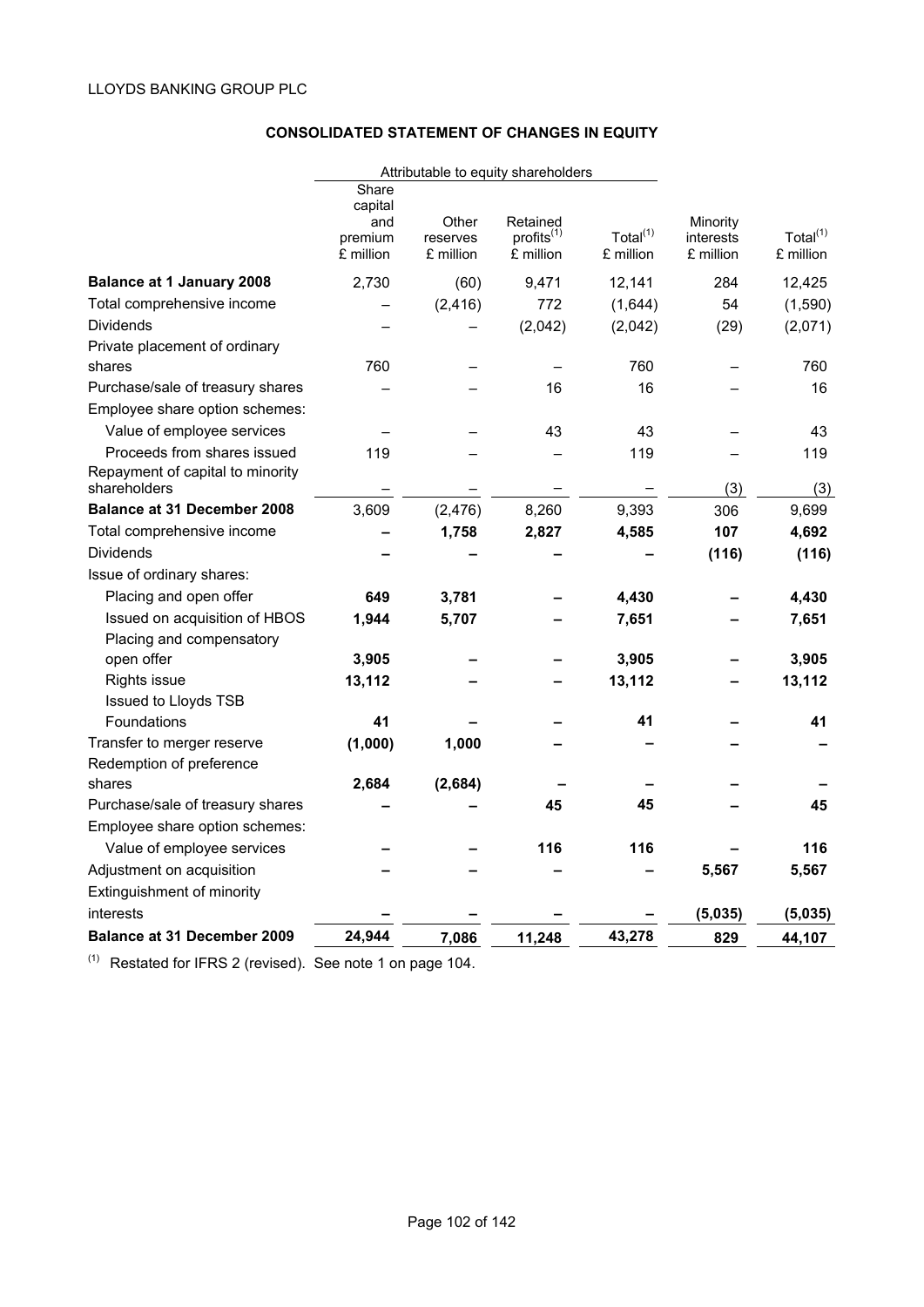## **CONSOLIDATED CASH FLOW STATEMENT**

|                                                               | 2009       | $2008^{(1)}$ |
|---------------------------------------------------------------|------------|--------------|
|                                                               | £ million  | £ million    |
| <b>Profit before tax</b>                                      | 1,042      | 760          |
| Adjustments for:                                              |            |              |
| Change in operating assets                                    | 61,942     | (43, 025)    |
| Change in operating liabilities                               | (105, 927) | 80,933       |
| Non-cash and other items                                      | 8,907      | (4,017)      |
| Tax received (paid)                                           | 301        | (810)        |
| Net cash provided by (used in) operating activities           | (33, 735)  | 33,841       |
| Cash flows from investing activities                          |            |              |
| Purchase of available-for-sale financial assets               | (455, 816) | (144, 680)   |
| Proceeds from sale and maturity of available-for-sale         |            |              |
| financial assets                                              | 490,561    | 110,470      |
| Purchase of fixed assets                                      | (2,689)    | (1, 436)     |
| Proceeds from sale of fixed assets                            | 2,129      | 579          |
| Acquisition of businesses, net of cash acquired               | 16,227     | (19)         |
| Disposal of businesses, net of cash disposed                  | 411        |              |
| Net cash provided by (used in) investing activities           | 50,823     | (35,086)     |
| <b>Cash flows from financing activities</b>                   |            |              |
| Dividends paid to equity shareholders                         |            | (2,042)      |
| Dividends paid to minority interests                          | (116)      | (29)         |
| Interest paid on subordinated liabilities                     | (2,622)    | (771)        |
| Proceeds from issue of subordinated liabilities               | 4,187      | 3,021        |
| Proceeds from issue of ordinary shares                        | 21,533     | 879          |
| Repayment of subordinated liabilities                         | (6, 897)   | (381)        |
| Repayment of capital to minority shareholders                 | (33)       | (3)          |
| Net cash provided by financing activities                     | 16,052     | 674          |
| Effects of exchange rate changes on cash and cash equivalents | (210)      | 1,440        |
| Change in cash and cash equivalents                           | 32,930     | 869          |
| Cash and cash equivalents at beginning of year                | 32,760     | 31,891       |
| Cash and cash equivalents at end of year                      | 65,690     | 32,760       |
|                                                               |            |              |

 $(1)$  Restated for IFRS 2 (revised). See note 1 on page 104.

Cash and cash equivalents comprise cash and balances at central banks (excluding mandatory deposits) and amounts due from banks with a maturity of less than three months.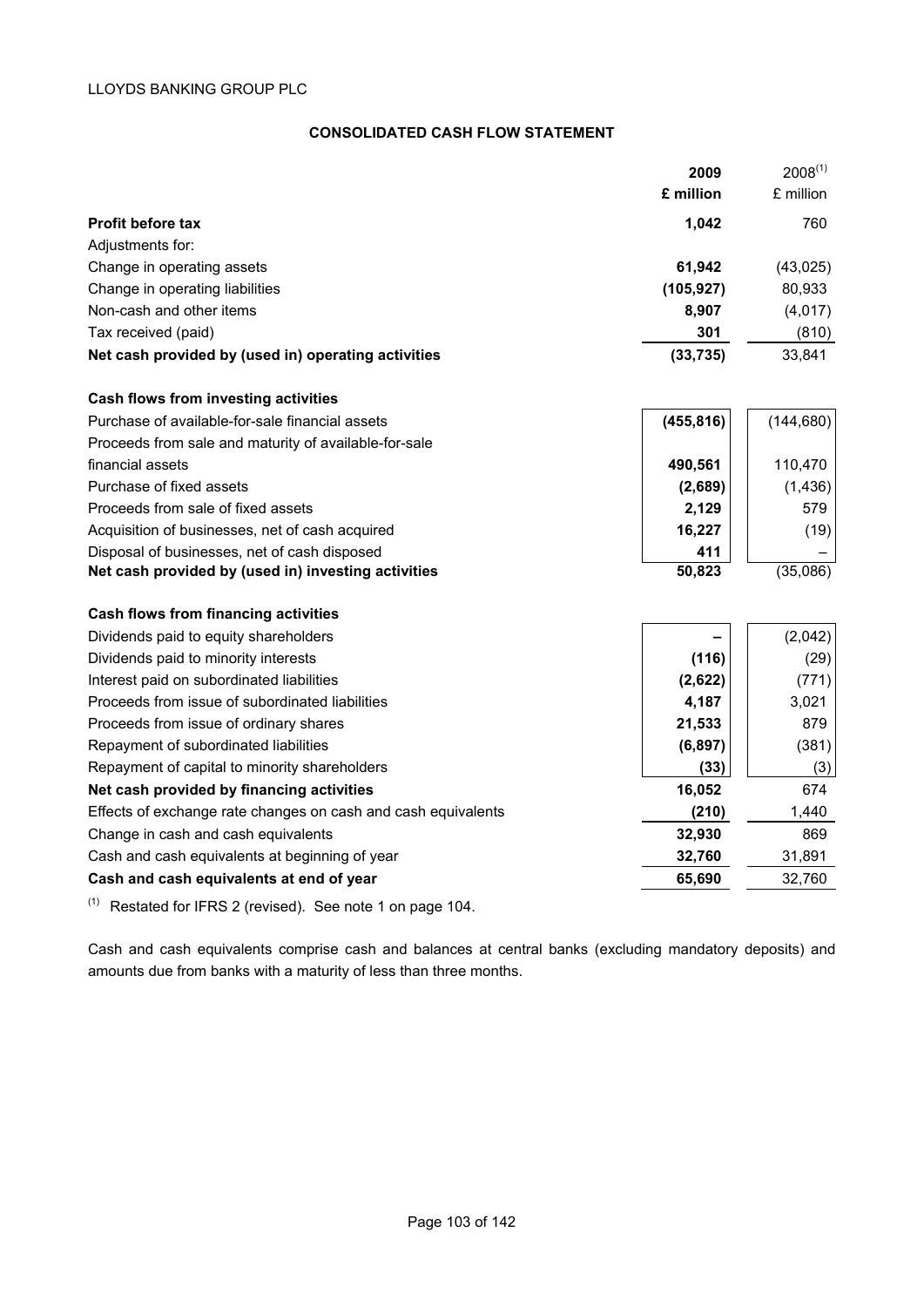## **1. Accounting policies and presentation**

These financial statements as at and for the year to 31 December 2009 have been prepared in accordance with the Listing Rules of the Financial Services Authority relating to Preliminary Results. They do not include all of the information that will be included in the full annual financial statements. The Group's consolidated financial statements as at and for the year ended 31 December 2009 have been prepared in accordance with International Financial Reporting Standards (IFRS) as adopted by the European Union. Copies of the 2009 annual report and accounts will be available from 27 March 2010 and will be published on the Group's website or are available upon request from the Group Secretariat, Lloyds Banking Group plc, 25 Gresham Street, London EC2V 7HN.

There have been no significant changes to the accounting polices applied to these consolidated financial statements, compared to those applied by the Group in its 2008 annual report and accounts.

The following new IFRS pronouncements relevant to the Group have been adopted in these consolidated financial statements:

- (i) *IAS 1 (revised), 'Presentation of financial statements'.* The revised standard prohibits the presentation of items of income and expense (that is 'non-owner changes in equity') in the statement of changes in equity, requiring 'non-owner changes in equity' to be presented separately from owner changes in equity. All non-owner changes in equity are required to be shown in a performance statement. Entities can choose whether to present one performance statement (the statement of comprehensive income) or two statements (the income statement and statement of comprehensive income). The Group has elected to present two statements: an income statement and a statement of comprehensive income. The financial statements have been prepared under the revised disclosure requirements; the application of this revised standard, which affects presentation only, has not had any impact on amounts recognised in these financial statements.
- (ii) *Amendment to IFRS 2 'Share-based Payments Vesting Conditions and Cancellations'.* This amendment to IFRS 2 'Share-based Payments' restricts the definition of 'vesting condition' to a condition that includes an explicit or implicit requirement to provide services. Any other conditions are non-vesting conditions, which have to be taken into account to determine the fair value of the equity instruments granted. In the case that the award does not vest as the result of a failure to meet a non-vesting condition that is within the control of either the entity or the counterparty, this must be accounted for as a cancellation.

The main impact of this amendment for the Group arises from cancellations by employees of contributions to the Group's Save-As-You-Earn (SAYE) schemes; in the event of a cancellation the Group must recognise immediately the amount of the expense that would have otherwise been recognised over the remainder of the vesting period. Under the former IFRS 2, such cancellations would have resulted in the reversal of the costs recognised in current and prior periods in respect of the SAYE schemes concerned for the relevant employees. The amendment is applied retrospectively and has resulted in a restatement of the 2008 comparatives. The effect has been to increase operating expenses and reduce profit before tax by £43 million in 2009 (2008: £47 million) but has had no effect on the Group's balance sheet or shareholders' equity as the increased expense is offset by movements in retained profits.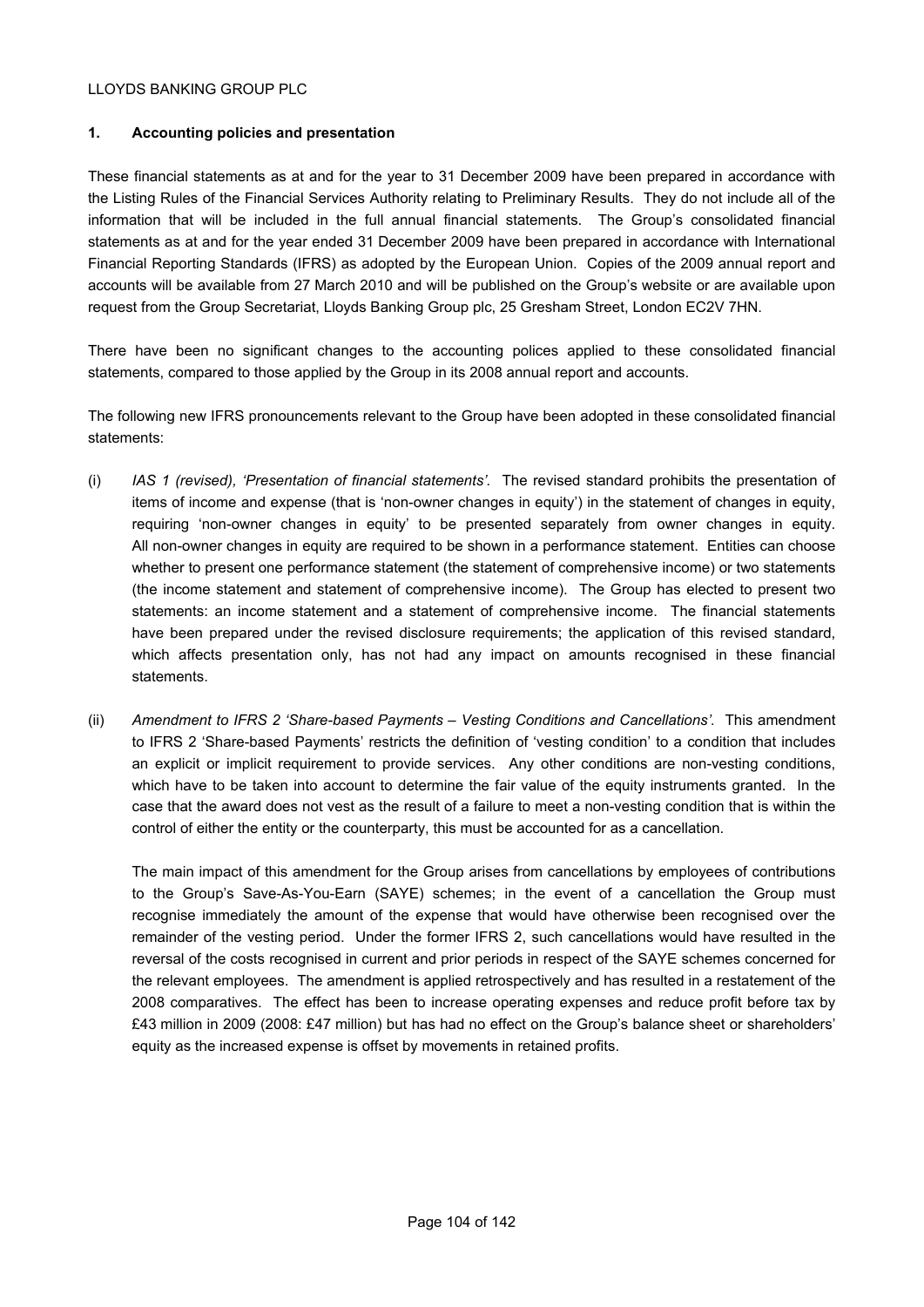## **1. Accounting policies and presentation** (continued)

- (iii) *Amendments to IFRS 7 'Financial Instruments: Disclosures Improving Disclosures about Financial Instruments'*. The amendment requires enhanced disclosures about fair value measurement and liquidity risk. In particular, the amendment requires disclosure of a three level fair value measurement hierarchy for financial instruments carried on the Group's balance sheet at fair value. As the amendments only result in additional disclosures, the amendments have not had any impact for amounts recognised in these financial statements.
- (iv) *IFRS 8 'Operating Segments'*. This new standard replaces IAS 14 'Segment Reporting' and requires reporting of financial and descriptive information about operating segments which are based on how financial information is reported and evaluated internally. The segment information for the year ended 31 December 2009 and for the corresponding comparative period is presented in note 3. The application of this new standard, which affects disclosures only, has not had any impact for amounts recognised in these financial statements.

#### *Balance sheet presentation*

In order to provide a more relevant presentation of the Group's financial instruments, additional line items have been added to the consolidated balance sheet to show debt securities classified as loans and receivables separately. Comparatives have been reclassified to conform to the revised presentation.

#### **2. Critical accounting estimates and judgements**

The preparation of the Group's financial statements requires management to make judgements, estimates and assumptions in applying the accounting policies that affect the reported amounts of assets, liabilities, income and expenses. Due to the inherent uncertainty in making estimates, actual results reported in future periods may be based upon amounts which differ from those estimates. Estimates, judgements and assumptions are continually evaluated and are based on historical experience and other factors, including expectations of future events that are believed to be reasonable under the circumstances.

With the exception of the fair value of identifiable net assets of HBOS, the nature of the significant judgements made by management in applying the accounting policies, and the key sources of estimation uncertainty applied by the Group in these financial statements are the same as those applied by the Group in its 2008 annual report and accounts.

The acquisition of the HBOS Group in January 2009 was accounted for in accordance with applicable accounting standards which require the recognition of the identifiable assets acquired and liabilities assumed at their acquisition-date fair values. As part of this process, it is also necessary to identify and recognise certain assets and liabilities which are not included on the acquiree's balance sheet, for example the value of the internally generated brands and other intangible assets.

The exercise to fair value the HBOS Group balance sheet was inherently highly subjective and required management to make a number of assumptions and estimates. The overall effect was to reduce the book value of the assets acquired by £11,975 million, after the recognition of brands and other intangibles not previously included on the HBOS Group balance sheet totalling £4,650 million. This was offset by a reduction in the value of the HBOS Group's liabilities of £13,216 million, resulting in a net increase in the value of the net assets acquired of £1,241 million (note 7).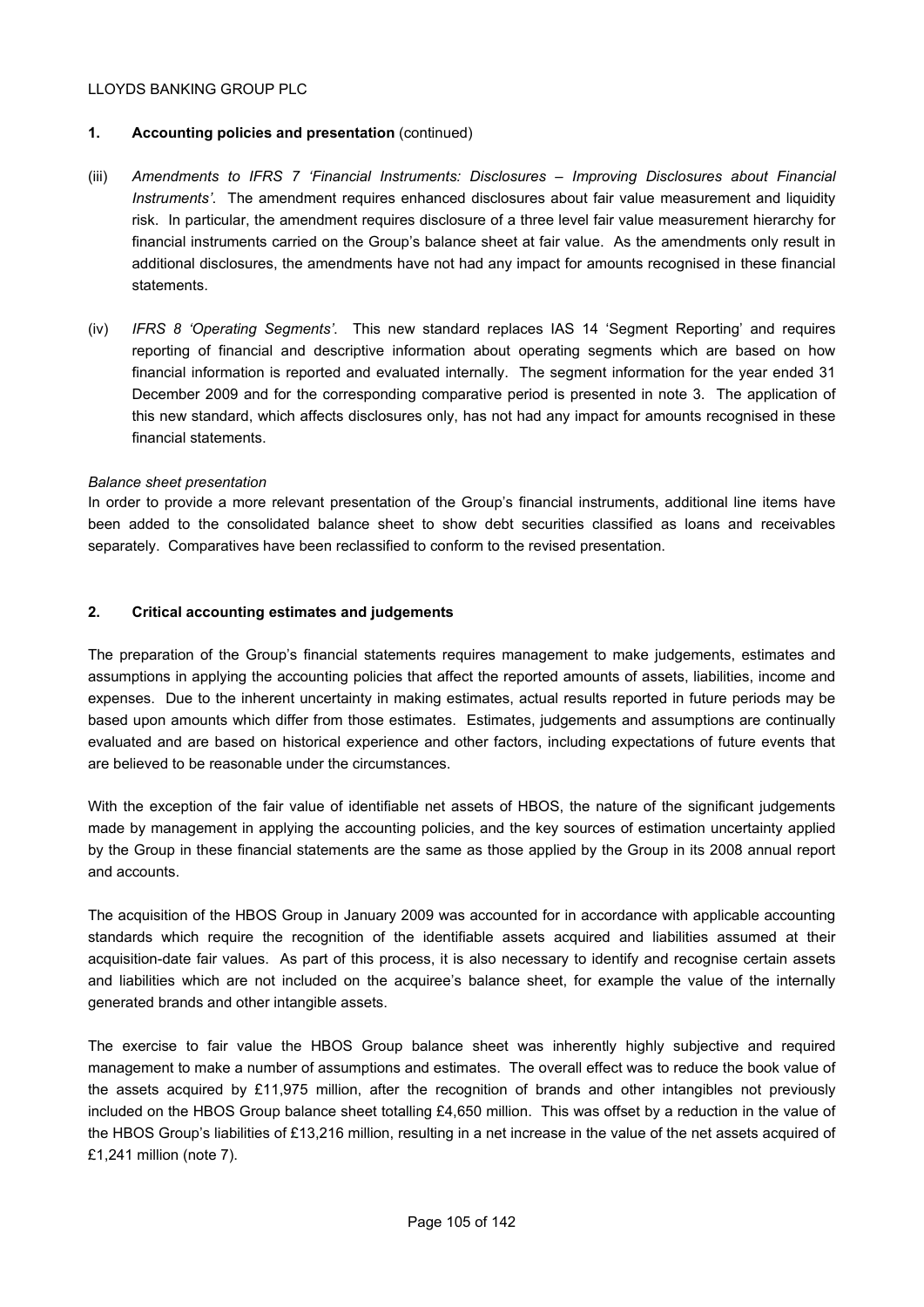## **2. Critical accounting estimates and judgements** (continued)

The fair value adjustments to the HBOS Group's assets principally reflect a reduction of £13,512 million in the value of customer lending. For a significant proportion of these balances there was no active market and therefore in determining the acquisition-date fair values discounted cash flow models have been used. The calculations were performed using benchmark interest rates and market-based credit spreads for the different lending portfolios, having regard to management's view of the level of expected credit losses. The size of the adjustment reflects the market wide reduction in interest rates since the lending was originated and a deterioration in the credit quality of the portfolio in the worsening economic environment.

The reduction in the value of the HBOS Group's liabilities was largely due to the lower values attributed to debt instruments issued by HBOS, for example commercial paper, medium term notes and subordinated debt. In many cases market prices were available to value these instruments and the lower fair values reflect market concern in January 2009 over the creditworthiness of HBOS.

During 2009, the effects of the fair value adjustments have started to unwind and be recognised in the Group's income statement. The determination of the extent to which the adjustments unwind often requires significant judgement principally relating to the assessment of the extent to which losses incurred subsequent to the date of acquisition were expected and consequently reflected in the fair value adjustment made to write down the value of the lending. In the period since the acquisition impairment losses of £6,859 million have been incurred which were reflected in the acquisition fair value adjustments.

## **3. Segmental analysis**

Lloyds Banking Group is a leading UK-based financial services group, providing a wide range of banking and financial services in the UK and in certain locations overseas.

The Group Executive Committee (GEC) has been determined to be the chief operating decision maker for the Group. The Group's operating segments reflect its organisational and management structures. GEC reviews the Group's internal reporting based around these segments in order to assess performance and allocate resources. This assessment includes a consideration of each segments' net interest revenue and consequently the total interest income and expense for all reportable segments is presented on a net basis. The segments are differentiated by the type of products provided, by whether the customers are individuals or corporate entities and by the geographical location of the customer.

The Group's activities in 2009 were organised into four financial reporting segments: Retail, Wholesale, Wealth and International and Insurance. The segmental results and comparatives are presented on the basis reviewed by the chief operating decision maker and as a consequence include the pre-acquisition results of HBOS for 2008 and the period from 1 January 2009 to 16 January 2009.

The Retail division, with its brands including Lloyds TSB, Halifax, Bank of Scotland, Birmingham Midshires and Cheltenham & Gloucester, is a UK provider of current accounts, savings, personal loans, credit cards and mortgages serving over 30 million customers through a large branch network in the UK. The division is also a general insurance and bancassurance distributor selling a wide range of long-term savings, investment and general insurance products.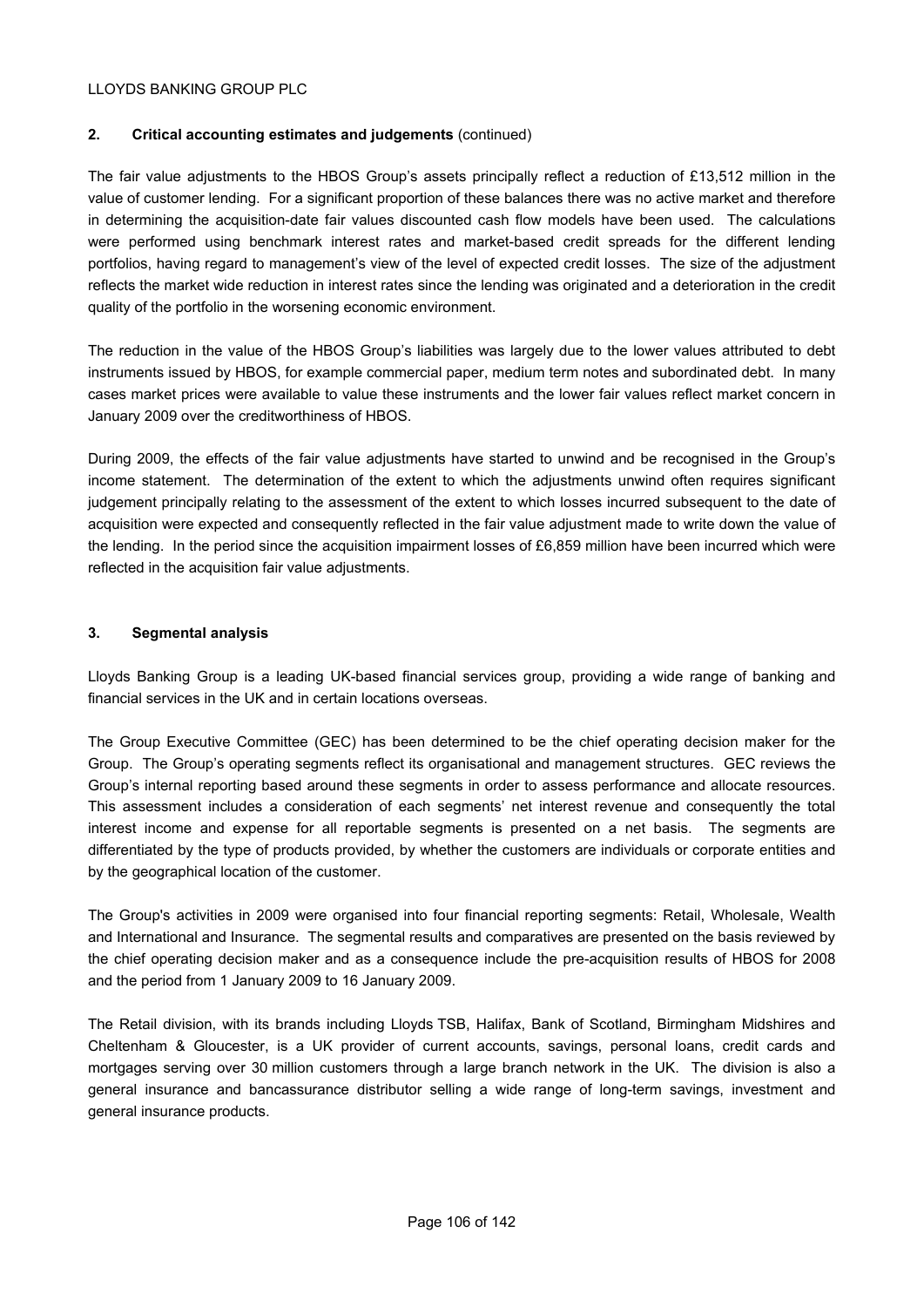# **3. Segmental analysis** (continued)

The Wholesale division serves in excess of a million businesses ranging from start-ups and small enterprises to global corporations, with a range of propositions fully segmented according to customer need. The enlarged division, following the acquisition of HBOS, comprises Corporate Markets, Treasury and Trading and Asset Finance. Corporate Markets comprises Corporate, Commercial, Corporate Real Estate, Specialist Finance and Wholesale Markets.

The Insurance division is a bancassurance provider in the UK providing a full range of long-term savings, investment and protection products, together with individual and corporate pensions. It is also a distributor of home and payment protection and home insurance in the UK. The division consists of three business units: Life, Pensions and Investments UK; Life, Pensions and Investments Europe; and General Insurance.

Wealth and International was created in 2009 to give increased focus and momentum to the Group's private banking and asset management activities and to closely co-ordinate the management of its international businesses. Wealth comprises the Group's private banking, wealth and asset management businesses in the UK and overseas. International comprises corporate, commercial, asset finance and retail businesses, principally in Australia, Ireland and Continental Europe.

Other includes the results of managing the Group's technology platforms, branch and head office property estate, operations (including payments, banking operations and collections) and procurement services, the costs of which are predominantly recharged to the other divisions. It also reflects other items not recharged to the divisions, including hedge ineffectiveness. The improvement in revenue of £1,376 million in 2009 compared to 2008 primarily reflects gains on the extinguishment of certain liabilities in 2009.

Inter-segment services are generally recharged at cost, with the exception of the internal commission arrangements between the UK branch and other distribution networks and the insurance product manufacturing businesses within the Group, where a profit margin is also charged. Inter-segment lending and deposits are generally entered into at market rates, except that non-interest bearing balances are priced at a rate that reflects the external yield that could be earned on such funds.

For those derivative contracts entered into by business units for risk management purposes, the business unit retains the amount that would have been recognised on an accrual accounting basis (an amount equal to the interest element of the next payment on the swap) and transfers the remainder of the fair value of the swap to the central group segment where the resulting accounting volatility is managed though the establishment of hedge accounting relationships. Any change in fair value of the hedged instrument attributable to the hedged risk is also recorded within the central group segment. This allocation of the fair value of the swap and change in fair value of the hedged instrument attributable to the hedged risk avoids accounting asymmetry in segmental results and records volatility in the central group segment where it is managed.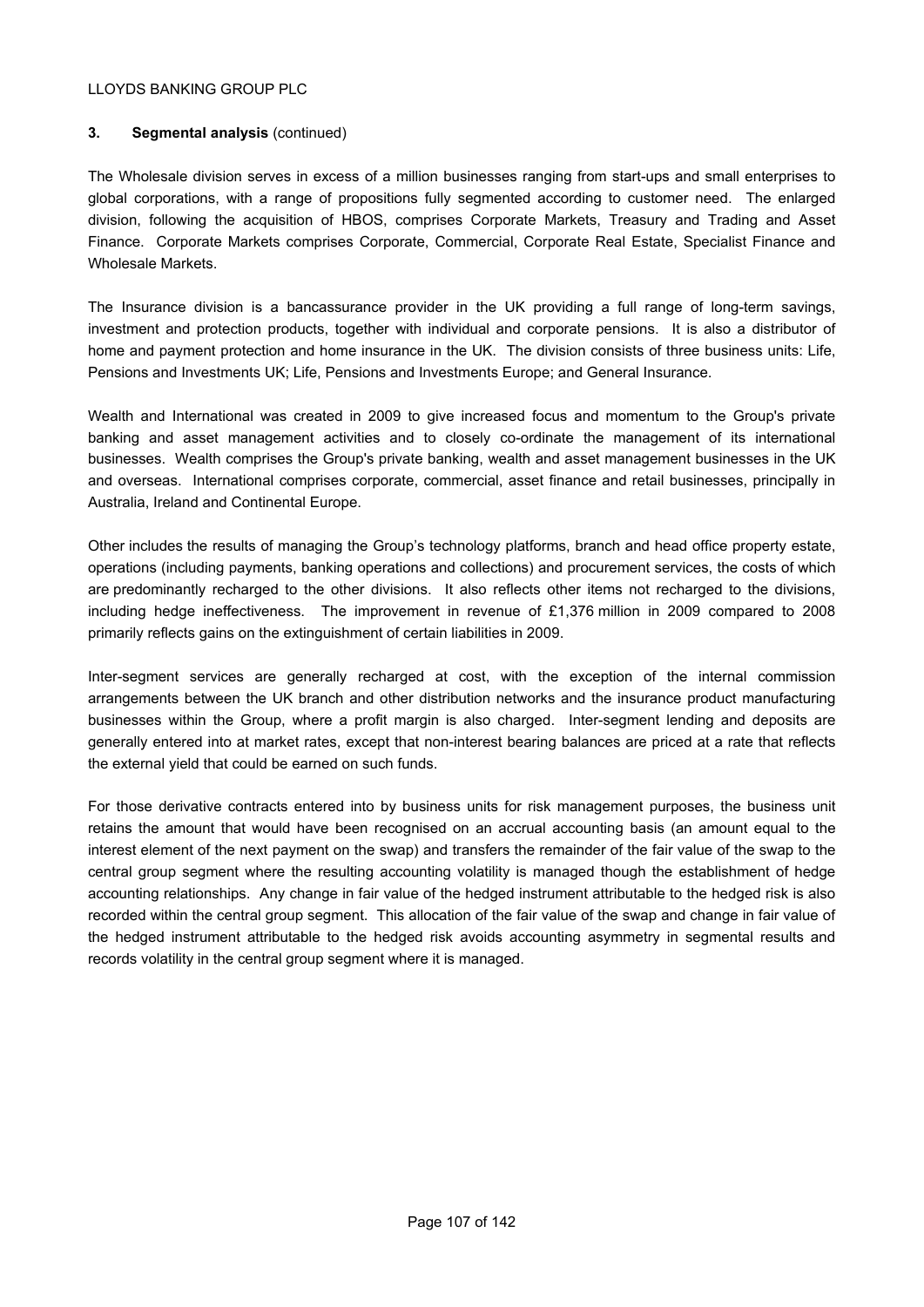# **3. Segmental analysis** (continued)

Comparative figures in this note are presented on a combined businesses basis (see note 1, Basis of preparation of combined business basis, on page 55) consistent with the way in which the chief operating decision-maker receives segment information.

|                                        | <b>Net</b> |              |              | <b>Profit</b> |                 | Inter-   |
|----------------------------------------|------------|--------------|--------------|---------------|-----------------|----------|
|                                        | interest   | <b>Other</b> | <b>Total</b> | before        | <b>External</b> | segment  |
| 2009                                   | income     | income       | income       | tax           | revenue         | revenue  |
|                                        | £m         | £m           | £m           | £m            | £m              | £m       |
| Retail                                 | 7,970      | 1,804        | 9,774        | 1,382         | 14,221          | (4, 447) |
| Wholesale                              | 4,710      | 4,199        | 8,909        | (4, 703)      | 5,965           | 2,944    |
| Wealth and International               | 1,217      | 1,128        | 2,345        | (2, 356)      | 2,859           | (514)    |
| Insurance                              | (287)      | 2,944        | 2,657        | 975           | 3,780           | (1, 123) |
| Other                                  | (884)      | 1,800        | 916          | (1, 598)      | (2, 224)        | 3,140    |
| Group – reported basis $(1)$           | 12,726     | 11,875       | 24,601       | (6, 300)      | 24,601          |          |
| Insurance grossing adjustment          | (1, 280)   | 21,659       | 20,379       |               |                 |          |
| Integration costs                      |            |              |              | (1,096)       |                 |          |
| Volatility                             | (11)       | 479          | 468          | 478           |                 |          |
| Analysis of fair value unwind          | (2, 166)   | 1,135        | (1,031)      |               |                 |          |
| Negative goodwill credit               |            |              |              | 11,173        |                 |          |
| Amortisation of purchased              |            |              |              |               |                 |          |
| intangibles and goodwill<br>impairment |            |              |              | (993)         |                 |          |
|                                        |            |              |              |               |                 |          |
| GAPS fee                               |            |              |              | (2,500)       |                 |          |
| Pre-acquisition consolidated           |            |              |              |               |                 |          |
| losses of HBOS                         | (243)      | 1,123        | 880          | 280           |                 |          |
| Group – statutory                      | 9,026      | 36,271       | 45,297       | 1,042         |                 |          |
|                                        |            |              |              |               |                 |          |

 $(1)$  See pages 8 and 18.

| <b>External segment assets</b>   | As at<br><b>31 Dec</b><br>2009 | As at<br>31 Dec<br>2008 |
|----------------------------------|--------------------------------|-------------------------|
|                                  | £m                             | £m                      |
| Retail                           | 383,588                        | 393,827                 |
| Wholesale                        | 394,057                        | 517,269                 |
| Wealth and International         | 94,051                         | 86,394                  |
| Insurance                        | 135,814                        | 127,249                 |
| Other                            | 19,745                         | 1,979                   |
| <b>Total Group</b>               | 1,027,255                      | 1,126,718               |
| <b>Segment customer deposits</b> |                                |                         |
| Retail                           | 224,149                        | 216,282                 |
| Wholesale                        | 153,389                        | 157,941                 |
| Wealth and International         | 29,037                         | 34,095                  |
| Other                            | 166                            | 844                     |
| <b>Total Group</b>               | 406,741                        | 409,162                 |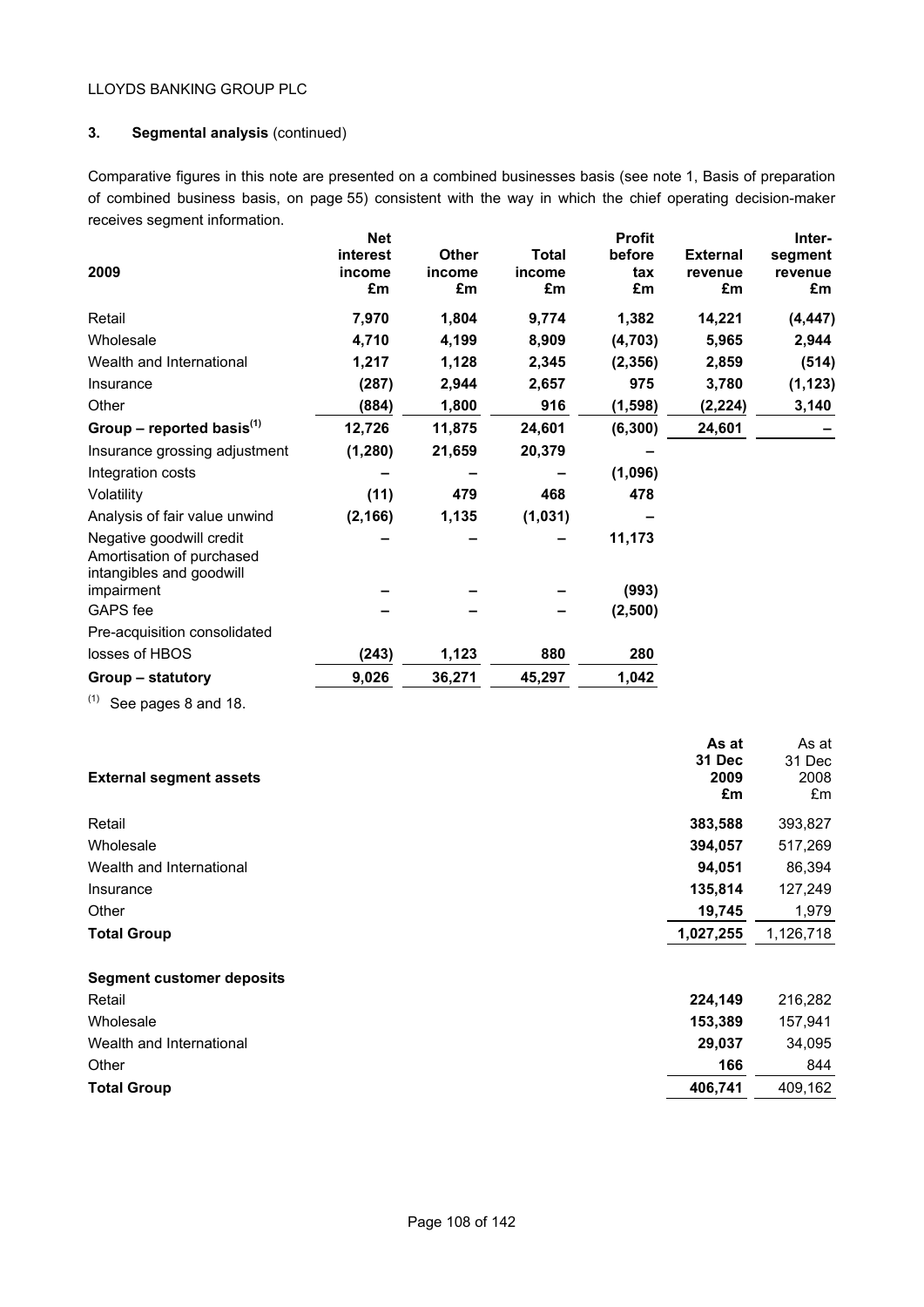# **3. Segmental analysis** (continued)

|                                                | Net       |           |          | Profit    |          | Inter-  |
|------------------------------------------------|-----------|-----------|----------|-----------|----------|---------|
|                                                | interest  | Other     | Total    | before    | External | segment |
| 2008                                           | Income    | income    | income   | tax       | revenue  | revenue |
|                                                | £m        | £m        | £m       | £m        | £m       | £m      |
| Retail                                         | 8,454     | 2,739     | 11,193   | 2,542     | 15,228   | (4,035) |
| Wholesale                                      | 5,752     | (302)     | 5,450    | (10, 479) | (150)    | 5,600   |
| Wealth and International                       | 1,314     | 1,191     | 2,505    | 277       | 1,883    | 622     |
| Insurance                                      | (345)     | 3,493     | 3,148    | 1,540     | 6,020    | (2,872) |
| Other                                          | (272)     | (188)     | (460)    | (593)     | (1, 145) | 685     |
| Group – reported basis $^{(1)}$                | 14,903    | 6,933     | 21,836   | (6, 713)  | 21,836   |         |
| Insurance grossing adjustment                  | 2,359     | (10, 225) | (7,866)  | 10        |          |         |
| Results of BankWest and                        |           |           |          |           |          |         |
| St. Andrews                                    | 524       | 148       | 672      | 90        |          |         |
| Loss on disposal of businesses                 |           |           |          | (845)     |          |         |
| Volatility                                     | 9         | (2,358)   | (2,349)  | (2,349)   |          |         |
| Amortisation of purchased                      |           |           |          |           |          |         |
| intangibles and goodwill                       |           |           |          |           |          |         |
| impairment                                     |           |           |          | (258)     |          |         |
| Pre-acquisition consolidated<br>losses of HBOS | (10, 077) | 4,793     | (5, 284) | 10,825    |          |         |
|                                                |           |           |          |           |          |         |
| Group – statutory                              | 7,718     | (709)     | 7,009    | 760       |          |         |

 $(1)$  See pages 8 and 19.

# **4. Other income**

|                                | 2009     | 2008     |
|--------------------------------|----------|----------|
|                                | £m       | £m       |
| Fee and commission income:     |          |          |
| Current account fees           | 1,088    | 707      |
| Insurance broking              | 539      | 549      |
| Credit and debit card fees     | 765      | 581      |
| Trust and other fiduciary fees | 395      | 413      |
| Other fees and commissions     | 1,467    | 981      |
|                                | 4,254    | 3,231    |
| Fee and commission expense     | (1, 517) | (694)    |
| Net fee and commission income  | 2,737    | 2,537    |
| Net trading income             | 19,098   | (9, 186) |
| Insurance premium income       | 8,946    | 5,412    |
| Gains on capital transactions  | 1,498    |          |
| Other operating income         | 3,992    | 528      |
| <b>Total other income</b>      | 36,271   | (709)    |

Certain amounts have been reclassified from other operating income to net trading income in the second half of 2009; there is no impact on total other income or on comparative figures.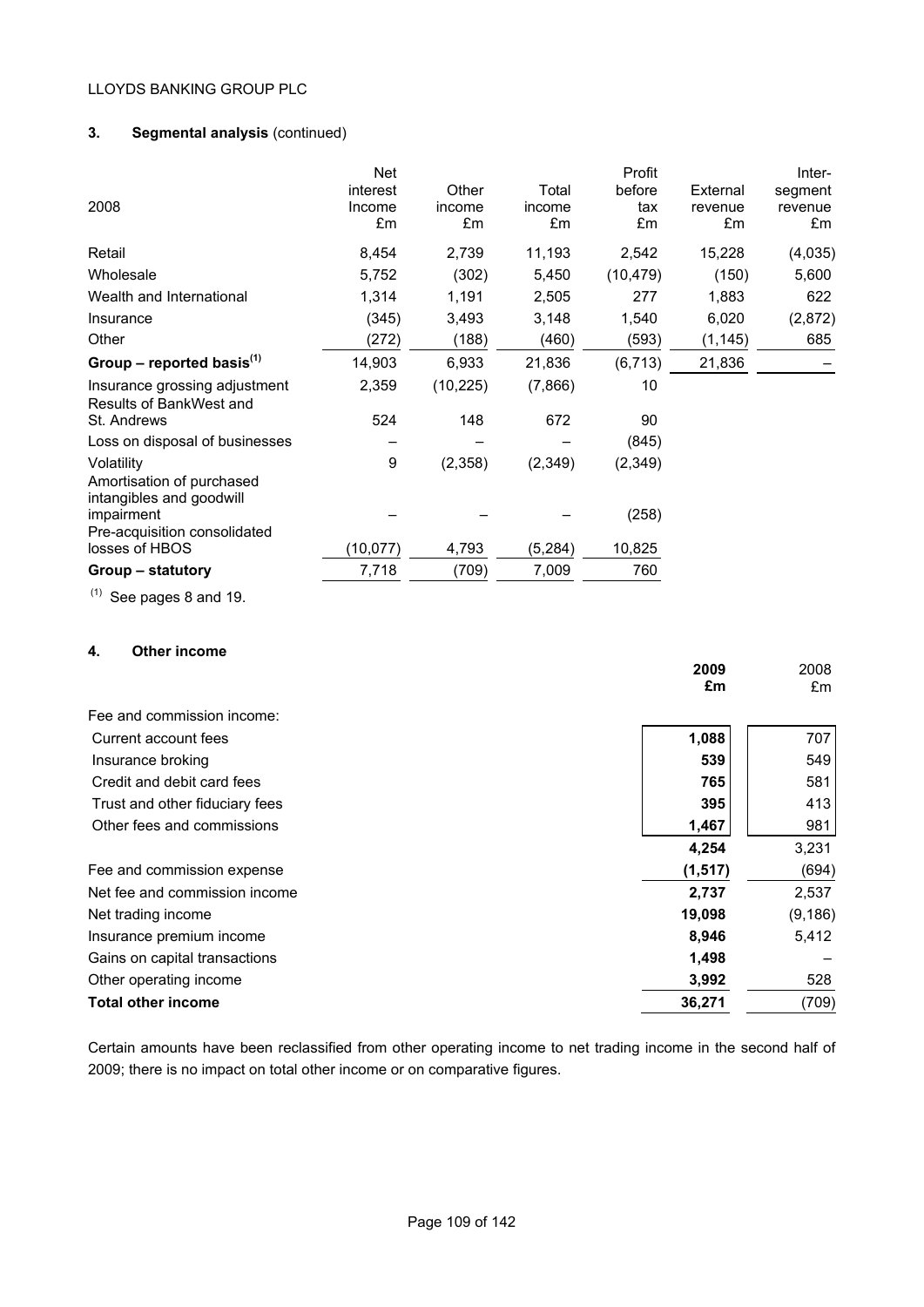## **4. Other income** (continued)

During 2009, as part of the Group's management of capital, the Group exchanged certain existing subordinated debt securities for new securities as described below. These exchanges resulted in a gain on extinguishment of the existing liability of £1,498 million, being the difference between the carrying amount of the security extinguished and the fair value of the new security together with related fees and costs.

In the first half of 2009, undated subordinated notes issued by a number of Group companies were exchanged for innovative tier 1 securities and senior unsecured notes issued by Lloyds TSB Bank plc. These exchanges resulted in a gain of £745 million.

In July 2009, dated and undated subordinated liabilities issued by Clerical Medical Finance plc were exchanged for senior unsecured notes issued by Lloyds TSB Bank plc resulting in a gain of £30 million.

In November 2009, as part of the restructuring plan that was a requirement for EC approval of state aid received by the Group, the Group agreed to suspend the payment of coupons and dividends on certain of the Group's preference shares and preferred securities for the two year period from 31 January 2010 to 31 January 2012. This suspension gave rise to a partial extinguishment of the original liability, equivalent to the present value of the suspended cash flows. During December 2009, as part of the Group's recapitalisation and exit from GAPS, certain preference shares, preferred securities and undated subordinated notes were exchanged for enhanced capital notes. These exchanges, together with the partial extinguishment of liabilities arising from the suspension of payments on coupons, resulted in a gain of £723 million.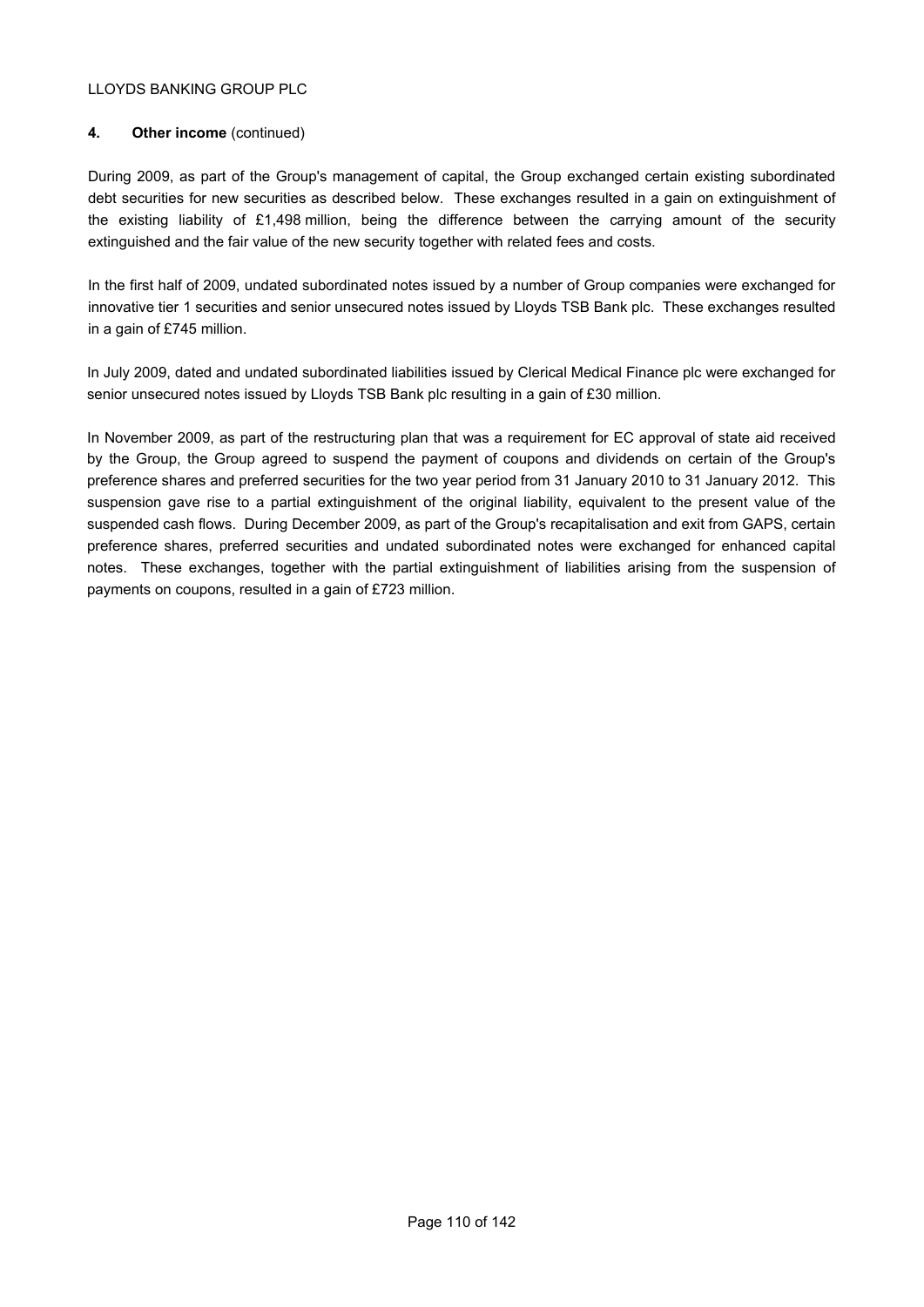# **5. Operating expenses**

|                                                                          | 2009<br>£m | $2008^{(1)}$<br>£m |
|--------------------------------------------------------------------------|------------|--------------------|
| <b>Administrative expenses</b>                                           |            |                    |
| Staff costs:                                                             |            |                    |
| Salaries                                                                 | 4,369      | 2,230              |
| Social security costs                                                    | 383        | 176                |
| Pensions and other post-retirement benefit schemes                       | 744        | 235                |
| Restructuring costs                                                      | 412        | 14                 |
| Other staff costs                                                        | 767        | 323                |
|                                                                          | 6,675      | 2,978              |
| Premises and equipment:                                                  |            |                    |
| Rent and rates                                                           | 569        | 318                |
| Hire of equipment                                                        | 20         | 16                 |
| Repairs and maintenance                                                  | 226        | 151                |
| Other                                                                    | 341        | 165                |
|                                                                          | 1,156      | 650                |
| Other expenses:                                                          |            |                    |
| Communications and data processing                                       | 668        | 455                |
| Advertising and promotion                                                | 335        | 194                |
| Professional fees                                                        | 540        | 229                |
| Other                                                                    | 1,310      | 808                |
|                                                                          | 2,853      | 1,686              |
| <b>Depreciation and amortisation</b>                                     |            |                    |
| Depreciation of tangible fixed assets                                    | 1,716      | 648                |
| Amortisation of acquired in-force non-participating investment contracts | 75         |                    |
| Amortisation of other intangible assets                                  | 769        | 38                 |
| <b>Depreciation and amortisation</b>                                     | 2,560      | 686                |
| <b>Goodwill impairment</b>                                               | 240        | 100                |
| <b>Total operating expenses, excluding GAPS fee</b>                      | 13,484     | 6,100              |
| <b>Government Asset Protection Scheme fee (note 28)</b>                  | 2,500      |                    |
| <b>Total operating expenses</b>                                          | 15,984     | 6,100              |
|                                                                          |            |                    |
| Cost:income ratio <sup>(2)</sup>                                         | 68.7%      | 61.8%              |
| <b>Cost:income ratio, excluding GAPS fee</b>                             | 57.9%      | 61.8%              |

 $(1)$  Re-stated for IFRS 2 (revised).

 $(2)$  Total operating expenses divided by total income, net of insurance claims.

The Group reviews goodwill held in the Group's balance sheet for impairment at least annually or when events or changes in economic circumstances indicate an impairment may have taken place. Goodwill attributable to the Group's asset finance business, for which an impairment charge was recognised in the Group's financial statements for the year ended 31 December 2008, has been reviewed for impairment due to the continuing uncertainties over the short-term macroeconomic environment. As a consequence, the carrying value of the consumer finance cash generating unit within Asset Finance has been reassessed resulting in an additional goodwill impairment charge of £240 million.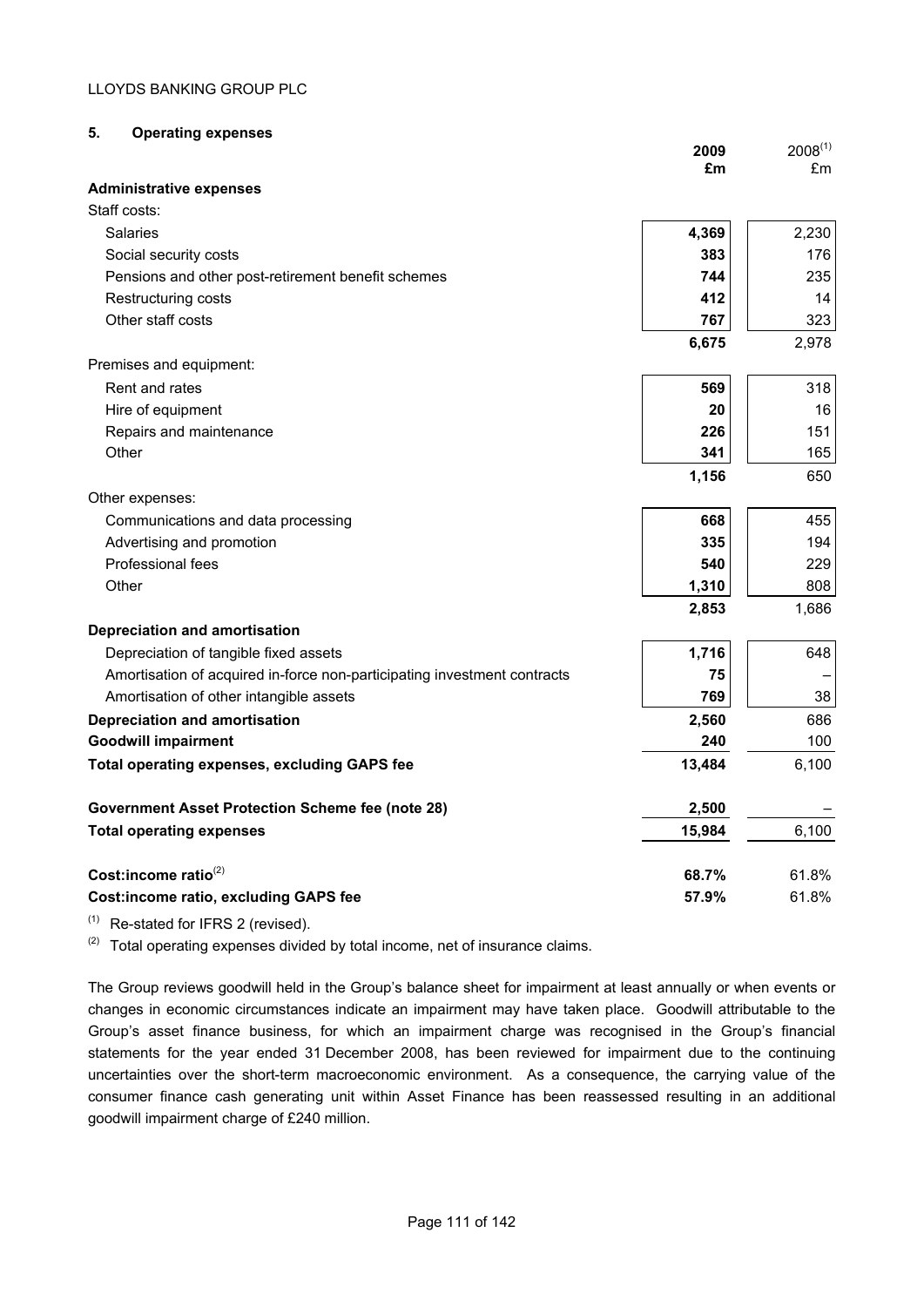# **5. Operating expenses** (continued)

The UK government has published draft legislation which, when enacted, will introduce a bank payroll tax of 50 per cent applicable to discretionary bonuses and other amounts over £25,000 awarded to bank employees in the period 9 December 2009 to 5 April 2010. The legislation has yet to be finalised and there remain significant uncertainties over aspects of its detailed application and the Group continues to assess its ultimate liability in respect of all of its schemes. However, in accordance with the requirements of IAS 19 'Employee Benefits' the Group has provided in full for the estimated cost of the bank payroll tax; the amount is not significant.

# **6. Impairment**

|                                                      | 2009<br>£m | 2008<br>£m |
|------------------------------------------------------|------------|------------|
| Impairment losses on:                                |            |            |
| Loans and advances to customers                      | 15,783     | 2,584      |
| Loans and advances to banks                          | (3)        | 135        |
| Debt securities classified as loans and receivables  | 248        | 157        |
| Impairment losses on loans and receivables (note 13) | 16,028     | 2,876      |
| Impairment of available-for-sale financial assets    | 602        | 130        |
| Other credit risk provisions                         | 43         | 6          |
| Total impairment charged to the income statement     | 16,673     | 3,012      |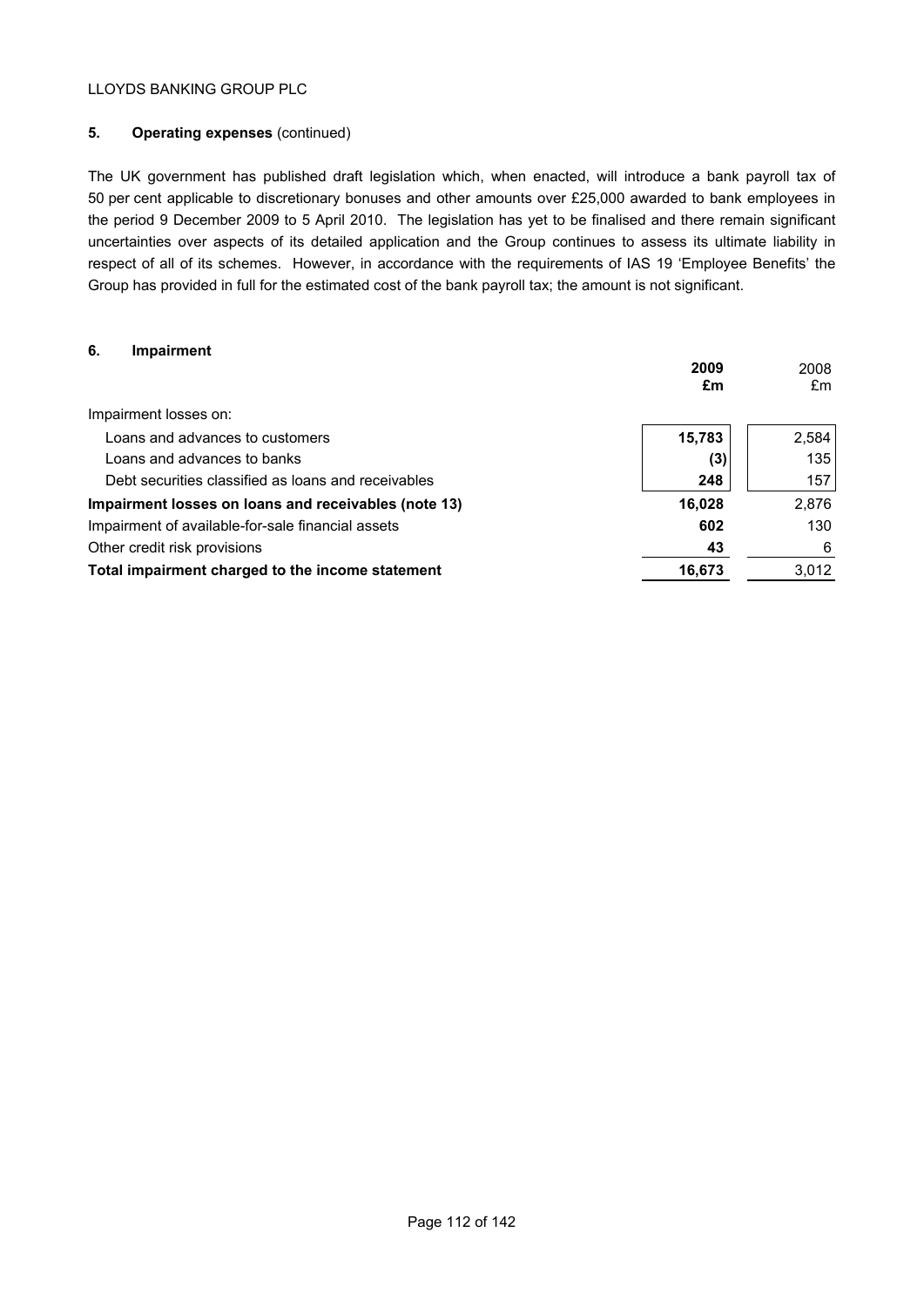## **7. Gain on acquisition**

On 16 January 2009, the Group acquired 100 per cent of the ordinary share capital of HBOS plc, which together with its subsidiaries, undertakes banking, insurance and other financial services related activities in the UK and in certain overseas locations.

During the second half of the year, the Group has completed its assessment of the fair value of the identifiable net assets acquired. The final fair value of these assets and liabilities is set out in the table below.

At the time of the recommended offer for HBOS in September 2008, it had become increasingly difficult for HBOS to raise funds in wholesale markets and their board sought to restore confidence and stability through an agreement to be acquired by Lloyds TSB announced on 18 September 2008 at the original terms of 0.833 Lloyds TSB shares for each HBOS share. However turbulence in the markets continued and the UK Government decided in October 2008 that it would be appropriate for the UK banking sector to increase its level of capitalisation. As a consequence of the recapitalisation of HBOS and the impact of the deteriorating market conditions the terms of final agreed offer were revised down to a ratio of 0.605 per HBOS share.

As the fair value of the identifiable net assets acquired was greater than the total consideration paid, negative goodwill arises on the acquisition. The negative goodwill is recognised as 'Gain on acquisition' in the income statement for the year ended 31 December 2009.

|                                                                         | <b>Book value</b> |                                  | <b>Fair value</b> |
|-------------------------------------------------------------------------|-------------------|----------------------------------|-------------------|
|                                                                         | as at<br>16 Jan   |                                  | as at             |
|                                                                         | 2009              | <b>Fair value</b><br>adjustments | 16 Jan<br>2009    |
|                                                                         | £m                | £m                               | £m                |
|                                                                         |                   |                                  |                   |
| <b>Assets</b>                                                           |                   |                                  |                   |
| Cash and balances at central banks                                      | 2,123             |                                  | 2,123             |
| Items in course of collection from banks                                | 523               |                                  | 523               |
| Trading and other financial assets at fair value through profit or loss | 83,857            |                                  | 83,857            |
| Derivative financial instruments                                        | 54,840            | (808)                            | 54,032            |
| Loans and receivables:                                                  |                   |                                  |                   |
| Loans and advances to customers                                         | 450,351           | (13, 512)                        | 436,839           |
| Loans and advances to banks                                             | 15,751            | 43                               | 15,794            |
| Debt securities                                                         | 39,819            | (1, 411)                         | 38,408            |
| Available-for-sale financial assets                                     | 27,151            |                                  | 27,151            |
| Investment properties                                                   | 3,002             |                                  | 3,002             |
| Investments in joint ventures and associates                            | 1,152             | 23                               | 1,175             |
| Value of in-force business                                              | 3,152             | 561                              | 3,713             |
| Other intangible assets                                                 | 104               | 4,650                            | 4,754             |
| Tangible fixed assets                                                   | 5,721             | (14)                             | 5,707             |
| Current tax recoverable                                                 | 1,050             |                                  | 1,050             |
| Deferred tax assets                                                     | 2,556             | (602)                            | 1,954             |
| Other assets                                                            | 7,601             | (905)                            | 6,696             |
| <b>Total assets</b>                                                     | 698,753           | (11, 975)                        | 686,778           |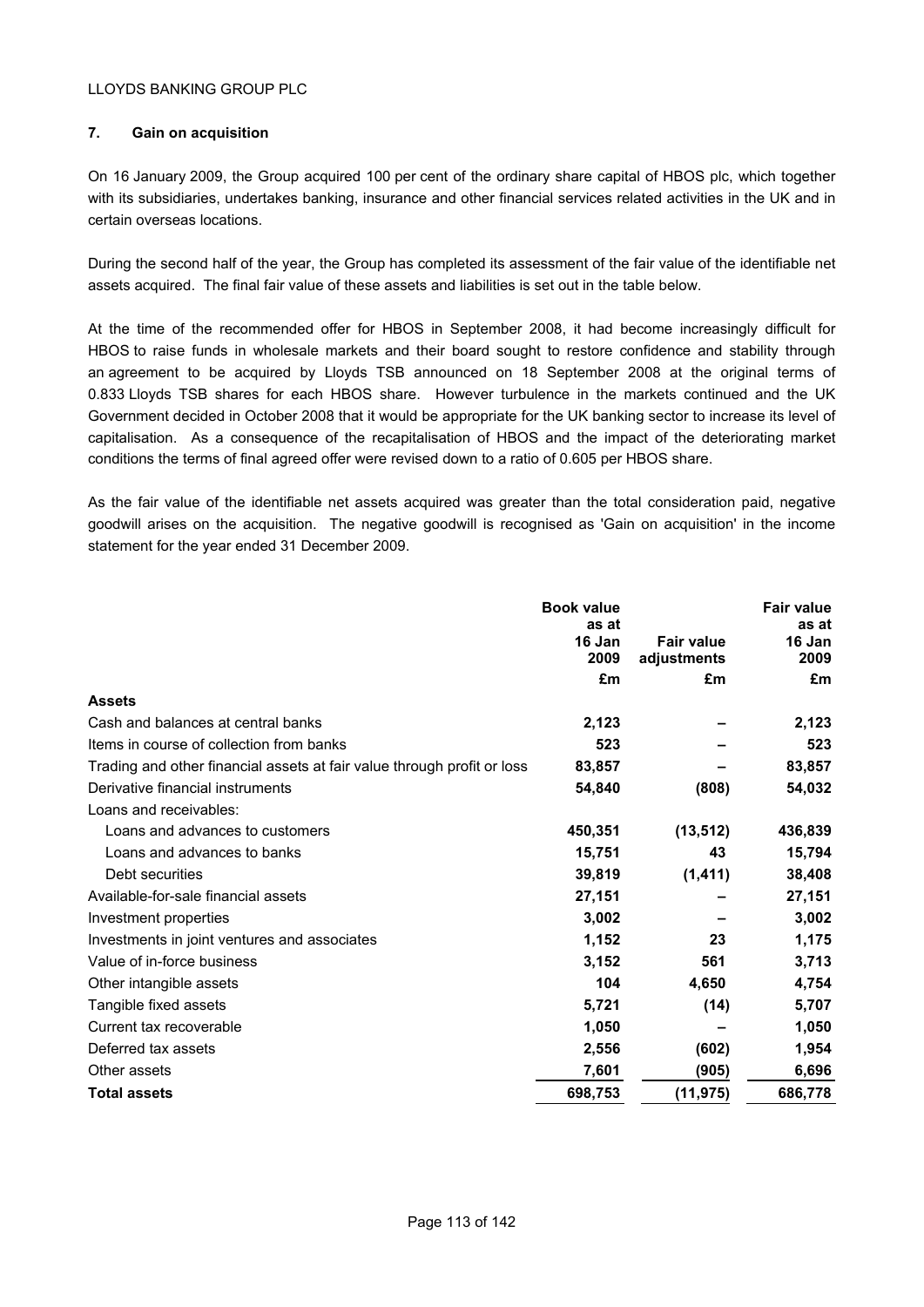## **7. Gain on acquisition** (continued)

|                                                                                          | <b>Book value</b> |                   | <b>Fair value</b> |
|------------------------------------------------------------------------------------------|-------------------|-------------------|-------------------|
|                                                                                          | as at             |                   | as at             |
|                                                                                          | 16 Jan<br>2009    | <b>Fair value</b> | 16 Jan<br>2009    |
|                                                                                          | £m                | adjustments<br>£m | £m                |
| <b>Liabilities</b>                                                                       |                   |                   |                   |
| Deposits from banks                                                                      | 87,731            | 109               | 87,840            |
| Customer deposits                                                                        | 223,859           | 835               | 224,694           |
| Items in course of transmission to banks                                                 | 521               |                   | 521               |
| Trading and other financial liabilities at fair value through<br>profit or loss          | 16,360            |                   | 16,360            |
| Derivative financial instruments                                                         | 45,798            |                   | 45,798            |
| Notes in circulation                                                                     | 936               |                   | 936               |
| Debt securities in issue                                                                 | 191,566           | (6, 247)          | 185,319           |
| Liabilities arising from insurance contracts and participating                           |                   |                   |                   |
| investment contracts                                                                     | 36,405            | 282               | 36,687            |
| Liabilities arising from non-participating investment contracts                          | 28,168            | 13                | 28,181            |
| Unallocated surplus within insurance businesses                                          | 526               |                   | 526               |
| Other liabilities                                                                        | 14,732            | (312)             | 14,420            |
| Retirement benefit obligations                                                           | (474)             | 832               | 358               |
| Current tax liabilities                                                                  | 58                |                   | 58                |
| Deferred tax liabilities                                                                 | 245               | (142)             | 103               |
| Other provisions                                                                         | 146               | 606               | 752               |
| Subordinated liabilities                                                                 | 29,240            | (9, 192)          | 20,048            |
| <b>Total liabilities</b>                                                                 | 675,817           | (13, 216)         | 662,601           |
|                                                                                          | 22,936            | 1,241             | 24,177            |
|                                                                                          |                   |                   |                   |
|                                                                                          |                   |                   | £m                |
| Fair value of net assets acquired                                                        |                   |                   | 24,177            |
| Adjust for:                                                                              |                   |                   |                   |
| Preference shares <sup>(1)</sup>                                                         |                   |                   | (3, 917)          |
| Minority interests                                                                       |                   |                   | (1, 300)          |
| Adjusted net assets of HBOS acquired                                                     |                   |                   | 18,960            |
| Consideration and acquisition costs:                                                     |                   |                   |                   |
| Issue of 7,776 million ordinary shares of 25p in Lloyds Banking Group plc <sup>(2)</sup> |                   |                   | (7,651)           |
| Fees and expenses related to the transaction                                             |                   |                   | (136)             |
| Total consideration                                                                      |                   |                   | (7, 787)          |

Gain arising on acquisition **11,173 11,173** 

 $(1)$  On 16 January 2009, the Group cancelled the following HBOS preference share issuances in exchange for preference shares issued by Lloyds Banking Group plc: 6.475 per cent non-cumulative preference shares of £1 each, 6.3673 per cent non-cumulative fixed to floating preference shares of £1 each and 6.0884 per cent non-cumulative preference shares of £1 each. The fair value of the Lloyds Banking Group preference shares issued is deducted from the net assets acquired for the purposes of calculating the gain arising on acquisition.

(2) The calculation of consideration is based on the closing price of Lloyds TSB ordinary shares of 98.4p on 16 January 2009; 12,852 million HBOS shares were exchanged for Lloyds Banking Group shares at a ratio of 0.605 shares per HBOS share.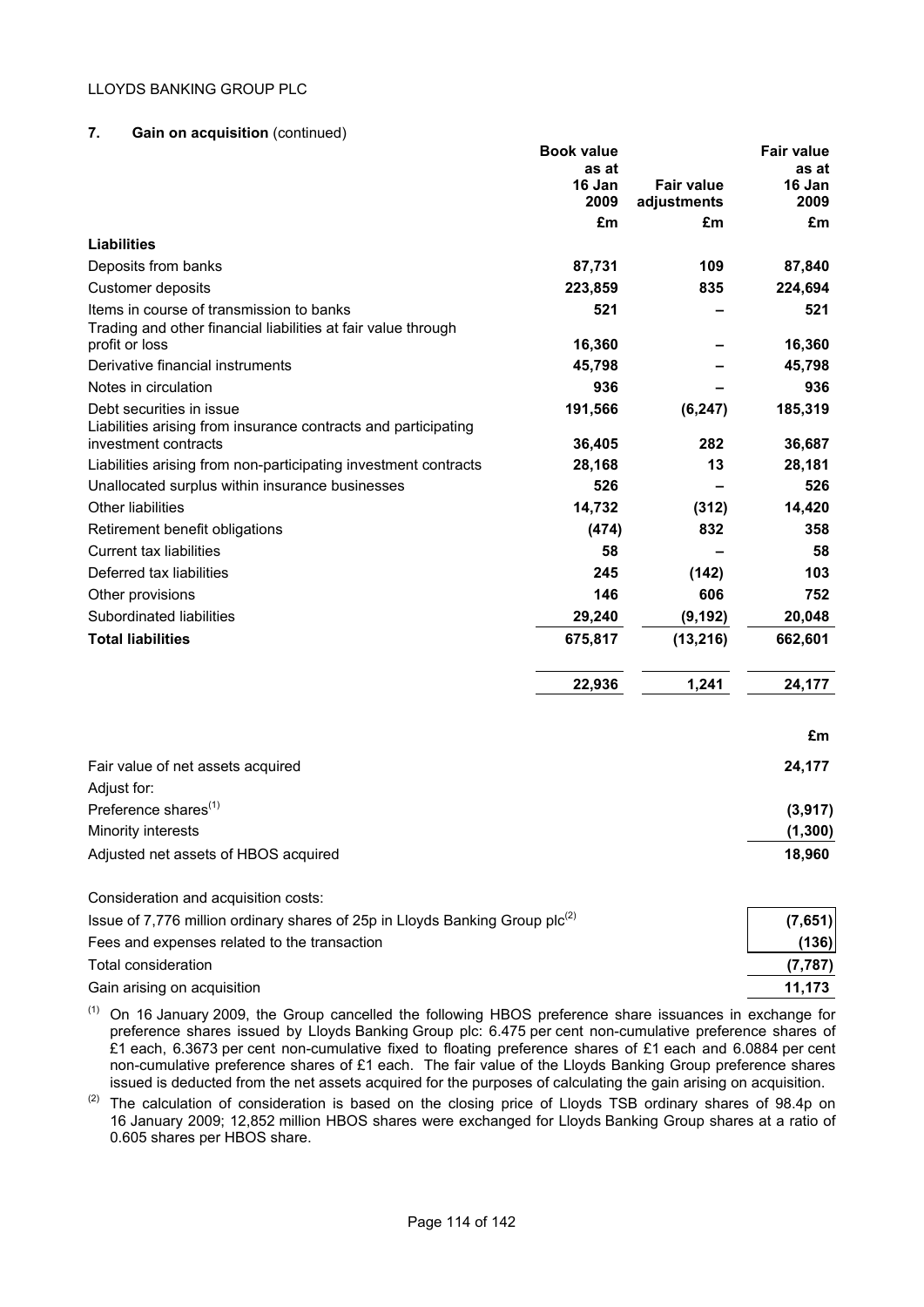# **7. Gain on acquisition** (continued)

The post acquisition loss before tax of HBOS plc covering the period from 17 January 2009 to 31 December 2009 which is included in the Group statutory consolidated income statement for the year to 31 December 2009 is £5,613 million.

Had the acquisition date of HBOS plc been 1 January 2009, Lloyds Banking Group consolidated total income would have been £880 million lower at £44,417 million and Lloyds Banking Group consolidated profit before tax, would have been £280 million lower at £762 million.

# **8. Taxation**

A reconciliation of the charge that would result from applying the standard UK corporation tax rate to profit before tax, to the tax credit, is given below:

|                                                                                                   | 2009<br>£m | $2008^{(1)}$<br>£m |
|---------------------------------------------------------------------------------------------------|------------|--------------------|
| Profit before tax                                                                                 | 1,042      | 760                |
| Tax charge thereon at UK corporation tax rate of 28%<br>(2008:28.5%)<br>Factors affecting credit: | (292)      | (217)              |
| Goodwill                                                                                          | 3,022      | (28)               |
| Disallowed and non-taxable items                                                                  | 447        | (116)              |
| Overseas tax rate differences                                                                     | (352)      | (39)               |
| Gains exempted or covered by capital losses                                                       | (14)       | 27                 |
| Policyholder interests                                                                            | (295)      | 330                |
| Tax losses where no deferred tax provided                                                         | (332)      |                    |
| Adjustments in respect of previous years                                                          | (66)       | 101                |
| Effect of profit (loss) in joint ventures and associates                                          | (211)      |                    |
| Other items                                                                                       | 4          | (20)               |
| Tax credit<br>$\lambda$                                                                           | 1,911      | 38                 |

 $(1)$  Restated for IFRS 2 (Revised).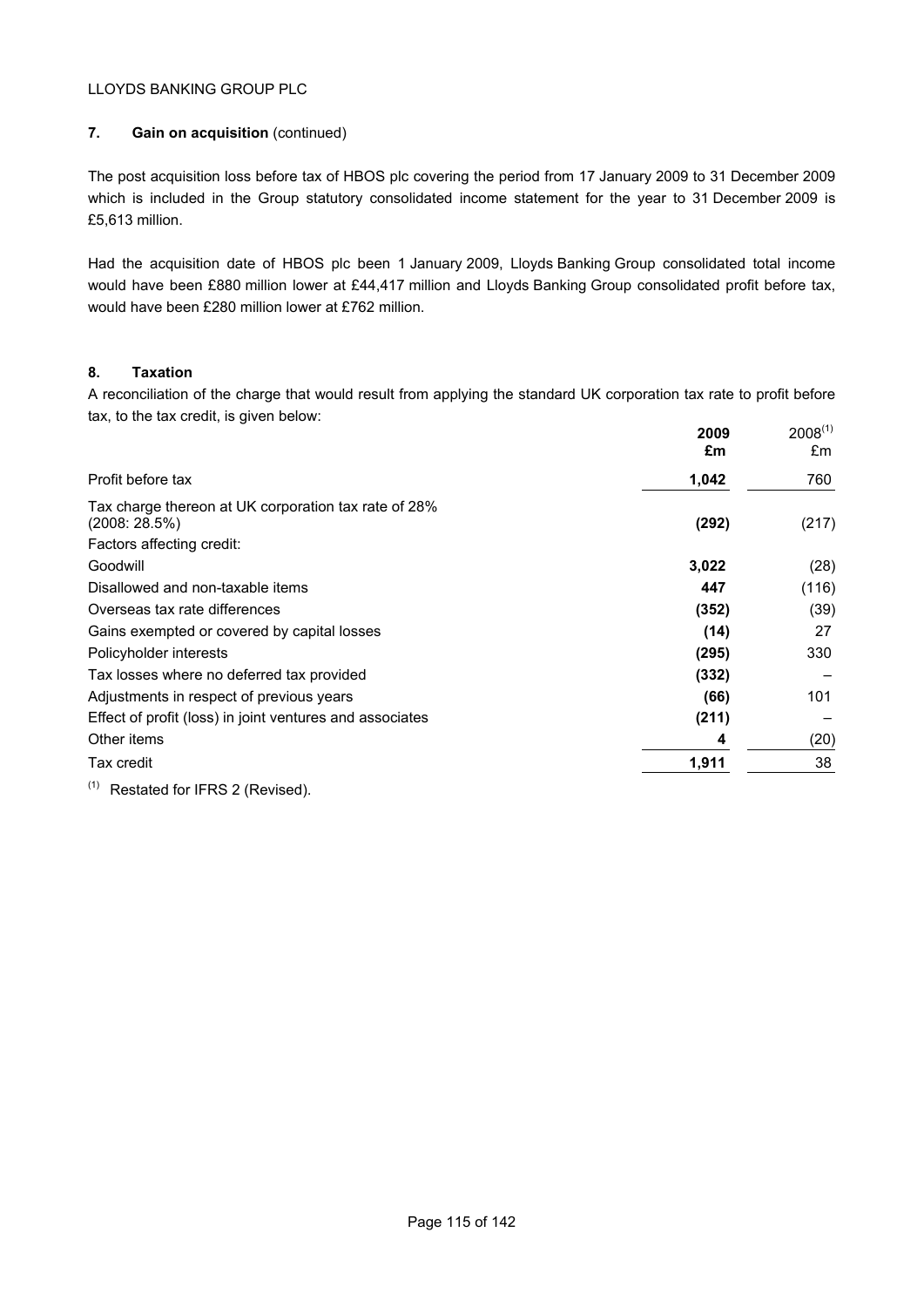# **9. Earnings per share**

|                                                     | 2009    | 2008    |
|-----------------------------------------------------|---------|---------|
| <b>Basic</b>                                        |         |         |
| Profit attributable to equity shareholders          | £2,827m | £772m   |
| Weighted average number of ordinary shares in issue | 37,674m | 11.581m |
| Earnings per share                                  | 7.5p    | 6.7p    |
| <b>Fully diluted</b>                                |         |         |
| Profit attributable to equity shareholders          | £2,827m | £772m   |
| Weighted average number of ordinary shares in issue | 37.929m | 11.660m |
| Earnings per share                                  | 7.5p    | 6.6p    |

The average number of ordinary shares in issue in 2008 has been adjusted to reflect the impact of the bonus element of share issues in 2009; profit attributable to equity shareholders has been restated for the impact of IFRS 2 (revised). The impact on prior year comparatives is as follows:

|                                                                            | 2008<br>£m |
|----------------------------------------------------------------------------|------------|
| Profit attributable to equity shareholders as published                    | 819        |
| Restatement for IFRS 2 (revised)                                           | (47)       |
| Restated                                                                   | 772        |
| Weighted average number of ordinary shares in issue (basic) as published   | 5,742m     |
| Restatement for bonus element of share issues                              | 5,839m     |
| Restated                                                                   | 11,581m    |
| Weighted average number of ordinary shares in issue (diluted) as published | 5.781m     |
| Restatement for bonus element of share issues                              | 5,879m     |
| Restated                                                                   | 11,660m    |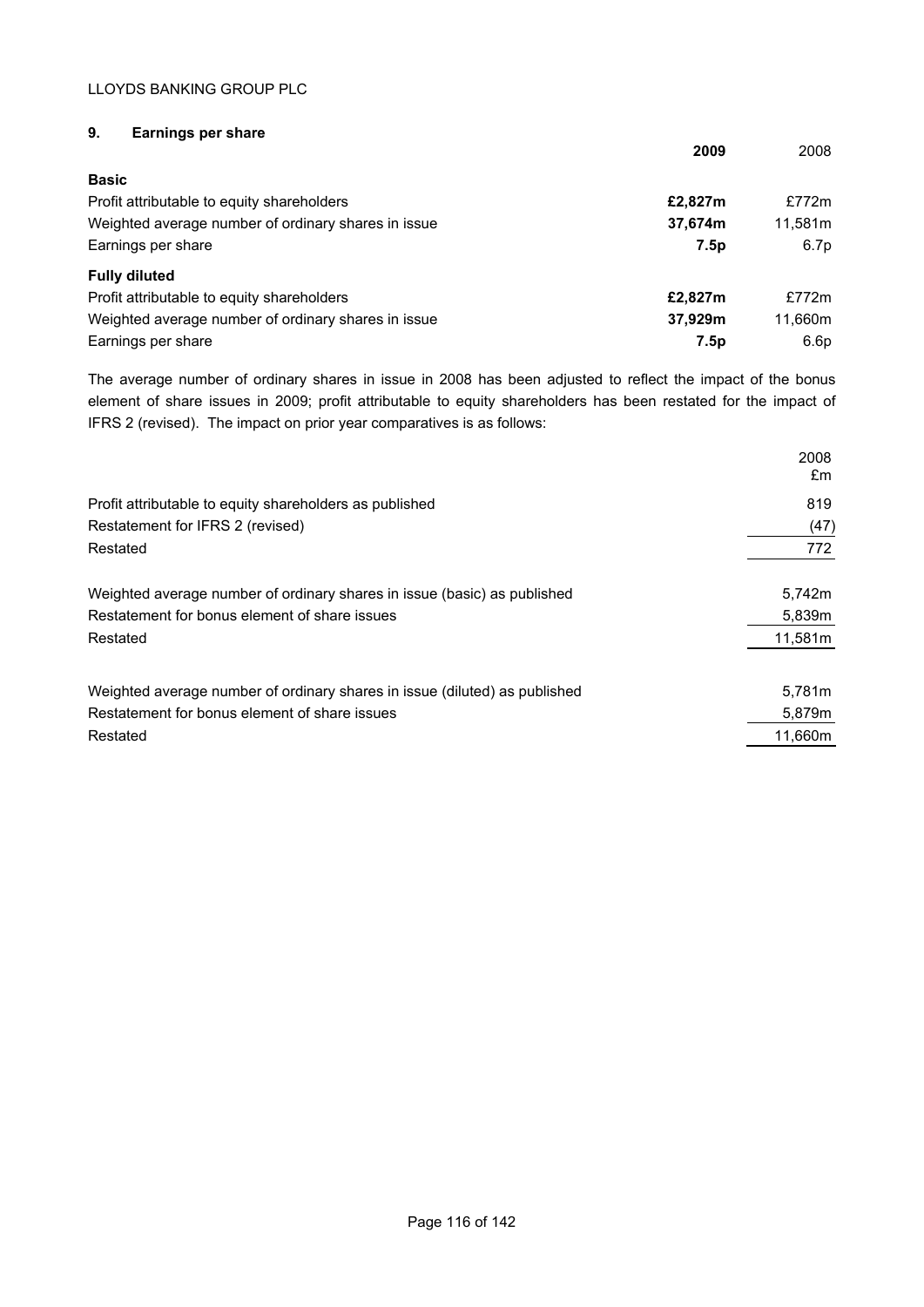| 10.<br>Trading and other financial assets at fair value through profit or loss |            |            |
|--------------------------------------------------------------------------------|------------|------------|
|                                                                                | 2009<br>£m | 2008<br>£m |
| Trading                                                                        | 27,245     | 857        |
| Other financial assets at fair value through profit or loss:                   |            |            |
| Loans and advances to customers                                                | 166        | 325        |
| Loans and advances to banks                                                    | 635        |            |
| Debt securities                                                                | 37,815     | 20,608     |
| Equity shares                                                                  | 84,150     | 23,274     |
|                                                                                | 122,766    | 44,207     |
|                                                                                | 150,011    | 45,064     |
|                                                                                |            |            |

Included in the above is £118,573 million (31 December 2008: £39,899 million) of assets relating to the insurance business.

Included in the above is £3,410 million (31 December 2008: £1,711 million) of asset-backed securities.

## **11. Derivative financial instruments**

| 2009                           |                                     | 2008                    |                              |
|--------------------------------|-------------------------------------|-------------------------|------------------------------|
| <b>Fair value</b><br>of assets | <b>Fair value</b><br>of liabilities | Fair value<br>of assets | Fair value<br>of liabilities |
| £m                             | £m                                  | £m                      | £m                           |
|                                |                                     |                         |                              |
| 4,624                          | 1,236                               | 434                     | 1,665                        |
| 4,762                          | 7,432                               |                         | 91                           |
| 44                             | 19                                  |                         | 2,413                        |
| 9,430                          | 8,687                               | 435                     | 4,169                        |
|                                |                                     |                         |                              |
| 9,206                          | 3,913                               | 10,869                  | 6,308                        |
| 25,942                         | 26,216                              | 13,089                  | 13,664                       |
| 1,711                          | 444                                 | 4,257                   | 2,670                        |
| 1,797                          |                                     |                         |                              |
| 1,842                          | 1,225                               | 234                     | 81                           |
| 40,498                         | 31,798                              | 28,449                  | 22,723                       |
| 49,928                         | 40,485                              | 28,884                  | 26,892                       |
|                                |                                     |                         |                              |

The Group reduces exposure to credit risk by using master netting agreements and by obtaining cash collateral. Of the derivative assets of £49,928 million at 31 December 2009 (31 December 2008: £28,884 million), £21,698 million (31 December 2008: £10,598 million) are available for offset under master netting arrangements. These do not meet the criteria under IAS 32 to enable derivative assets to be presented net of these balances. Of the net derivative assets of £28,230 million (31 December 2008: £18,286 million), cash collateral of £6,645 million (31 December 2008: £2,970 million) was held and a further £13,004 million (31 December 2008: £5,840 million) was due from Organisation for Economic Co-operation and Development (OECD) banks.

The embedded equity conversion feature of £1,797 million reflects the value at 31 December 2009 of the equity conversion feature contained in the Enhanced Capital Notes issued by the Group in December 2009 as part of the Group's recapitalisation and exit from the Government Asset Protection Scheme (see note 21).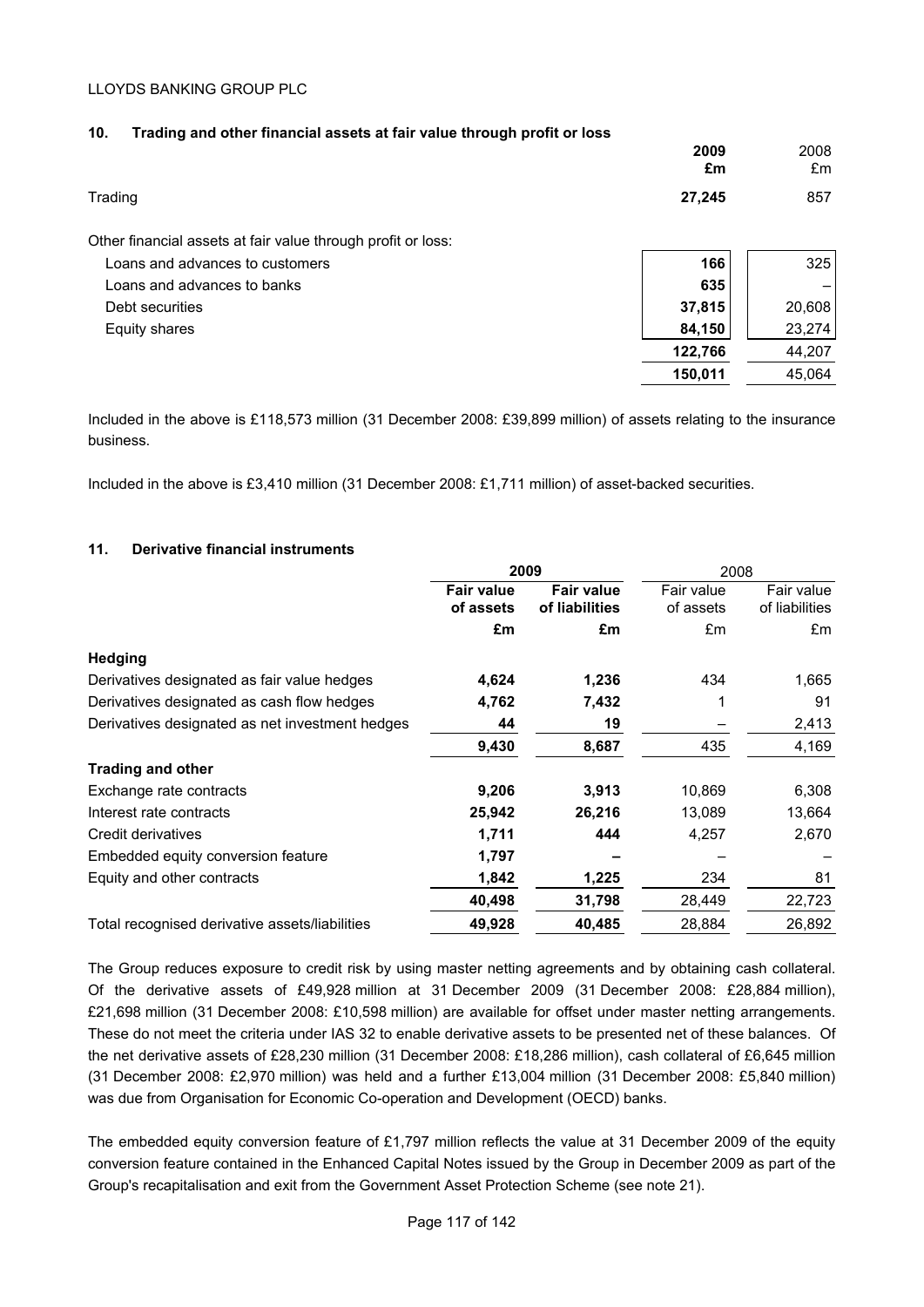# **12. Loans and advances to customers**

|                                                       | 2009<br>£m | 2008<br>£m |
|-------------------------------------------------------|------------|------------|
| Agriculture, forestry and fishing                     | 5,130      | 3,969      |
| Energy and water supply                               | 3,031      | 2,598      |
| Manufacturing                                         | 14,912     | 12,057     |
| Construction                                          | 10,830     | 3,016      |
| Transport, distribution and hotels                    | 31,820     | 14,664     |
| Postal and communications                             | 1,662      | 1,060      |
| Property companies                                    | 83,820     | 23,318     |
| Financial, business and other services                | 66,923     | 33,319     |
| Personal – mortgages                                  | 362,667    | 114,643    |
| $-$ other                                             | 42,958     | 25,318     |
| Lease financing                                       | 9,307      | 4,546      |
| Hire purchase                                         | 8,710      | 5,295      |
|                                                       | 641,770    | 243,803    |
| Allowance for impairment losses on loans and advances | (14, 801)  | (3, 459)   |
| Total loans and advances to customers                 | 626,969    | 240,344    |

Loans and advances to customers include advances securitised under the Group's securitisation and covered bonds programmes. Further details are given in note 14 below.

## **13. Allowance for impairment losses on loans and receivables**

|                                                      | 2009<br>£m | 2008<br>£m |
|------------------------------------------------------|------------|------------|
| Balance at 1 January                                 | 3,727      | 2,408      |
| Exchange and other adjustments                       | 161        | 43         |
| Advances written off                                 | (4, 200)   | (1,610)    |
| Recoveries of advances written off in previous years | 110        | 112        |
| Unwinding of discount                                | (446)      | (102)      |
| Charge to the income statement                       | 16,028     | 2,876      |
| <b>Balance at 31 December</b>                        | 15,380     | 3,727      |
| Loans and advances to banks                          | 149        | 135        |
| Loans and advances to customers                      | 14,801     | 3,459      |
| Debt securities                                      | 430        | 133        |
| <b>Balance at 31 December</b>                        | 15,380     | 3,727      |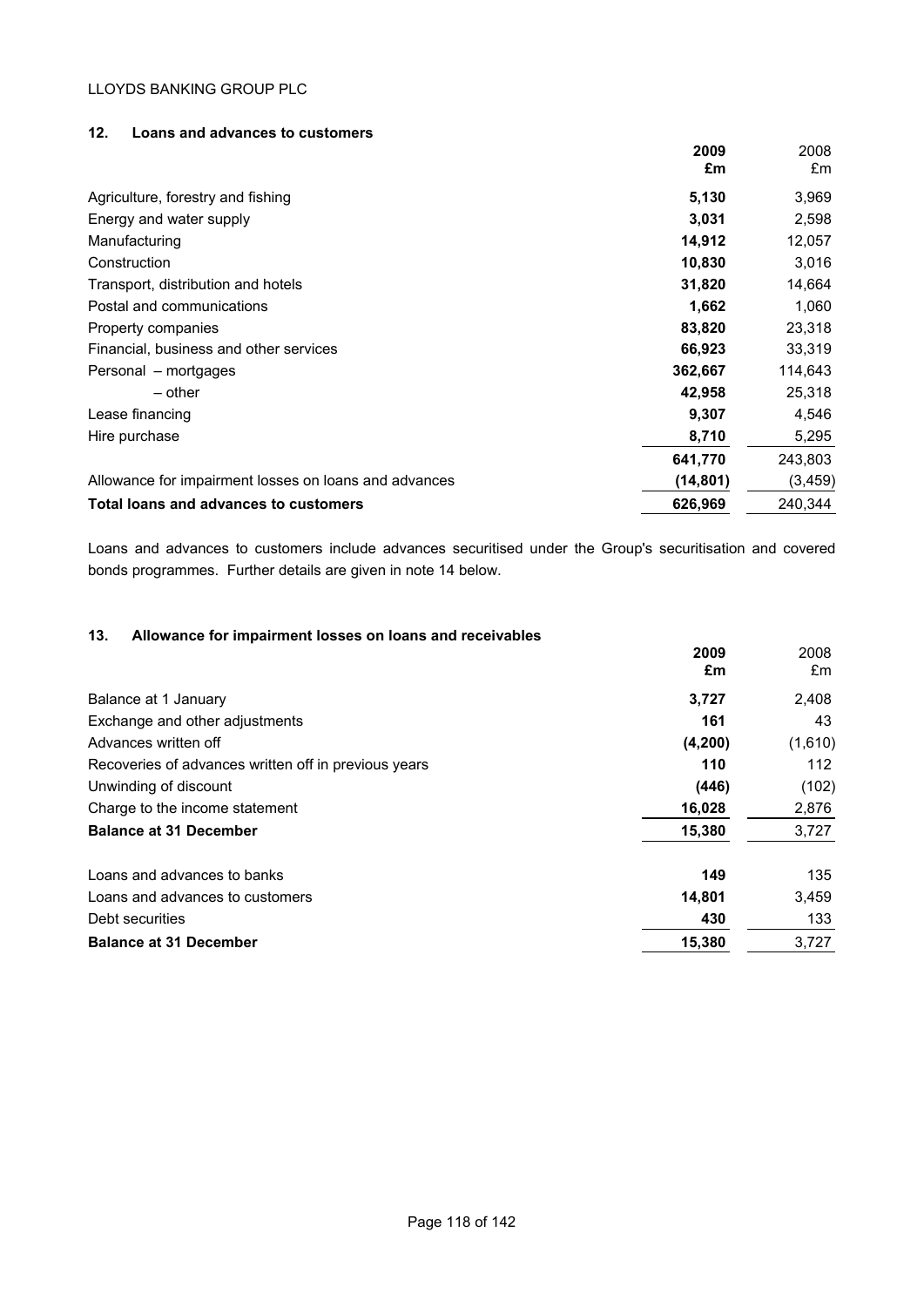## **14. Securitisations and covered bonds**

### *Securitisation*

Loans and advances to customers include advances securitised under the Group's securitisation programmes, the majority of which have been sold by subsidiary companies to bankruptcy remote special purpose entities (SPEs). As the SPEs are funded by the issue of debt on terms whereby some of the risks and rewards of the portfolio are retained by the subsidiary, the SPEs are consolidated fully and all of these advances are retained on the Group's balance sheet, with the related notes in issue included within debt securities in issue.

## *Covered bonds*

Certain loans and advances to customers have been assigned to bankruptcy remote limited liability partnerships to provide security to issues of covered bonds by the Group. The Group retains substantially all of the risks and rewards associated with these loans and the partnerships are consolidated fully and the loans retained on the Group's balance sheet, with the related covered bonds on issue included within debt securities in issue.

The Group's principal securitisation and covered bond programmes, together with the balances of the advances subject to securitisation and the carrying value of the notes in issue at 31 December, are listed in the table overleaf. The notes in issue are reported in note 19.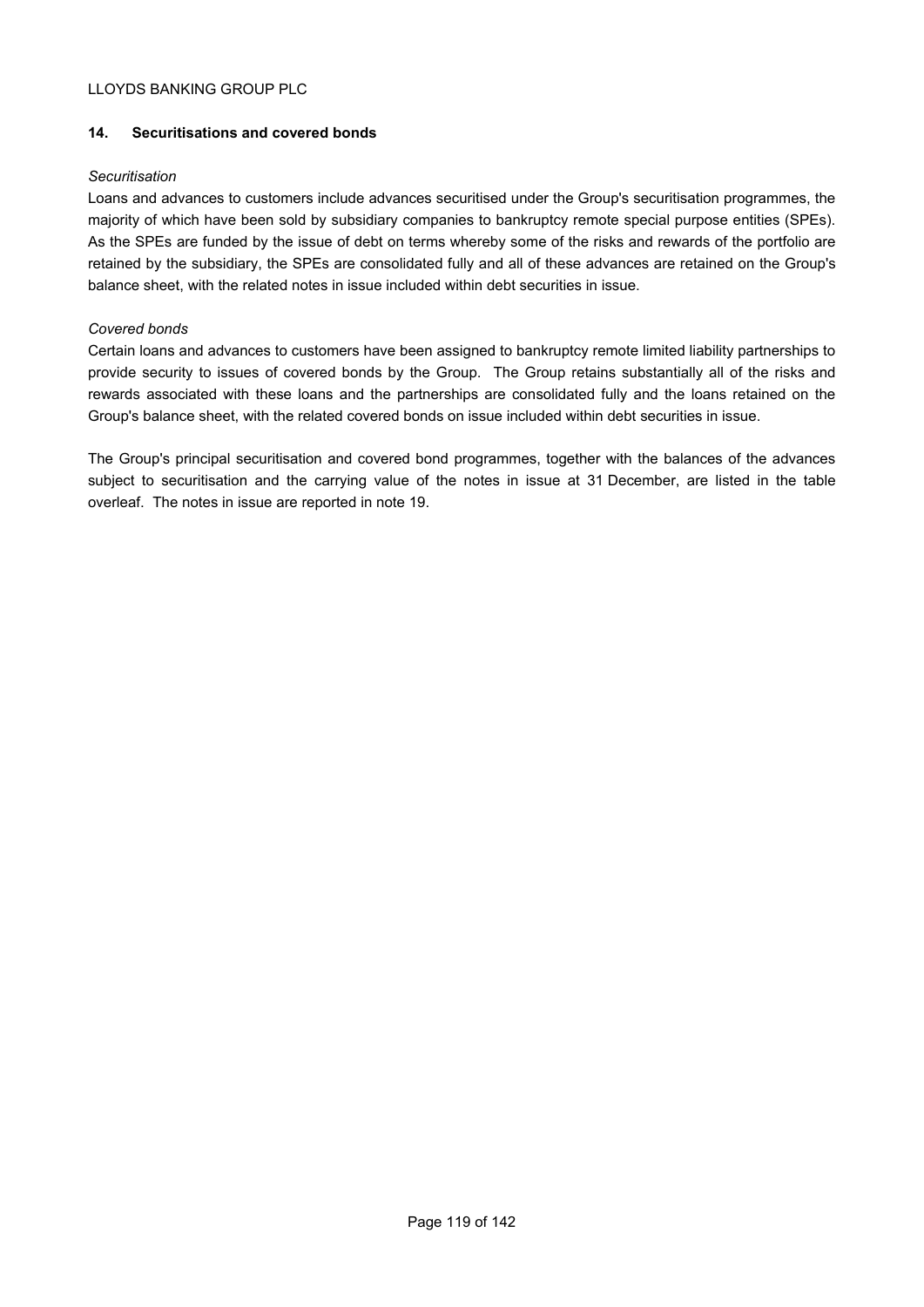# **14. Securitisations and covered bonds** (continued)

|                               |                                           | 2009                |              | 2008         |           |
|-------------------------------|-------------------------------------------|---------------------|--------------|--------------|-----------|
|                               |                                           | <b>Gross assets</b> | Notes in     | Gross assets | Notes in  |
|                               |                                           | securitised         | <b>issue</b> | securitised  | issue     |
| <b>Securitisation</b>         | Type of loan                              | £m                  | £m           | £m           | £m        |
| Arkle                         | UK residential mortgages                  | 32,070              | 18,141       | 34,293       | 27,189    |
| Ascot Black <sup>(1)</sup>    | Commercial banking loans                  | 1,220               |              | 1,434        |           |
| Goodwood Gold <sup>(1)</sup>  | Commercial banking loans                  | 2,932               | 119          | 2,909        | 127       |
| Doncaster Gold <sup>(1)</sup> | Commercial banking loans                  | 831                 | 60           | 950          | 48        |
| Exeter Blue <sup>(1)</sup>    | PPP/PFI & project finance loans           | 877                 | 45           | 859          | 48        |
| KeIso <sup>(1)</sup>          | Corporate banking loans and RCFs          | 595                 | 7            | 1,158        | 3         |
| $Morse^{(1)}$                 | Corporate banking loans and RCFs          |                     |              | 1,050        |           |
| Cooper's Hill                 | UK residential mortgages                  | 11,383              | 12,000       |              |           |
| Highland                      | UK residential mortgages                  | 5,937               | 6,050        |              |           |
| Permanent                     | UK residential mortgages                  | 38,134              | 30,512       |              |           |
| Mound                         | UK residential mortgages                  | 8,603               | 6,933        |              |           |
| Handbridge                    | Personal loans                            | 3,730               | 2,613        |              |           |
| Candide                       | Dutch residential mortgages               | 4,800               | 4,663        |              |           |
| Prominent                     | <b>Commercial loans</b>                   | 898                 | 787          |              |           |
| <b>Chepstow Blue</b>          | <b>Commercial loans</b>                   | 3,959               | 4,050        |              |           |
| Derby Blue                    | <b>Commercial loans</b>                   | 3,231               | 3,250        |              |           |
| Pendeford                     | UK residential mortgages                  | 11,994              | 9,039        |              |           |
| <b>Balliol</b>                | UK residential mortgages                  | 12,771              | 12,819       |              |           |
| <b>Brae</b>                   | UK residential mortgages                  | 7,838               | 9,588        |              |           |
| Dakota                        | UK residential mortgages                  | 3,832               | 3,826        |              |           |
| Deva                          | UK residential mortgages                  | 6,691               | 6,906        |              |           |
| Penarth                       | Credit card receivables                   | 5,155               | 2,699        |              |           |
| Tioba                         | UK residential mortgages                  | 2,094               | 2,249        |              |           |
| Trinity                       | UK residential mortgages                  | 11,033              | 11,466       |              |           |
| Wolfhound                     | Irish residential mortgages               | 6,522               | 6,585        |              |           |
| <b>Bella Trust Series</b>     | Motor vehicle loans                       | 443                 | 470          |              |           |
| Other                         | UK residential mortgages                  | 63                  | 169          |              |           |
|                               |                                           | 187,636             | 155,046      | 42,653       | 27,415    |
| Less held by the Group        |                                           |                     | (117, 489)   |              | (17, 365) |
| <b>Total securitisations</b>  |                                           |                     | 37,557       |              | 10,050    |
| <b>Covered bonds</b>          |                                           |                     |              |              |           |
|                               | Residential Mortgage-Backed Covered Bonds | 99,753              | 76,636       | 40,608       | 24,000    |
|                               | Social Housing Loan-Backed Covered Bonds  | 3,356               | 2,735        |              |           |
|                               |                                           | 103,109             | 79,371       | 40,608       | 24,000    |
| Less held by the Group        |                                           |                     | (52,060)     |              | (24,000)  |
| Total covered bonds           |                                           |                     | 27,311       |              |           |
|                               |                                           |                     |              |              |           |
|                               | Total securitisations and covered bonds   |                     | 64,868       |              | 10,050    |

 $(1)$  Securitisations utilising a combination of external funding and credit default swaps.

Cash deposits of £31,480 million (31 December 2008: £1,846 million) held by the Group are restricted in use to repayment of the debt securities issued by the SPEs and other legal obligations.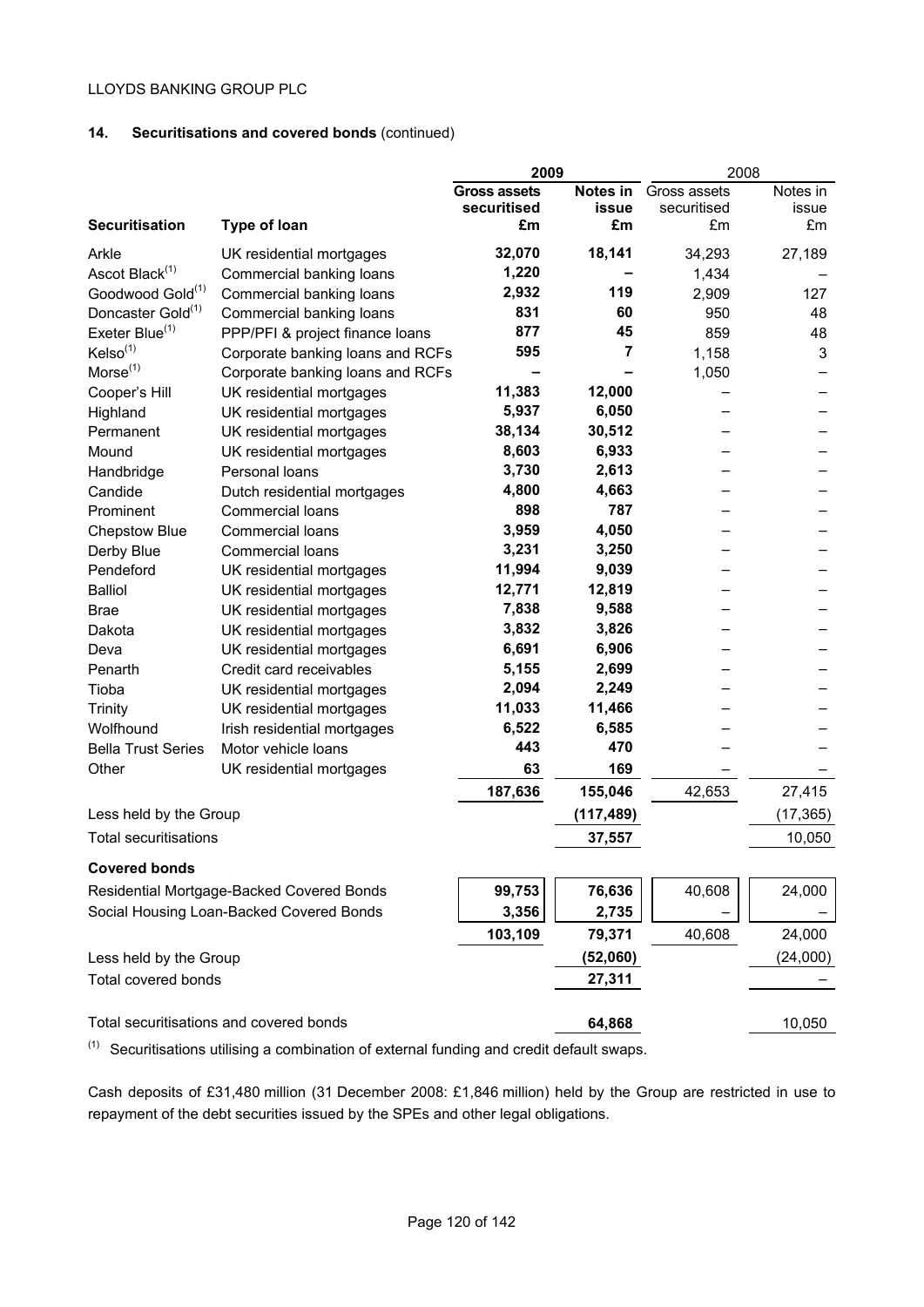# **15. Special purpose entities**

In addition to the SPEs disclosed in note 14, which are used for securitisation and covered bond programmes, the Group sponsors three asset-backed conduits, Cancara, Grampian and Landale which invest in debt securities and client receivables. All the external assets in these conduits are consolidated in the Group's balance sheet and are included in the credit market exposures set out on page 63. The total consolidated exposures in these conduits are set out in the table below:

| At 31 December 2009                           | Cancara<br>£m | Grampian<br>£m | Landale<br>£m | Total<br>£m |
|-----------------------------------------------|---------------|----------------|---------------|-------------|
| <b>Loans and receivables</b>                  | 3,681         |                |               | 3,681       |
| <b>Debt securities:</b>                       |               |                |               |             |
| Classified as loans and receivables (note 16) | 15            | 9,867          | 698           | 10,580      |
| Classified as available-for-sale (note 17)    | 5,382         |                |               | 5,382       |
| <b>Total debt securities</b>                  | 5,397         | 9,867          | 698           | 15,962      |
| <b>Total assets</b>                           | 9,078         | 9,867          | 698           | 19,643      |
| At 31 December 2008                           |               |                |               |             |
| Loans and receivables                         | 5,905         |                |               | 5,905       |
| <b>Debt securities:</b>                       |               |                |               |             |
| Classified as loans and receivables (note 16) | 437           |                |               | 437         |
| Classified as available-for-sale (note 17)    | 6,273         |                |               | 6,273       |
| <b>Total debt securities</b>                  | 6,710         |                |               | 6,710       |
| <b>Total assets</b>                           | 12,615        |                |               | 12,615      |

#### *Other Special Purpose Entities*

During 2009, the Group established Lloyds TSB Pension ABCS (No 1) LLP and Lloyds TSB Pension ABCS (No 2) LLP and transferred approximately £5 billion of assets primarily comprising notes in certain of the Group's securitisation programmes in aggregate to these entities. The Group transferred interests in these LLPs with a fair value of approximately £1 billion in aggregate to the Lloyds TSB Group Pension Scheme No 1 and the Lloyds TSB Group Pension Scheme No 2 entitling these schemes to annual payments of approximately £215 million in aggregate until 31 December 2014 (see note 20).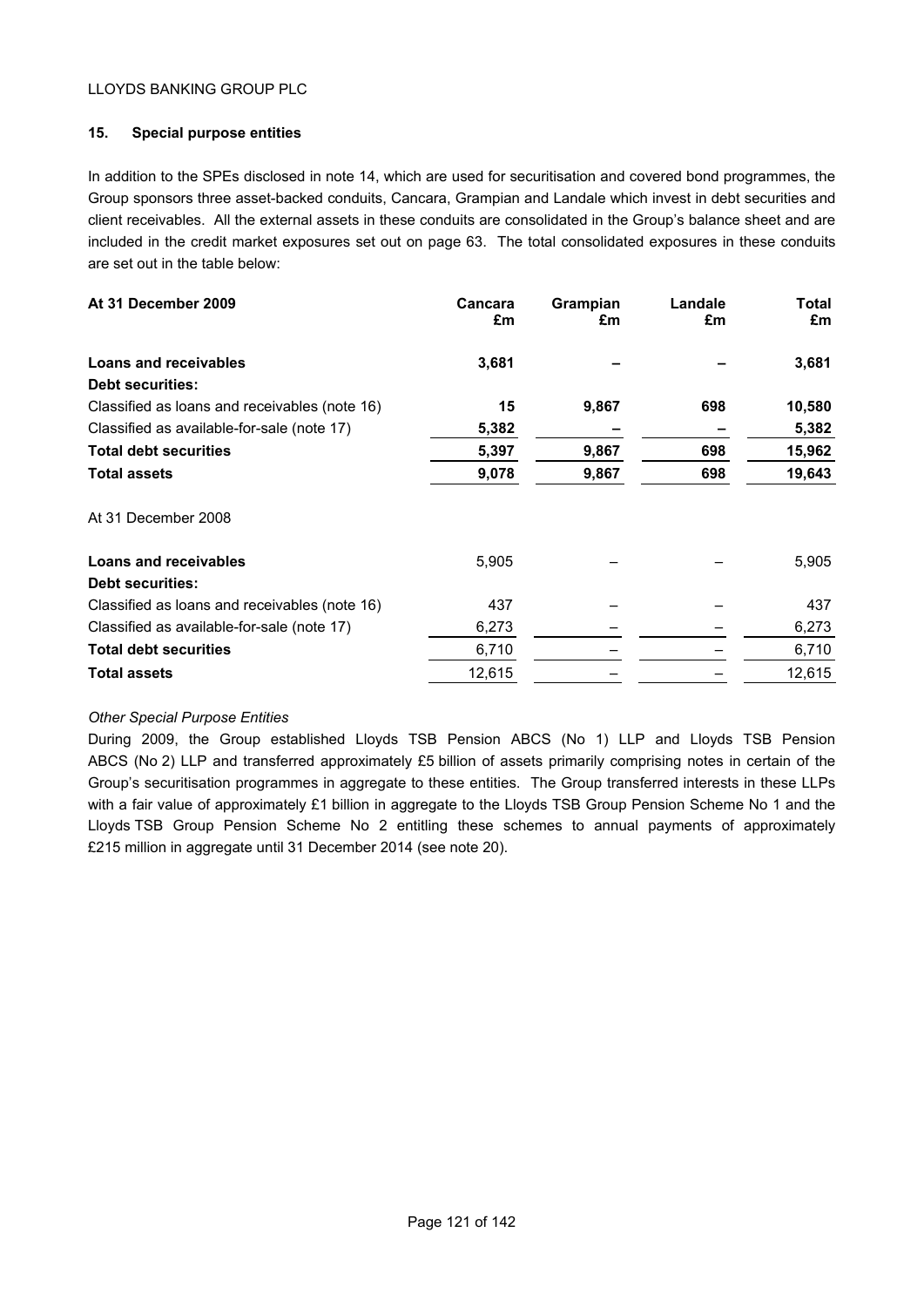## **16. Debt securities classified as loans and receivables**

Debt securities classified as loans and receivables comprise:

|                                     | 2009   | 2008  |
|-------------------------------------|--------|-------|
|                                     | £m     | £m    |
| Asset-backed securities:            |        |       |
| Mortgage-backed securities          | 13,322 | 478   |
| Other asset-backed securities       | 17,137 | 540   |
| Corporate and other debt securities | 2,623  | 3,531 |
|                                     | 33,082 | 4,549 |
| Allowance for impairment losses     | (430)  | (133) |
| <b>Total</b>                        | 32,652 | 4,416 |

Included in asset-backed securities are £10,580 million (31 December 2008: £437 million) held in Cancara, Grampian, and Landale, the Group's asset-backed commercial paper conduits (note 15).

# **17. Available-for-sale financial assets**

|                                                   | 2009<br>£m | 2008<br>£m |
|---------------------------------------------------|------------|------------|
| Asset-backed securities                           | 12,421     | 13,792     |
| Other debt securities:                            |            |            |
| Bank and building society certificates of deposit | 1,014      | 9,602      |
| Government securities                             | 8,669      | 868        |
| Other public sector securities                    | 31         | 12         |
| Corporate and other debt securities               | 19,904     | 2,183      |
|                                                   | 29,618     | 12,665     |
| Equity shares                                     | 2,031      | 41         |
| Treasury bills and other bills                    | 2,532      | 29,209     |
| <b>Total</b>                                      | 46,602     | 55,707     |

Included above are £5,382 million (31 December 2008: £6,273 million) held in Cancara, one of the Group's asset-backed commercial paper conduits (note 15).

# **18. Customer deposits**

| 2009<br>£m                                     | 2008<br>£m |
|------------------------------------------------|------------|
| Sterling:                                      |            |
| Non-interest bearing current accounts<br>8,091 | 3,250      |
| Interest bearing current accounts<br>89,597    | 43,787     |
| Savings and investment accounts<br>204,562     | 73,782     |
| 76,028<br>Other customer deposits              | 25,154     |
| 378,278<br>Total sterling                      | 145,973    |
| 28,463<br>Currency                             | 24,965     |
| <b>Total</b><br>406,741                        | 170,938    |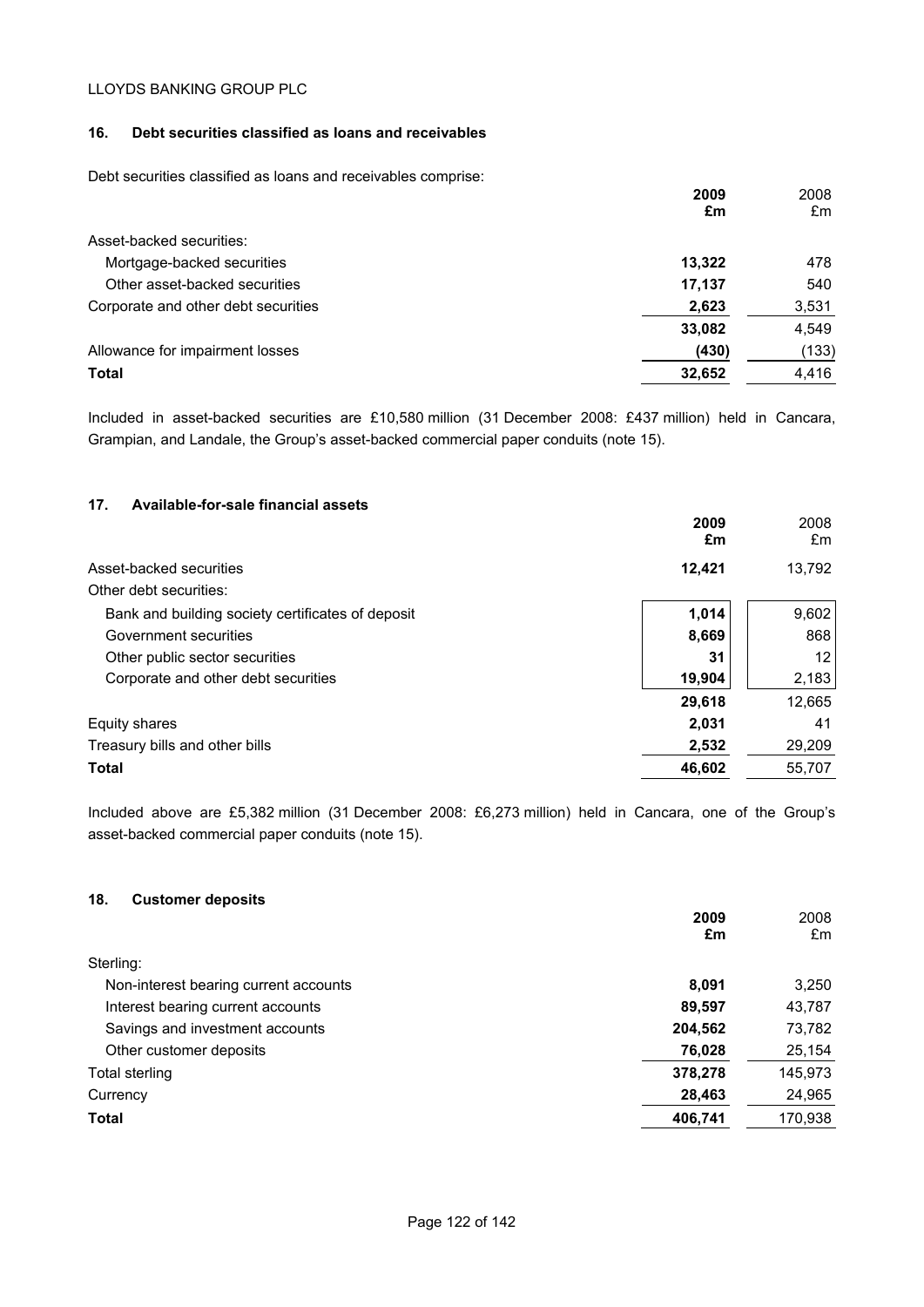# **19. Debt securities in issue**

|                                |                                            | 2009                    |         |                                                         | 2008                    |        |
|--------------------------------|--------------------------------------------|-------------------------|---------|---------------------------------------------------------|-------------------------|--------|
|                                | At fair value<br>through<br>profit or loss | At<br>amortised<br>cost |         | At fair value<br>through<br><b>Total</b> profit or loss | At<br>amortised<br>cost | Total  |
|                                | £m                                         | £m                      | £m      | £m                                                      | £m                      | £m     |
| Certificates of deposits       |                                            | 50,858                  | 50,858  |                                                         | 33,207                  | 33,207 |
| Medium-term notes issued       | 6,160                                      | 82,876                  | 89,036  | 6.748                                                   | 11,823                  | 18,571 |
| Covered bonds (note 14)        |                                            | 27,311                  | 27,311  |                                                         |                         |        |
| Commercial paper               | -                                          | 34,900                  | 34,900  | -                                                       | 20.630                  | 20,630 |
| Securitisation notes (note 14) |                                            | 37,557                  | 37,557  |                                                         | 10,050                  | 10,050 |
|                                | 6,160                                      | 233,502                 | 239,662 | 6.748                                                   | 75.710                  | 82,458 |

# **20. Retirement benefit obligations**

|                                               | 2009<br>£m | 2008<br>£m |
|-----------------------------------------------|------------|------------|
|                                               |            |            |
| Defined benefit pension schemes               |            |            |
| Present value of funded obligations           | (27, 073)  | (15, 617)  |
| Fair value of scheme assets                   | 23,518     | 13,693     |
| Net defined benefit scheme deficit            | (3, 555)   | (1,924)    |
| Unrecognised actuarial losses                 | 2,936      | 267        |
| Net recognised defined benefit scheme deficit | (619)      | (1,657)    |
| Other post-retirement benefit schemes         | (161)      | (114)      |
| Net recognised liability before tax           | (780)      | (1,771)    |

The net recognised liability in respect of retirement benefit obligations reduced by £991 million from £1,771 million to £780 million reflecting a reduction in the net recognised defined benefit scheme deficit of £1,038 million, which more than offset an increase in the deficit related to other retirement benefit schemes of £47 million.

Before taking into account an increase of £2,669 million in unrecognised actuarial losses the net defined benefit scheme deficit increased by £1,631 million or 85 per cent from £1,924 million to £3,555 million; the acquisition of HBOS accounted for £835 million of this increase. The remainder of the increase largely reflects a reduction in the real discount rate used to value the schemes' liabilities which more than offset one-off contributions to the Lloyds TSB Group Pension Scheme No 1 and the Lloyds TSB Group Pension Scheme No 2 of approximately £1 billion in aggregate. These contributions took the form of interests in limited liability partnerships for each of the two schemes which contain assets of approximately £5 billion in aggregate entitling the schemes to annual payments of approximately £215 million in aggregate until 31 December 2014; thereafter, assuming that all distributions have been made, the value of the partnership interests will equate to a nominal amount. The limited liability partnerships are fully consolidated in the Group's balance sheet.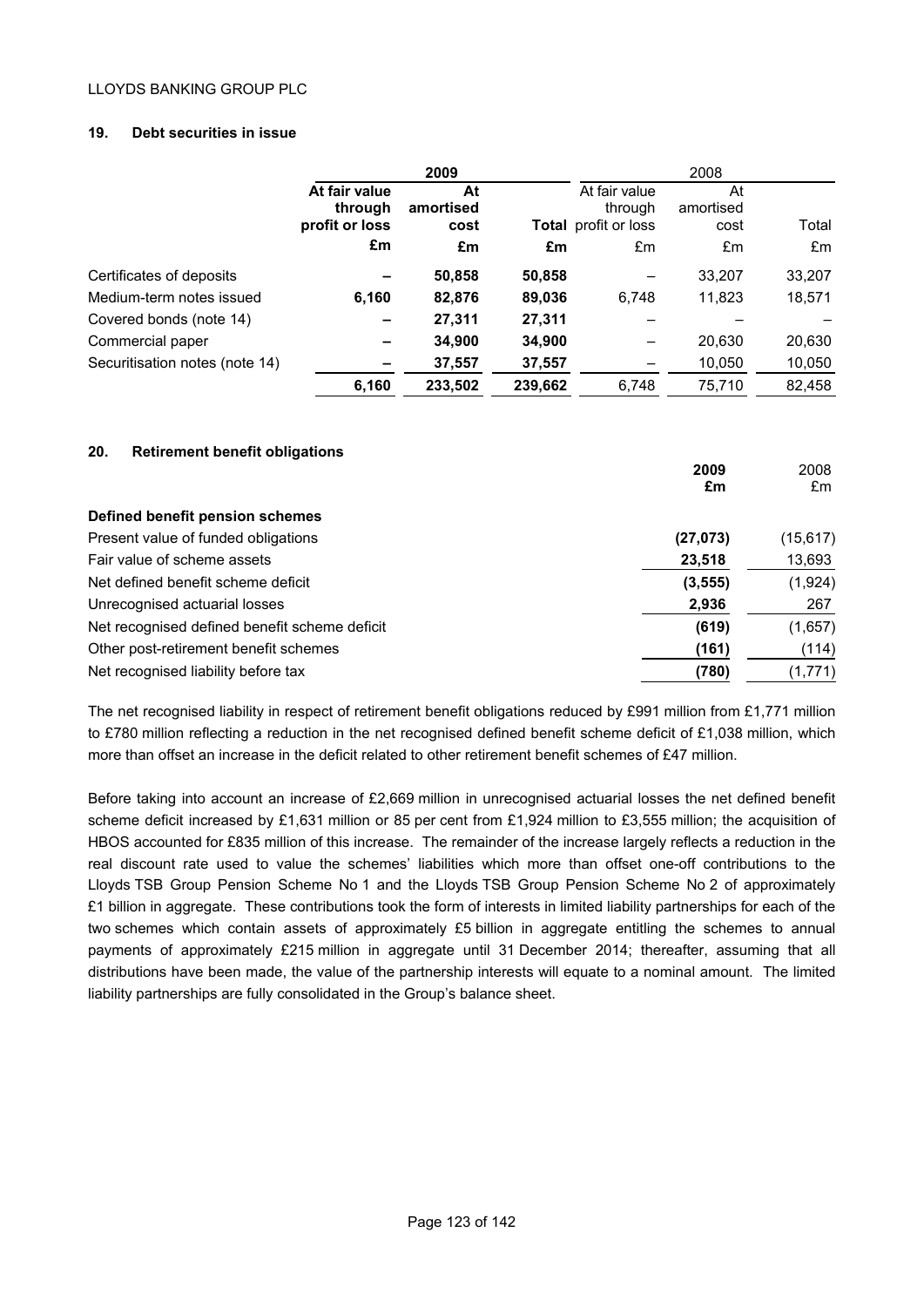## **21. Subordinated liabilities**

|                                  | 2009<br>£m | 2008<br>£m |
|----------------------------------|------------|------------|
| Preference shares                | 1.983      | 1.408      |
| <b>Preferred securities</b>      | 2,917      | 4,088      |
| Undated subordinated liabilities | 4.826      | 5,638      |
| Enhanced capital notes           | 9.047      |            |
| Dated subordinated liabilities   | 15,954     | 6,122      |
|                                  | 34.727     | 17.256     |

The increase in subordinated liabilities includes £20,048 million arising on the acquisition of HBOS. In addition, during the year, as part of the Group's recapitalisation and exit from the Government Asset Protection Scheme (GAPS) in December 2009, the Group issued enhanced capital notes in exchange for certain existing preference shares, preferred securities and undated subordinated liabilities. The Group also undertook a number of liability management transactions during 2009 which resulted in the exchange of certain subordinated liabilities for new subordinated liabilities or for new senior unsecured notes, which are included in debt securities in issue.

### **22. Share capital**

|                                                           | <b>Number of</b><br>shares<br>(million) | 2009<br>£m | 2008<br>£m |
|-----------------------------------------------------------|-----------------------------------------|------------|------------|
| Ordinary shares of 10p (formerly 25p) each                |                                         |            |            |
| At 1 January                                              | 5,973                                   | 1,493      | 1,412      |
| Private placement                                         |                                         |            | 71         |
| Placing and open offer                                    | 2,597                                   | 649        |            |
| Acquisition of HBOS                                       | 7,776                                   | 1,944      |            |
| Capitalisation issue                                      | 408                                     | 102        |            |
| Placing and compensatory open offer                       | 10,408                                  | 2,602      |            |
| Sub-division                                              |                                         | (4,074)    |            |
| <b>Rights issue</b>                                       | 36,505                                  | 3,651      |            |
| Issued to Lloyds TSB Foundations                          | 108                                     | 11         |            |
| Issued under employee share schemes                       |                                         |            | 10         |
| At 31 December                                            | 63,775                                  | 6,378      | 1,493      |
| Limited voting ordinary shares of 10p (formerly 25p) each |                                         |            |            |
| At 1 January                                              | 79                                      | 20         | 20         |
| Capitalisation issue                                      | $\mathbf{2}$                            |            |            |
| Sub-division                                              |                                         | (12)       |            |
| At 31 December                                            | 81                                      | 8          | 20         |
| Deferred shares of 15p each                               |                                         |            |            |
| At 1 January                                              |                                         |            |            |
| Sub-division of ordinary shares                           | 27,162                                  | 4,074      |            |
| Sub-division of limited voting shares                     | 81                                      | 12         |            |
| At 31 December                                            | 27,243                                  | 4,086      |            |
| <b>Total share capital</b>                                |                                         | 10,472     | 1,513      |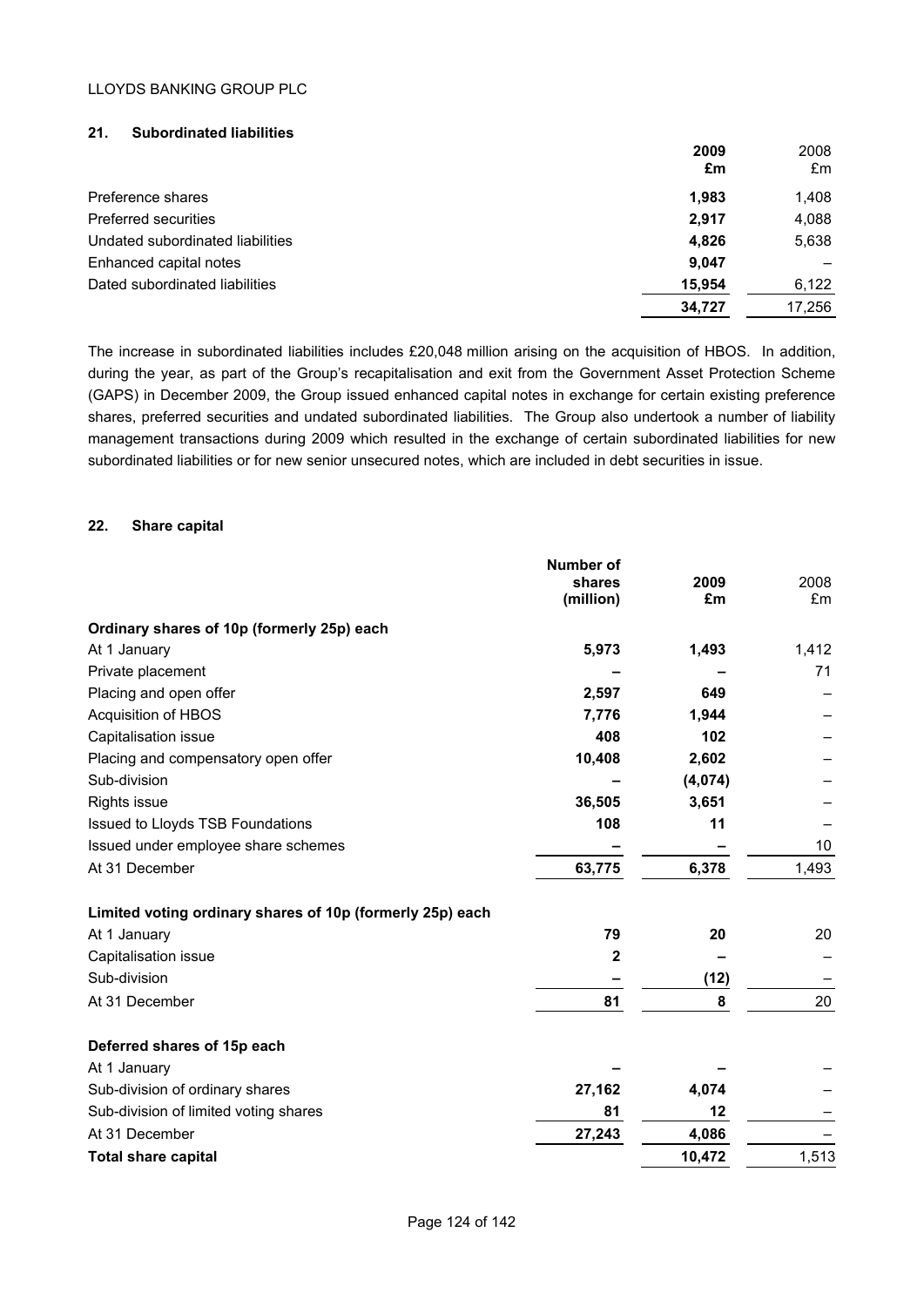# **22. Share capital** (continued)

On 13 January 2009 the Company issued 2,597 million shares under a placing and open offer, largely subscribed for by HM Treasury as part of the recapitalisation of the banking industry by the UK Government which raised £4,430 million (net of £70 million issue costs). This issue resulted in an increase of £649 million in share capital and an increase of £3,781 million in the merger reserve.

On 16 January 2009 the Company issued 7,776 million shares in consideration of the acquisition of HBOS, whereby 12,852 million HBOS shares were exchanged for Lloyds Banking group shares at a ratio of 0.605 shares per HBOS share. This issue resulted in an increase of £1,944 million in share capital and an increase of £5,707 million in the merger reserve.

In lieu of an interim dividend the Group announced a capitalisation issue of 1 for 40 ordinary shares held and on 11 May 2009 408 million ordinary shares of 25 pence were issued. This resulted in an increase in share capital of £102 million with a corresponding reduction in the share premium account.

On 16 June 2009 the Company issued 10,408 million shares as part of a placing and compensatory open offer which raised £3,905 million (net of £95 million issue costs), the proceeds of which were used to redeem the £4,000 million of 12 per cent fixed-to-floating rate non-cumulative callable preference shares of 25 pence each issued to HM Treasury earlier in the year. This issue resulted in an increase of £2,602 million in share capital and an increase of £1,303 million in the share premium account.

At the General Meeting held on 26 November 2009 the shareholders approved the sub-division of the ordinary shares with each ordinary share sub-divided into one ordinary share of 10 pence and a deferred share of 15 pence. In addition, the shareholders approved the sub-division of the limited voting shares with each share of 25 pence sub-divided into one limited voting share of 10 pence and a deferred share of 15 pence.

On 27 November 2009 the Company issued 36,505 million shares, nil paid in respect of a rights issue as an alternative to the Government Asset Protection Scheme. The new shares were issued at a price of 37 pence per share and dealings in the fully paid shares commenced on 14 December 2009. The rights issue raised £13,112 million (net of £395 million issue costs). This issue resulted in the increase of £3,651 million in share capital and an increase of £9,461 million in the share premium account.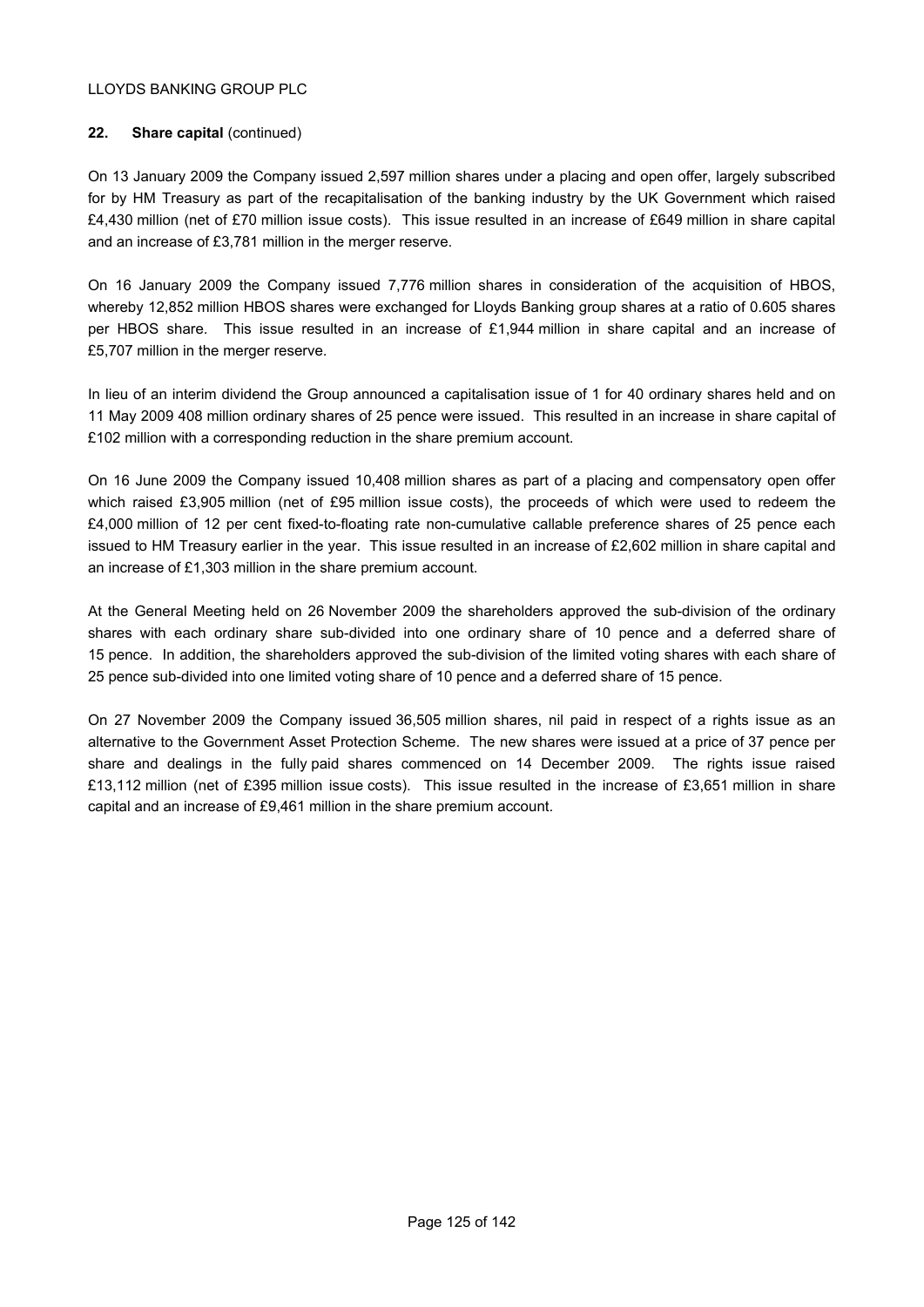## **23. Reserves**

|                                                                     |                               |                                |                              | <b>Other reserves</b>         |                    |                    |                                  |
|---------------------------------------------------------------------|-------------------------------|--------------------------------|------------------------------|-------------------------------|--------------------|--------------------|----------------------------------|
|                                                                     | <b>Share</b><br>premium<br>£m | <b>Merger</b><br>reserve<br>£m | Available-<br>for-sale<br>£m | Cash<br>flow<br>hedging<br>£m | <b>Other</b><br>£m | <b>Total</b><br>£m | <b>Retained</b><br>profits<br>£m |
| At 1 January                                                        | 2,096                         | 343                            | (2,982)                      | (15)                          | 178                | (2, 476)           | 8,260                            |
| Placing and open offer                                              |                               | 3,781                          |                              |                               |                    | 3,781              |                                  |
| <b>Acquisition of HBOS</b>                                          |                               | 5,707                          |                              |                               |                    | 5,707              |                                  |
| Capitalisation issue<br>Placing and                                 | (102)                         |                                |                              |                               |                    |                    |                                  |
| compensatory open offer<br>Transfer to merger                       | 1,303                         |                                |                              |                               |                    |                    |                                  |
| reserve                                                             | (1,000)                       | 1,000                          |                              |                               |                    | 1,000              |                                  |
| Rights issue<br>Issued to Lloyds TSB                                | 9,461                         |                                |                              |                               |                    |                    |                                  |
| <b>Foundations</b>                                                  | 30                            |                                |                              |                               |                    |                    |                                  |
| Redemption of                                                       |                               |                                |                              |                               |                    |                    |                                  |
| preference shares                                                   | 2,684                         | (2,710)                        |                              |                               | 26                 | (2,684)            |                                  |
| Profit for the year<br>Movement in treasury                         |                               |                                |                              |                               |                    |                    | 2,827                            |
| shares<br>Value of employee                                         |                               |                                |                              |                               |                    |                    | 45                               |
| services<br>Change in fair value of<br>available-for-sale assets    |                               |                                |                              |                               |                    |                    | 116                              |
| (net of tax)<br>Change in fair value of<br>hedging derivatives (net |                               |                                | 1,955                        |                               |                    | 1,955              |                                  |
| of tax)<br>Transfers to income                                      |                               |                                |                              | (382)                         |                    | (382)              |                                  |
| statement (net of tax)                                              |                               |                                | 312                          | 92                            |                    | 404                |                                  |
| Exchange and other                                                  |                               |                                | (199)                        |                               | (20)               | (219)              |                                  |
|                                                                     | 14,472                        | 8,121                          | (914)                        | (305)                         | 184                | 7,086              | 11,248                           |

Distributable reserves of £1,000 million arose on the issue of preference shares in January 2009 which were classified as debt. In June 2009 these preference shares were redeemed out of the placing and compensatory open offer and the distributable element of this issue was transferred to the merger reserve.

In December 2009 the Group partially redeemed eight series of preference shares in exchange for the issue of enhanced capital notes. This resulted in a transfer of £26 million from the merger reserve to the capital redemption reserve and a transfer of £2,684 million from the merger reserve to the share premium account.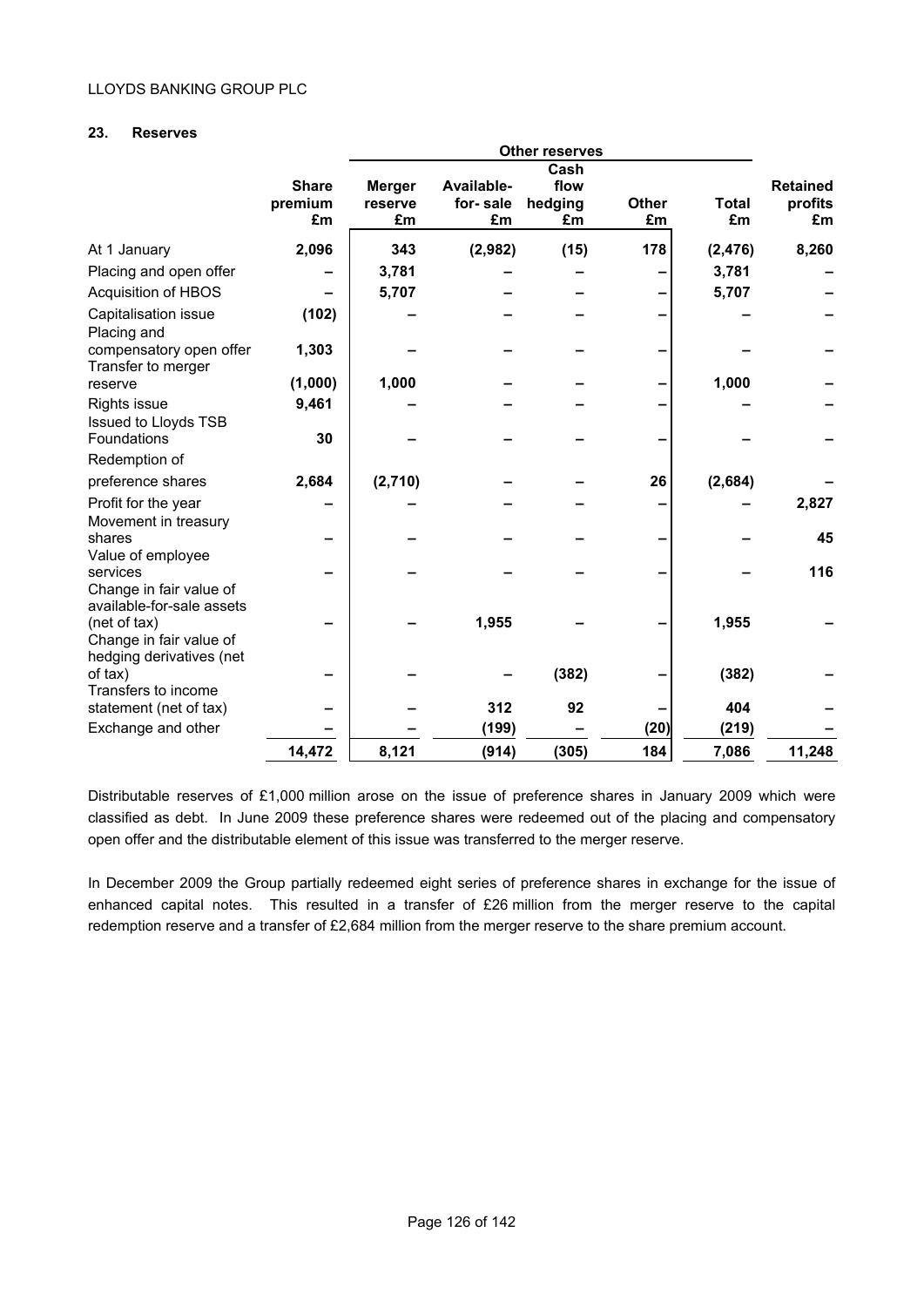## **24. Fair values of financial assets and liabilities**

| <b>Valuation hierarchy</b><br>2009                    | Level 1<br>£m | Level <sub>2</sub><br>£m | Level 3<br>£m | <b>Total</b><br>£m |
|-------------------------------------------------------|---------------|--------------------------|---------------|--------------------|
| Trading and other financial assets at fair value      |               |                          |               |                    |
| through profit or loss                                | 103,853       | 43,246                   | 2,912         | 150,011            |
| Available-for-sale financial assets                   | 12,881        | 31,110                   | 2,611         | 46,602             |
| Derivative financial instruments                      | 977           | 47,014                   | 1,937         | 49,928             |
| <b>Financial assets</b>                               | 117,711       | 121,370                  | 7,460         | 246,541            |
| Trading and other financial liabilities at fair value |               |                          |               |                    |
| through profit or loss                                | 511           | 27,760                   |               | 28,271             |
| Derivative financial instruments                      | 66            | 40,222                   | 197           | 40,485             |
| Financial guarantees                                  |               |                          | 38            | 38                 |
| <b>Financial liabilities</b>                          | 577           | 67,982                   | 235           | 68,794             |
|                                                       | Level 1       | Level 2                  | Level 3       | Total              |
| 2008                                                  | £m            | £m                       | £m            | £m                 |
| Trading and other financial assets at fair value      |               |                          |               |                    |
| through profit or loss                                | 38,019        | 5,373                    | 1,672         | 45,064             |
| Available-for-sale financial assets                   | 30,184        | 22,362                   | 3,161         | 55,707             |
| Derivative financial instruments                      | 2,147         | 26,601                   | 136           | 28,884             |
| <b>Financial assets</b>                               | 70,350        | 54,336                   | 4,969         | 129,655            |
| Trading and other financial liabilities at fair value |               |                          |               |                    |
| through profit or loss                                | 6             | 6,748                    |               | 6,754              |
| Derivative financial instruments                      | 153           | 26,161                   | 578           | 26,892             |
| Financial guarantees                                  |               |                          | 35            | 35                 |
| <b>Financial liabilities</b>                          | 159           | 32,909                   | 613           | 33,681             |

#### **Level 1 portfolios**

Level 1 fair value measurements are those derived from unadjusted quoted prices in active markets for identical assets or liabilities. Products classified as level 1 predominantly comprise treasury bills and other government securities.

#### **Level 2 portfolios**

Level 2 portfolios are those where quoted market prices are not available, for example where the instrument is traded in a market that is not considered to be active or valuation techniques are used to determine fair value and where these techniques use inputs that are based significantly on observable market data, the instrument is considered to be level 2. Examples of such financial instruments include most over-the-counter derivatives, financial institution issued securities, certificates of deposit and certain asset-backed securities.

#### **Level 3 portfolios**

Level 3 portfolios are those where at least one input which could have a significant effect on the instruments valuation is not based on observable market data. Such instruments would include the Group's venture capital and unlisted equity investments which are valued using various valuation techniques that require significant management judgement in determining appropriate assumptions, including earnings multiples and estimated future cash flows. Certain of the Group's asset-backed securities and derivatives, principally where there is no trading activity in such securities, are also classified as level 3.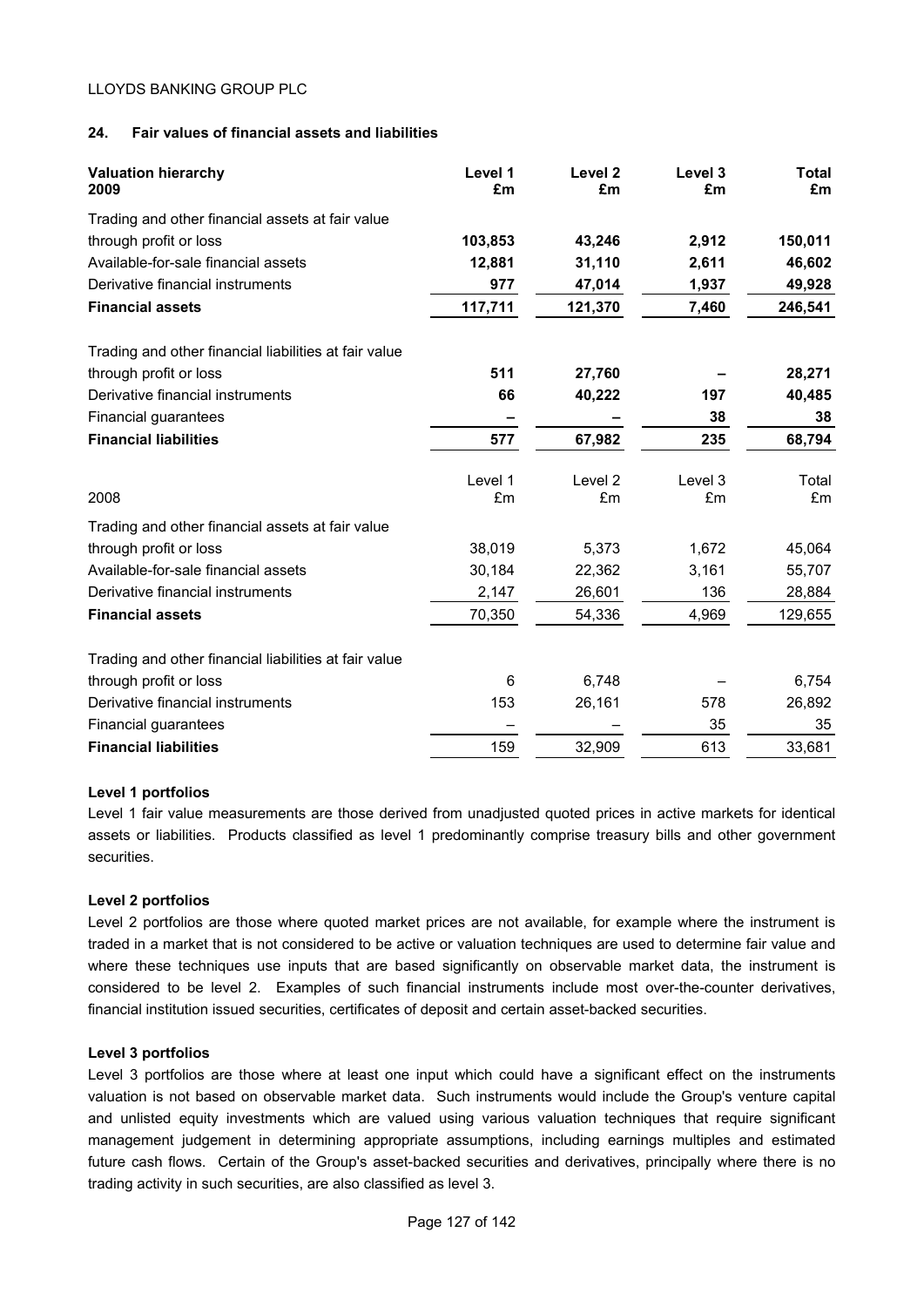# **25. Contingent liabilities and commitments**

|                                                                                                                                       | 2009<br>£m | 2008<br>£m |
|---------------------------------------------------------------------------------------------------------------------------------------|------------|------------|
| <b>Contingent liabilities</b>                                                                                                         |            |            |
| Acceptances and endorsements                                                                                                          | 59         | 49         |
| Other:                                                                                                                                |            |            |
| Other items serving as direct credit substitutes                                                                                      | 1,494      | 1,870      |
| Performance bonds and other transactions related contingencies                                                                        | 4,555      | 2,850      |
|                                                                                                                                       | 6,049      | 4,720      |
|                                                                                                                                       | 6,108      | 4,769      |
| <b>Commitments</b>                                                                                                                    |            |            |
| Documentary credits and other short-term trade related transactions                                                                   | 288        | 319        |
| Forward asset purchases and forward deposits placed<br>Undrawn formal standby facilities, credit lines and other commitments to lend: | 758        | 613        |
| Mortgage offers                                                                                                                       | 9,058      | 3,056      |
| Other commitments                                                                                                                     | 118,479    | 77,767     |
|                                                                                                                                       | 127,537    | 80,823     |
|                                                                                                                                       | 128,583    | 81,755     |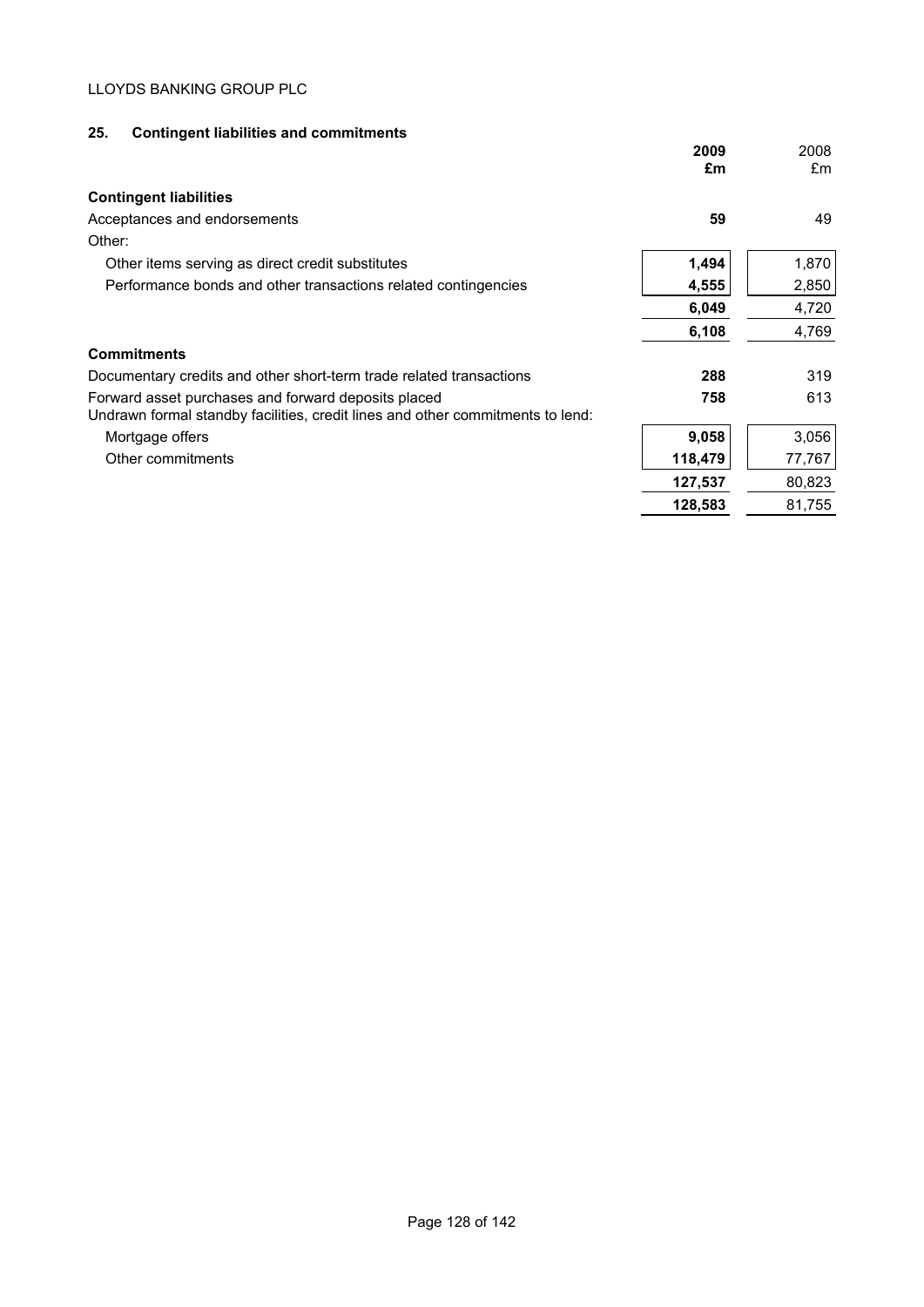# **26. Capital ratios**

| <b>Capital resources</b>                                      | 2009<br>£m | 2008<br>£m |
|---------------------------------------------------------------|------------|------------|
| Core tier 1                                                   |            |            |
| Ordinary share capital and reserves                           | 44,275     | 9,573      |
| Regulatory post-retirement benefit adjustments                | 434        | 435        |
| Available-for-sale revaluation reserve                        | 914        | 2,982      |
| Cash flow hedging reserve                                     | 305        | 15         |
| Other items                                                   | 231        | (108)      |
|                                                               | 46,159     | 12,897     |
| Less deductions from core tier 1                              |            |            |
| Goodwill and other intangible assets                          | (5, 779)   | (2, 256)   |
| Other deductions                                              | (445)      | (1,099)    |
| Core tier 1 capital                                           | 39,935     | 9,542      |
| Perpetual non-cumulative preference shares                    |            |            |
| Preference share capital                                      | 2,639      | 1,966      |
| Innovative tier 1 capital instruments                         |            |            |
| Preferred securities                                          | 4,956      | 3,169      |
| Less: restriction in amount eligible                          |            | (976)      |
| <b>Total tier 1 capital</b>                                   | 47,530     | 13,701     |
| Tier 2                                                        |            |            |
| Available-for-sale revaluation reserve in respect of equities | 221        | 8          |
| Undated subordinated debt                                     | 2,575      | 5,189      |
| Innovative capital restricted from tier 1                     |            | 976        |
| Eligible provisions                                           | 2,694      | 21         |
| Dated subordinated debt                                       | 20,068     | 5,091      |
| <b>Deductions from tier 2</b>                                 |            |            |
| Other deductions                                              | (445)      | (1,099)    |
| <b>Total tier 2 capital</b>                                   | 25,113     | 10,186     |
| <b>Supervisory deductions</b>                                 |            |            |
| Unconsolidated investments - life                             | (10, 015)  | (4,208)    |
| - other                                                       | (1, 551)   | (550)      |
| <b>Total supervisory deductions</b>                           | (11, 566)  | (4, 758)   |
| <b>Total capital resources</b>                                | 61,077     | 19,129     |
| <b>Risk-weighted assets</b>                                   | 493,307    | 170,490    |
| Core tier 1 ratio                                             | 8.1%       | 5.6%       |
| Tier 1 capital ratio                                          | 9.6%       | 8.0%       |
| Total capital ratio                                           | 12.4%      | 11.2%      |

As part of the exchange offer in November 2009, certain preference shares, preferred securities and undated subordinated notes issued by the Group were exchanged for new ordinary shares with settlement in February 2010. Had the exchange settled in December 2009 the core tier 1 ratio would have been 8.4 per cent.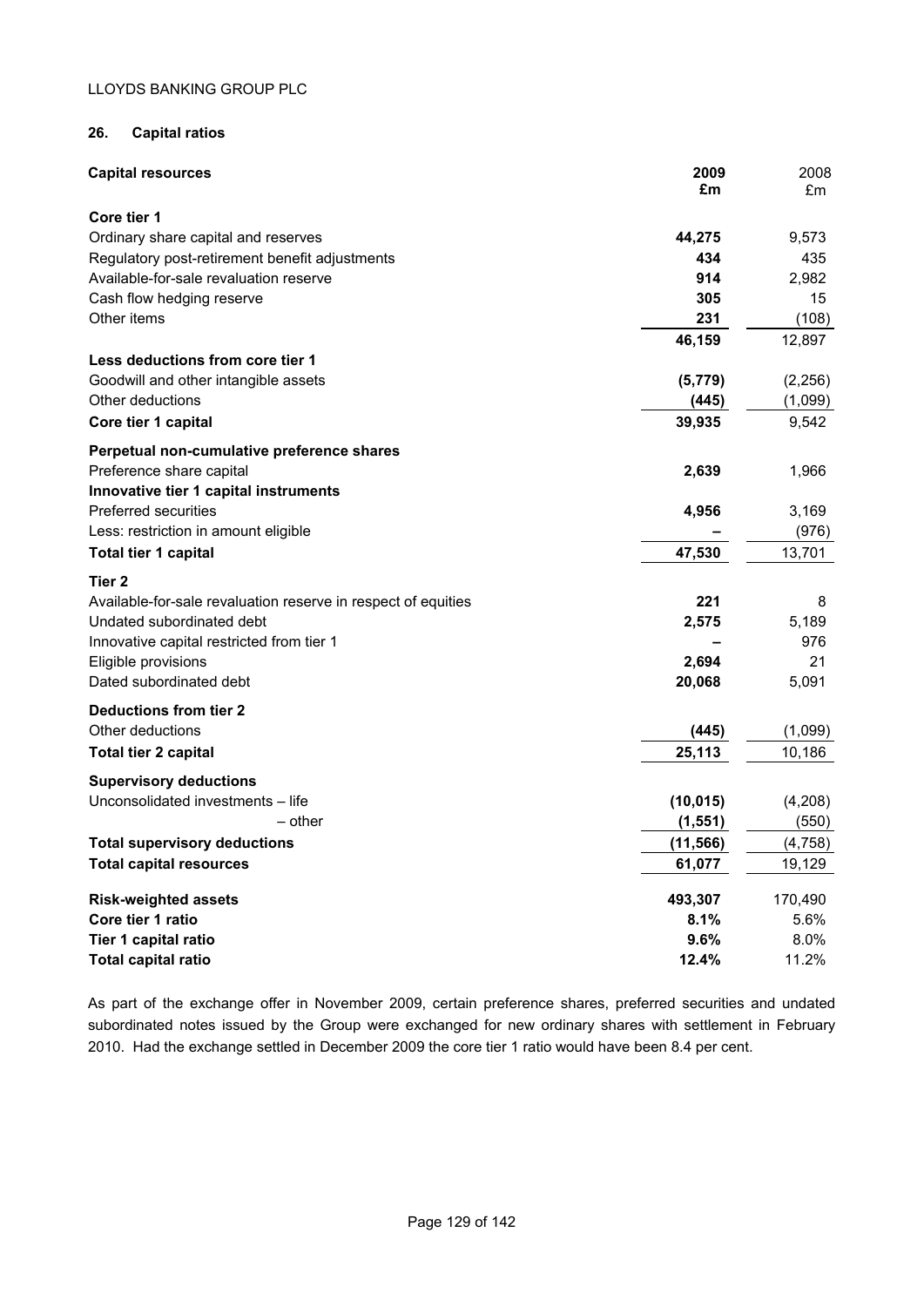# **26. Capital ratios** (continued)

# **Tier 1 capital**

Core tier 1 capital increased by £30,393 million largely reflecting the issuance of share capital during the year and retained profits.

Tier 1 capital increased by £33,829 million principally as a result of the increase in core tier 1 capital. The remainder of the increase reflects the inclusion of HBOS tier 1 instruments, an increase in innovative securities of £1,959 million as part of a liability management exercise to exchange upper tier 2 debt and a further issuance of £1,235 million innovative securities in December 2009. This increase is offset by the effects of the offer of enhanced capital notes during December 2009; as part of the Group's recapitalisation and exit from GAPS, certain preference shares and preferred securities were exchanged for enhanced capital notes included within tier 2 capital.

The movements in core tier 1 and tier 1 capital in the period are shown below:

|                                                                                | Core tier 1<br>£m | Tier 1<br>£m |
|--------------------------------------------------------------------------------|-------------------|--------------|
| As at 31 December 2008                                                         | 9.542             | 13,701       |
| Profit attributable to ordinary shareholders                                   | 2.827             | 2,827        |
| Issue of ordinary shares                                                       | 29,139            | 29,139       |
| Recognition of HBOS tier 1 capital instruments                                 |                   | 5,653        |
| Movement in goodwill and other intangible assets                               | (2,526)           | (2, 526)     |
| Movement in tier 1 securities related to enhanced capital notes exchange offer |                   | (5, 447)     |
| Innovative securities exchange                                                 |                   | 1,959        |
| Innovative issuance                                                            |                   | 1.235        |
| Other movements                                                                | 953               | 989          |
| As at December 2009                                                            | 39,935            | 47,530       |

# **Tier 2 capital**

Tier 2 capital has increased in the period by £14,927 million, largely due to the acquisition of HBOS. The liability management exercises undertaken reduced tier 2 capital and increased tier 1 capital. The enhanced capital notes exchange offer completed during 2009 resulted in the exchange of certain existing tier 1 and tier 2 securities for tier 2 notes valued at £7,190 million for regulatory purposes. Under certain specified conditions, these securities would convert to ordinary share capital and increase core tier 1 capital.

# **Supervisory deductions**

Supervisory deductions mainly consist of investments in subsidiary undertakings that are not within the banking group for regulatory purposes. These investments are primarily the Scottish Widows and Clerical Medical life and pensions businesses.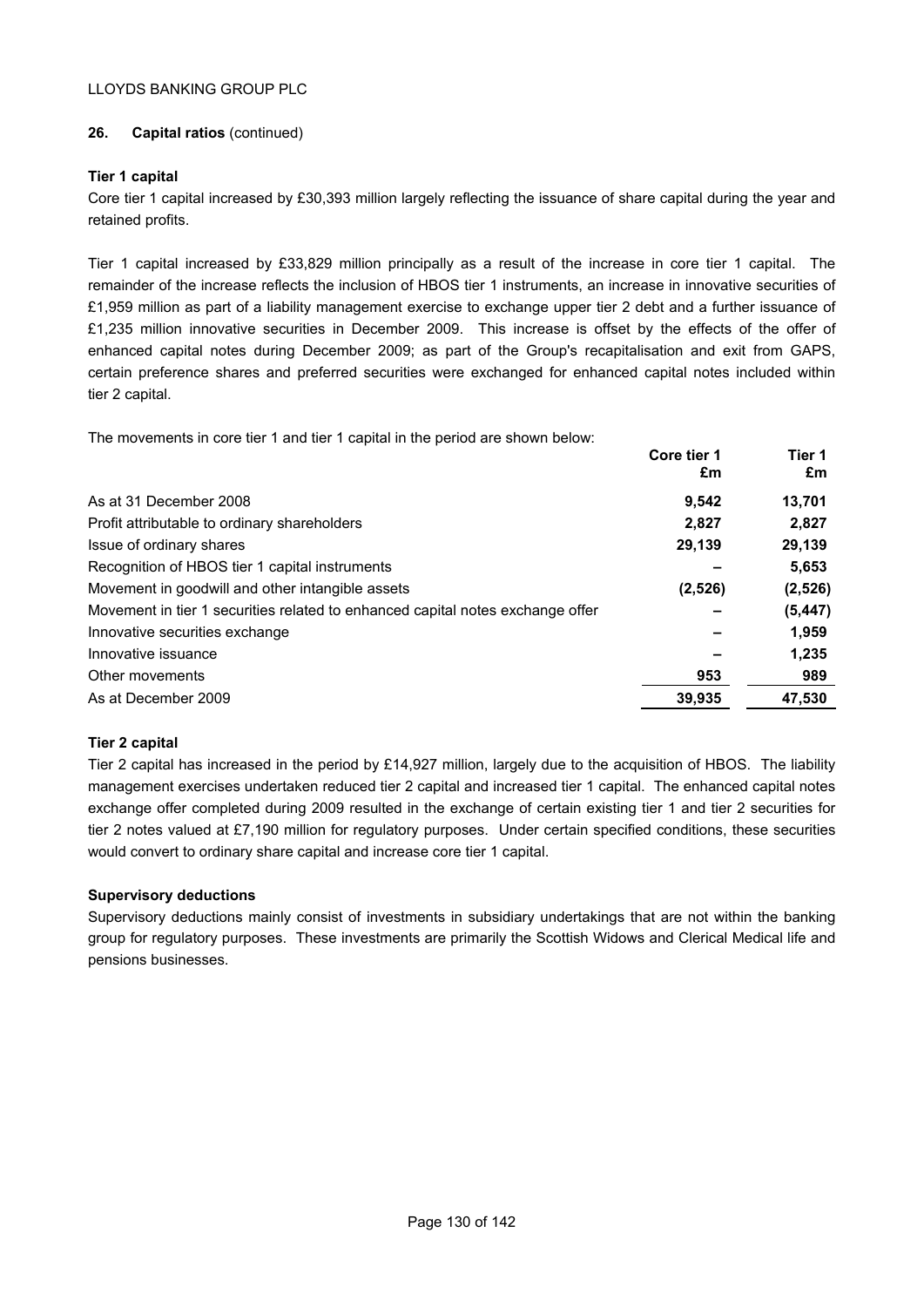## **26. Capital ratios** (continued)

| <b>Risk-weighted assets</b>                            | 2009<br>£m | 2008<br>£m |
|--------------------------------------------------------|------------|------------|
| Credit risk                                            | 452,104    | 149,649    |
| Operational risk                                       | 25,339     | 12,332     |
| Market and counterparty risk                           | 15,864     | 8,509      |
| <b>Total risk-weighted assets</b>                      | 493,307    | 170,490    |
| Divisional analysis of risk-weighted assets:<br>Retail | 128,592    | 49,743     |
| Wholesale                                              | 285,951    | 106,803    |
| Insurance                                              | 1,120      | 94         |
| Wealth and International                               | 63,249     | 11,069     |
| Group operations and central items                     | 14,395     | 2,781      |
|                                                        | 493,307    | 170.490    |

Risk-weighted assets increased by £322,817 million to £493,307 million, principally as a result of the acquisition of HBOS which had risk-weighted assets of £328,023 million at 31 December 2008. Subsequent to the acquisition, deteriorating economic conditions have led to increased average risk weightings. This has been offset, primarily within Wholesale, by a reduction in exposures due to impairments and asset run-off, and movements due to currency retranslations.

# **27. Legal and regulatory matters**

#### *Payment Protection Insurance*

In January 2009, the UK Competition Commission (the 'Competition Commission') completed its formal investigation into the supply of Payment Protection Insurance (PPI) services (except store card PPI) to non-business customers in the UK and published its final report setting out its remedies. Prior to this the Group had made the commercial decision to sell only regular monthly premium PPI to its personal loan customers. The Competition Commission decided to adopt various remedies including a prohibition on the active sale of PPI by a distributor to a customer within 7 days of the distributor's sale of credit to that customer.

On 30 March 2009, Barclays Bank plc lodged an appeal in the UK Competition Appeal Tribunal (the 'Competition Appeal Tribunal') against the Competition Commission's findings. Lloyds Banking Group was granted permission by the Competition Appeal Tribunal to intervene in the appeal. The Competition Appeal Tribunal handed down its judgment on 16 October 2009 finding in favour of Barclays in respect of its challenge to the Competition Commission's prohibition of distributors selling PPI at the credit point of sale but it did not uphold Barclays' challenge to the Competition Commission's findings on market definition. The matter has now been referred back to the Competition Commission. This may or may not result in the Competition Commission ultimately reaching a different conclusion.

On 1 July 2008 the Financial Ombudsman Service referred concerns regarding the handling of PPI complaints to the FSA as an issue of wider implication. The Group has been working with other industry members and trade associations in preparing an industry response to address regulatory concerns regarding the handling of PPI complaints. On 29 September 2009, the FSA issued a consultation paper on PPI complaints handling. The FSA has escalated its regulatory activity in relation to past PPI sales generally and has proposed new guidance on the fair assessment of a complaint and the calculation of redress and a new rule requiring firms to reassess historically rejected complaints.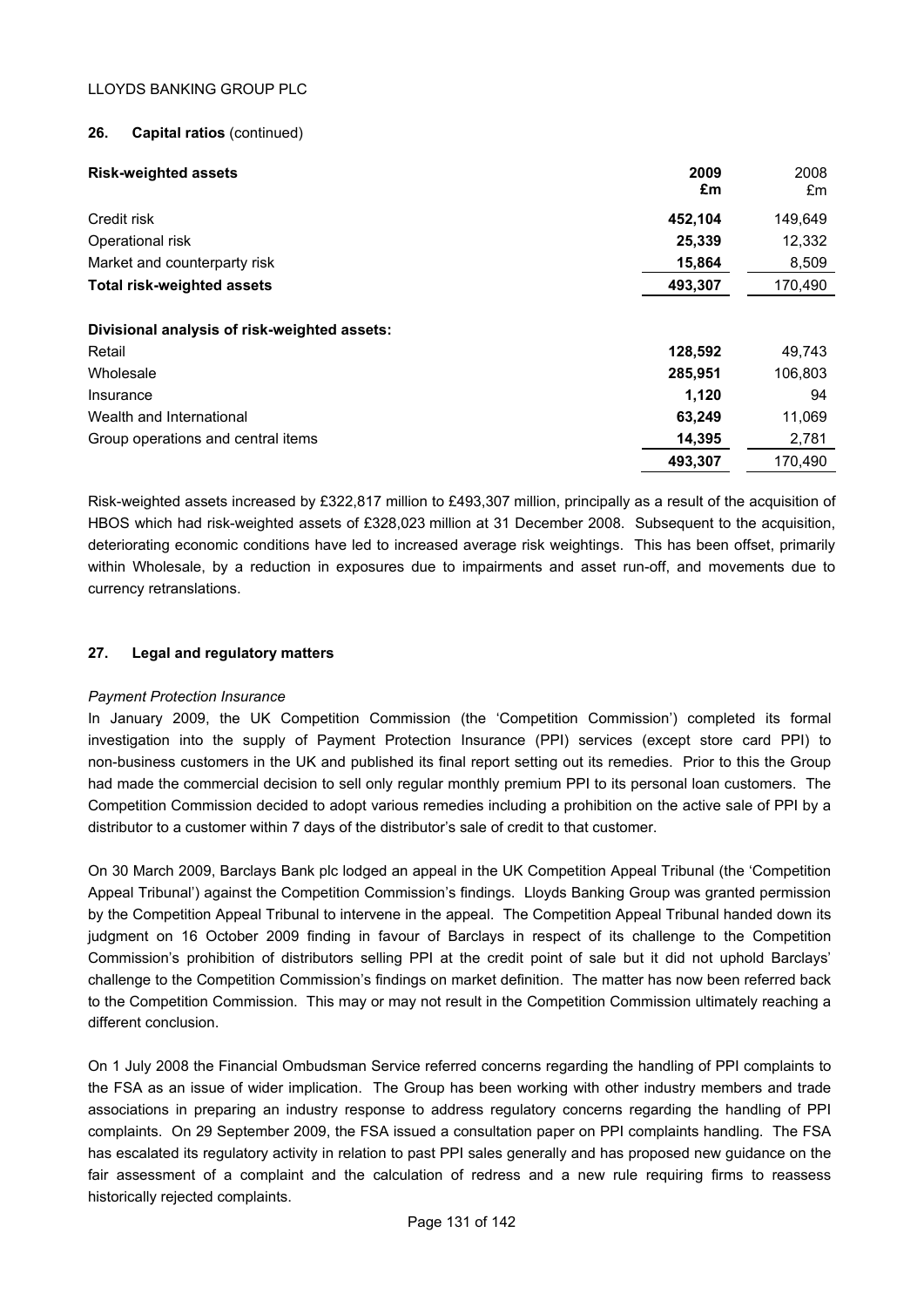# **27. Legal and regulatory matters** (continued)

The statement on 29 September 2009 also announced that several firms had agreed to carry out reviews of past sales of single premium loan protection insurance. The Group has subsequently agreed in principle that it will undertake a review in relation to sales of single premium loan protection insurance made through its branch network since 1 July 2007. The precise details of the review are still being discussed with the FSA. The ultimate impact on the Group of any review and/or reassurement can only be known at the conclusion of these discussions and on publication of the FSA's final rules.

## *US economic sanctions*

Starting in 2007 Lloyds TSB Bank plc provided information in relation to its review of historic US Dollar payments involving countries, persons or entities subject to US economic sanctions administered by the Office of Foreign Assets Control (OFAC) to a number of authorities reported to be conducting a review of sanctions compliance by non-US financial institutions. On 9 January 2009 the settlement reached by Lloyds TSB Bank plc with both the US Department of Justice and the New York County District Attorney's Office in relation to their investigations was announced. The settlement documentation contains details of the results of the investigations including the identification of certain activities relating to Iran, Sudan and Libya which Lloyds TSB Bank plc conducted during the relevant period. In 2008, Lloyds TSB Bank plc made a provision of £180 million which fully covered the settlement amount paid to the Department of Justice and the New York District Attorney's Office. On 22 December 2009 OFAC announced the settlement it had reached with Lloyds TSB Bank plc in relation to its investigation and confirmed that the settlement sum due to OFAC had been fully satisfied by Lloyds TSB Bank plc's payment to the Department of Justice and the New York District Attorney's Office. No further enforcement actions are expected in relation to the matters set out in the settlement agreements. A purported shareholder filed a derivative civil action in the Supreme Court of New York, Nassau County on 26 February 2009 against certain current and former directors, and nominally against the Lloyds TSB Bank plc and Lloyds Banking Group, seeking various forms of relief following the settlement. The derivative action is at a very early stage.

# *Interchange fees*

The European Commission has adopted a formal decision finding that an infringement of European Commission competition laws has arisen from arrangements whereby MasterCard issuers charged a uniform fallback interchange fee in respect of cross-border transactions in relation to the use of a MasterCard or Maestro branded payment card. The European Commission has required that the fee be reduced to zero for relevant cross-border transactions within the European Economic Area. This decision has been appealed to the General Court of the European Union (the 'General Court'). Bank of Scotland plc and Lloyds TSB Bank plc (along with certain other MasterCard issuers) have successfully applied to intervene in the appeal in support of MasterCard's position that the arrangements for the charging of a uniform fallback interchange fee are compatible with European Commission competition laws. Meanwhile, the European Commission and the UK's OFT are pursuing investigations with a view to deciding whether arrangements adopted by other payment card schemes for the levying of uniform fallback interchange fees in respect of domestic and/or cross-border payment transactions also infringe European Commission and/or UK competition laws. As part of this initiative the OFT will also intervene in the General Court appeal supporting the European Commission's position. The ultimate impact of the investigations on the Group can only be known at the conclusion of these investigations and any relevant appeal proceedings.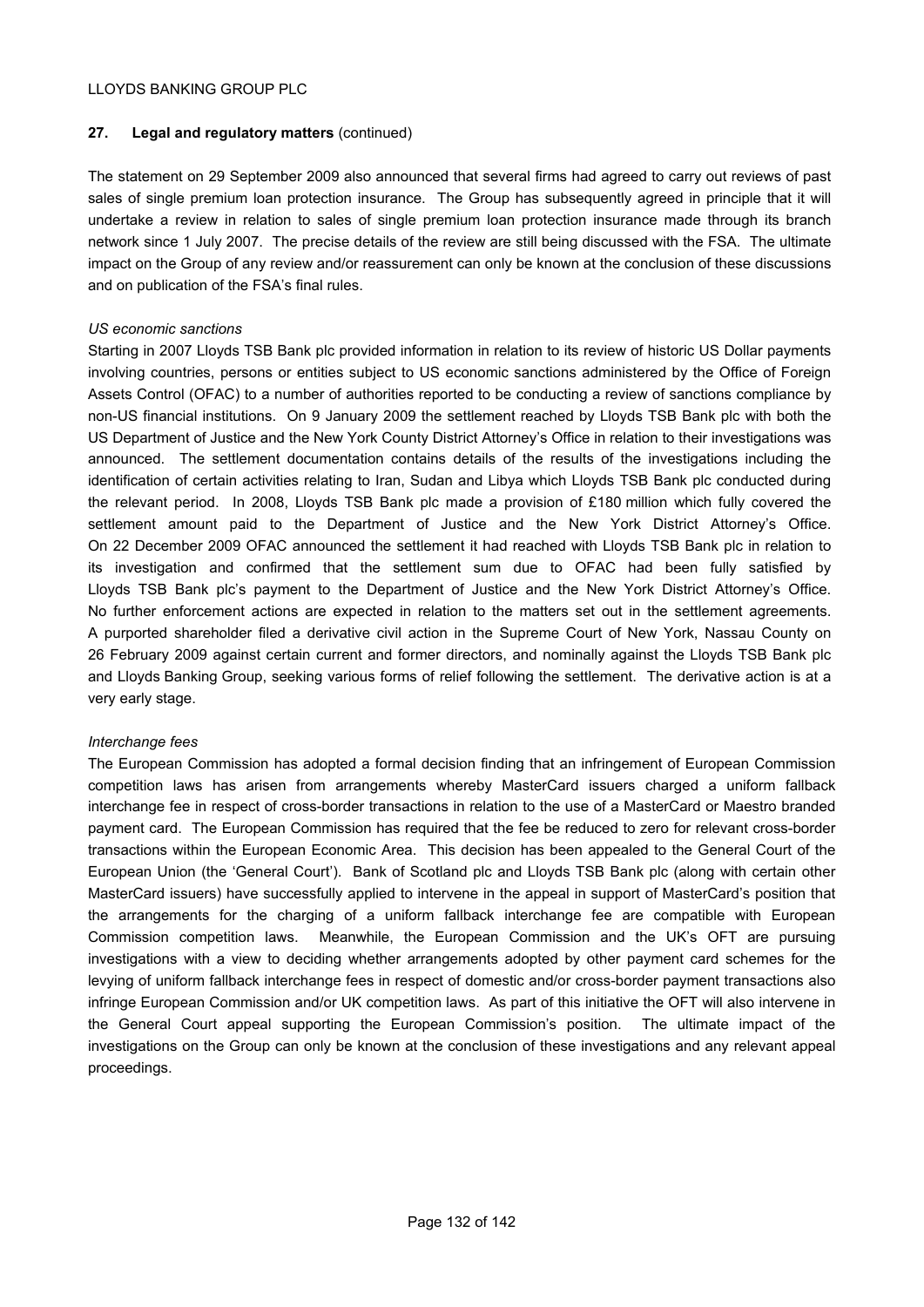## **27. Legal and regulatory matters** (continued)

## *Unarranged overdraft charges*

The Supreme Court published its judgment in respect of the fairness of unarranged overdraft charges on personal current accounts on 25 November 2009, finding in favour of the litigant banks. On 22 December 2009, the OFT announced that it will not continue its investigation into the fairness of these charges. The Group is working with the regulators to ensure that outstanding customer complaints are concluded as quickly as possible and anticipate that most cases in the county courts will be discontinued. The Group expects that some customers will argue that despite the test case ruling they are entitled to a refund of unarranged overdraft charges on the basis of other legal arguments or challenges. The Group would robustly defend any such complaints or claims and does not expect the outcome of any such complaints or claims to have a material adverse effect on its financial position.

## *Other legal proceedings*

In addition, during the ordinary course of business the Group is subject to threatened or actual legal proceedings both in the UK and overseas. All such material cases are periodically reassessed, with the assistance of external professional advisers where appropriate, to determine the likelihood of the Group incurring a liability. In those instances where it is concluded that it is more likely than not that a payment will be made, a provision is established to management's best estimate of the amount required to settle the obligation at the relevant balance sheet date. In some cases it will not be possible to form a view, either because the facts are unclear or because further time is needed to properly assess the merits of the case and no provisions are held against such cases. However the Group does not currently expect the final outcome of any such case to have a material adverse effect on its financial position.

## **28. Related party transactions**

On 16 January 2009, the Company acquired 100 per cent of the ordinary share capital of HBOS plc. From this date, HBOS plc and its subsidiaries became controlled entities. In accordance with IAS 27, transactions and balances with subsidiaries have been eliminated on consolidation.

On 13 January 2009, HM Treasury subscribed for approximately 2,597 million shares in the Company which gave it a 30.2 per cent interest in the Company's ordinary share capital and consequently HM Treasury became a related party of the Company from this date. On 16 January 2009, the Company acquired HBOS plc in an all share acquisition which, together with the shares subscribed for on 13 January 2009, gave HM Treasury a 43.4 per cent interest in the Company's ordinary share capital. The material transactions entered into with HM Treasury from 13 January 2009 are described below:

#### *Capital transactions*

On 15 January 2009, the Company issued £1,000 million 12 per cent non-cumulative fixed-to-floating rate preference shares to HM Treasury. In addition, £3,000 million non-cumulative 12 per cent fixed-to-floating rate preference shares were issued by the Company to HM Treasury on 16 January 2009 in exchange for the £3,000 million non-cumulative 12 per cent fixed-to-floating rate preference shares which had been issued by HBOS plc to HM Treasury on 15 January 2009.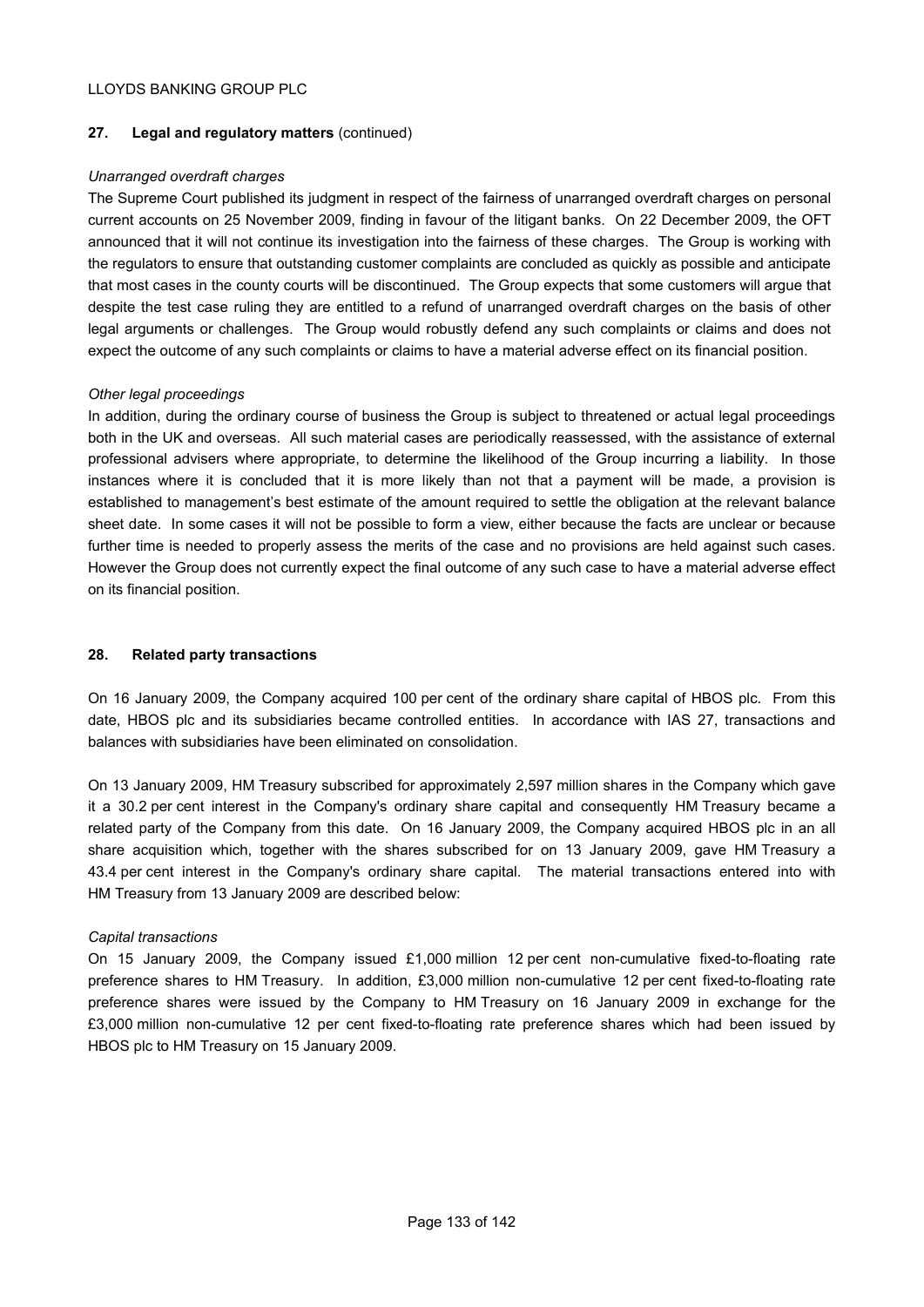# **28. Related party transactions** (continued)

In June 2009 the Company issued 10,408 million new ordinary shares as part of a placing and compensatory open offer HM Treasury subscribed for 4,521 million of these new ordinary shares at a price of 38.43 pence per share. As placees were procured for all the new ordinary shares for which valid acceptances were not received under the placing and compensatory open offer, HM Treasury's shareholding remained at 43.4 per cent. The Company used the proceeds from this placing and compensatory open offer to redeem the £4,000 million preference shares issued by the Company to HM Treasury described above at 101 per cent of their issue price (in accordance with the terms agreed with HM Treasury) together with accrued dividends thereon.

In December 2009 the Company issued 36,505 million new ordinary shares in respect of a rights issue as part of an alternative to the Group's proposed participation in GAPS (together with a liability management exercise). The Company entered into an Undertaking to Subscribe agreement with HM Treasury whereby HM Treasury undertook, amongst other things, to take up its rights to subscribe for all of the new shares to which it was entitled under the rights issue. HM Treasury subscribed for 15,854 million new shares at a price of 37 pence per share. As subscribers were procured for all the new ordinary shares for which valid acceptances were not received under the rights issue, HM Treasury's shareholding remained at 43.4 per cent. In addition, the Group paid HM Treasury a commission payment of approximately £132 million in consideration, inter alia, of HM Treasury's pre-launch commitment to participate in full in respect of its entitlements under the rights issue.

# *Material Related Party Agreements in connection with capital transactions*

In connection with the placing and compensatory open offer, an Open Offer Agreement dated 7 March 2009 was entered into between the Company and HM Treasury (as amended and restated, amongst other things, to include certain other parties) pursuant to which, amongst other things, HM Treasury agreed that, to the extent not placed or taken up under the compensatory open offer and subject to the terms and conditions set out in the Open Offer Agreement, HM Treasury would subscribe for the open offer shares itself at the issue price. In consideration of the provision of its services under the Open Offer Agreement, the Company agreed to pay to HM Treasury (i) a commission of 0.5 per cent of the aggregate value of the open offer shares at the issue price; and (ii) a further commission of 1 per cent of the aggregate value of the open offer shares subscribed for by HM Treasury or by placees (including HM Treasury) at the issue price.

The Company also agreed to (i) pay to each of HM Treasury, the joint sponsors and joint bookrunners all legal and other costs and expenses, and those of HM Treasury's financial advisers incurred in connection with the placing and compensatory open offer, the redemption of the preference shares or any arrangements referred to in the 2009 Open Offer Agreement; and (ii) bear all costs and expenses relating to the placing and compensatory open offer and the preference share redemption. The costs and commissions incurred by the joint bookrunners in connection with the rump placing were deducted from the aggregate proceeds of the rump placing. The Company also gave certain representations and warranties and indemnities to each of HM Treasury, the joint sponsors and joint bookrunners under the 2009 Open Offer Agreement. The Company's liabilities thereunder are unlimited as to time and amount. HM Treasury is entitled to novate its rights under the agreement to any entity that is wholly-owned, directly or indirectly, by HM Treasury.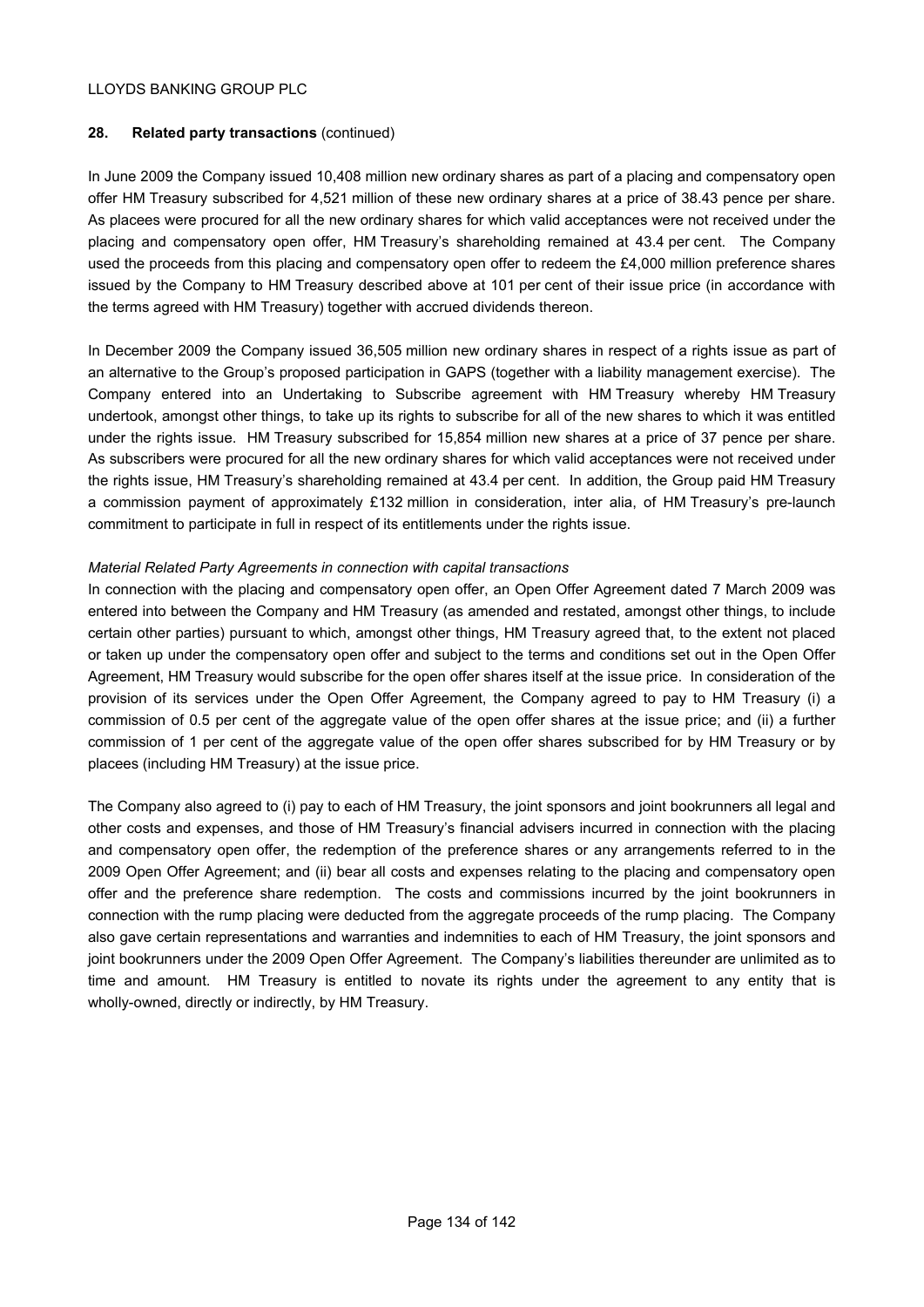# **28. Related party transactions** (continued)

Pursuant to its obligations to HM Treasury under the 2009 Open Offer Agreement, the Company entered into a Resale Rights Agreement with HM Treasury with effect from 11 June 2009, in which it agreed to provide its assistance to HM Treasury in connection with any proposed sale by HM Treasury of ordinary shares and other securities held by HM Treasury in the Company from time to time and of any securities caused by HM Treasury to be issued by any person which are exchangeable for, convertible into, give rights over or are referable to such ordinary shares or other securities issued by the Group, to be sold in such jurisdictions (other than the United States) and in such manner as HM Treasury may determine. Such assistance may include, the provision by the Company of assistance with due diligence and the preparation of marketing and such other documentation (including any offering memorandum, whether or not a prospectus) as HM Treasury may reasonably request.

Pursuant to its obligations under the open offer agreement entered into by the Company with effect from 13 October 2008, the Company entered into a Registration Rights Agreement with HM Treasury on 12 January 2009, granting customary demand and 'piggyback' registration rights in the United States under the United States Securities Act of 1933, as amended to HM Treasury with respect to any ordinary shares of the Group held by HM Treasury.

## *Government Asset Protection Scheme (GAPS)*

The Company entered into a Pre-Accession Deed dated 7 March 2009 and a Lending Commitments Deed dated 6 March 2009 with HM Treasury both relating to the Company's proposed participation in the Government Asset Protection Scheme (GAPS). Under the Lending Commitments Deed, the Company agreed to support lending to creditworthy borrowers in the UK in a commercial manner with effect from 1 March 2009 and agreed to increase lending by £14,000 million in the 12 months commencing 1 March 2009 to support UK businesses (£11,000 million) and homeowners (£3,000 million) and to maintain similar levels of lending in the 12 months commencing 1 March 2010 subject to adjustment to reflect circumstances at the start of the 12 month point commencing 1 March 2010. This additional lending is expressed to be subject to the Group's prevailing commercial terms and conditions (including pricing and risk assessment) and, in relation to mortgage lending, the Group's standard credit and other acceptance criteria.

Pursuant to the successful rights issue, the Company withdrew from its proposed participation in GAPS and on 3 November 2009, the Company entered into a GAPS Withdrawal Deed with HM Treasury pursuant to which, among other matters, the Company agreed that the Group would pay HM Treasury an amount of £2,500 million in recognition of the benefits to the Group's trading operations arising as a result of HM Treasury proposing to make GAPS available to the Group.

The GAPS Withdrawal Deed contained certain undertakings given by the Group to HM Treasury in connection with the state aid approval obtained from the European Commission and its withdrawal from GAPS. In particular, the Group is required to do all acts and things necessary to ensure the UK Government's compliance with its obligations under the European Commission decision approving state aid to the Group. The Company also reaffirmed its lending commitments described above. In addition, the Company's obligations under the Pre-Accession Deed referred to above (other than its commitment to inform the UK Government of certain deleveraging activities) were terminated pursuant to the GAPS Withdrawal Deed.

On 2 November 2009, the Group entered into a Cost Reimbursement Deed with HM Treasury under which the Group has agreed to pay for the UK Government's set-up costs relating to the proposed participation of the Group in GAPS and the UK Government's costs associated with the European Commission's approval of state aid to the Group.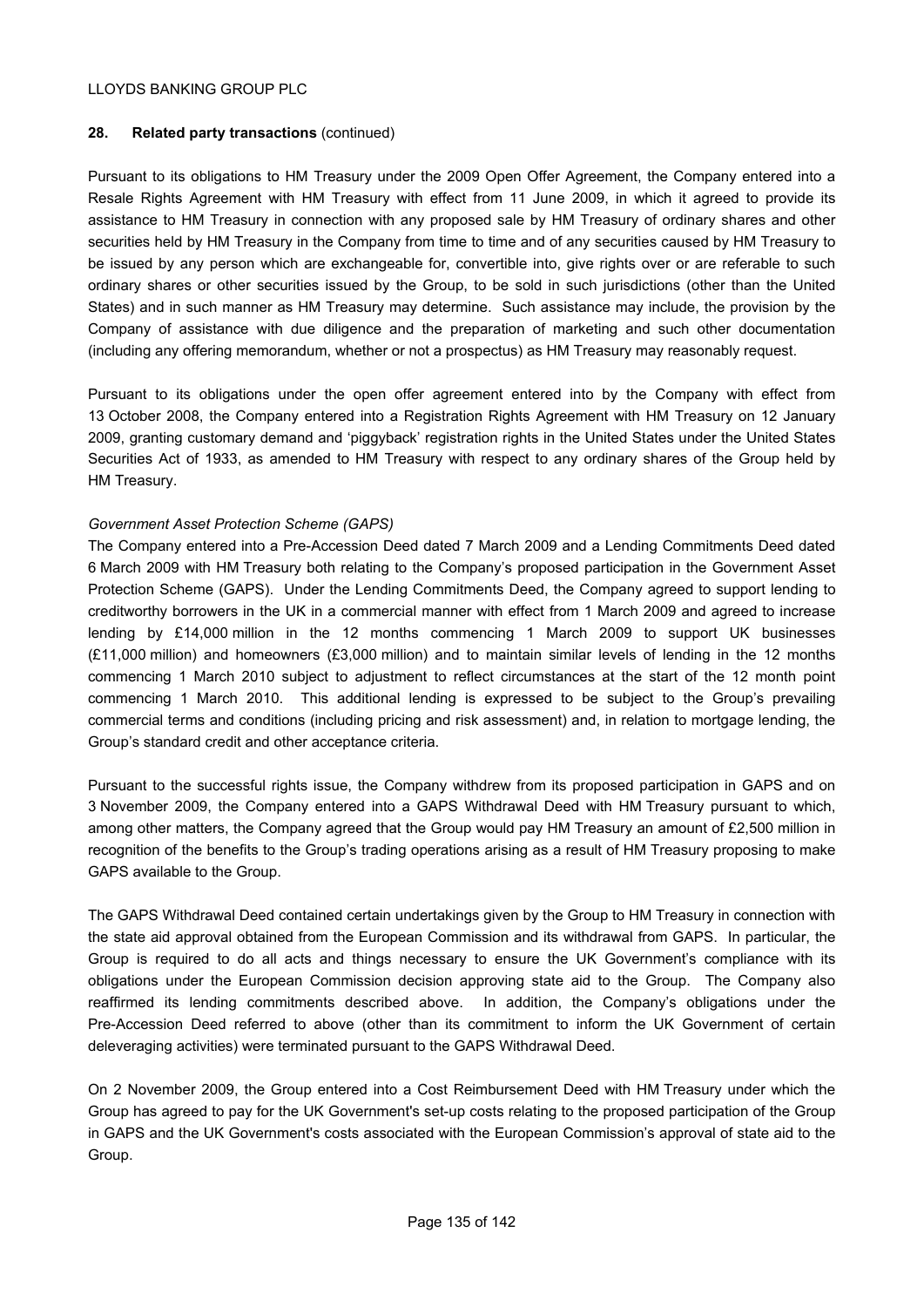## **28. Related party transactions** (continued)

## *Credit Guarantee Scheme*

HM Treasury launched the Credit Guarantee Scheme in October 2008 as part of a range of measures announced by the UK Government intended to ease the turbulence in the UK banking system. It charges a commercial fee for the guarantee of new short and medium-term debt issuance. The fee payable to HM Treasury on guaranteed issues is based on a per annum rate of 50 basis points plus the median five-year Credit Default Swap spread. At 31 December 2009, the Group had £49,070 million of debt in issue under the CGS. During the year, fees of £498 million payable to HM Treasury in respect of guaranteed funding were included in the Group's income statement.

There were no other material transactions between the Group and the HM Treasury during the period between 13 January 2009 and 31 December 2009 that were not made in the ordinary course of business or that are unusual in their nature or conditions.

## **29. Events after the balance sheet date**

As part of the Group's recapitalisation and exit from the GAPS the Group announced on 23 November 2009 that an aggregate amount of £1.48 billion would be issued in the form of new ordinary shares of Lloyds Banking Group plc in exchange for certain existing preference shares, and preferred securities. The conversion price was determined as the five day weighted average price for the five trading days ending on 11 February 2010.

On 18 February 2010, the exchange completed and 3,141 million ordinary shares in Lloyds Banking Group plc were issued as consideration for the redemption of preference shares and preferred securities. In accordance with the Group's accounting policy in respect of debt for equity exchanges, a gain of £85 million will be recognised on this exchange transaction.

# **30. Other information**

The financial information included in this news release does not constitute statutory accounts within the meaning of section 434 of the Companies Act 2006. Statutory accounts for the year ended 31 December 2009 were approved by the directors on 25 February 2010 and will be delivered to the Registrar of Companies following publication on 27 March 2010. The auditors' report on these accounts was unqualified and did not include a statement under sections 237(2) (accounting records or returns inadequate or accounts not agreeing with records and returns) or 237(3) (failure to obtain necessary information and explanations) of the Companies Act 2006.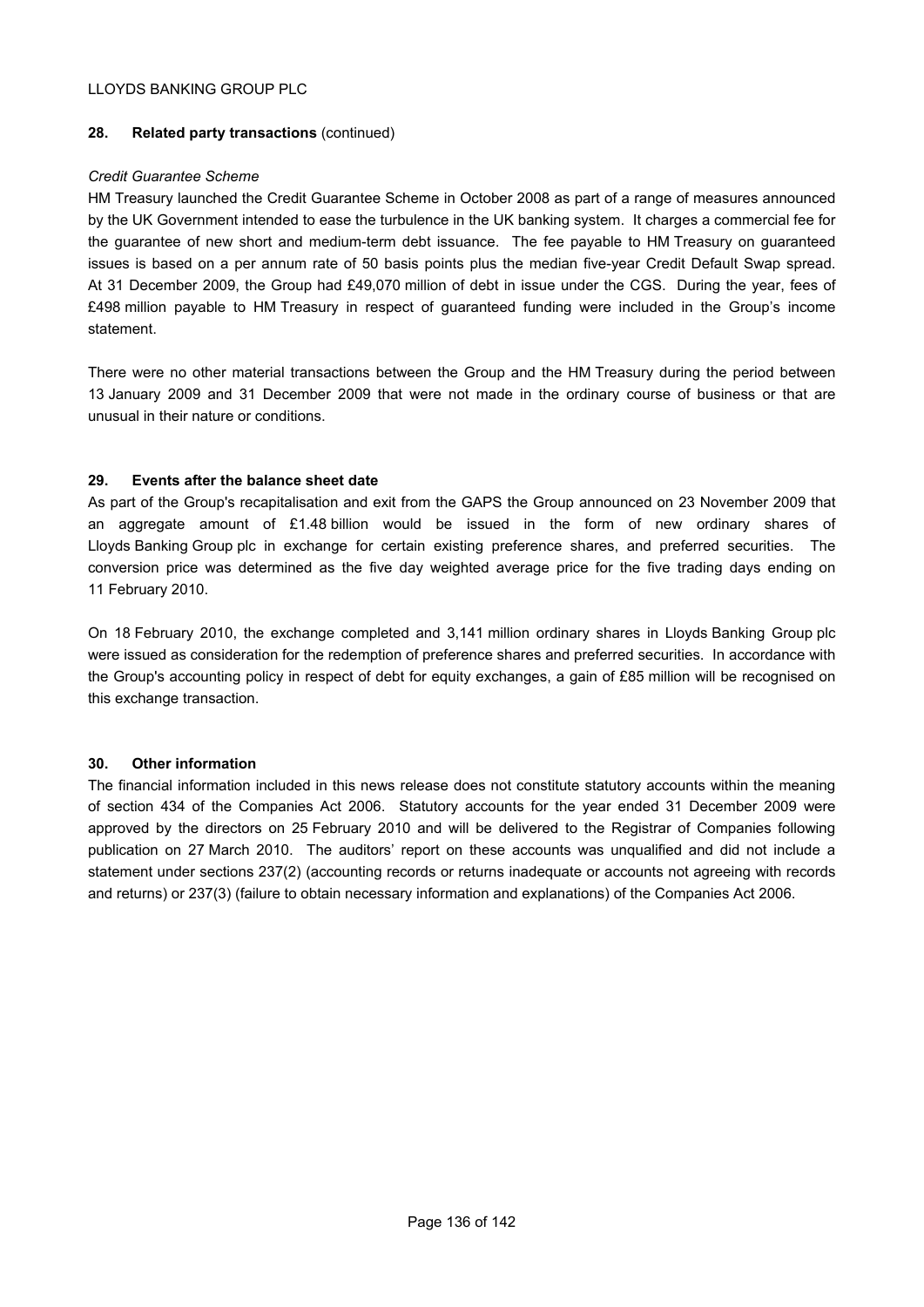## **SUPPLEMENTARY EUROPEAN EMBEDDED VALUE (EEV) DISCLOSURES**

In addition to reporting under IFRS, the Insurance division provides supplementary financial reporting for its Life, Pensions and Investments business on an EEV basis. For the purpose of EEV reporting, covered business is defined as all life, pensions and investments business written in the Insurance Division. This definition therefore excludes the results of St. James's Place and the results of the business sold through the Wealth and International Division which is not manufactured by the Insurance Division.

|                                                    | 2009  | $2008^{(1)}$ | Change |
|----------------------------------------------------|-------|--------------|--------|
|                                                    | £m    | £m           | %      |
| New business profit                                | 341   | 563          | (39)   |
| Expected return on existing business               | 268   | 403          | (33)   |
| Expected return on shareholders' net assets        | 219   | 292          | (25)   |
| Profit before tax, before experience variances and |       |              |        |
| assumption changes                                 | 828   | 1,258        | (34)   |
| Experience variances                               | 139   | (301)        |        |
| Assumption changes                                 | (1)   | (222)        |        |
| Profit before tax                                  | 966   | 735          | 31     |
| Volatility                                         | 228   | (1,675)      |        |
| Other items $(2)$                                  | 53    | 56           | (5)    |
| Profit (loss) before tax                           | 1,247 | (884)        |        |
| Taxation                                           | (349) | 396          |        |
| Profit (loss) after tax                            | 898   | (488)        |        |
| EEV new business margin                            | 2.5%  | 3.1%         |        |

 $(1)$  The 2008 comparative results include the results of the HBOS Life, Pensions and Investments business as if it had been acquired on 1 January 2008. The 2008 results for the HBOS Life, Pensions and Investments business have been restated from those previously published including use of the market consistent economic assumptions as adopted by Scottish Widows, but excluding the impact of any acquisition-related fair value adjustments. From 1 January 2009 the results reflect additional alignment with Scottish Widows in respect of accounting practices and non-economic assumptions.

(2) Other items represent amounts not considered attributable to the underlying performance of the business.

Total profit before tax, before volatility and other items, increased by £231 million, or 31 per cent, to £966 million. Excluding the impact of experience variances and assumption changes, the profit before tax decreased by £430 million or 34 per cent to £828 million.

New business profit has decreased by 39 per cent to £341 million, reflecting a reduction in sales volumes driven by adverse economic conditions and the reduction in new business from the withdrawal of legacy HBOS products with poor returns. The new business margin for Life, Pensions and Investments UK has increased in the second half of 2009 to 2.7 per cent from 2.5 per cent in the first half, reflecting strong cost control and increased focus on the profitability of the combined product range. The margin in respect of the heritage Scottish Widows products increased to 3.5 per cent in 2009 from 3.2 per cent in 2008.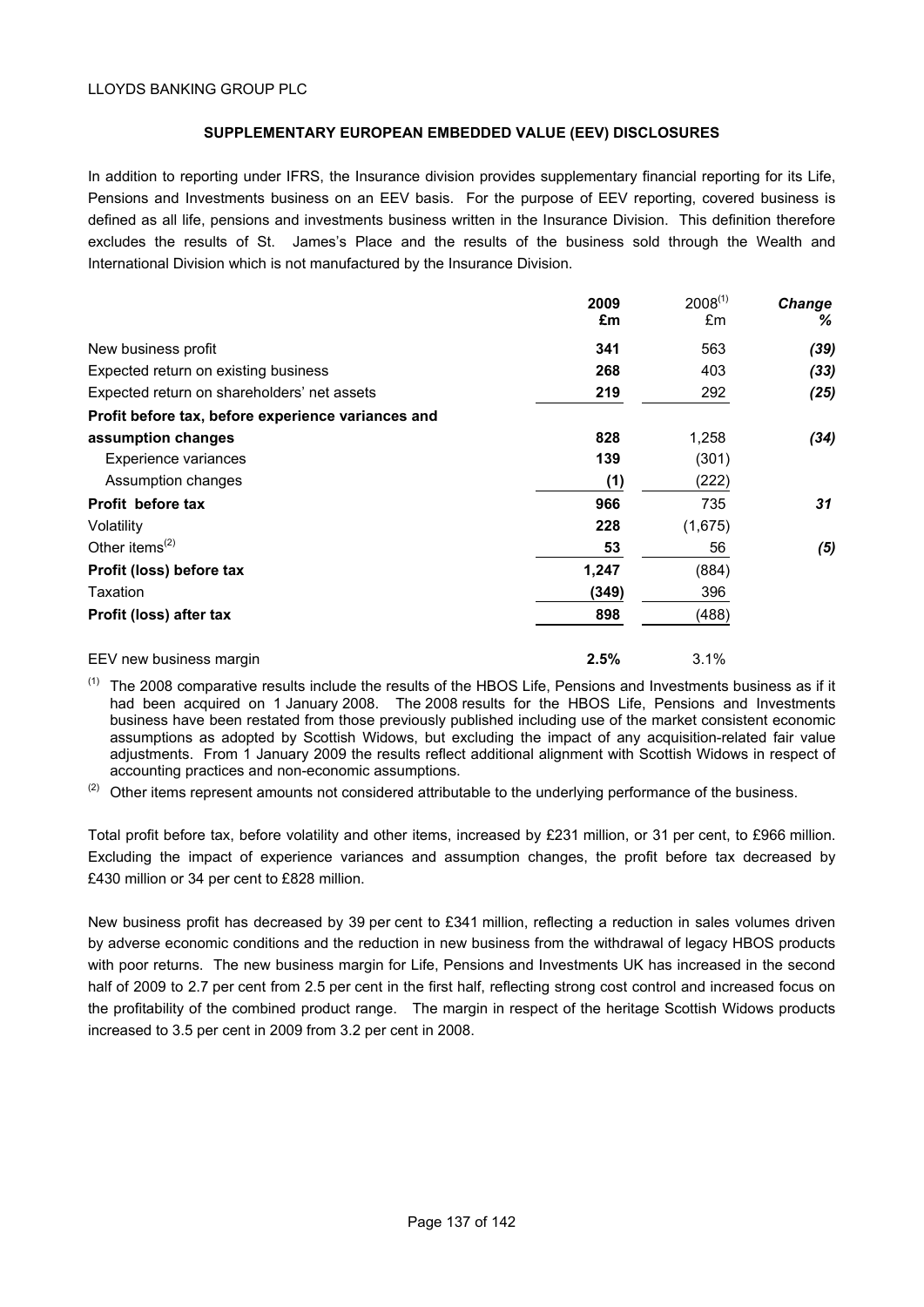## **SUPPLEMENTARY EUROPEAN EMBEDDED VALUE (EEV) DISCLOSURES** (continued)

Expected return on existing business has decreased by 33 per cent to £268 million, reflecting a reduction in the value of the opening balance sheet, driven by lower asset values from adverse investment markets in 2008, and a reduction in the assumed rate of return. The expected return on shareholders' net assets has reduced by 25 per cent to £219 million for the same reasons.

Net positive experience variances and assumption changes are predominantly driven by favourable tax experience and other non-recurring items. The corresponding figure for 2008 includes a number of adverse impacts within the HBOS legacy business, including significant charges from policyholder lapses and other modelling changes.

#### **Composition of EEV balance sheet**

|                                                   | 2009<br>£m | $2008^{(1)}$<br>£m |
|---------------------------------------------------|------------|--------------------|
| Value of in-force business (certainty equivalent) | 5,623      | 4.647              |
| Value of financial options and guarantees         | (176)      | (208)              |
| Cost of capital                                   | (150)      | (152)              |
| Non-market risk                                   | (132)      | (132)              |
| Total value of in-force business                  | 5,165      | 4,155              |
| Shareholders' net assets                          | 3,840      | 3,948              |
| <b>Total EEV of covered business</b>              | 9,005      | 8,103              |
| $(4)$ $\qquad$                                    |            |                    |

 $(1)$  See above note on restatement.

## **Reconciliation of opening EEV balance sheet to closing EEV balance sheet on covered business**

|                                         | Shareholders'<br>net assets<br>£m | Value of<br>in-force<br>business<br>£m | Total<br>£m |
|-----------------------------------------|-----------------------------------|----------------------------------------|-------------|
| As at 31 December 2007 $(1)$            | 3,812                             | 5,675                                  | 9,487       |
| Total profit (loss) after tax           | 275                               | (763)                                  | (488)       |
| Other capital movements                 | 390                               |                                        | 390         |
| Dividends received from Group companies | 40                                |                                        | 40          |
| Dividends paid to Group companies       | (815)                             |                                        | (815)       |
| As at 31 December 2008 (1)              | 3,702                             | 4,912                                  | 8,614       |
| Fair value adjustments                  | 246                               | (757)                                  | (511)       |
| As at 31 December 2008 - restated (1)   | 3.948                             | 4,155                                  | 8,103       |
| Total profit (loss) after tax           | (112)                             | 1,010                                  | 898         |
| Other capital movements                 | 191                               |                                        | 191         |
| Dividends paid to Group companies       | (187)                             |                                        | (187)       |
| As at 31 December 2009                  | 3,840                             | 5,165                                  | 9,005       |

(1) See above note on restatement.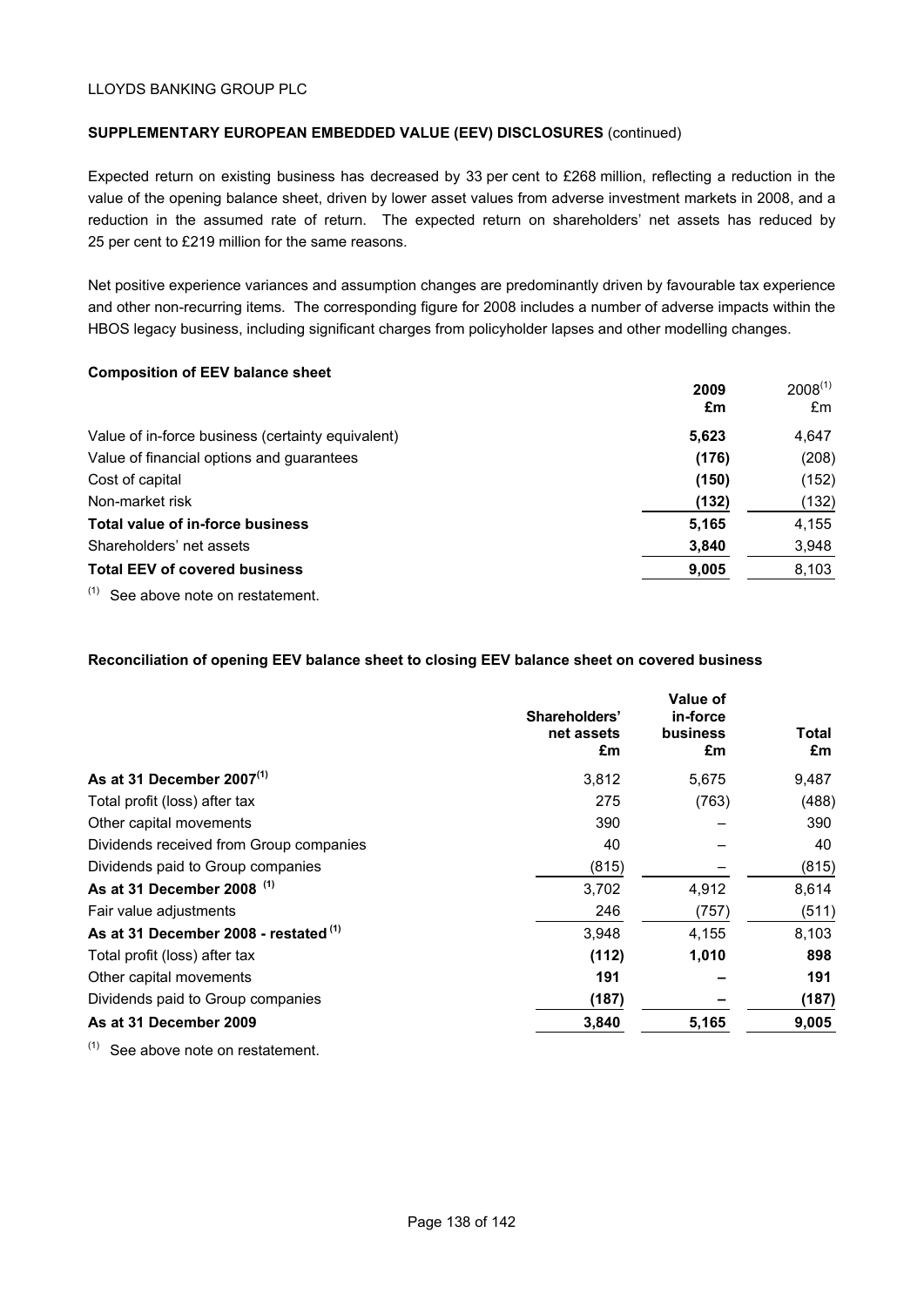# **SUPPLEMENTARY EUROPEAN EMBEDDED VALUE (EEV) DISCLOSURES** (continued)

### **Analysis of shareholders' net assets on an EEV basis on covered business**

|                                                  | <b>Required</b><br>capital<br>£m | Free<br>surplus<br>£m | Shareholders'<br>net assets<br>£m |
|--------------------------------------------------|----------------------------------|-----------------------|-----------------------------------|
| As at 31 December $2007^{(1)}$                   | 2,464                            | 1,348                 | 3,812                             |
| Total profit (loss) after tax                    | (1,063)                          | 1,338                 | 275                               |
| Other capital movements                          |                                  | 390                   | 390                               |
| Dividends received from Group companies          |                                  | 40                    | 40                                |
| Dividends paid to Group companies                |                                  | (815)                 | (815)                             |
| As at 31 December $2008^{(1)}$                   | 1,401                            | 2,301                 | 3,702                             |
| Fair value adjustments                           |                                  | 246                   | 246                               |
| As at 31 December 2008 - restated <sup>(1)</sup> | 1,401                            | 2,547                 | 3,948                             |
| Total profit (loss) after tax                    |                                  | (113)                 | (112)                             |
| Other capital movements                          | 106                              | 85                    | 191                               |
| Dividends paid to Group companies                |                                  | (187)                 | (187)                             |
| As at 31 December 2009 $^{(1)}$                  | 1,508                            | 2,332                 | 3,840                             |

(1) See above note on restatement.

## **Economic assumptions**

A bottom-up approach is used to determine the economic assumptions for valuing the business in order to determine a market consistent valuation. The results for the HBOS Life, Pensions and Investments business have been restated from those previously published and have been produced using the market consistent economic assumptions adopted by Scottish Widows.

The liabilities in respect of the Group's UK annuity business are matched by a portfolio of fixed interest securities, including a large proportion of corporate bonds. In accordance with the approach adopted in December 2008, the value of the in-force business asset for annuity business has been calculated after taking into account an estimate of the market premium for illiquidity in respect of these corporate bond holdings.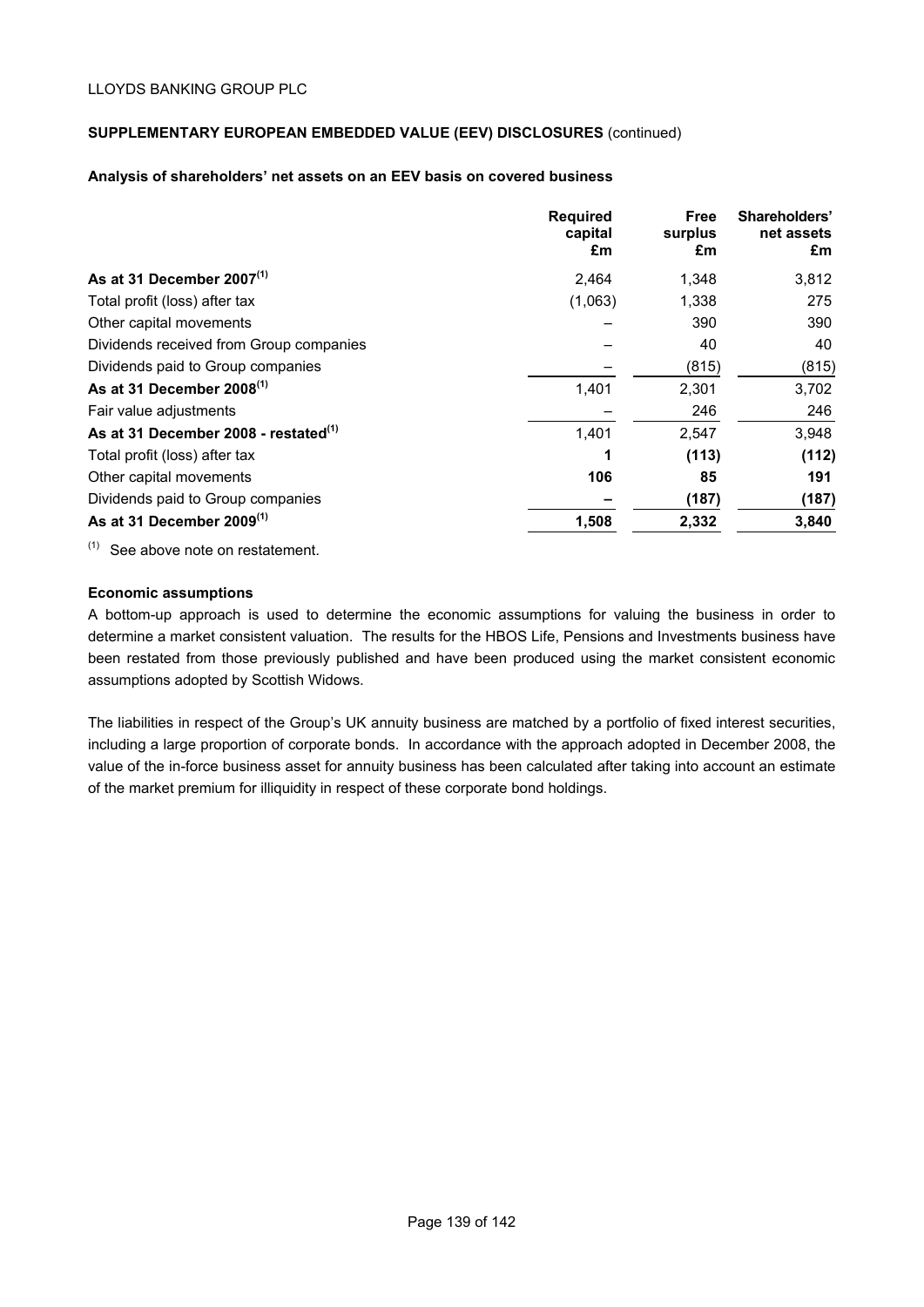# **SUPPLEMENTARY EUROPEAN EMBEDDED VALUE (EEV) DISCLOSURES** (continued)

For December 2008 onwards, the risk-free rate assumed in valuing the non-annuity in-force business is the 15 year government bond yield for the appropriate territory. The risk-free rate assumed in valuing the in-force asset for the UK annuity business is presented as a single risk-free rate to allow a better comparison to the rate used for other business. That single risk-free rate has been derived to give the equivalent value to the UK annuity book, had that book been valued using the UK gilt yield curve increased to reflect the illiquidity premium described above. The risk-free rate used in valuing financial options and guarantees in the Scottish Widows With Profit Fund is defined as the spot yield derived from the UK gilt yield curve. A similar approach is taken to valuing the financial options and guarantees in the HBOS Life, Pensions and Investments business. The table below shows the range of resulting yields and other key assumptions.

| United Kingdom (Sterling)                               | 2009<br>%    | 2008<br>%    |
|---------------------------------------------------------|--------------|--------------|
| Risk-free rate (value of in-force non-annuity business) | 4.45         | 3.74         |
| Risk-free rate (value of in-force annuity business)     | 5.05         | 5.22         |
| Risk-free rate (financial options and guarantees)       | 0.87 to 4.76 | 1.11 to 4.24 |
| Retail price inflation                                  | 3.64         | 2.75         |
| Expense inflation                                       | 4.42         | 3.50         |

#### **Non-economic assumptions**

Future mortality, morbidity, lapse and paid-up rate assumptions are reviewed each year and are based on an analysis of past experience and on management's view of future experience. These assumptions are intended to represent a best estimate of future experience.

#### **Non-market risk**

An allowance for non-market risk is made through the choice of best estimate assumptions based upon experience, which generally will give the mean expected financial outcome for shareholders and hence no further allowance for non-market risk is required. However, in the case of operational risk and the With Profit Fund these can be asymmetric in the range of potential outcomes for which an explicit allowance is made.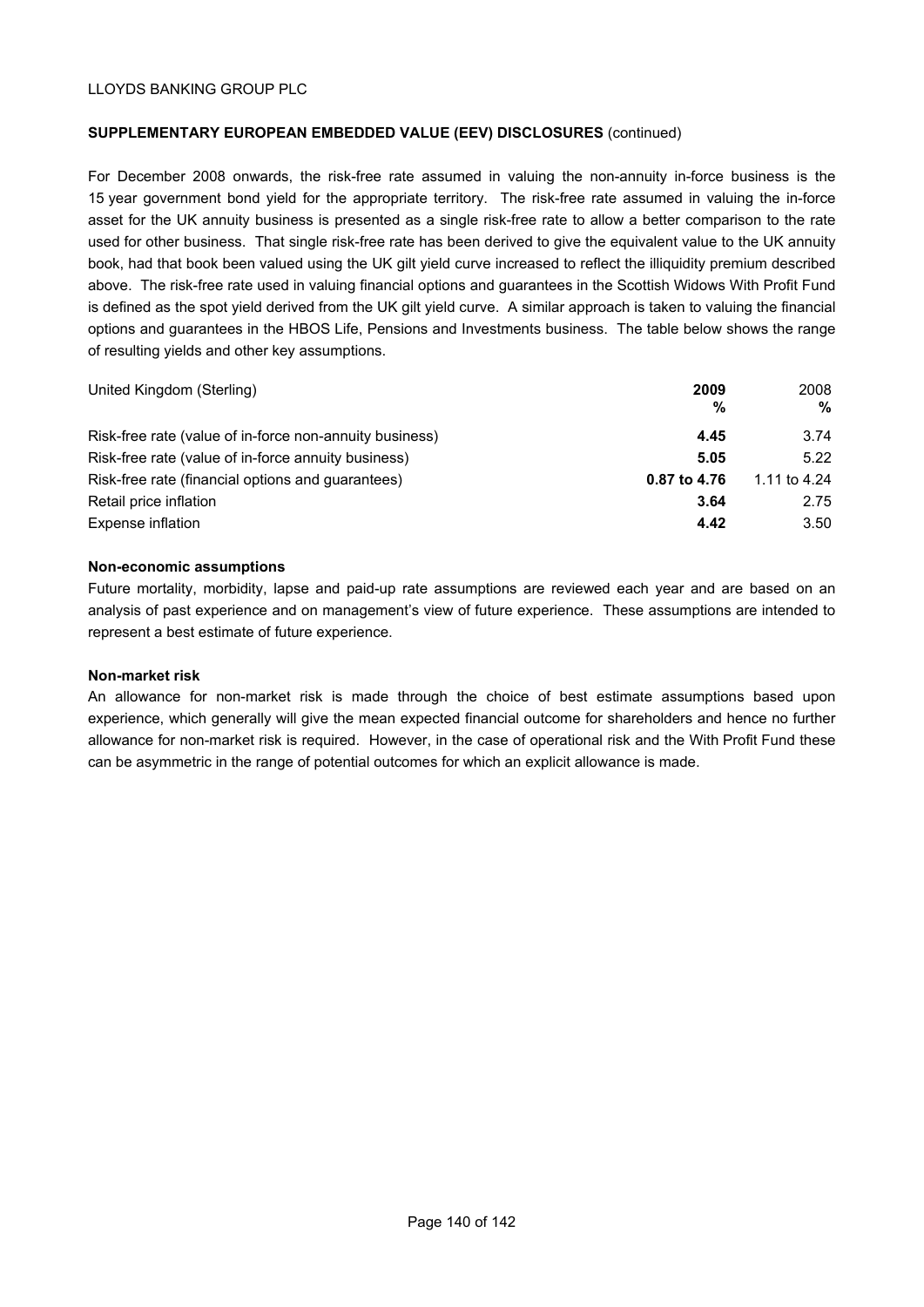# **SUPPLEMENTARY EUROPEAN EMBEDDED VALUE (EEV) DISCLOSURES** (continued)

### **Sensitivity analysis**

The table below shows the sensitivity of the EEV and the new business profit before tax to movements in some of the key assumptions. The impact of a change in the assumption has only been shown in one direction as the impact can be assumed to be reasonably symmetrical.

|     | 2009 EEV/new business profit before tax                                | Impact<br>on EEV<br>£m | Impact on<br>new business<br>profit before<br>tax<br>£m |
|-----|------------------------------------------------------------------------|------------------------|---------------------------------------------------------|
| (1) | 100 basis points reduction in risk-free rate                           | 224                    | 13                                                      |
| (2) | 10 per cent reduction in market values of equity assets                | (276)                  | n/a                                                     |
| (3) | 10 per cent reduction in market values of property assets              | (17)                   | n/a                                                     |
| (4) | 10 per cent reduction in expenses                                      | 229                    | 51                                                      |
| (5) | 10 per cent reduction in lapses                                        | 205                    | 48                                                      |
| (6) | 5 per cent reduction in annuitant mortality                            | (87)                   | (3)                                                     |
| (7) | 5 per cent reduction in mortality and morbidity (excluding annuitants) | 57                     | 11                                                      |
| (8) | 100 basis points increase in equity and property returns               | nil                    | nil                                                     |
| (9) | 25 basis points increase in corporate bond spreads                     | (107)                  | (6)                                                     |
|     | (10) 10 basis points increase in illiquidity premium                   | 56                     | n/a                                                     |

 $(1)$  In this sensitivity the impact takes into account the change in the value of in-force business, financial options and guarantee costs, statutory reserves and asset values.

- $(2)$  The reduction in market values is assumed to have no corresponding impact on dividend yields.
- $(3)$  The reduction in market values is assumed to have no corresponding impact on rental yields.
- (4) This sensitivity shows the impact of reducing new business, maintenance expenses and investment expenses to 90 per cent of the expected rate.
- $(5)$  This sensitivity shows the impact of reducing lapse and surrender rates to 90 per cent of the expected rate.
- $(6)$  This sensitivity shows the impact on the Group's annuity and deferred annuity business of reducing mortality rates to 95 per cent of the expected rate.
- $(7)$  This sensitivity shows the impact of reducing mortality rates on non-annuity business to 95 per cent of the expected rate.
- (8) Under a market consistent valuation, changes in assumed equity and property returns have no impact on the EEV.
- $(9)$  This sensitivity shows the impact of a 25 basis point increase in corporate bond yields and the corresponding reduction in market values. Government bond yields, the risk-free rate and illiquidity premia are all assumed to be unchanged.
- $(10)$  This sensitivity shows the impact of a 10 basis point increase in the allowance for illiquidity premium. It assumes that the overall corporate bond spreads are unchanged and hence market values are unchanged. Government bond yields and the non-annuity risk-free rate are both assumed to be unchanged. The increased illiquidity premium increases the annuity risk-free rate.

In sensitivities (4) to (7) and (9) assumptions have been flexed on the basis used to calculate the value of in-force business and the realistic and statutory reserving bases. A change in risk discount rates is not relevant as the risk discount rate is not an input to a market consistent valuation.